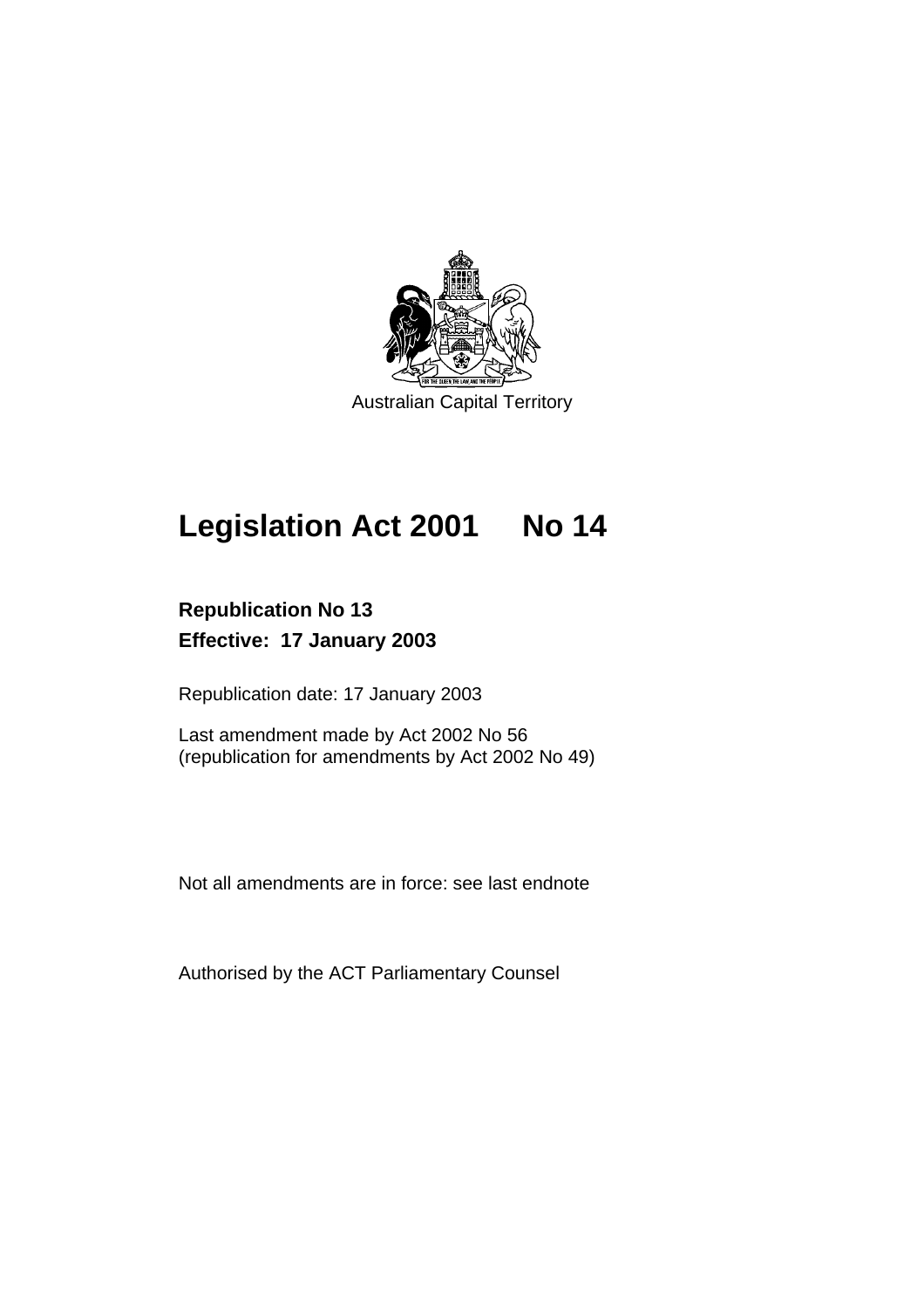# **About this republication**

#### **The republished law**

This is a republication of the *Legislation Act 2001* (including any amendment made under the *Legislation Act 2001*, part 11.3 (Editorial changes)) as in force on 17 January 2003*.* It also includes any amendment, repeal or expiry affecting the republished law to 17 January 2003.

The legislation history and amendment history of the republished law are set out in endnotes 3 and 4.

#### **Kinds of republications**

The Parliamentary Counsel's Office prepares 2 kinds of republications of ACT laws (see the ACT legislation register at www.legislation.act.gov.au):

- authorised republications to which the *Legislation Act 2001* applies
- unauthorised republications.

The status of this republication appears on the bottom of each page.

#### **Editorial changes**

The *Legislation Act 2001*, part 11.3 authorises the Parliamentary Counsel to make editorial amendments and other changes of a formal nature when preparing a law for republication. Editorial changes do not change the effect of the law, but have effect as if they had been made by an Act commencing on the republication date (see *Legislation Act 2001*, s 115 and s 117). The changes are made if the Parliamentary Counsel considers they are desirable to bring the law into line, or more closely into line, with current legislative drafting practice.

This republication includes amendments made under part 11.3 (see endnote 1).

#### **Uncommenced provisions and amendments**

If a provision of the republished law has not commenced or is affected by an uncommenced amendment, the symbol  $|\mathbf{U}|$  appears immediately before the provision heading. The text of the uncommenced provision or amendment appears only in the last endnote.

#### **Modifications**

If a provision of the republished law is affected by a current modification, the symbol  $\mathbf{M}$ appears immediately before the provision heading. The text of the modifying provision appears in the endnotes. For the legal status of modifications, see *Legislation Act 2001*, section 95.

#### **Penalties**

The value of a penalty unit for an offence against this republished law at the republication date is—

- (a) if the person charged is an individual—\$100; or
- (b) if the person charged is a corporation—\$500.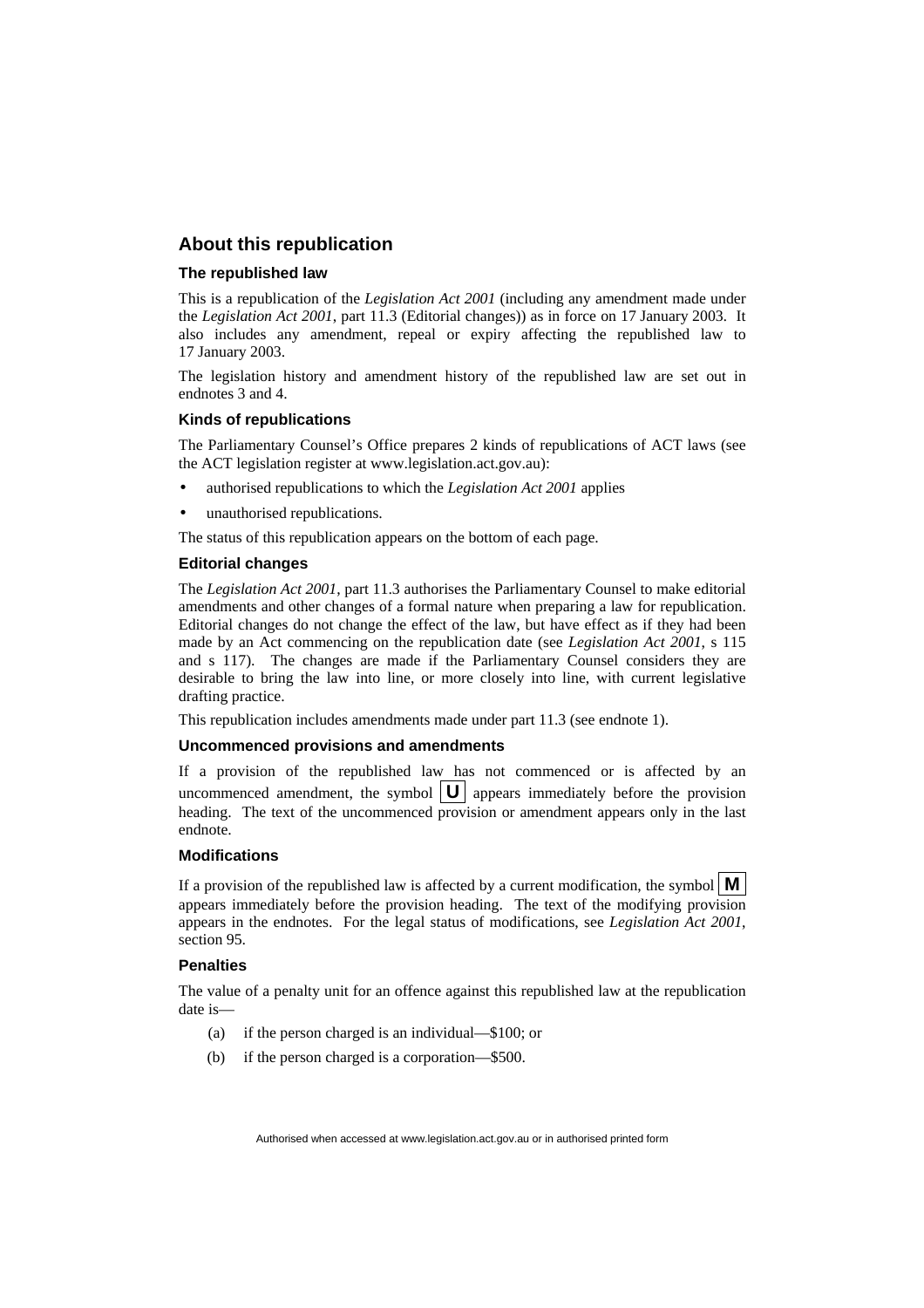

# **Legislation Act 2001**

# **Contents**

Page

# **Chapter 1 Preliminary**

| <b>Part 1.1</b>             | <b>General</b>                                          |            |
|-----------------------------|---------------------------------------------------------|------------|
| 1                           | Name of Act                                             | 2          |
| 2                           | Dictionary                                              | 2          |
| 2A                          | <b>Notes</b>                                            | 2          |
| 3                           | Objects                                                 | 3          |
| 4                           | Application of Act                                      | 4          |
| 5                           | Determinative and non-determinative provisions          | 5          |
| 6                           | Legislation Act provisions must be applied              | 5          |
| <b>Part 1.2</b>             | <b>Basic concepts</b>                                   |            |
| 7                           | Meaning of Act generally (IA dict, def of Act, par (a)) | 9          |
| R <sub>13</sub><br>17/01/03 | Legislation Act 2001                                    | contents 1 |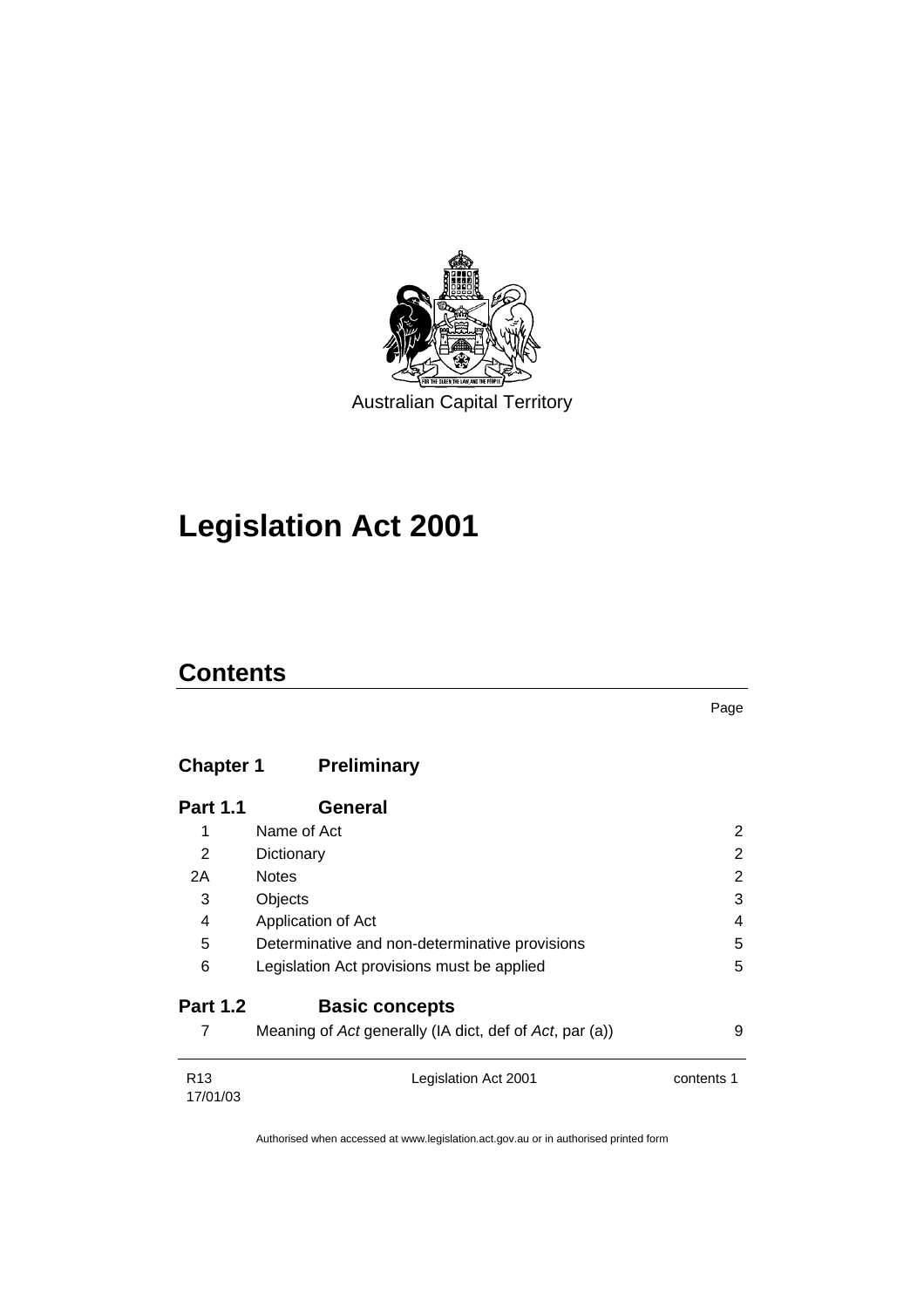|                  |                                                                                                                                      | Page            |
|------------------|--------------------------------------------------------------------------------------------------------------------------------------|-----------------|
| 8                | Meaning of subordinate law (IA dict, def of subordinate law and<br>SLA s 6 (19), def of subordinate law, par (a))                    | 9               |
| 9                | Meaning of <i>disallowable instrument</i> (SLA s 10 (1) and 6 (19),<br>def of subordinate law)                                       | 10              |
| 10               | Meaning of notifiable instrument                                                                                                     | 10              |
| 11               | Meaning of commencement notice                                                                                                       | 10              |
| 12               | Meaning of registrable instrument                                                                                                    | 11              |
| 13               | Meaning of statutory instrument (IA dict, def of statutory<br><i>instrument</i> )                                                    | 11              |
| 14               | Meaning of <i>instrument</i> (IA dict, def of <i>instrument</i> )                                                                    | 11              |
| 15               | Meaning of authorised republication                                                                                                  | 12 <sup>2</sup> |
| 16               | Meaning of <i>provision</i> (IA dict, def of <i>provision</i> )                                                                      | 12              |
| <b>Part 1.3</b>  | Sources of law in the ACT                                                                                                            |                 |
| 17               | References to Acts include references to former Cwlth<br>enactments etc (IA s 7A, dict, def of Act, par (b) and def of<br>enactment) | 14              |
| <b>Chapter 2</b> | <b>ACT legislation register and web site</b>                                                                                         |                 |
| 18               | <b>ACT</b> legislation register                                                                                                      | 15              |
| 19               | Contents of register                                                                                                                 | 15              |
| 20               | Prompt registration                                                                                                                  | 19              |
| 21               | Approved web site                                                                                                                    | 19              |
| 22               | Access to registered material at approved web site                                                                                   | 19              |
| <b>Chapter 3</b> | <b>Authorised versions and evidence of Acts</b><br>and statutory instruments                                                         |                 |
| 23               | Authorisation of versions by parliamentary counsel (LRA s 8)                                                                         | 20              |
| 24               | Authorised electronic versions (LRA s 20, s 22, s 23)                                                                                | 20              |

| - 25 | Authorised printed versions (LRA ss 6-9, ss 20-23) | 21 |
|------|----------------------------------------------------|----|
|      |                                                    |    |

| - 26 | Judicial notice of certain matters (EA ss 8-10A, s 10C) | 22 |
|------|---------------------------------------------------------|----|
|------|---------------------------------------------------------|----|

contents 2 Legislation Act 2001 R13

17/01/03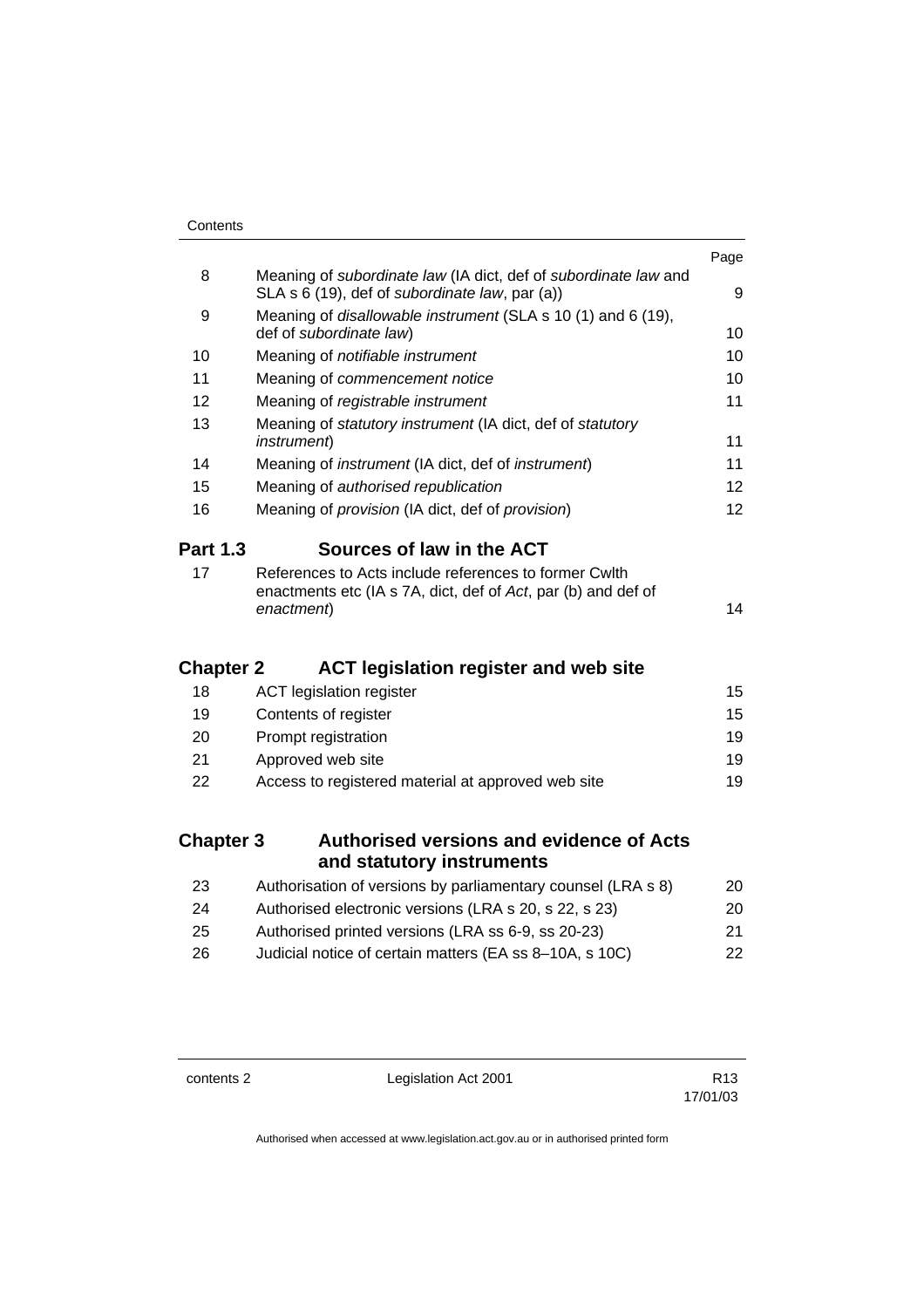|                  |                                                                                                | Contents |
|------------------|------------------------------------------------------------------------------------------------|----------|
|                  |                                                                                                | Page     |
| <b>Chapter 4</b> | <b>Numbering and notification of Acts</b>                                                      |          |
| 27               | Numbering of Acts (IA s 9)                                                                     | 24       |
| 28               | Notification of Acts (IA s 8)                                                                  | 24       |
| 29               | References to enactment or passing of Acts (IA s 10F)                                          | 26       |
| 30               | References to <i>notification</i> of Acts                                                      | 26       |
| <b>Chapter 5</b> | Regulatory impact statements for<br>subordinate laws and disallowable<br><b>instruments</b>    |          |
| <b>Part 5.1</b>  | <b>Preliminary</b>                                                                             |          |
| 31               | Definitions for ch 5 (SLA s 9A)                                                                | 27       |
| 32               | Other publication or consultation requirements not affected<br>(SLA S 9B)                      | 28       |
| 33               | Guidelines about costs of proposed subordinate laws and<br>disallowable instruments (SLA s 9C) | 28       |
| <b>Part 5.2</b>  | Requirements for regulatory impact<br>statements                                               |          |
| 34               | Preparation of regulatory impact statements (SLA s 9D)                                         | 29       |
| 35               | Content of regulatory impact statements (SLA s 9E)                                             | 30       |
| 36               | When is preparation of regulatory impact statement<br>unnecessary? (SLA s 9F)                  | 31       |
| 37               | When must regulatory impact statement be presented?<br>(SLA S 9G)                              | 32       |
| <b>Part 5.3</b>  | <b>Failure to comply with requirements for</b><br>regulatory impact statements                 |          |
| 38               | Effect of failure to comply with pt 5.2 (SLA s 9H)                                             | 33       |
|                  |                                                                                                |          |

Legislation Act 2001 contents 3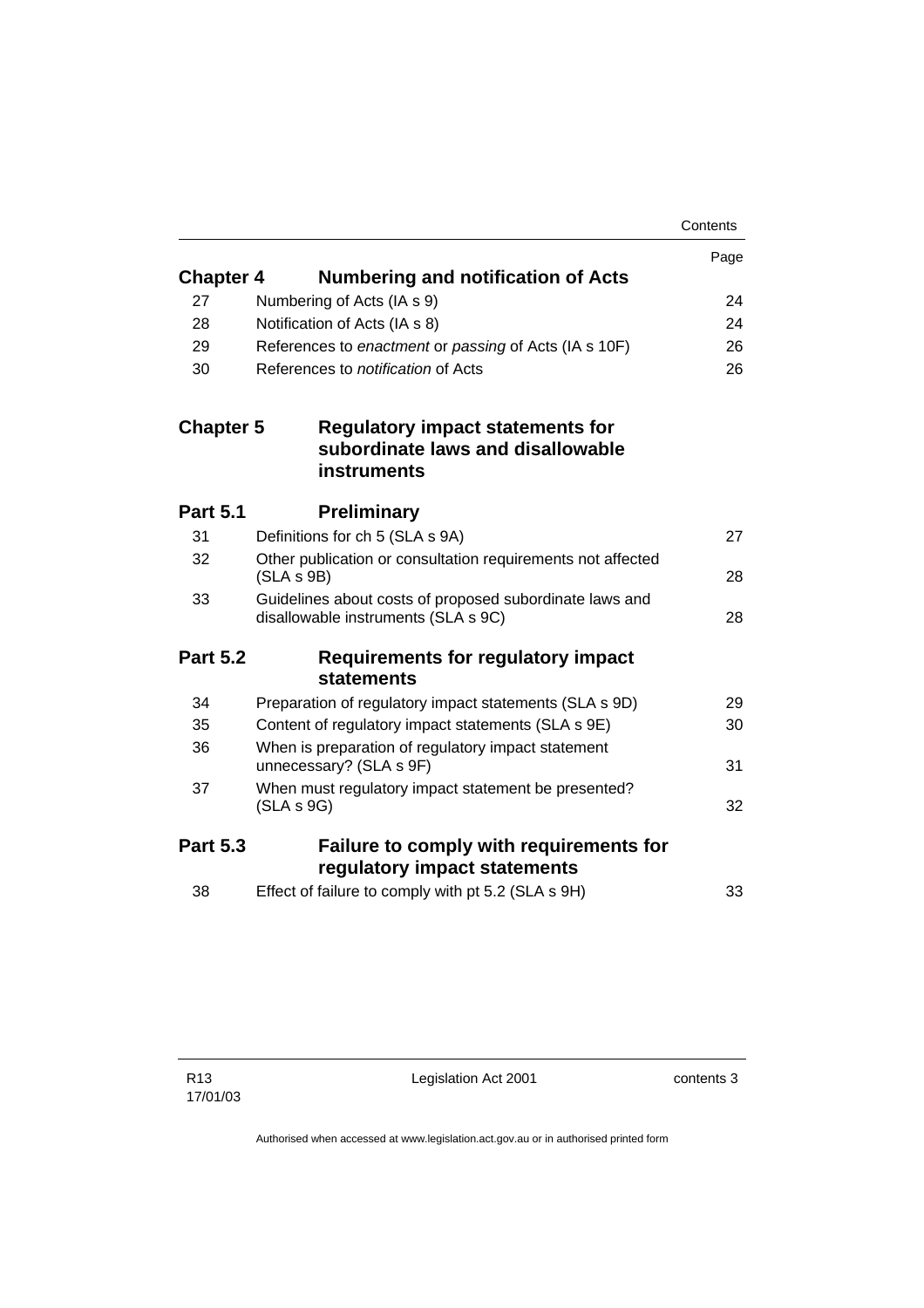# **Chapter 6 Making, notification and numbering of statutory instruments**

|                 | Statutory mstruments                                                                                           |    |
|-----------------|----------------------------------------------------------------------------------------------------------------|----|
| <b>Part 6.1</b> | <b>General</b>                                                                                                 |    |
| 39              | Meaning of <i>matter</i> in ch 6 (IA s 27B)                                                                    | 34 |
| 40              | Presumption of validity (EA s 10C (2) (e))                                                                     | 34 |
| 41              | Making of certain statutory instruments by Executive (SLA s 3)                                                 | 34 |
| <b>Part 6.2</b> | Making of statutory instruments generally                                                                      |    |
| 42              | Power to make statutory instruments (IA s 26 (1), s 27C)                                                       | 36 |
| 43              | Statutory instruments to be interpreted not to exceed powers<br>under authorising law (SLA s 9 (3))            | 36 |
| 44              | Power to make statutory instruments for an Act etc (SLA s 2A)                                                  | 38 |
| 45              | Power to make court rules (IA s 27I)                                                                           | 39 |
| 46              | Power to make instrument includes power to amend or repeal<br>(IA s 27D)                                       | 40 |
| 47              | Statutory instrument may make provision by applying law or<br>instrument (SLA s 8)                             | 40 |
| 48              | Power to make instrument includes power to make different<br>provision for different categories etc (IA s 27E) | 44 |
| 49              | Single instrument may exercise several powers or satisfy<br>several requirements (IA s 27F)                    | 45 |
| 50              | Relationship between authorising law and instrument dealing<br>with same matter (IA s 27G)                     | 46 |
| 51              | Instrument may make provision in relation to land by reference<br>to map etc (IA s 27GA)                       | 46 |
| 52              | Instrument may authorise determination of matter etc<br>(IA s 27GB)                                            | 46 |
| 53              | Instrument may prohibit (IA s 27GC)                                                                            | 47 |
| 54              | Instrument may require making of statutory declaration<br>(IA s 27H)                                           | 48 |
| <b>Part 6.3</b> | <b>Making of certain statutory instruments</b><br>about fees                                                   |    |
| 55              | Definitions for pt 6.3                                                                                         | 49 |
| 56              | Determination of fees by disallowable instrument                                                               | 49 |
|                 |                                                                                                                |    |

| contents 4 |  |
|------------|--|
|------------|--|

Legislation Act 2001 R13

17/01/03

Page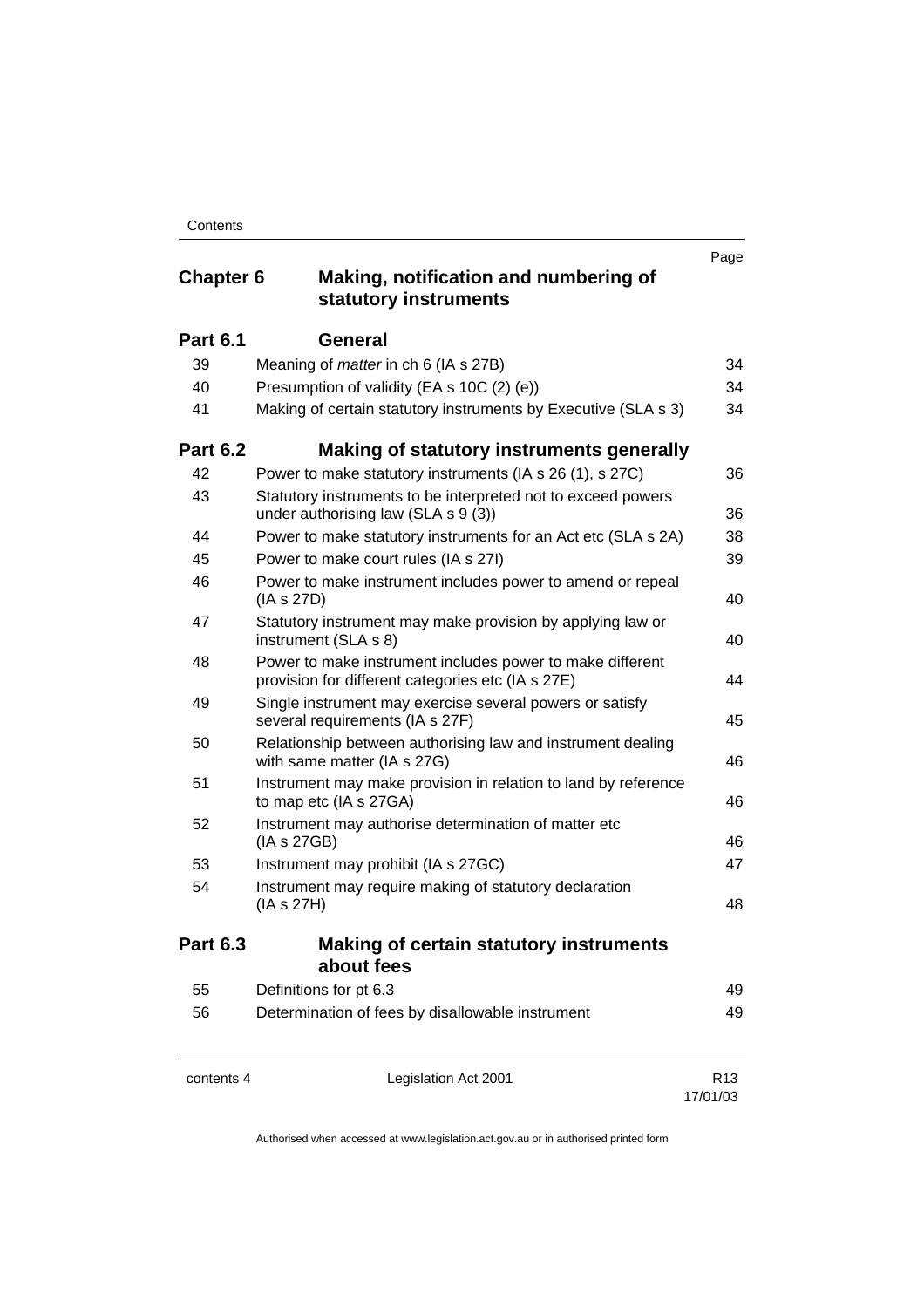|                             |                                                                                                                   | Contents   |
|-----------------------------|-------------------------------------------------------------------------------------------------------------------|------------|
|                             |                                                                                                                   | Page       |
| 57                          | Fees payable in accordance with determination etc                                                                 | 51         |
| 58                          | Regulations may make provision about fees                                                                         | 52         |
| <b>Part 6.4</b>             | Numbering and notification of registrable<br>instruments                                                          |            |
| 59                          | Numbering (SLA s 4 (1))                                                                                           | 55         |
| 60                          | Correction of name of registrable instrument                                                                      | 56         |
| 61                          | Notification of registrable instruments (SLA $s$ 6 (1) (a), (2)-(5))                                              | 57         |
| 62                          | Effect of failure to notify registrable instrument                                                                | 59         |
| 63                          | References to notification of registrable instruments                                                             | 59         |
| <b>Chapter 7</b>            | <b>Presentation, amendment and</b>                                                                                |            |
|                             | disallowance of subordinate laws and<br>disallowable instruments                                                  |            |
| 64                          | Presentation of subordinate laws and disallowable instruments                                                     | 60         |
| 65                          | Disallowance by resolution of Assembly (SLA s 6 (7), (7A), (8),<br>and $s$ 10)                                    | 60         |
| 65A                         | Notification of disallowance by resolution of Assembly (SLA s 6<br>$(8)$ and s $10)$                              | 61         |
| 66                          | Revival of affected laws (SLA s 6 (9), and s 10)                                                                  | 63         |
| 67                          | Making of instrument same in substance within 6 months after<br>disallowance (SLA $s$ 6 (10), (16), and $s$ 10)   | 64         |
| 68                          | Amendment by resolution of Assembly (SLA s 6 (7A), (11),<br>$(13)-(15)$ , $(17)$ , $(18)$ , and s 10)             | 65         |
| 69                          | Notification of amendments made by resolution of Assembly<br>(SLA s 6 (12), and s 10)                             | 66         |
| 70                          | Making of amendment restoring effect of law within 6 months<br>after amendment (SLA $s$ 6 (10), (16), and $s$ 10) | 68         |
| 71                          | Effect of dissolution or expiry of Assembly on notice of motion<br>(SLA s 6 (7B), and s 10)                       | 69         |
| <b>Chapter 8</b>            | <b>Commencement and exercise of powers</b><br>before commencement                                                 |            |
| 72                          | Meaning of law in ch 8                                                                                            | 70         |
| 73                          | General rules about commencement (IA s 10, SLA s 6 (1) (b))                                                       | 70         |
| R <sub>13</sub><br>17/01/03 | Legislation Act 2001                                                                                              | contents 5 |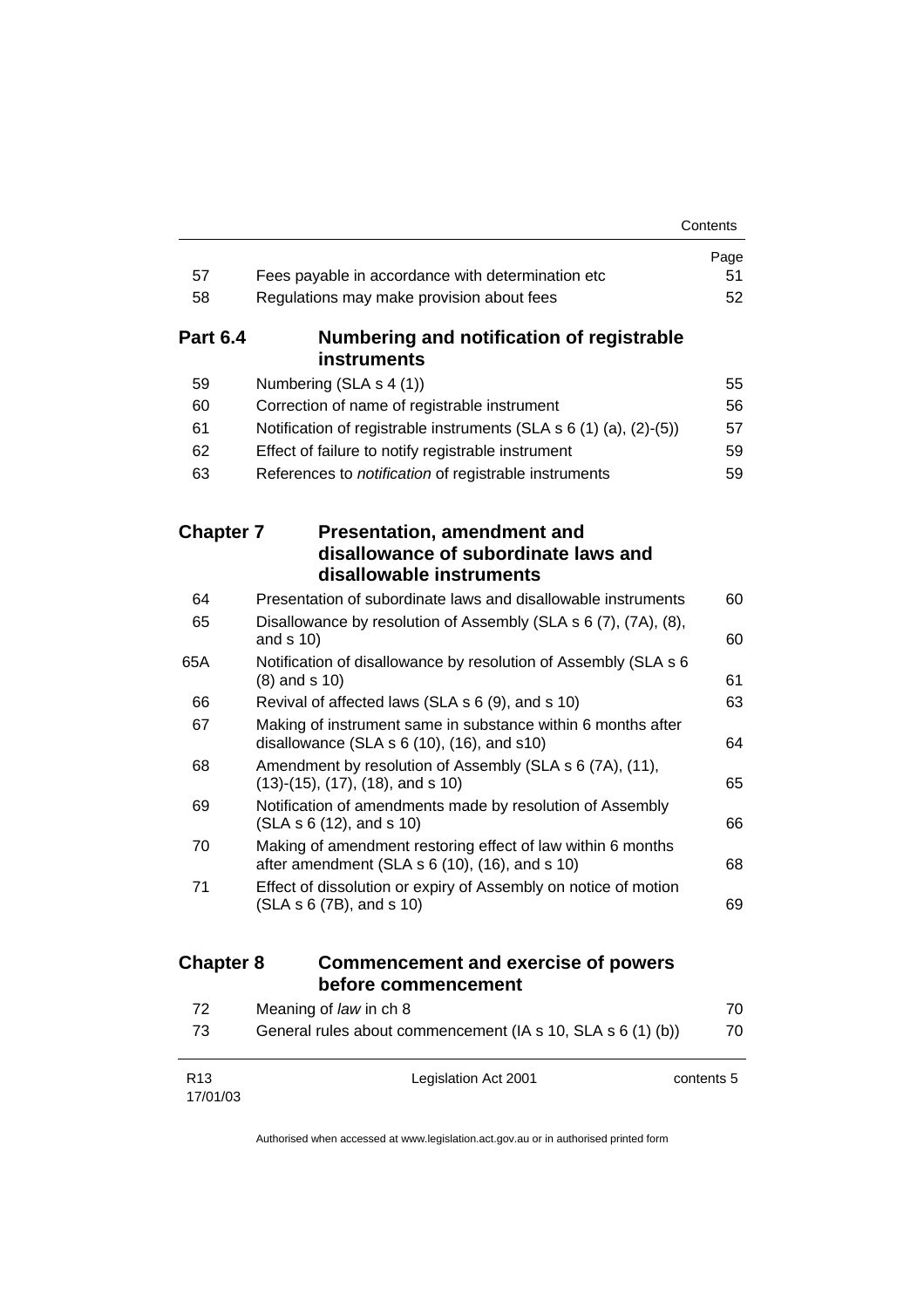|    |                                                                                      | Page |
|----|--------------------------------------------------------------------------------------|------|
| 74 | Time of commencement (IA s 10A)                                                      | 72   |
| 75 | Commencement of naming and commencement provisions on<br>notification day (IA s 10B) | 73   |
| 76 | Non-prejudicial provision may commence retrospectively<br>(SLA S 7)                  | 74   |
| 77 | Commencement by commencement notice (IA s 10C)                                       | 74   |
| 78 | Separate commencement of amendments                                                  | 76   |
| 79 | Automatic commencement of postponed law (IA s 10E)                                   | 77   |
| 80 | References to <i>commencement</i> of law (IA s 11)                                   | 78   |
| 81 | Exercise of powers between notification and commencement<br>(SLA s 5)                | 78   |

# **Chapter 9 Repeal and amendment of laws**

# **Part 9.1 General**

| 82              | Definitions for ch 9 (IA s 37)                                                              | 80 |
|-----------------|---------------------------------------------------------------------------------------------|----|
| 83              | Consequences of amendment of statutory instrument by Act<br>(SLA s 8A)                      | 80 |
| 84              | Saving of operation of repealed and amended laws (IA s 41)                                  | 80 |
| 84A             | Creation of offences and changes in penalties (IA s 33A)                                    | 82 |
| <b>Part 9.2</b> | Repeal                                                                                      |    |
| 85              | When repeal takes effect (IA s 38)                                                          | 83 |
| 86              | Repealed and amended laws not revived on repeal of repealing<br>and amending laws (IA s 39) | 83 |

| -87 | Commencement not undone if repealed (IA s 40)                 | 85 |
|-----|---------------------------------------------------------------|----|
| -88 | Repeal does not end effect of transitional laws etc (IA s 42) | 85 |

89 Automatic repeal of certain laws and provisions (IA s 43) 87

# **Part 9.3 Amendment**

| 90 | Law and amending laws to be read as one (IA s 44)                             | 90 |
|----|-------------------------------------------------------------------------------|----|
| 91 | Insertion of provisions by amending law (IA s 45)                             | 90 |
| 92 | Amendment to be made wherever possible (IA s 46)                              | 92 |
| 93 | Provisions included in another provision for amendment<br>purposes (IA s 46A) | 93 |

contents 6 Legislation Act 2001 R13

17/01/03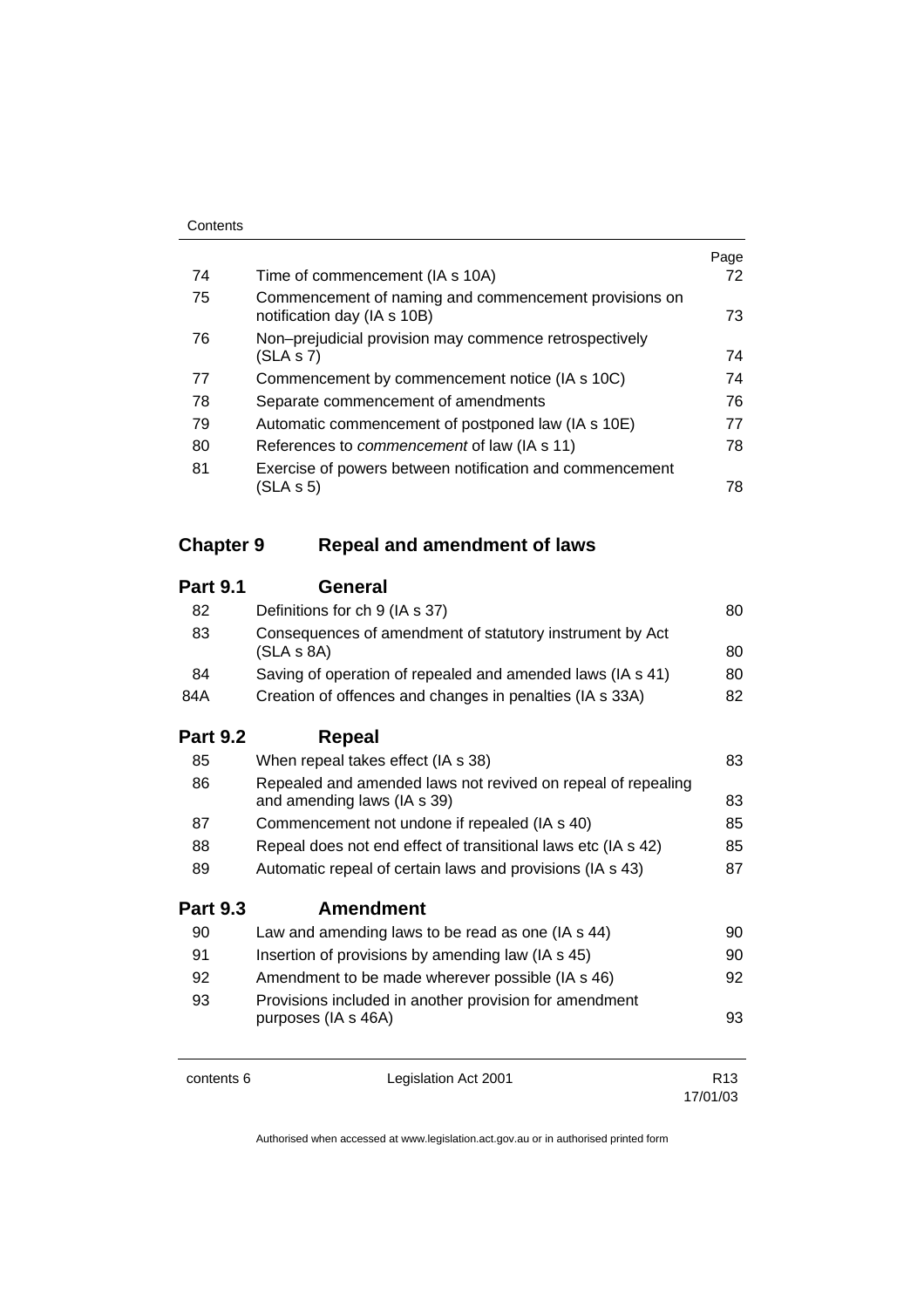|    |                                                    | Contents |
|----|----------------------------------------------------|----------|
|    |                                                    | Page     |
| 94 | Continuance of appointments etc made under amended |          |
|    | provisions (IA s 47)                               | 94       |
| 95 | Status of modifications (IA s 48)                  | 95       |
| 96 | Relocated provisions (IA s 49)                     | 96       |

# **Chapter 10 Referring to laws**

| 97   | References to law or instrument include law or instrument        |     |
|------|------------------------------------------------------------------|-----|
|      | containing reference (IA s 50 (2))                               | 97  |
| 98   | Referring to laws in general terms (IA s 50 (1))                 | 97  |
| 99   | Referring to particular Acts (IA s 51)                           | 98  |
| 100  | Referring to statutory instruments (IA s 52, SLA s 4 (2))        | 99  |
| 101  | Referring to provisions of laws or instruments (IA s 53)         | 100 |
| 101A | Reference to provisions of law or instrument is inclusive        |     |
|      | (IA s 14)                                                        | 101 |
| 101B | References to paragraphs etc (IA s 12A)                          | 102 |
| 102  | Meaning of references to a law or instrument generally (IA s 54) | 103 |
| 103  | References to laws and instruments with amended names            |     |
|      | (IA s 55)                                                        | 104 |
| 104  | References to laws include references to instruments under       |     |
|      | laws $(IAs 55A)$                                                 | 104 |
| 105  | References in statutory instruments to the Act (IA s 55B)        | 105 |
| 106  | References to repealed laws (IA s 55C)                           | 105 |
|      |                                                                  |     |

# **Chapter 11 Republication of Acts and statutory instruments**

| <b>Part 11.1</b> | <b>General</b>                                            |      |
|------------------|-----------------------------------------------------------|------|
| 107              | Meaning of law in ch 11 (LRA s 5, def of law and s 8 (2)) | 107  |
| 108              | Republication in register                                 | 107  |
| 109              | Republications may be published with other information    | 107  |
| 110              | Collections of laws (LRA s 19A)                           | 108  |
| <b>Part 11.2</b> | Substantive amendments made by laws                       |      |
| 111              | Incorporation of amendments (LRA s 10)                    | 109. |

| R <sub>13</sub> | Legislation Act 2001 | contents 7 |
|-----------------|----------------------|------------|
| 17/01/03        |                      |            |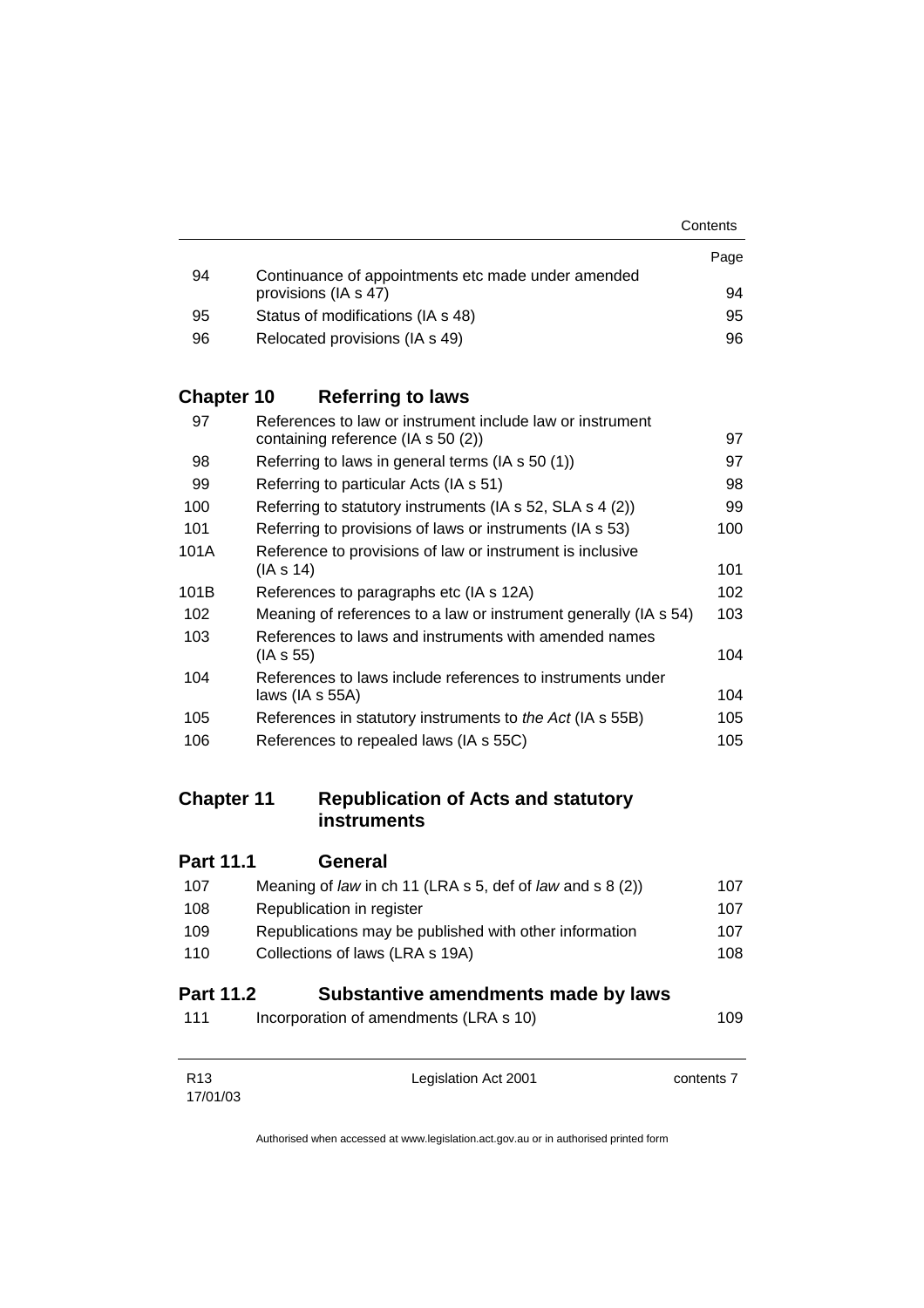| Contents |
|----------|
|----------|

|                   |                                                                    | Page |
|-------------------|--------------------------------------------------------------------|------|
| 112               | Reference to amending laws (LRA s 11 (1))                          | 109  |
| 113               | Provisions not republished or relocated (LRA s 12)                 | 109  |
| <b>Part 11.3</b>  | <b>Editorial changes</b>                                           |      |
| 114               | Authorisation for parliamentary counsel (LRA s 13, s 19)           | 111  |
| 115               | Amendments not to change effect (LRA s 14)                         | 111  |
| 116               | Ambit of editorial amendments (LRA s 15)                           | 111  |
| 117               | Legal effect of editorial changes (LRA s 16)                       | 113  |
| 118               | Reference to editorial amendments (LRA s 17)                       | 113  |
| <b>Chapter 12</b> | Scope of Acts and statutory instruments                            |      |
| 120               | Act to be interpreted not to exceed legislative powers of          |      |
|                   | Assembly (IA s 11AA)                                               | 114  |
| 121               | Binding effect of Acts (IA s 7)                                    | 115  |
| 122               | Application to Territory (IA s 23A)                                | 116  |
|                   |                                                                    |      |
| <b>Chapter 13</b> | <b>Structure of Acts and statutory</b>                             |      |
|                   | <b>instruments</b>                                                 |      |
| <b>Part 13.1</b>  | General                                                            |      |
| 125               | Meaning of law in ch 13                                            | 117  |
| 126               | Material that is part of an Act or statutory instrument (IA s 11H) | 117  |
| 127               | Material that is not part of an Act or statutory instrument        |      |
|                   | (IAs 12)                                                           | 118  |
| <b>Part 13.2</b>  | <b>Particular kinds of provisions</b>                              |      |
| 130               | What is a definition? (IA dictionary, definition)                  | 120  |
| 131               | Signpost definitions (IA, dict, def of see)                        | 121  |
| 132               | Examples (IA s 11D)                                                | 122  |
| 133               | Penalty units (IA s 33AA)                                          | 123  |
| 134               | Penalties at end of sections and subsections (IA s 32A)            | 123  |
| 135               | Penalties not at end of sections and subsections (IA s 33)         | 127  |

contents 8 Legislation Act 2001 R13

17/01/03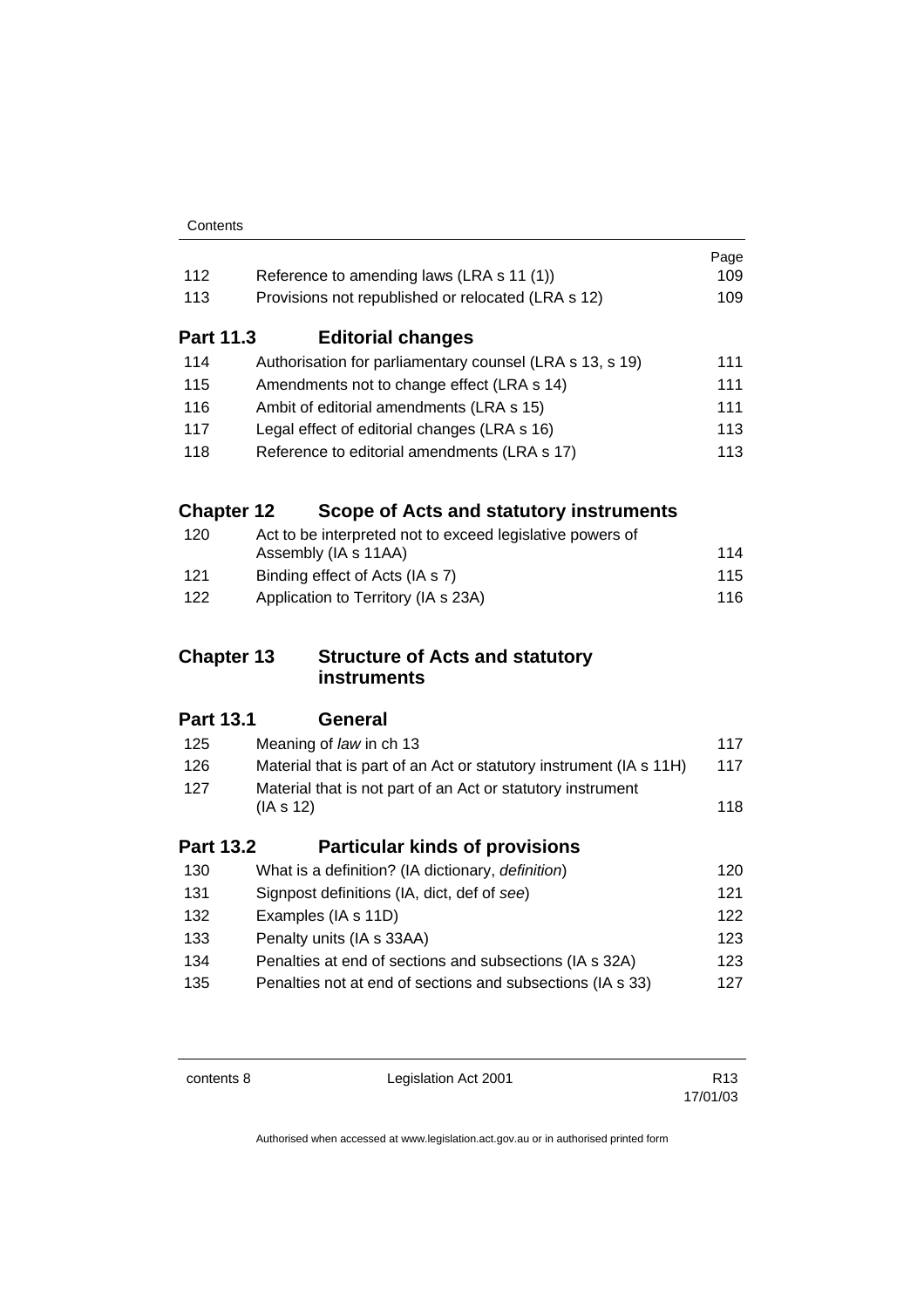|                   |           |                                                                                    | Contents |
|-------------------|-----------|------------------------------------------------------------------------------------|----------|
|                   |           |                                                                                    | Page     |
| <b>Chapter 14</b> |           | <b>Interpretation of Acts and statutory</b><br><b>instruments</b>                  |          |
| 137               |           | Application of ch 14 to statutory instruments (IA s 2 (2))                         | 129      |
| 138               |           | Regard to be had to purpose or object of Act (IA s 11A)                            | 129      |
| 139               |           | Use of extrinsic material in interpreting an Act (IA s 11B)                        | 129      |
| <b>Chapter 15</b> |           | Aids to interpretation                                                             |          |
| <b>Part 15.1</b>  |           | General                                                                            |          |
| 144               |           | Meaning of commonly-used words and expressions<br>(IAs 11F(1))                     | 132      |
| 145               |           | Gender and number (IA s 19)                                                        | 132      |
| 146               |           | Meaning of <i>may</i> and <i>must</i> (IA s 16)                                    | 132      |
| 147               |           | Changes of drafting practice not to affect meaning (IA s 11C)                      | 133      |
| 148               |           | Terms used in instruments have same meanings as in<br>authorising laws (IA s 11BA) | 134      |
| 149               |           | Age in years (IA s 13D)                                                            | 134      |
| 150               |           | Measurement of distance (IA s 35)                                                  | 134      |
| 151               |           | Reckoning of time (IA s 36)                                                        | 135      |
| 152               |           | Continuing effect of obligations                                                   | 136      |
| <b>Part 15.2</b>  |           | <b>Definitions</b>                                                                 |          |
| 155               |           | Definitions apply subject to contrary intention (IA s 11G)                         | 137      |
| 156               |           | Application of definitions in dictionaries and sections                            |          |
|                   |           | (IAs 11F(2))                                                                       | 137      |
| 157               | (IAs 11E) | Defined terms-other parts of speech and grammatical forms                          | 139      |
| <b>Part 15.3</b>  |           | References to various entities and things                                          |          |
| 160               |           | References to people generally (IA s 15)                                           | 140      |
| 161               |           | Corporations liable to offences (IA s 32)                                          | 141      |
| 162               |           | References to a Minister or the Minister (IA s 24)                                 | 142      |
| 163               |           | References to a chief executive or the chief executive (IA s 24A)                  | 143      |
| 164               |           | References to Australian Standards (IA s 25AB)                                     | 144      |
|                   |           |                                                                                    |          |

R13 17/01/03 Legislation Act 2001 contents 9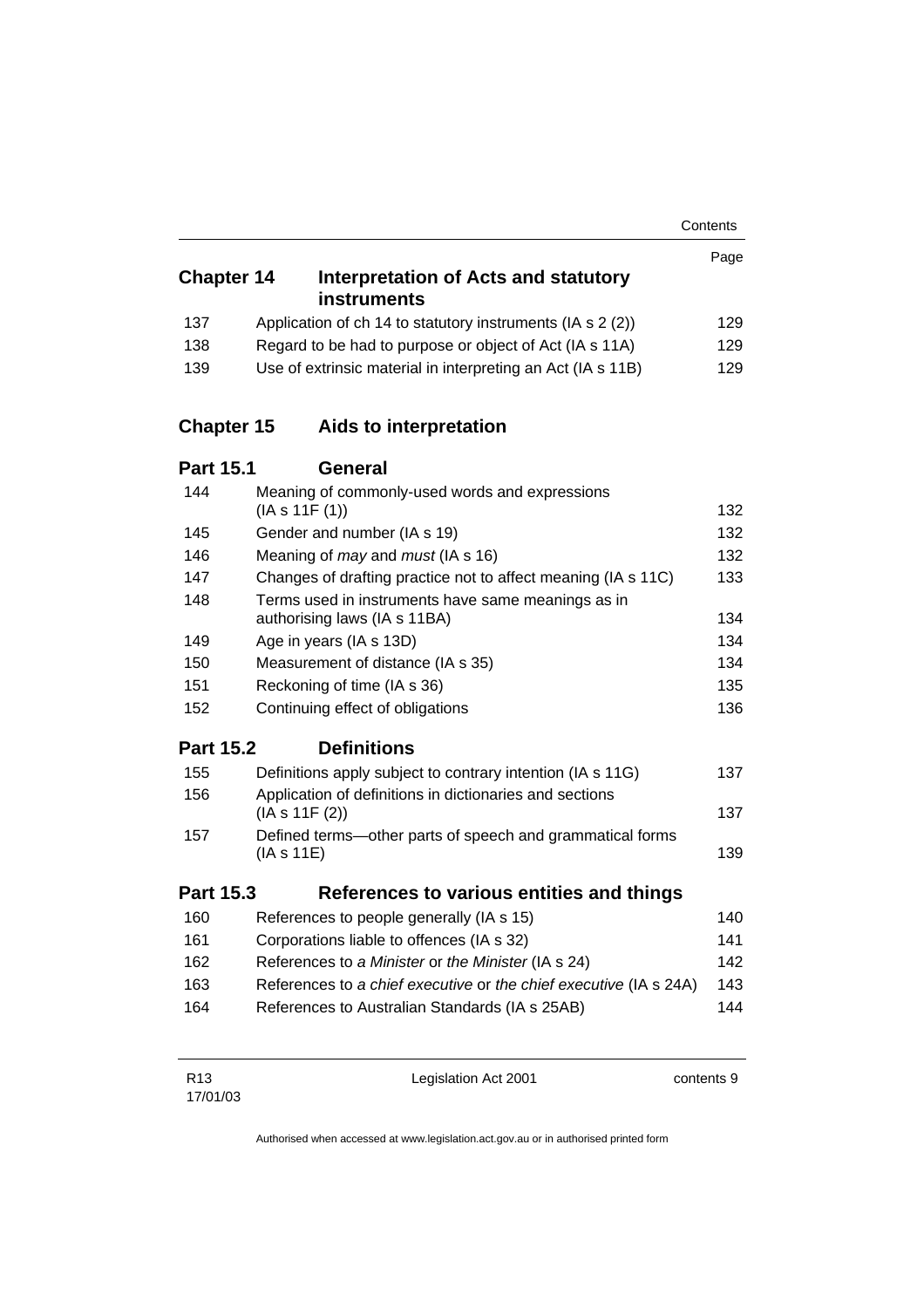|                   |                                                                                   | Page            |
|-------------------|-----------------------------------------------------------------------------------|-----------------|
| 165               | References to Assembly committees that no longer exist<br>(IAs 25AA)              | 144             |
| 168               | References to person with interest in land include personal<br>representative etc | 145             |
| <b>Part 15.4</b>  | <b>Preservation of certain common law</b><br>privileges                           |                 |
| 170               | Privileges against selfincrimination and exposure to civil penalty                | 146             |
| 171               | Client legal privilege                                                            | 146             |
| <b>Chapter 16</b> | Courts, tribunals and other decision-<br>makers                                   |                 |
| 175               | Meaning of law in ch 16                                                           | 148             |
| 176               | Jurisdiction of courts and tribunals (IA s 31A)                                   | 148             |
| 177               | Recovery of amounts owing under laws (IA s 34)                                    | 148             |
| 178               | Power to decide includes authority to administer oath etc<br>(IAs 13E)            | 148             |
| 179               | Content of statements of reasons for decisions (IA s 13C)                         | 149             |
| 180               | Power to make decision includes power to reverse or change<br>(IAs 27)            | 149             |
| <b>Chapter 17</b> | <b>Entities and positions</b>                                                     |                 |
| 182               | Meaning of law in ch 17                                                           | 150             |
| 183               | Change of name of entity (IA s 13B)                                               | 150             |
| 184               | Change in constitution of entity (IA s 13BA)                                      | 150             |
| 185               | References to occupant of position (IA s 25)                                      | 151             |
| 186               | Change of name of position (IA s 13B)                                             | 151             |
| 187               | Chairperson and deputy chairperson (IA s 25A)                                     | 151             |
| <b>Chapter 18</b> | <b>Offences</b>                                                                   |                 |
| 188               | Meaning of Territory law in ch 18                                                 | 152             |
| 189               | Reference to offence includes reference to related ancillary<br>offences          | 152             |
| contents 10       | Legislation Act 2001                                                              | R <sub>13</sub> |

Authorised when accessed at www.legislation.act.gov.au or in authorised printed form

17/01/03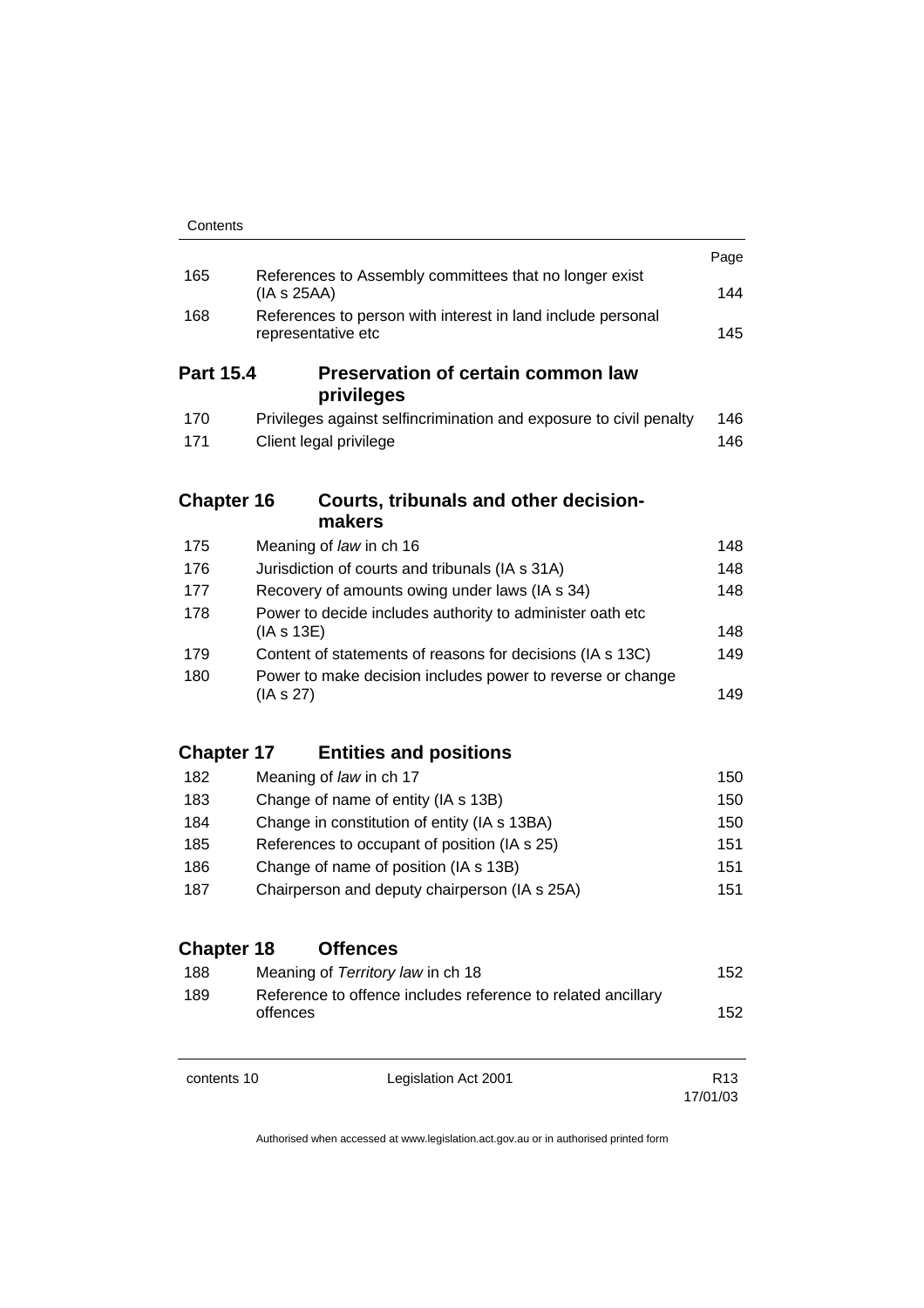|     |                                                    | Contents |
|-----|----------------------------------------------------|----------|
|     |                                                    | Page     |
| 190 | Indictable and summary offences (IA s 33D and 33E) | 153      |
| 191 | Offences against 2 or more laws (IA s 33F)         | 153      |
| 192 | When must prosecutions begin? (IA s 33H)           | 154      |
| 193 | Continuing offences (IA s 33B (2))                 | 155      |

# **Chapter 19 Administrative and machinery provisions**

# **Part 19.1 Introductory**

| 156                     |
|-------------------------|
| Meaning of law in ch 19 |

# **Part 19.2 Functions**

| 196 | Provision giving function gives power to exercise function (IA s)<br>25B) | 157 |
|-----|---------------------------------------------------------------------------|-----|
| 197 | Statutory functions may be exercised from time to time<br>(IAs 26(1))     | 157 |
| 199 | Functions of bodies (IA s 13BB)                                           | 157 |
| 200 | Functions of occupants of positions (IA s 26 (2), s 30AA)                 | 159 |

# **Part 19.3 Appointments**

# **Division 19.3.1 Appointments—other than acting appointments**

| 205             | Application of div 19.3.1 (IA s 28 (1))                                                  | 160         |
|-----------------|------------------------------------------------------------------------------------------|-------------|
| 206             | Appointments must be in writing etc (IA s 28 (7))                                        | 160         |
| 207             | Appointment may be by name or position (IA s 28 (2))                                     | 161         |
| 208             | Power of appointment includes power to suspend etc.<br>(IA S 28 (3) to (5))              | 161         |
| 209             | Power of appointment includes power to make acting<br>appointment (IA $s$ 28 (4) to (6)) | 162         |
| 210             | Resignation of appointment (IA s 28 (8), (9))                                            | 163         |
| 211             | Appointment not affected by appointer changes                                            | 163         |
| 212             | Appointment not affected by defect etc (IA s 28 (10))                                    | 164         |
|                 | Division 19.3.2<br><b>Acting appointments</b>                                            |             |
| 215             | Application of div 19.3.2 (IA s 28A (1))                                                 | 164         |
| 216             | Acting appointments must be in writing etc (IA s 28 (7))                                 | 164         |
| 217             | Acting appointment may be made by name or position                                       | 165         |
| R <sub>13</sub> | Legislation Act 2001                                                                     | contents 11 |

17/01/03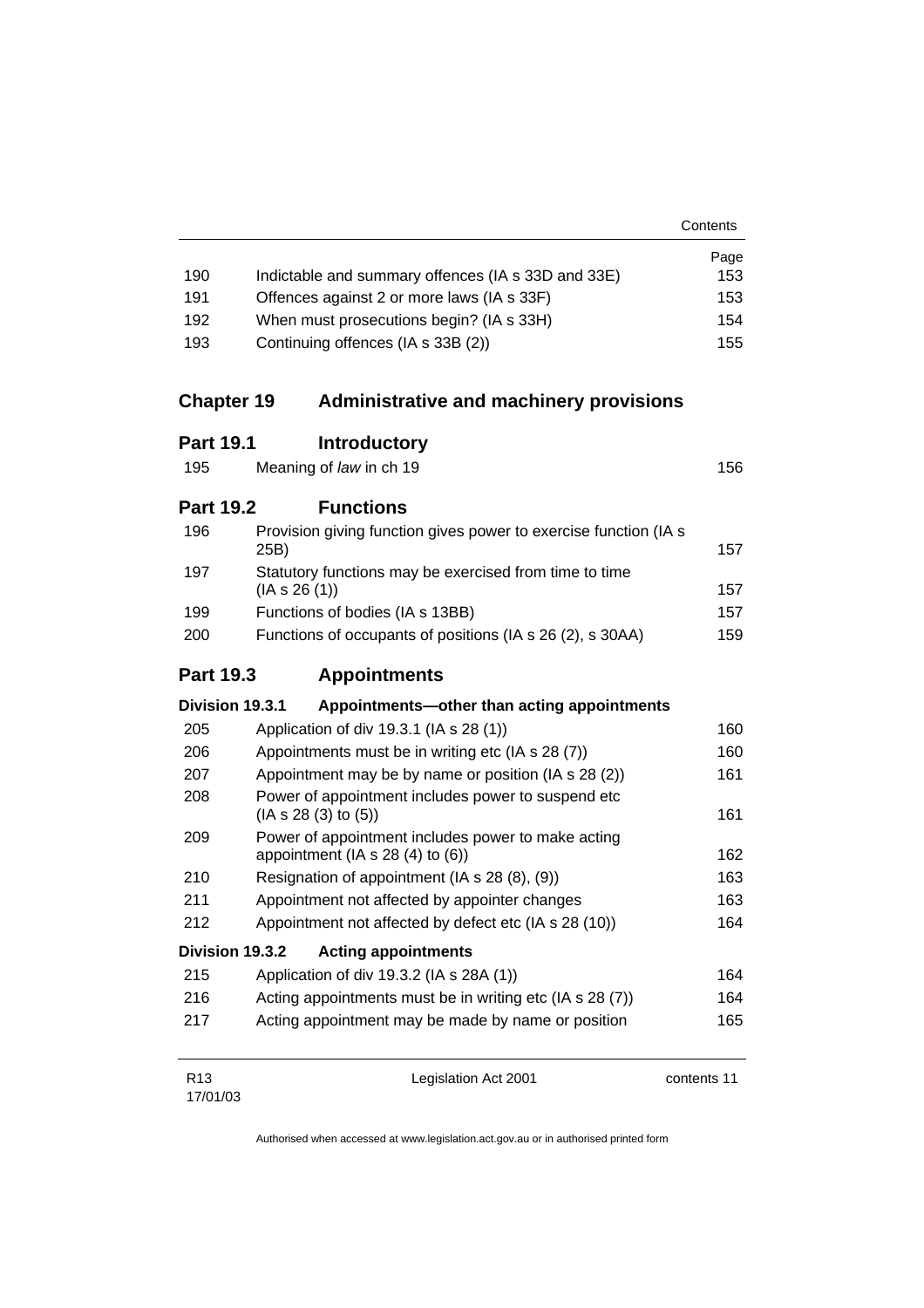| Contents         |                                                                                 |      |
|------------------|---------------------------------------------------------------------------------|------|
|                  |                                                                                 | Page |
| 218              | Instrument may provide when acting appointment has effect etc<br>(IA s 28A (2)) | 165  |
| 219              | Appointer may decide terms of acting appointment etc<br>(IAs 28A(3))            | 165  |
| 220              | Appointee may exercise functions under acting appointment etc<br>(IA s 28A (8)) | 166  |
| 221              | How long does an acting appointment operate?<br>(IAs 28A(4) to (6))             | 167  |
| 222              | Resignation of acting appointment (IA s 28 (8) to (11))                         | 168  |
| 223              | Effect of acting appointment on substantive appointment etc<br>(IA s 28A (7)    | 168  |
| 224              | Acting appointment not affected by appointer changes                            | 168  |
| 225              | Acting appointment not affected by defect etc (IA s 28 (10), (11),<br>28A (9))  | 168  |
| Division 19.3.3  | <b>Appointments-Assembly consultation</b>                                       |      |
| 226              | Meaning of <i>statutory position</i> in div 19.3.3(SAA s 3)                     | 169  |
| 227              | Application of div 19.3.3 (SAA s 4 (1), s 6)                                    | 169  |
| 228              | Consultation with appropriate Assembly committee (SAA s 4 (1))                  | 170  |
| 229              | Appointment is disallowable instrument                                          | 170  |
| <b>Part 19.4</b> | <b>Delegations</b>                                                              |      |
| 230              | Application of pt 19.4 generally                                                | 171  |
| 231              | Application of pt 19.4 to subdelegations (IA s 30AB)                            | 171  |
| 232              | Delegation must be in writing etc                                               | 172  |
| 233              | Delegation may be made by name or position (IA s 29A)                           | 172  |
| 234              | Instrument may provide when delegation has effect etc<br>(IAs 29B(a))           | 172  |
| 235              | Delegation may be made to 2 or more delegates                                   | 173  |
| 236              | Power to delegate may not be delegated (IA s 29B (b))                           | 173  |
| 237              | Delegation may be amended or revoked                                            | 174  |
| 238              | Appointer responsible for delegated function                                    | 174  |
| 239              | Exercise of delegation by delegate (IA s 29B (c), (e), s 30)                    | 174  |
| 240              | Appointer may exercise delegated function (IA s 29B (d))                        | 175  |
| 241              | Delegation not affected by appointer changes (IA s 30AA)                        | 175  |
| 242              | Delegation not affected by defect etc                                           | 175  |
|                  |                                                                                 |      |

contents 12 Legislation Act 2001

17/01/03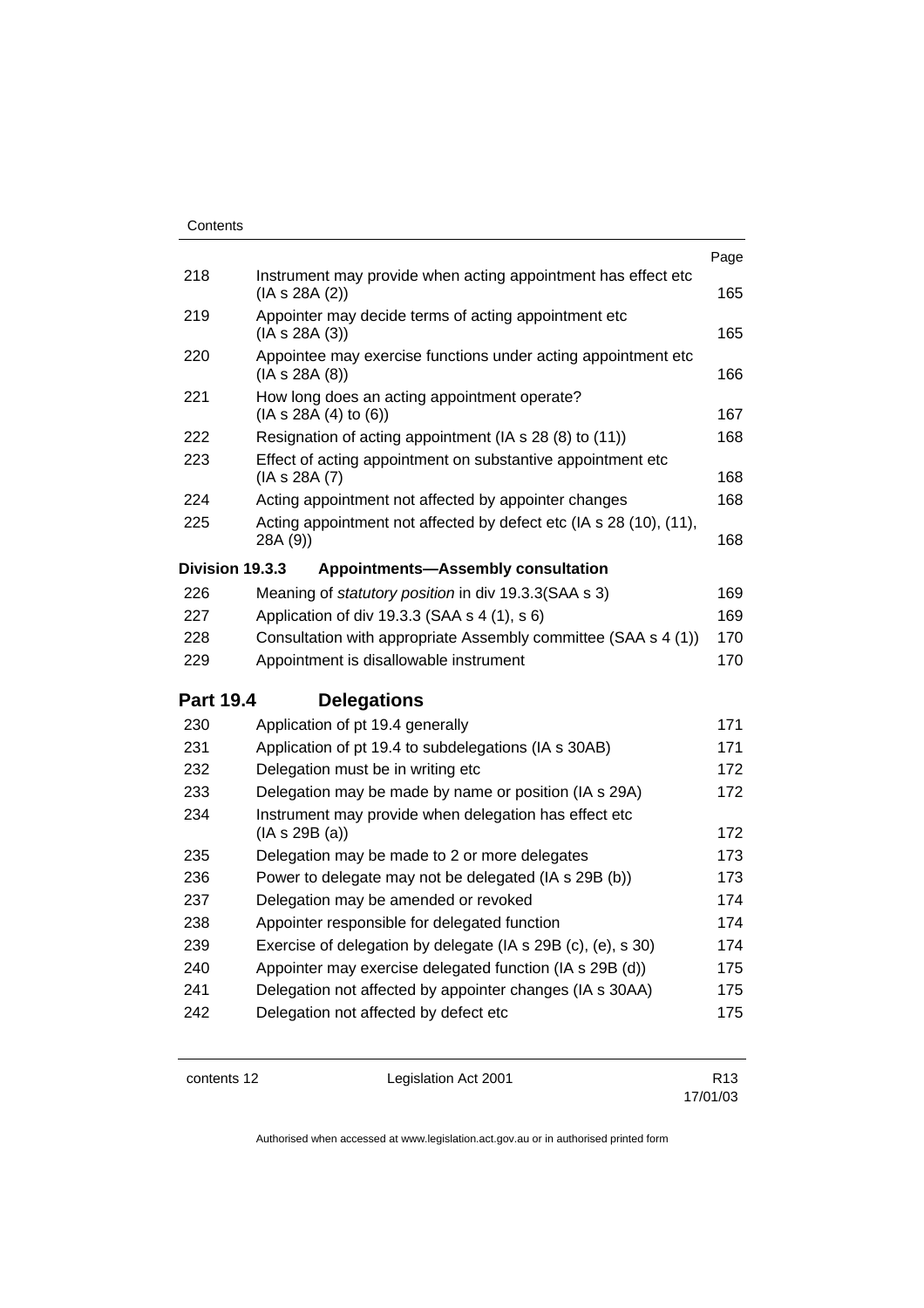|                          |                                                                                                 | Contents |
|--------------------------|-------------------------------------------------------------------------------------------------|----------|
|                          |                                                                                                 | Page     |
| <b>Part 19.5</b>         | <b>Service of documents</b>                                                                     |          |
| 245                      | Application of pt 19.5 (IA s 17A (1))                                                           | 177      |
| 246                      | Definitions for pt 19.5                                                                         | 177      |
| 247                      | Service of documents on individuals (IA s 17A (1), 18)                                          | 179      |
| 248                      | Service of documents on corporations (IA s 17A (1), 18)                                         | 179      |
| 249                      | Service of documents on agencies (IA s 17A (1), 18)                                             | 180      |
| 250                      | When service taken to be effected (IA s 18))                                                    | 180      |
| 251                      | Other laws not affected etc (IA s 17A (2) (a))                                                  | 182      |
| 252                      | Powers of courts and tribunals not affected (IA s 17A (2) (b))                                  | 182      |
| <b>Part 19.6</b>         | <b>Functions of Executive and Ministers</b>                                                     |          |
| 253                      | Exercise of functions of Executive (AA s 3A)                                                    | 183      |
| 254                      | Administration of matters not allocated (AA s 4)                                                | 183      |
| 254A                     | Delegation by Minister (AA s 5)                                                                 | 183      |
| <b>Part 19.7</b>         | <b>Other matters</b>                                                                            |          |
| 255                      | Forms (IA s 13)                                                                                 | 184      |
| 256                      | Production of records kept in computers etc (IA s 13A)                                          | 186      |
|                          | <b>Miscellaneous</b>                                                                            |          |
| <b>Chapter 20</b><br>300 |                                                                                                 | 187      |
| 301                      | Delegation by parliamentary counsel<br>References to Administration Act 1989 etc                | 187      |
|                          |                                                                                                 | 188      |
| 302                      | Regulation-making power                                                                         |          |
| <b>Chapter 21</b>        | <b>Transitional</b>                                                                             |          |
| 304                      | Application of s 47 (3) to (6)                                                                  | 189      |
| 306                      | <b>Transitional regulations</b>                                                                 | 189      |
| 307                      | Modification of ch 21's operation                                                               | 190      |
| 308                      | Status of certain instruments as disallowable instruments                                       | 191      |
| 309                      | Status of certain instruments as notifiable instruments                                         | 191      |
| 310                      | Compliance with authorisation or requirement to do something<br>by notice in Gazette (IA s 27A) | 192      |
|                          |                                                                                                 |          |

Legislation Act 2001 contents 13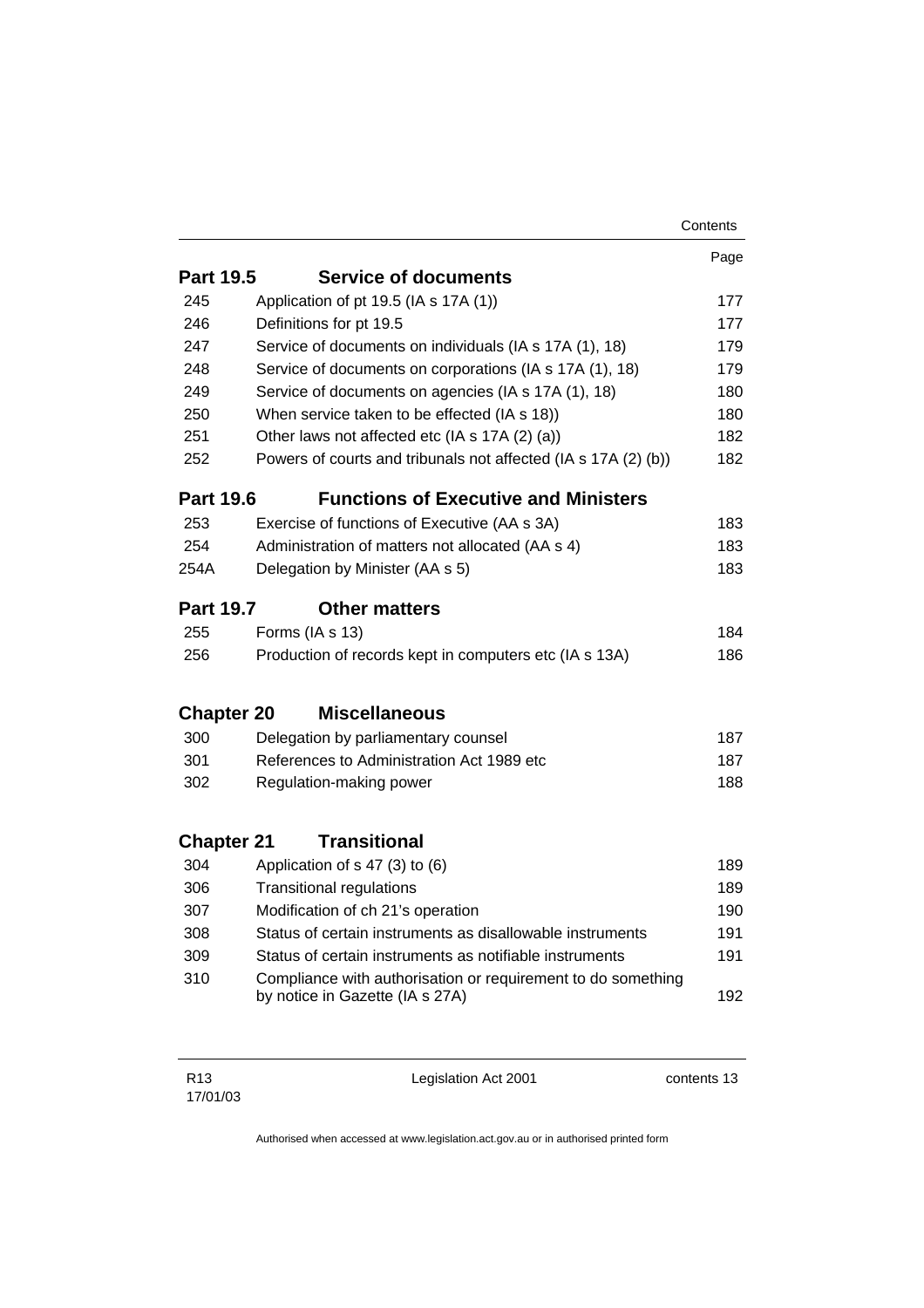| Contents |
|----------|
|----------|

|                   |      |                                                                | Page |
|-------------------|------|----------------------------------------------------------------|------|
| 313               |      | Status of republications under Legislation (Republication) Act |      |
|                   | 1996 |                                                                | 192  |
| 314               |      | Transitional provisions about penalties (IA s 63)              | 193  |
| 315               |      | Status of certain determinations                               | 193  |
|                   |      |                                                                |      |
| <b>Schedule 1</b> |      | Acts included in sources of law of the                         |      |
|                   |      | <b>Territory</b>                                               | 195  |
| <b>Part 1.1</b>   |      | Former NSW and UK Acts in force before                         |      |
|                   |      | establishment of Territory                                     | 195  |
| <b>Part 1.2</b>   |      | Former NSW Acts applied after establishment of                 | 198  |
|                   |      | <b>Territory</b>                                               |      |
|                   |      |                                                                |      |
| <b>Dictionary</b> |      |                                                                | 200  |
| Part 1            |      | Meaning of commonly-used words and<br>expressions              |      |
| Part 2            |      | <b>Words and expressions for Legislation Act</b><br>2001 only  |      |
|                   |      |                                                                |      |

### **Endnotes**

|   | About the endnotes     | 228 |
|---|------------------------|-----|
| 2 | Abbreviation key       | 228 |
| 3 | Legislation history    | 229 |
| 4 | Amendment history      | 231 |
| 5 | Earlier republications | 257 |
| 6 | Uncommenced amendments | 258 |
|   |                        |     |

contents 14 Legislation Act 2001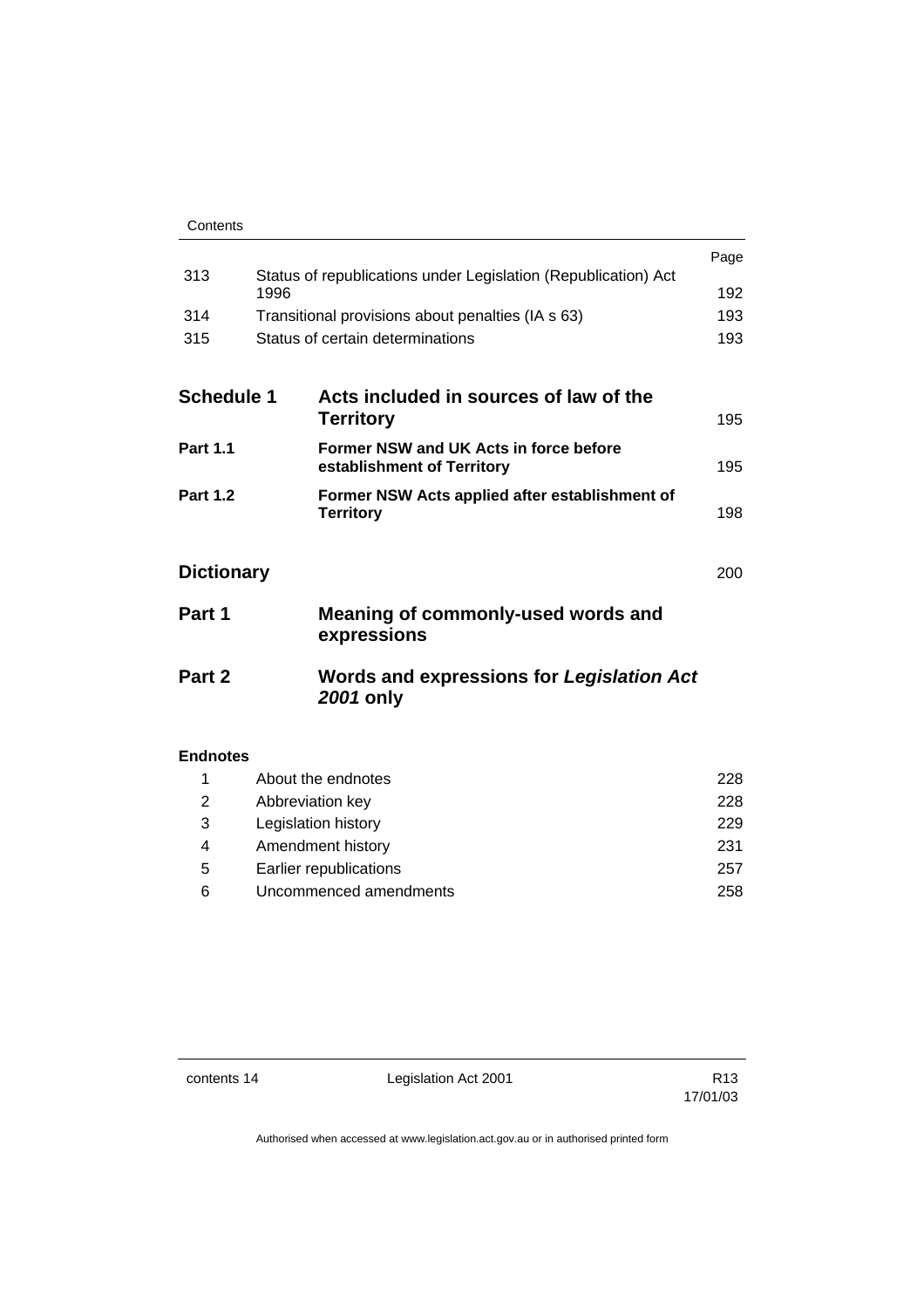

# **Legislation Act 2001**

An Act about legislation

R13 17/01/03 Legislation Act 2001 **page 1**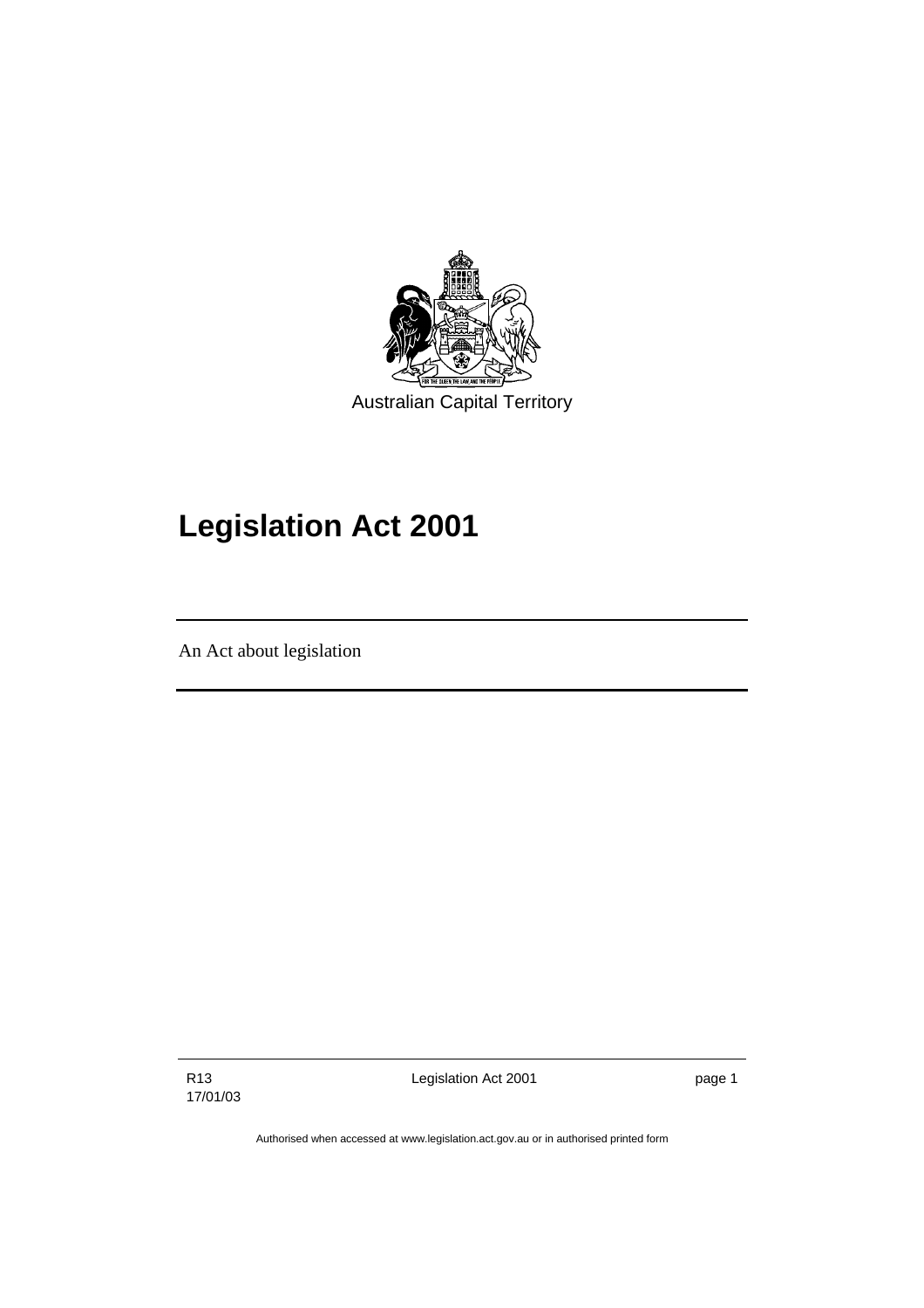**Chapter 1** Preliminary<br>**Part 1.1** General General

Section 1

# **Chapter 1** Preliminary

# **Part 1.1 General**

# **1 Name of Act**

This Act is the *Legislation Act 2001.* 

# **2 Dictionary**

The dictionary at the end of this Act is part of this Act.

- *Note 1* The dictionary at the end of an Act usually defines certain words and expressions used in the Act, and includes references (*signpost definitions*) to other words and expressions defined elsewhere in the Act. However, in this Act the dictionary is divided into 2 parts.
- *Note 2* Part 1 defines words and expressions commonly used in Acts (including this Act) and statutory instruments. For example, because of the definition '*month* means calendar month.', the word 'month' has the defined meaning wherever the word is used in an Act or statutory instrument unless the Act or instrument provides otherwise or the contrary intention otherwise appears (see s 144 and s 155).
- *Note 3* Part 2 defines certain words and expressions used in this Act. For example, the signpost definition '*administrator*, for part 19.5 (Service of documents)—see section 246.' means that the expression administrator is defined in s 246 for this Act, pt 19.5. A definition in pt 2 of the dictionary applies to all of this Act unless the definition, or another provision of this Act, provides otherwise or the contrary intention otherwise appears (see s 155 and s 156 (1)).

### **2A Notes**

(1) A note included in this Act is explanatory and is not part of this Act.

*Note* See s 127 (1), (4) and (5) for the legal status of notes.

page 2 **Legislation Act 2001** R13

17/01/03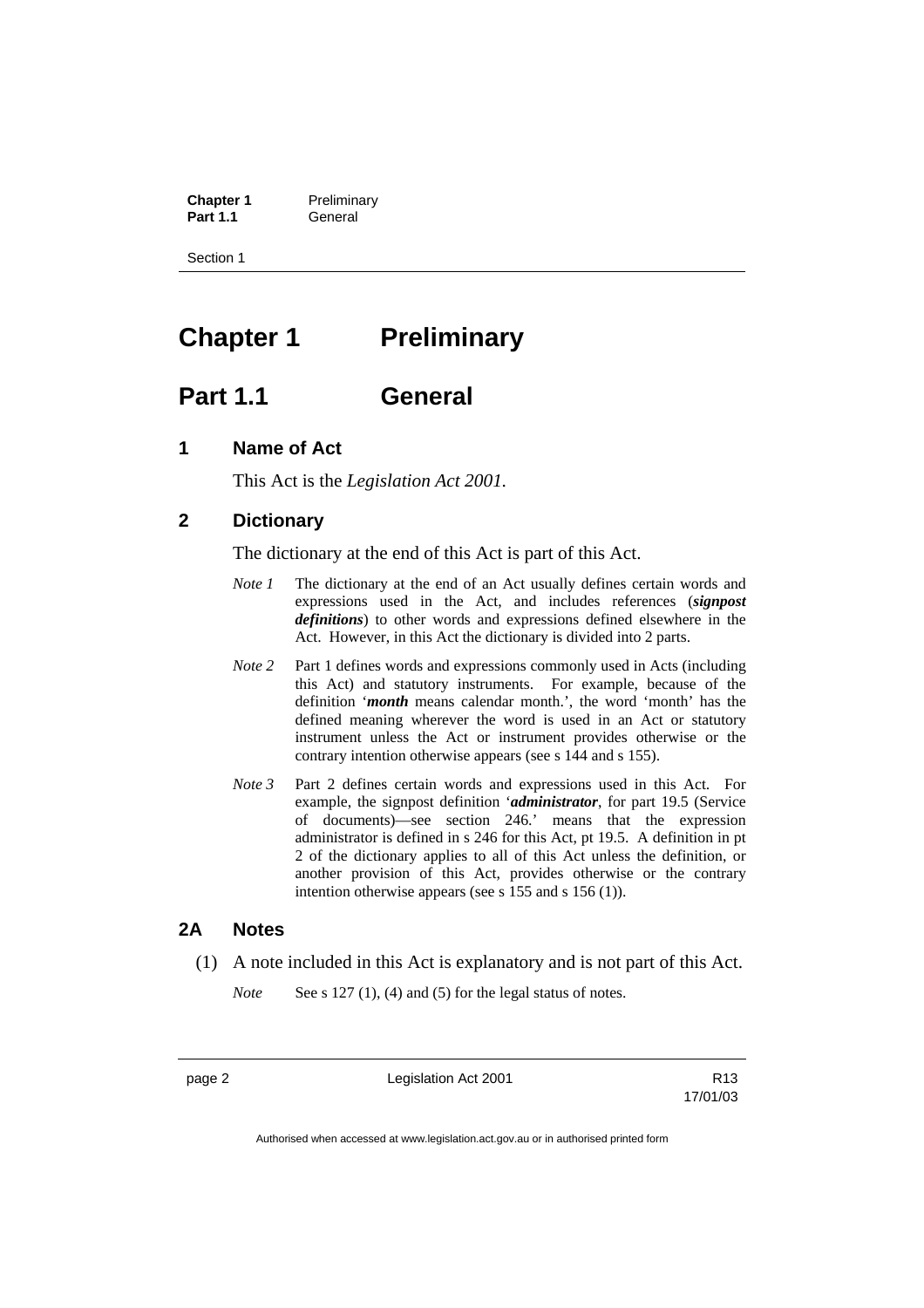| Preliminary | <b>Chapter 1</b> |
|-------------|------------------|
| General     | <b>Part 1.1</b>  |

#### (2) In this section:

*note* includes material enclosed in brackets in section headings.

- *Note* For comparison, a number of sections of this Act contain bracketed notes in their headings drawing attention to equivalent or comparable (though not necessarily identical) provisions of other Acts. Abbreviations in the notes include the following:
	- AA: *Administration Act 1989*
	- EA: *Evidence Act 1971*
	- IA: *Interpretation Act 1967*
	- LRA: *Legislation (Republication) Act 1996*
	- SAA: *Statutory Appointments Act 1994*
	- SLA: *Subordinate Laws Act 1989*.
- (3) Subsection (2) and this subsection expire on 2 September 2003.

# **3 Objects**

- (1) The main object of this Act is to make legislation more accessible.
- (2) This is to be achieved particularly by—
	- (a) encouraging access to legislation through the internet, while maintaining access to printed legislation; and
	- (b) restating the law dealing with the 'life cycle' of legislation, improving its structure and content, and simplifying its provisions where practicable; and
	- (c) assisting users of legislation to find, read, understand and use legislation by—
		- (i) facilitating the shortening and simplification of legislation; and
		- (ii) promoting consistency in the form and language of legislation; and
		- (iii) providing rules about the interpretation of legislation; and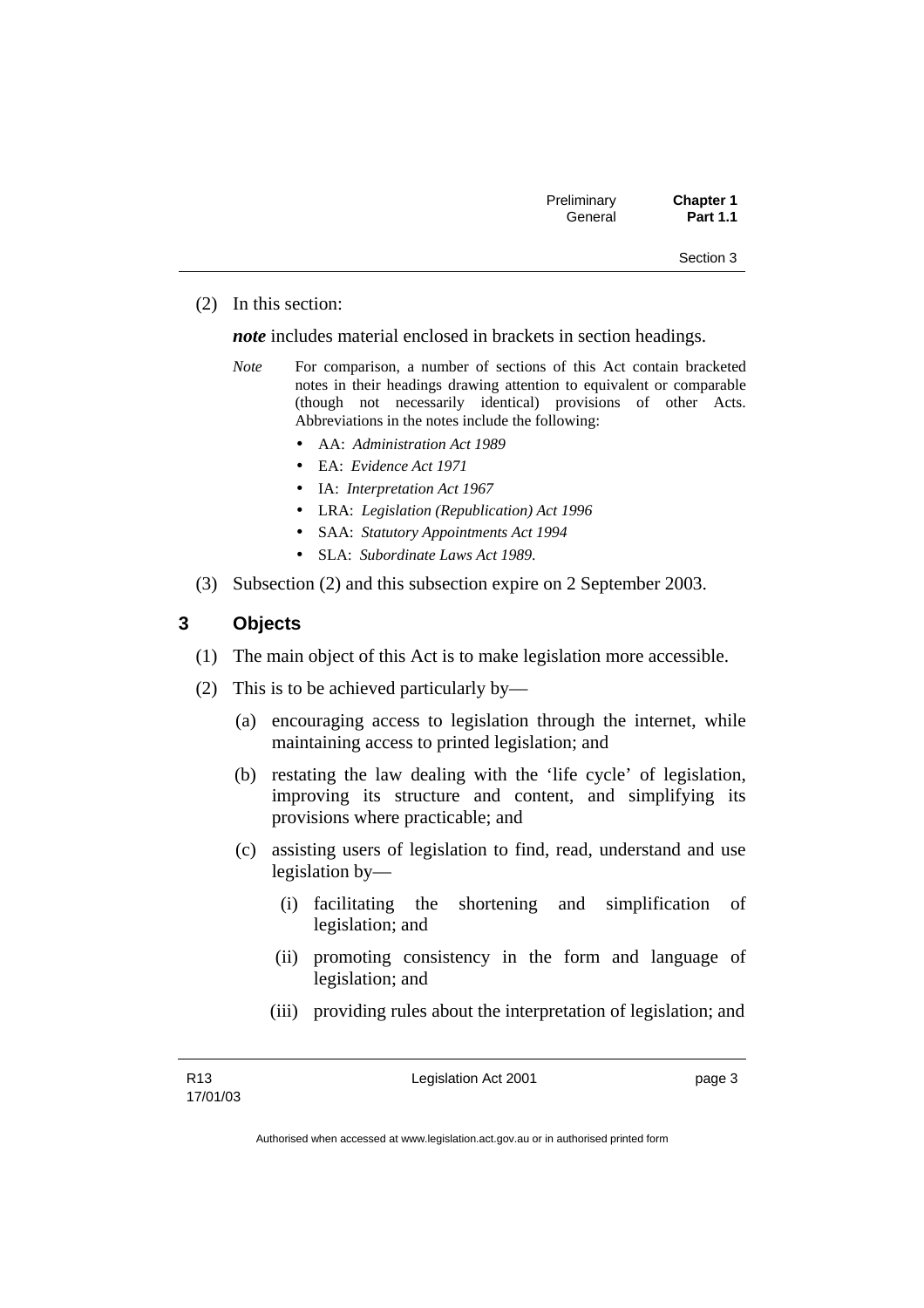| <b>Chapter 1</b> | Preliminary |
|------------------|-------------|
| <b>Part 1.1</b>  | General     |

- (iv) facilitating the updating and republication of legislation to ensure its ready availability.
- (3) For this section, the '*life cycle*' of legislation includes the making (where relevant), notification, commencement, presentation and disallowance (where relevant), operation, interpretation, proof, republication, amendment and repeal of legislation and instruments made under legislation.

# **4 Application of Act**

- (1) This Act applies to all Acts (including this Act) and statutory instruments.
- (2) In particular, Acts and statutory instruments are taken to be made on the basis that they will operate in conjunction with this Act.

#### **Examples**

- 1 An Act imposes an obligation and provides that people who 'fail' to carry out the obligation are liable to the penalty. The Act does not, however, define 'fail' or indicate that the word is used in a special way. In accordance with this Act, dictionary, part 1 (see s 144), the word 'fail' includes 'refuse'. In other words, a person who refuses to carry out the obligation will be subject to the penalty in the same way as someone who only neglects the obligation. In this case, the presence in an Act of a word that is defined in the *Legislation Act 2001* attracts the operation of the definition in the dictionary.
- 2 The *XYZ Act 2001* contains the following provision:

The Minister may, in writing, determine fees for this Act.

Because the XYZ Act authorises a fee to be determined 'for this Act', this Act, section 56 applies and therefore the provisions of part 6.3 (Making of certain statutory instruments about fees) apply to the determination of fees under the provision. In this case, the operation of provisions of the *Legislation Act 2001* is attracted because the *XYZ Act 2001* contains a provision that triggers the application of the part.

*Note* An example is part of the Act, is not exhaustive and may extend, but does not limit, the meaning of the provision in which it appears (see s 126 and s 132).

page 4 Legislation Act 2001

17/01/03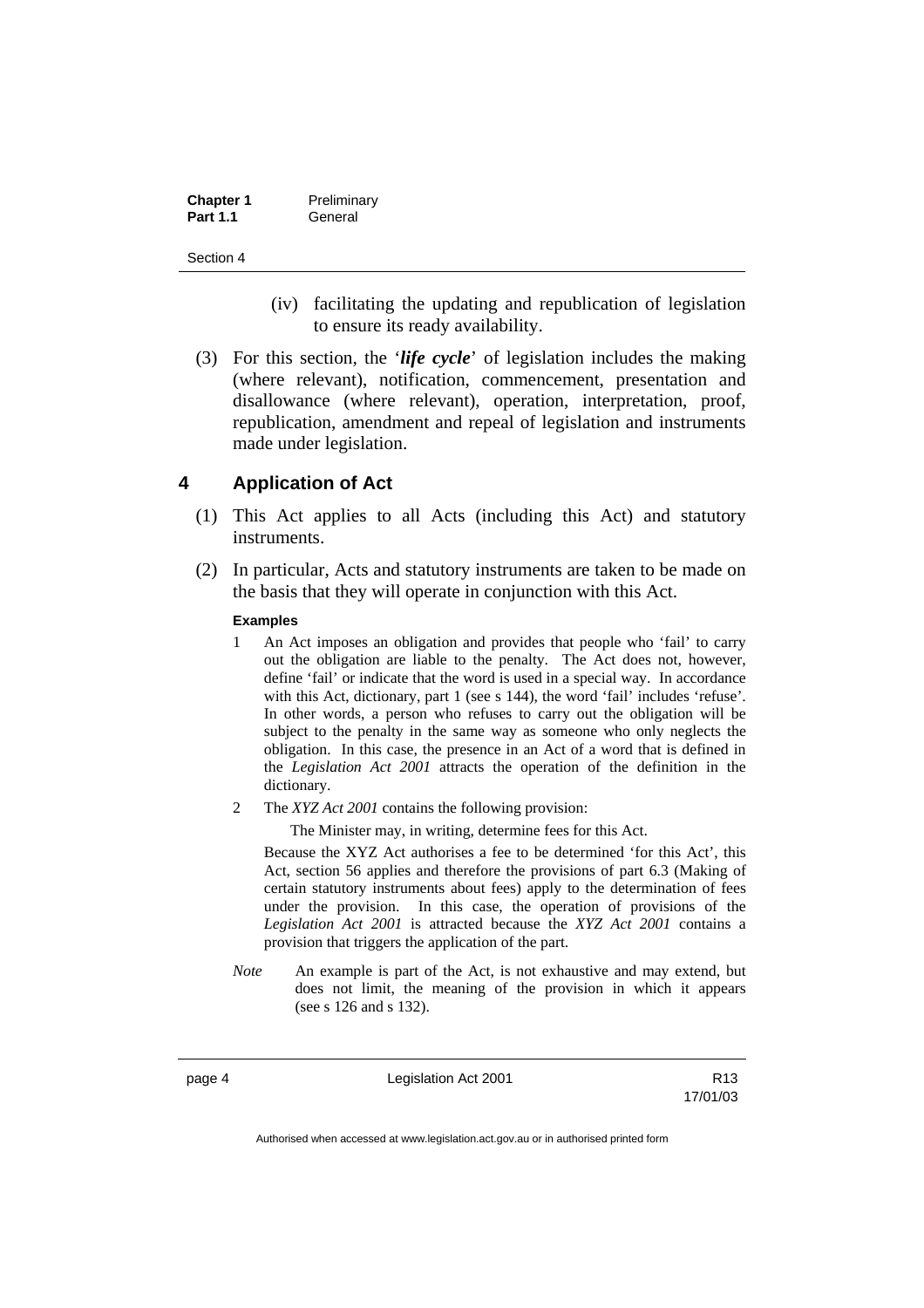- (3) This section is a determinative provision.
	- *Note* See s 5 for the meaning of determinative provisions, and s 6 for their displacement.

### **5 Determinative and non-determinative provisions**

- (1) This Act consists of determinative and non-determinative provisions.
- (2) A *determinative provision* is a provision of this Act that is declared to be a determinative provision.

#### **Example**

Section 4 (3) provides that section 4 is a determinative provision.

(3) A *non-determinative provision* is any other provision of this Act.

#### **Example**

Section 3 does not contain a provision corresponding to section 4 (3). Therefore, section 3 is not a determinative provision.

# **6 Legislation Act provisions must be applied**

- (1) A provision of this Act must be applied to an Act or statutory instrument, in accordance with the terms of the provision, except so far as it is displaced.
- (2) A determinative provision may be displaced expressly or by a manifest contrary intention.
- (3) A non-determinative provision may be displaced expressly or by a contrary intention.
	- *Note* For the distinction between a 'manifest contrary intention' (see s (2)) and 'contrary intention' (see s (3)), see the examples in this section.
- (4) The declaration of a provision as 'determinative' indicates that it is the intention of the Legislative Assembly that, if the provision is to be displaced at all in a particular case, a more deliberate

Legislation Act 2001 **page 5**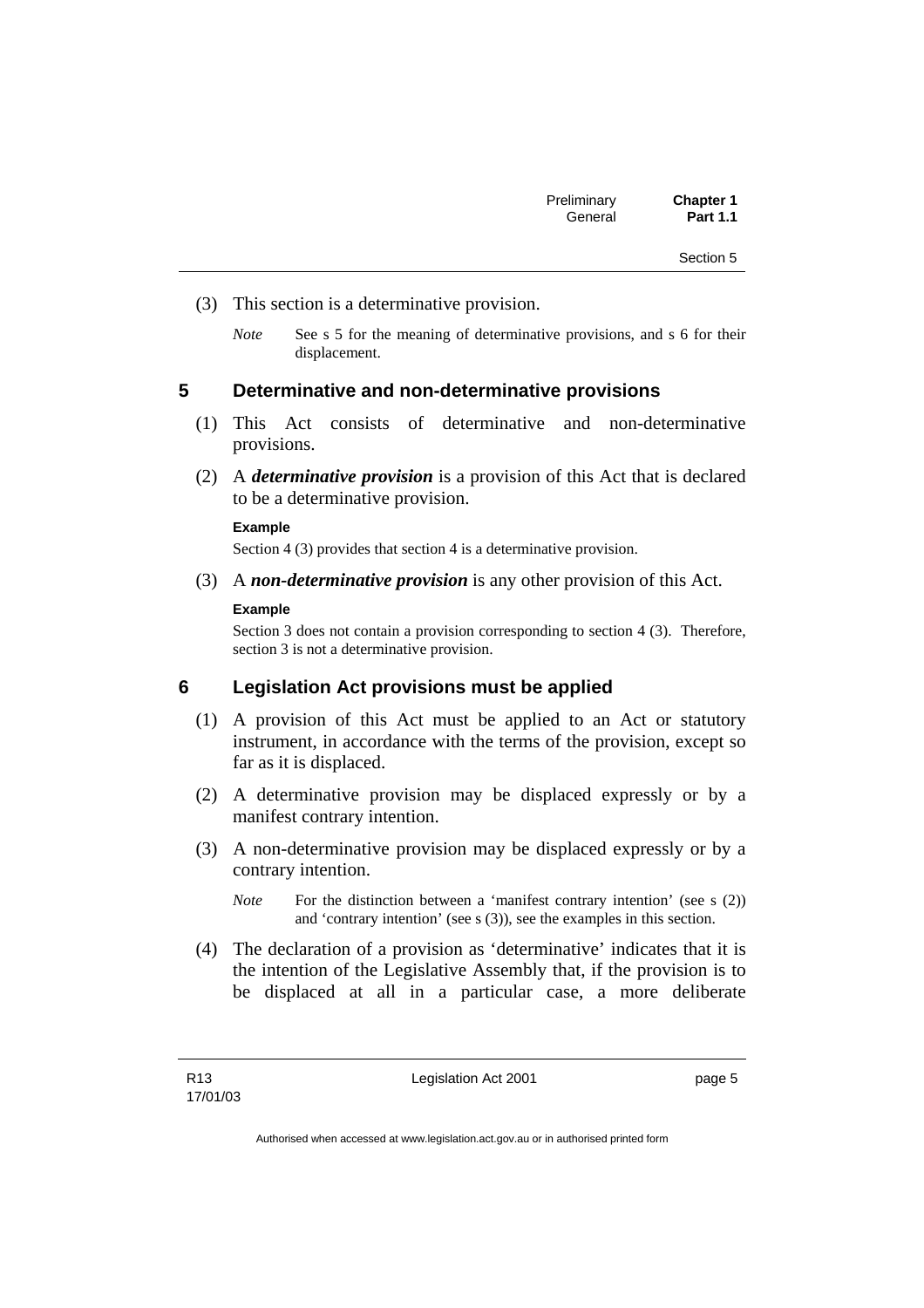| <b>Chapter 1</b> | Preliminary |
|------------------|-------------|
| <b>Part 1.1</b>  | General     |

displacement is required than if the provision were a nondeterminative provision.

- (5) This section applies despite any presumption or rule of interpretation.
- (6) A provision of this Act must not be taken to be displaced by a provision of an Act or statutory instrument so far as the provisions can operate concurrently.
- (7) In particular and without limiting subsection (5), a provision of this Act is not displaced by a provision of an Act or statutory instrument because the provisions deal with the same or a similar subject matter.
- (8) This section is a determinative provision.

#### **Examples of different kinds of displacement**

1 *Determinative provision—express displacement*

The *Collections Regulation Act 1999* (hypothetical), section 83 contains the following provision:

(2) The *Legislation Act 2001*, section 47 (3) does not apply to regulations under this Act.

Section 83 (2) illustrates a provision expressly displacing the *Legislation Act 2001*, section 47 (3), a determinative provision.

2 *Determinative provision—manifest contrary intention*

The *Motor Repairers Act 2001* (hypothetical) does not contain a provision like the *Collections Regulation Act 1999*, section 83, but section 79 contains the following provision:

(3) The regulations may apply, adopt or incorporate an instrument or provision of an instrument as in force from time to time.

Section 79 (3) illustrates a provision displacing the *Legislation Act 2001*, section 47 (3), a determinative provision, by a manifest contrary intention because section 79 (3) clearly contradicts section 47 (3).

3 *Non-determinative provision—contrary intention*

The master of a vessel is charged with contravening the *Liquor Act 2001* (hypothetical), section 126 by selling liquor on or from 'licensed premises' otherwise than at a time authorised by the Act. It is claimed that the sale took place on the vessel. The Act defines 'licensed premises' to mean that

page 6 **Legislation Act 2001** CH<sub>13</sub> R13

17/01/03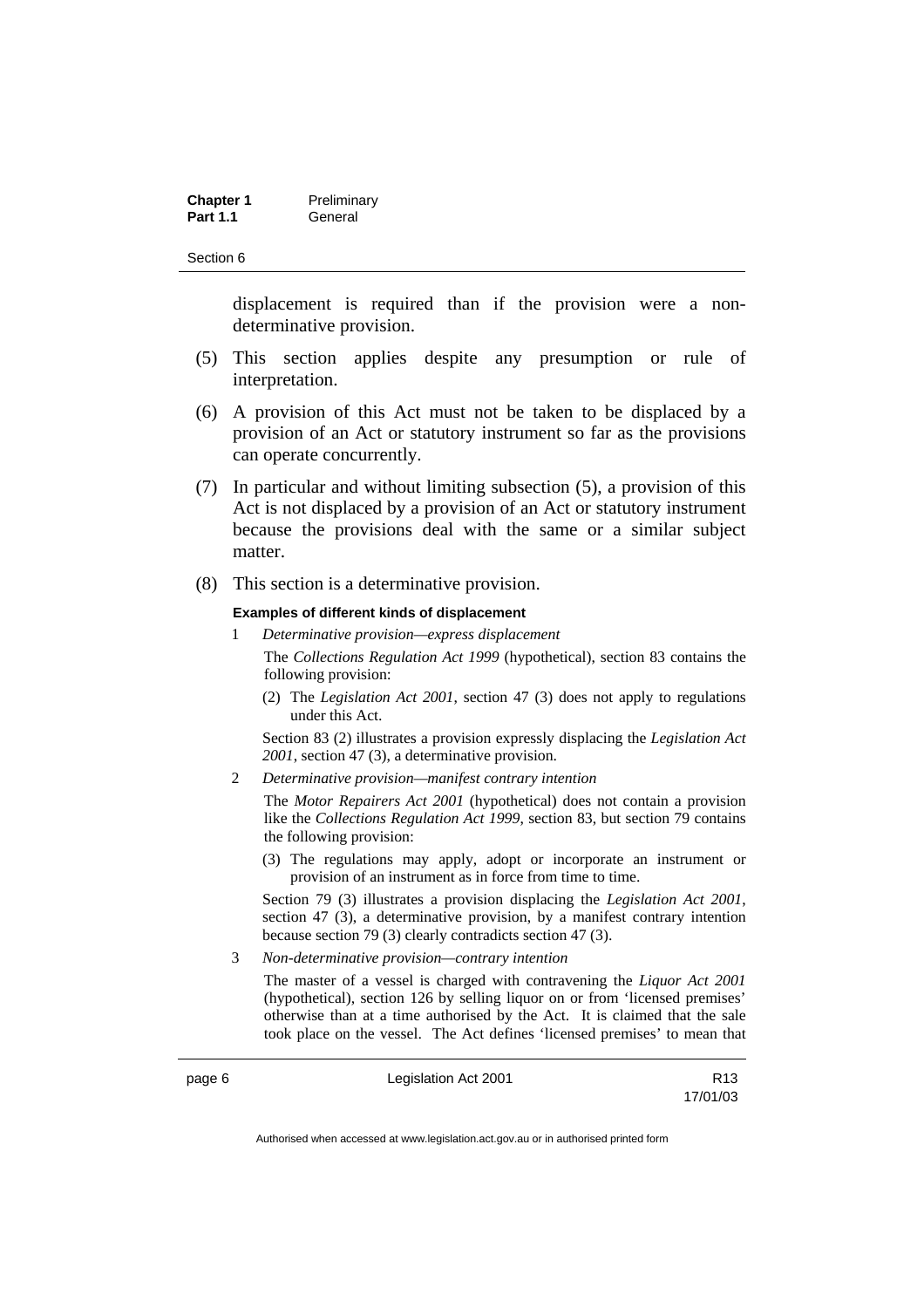| Preliminary | <b>Chapter 1</b> |
|-------------|------------------|
| General     | <b>Part 1.1</b>  |

part or those parts of a building or buildings and of the land adjoining it or them as defined by the licensing court. It is argued that the complaint is defective in that a vessel cannot be 'licensed premises'. However, section 126 is expressed to apply to 'a licensee, servant, agent or master who sells liquor on or from licensed premises'. In this case, the reference to 'master' indicates a contrary intention indicating that the section is intended to apply to liquor sold on or from vessels.

#### **Example of concurrent operation (no displacement)**

The *Small Clubs Act 2002* (hypothetical) contains the following provision about how notice of the club's annual general meeting may be served on members of a registered small club:

#### **60 Serving notice of annual general meeting**

The executive committee of a registered small club may serve notice of the annual general meeting of the club on members by pinning the notice to a noticeboard in the club house.

The *Legislation Act 2001*, section 247, a non-determinative provision, allows a document to be served on an individual under an Act in a number of ways (by giving the document to the individual, by sending it by prepaid post etc), but does not mention pinning the document to a noticeboard as a method of giving the notice.

Section 247 is not displaced by the *Small Clubs Act 2002*, section 60, because—

- section 60 does not expressly displace section 247 nor does it indicate a contrary intention (see s 6 (1) and (3)) and, in particular, section 60 does not indicate an intention that the method of service it authorises is to be the only method of serving notice of annual general meetings on members of small clubs; and
- the application of section 247 is not displaced by any presumption or rule of interpretation (see s 6 (5)); and
- sections 60 and 247 can operate concurrently (see s  $6(6)$ ) by allowing complementary methods of service; and
- the fact that sections 60 and 247 deal with the same (or a similar) subject matter does not of itself displace section 247 (see s 6 (7) and also s 6 (5)).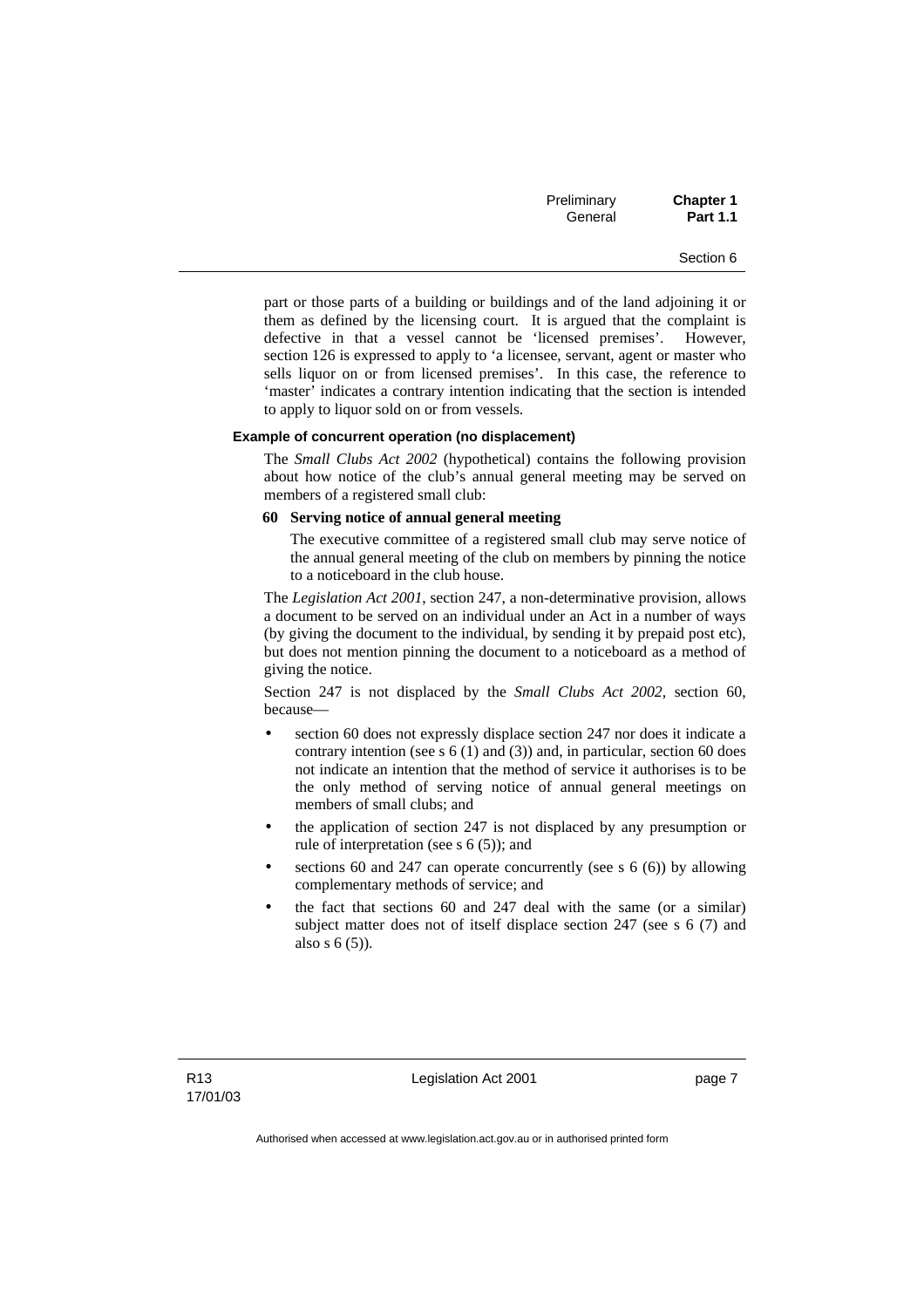| <b>Chapter 1</b> | Preliminary |
|------------------|-------------|
| <b>Part 1.1</b>  | General     |

It follows, therefore, that the executive committee is free to serve notice of the annual general meeting under section 60 or section 247.

*Note* An example is part of the Act, is not exhaustive and may extend, but does not limit, the meaning of the provision in which it appears (see s 126 and s 132).

page 8 Legislation Act 2001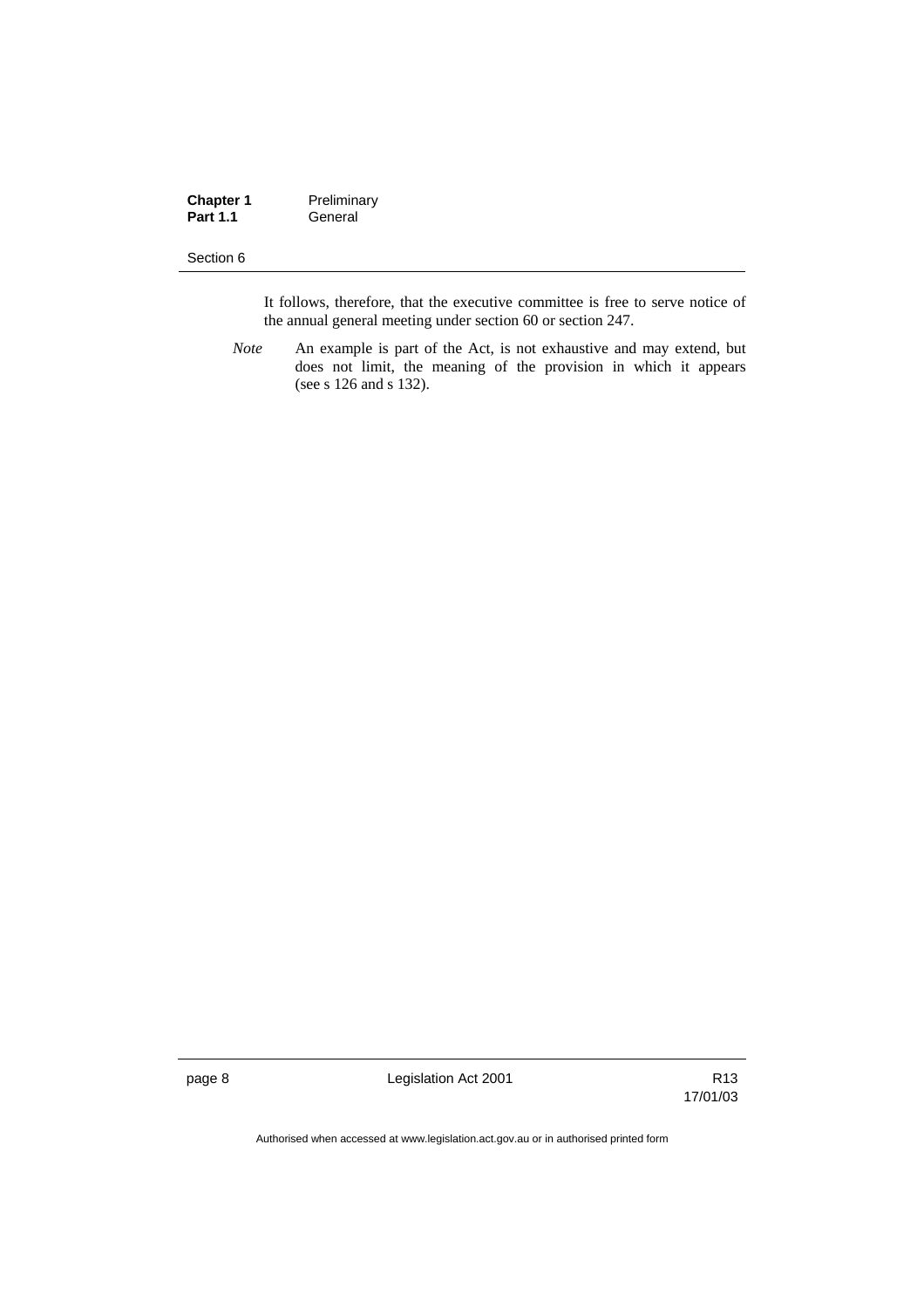# **Part 1.2 Basic concepts**

- **7 Meaning of** *Act* **generally** (IA dict, def of *Act*, par (a))
	- (1) An *Act* is an Act of the Legislative Assembly.
	- (2) An *Act of the Legislative Assembly* is a law (however described or named) made by the Legislative Assembly under the Self-Government Act.
	- (3) A reference to an *Act* includes a reference to a provision of an Act.
		- *Note 1* Section 17 deals with former Commonwealth enactments, and former NSW and UK Acts, that have become ACT Acts.
		- *Note 2* Section 98 deals with reference to laws in general terms.
- **8 Meaning of** *subordinate law* (IA dict, def of *subordinate law* and SLA s 6 (19), def of *subordinate law*, par (a))
	- (1) A *subordinate law* is a regulation, rule or by-law (whether or not legislative in nature) made under—
		- (a) an Act; or
		- (b) another subordinate law; or
		- (c) power given by an Act or subordinate law and also power given otherwise by law.
	- (2) A reference to a *subordinate law* includes a reference to a provision of a subordinate law.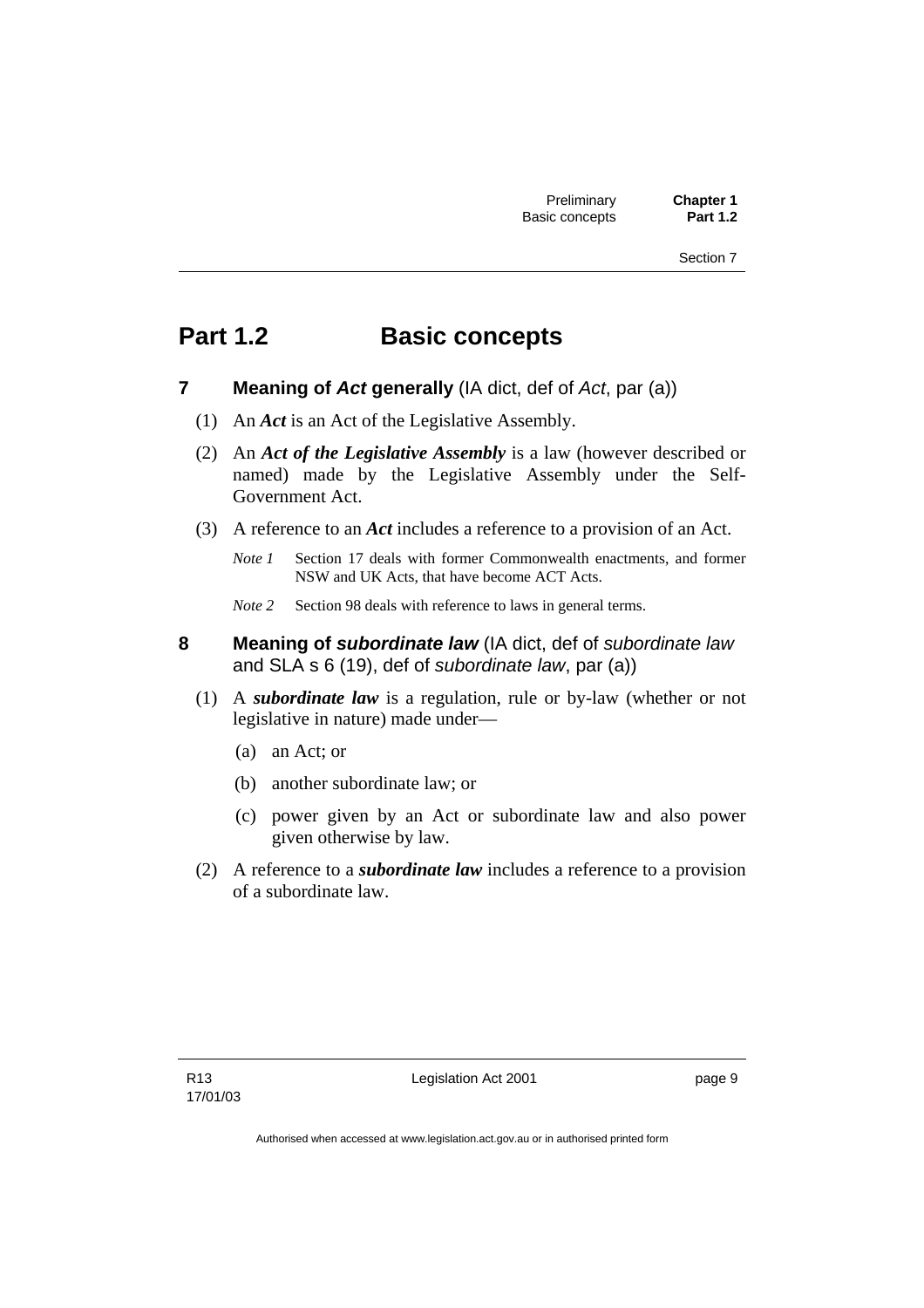| <b>Chapter 1</b> | Preliminary    |
|------------------|----------------|
| <b>Part 1.2</b>  | Basic concepts |

# **9 Meaning of** *disallowable instrument* (SLA s 10 (1) and 6 (19), def of *subordinate law*)

- (1) A *disallowable instrument* is—
	- (a) a statutory instrument (whether or not legislative in nature) that is declared to be a disallowable instrument by an Act, subordinate law or another disallowable instrument; or
	- (b) a determination of fees or charges by a Minister under an Act or subordinate law.
	- *Note Statutory instrument* is defined in s 13.
- (2) A reference to a *disallowable instrument* includes a reference to a provision of a disallowable instrument.

# **10 Meaning of** *notifiable instrument*

- (1) A *notifiable instrument* is a statutory instrument (whether or not legislative in nature) that is declared to be a notifiable instrument by an Act, subordinate law, disallowable instrument or another notifiable instrument.
	- *Note* Section 309 (Status of certain instruments as notifiable instruments) declares certain statutory instruments that are required or permitted to be published or notified in the Gazette to be notifiable instruments.
- (2) A reference to a *notifiable instrument* includes a reference to a provision of a notifiable instrument.

# **11 Meaning of** *commencement notice*

- (1) A *commencement notice* is a statutory instrument that fixes or otherwise determines the commencement of an Act, subordinate law, disallowable instrument or notifiable instrument.
- (2) A reference to a *commencement notice* includes a reference to a provision of a commencement notice.

page 10 **Legislation Act 2001** R13

17/01/03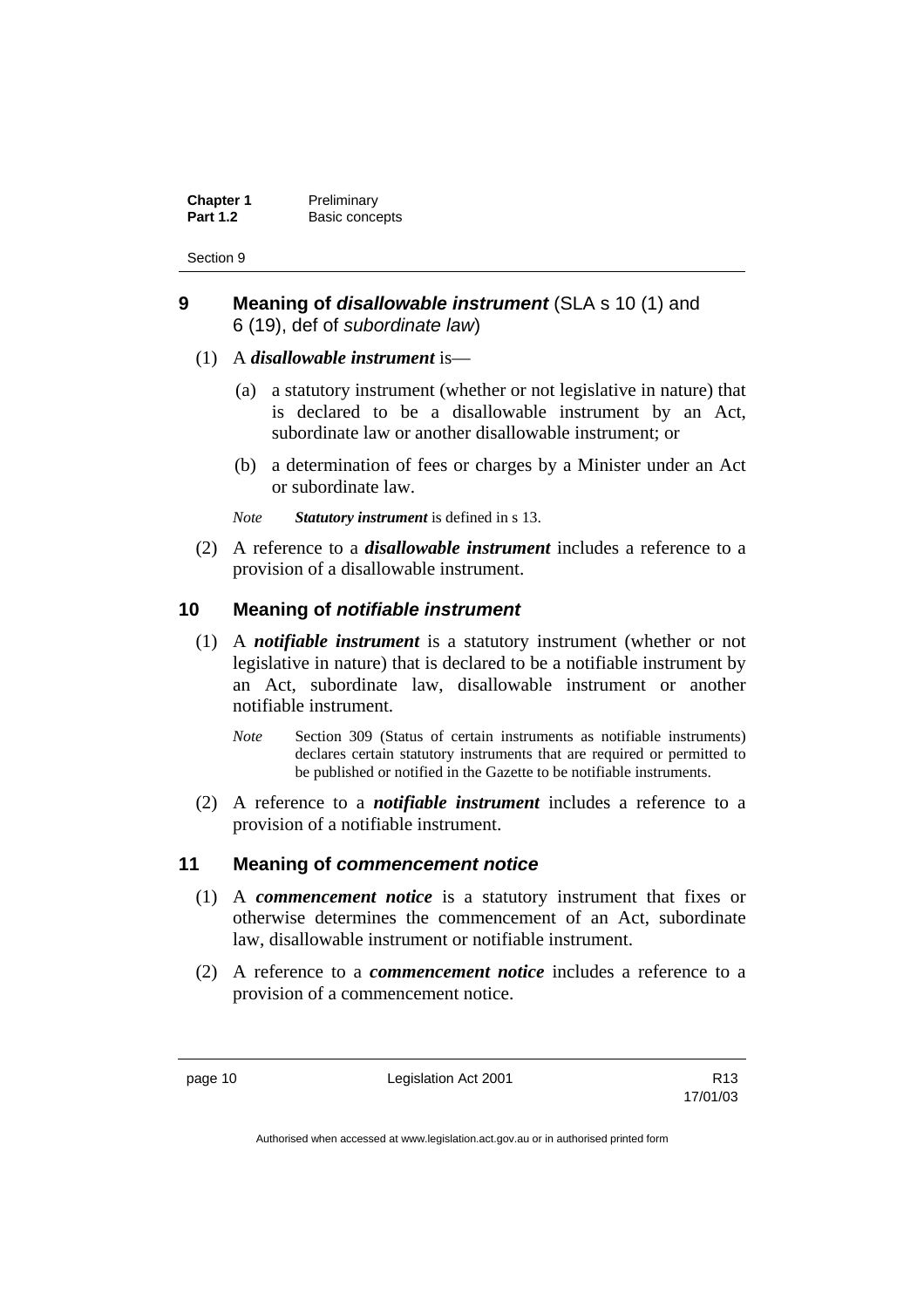# **12 Meaning of** *registrable instrument*

- (1) A *registrable instrument* is—
	- (a) a subordinate law; or
	- (b) a disallowable instrument; or
	- (c) a notifiable instrument; or
	- (d) a commencement notice.
- (2) A reference to a *registrable instrument* includes a reference to a provision of a registrable instrument.
- **13 Meaning of** *statutory instrument* (IA dict, def of *statutory instrument*)
	- (1) A *statutory instrument* is an instrument (whether or not legislative in nature) made under—
		- (a) an Act; or
		- (b) another statutory instrument; or
		- (c) power given by an Act or statutory instrument and also power given otherwise by law.
	- (2) A *statutory instrument* includes a subordinate law, disallowable instrument, notifiable instrument and commencement notice.
	- (3) A reference to a *statutory instrument* includes a reference to a provision of a statutory instrument.

### **14 Meaning of** *instrument* (IA dict, def of *instrument*)

(1) An *instrument* is any writing or other document.

*Note Writing* is defined in the dictionary, pt 1.

 (2) A reference to an *instrument* includes a reference to a provision of an instrument.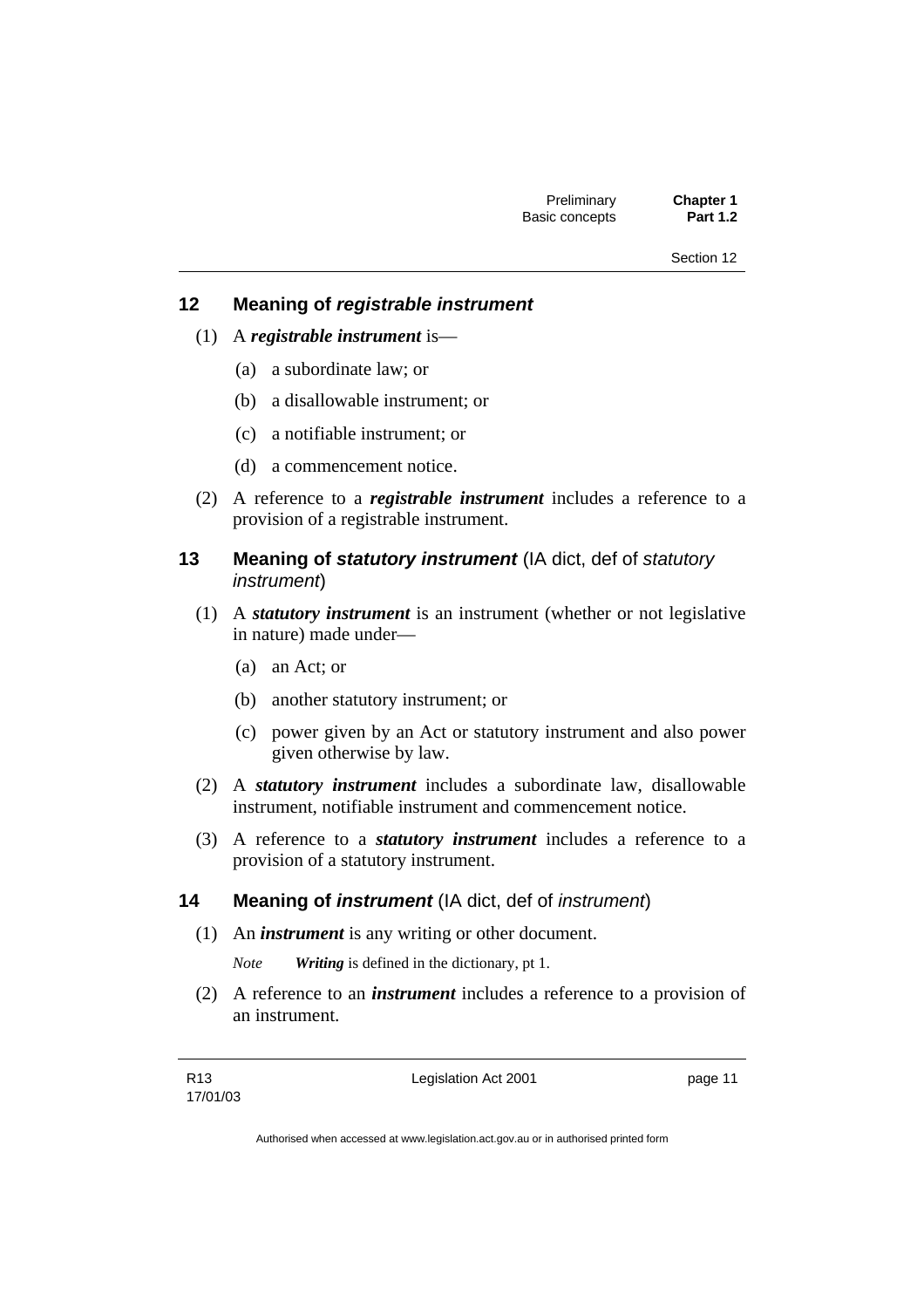| <b>Chapter 1</b> | Preliminary    |
|------------------|----------------|
| <b>Part 1.2</b>  | Basic concepts |

# **15 Meaning of** *authorised republication*

- (1) An *authorised republication* is a republication of a law authorised by the parliamentary counsel under this Act.
- (2) A reference to an *authorised republication* includes a reference to a provision of an authorised republication.
- (3) In this section:

*law*—see section 107 (Meaning of *law* in ch 11).

# **16 Meaning of** *provision* (IA dict, def of *provision*)

A *provision* of an Act or instrument is any words or anything else that forms part of the Act or instrument.

**Examples of provisions consisting of groups of words**  sections, subsections, paragraphs, subparagraphs, sub-subparagraphs, examples

**Examples of provisions consisting of groups of other provisions** 

chapters, parts, divisions, subdivisions, schedules

*Note* See s 126 and s 127 for material that is, or is not, part of an Act or statutory instrument.

page 12 **Legislation Act 2001** CH<sub>13</sub> R13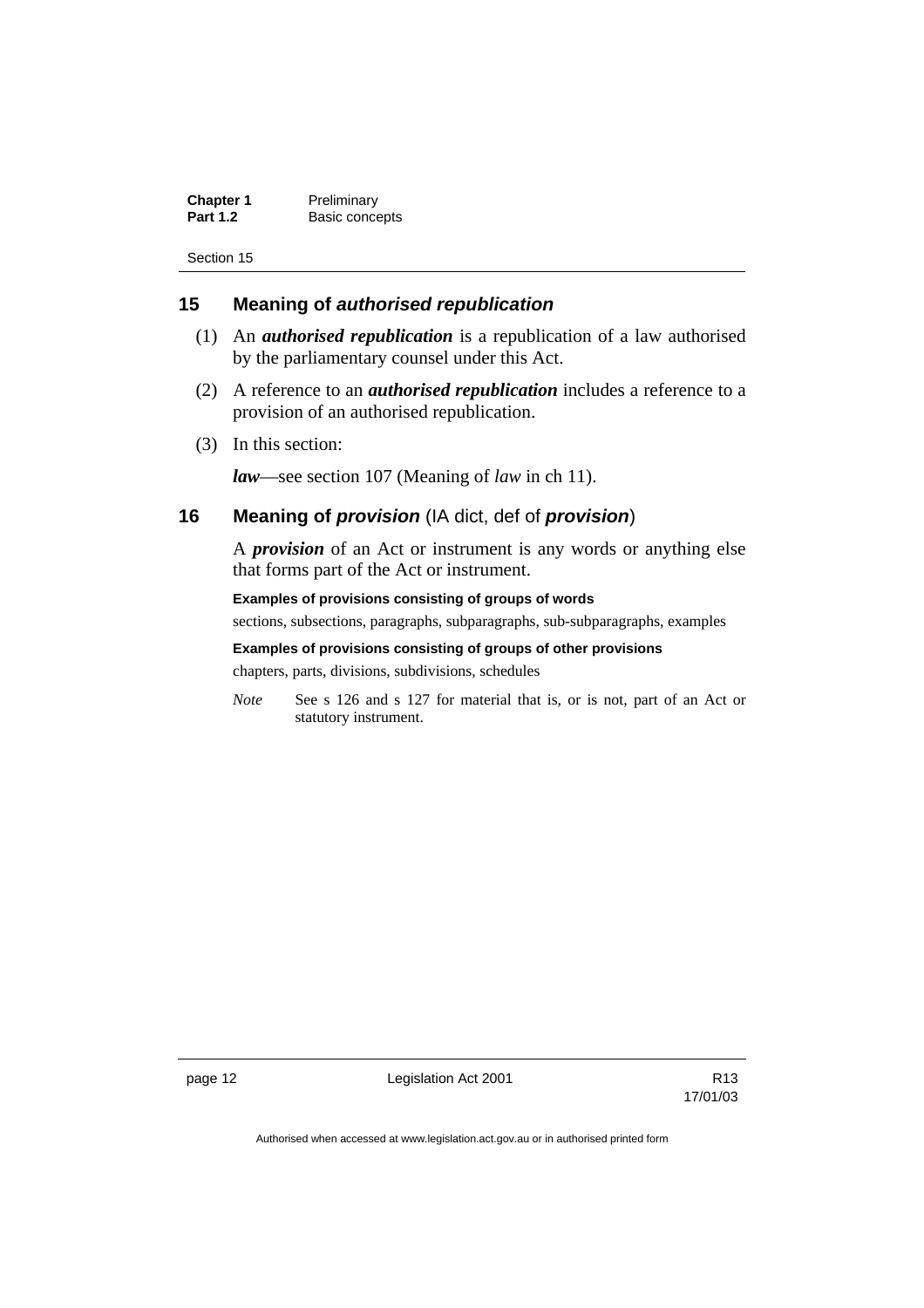Preliminary **Chapter 1**<br>in the ACT **Part 1.3** Sources of law in the ACT

Section 16

# **Part 1.3 Sources of law in the ACT**

#### **Notes on sources of law**

- *Note 1* The laws in force in the ACT consist of the written law and various unwritten laws known as the principles and rules of common law and equity.
- *Note* 2 The written law of the Territory consists primarily of laws, known as Acts, made by the Legislative Assembly. It also includes regulations, rules of court and other legislative instruments made under specific powers given by Acts. (Written laws made under an Act are commonly called 'subordinate' or 'delegated' legislation.)
- *Note 3* Before self-government, ordinances made by the Governor-General under the *Seat of Government* (*Administration*) *Act 1910* (Cwlth) were the main form of legislation made for the ACT. Most of the ordinances in force at self-government have been converted into Acts (see the Self-Government Act, s 34). However, the Governor-General has power to make ordinances for the ACT on a limited number of topics (see the *Seat of Government (Administration) Act 1910* (Cwlth), s 12).
- *Note 4* The written laws in force in the ACT also include the Commonwealth Constitution, Commonwealth Acts, and regulations and other legislative instruments made under Commonwealth Acts. As a general rule, Commonwealth Acts and legislative instruments apply in the ACT in the same way as they apply in other parts of Australia. Commonwealth Acts and instruments prevail over the Acts made by the Legislative Assembly to the extent to which they are inconsistent (see the Self-Government Act, s 28).
- *Note 5* Certain Acts of New South Wales and the United Kingdom also formed part of the written laws in force in the ACT. Because of the *Interpretation Act 1967*, s 65, these are now taken to be laws made by the Legislative Assembly as if they had been enacted by the Assembly. These Acts are listed in sch 1.

Legislation Act 2001 **page 13**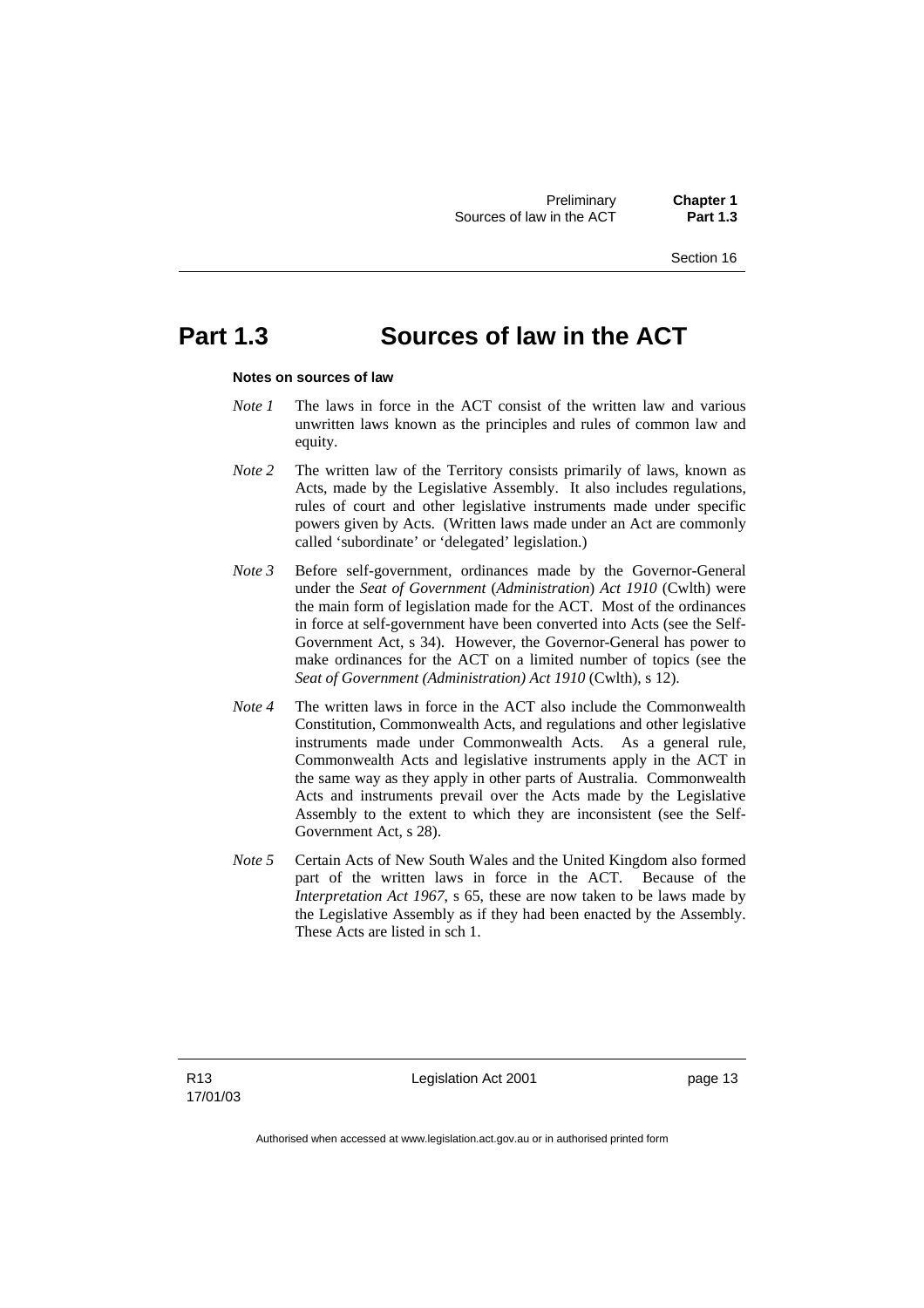**Chapter 1** Preliminary<br>**Part 1.3** Sources of Sources of law in the ACT

Section 17

# **17 References to Acts include references to former Cwlth enactments etc** (IA s 7A, dict, def of *Act*, par (b) and def of *enactment*)

- (1) A reference to an *Act* includes a reference to a former Commonwealth enactment.
- (2) Without limiting subsection (1), a reference to an *Act* includes a reference to a former NSW Act or former UK Act mentioned in schedule 1.
- (3) In this section:

*former Commonwealth enactment* means a Commonwealth Act or ordinance, a New South Wales Act or Imperial Act that is—

- (a) an enactment within the meaning of the Self-Government Act because of that Act, section 34; or
- (b) an enactment because of the *A.C.T*. *Self-Government (Consequential Provisions) Act 1988* (Cwlth), section 10 (3) or 12 (2) or (3).

page 14 **Legislation Act 2001** CH<sub>13</sub> R13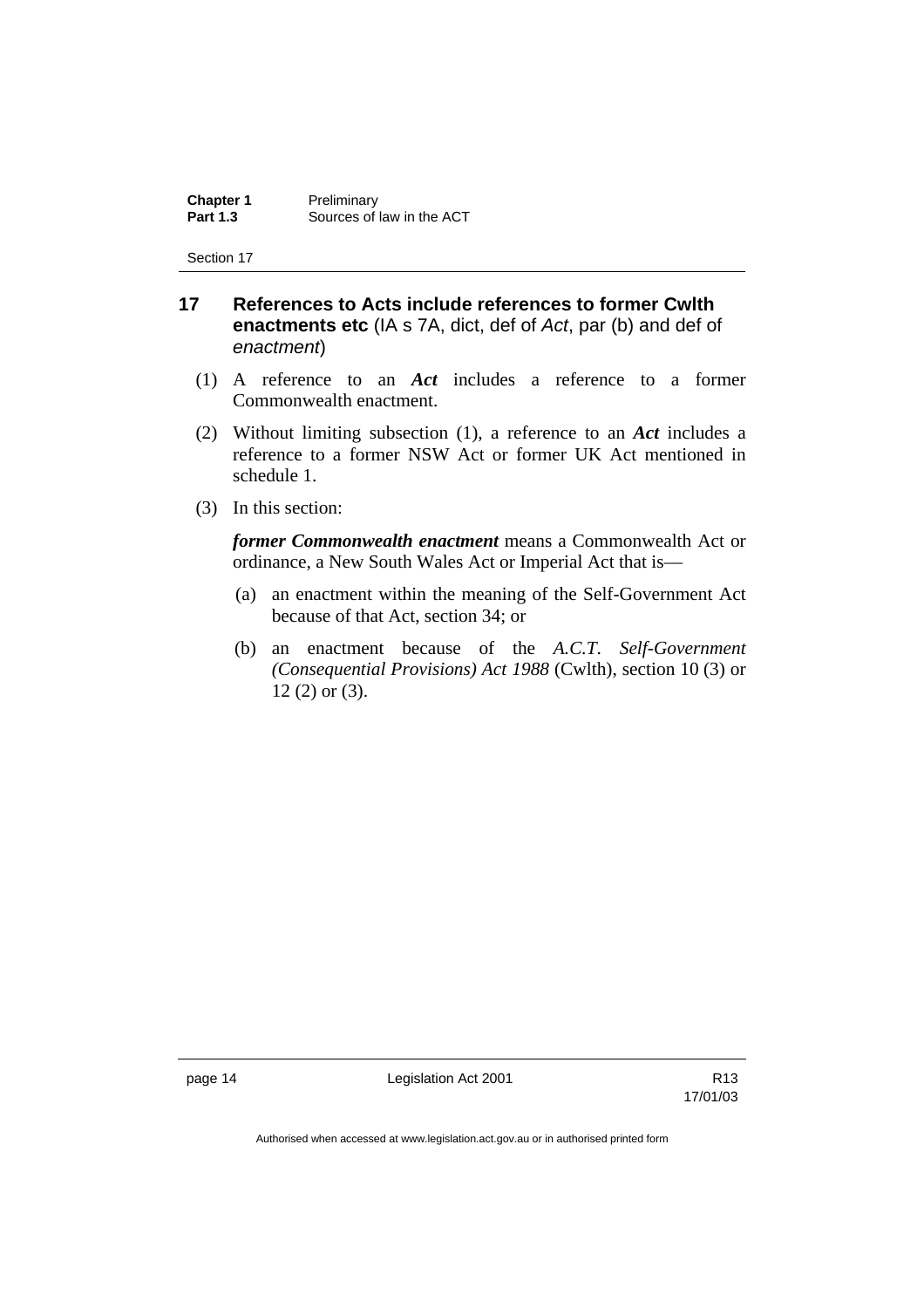# **Chapter 2 ACT legislation register and web site**

# **18 ACT legislation register**

- (1) The parliamentary counsel must establish and maintain a register of Acts and statutory instruments (the *ACT legislation register*).
- (2) The register must be kept electronically.

#### **Example of how register may be kept**

The register may be kept in the form of, or as part of, 1 or more computer databases, and may include data compiled electronically from the databases.

*Note* An example is part of the Act, is not exhaustive and may extend, but does not limit, the meaning of the provision in which it appears (see s 126 and s 132).

# **19 Contents of register**

- (1) The ACT legislation register must contain the following:
	- (a) authorised republications of laws currently in force;
	- (b) Acts as made;
	- (c) subordinate laws as made;
	- (d) disallowable instruments as made;
	- (e) notifiable instruments as made;
	- (f) commencement notices as made;
	- (g) resolutions passed, or taken to have been passed, by the Legislative Assembly to disallow a subordinate law or disallowable instrument;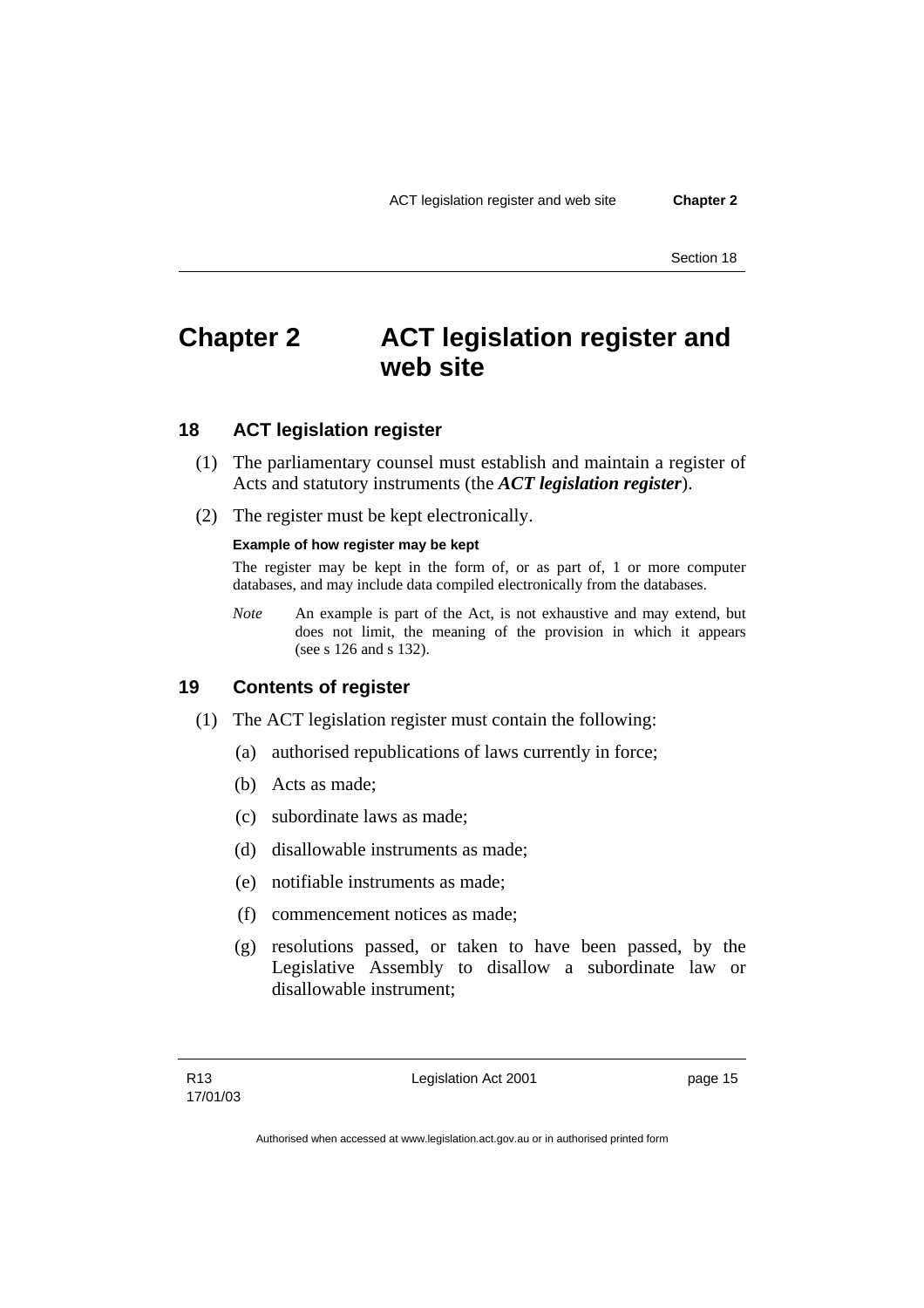- (h) resolutions passed, or taken to have been passed, by the Legislative Assembly to amend a subordinate law or disallowable instrument;
- (i) bills presented to the Legislative Assembly;
- (j) explanatory statements for bills, and amendments of bills, presented to the Legislative Assembly;
- (k) explanatory statements, and regulatory impact statements under chapter 5, for subordinate laws and disallowable instruments.
- (2) The ACT legislation register must also contain the following:
	- (a) notifications of the making of Acts;
	- (b) notifications of the making of subordinate laws;
	- (c) notifications of the making of disallowable instruments;
	- (d) notifications of the making of notifiable instruments;
	- (e) notifications of the making of commencement notices;
	- (f) notifications of the disallowance of subordinate laws or disallowable instruments under section 65 (Disallowance by resolution of Assembly);
	- (g) notifications of the amendment of subordinate laws or disallowable instruments under section 68 (Amendment by resolution of Assembly).
- (3) The parliamentary counsel may enter additional material in the register if the parliamentary counsel considers that it is likely to be useful to users of the register.
- (4) Without limiting subsection (3), the additional material may include the following:
	- (a) unauthorised republications of laws currently in force;

page 16 **Legislation Act 2001** R13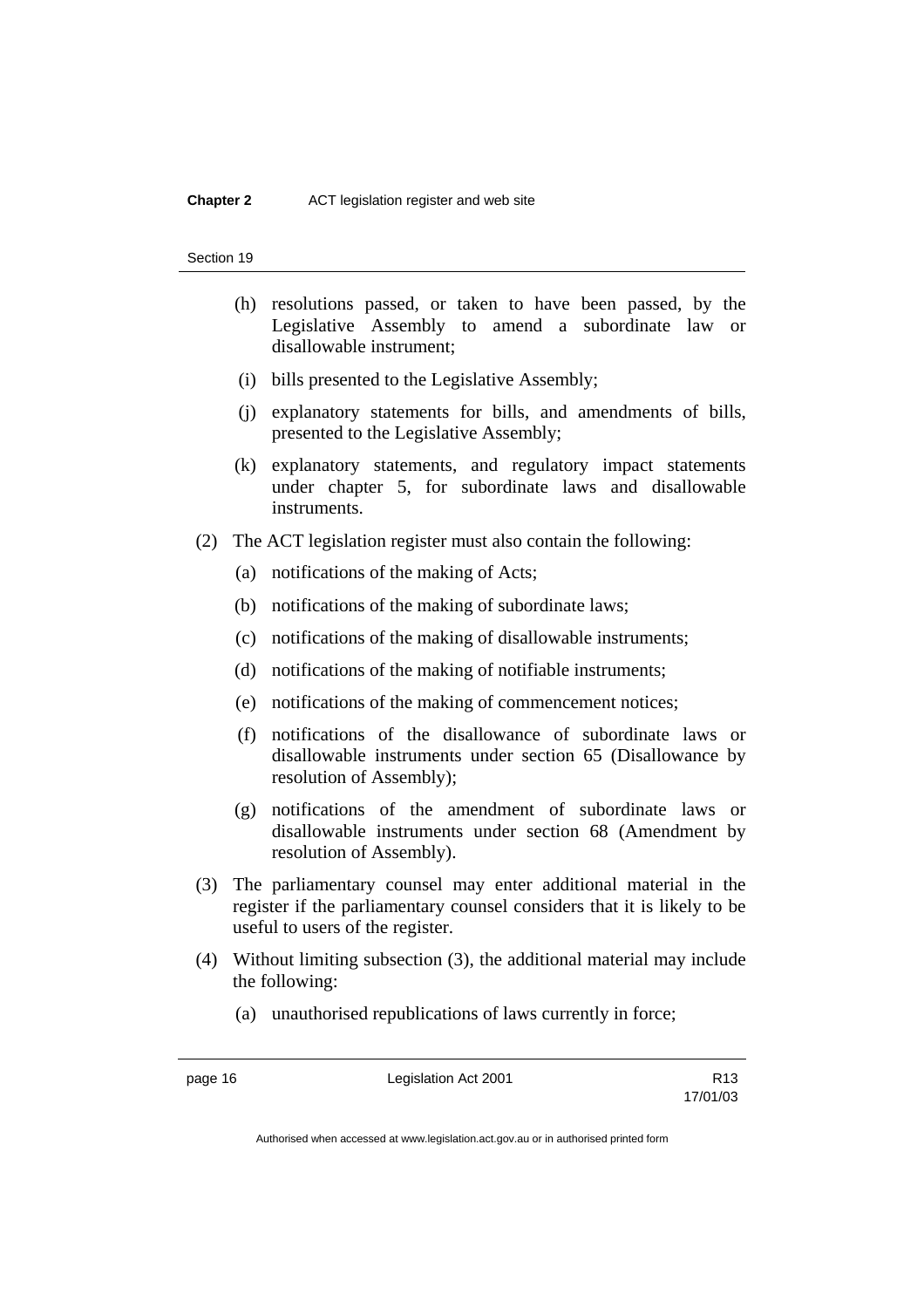- (b) past versions of unauthorised republications;
- (c) past versions of authorised republications;
- (d) statutory instruments that are not registrable instruments;
- (e) repealed Acts and statutory instruments;
- (f) Commonwealth laws that apply in or in relation to the ACT.
- *Note* The following sections of the Act deal with the entry of material in the register:
	- s 28 (Notification of Acts)
	- s 61 (Notification of registrable instruments)
	- s 65A (Notification of disallowance by resolution of Assembly)
	- s 69 (Notification of amendments made by resolution of Assembly)
	- s 108 (Republication in register).
- (5) The parliamentary counsel may enter additional material in the register in any way the parliamentary counsel considers is likely to be helpful to users of the register.

#### **Examples**

- 1 A uniform legislative scheme is entered into under heads of agreement signed on behalf of the Commonwealth, States and Territories. The Legislative Assembly later passes an Act to implement the scheme on behalf of the ACT and the Act is notified and entered in the register. The agreement is also entered in the register as a notifiable instrument with a notifiable instrument number even though the instrument is not taken to be a notifiable instrument under section 10 (Meaning of *notifiable instrument*). The page of the register for the Act contains the heading 'Registrable instruments' and the agreement is listed underneath. The page of the register for the agreement gives particulars for the agreement and mentions that it is not a notifiable instrument but is included in the register for information.
- 2 An instrument under the Self-Government Act notifying the appointment of Ministers is entered in the register as a notifiable instrument even though the instrument is not taken to be a notifiable instrument under section 10 (Meaning of *notifiable instrument*). The instrument is also numbered as a notifiable instrument. The page of the register for the notification mentions that it is made under the Self-Government Act and is not a notifiable instrument but is included in the register for information.

Legislation Act 2001 **page 17**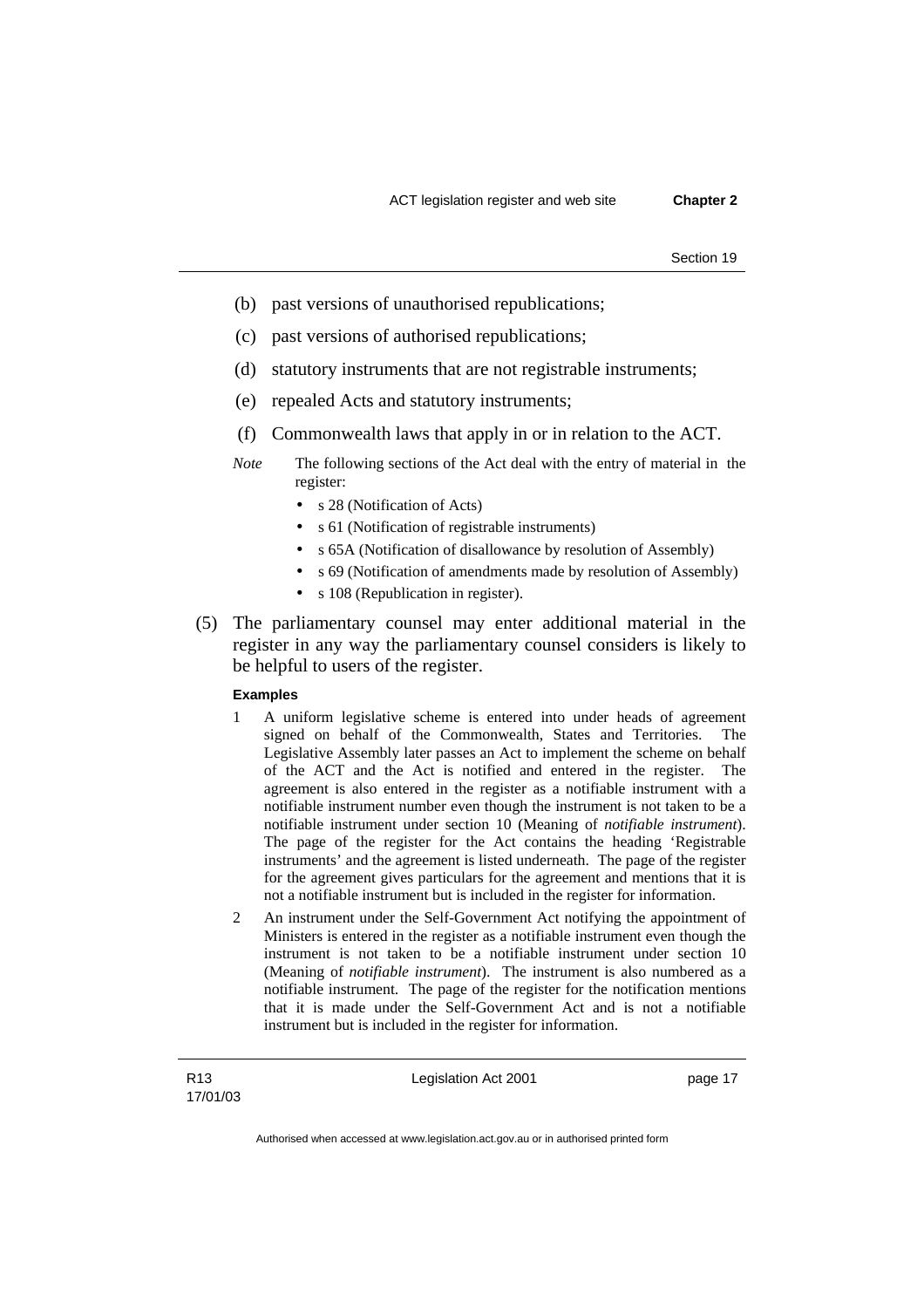#### **Chapter 2** ACT legislation register and web site

#### Section 19

- 3 The Australian Road Rules that are applied in the ACT under the *Road Transport (Safety and Traffic Management) Regulations 2000* are entered in the register as a notifiable instrument even though the instrument is not taken to be a notifiable instrument under section 47 (Statutory instrument may make provision by applying law or instrument). The page of the register for the regulations also contains the heading 'Registrable instruments' and the rules are listed underneath. The page of the register for the rules mentions that the rules are applied under the *Road Transport (Safety and Traffic Management) Regulations 2000* and that they are to be read with, and as if they formed part of, those regulations. The note also explains that, because they were applied before the commencement of the *Legislation Act 2001*, they are not a registrable instrument under that Act.
- *Note* An example is part of the Act, is not exhaustive and may extend, but does not limit, the meaning of the provision in which it appears (see s 126 and s 132).
- (6) If the register contains an authorised republication of a law currently in force, and the law is amended, the parliamentary counsel must replace the republication with an authorised republication of the law as amended.
- (7) If the register contains an authorised republication of a law, and the law is repealed, expires or, for a subordinate law or disallowable instrument, is disallowed by the Legislative Assembly, the parliamentary counsel must ensure that the republication is no longer shown as a republication of law currently in force.
- (8) If the parliamentary counsel considers it likely to be useful to users of the register to enter information (in any form) in the register, the parliamentary counsel may enter the information at any time.

#### **Example**

guides and indexes to the register

 (9) If an Act passed by the Legislative Assembly, or a registrable instrument made, before the commencement of this Act need not be notified under this Act, the parliamentary counsel may enter the text of the Act or instrument in the register.

page 18 **Legislation Act 2001** R13

17/01/03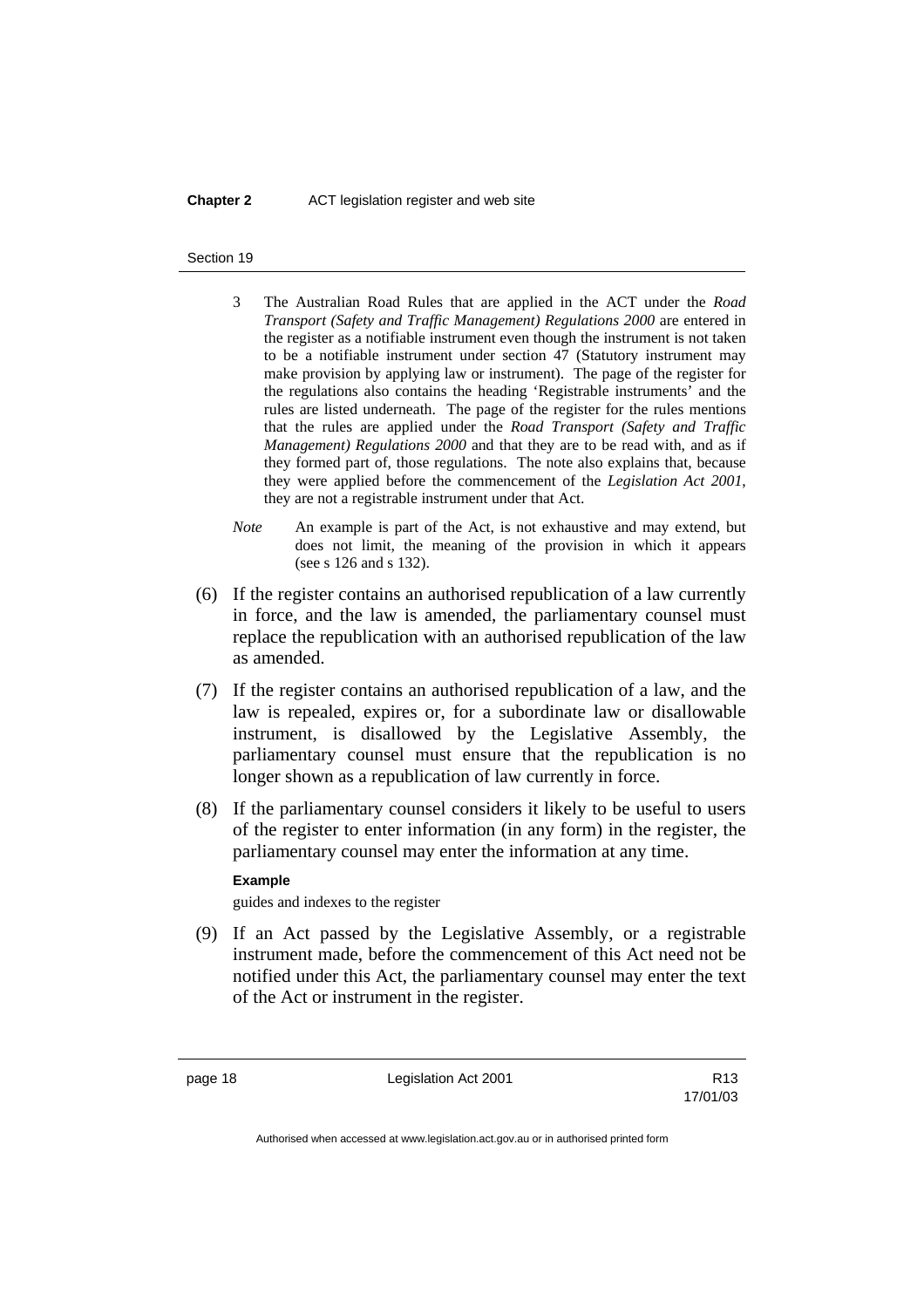- (10) The parliamentary counsel may correct any mistake, error or omission in the register subject to the requirements (if any) of the regulations.
- (11) In this section:

*amended* includes modified.

*law*—see section 107 (Meaning of *law* in ch 11).

# **20 Prompt registration**

The parliamentary counsel must ensure that anything the parliamentary counsel is required to do in relation to the register is done promptly.

# **21 Approved web site**

- (1) The parliamentary counsel must approve an internet site, and may approve additional internet sites, for this Act.
- (2) The parliamentary counsel may enter into agreements or arrangements to ensure that users can authenticate an approved web site or the material accessible on an approved web site.

# **22 Access to registered material at approved web site**

- (1) The parliamentary counsel must ensure, as far as practicable, that a copy of the material mentioned in section 19 (1) and (2) (Contents of register) is accessible at all times on an approved web site.
- (2) Access is to be provided without charge by the Territory.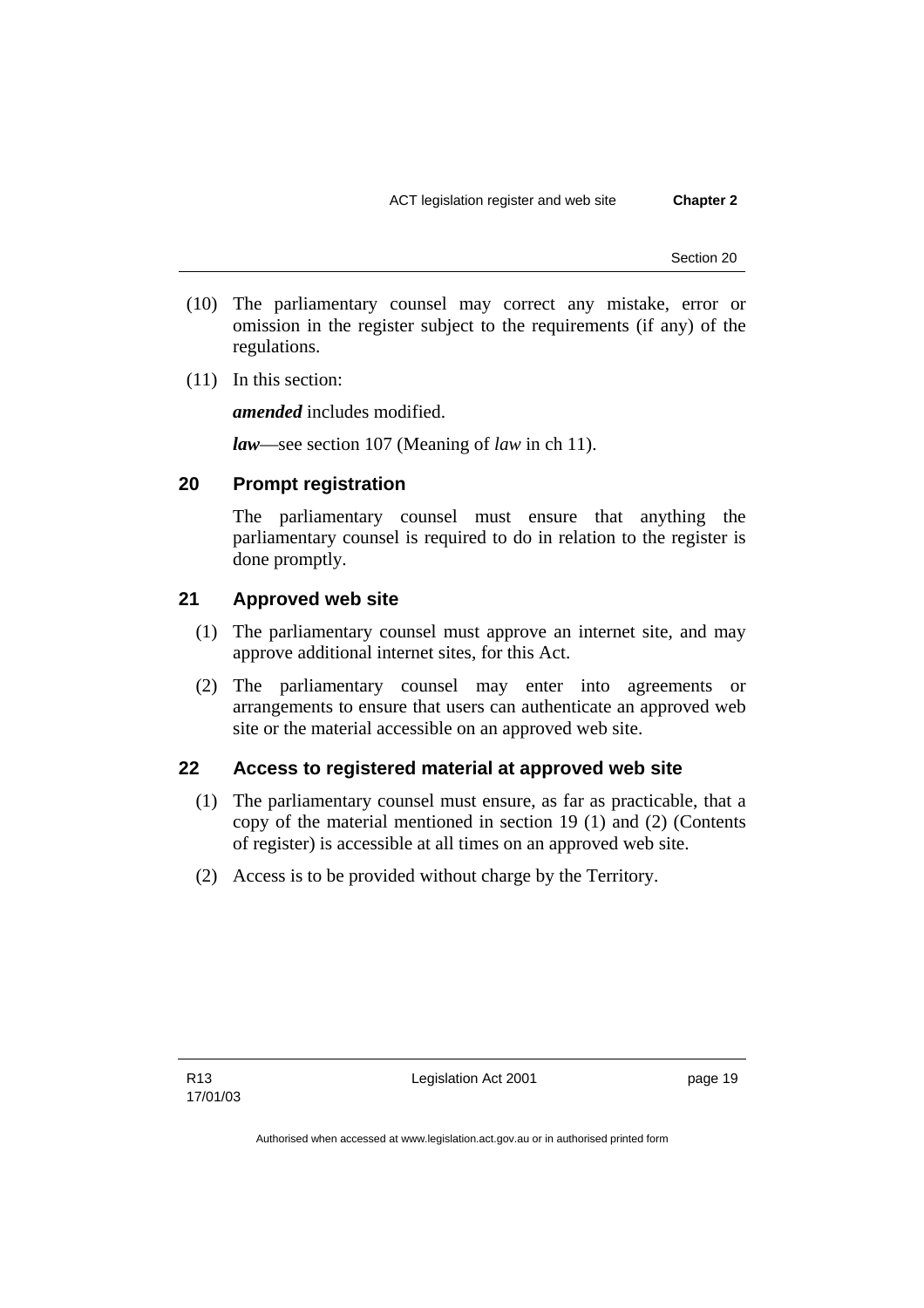# **Chapter 3 Authorised versions and evidence of Acts and statutory instruments**

# **23 Authorisation of versions by parliamentary counsel** (LRA s 8)

The parliamentary counsel may authorise printed or electronic versions of an Act, statutory instrument or republication.

### **24 Authorised electronic versions** (LRA s 20, s 22, s 23)

- (1) This section applies to the following:
	- (a) a copy of an Act, statutory instrument or republication accessible at an approved web site;
	- (b) any other electronic copy of an Act, statutory instrument or republication.
- (2) A copy of the Act, statutory instrument or republication is an authorised version only—
	- (a) if it is authorised by the parliamentary counsel; and
	- (b) in the format in which it is authorised.

#### **Example of authorised version accessible at approved web site**

a locked pdf file with a digital signature permitting authentication of the downloaded file

*Note* An example is part of the Act, is not exhaustive and may extend, but does not limit, the meaning of the provision in which it appears (see s 126 and s 132).

page 20 **Legislation Act 2001** CH<sub>13</sub> R13

17/01/03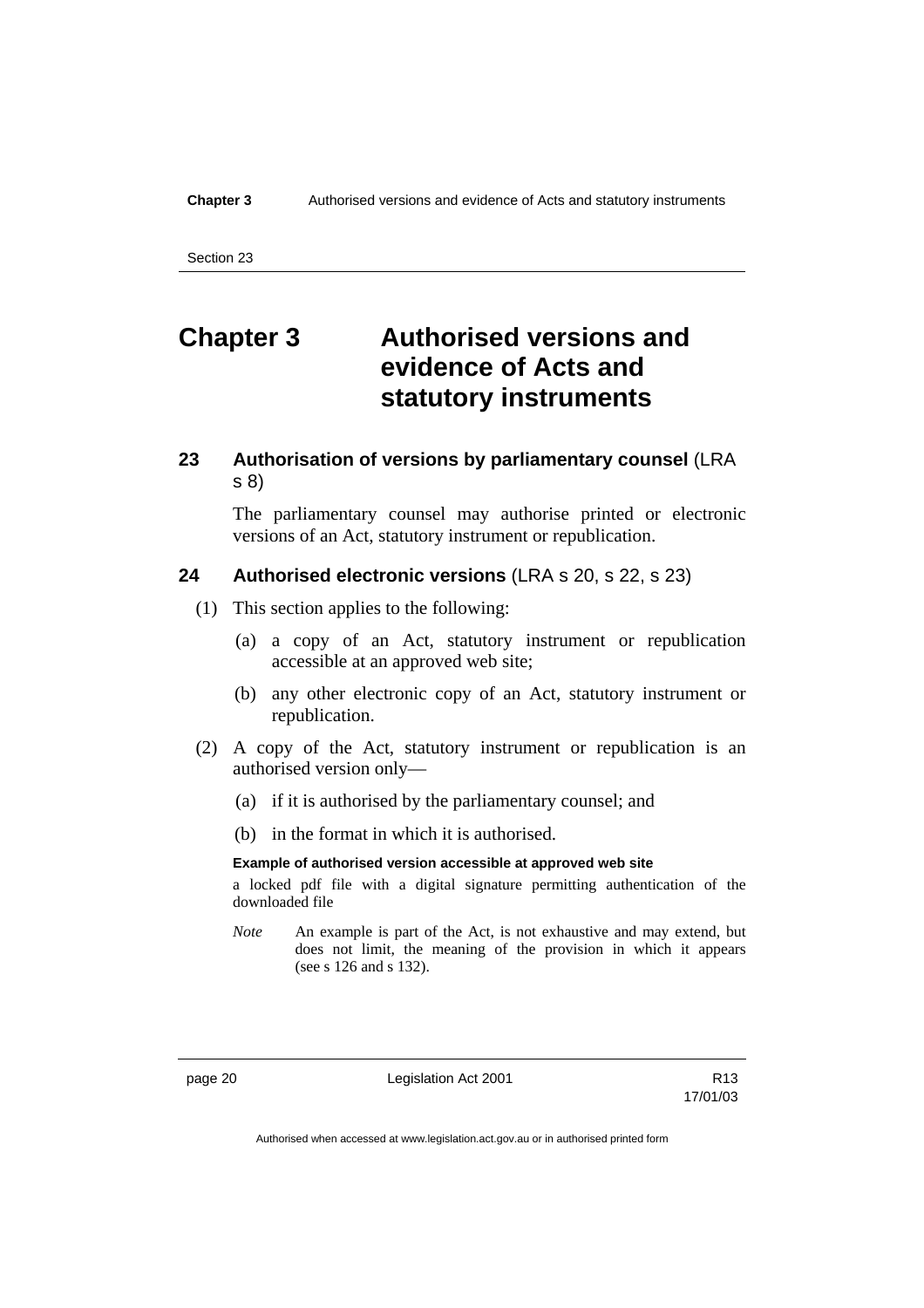- (3) It is presumed, unless the contrary is proved—
	- (a) that an internet site purporting to be an approved web site is an approved web site; and
	- (b) that a copy of an Act, statutory instrument or republication accessible at an approved web site and purporting to be authorised is authorised by the parliamentary counsel under this Act; and
	- (c) that any other electronic copy of an Act, statutory instrument or republication purporting to be authorised is authorised by the parliamentary counsel under this Act; and
	- (d) that an authorised electronic version of the Act or statutory instrument correctly shows the Act or instrument; and
	- (e) that an authorised electronic version of a republication of a law correctly shows the law as at the republication date.
- (4) In this section:

*law*—see section 107 (Meaning of *law* in ch 11).

# **25 Authorised printed versions** (LRA ss 6-9, ss 20-23)

- (1) A version of an Act, statutory instrument or republication printed by authority of the Territory government and authorised by the parliamentary counsel is an authorised version.
- (2) It is presumed, unless the contrary is proved—
	- (a) that a printed version of an Act, statutory instrument or republication purporting to have been printed by authority of the Territory government was so printed; and
	- (b) that a printed version of an Act, statutory instrument or republication purporting to have been authorised by the parliamentary counsel was authorised by the parliamentary counsel under this Act; and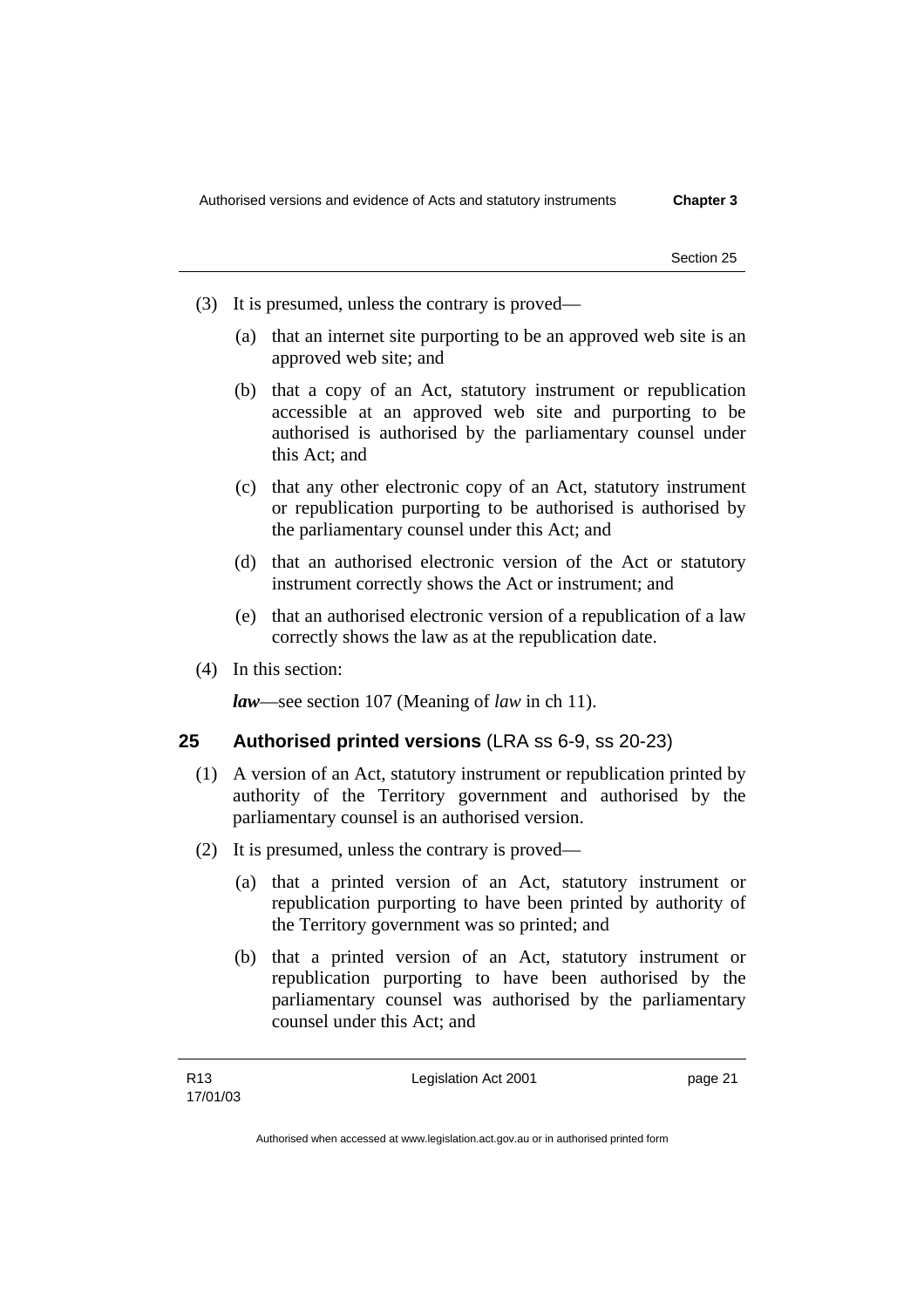- (c) that an authorised printed version of an Act or statutory instrument correctly shows the Act or instrument; and
- (d) that an authorised printed version of a republication of a law correctly shows the law as at the republication date.
- (3) In this section:

*law*—see section 107 (Meaning of *law* in ch 11).

## **26 Judicial notice of certain matters** (EA ss 8–10A, s 10C)

- (1) Proof is not required about—
	- (a) the passing of a proposed law by the Legislative Assembly or its notification in the register or the Gazette; or
	- (b) the making, or notification or publication in the register or the Gazette, of a subordinate law, disallowable instrument, notifiable instrument, commencement notice or any other statutory instrument; or
	- (c) the approval (however described) of a statutory instrument by the Executive, a Minister or any other entity; or
	- (d) the provisions of an Act, subordinate law, disallowable instrument, notifiable instrument, commencement notice or any other statutory instrument; or
	- (e) the commencement of an Act, subordinate law, disallowable instrument, notifiable instrument, or any other statutory instrument; or
	- (f) the presentation of a subordinate law, disallowable instrument or any other statutory instrument to the Legislative Assembly; or
	- (g) anything done or not done by or in the Legislative Assembly in relation to a subordinate law, disallowable instrument or any other statutory instrument; or

page 22 **Legislation Act 2001** R13

17/01/03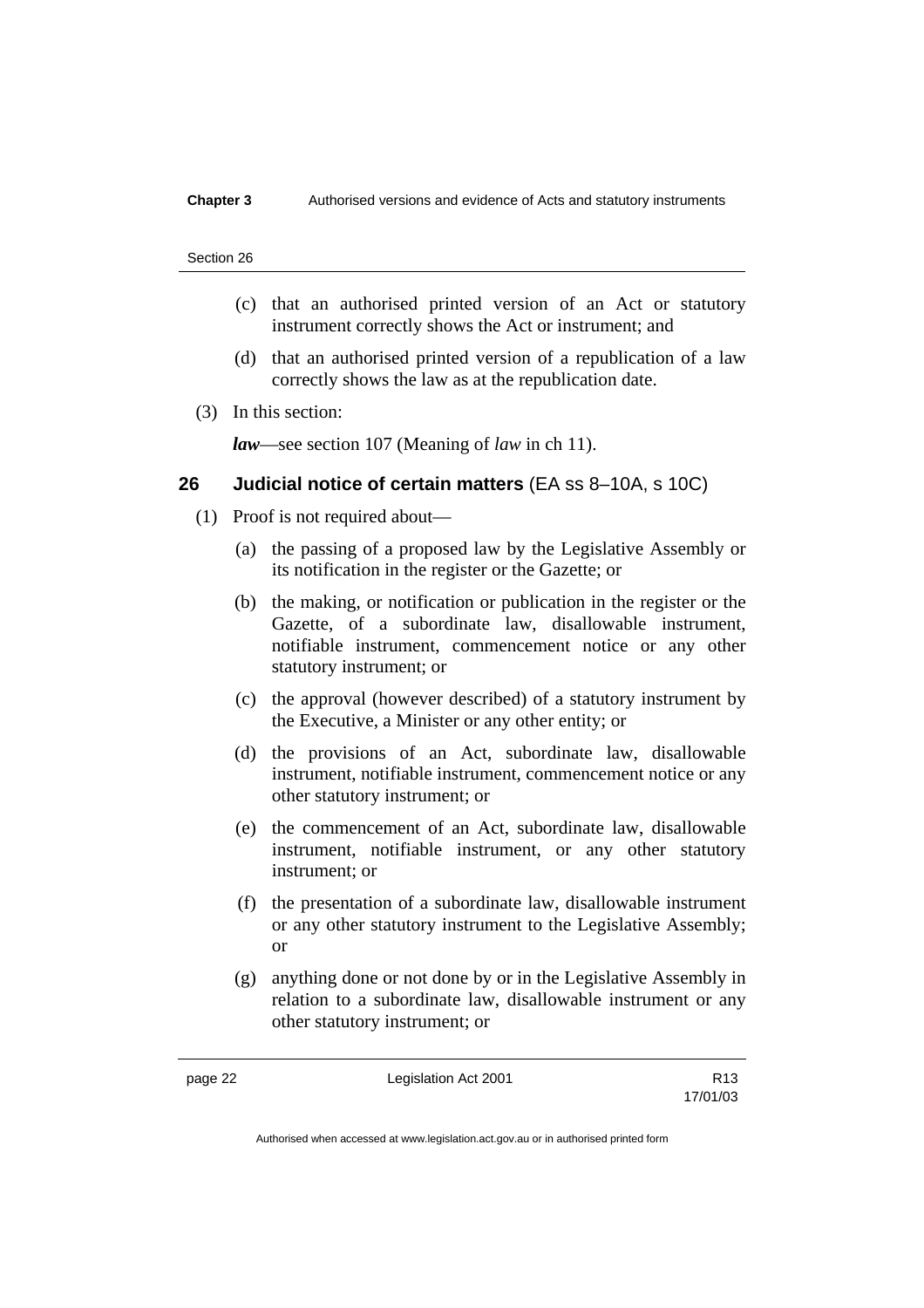- (h) changes made under chapter 11 (Republication of Acts and statutory instruments); or
- (i) the authorisation of a republication under this Act, the provisions of an authorised republication or the republication date of an authorised republication.
- (2) A court or tribunal may inform itself of anything mentioned in subsection (1) in any way it considers appropriate.

#### **Examples of ways that may be appropriate**

- 1 using a version of an Act downloaded from an approved web site using the internet
- 2 using information obtained from an approved web site using the internet
- 3 using an authorised printed version of a republication
- *Note* An example is part of the Act, is not exhaustive and may extend, but does not limit, the meaning of the provision in which it appears (see s 126 and s 132).
- (3) However, the court or tribunal must consider whether the source it intends to use appears to be a reliable source of information.
- (4) For subsection (3), an authorised version of an Act, statutory instrument or republication is a reliable source of information.
- (5) This section does not limit any other law providing how a court or tribunal may be informed about a matter mentioned in subsection  $(1)$ .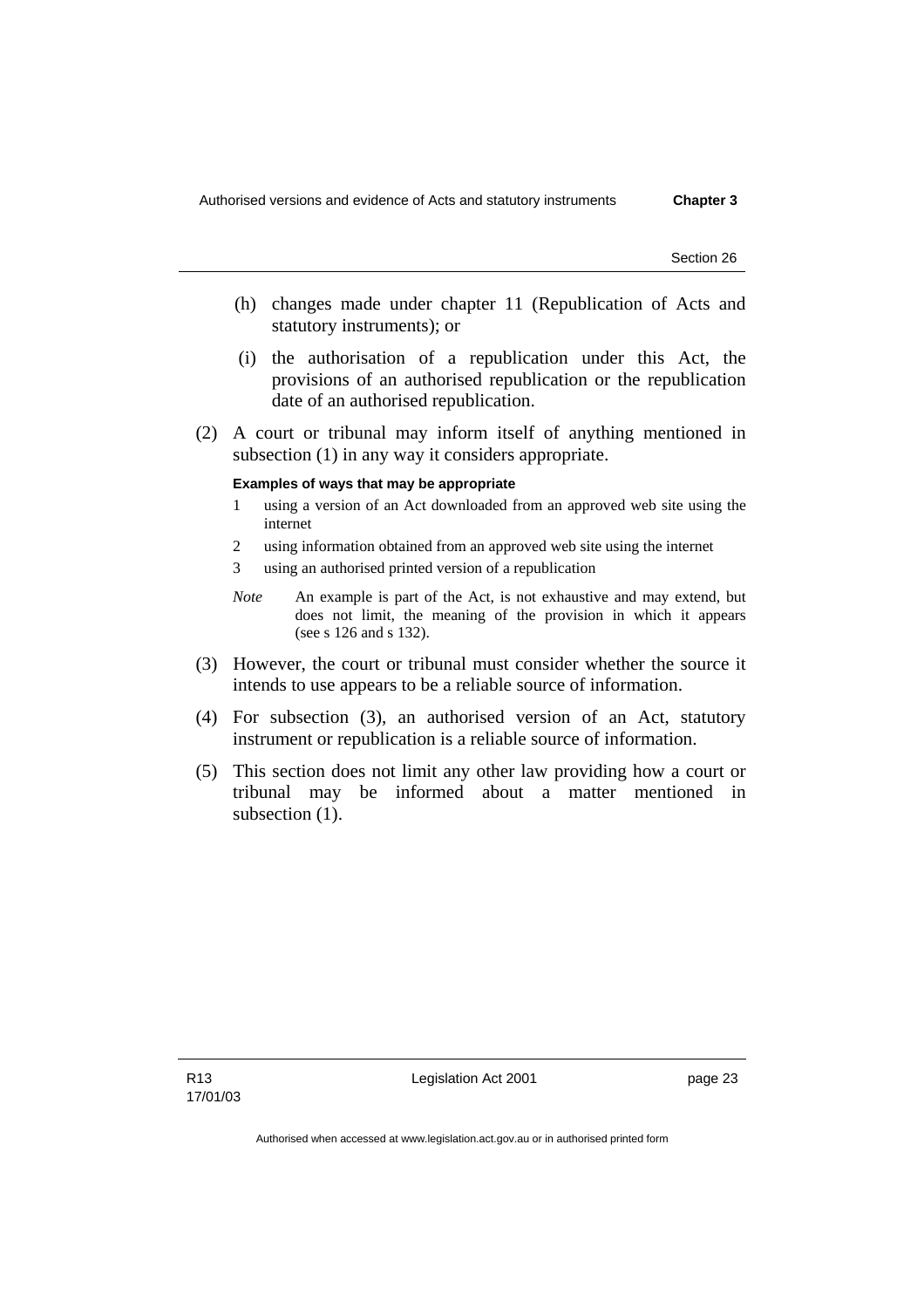# **Chapter 4 Numbering and notification of Acts**

## **27 Numbering of Acts** (IA s 9)

The Acts passed in each year are to be numbered as nearly as practicable in the order in which they are passed.

## **28 Notification of Acts** (IA s 8)

- (1) If a proposed law is passed by the Legislative Assembly, the Speaker must ask the parliamentary counsel to notify the making of the law.
- (2) If the Speaker asks the parliamentary counsel to notify the making of the proposed law, the parliamentary counsel must—
	- (a) notify the making of the law in the register; or
	- (b) if it is not practicable to notify the making of the proposed law in the register, or make the text of the proposed law and the notification of its making accessible at 1 or more approved web sites, when the law is to be notified—notify the making of the law in the Gazette.
- (3) If the Speaker asks the parliamentary counsel to notify the making of the proposed law on a particular day, the parliamentary counsel must notify the making of the law on that day unless it is impracticable to do so.
- (4) The making of the proposed law is notified in the register by entering in the register—
	- (a) a statement that the law has been passed by the Legislative Assembly; and

page 24 **Legislation Act 2001** R13

17/01/03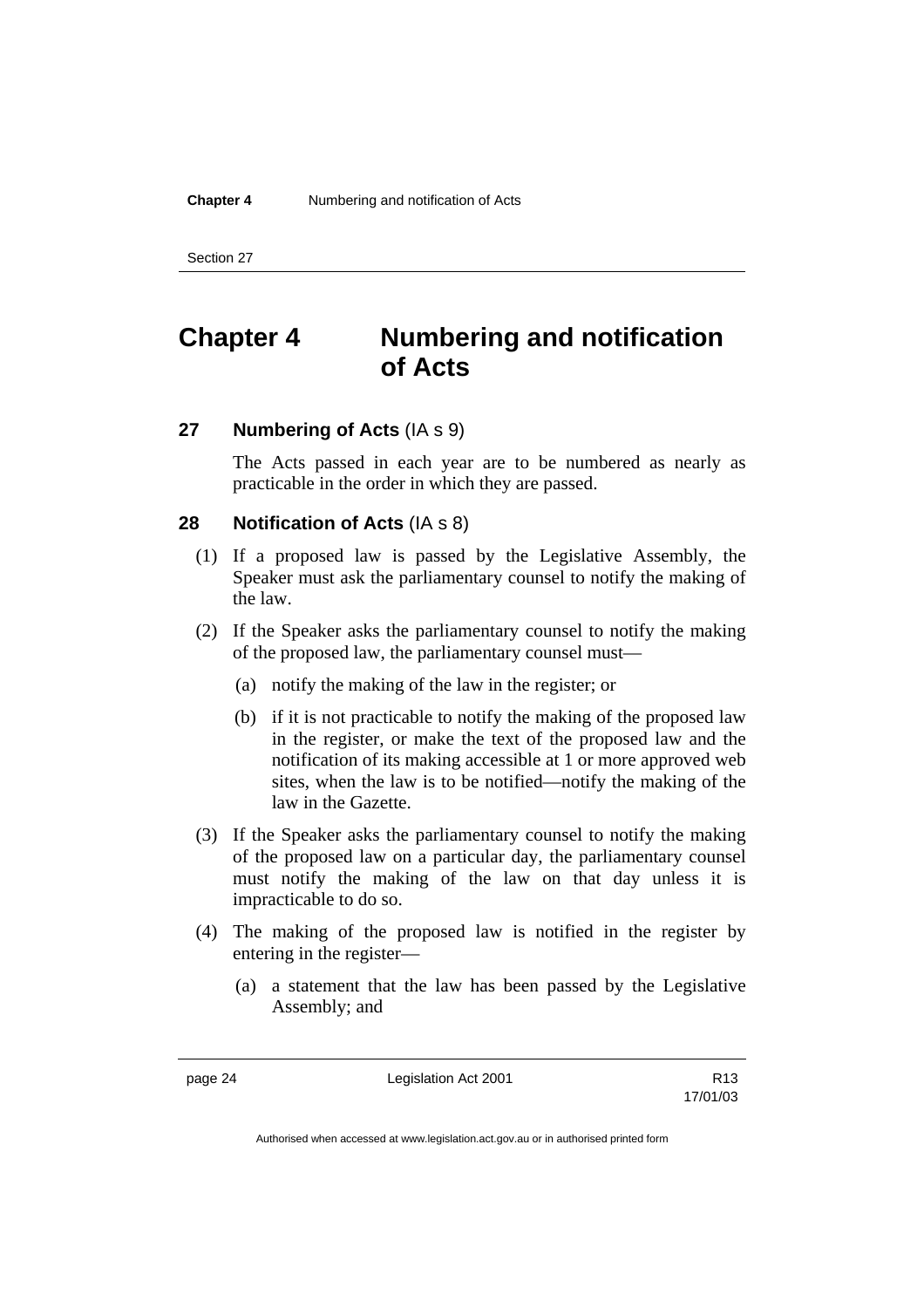- (b) the text of the law.
- (5) The making of the proposed law is notified in the Gazette by publishing in the Gazette a statement—
	- (a) that the law has been passed by the Legislative Assembly; and
	- (b) of the place or places where copies of the law can be purchased.
- (6) If the making of the proposed law is notified in the Gazette—
	- (a) copies of the law must be available for purchase on the day of publication (the *Gazette date*), or as soon as practicable after the Gazette date, at the place, or each of the places, stated in the Gazette; and
	- (b) the parliamentary counsel must later enter in the register—
		- (i) a statement that the law has been passed by the Legislative Assembly; and
		- (ii) a statement that the law was notified in the Gazette on the Gazette date; and
		- (iii) the text of the law.
- (7) If on the Gazette date no copies of the law are available for purchase at the place, or any of the places, stated in the Gazette, the parliamentary counsel must give the Minister a statement—
	- (a) that copies of the law were not available; and
	- (b) explaining why they were not available.
- (8) The Minister must present the statement to the Legislative Assembly within 6 sitting days after the Gazette date.
- (9) This section is a determinative provision.
	- *Note* See s 5 for the meaning of determinative provisions, and s 6 for their displacement.

Legislation Act 2001 **page 25**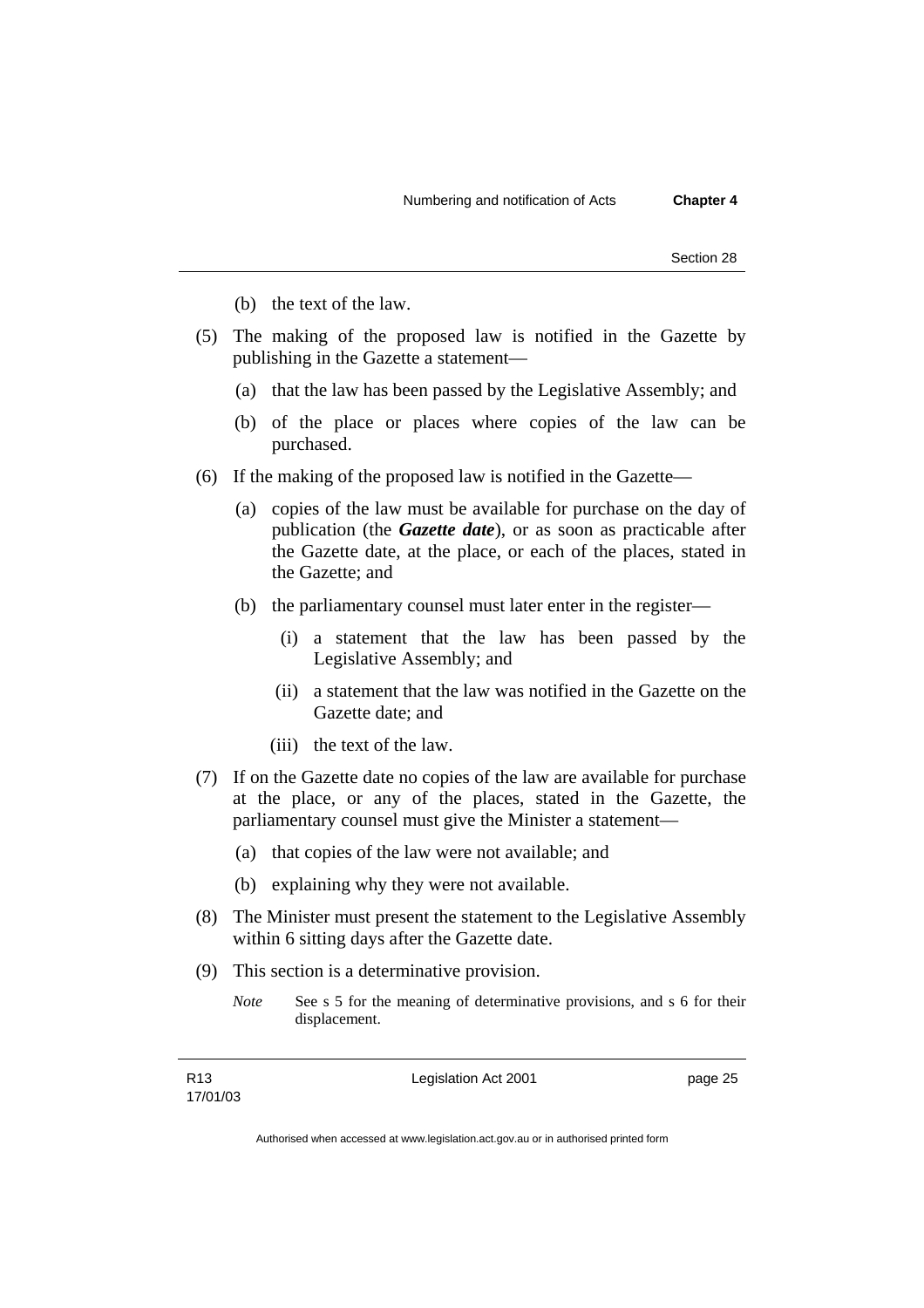## **Chapter 4** Numbering and notification of Acts

Section 29

# **29 References to** *enactment* **or** *passing* **of Acts** (IA s 10F)

In an Act or statutory instrument, a reference to the *enactment* or *passing* of an Act is a reference to the making of the Act having been notified in the register or the Gazette.

## **30 References to** *notification* **of Acts**

In an Act or statutory instrument, a reference to the *notification* of an Act is a reference to the making of the Act having been notified in the register or the Gazette.

page 26 **Legislation Act 2001** Contract 2001

17/01/03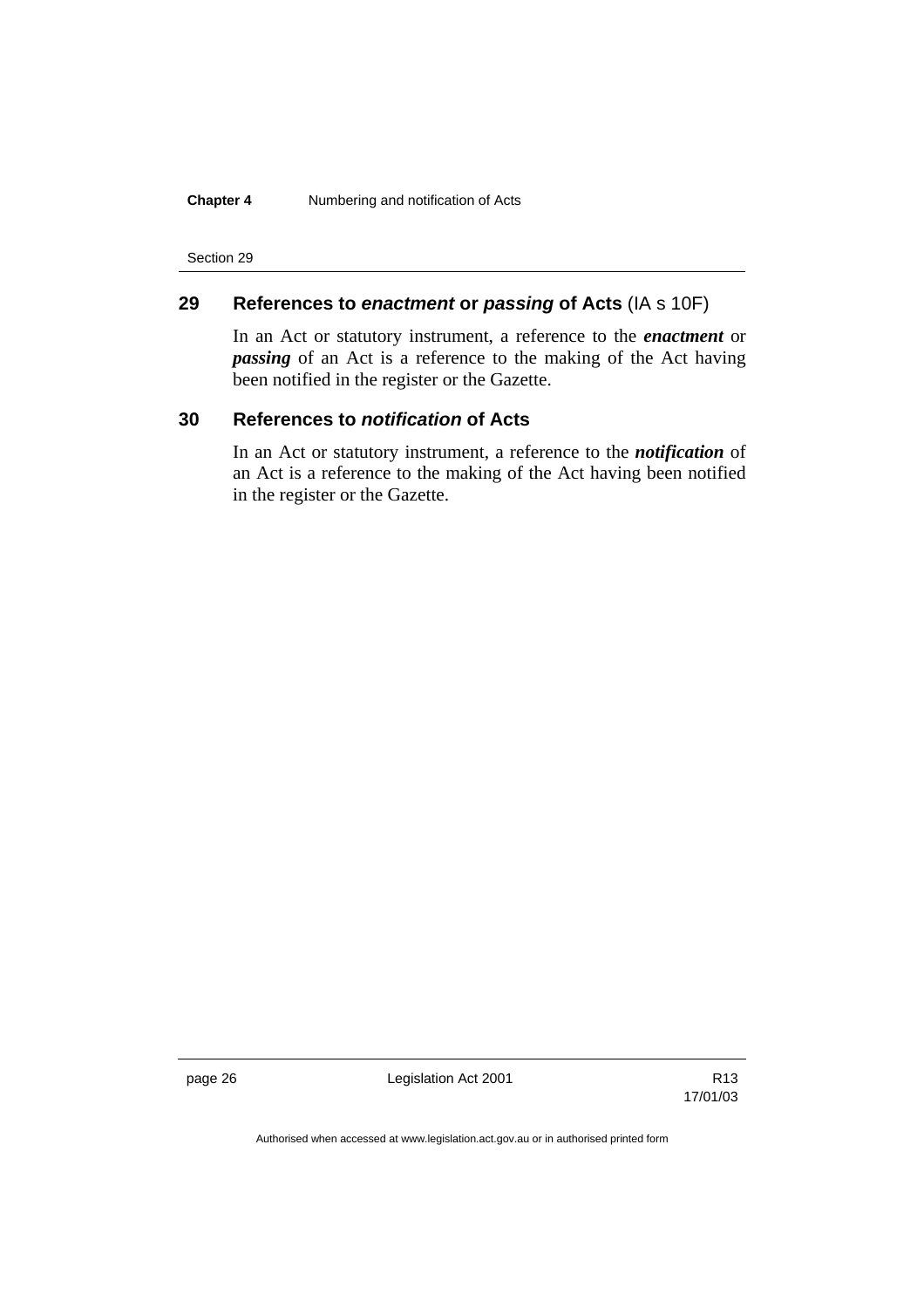# **Chapter 5 Regulatory impact statements for subordinate laws and disallowable instruments**

# **Part 5.1** Preliminary

# **31 Definitions for ch 5** (SLA s 9A)

In this chapter:

*authorising law*, in relation to a proposed subordinate law or disallowable instrument (the *proposed law*), means the Act or statutory instrument (and, if appropriate, the provision of the Act or statutory instrument) under which the proposed law will be made.

## *benefits* includes—

- (a) advantages; and
- (b) direct and indirect economic, environmental and social benefits.

*costs* includes—

- (a) burdens and disadvantages; and
- (b) direct and indirect economic, environmental and social costs.

*scrutiny committee principles* means the terms of reference of the Legislative Assembly's Standing Committee on Legal Affairs that apply to subordinate laws and disallowable instruments.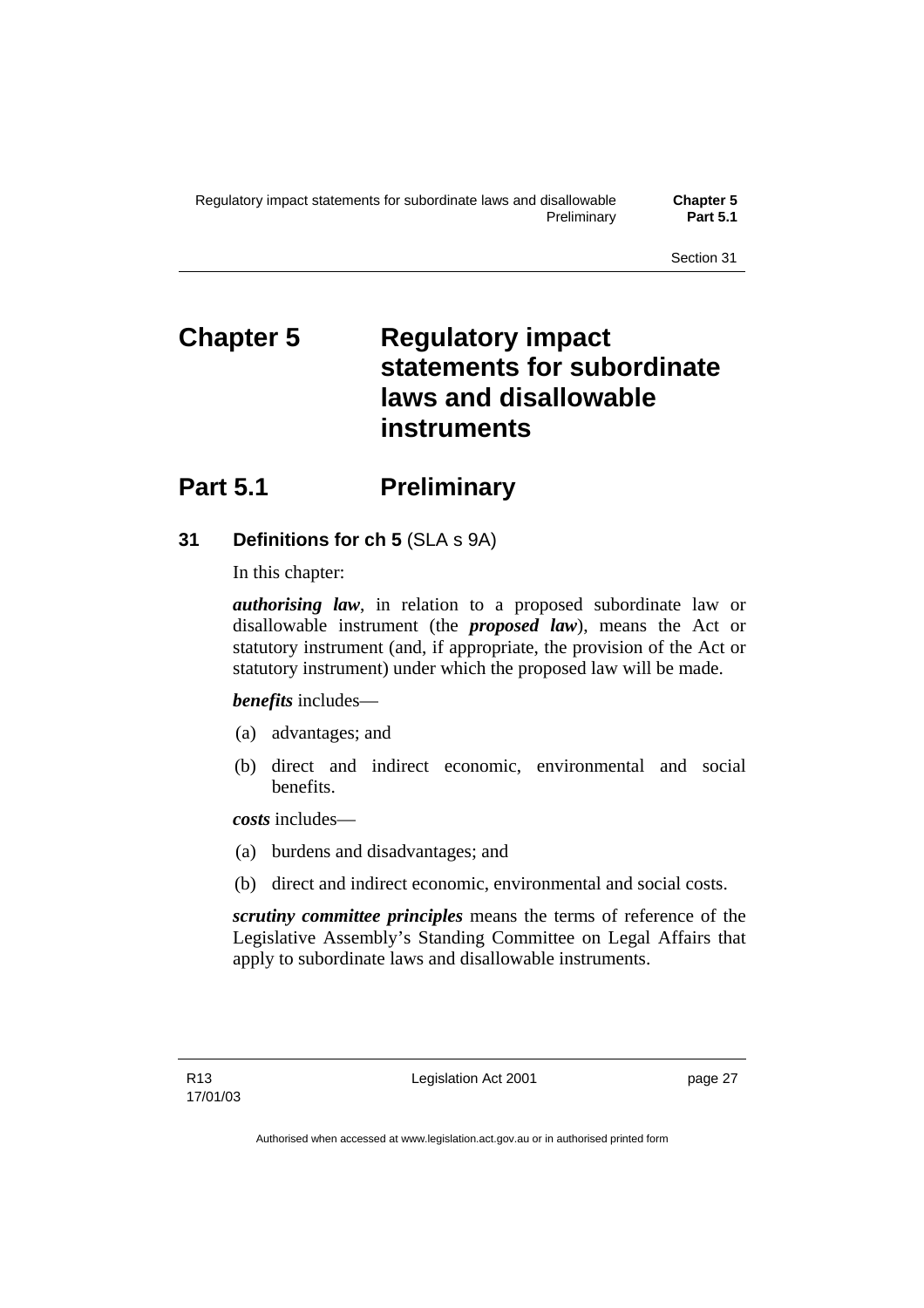| <b>Chapter 5</b> | Regulatory impact statements for subordinate laws and disallowable |
|------------------|--------------------------------------------------------------------|
| <b>Part 5.1</b>  | Preliminary                                                        |

## **32 Other publication or consultation requirements not affected** (SLA s 9B)

- (1) Part 5.2 (Requirements for regulatory impact statements) does not affect any requirements in any other Territory law for publication or consultation about a proposal to make a subordinate law or disallowable instrument.
- (2) Part 5.2 does not apply to the subordinate law or disallowable instrument if the requirements are of a comparable level to publication and consultation under the part.

# **33 Guidelines about costs of proposed subordinate laws and disallowable instruments** (SLA s 9C)

- (1) The Minister may, in writing, issue guidelines to be applied in deciding whether a proposed subordinate law or disallowable instrument is, or is not, likely to impose appreciable costs on the community or a part of the community.
- (2) Guidelines issued under this section are a disallowable instrument.

page 28 Legislation Act 2001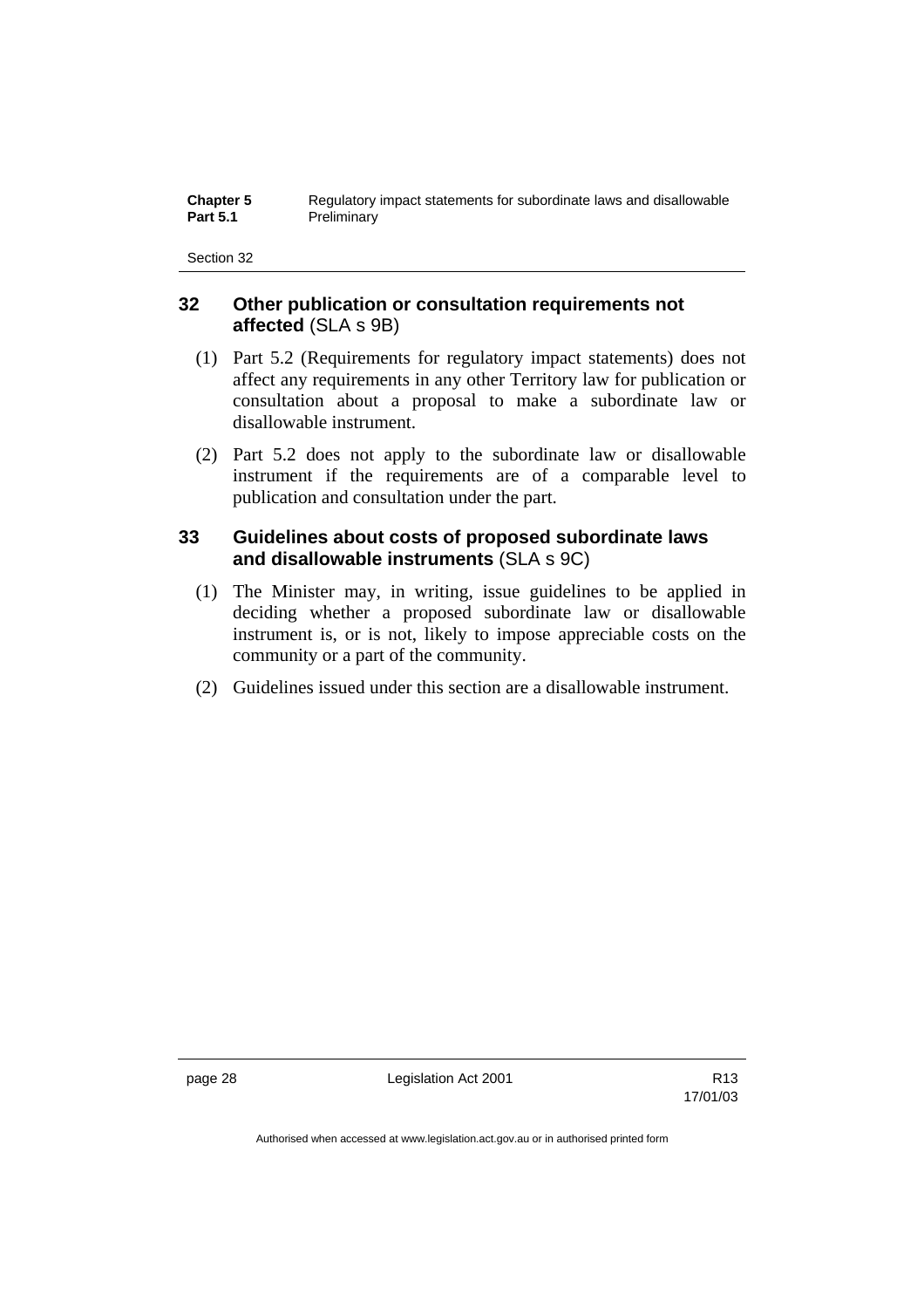# **Part 5.2 Requirements for regulatory impact statements**

# **34 Preparation of regulatory impact statements** (SLA s 9D)

- (1) If a proposed subordinate law or disallowable instrument (the *proposed law*) is likely to impose appreciable costs on the community, or a part of the community, then, before the proposed law is made, the Minister administering the authorising law (the *administering Minister*) must arrange for a regulatory impact statement to be prepared for the proposed law.
- (2) However, this section does not apply to the proposed law if the administering Minister, in writing, exempts the proposed law from subsection  $(1)$ .
	- *Note* Sections 32 and 36 also state other circumstances when a regulatory impact statement is not required.
- (3) An exemption under subsection (2) (the *RIS exemption*) is a disallowable instrument.
- (4) If the RIS exemption is disallowed under this Act after the proposed law has been made in whole or in part, the administering Minister must arrange for a regulatory impact statement to be prepared for the subordinate law or disallowable instrument.
- (5) The regulatory impact statement prepared under subsection (4) must be presented to the Legislative Assembly within 5 sitting days after the disallowance of the RIS exemption.
- (6) This chapter (other than section 37 (When must regulatory impact statement be presented?)) applies to the law as if the law were a proposed subordinate law or disallowable instrument.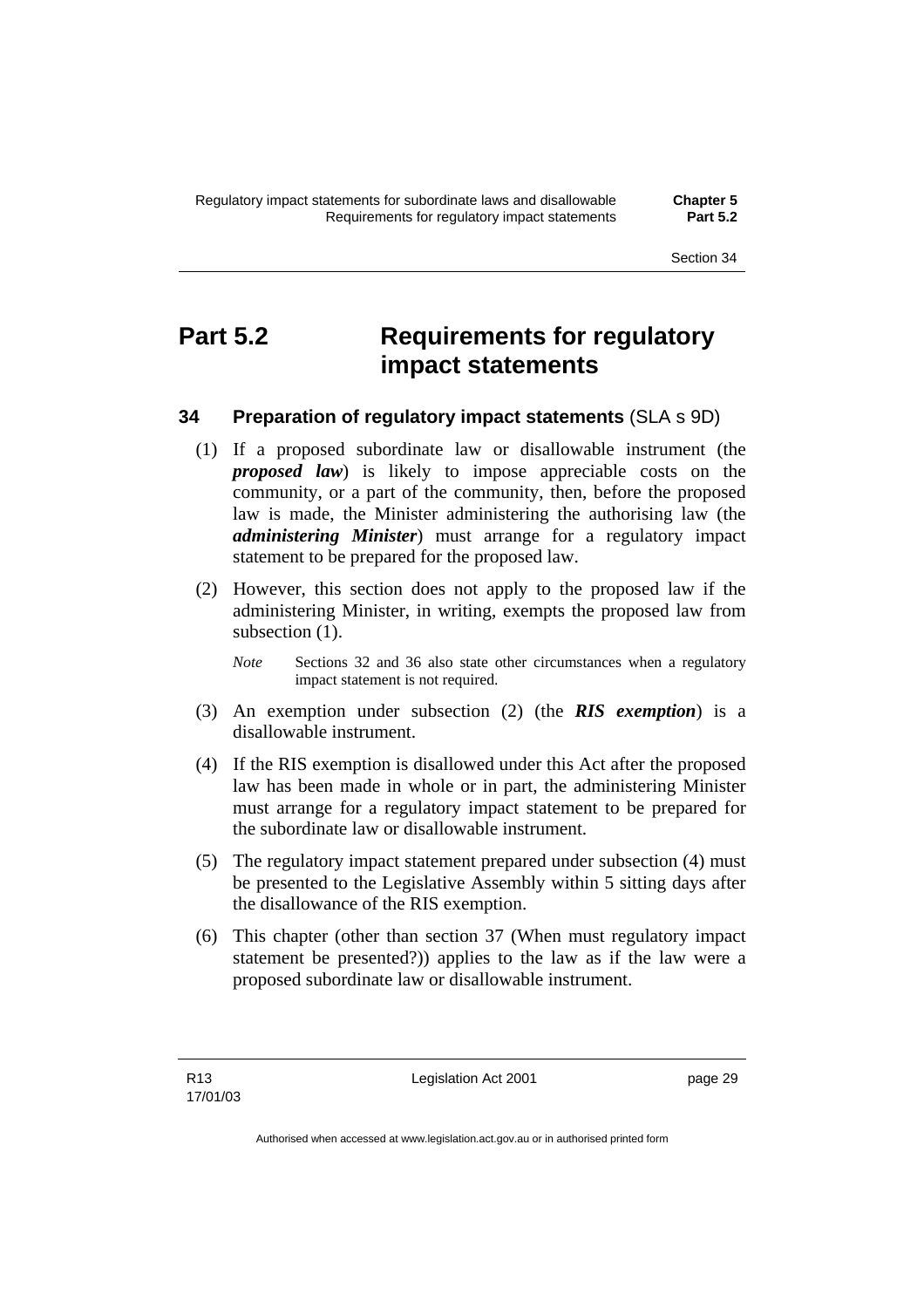| <b>Chapter 5</b> | Regulatory impact statements for subordinate laws and disallowable |
|------------------|--------------------------------------------------------------------|
| <b>Part 5.2</b>  | Requirements for regulatory impact statements                      |

## **35 Content of regulatory impact statements** (SLA s 9E)

A regulatory impact statement for a proposed subordinate law or disallowable instrument (the *proposed law*) must include the following information about the proposed law in clear and precise language:

- (a) the authorising law;
- (b) a brief statement of the policy objectives of the proposed law and the reasons for them;
- (c) a brief statement of the way the policy objectives will be achieved by the proposed law and why this way of achieving them is reasonable and appropriate;
- (d) a brief explanation of how the proposed law is consistent with the policy objectives of the authorising law;
- (e) if the proposed law is inconsistent with the policy objectives of another Territory law—
	- (i) a brief explanation of the relationship with the other law; and
	- (ii) a brief explanation for the inconsistency;
- (f) if appropriate, a brief statement of any reasonable alternative way of achieving the policy objectives (including the option of not making a subordinate law or disallowable instrument) and why the alternative was rejected;
- (g) a brief assessment of the benefits and costs of implementing the proposed law that—
	- (i) if practicable and appropriate, quantifies the benefits and costs; and

page 30 Legislation Act 2001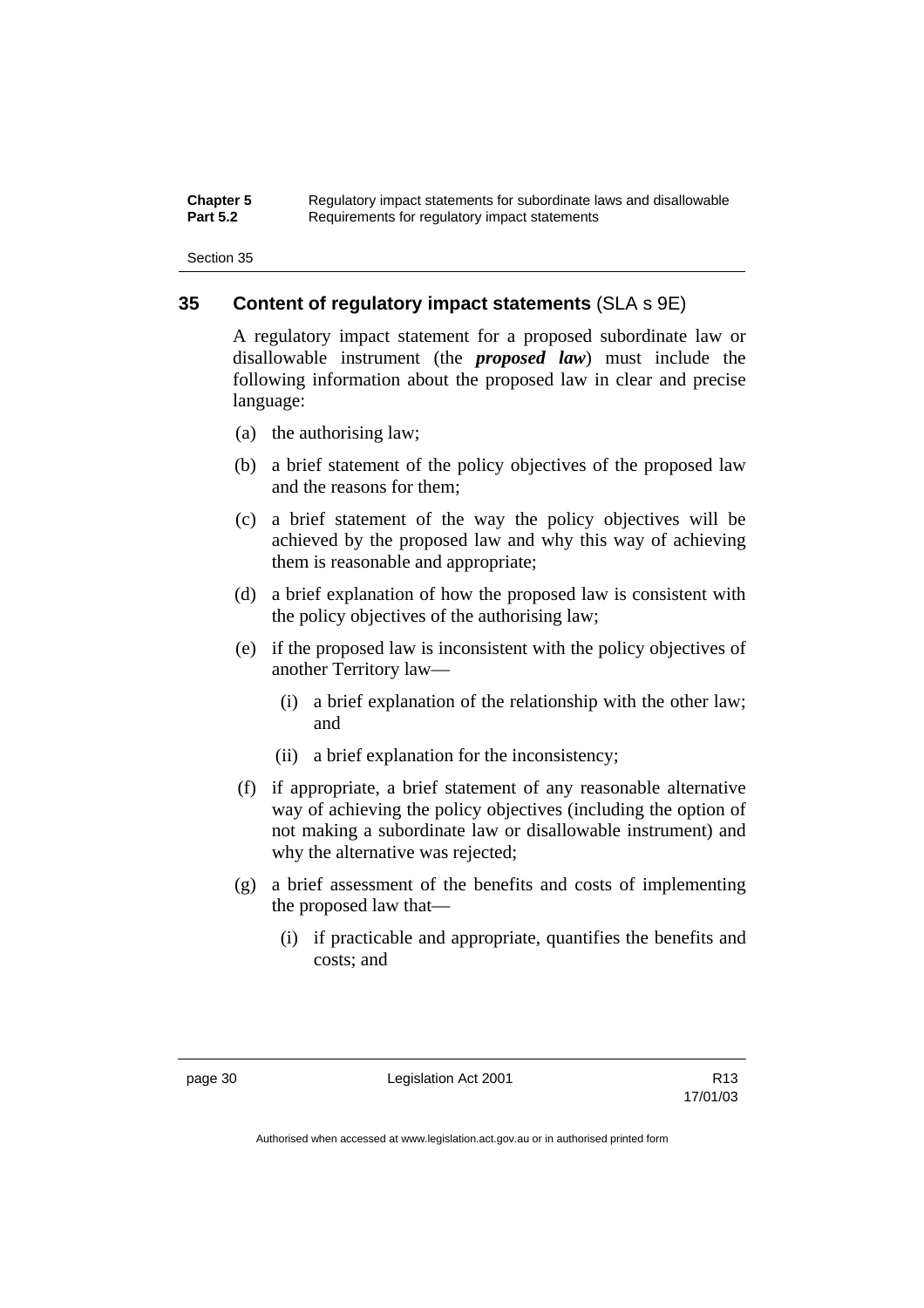- (ii) includes a comparison of the benefits and costs with the benefits and costs of any reasonable alternative way of achieving the policy objectives stated under paragraph (f);
- (h) a brief assessment of the consistency of the proposed law with the scrutiny committee principles and, if it is inconsistent with the principles, the reasons for the inconsistency.

## **36 When is preparation of regulatory impact statement unnecessary?** (SLA s 9F)

- (1) A regulatory impact statement need not be prepared for a proposed subordinate law or disallowable instrument (the *proposed law*) if the proposed law only provides for, or to the extent it only provides for, any of the following:
	- (a) a matter that is not of a legislative nature, including, for example, a matter of a machinery, administrative, drafting or formal nature;
	- (b) a matter that does not operate to the disadvantage of anyone (other than the Territory or a Territory authority or instrumentality) by—
		- (i) adversely affecting the person's rights; or
		- (ii) imposing liabilities on the person;
	- (c) an amendment of a Territory law to take account of current legislative drafting practice;
	- (d) the commencement of an Act or statutory instrument or a provision of an Act or statutory instrument;
	- (e) an amendment of a Territory law that does not fundamentally affect the law's application or operation;
	- (f) a matter of a transitional character;

Legislation Act 2001 **page 31**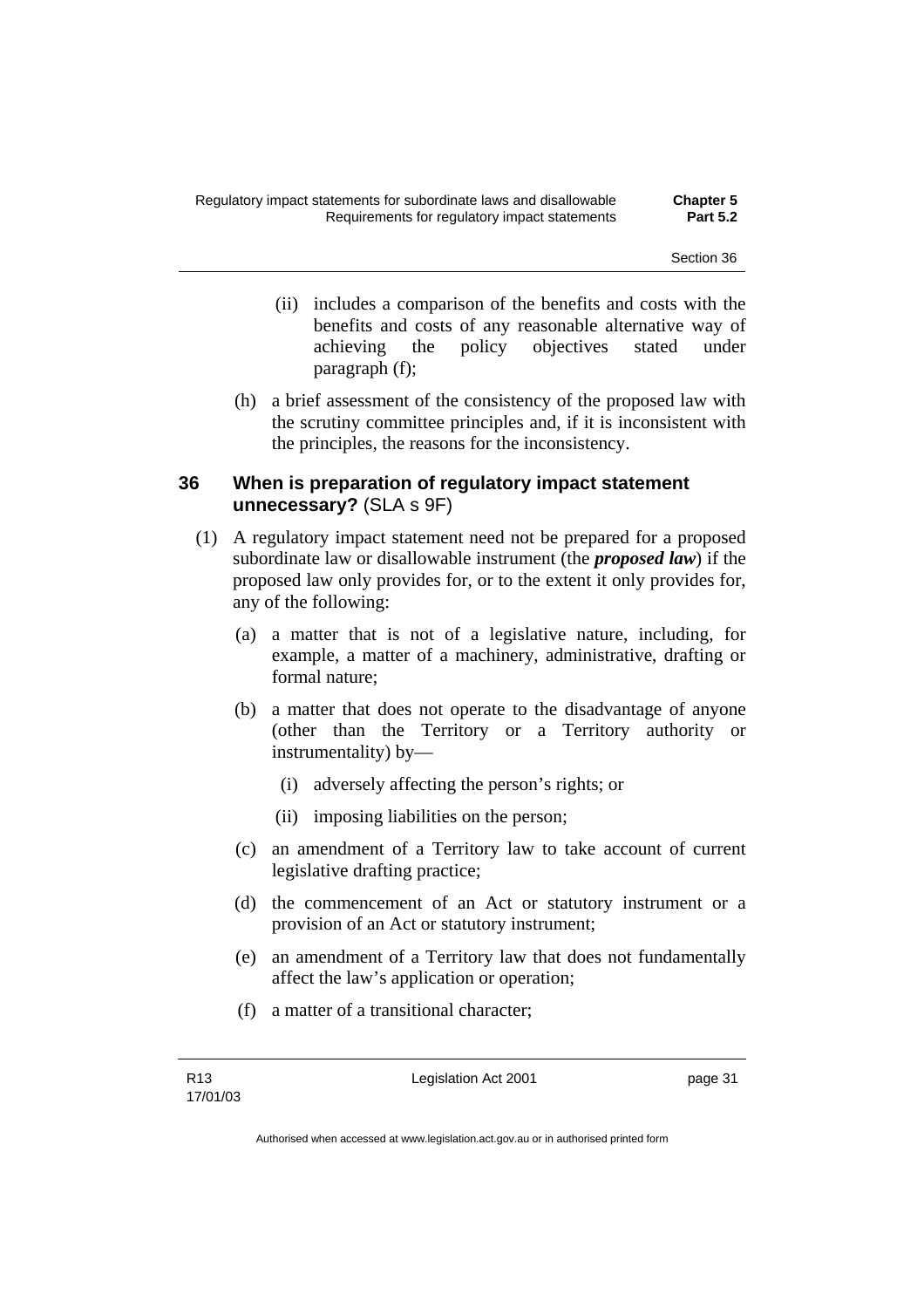## **Chapter 5** Regulatory impact statements for subordinate laws and disallowable<br>**Part 5.2** Requirements for requlatory impact statements Requirements for regulatory impact statements

#### Section 37

- (g) a matter arising under a Territory law that is part of a uniform scheme of legislation or complementary with legislation of the Commonwealth, a State or New Zealand;
- (h) a matter involving the adoption of an Australian or international protocol, standard, code, or intergovernmental agreement or instrument, if an assessment of the benefits and costs has already been made and the assessment was made for, or is relevant to, the ACT;
- (i) a proposal to make, amend or repeal rules of court;
- (j) a matter advance notice of which would enable someone to gain unfair advantage;
- (k) an amendment of a fee, charge or tax consistent with announced government policy.
- (2) A regulatory impact statement also need not be prepared for the proposed law if, or to the extent that, it would be against the public interest because of the nature of the proposed law or the circumstances in which it is made.

#### **Example**

A law may need to be made urgently for controlling the spread of a disease or dealing with another urgent situation.

*Note* Sections 32 and 34 also state other circumstances when a regulatory impact statement is not required.

## **37 When must regulatory impact statement be presented?**  (SLA s 9G)

- (1) This section applies if a regulatory impact statement for a proposed subordinate law or disallowable instrument (the *proposed law*) has been prepared and the proposed law is made in whole or part.
- (2) The statement must be presented to the Legislative Assembly with the subordinate law or disallowable instrument.

page 32 Legislation Act 2001

17/01/03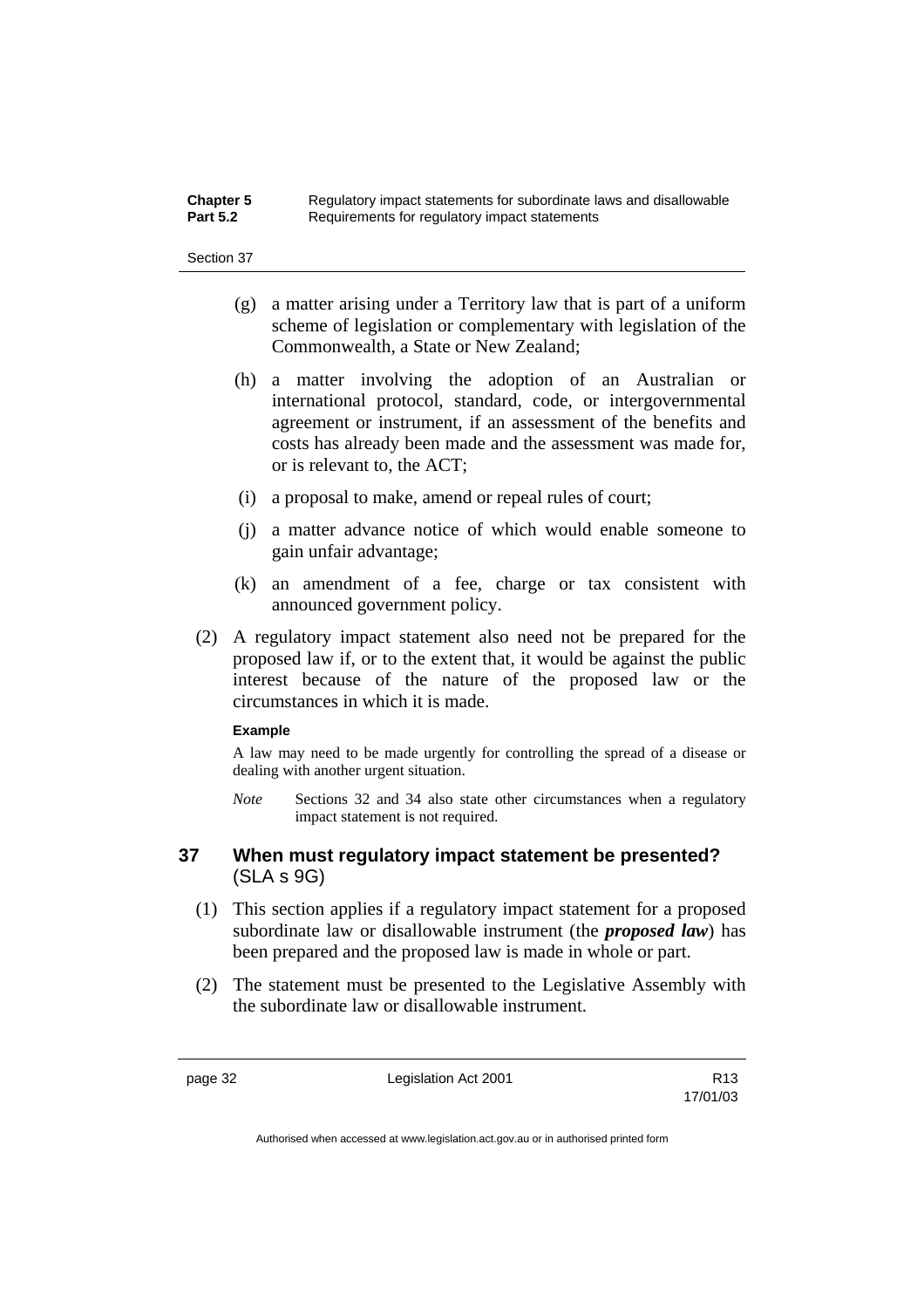# **Part 5.3 Failure to comply with requirements for regulatory impact statements**

## **38 Effect of failure to comply with pt 5.2** (SLA s 9H)

- (1) Failure to comply with part 5.2 (Requirements for regulatory impact statements) in relation to a subordinate law or disallowable instrument (the *law*) does not—
	- (a) affect the law's validity; or
	- (b) create rights or impose legally enforceable obligations on the Territory, a Minister or anyone else.
- (2) In addition, a decision made, or appearing to be made, under part 5.2 is final and conclusive.
- (3) In this section:

*decision* includes—

- (a) conduct engaged in to make a decision; and
- (b) conduct related to making a decision; and
- (c) failure to make a decision.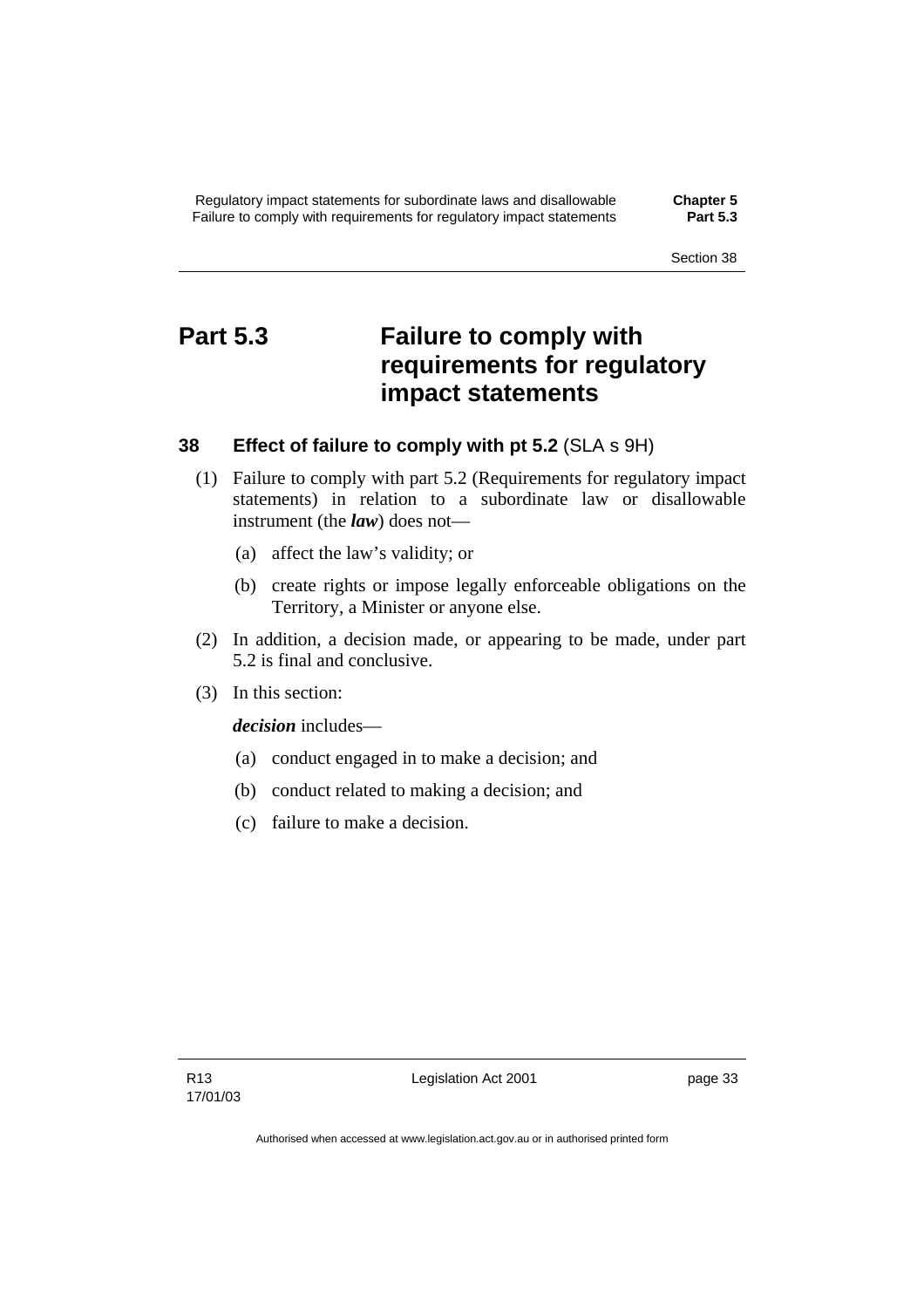| Chapter 6       | Making, notification and numbering of statutory instruments |
|-----------------|-------------------------------------------------------------|
| <b>Part 6.1</b> | General                                                     |

# **Chapter 6 Making, notification and numbering of statutory instruments**

# **Part 6.1 General**

## **39 Meaning of** *matter* **in ch 6** (IA s 27B)

In this chapter:

*matter*, in relation to a statutory instrument, includes circumstance, person, place and purpose.

## **40 Presumption of validity** (EA s 10C (2) (e))

It is presumed, unless the contrary is proved, that all conditions and steps required for the making of a statutory instrument have been satisfied and carried out.

# **41 Making of certain statutory instruments by Executive**  (SLA s 3)

- (1) This section applies if an Act authorises or requires the Executive to make a subordinate law or disallowable instrument.
- (2) The subordinate law or disallowable instrument is taken to be made by the Executive if—
	- (a) it is signed by 2 or more Ministers who are members of the Executive; and
	- (b) 1 of the signing Ministers is the responsible Minister.

page 34 Legislation Act 2001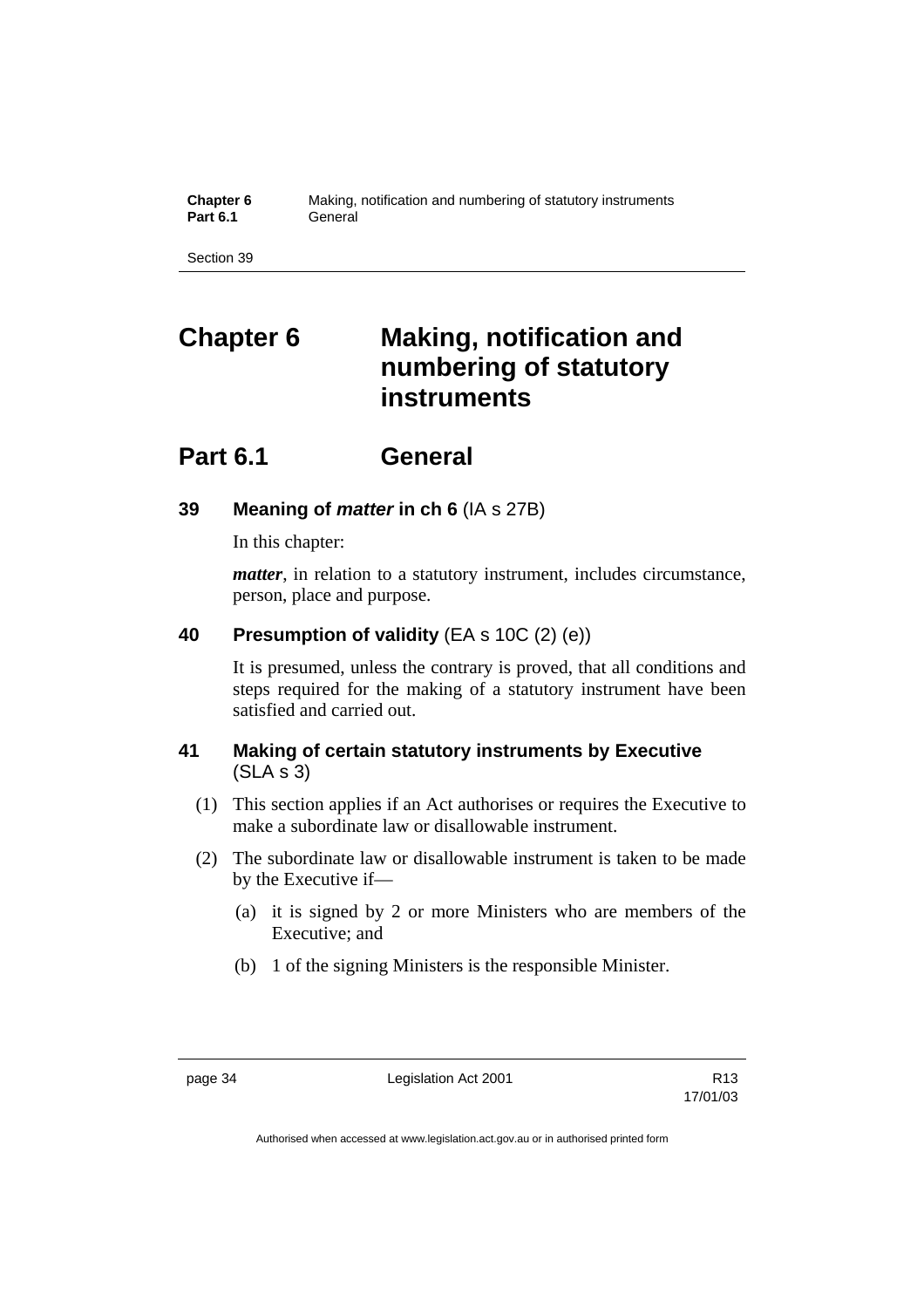- (3) A subordinate law or disallowable instrument made in accordance with subsection (2) is taken to be made when it is signed by the second Minister signing.
- (4) Subsection (2) (b) does not apply if the responsible Minister cannot sign because he or she is absent from the ACT, ill or on leave.
- (5) In this section:

## *responsible Minister* means—

- (a) the Minister for the time being administering the Act; or
- (b) if, for the time being, different Ministers administer the Act in relation to different matters—
	- (i) if only 1 Minister administers the Act in relation to the relevant matter—that Minister; or
	- (ii) if 2 or more Ministers administer the Act in relation to the relevant matter—any of the Ministers; or
	- (iii) if subparagraph (ii) does not apply and, for the time being, 2 or more Ministers administer the Act—any of the Ministers;

but does not include a Minister for the time being acting on behalf of the Minister or 2 or more Ministers.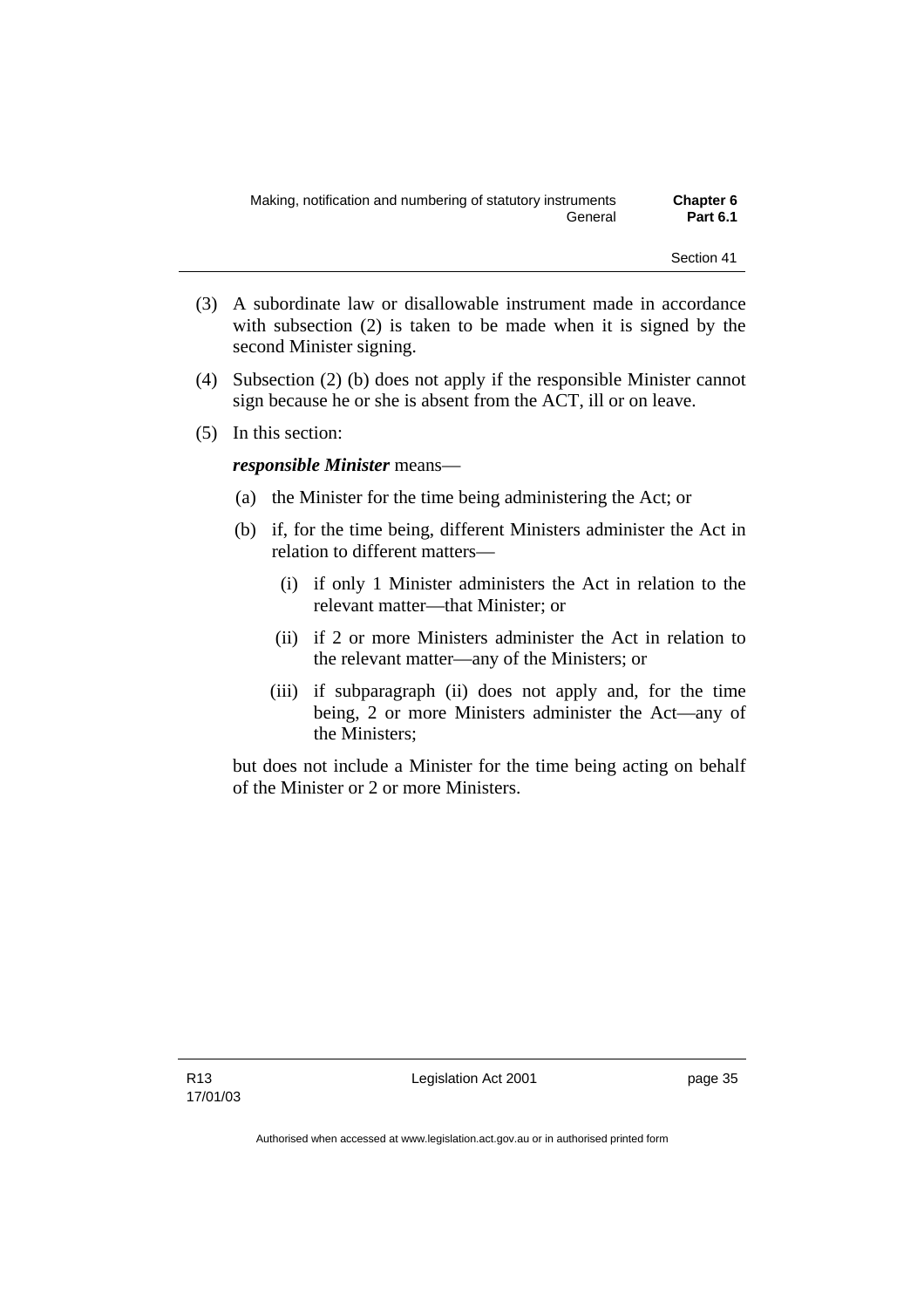**Chapter 6** Making, notification and numbering of statutory instruments<br>**Part 6.2** Making of statutory instruments generally **Making of statutory instruments generally** 

Section 42

# **Part 6.2 Making of statutory instruments generally**

# **42 Power to make statutory instruments** (IA s 26 (1), s 27C)

 (1) If an Act or statutory instrument gives a power that can be exercised by making an instrument, the Act or statutory instrument gives power to make the instrument.

### **Example**

An Act gives a Minister power to approve codes of practice, but does not require the approval to be in writing or to be given by a particular instrument. The power can be exercised by giving a written approval. The Act, therefore, gives power to make an instrument, namely, a written approval.

- *Note* An example is part of the Act, is not exhaustive and may extend, but does not limit, the meaning of the provision in which it appears (see s 126 and s 132).
- (2) If an Act or statutory instrument gives power to make an instrument, the power may be exercised from time to time.
- (3) This section is a determinative provision.
	- *Note* See s 5 for the meaning of determinative provisions, and s 6 for their displacement.

# **43 Statutory instruments to be interpreted not to exceed powers under authorising law** (SLA s 9 (3))

- (1) A statutory instrument is to be interpreted as operating to the full extent of, but not to exceed, the power given by the Act or statutory instrument under which it is made (the *authorising law*).
- (2) Without limiting subsection (1), if a provision of a statutory instrument would, apart from this section, be interpreted as exceeding power—

page 36 Legislation Act 2001

17/01/03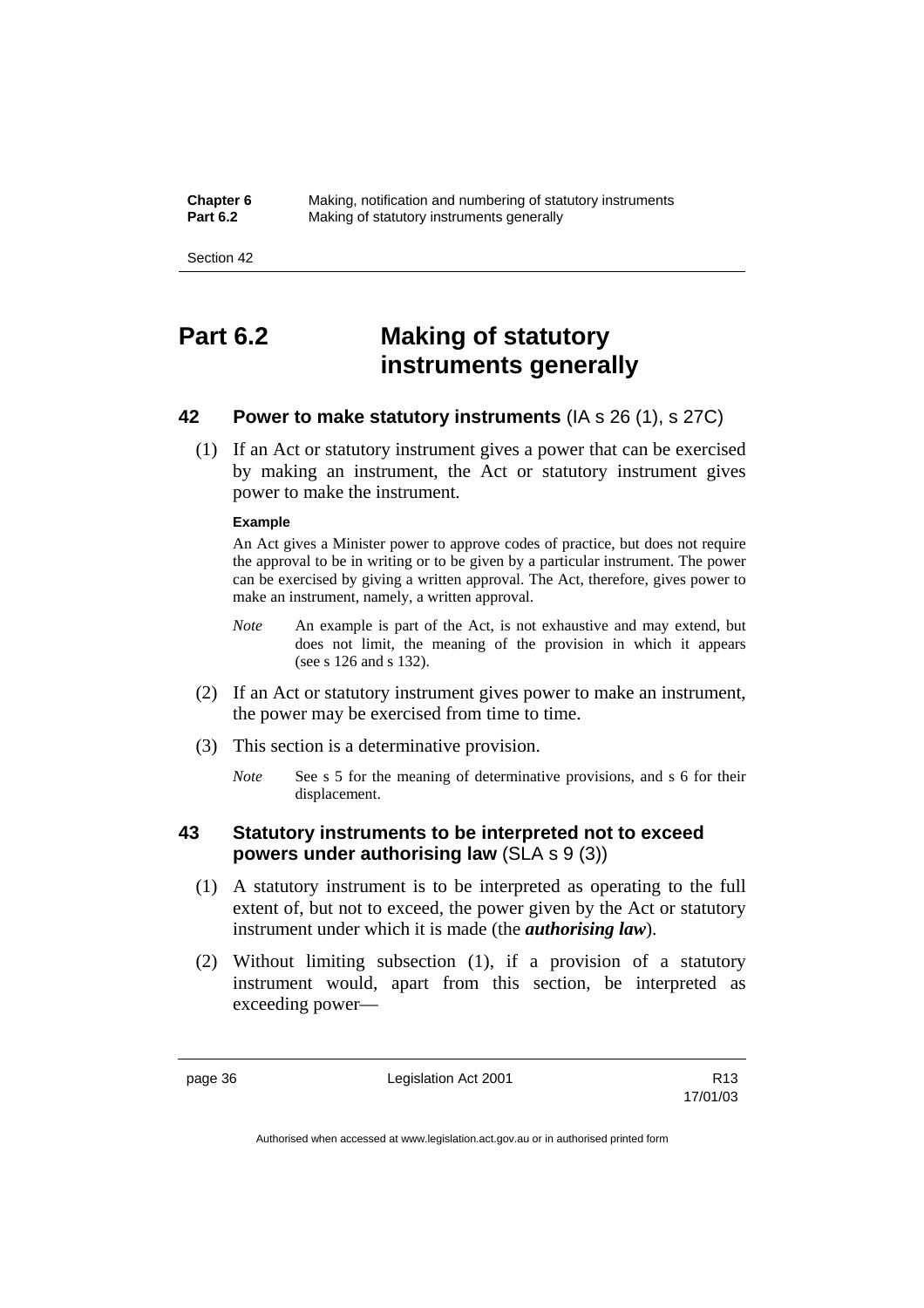- (a) the provision is valid to the extent to which it does not exceed power; and
- (b) the remainder of the instrument is not affected.

#### **Example 1**

The *Agriculture Services Determination* 2001, part 4 exceeds the determination– making power given by the *Agriculture Services Act 2000* (hypothetical). The other provisions of the determination are within power.

The determination (apart from part 4) operates effectively. Part 4 is treated as if it did not form part of the determination and is disregarded.

*Note to example 1* The kind of interpretation indicated in example 1 is known as a divisible interpretation of the determination.

#### **Example 2**

The *Goats Regulations 2001* (hypothetical) are made under the *Goats Act 2001*. The *Goats Regulations 2001*, regulation 39 seeks to impose rules about the care of 'animals', but the Act only gives power to make regulations about goats.

Regulation 39 is read restrictively ('read down') as if it mentioned goats. In other words, the regulation is effective but treated as if it applied only to goats.

*Note to example 2* The kind of interpretation indicated in example 2 is known as a distributive interpretation of the regulations.

 (3) Without limiting subsection (1), if the application of a provision of a statutory instrument to a matter would, apart from this section, be interpreted as exceeding power, the provision's application to other matters is not affected.

#### **Example**

The *Community Safety Order 2001* is expressed to apply to all members of the community without qualification although it is in fact made under the *Building Industry (Safety) Act 2000* (hypothetical). That Act is restricted in its operation to the building industry. The order is cast in such wide terms that it cannot be interpreted divisibly or distributively. However, the order applies to entities such as XYZ Constructions Pty Ltd because it is a company in the construction industry.

*Note* An example is part of the Act, is not exhaustive and may extend, but does not limit, the meaning of the provision in which it appears (see s 126 and s 132).

Legislation Act 2001 **page 37**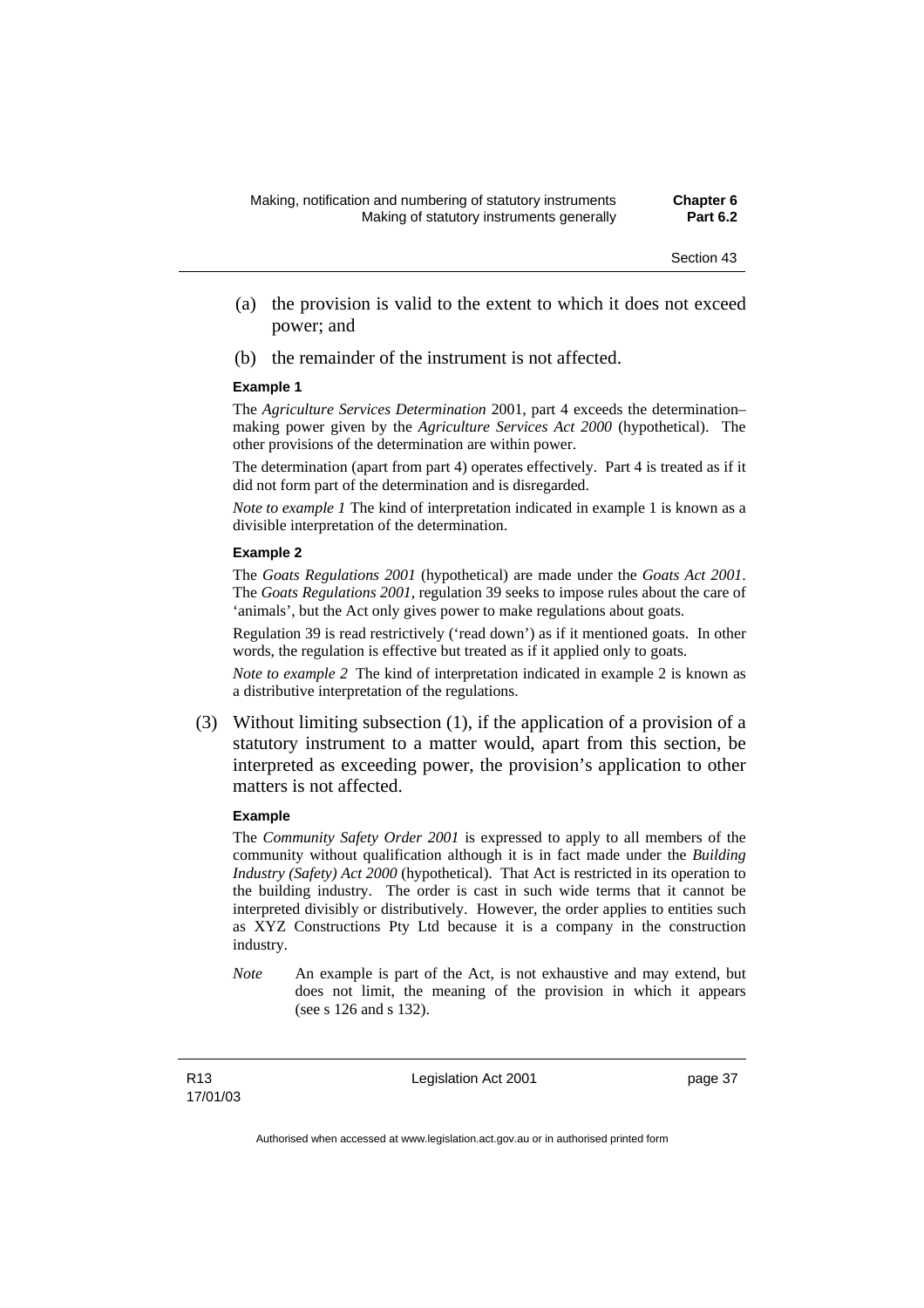| Chapter 6       | Making, notification and numbering of statutory instruments |
|-----------------|-------------------------------------------------------------|
| <b>Part 6.2</b> | Making of statutory instruments generally                   |

- (4) This section is in addition to any provision of the statutory instrument or authorising law.
- (5) This section is a determinative provision.
	- *Note* See s 5 for the meaning of determinative provisions, and s 6 for their displacement.

## **44 Power to make statutory instruments for an Act etc**  (SLA s 2A)

- (1) If an Act or statutory instrument (the *authorising law*) authorises or requires the making of a statutory instrument for (or for the purposes of) the authorising law or another Act or statutory instrument (the *other law*), the power authorises a statutory instrument to be made in relation to any matter that—
	- (a) is required or permitted to be prescribed by the authorising law or other law; or
	- (b) is necessary or convenient to be prescribed for carrying out or giving effect to the authorising law or other law.
- (2) Subsection (1) applies to the authorising law even though the authorising law—
	- (a) only authorises the making of a statutory instrument for (or for the purposes of) the authorising law; or
	- (b) also authorises or requires the making of a statutory instrument about a particular matter.
- (3) Power given by the authorising law to make a statutory instrument about a particular matter does not limit power given by the authorising law or other law to make a statutory instrument (whether or not of the same kind) about any other matter.
- (4) This section is a determinative provision.
	- *Note* See s 5 for the meaning of determinative provisions, and s 6 for their displacement.

| page 38 | Legislation Act 2001 | R <sub>13</sub> |
|---------|----------------------|-----------------|
|         |                      | 17/01/03        |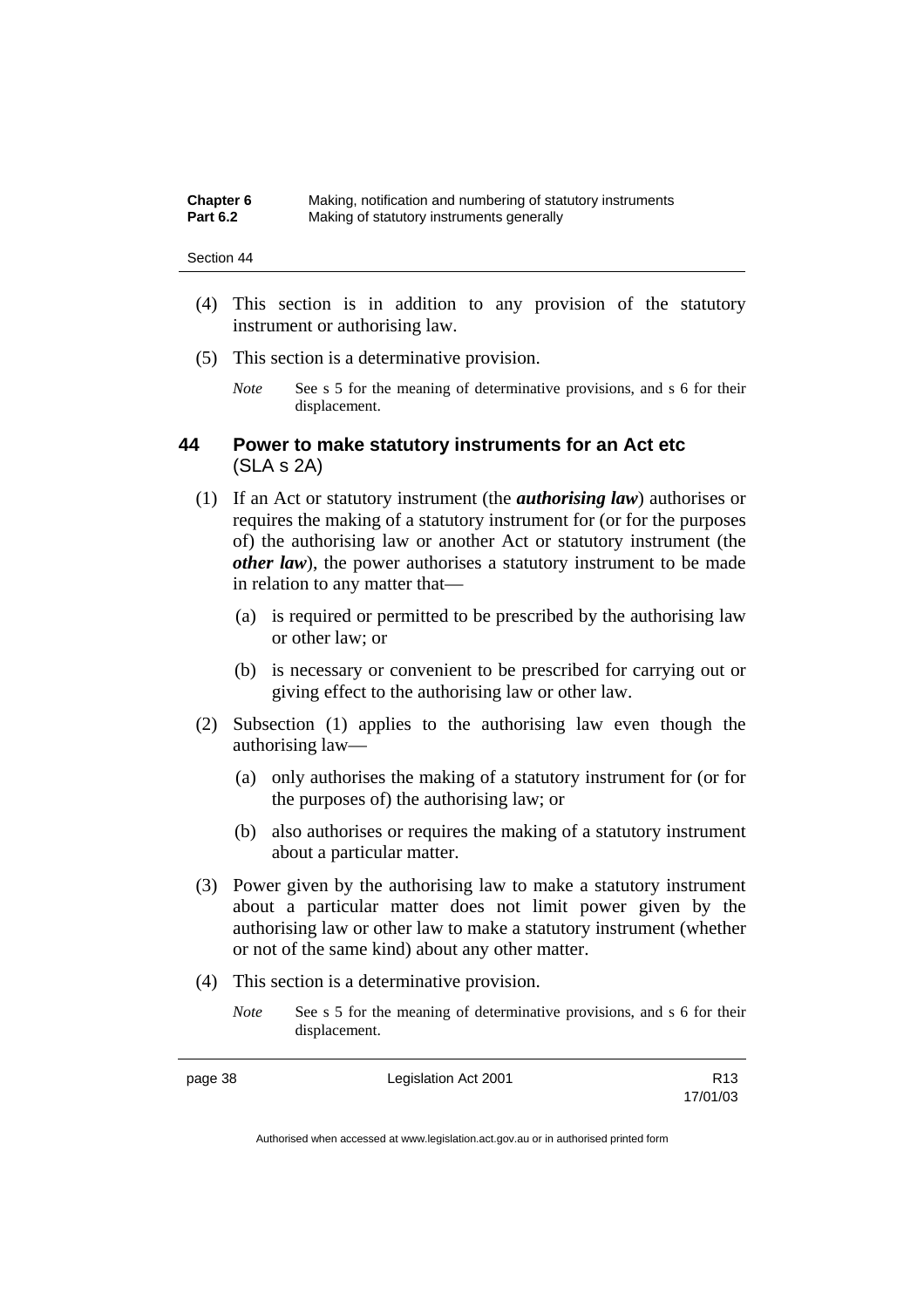## **45 Power to make court rules** (IA s 27I)

- (1) The power of an entity to make rules for a court includes power to make rules in relation to any matter necessary or convenient to be prescribed for carrying out or giving effect to the court's jurisdiction under any law that authorises or requires anything to be done in or in relation to the court.
- (2) This section is additional to section 44.
- (3) This section is a determinative provision.
	- *Note* See s 5 for the meaning of determinative provisions, and s 6 for their displacement.
- (4) In this section:

*court* includes a tribunal*.*

*disallowable instrument*, for a Commonwealth Act, means a disallowable instrument under the *Acts Interpretation Act 1901* (Cwlth), section 46A.

*law* means—

- (a) an Act, subordinate law or disallowable instrument; or
- (b) a Commonwealth Act, or any regulations, rules, ordinance or disallowable instrument under a Commonwealth Act; or
- (c) a provision of a law mentioned in paragraph (a) or (b).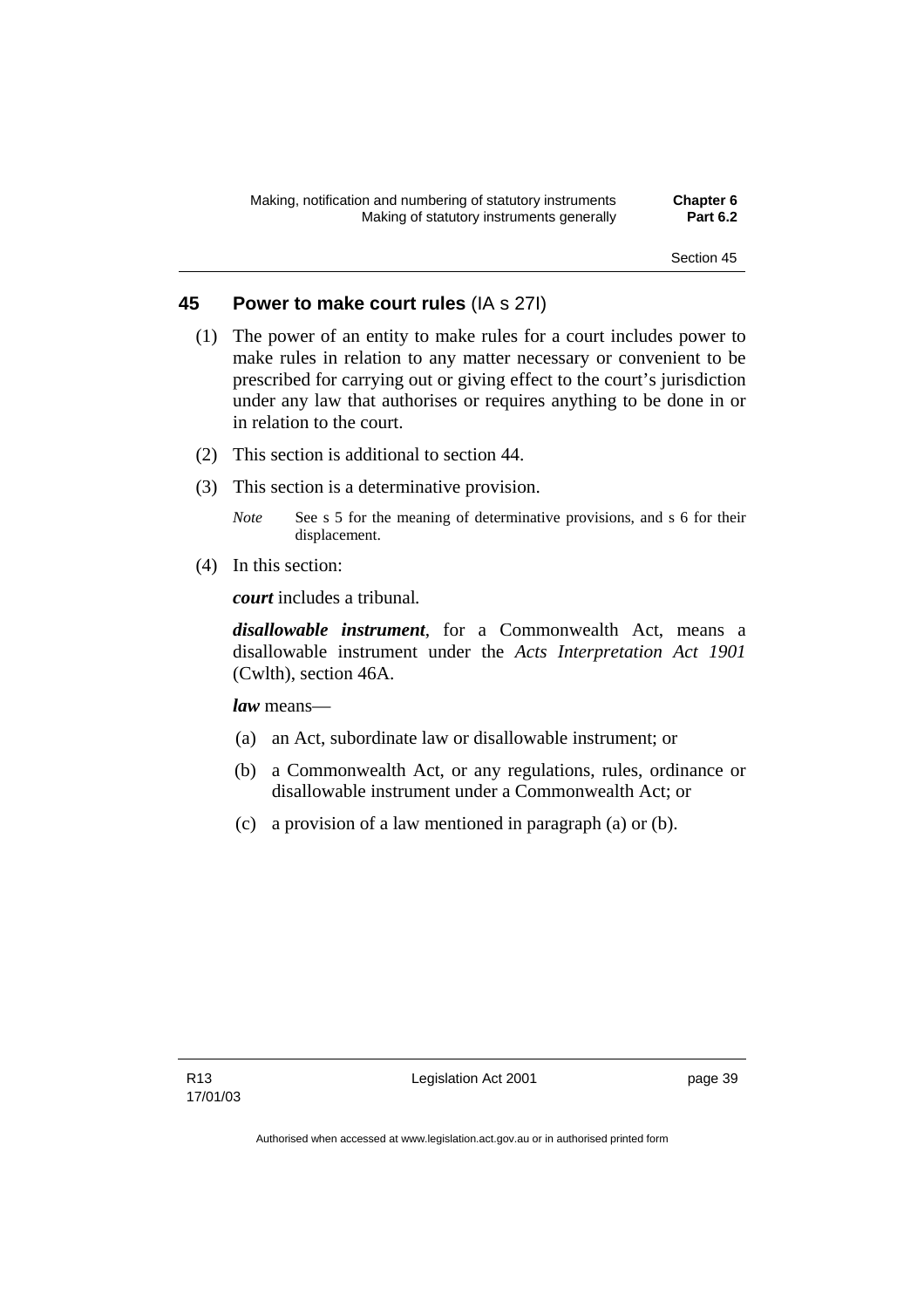| Chapter 6       | Making, notification and numbering of statutory instruments |
|-----------------|-------------------------------------------------------------|
| <b>Part 6.2</b> | Making of statutory instruments generally                   |

## **46 Power to make instrument includes power to amend or repeal** (IA s 27D)

- (1) Power given under an Act or statutory instrument (the *authorising law*) to make a statutory instrument includes power to amend or repeal the instrument.
- (2) The power to amend or repeal the instrument is exercisable in the same way, and subject to the same conditions, as the power to make the instrument.

## **Examples**

- 1 If the instrument is a disallowable instrument, an amendment or repeal of the instrument is also a disallowable instrument.
- 2 If the instrument is a notifiable instrument, an amendment or repeal of the instrument is also a notifiable instrument.
- 3 If notice of the making of the instrument must be published in a newspaper, notice of an amendment or repeal of the instrument must also be published in the newspaper.
- *Note* An example is part of the Act, is not exhaustive and may extend, but does not limit, the meaning of the provision in which it appears (see s 126 and s 132).
- (3) Despite subsection (1), a form that is a registrable instrument may be repealed or repealed and remade (with or without changes), but may not be amended.
- (4) This section is a determinative provision.
	- *Note* See s 5 for the meaning of determinative provisions, and s 6 for their displacement.

## **47 Statutory instrument may make provision by applying law or instrument** (SLA s 8)

 (1) This section applies if an Act, subordinate law or disallowable instrument (the *authorising law*) authorises or requires the making of a statutory instrument (the *relevant instrument*) about a matter.

page 40 **Legislation Act 2001** CH<sub>13</sub> R13

17/01/03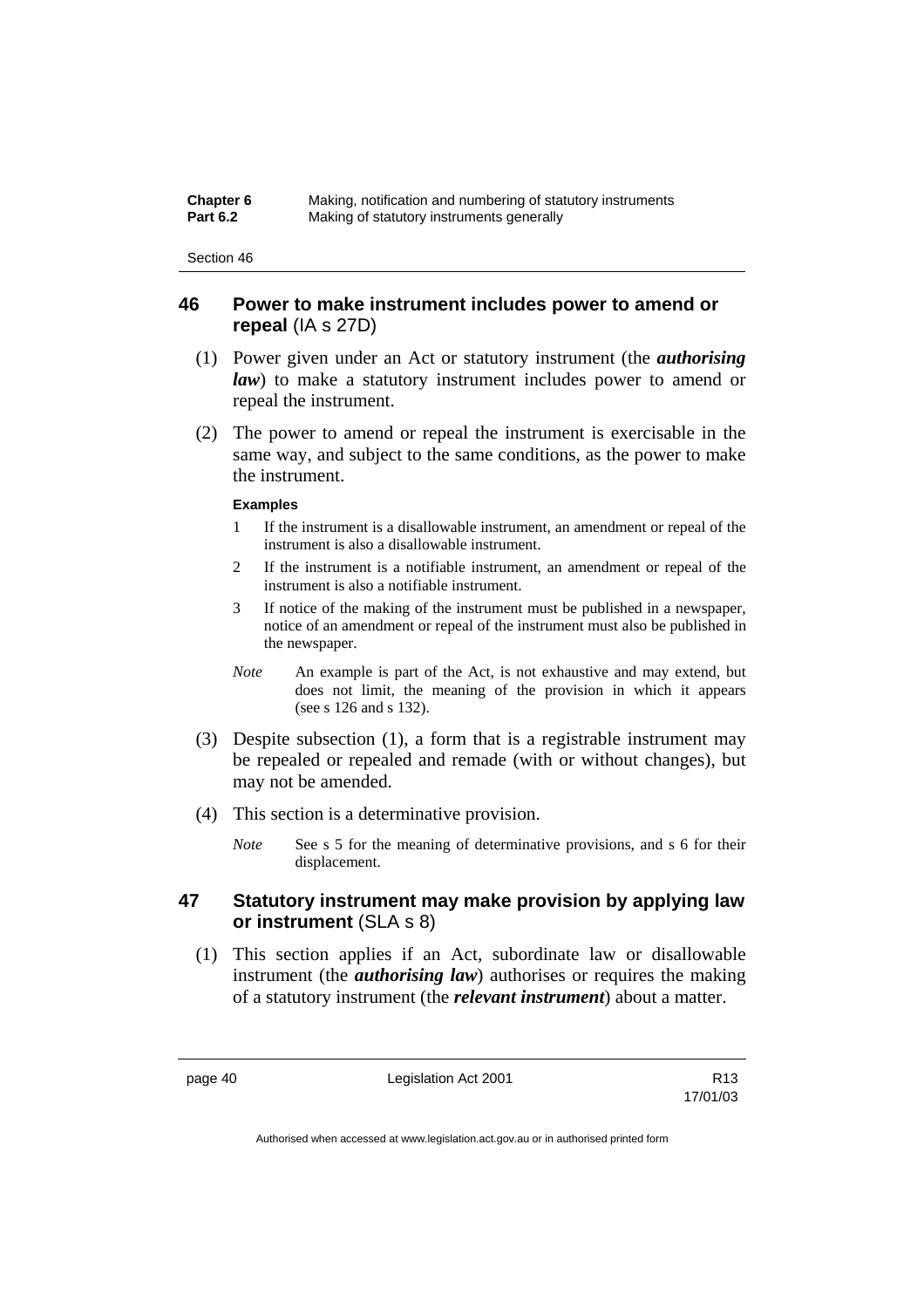- (2) The relevant instrument may make provision about the matter by applying an ACT law—
	- (a) as in force at a particular time; or
	- (b) as in force from time to time.
- (3) The relevant instrument may make provision about the matter by applying a law of another jurisdiction, or an instrument, as in force only at a particular time.

*Note* For information on the operation of s (3), see the examples to s (9).

- $(4)$  For subsection  $(3)$ , if—
	- (a) the relevant instrument makes provision about a matter by applying a law of another jurisdiction or an instrument; but
	- (b) subsection (3) is not displaced and the law or instrument is not applied as in force from time to time;

the relevant instrument is taken to have applied the law or instrument as in force when the relevant instrument is made.

### **Example**

The *Bushfire Compensation Determination 2002* (hypothetical) provides for the making of claims against a compensation fund. Clause 43 provides that disputes about claims under clause 42 must be decided in accordance with the *Commercial Arbitration Act 1984* (NSW). The determination is made on 1 February 2002. Neither the Act under which the determination is made nor the determination indicates that the NSW Act is applied as in force at a particular date or from time to time. Therefore, the NSW Act as in force on 1 February 2002 is applied by the determination.

- *Note* An example is part of the Act, is not exhaustive and may extend, but does not limit, the meaning of the provision in which it appears (see s 126 and s 132).
- (5) If a law of another jurisdiction or an instrument is applied as in force at a particular time, the text of the law or instrument (as in force at that time) is taken to be a notifiable instrument made under the

Legislation Act 2001 **page 41**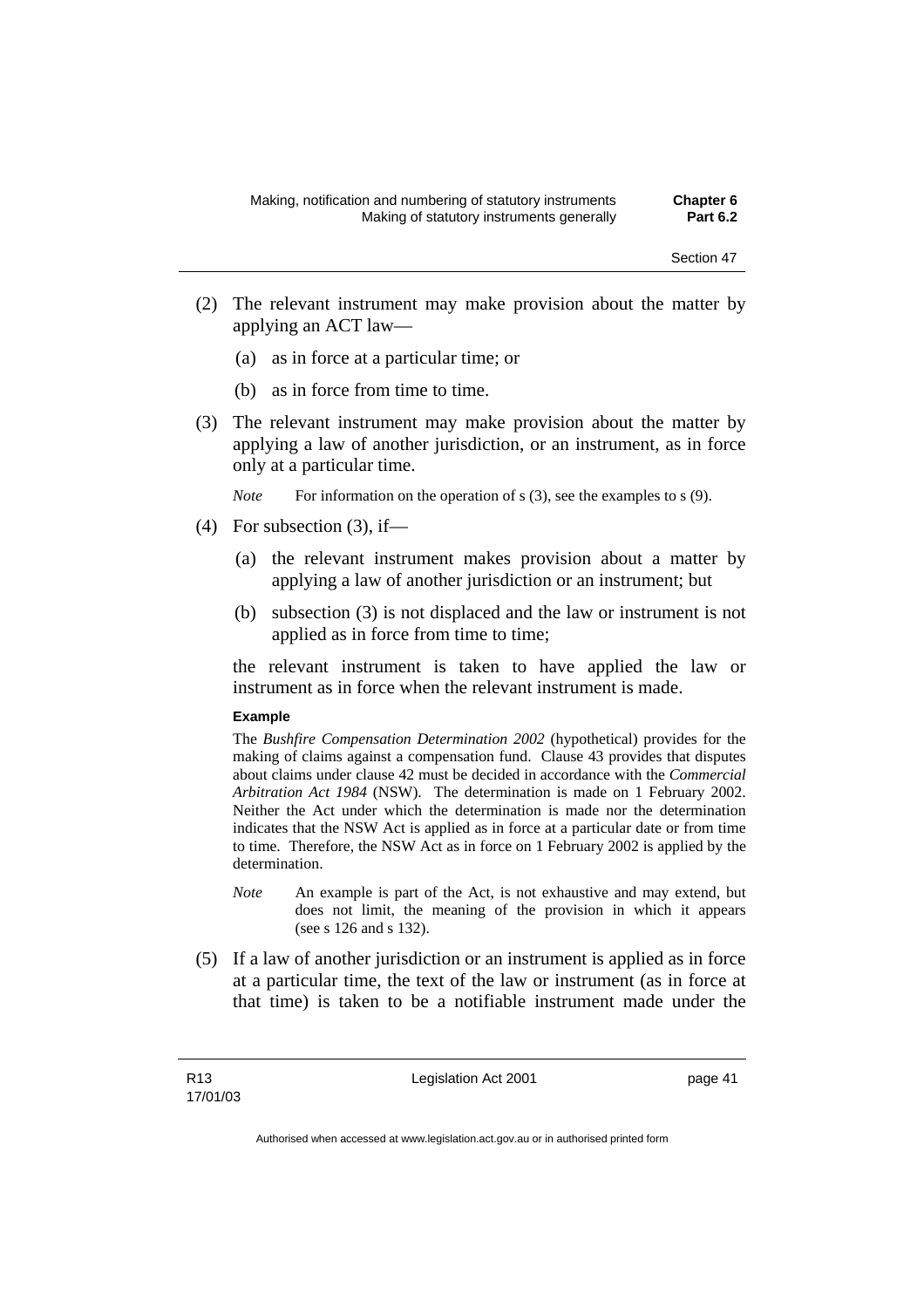| Chapter 6       | Making, notification and numbering of statutory instruments |
|-----------------|-------------------------------------------------------------|
| <b>Part 6.2</b> | Making of statutory instruments generally                   |

relevant instrument by the entity authorised or required to make the relevant instrument.

- (6) If subsection (3) is displaced and a law of another jurisdiction or an instrument is applied as in force from time to time, the text of each of the following is taken to be a notifiable instrument made under the relevant instrument by the entity authorised or required to make the relevant instrument:
	- (a) the law or instrument as in force at the time the relevant instrument is made;
	- (b) each subsequent amendment of the law or instrument;
	- (c) if the law or instrument is repealed and remade (with or without changes)—the law or instrument as remade and each subsequent amendment of the law or instrument;
	- (d) if a provision of the law or instrument is omitted and remade (with or without changes) in another law or instrument—the provision as remade and each subsequent amendment of the provision.
- (7) The authorising law or, if the relevant instrument is a subordinate law or disallowable instrument, the relevant instrument may provide that—
	- (a) subsection (5) or (6) does not apply to the relevant instrument; or
	- (b) subsection (5) or (6) applies with the modifications stated in the authorising law or relevant instrument.
- (8) If a provision of an Act, subordinate law or disallowable instrument authorises or requires the application of a law or instrument, the provision authorises the making of changes or modifications to the law or instrument for that application.

page 42 **Legislation Act 2001** R13

17/01/03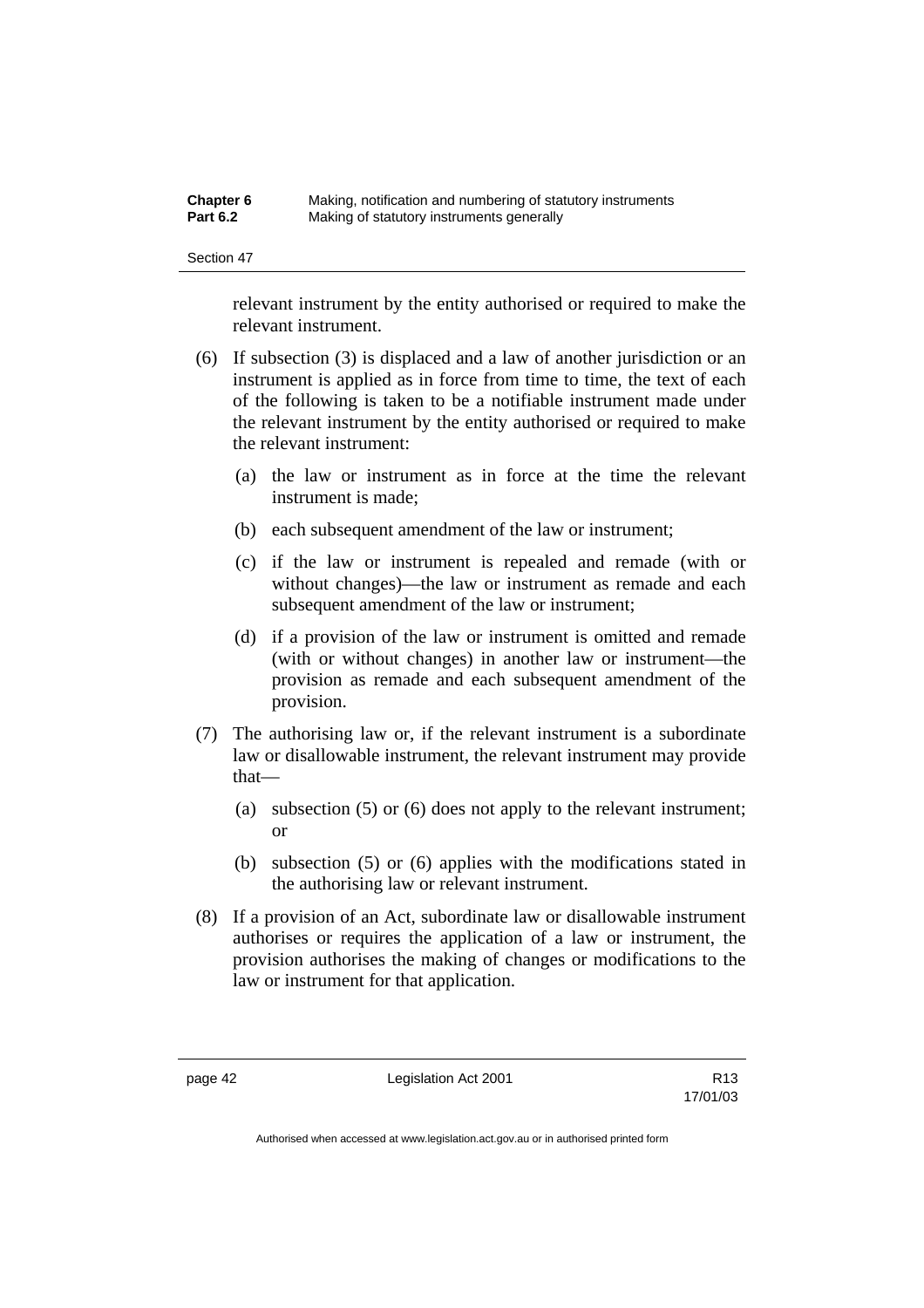## (9) This section is a determinative provision.

### **Examples for s (3) and s (9)**

Here are 2 examples about the operation of subsections (3) and (9): the first illustrates how subsection (3) might be displaced and the second illustrates how a law of another jurisdiction that applies as in force from time to time would operate—

- 1 The effect of subsections (3) and (9), and subsection (10), definition of *applying*, is that if it is intended to apply, adopt or incorporate a law or instrument as in force from time to time, the authorising law would need to expressly displace subsection (3) (as illustrated in s 6, examples of different kinds of displacement, example 1) *or* indicate a manifest contrary intention (as illustrated in example 2 in those examples).
- 2 The *ABC Regulations 2001* (made under a provision like those illustrated in section 6, examples of different kinds of displacement, examples 1 and 2) provide that noise measurements are to be taken in accordance with the NSW noise control manual as in force from time to time. The effect of the *ABC Regulations 2001* is that whenever the NSW noise control manual is amended in future, the noise measurements must be taken in accordance with the manual as last amended.
- *Note* See s 5 for the meaning of determinative provisions, and s 6 for their displacement.
- (10) In this section:

*ACT law* means an Act, subordinate law or disallowable instrument, and includes a provision of an Act, subordinate law or disallowable instrument.

*applying* includes adopting or incorporating.

*Note* See also s 157 (Defined terms and other parts of speech and grammatical forms).

*disallowable instrument*, for a Commonwealth Act, means a disallowable instrument under the *Acts Interpretation Act 1901* (Cwlth), section 46A.

*instrument* includes a provision of an instrument, but does not include an ACT law or a law of another jurisdiction.

Legislation Act 2001 **page 43**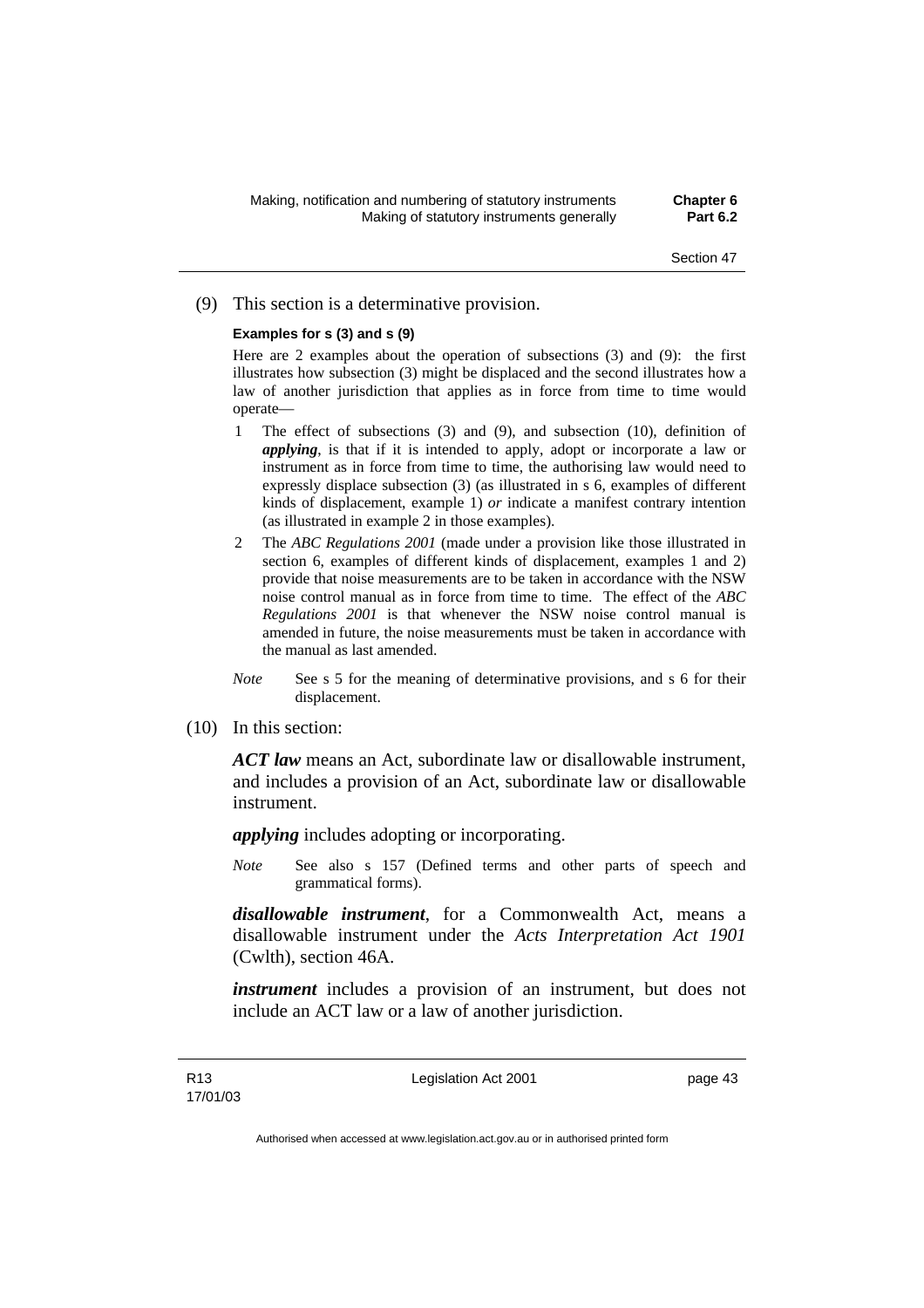| Chapter 6       | Making, notification and numbering of statutory instruments |
|-----------------|-------------------------------------------------------------|
| <b>Part 6.2</b> | Making of statutory instruments generally                   |

## *law of another jurisdiction* means—

- (a) a Commonwealth Act, or any regulations, rules, ordinance or disallowable instrument under a Commonwealth Act; or
- (b) a State Act, or any regulations or rules under a State Act; or
- (c) a New Zealand or Norfolk Island Act, or any regulations or rules under a New Zealand or Norfolk Island Act; or
- (d) a provision of a law mentioned in paragraphs (a) to (c).

## **48 Power to make instrument includes power to make different provision for different categories etc** (IA s 27E)

- (1) Power given under an Act or statutory instrument to make a statutory instrument includes power—
	- (a) to make different provision in relation to different matters or different classes of matters; or
	- (b) to make an instrument that applies differently by reference to stated exceptions or factors.
- (2) Without limiting subsection (1), power given under an Act or statutory instrument to make a statutory instrument about particular matters includes power to make a statutory instrument about any 1 or more of the matters or a particular class of the matters.
- (3) For this section, a class may consist of a single matter.
- (4) This section is a determinative provision.
	- *Note* See s 5 for the meaning of determinative provisions, and s 6 for their displacement.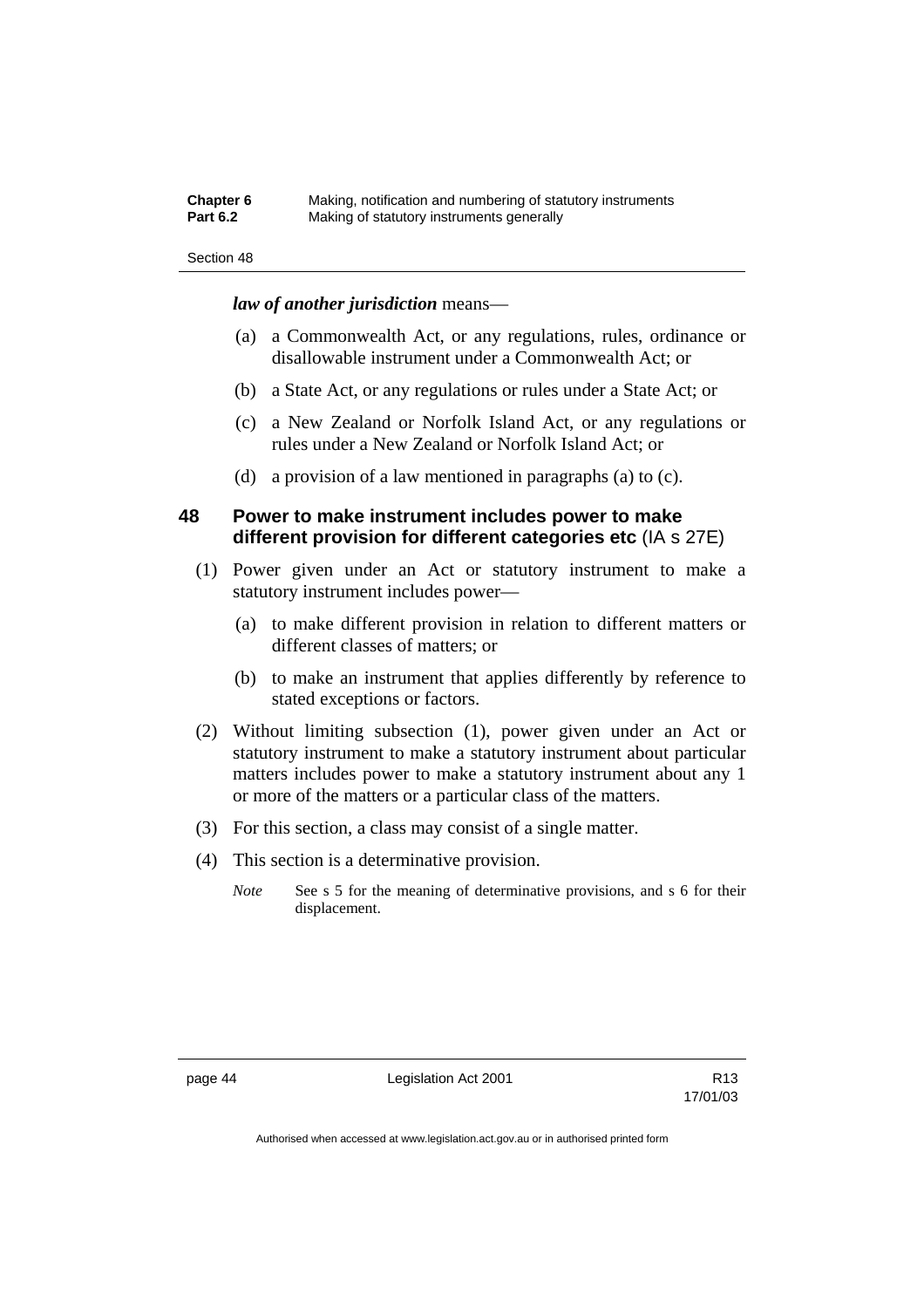## **49 Single instrument may exercise several powers or satisfy several requirements** (IA s 27F)

- (1) Power given under an Act or statutory instrument may be exercised with any other power to make a single instrument—
	- (a) whether or not the powers are exercised in relation to separate provisions, some of the same provisions, or all of the provisions, of the instrument; or
	- (b) whether or not the other powers are given under the same Act or statutory instrument, another Act or statutory instrument or any other Territory law.
- (2) A statutory instrument is taken—
	- (a) to be made under each power given under Territory law under which it could be made; and
	- (b) to satisfy each requirement under Territory law that it could satisfy.
- (3) Without limiting subsection (2), that subsection applies to an instrument even though—
	- (a) it is stated to be made under a particular Territory law (the *authorising law*) or a particular provision of the authorising law; and
	- (b) it is stated to be made for a particular Territory law (the *requiring law*) or a particular provision of the requiring law.
- (4) This section is a determinative provision.
	- *Note* See s 5 for the meaning of determinative provisions, and s 6 for their displacement.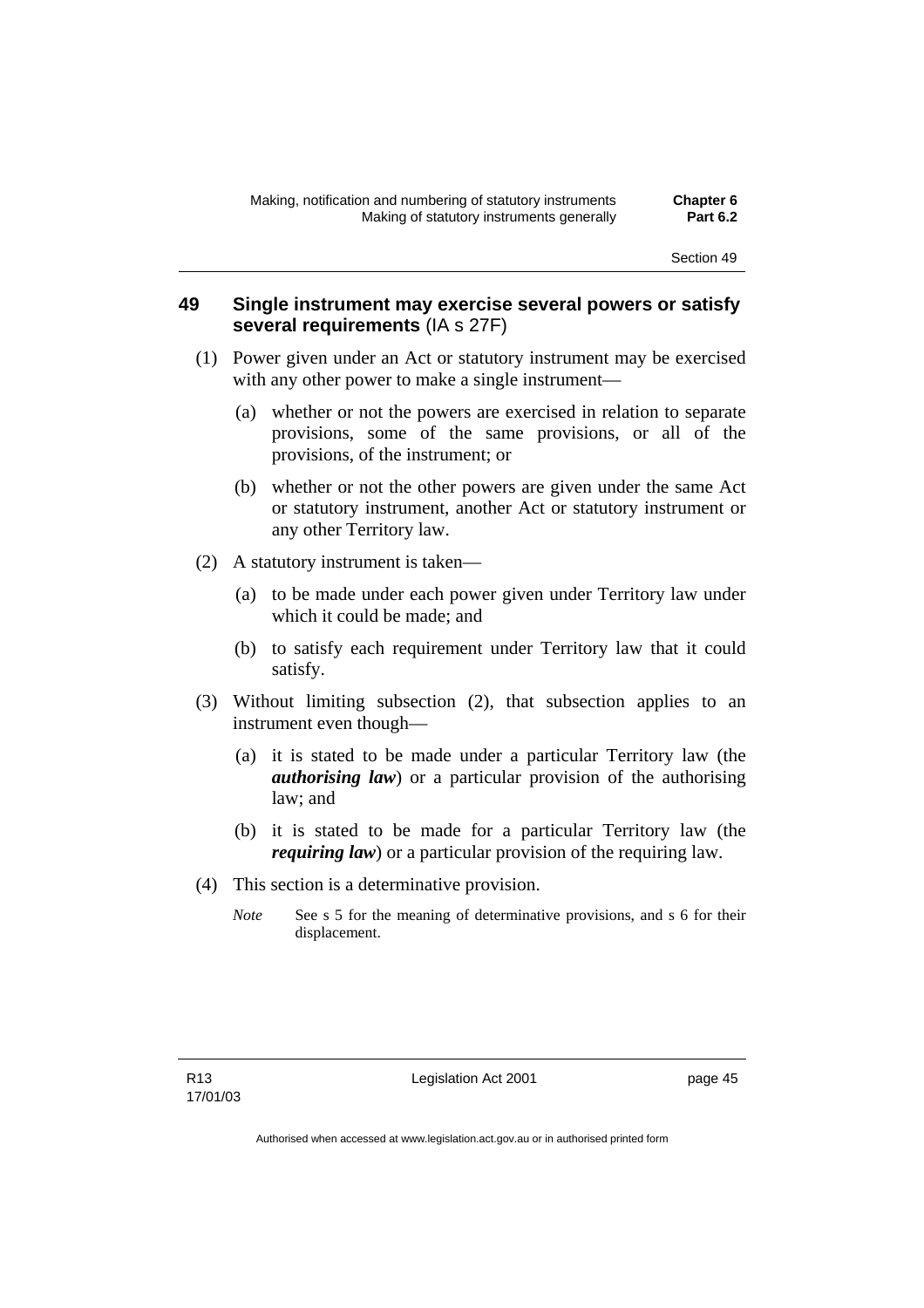| Chapter 6       | Making, notification and numbering of statutory instruments |
|-----------------|-------------------------------------------------------------|
| <b>Part 6.2</b> | Making of statutory instruments generally                   |

## **50 Relationship between authorising law and instrument dealing with same matter** (IA s 27G)

- (1) If an Act or statutory instrument (the *authorising law*) gives power to make a statutory instrument about a matter, the instrument may make provision in relation to a particular aspect of the matter even though provision is made by the authorising law in relation to another aspect of the matter or in relation to another matter.
- (2) This section is a determinative provision.
	- *Note* See s 5 for the meaning of determinative provisions, and s 6 for their displacement.

# **51 Instrument may make provision in relation to land by reference to map etc** (IA s 27GA)

- (1) This section applies if an Act or statutory instrument authorises or requires provision to be made by statutory instrument in relation to land or waters.
- (2) Provision may be made by reference to—
	- (a) a particular map or plan held by an entity; or
	- (b) a particular entry in a register kept by an entity;

if the map, plan or register is available for inspection by members of the public, whether or not on payment of a fee.

## **52 Instrument may authorise determination of matter etc**  (IA s 27GB)

- (1) This section applies if an Act or statutory instrument (the *authorising law*) authorises or requires provision to be made about a matter by statutory instrument.
- (2) A statutory instrument made under the authorising law may make provision about the matter by authorising or requiring a stated entity

page 46 **Legislation Act 2001** R13

17/01/03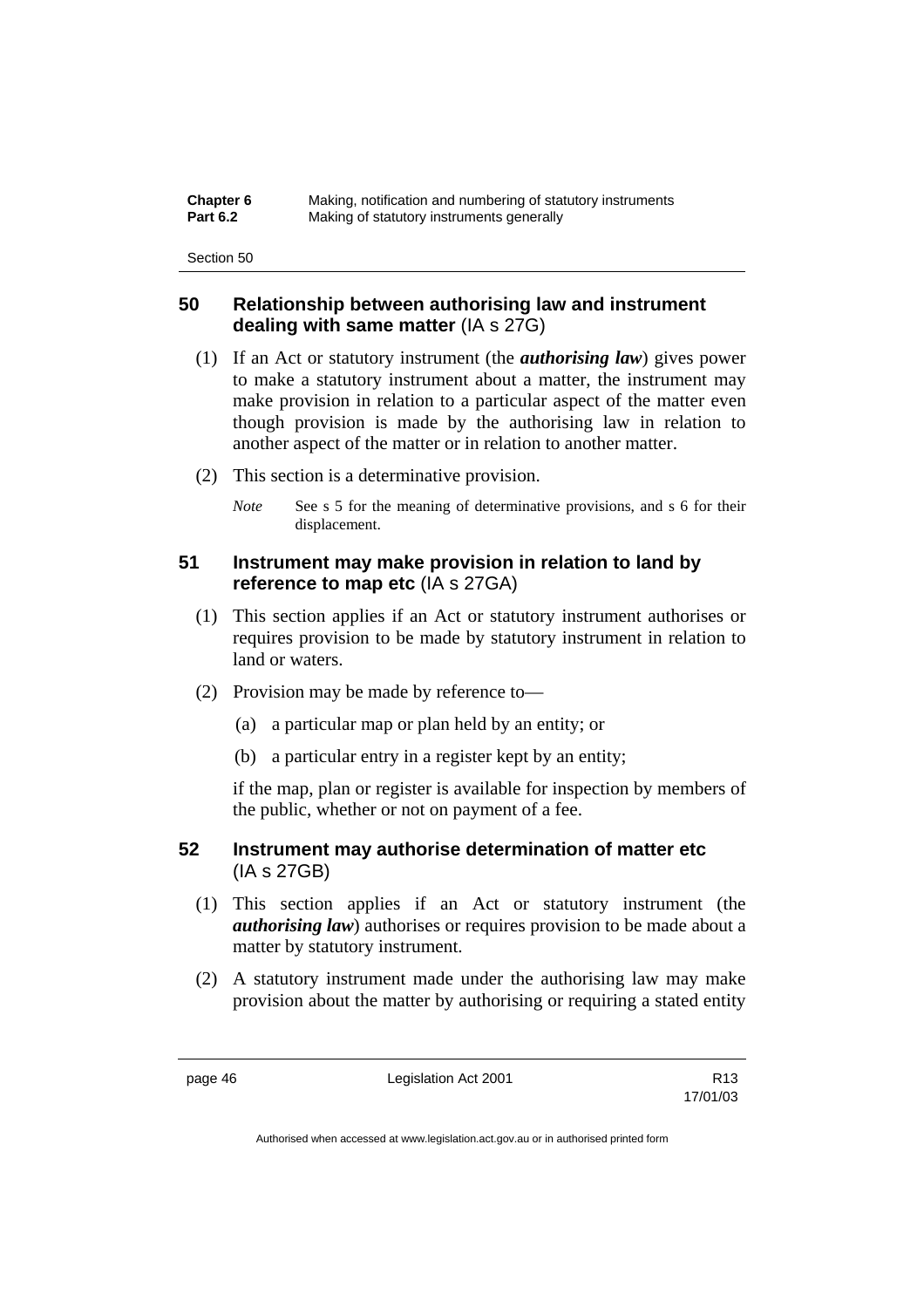to make provision about the matter, or any aspect of the matter, whether or not from time to time.

- (3) This section is a determinative provision.
	- *Note* See s 5 for the meaning of determinative provisions, and s 6 for their displacement.
- (4) In this section:

*provision*, for a matter, includes determining or regulating the matter, applying the instrument to the matter, being satisfied or forming an opinion about anything relating to the matter, or doing anything else in relation to the matter.

### **Example**

If an Act provides that an application is to be in a prescribed form, regulations made under the Act may provide that the form is to be that approved by the Minister.

*Note* An example is part of the Act, is not exhaustive and may extend, but does not limit, the meaning of the provision in which it appears (see s 126 and s 132).

## **53 Instrument may prohibit** (IA s 27GC)

- (1) If an Act or statutory instrument authorises or requires a matter to be regulated (however described) by statutory instrument, the power may be exercised by prohibiting by statutory instrument the matter or any aspect of the matter.
- (2) This section is a determinative provision.
	- *Note* See s 5 for the meaning of determinative provisions, and s 6 for their displacement.

Legislation Act 2001 **page 47**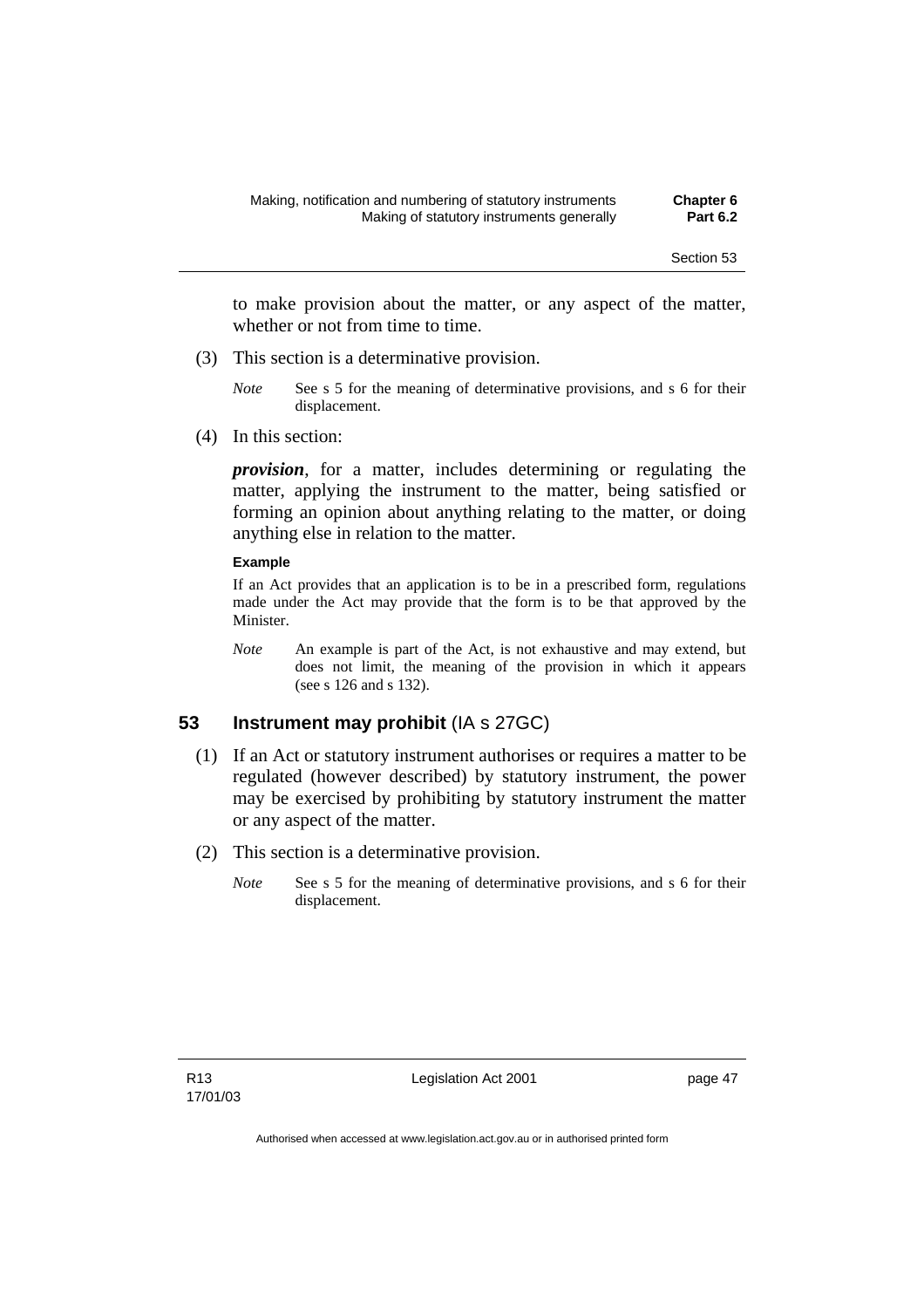| Chapter 6       | Making, notification and numbering of statutory instruments |
|-----------------|-------------------------------------------------------------|
| <b>Part 6.2</b> | Making of statutory instruments generally                   |

## **54 Instrument may require making of statutory declaration**  (IA s 27H)

- (1) If an Act or statutory instrument (the *authorising law*) gives power to make a statutory instrument, the instrument may require the making of a statutory declaration.
	- *Note* The *Statutory Declarations Act 1959* (Cwlth) applies to the making of statutory declarations under ACT laws (see that Act, s 5).
- (2) Subsection (1) applies—
	- (a) whether or not the authorising law authorises or requires penalties to be prescribed by instrument; and
	- (b) if the authorising law authorises or requires penalties to be prescribed by instrument—irrespective of the level of penalties that may be prescribed.
- (3) This section is a determinative provision.
	- *Note* See s 5 for the meaning of determinative provisions, and s 6 for their displacement.

page 48 Legislation Act 2001

17/01/03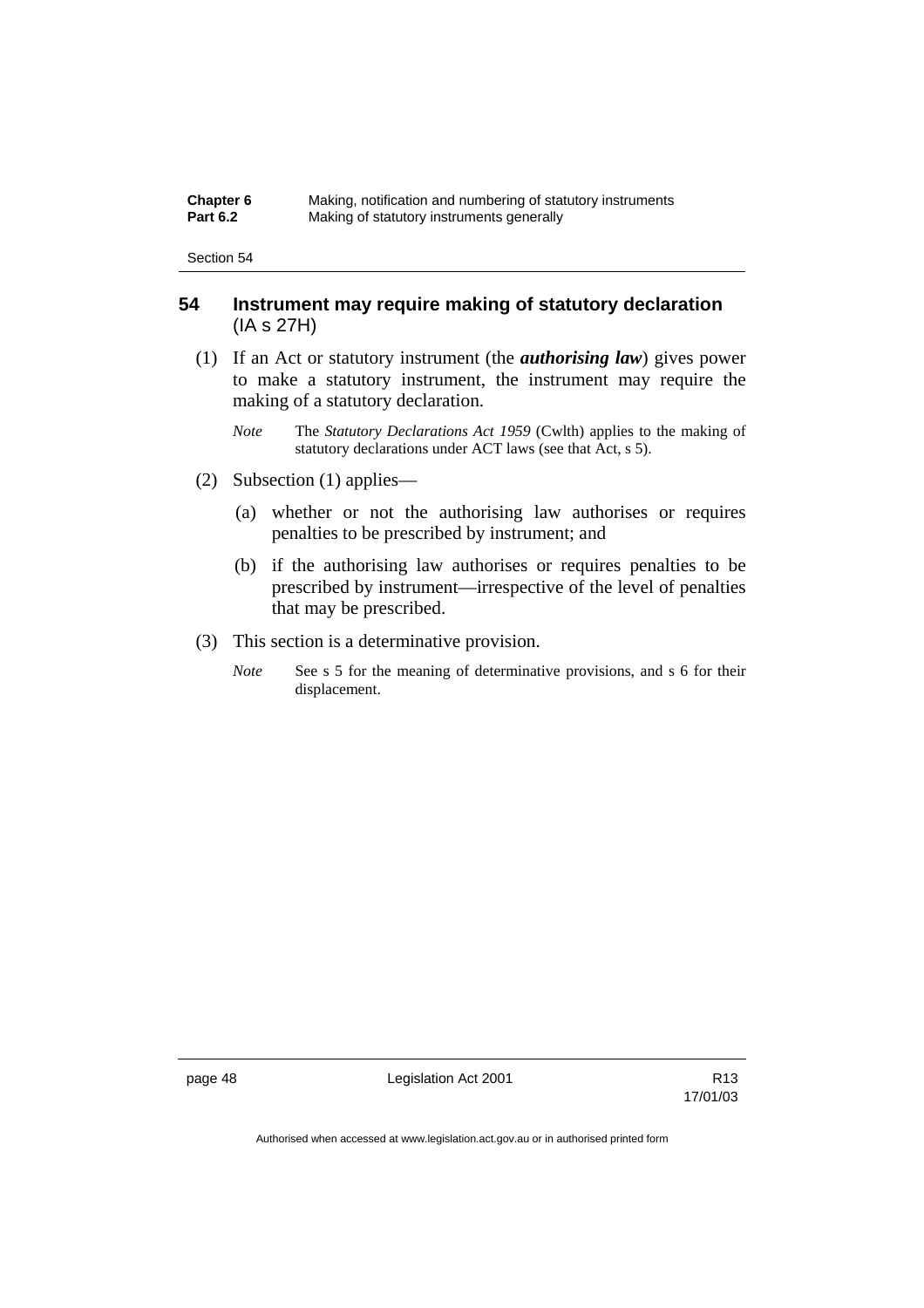# **Part 6.3 Making of certain statutory instruments about fees**

## **55 Definitions for pt 6.3**

In this part:

*fee* includes a charge or other amount.

*provide* a service includes exercise a function.

*service* includes a function or facility.

## **56 Determination of fees by disallowable instrument**

- (1) This section applies if an Act (the *authorising law*) authorises fees to be determined for 1 of the following (the *relevant law*):
	- (a) the authorising law; or
	- (b) another Act or statutory instrument.
- (2) The authorising law authorises a fee to be determined in relation to any matter under or related to the relevant law.
- (3) To remove any doubt, a fee may be determined for a provision of the relevant law even though the provision does not mention a fee.

### **Example**

The X Act, section 15 provides for a person to apply for an approval but makes no mention of a fee for the approval. However, section 79 (1) of the Act provides:

The Minister may, in writing, determine fees for this Act.

Because section 79 (1) permits a fee to be determined 'for this Act', the *Legislation Act 2001*, section 56 applies in relation to section 15 and the Minister may determine an application fee for the approval.

*Note* An example is part of the Act, is not exhaustive and may extend, but does not limit, the meaning of the provision in which it appears (see s 126 and s 132).

Legislation Act 2001 **page 49**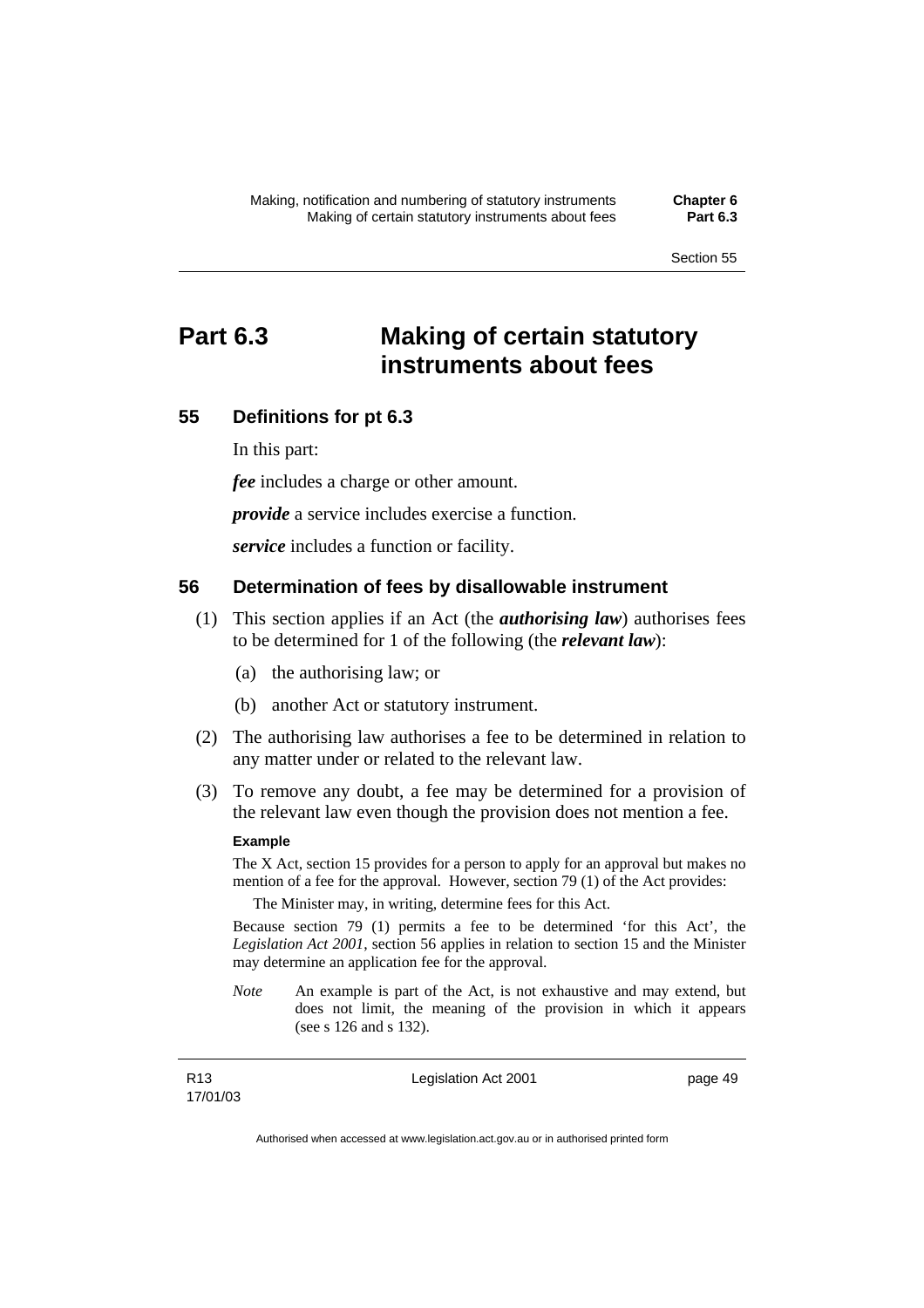| Chapter 6       | Making, notification and numbering of statutory instruments |
|-----------------|-------------------------------------------------------------|
| <b>Part 6.3</b> | Making of certain statutory instruments about fees          |

- (4) A fee may be determined—
	- (a) by specifying the fee; or
	- (b) by setting a rate, or providing a formula or other method, by which the fee is to be worked out; or
	- (c) by a combination of a specified fee and a rate, formula or other method.

#### **Examples of different methods of determining fees**

An instrument may determine a fee by specifying an amount (eg \$250), or a rate (eg \$7.50 per kilogram). An instrument may also determine a fee by providing a formula. For example, the fee for a licence issued for part of a year could be worked out using the following formula:

12 annual fee  $\times$  whole and part months for which licence issued

- (5) The determination—
	- (a) must provide by whom the fee is payable; and
	- (b) must provide to whom the fee is to be paid; and
	- (c) may make provision about the circumstances in which the fee is payable; and
	- (d) may make provision about exempting a person from payment of the fee; and
	- (e) may make provision about when the fee is payable and how it is to be paid (for example, as a lump sum or by instalments); and
	- (f) may mention the service for which the fee is payable; and
	- (g) may make provision about waiving, postponing or refunding the fee (in whole or part); and

page 50 Legislation Act 2001

17/01/03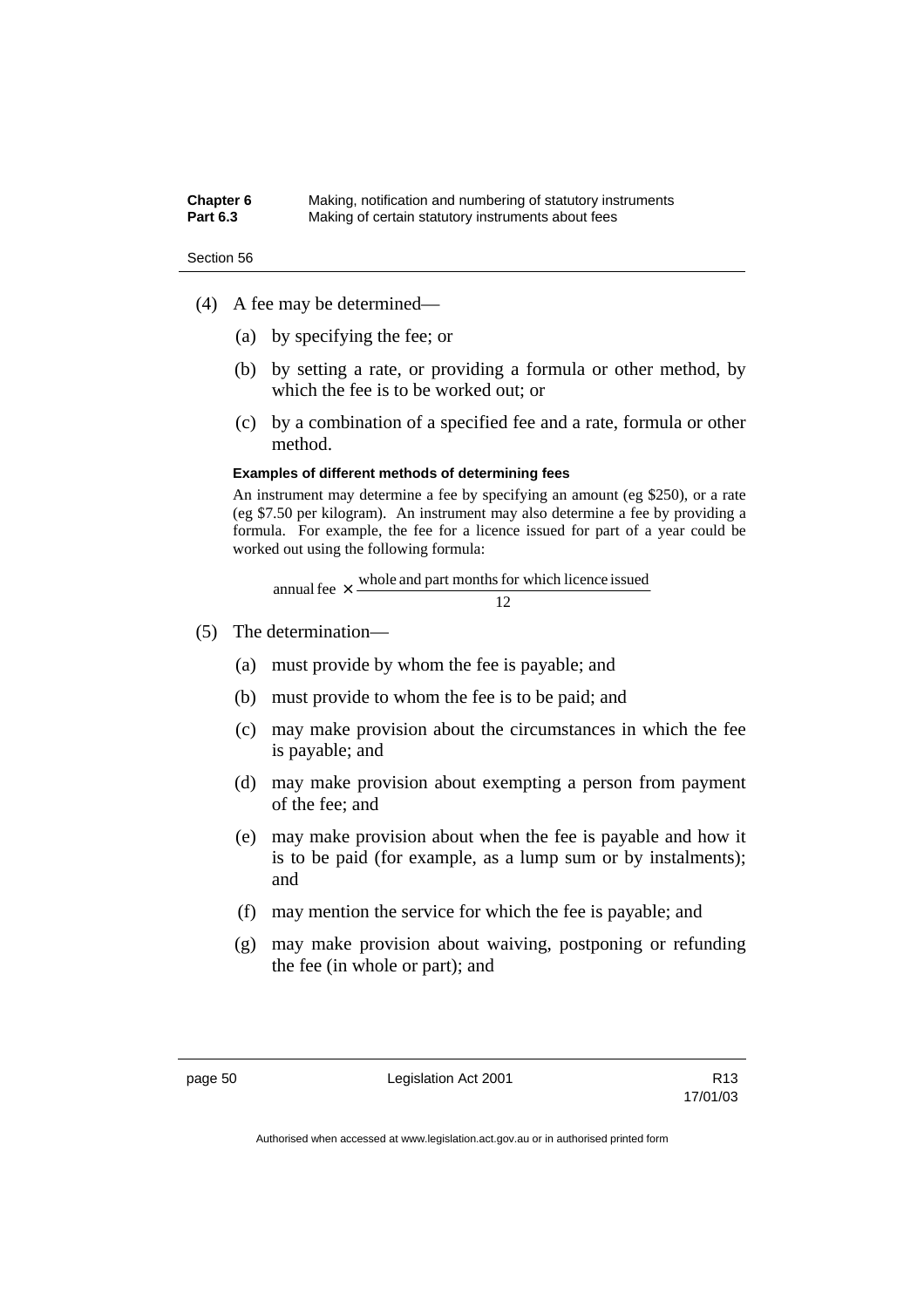## (h) may make provision about anything else relating to the fee.

#### **Example for par (a)**

a provision that the owner for the time being of a vehicle is liable for any unpaid registration fee

#### **Examples for par (c)**

- 1 a provision that a document prepared and submitted in accordance with a condition imposed under the Act be accompanied by a fee
- 2 a provision that royalty ceases to be payable if the percentage of recoverable minerals is less than the prescribed limit

#### **Examples for par (e)**

- 1 a provision that a levy is payable within 30 days after a sale of goods
- 2 a provision that, if a licensee fails to pay an instalment payable in the financial year within 14 days after the day it is payable, all remaining instalments payable in the financial year become payable

### **Example for par (g)**

a provision that a stated official may waive all or part of a charge in stated circumstances, including if the official is satisfied about a stated circumstance

- (6) This section is a determinative provision.
	- *Note* See s 5 for the meaning of determinative provisions, and s 6 for their displacement.

## **57 Fees payable in accordance with determination etc**

- (1) A fee determined by a disallowable instrument is payable by the person by whom the fee is payable under the determination, in relation to the service (if any) mentioned in the determination and in accordance with the determination, to the person to whom the fee is payable under the determination.
- (2) If a service is mentioned in the determination, the fee is payable before the service is provided unless the determination provides otherwise.

Legislation Act 2001 **page 51**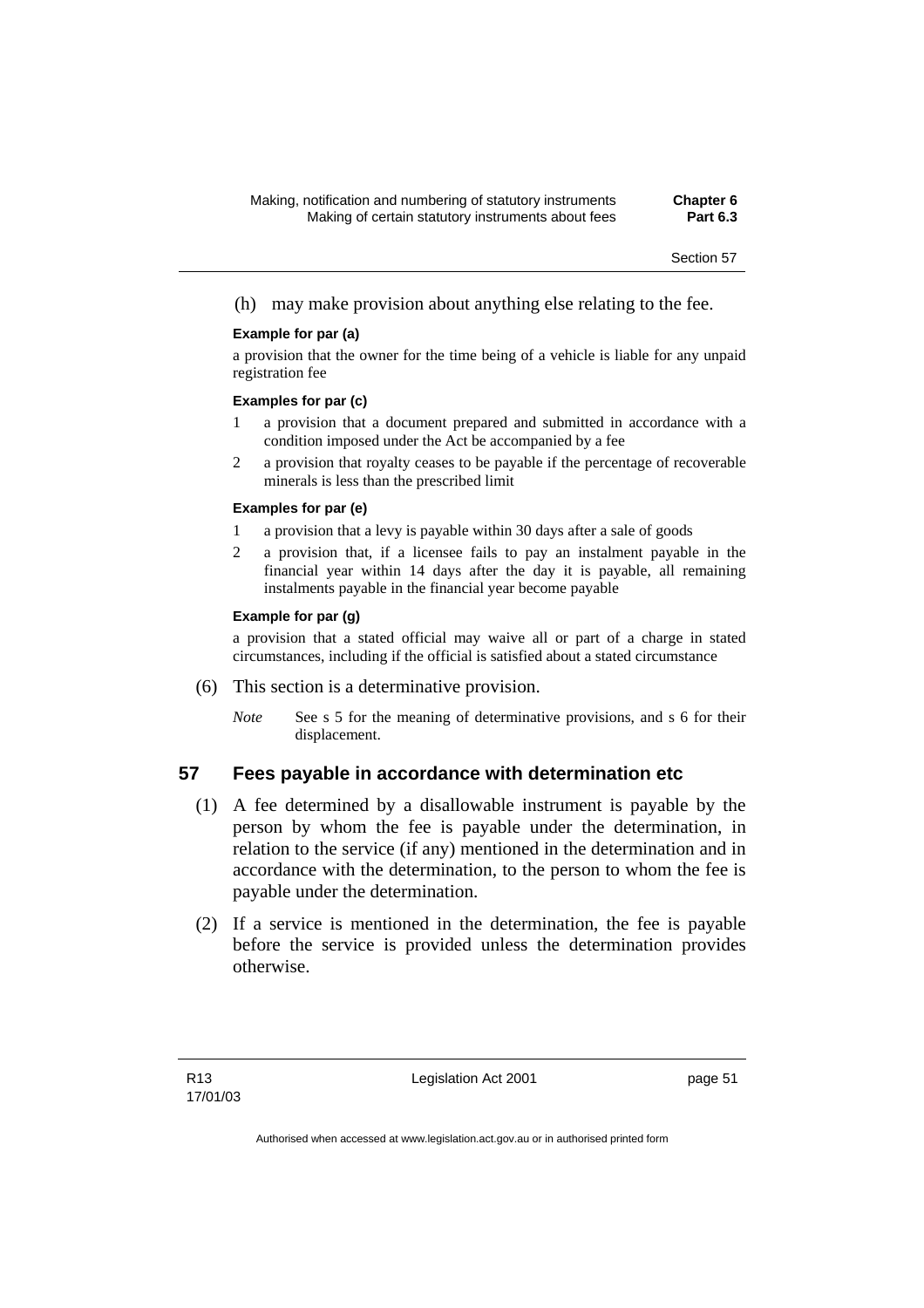| Chapter 6       | Making, notification and numbering of statutory instruments |
|-----------------|-------------------------------------------------------------|
| <b>Part 6.3</b> | Making of certain statutory instruments about fees          |

 (3) If the fee is payable in relation to a service mentioned in the determination and the fee has not been paid in accordance with the determination, no-one is obliged to provide the service.

#### **Examples**

- 1 If a fee for a service is payable in advance under a disallowable instrument and the fee is not paid, there is no obligation to provide the service.
- 2 If fees for services over a period of time are payable by instalment under a disallowable instrument and the person paying the fees falls behind in payments on the instalments, there is no obligation to provide further services for the person.
- *Note* An example is part of the Act, is not exhaustive and may extend, but does not limit, the meaning of the provision in which it appears (see s 126 and s 132).
- (4) Subsection (3) applies to a service even though, apart from that subsection, someone is under a duty to provide the service.

#### **Example**

A provision of an Act provides that a registrar 'must' renew a licence if the holder of the licence applies to the registrar for its renewal before the end of the licence term. If a fee is determined for renewal of the licence, the registrar is not required to renew the licence unless the fee is paid.

- (5) This section is a determinative provision.
	- *Note* See s 5 for the meaning of determinative provisions, and s 6 for their displacement.

## **58 Regulations may make provision about fees**

- (1) This section applies if an Act (the *authorising law*)—
	- (a) authorises or requires fees to be determined for the authorising law, or another Act or a statutory instrument (the *fees law*); and
	- (b) the authorising law authorises the making of regulations by the Executive.

page 52 Legislation Act 2001

17/01/03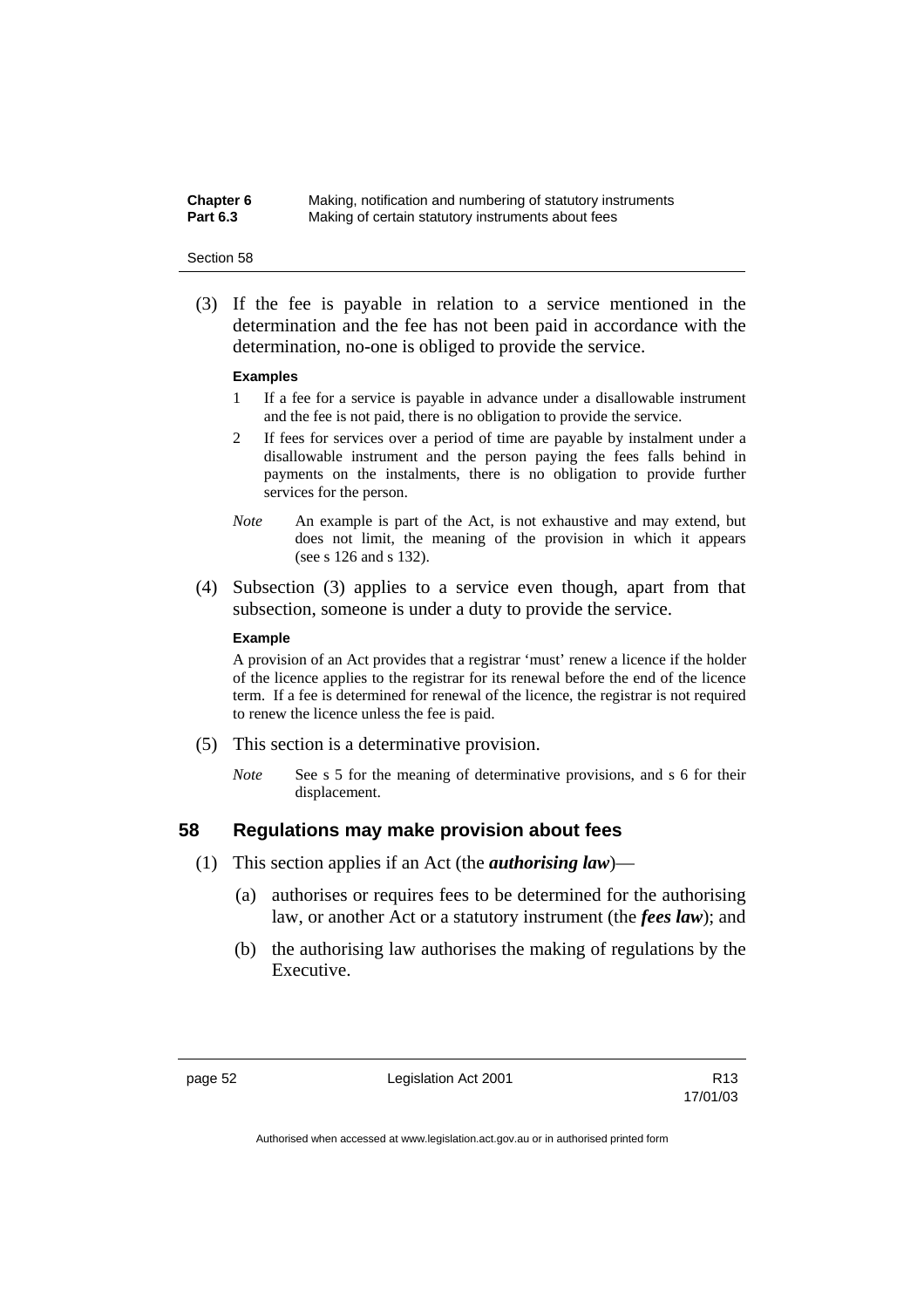- (2) Regulations under the authorising law may make provision in relation to—
	- (a) the payment, collection and recovery of determined fees; and
	- (b) the waiver, postponement or refund of the fees (in whole or part); and
	- (c) anything else about which provision may, under section 56 (Determination of fees by disallowable instrument), be made by determination in relation to determined fees.
- (3) The power mentioned in subsection (2) (b) includes power to make provision in relation to an entitlement to a waiver, postponement or refund of determined fees in circumstances prescribed under the regulations (including the removal of a statutory capacity).
- (4) Regulations or the authorising law may make provision in relation to the payment of determined fees by cheque or credit card, including, for example, the consequences of a cheque not being honoured on presentation or a credit card transaction not being honoured.
- (5) Regulations or the authorising law may make provision in relation to the removal of a statutory capacity if any determined fee—
	- (a) is not paid when it is required to be paid; or
	- (b) is paid by cheque and the cheque is not honoured on presentation; or
	- (c) is paid by credit card and the credit card transaction is not honoured.
- (6) Regulations or the authorising law may make provision in relation to the restoration of a statutory capacity (whether prospectively or during any past period).
- (7) This section is in addition to any provision of the authorising law or fees law.

Legislation Act 2001 **page 53**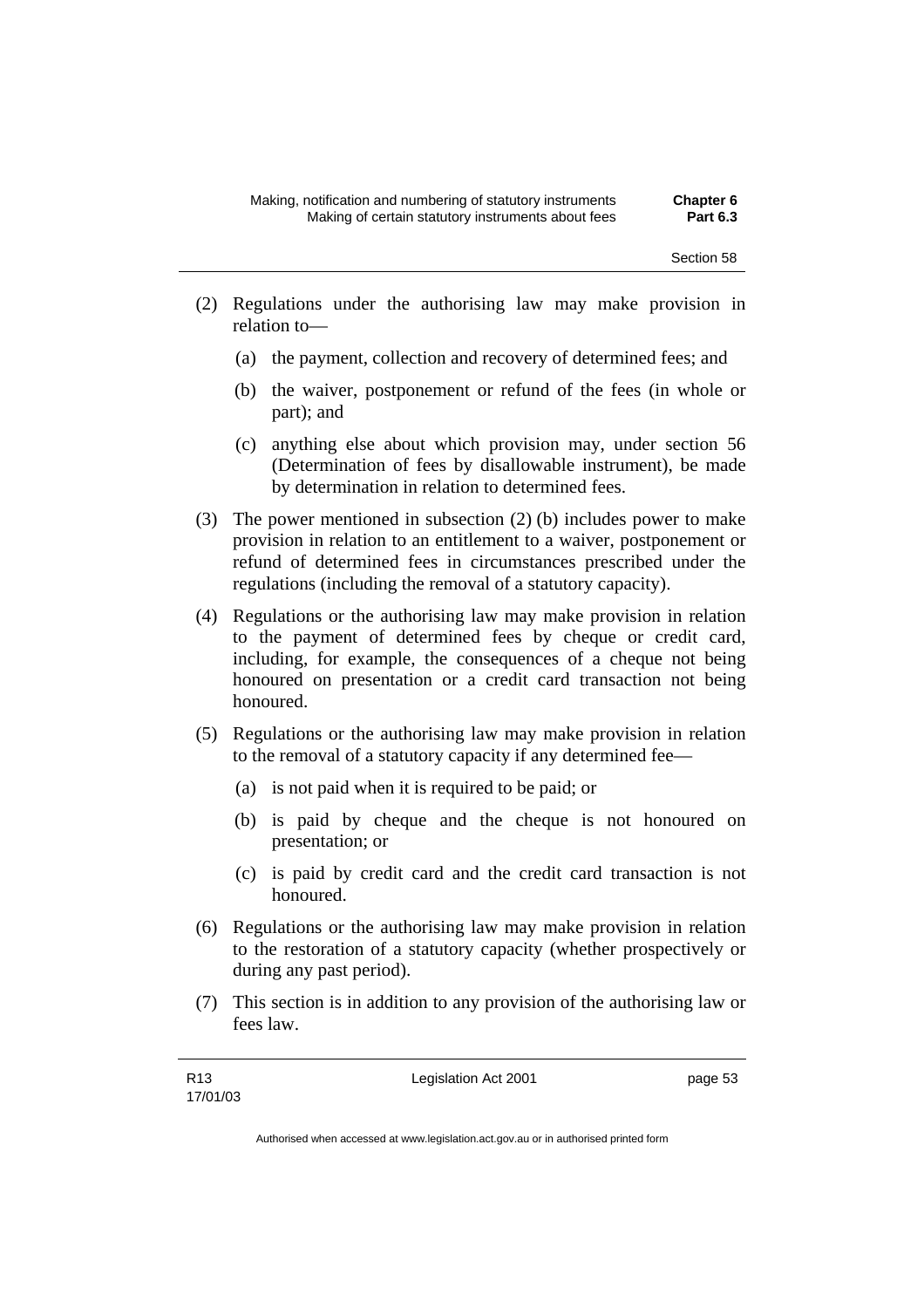| Chapter 6       | Making, notification and numbering of statutory instruments |
|-----------------|-------------------------------------------------------------|
| <b>Part 6.3</b> | Making of certain statutory instruments about fees          |

- (8) This section is a determinative provision.
	- *Note* See s 5 for the meaning of determinative provisions, and s 6 for their displacement.
- (9) In this section:

*credit card* includes debit card.

*removal*, of a statutory capacity, includes suspension, cancellation, revocation, withdrawal, surrender or other prescribed restriction or termination of a statutory capacity under the fees law or authorising law.

*statutory capacity* includes an accreditation, approval, assessment, authority, certificate, condition, decision, determination, exemption, licence, permission, permit, registration or other prescribed thing giving a status, privilege or benefit under the fees law or authorising law (whether or not required under either law for doing anything).

page 54 Legislation Act 2001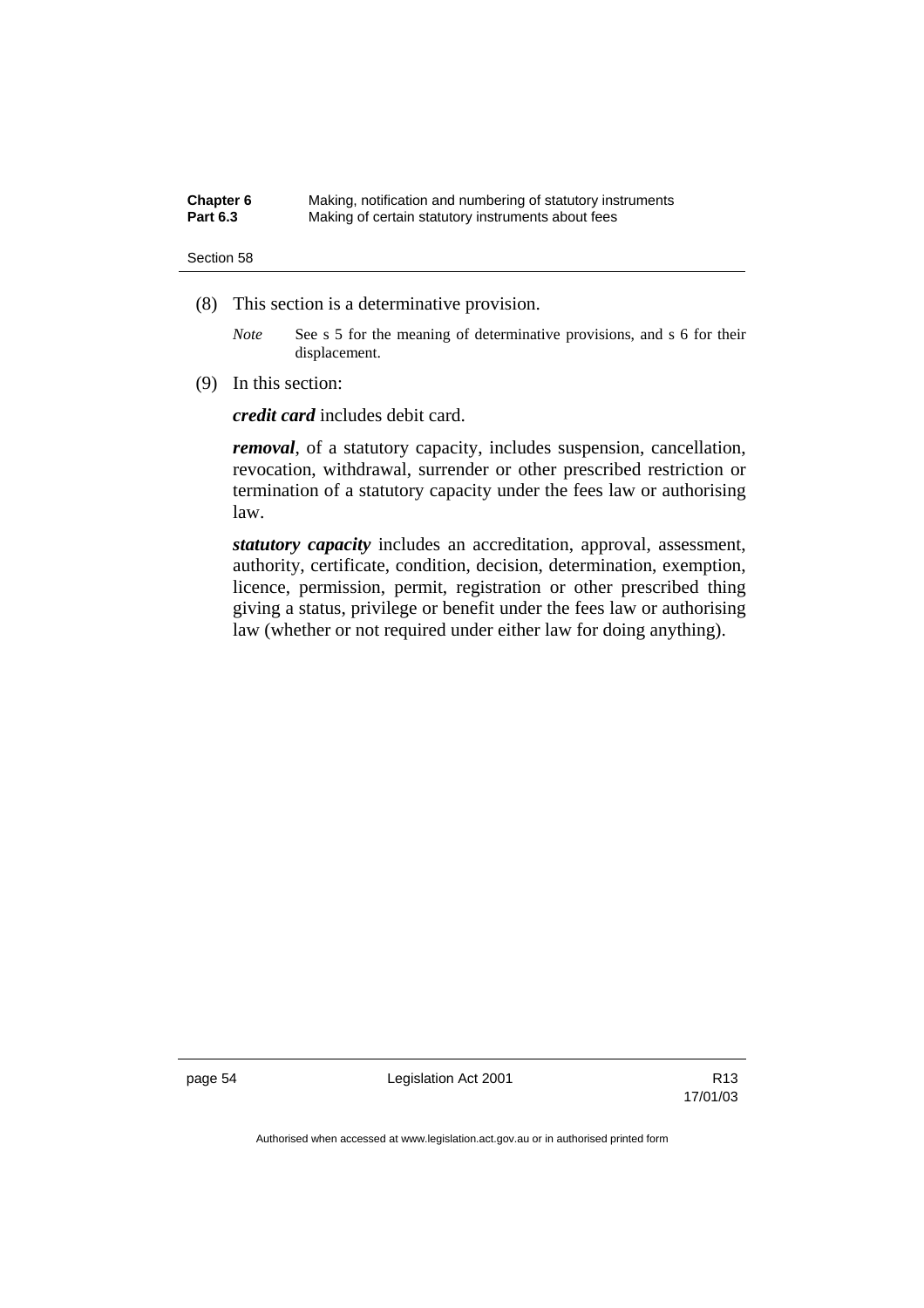# **Part 6.4 Numbering and notification of registrable instruments**

## **59 Numbering** (SLA s 4 (1))

- (1) The registrable instruments registered in each year must be numbered by the parliamentary counsel as nearly as practicable in the order in which they are notified.
- (2) However, the parliamentary counsel may—
	- (a) allocate different kinds of statutory instruments to different series for numbering purposes; or
	- (b) add distinguishing letters to numbers to indicate the kind of statutory instrument.

#### **Examples**

- 1 The parliamentary counsel may number subordinate laws, disallowable instruments, commencement notices and other registrable instruments in different series.
- 2 The parliamentary counsel could add the letters 'SL' to the numbers of registered subordinate laws, the letters 'DI' to the numbers of registered disallowable instruments and the letters 'CN' to the numbers of registered commencement notices.
- *Note* An example is part of the Act, is not exhaustive and may extend, but does not limit, the meaning of the provision in which it appears (see s 126 and s 132).
- (3) Also, the regulations may provide that this section does not apply to a notifiable instrument of a kind prescribed under the regulations.

Legislation Act 2001 **page 55**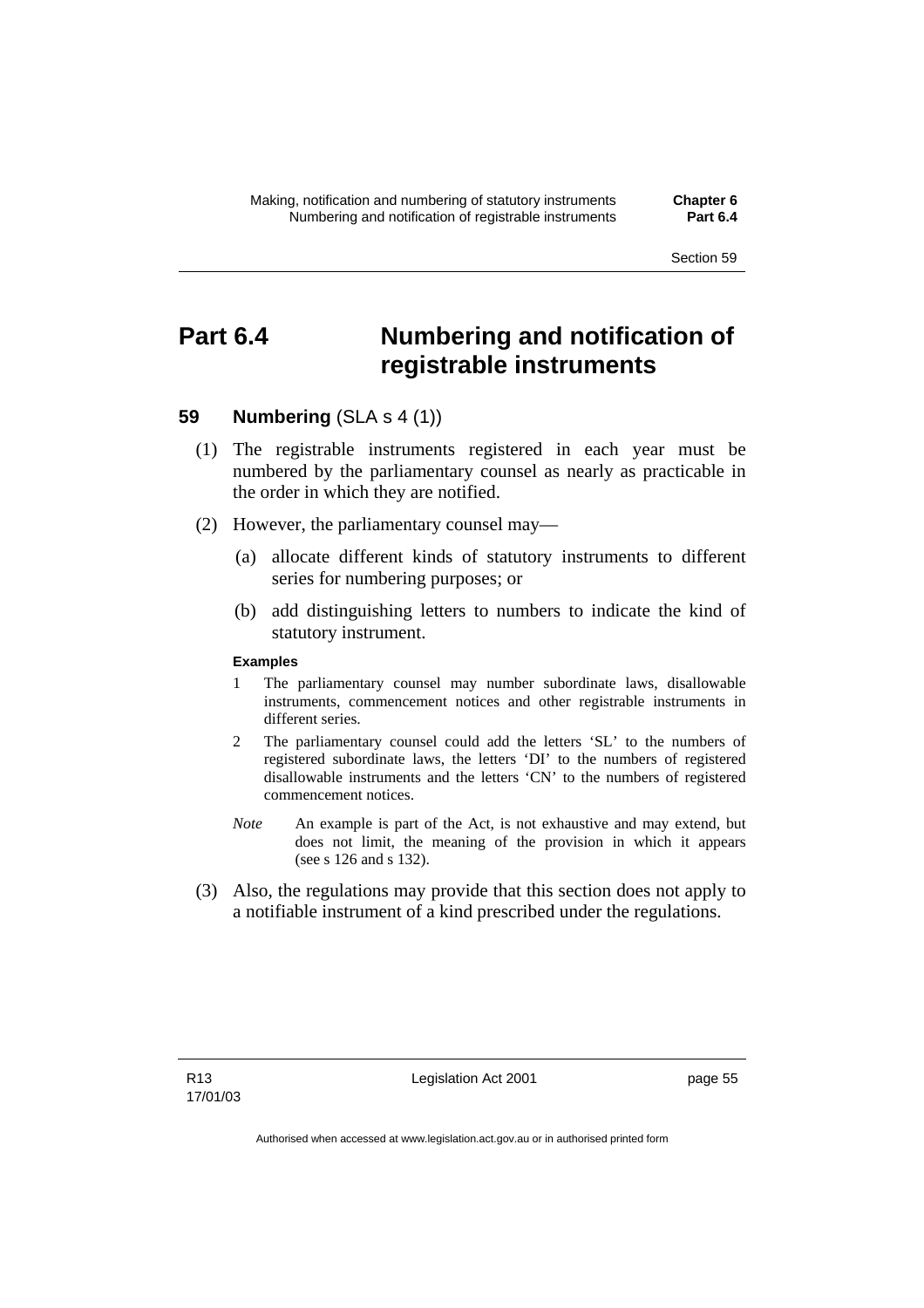| Chapter 6       | Making, notification and numbering of statutory instruments |
|-----------------|-------------------------------------------------------------|
| <b>Part 6.4</b> | Numbering and notification of registrable instruments       |

Section 60

## **60 Correction of name of registrable instrument**

- (1) This section applies if a registrable instrument is unnamed or the name it gives to itself—
	- (a) includes a year that is not the year in which the instrument was made; or
	- (b) is the same as another registrable instrument that has been, or is to be, notified under this Act; or
	- (c) includes a number that is not consecutive with other registrable instruments that have been notified under this Act; or
	- (d) does not include a number that would give the instrument a unique name; or
	- (e) is otherwise not in accordance with current legislative drafting practice.

## **Example for par (c)**

A registrable instrument has the name '*XYZ Amendment Rule 2000* (*No 5*)'. Registrable instruments with the names '*XYZ Amendment Rule 2000 (No 1)*', '*XYZ Amendment Rule 2000 (No 2)*' and '*XYZ Amendment Rule 2000 (No 3)*' have already been notified under the Act

#### **Example for par (d)**

A registrable instrument has the name '*XYZ Amendment Rule 2000 (No )*'.

*Note* An example is part of the Act, is not exhaustive and may extend, but does not limit, the meaning of the provision in which it appears (see s 126 and s 132).

#### **Example for par (e)**

A registrable instrument has the name '*XYY Amendment Order 2002 (No 1)*'. The instrument was made under the *XYZ Act 2000* (the *authorising Act*). The name of the instrument does not correctly reflect the name of the authorising Act.

- (2) The parliamentary counsel is authorised, before notifying the registrable instrument under this Act—
	- (a) to add a name to an unnamed instrument; or

page 56 Legislation Act 2001

17/01/03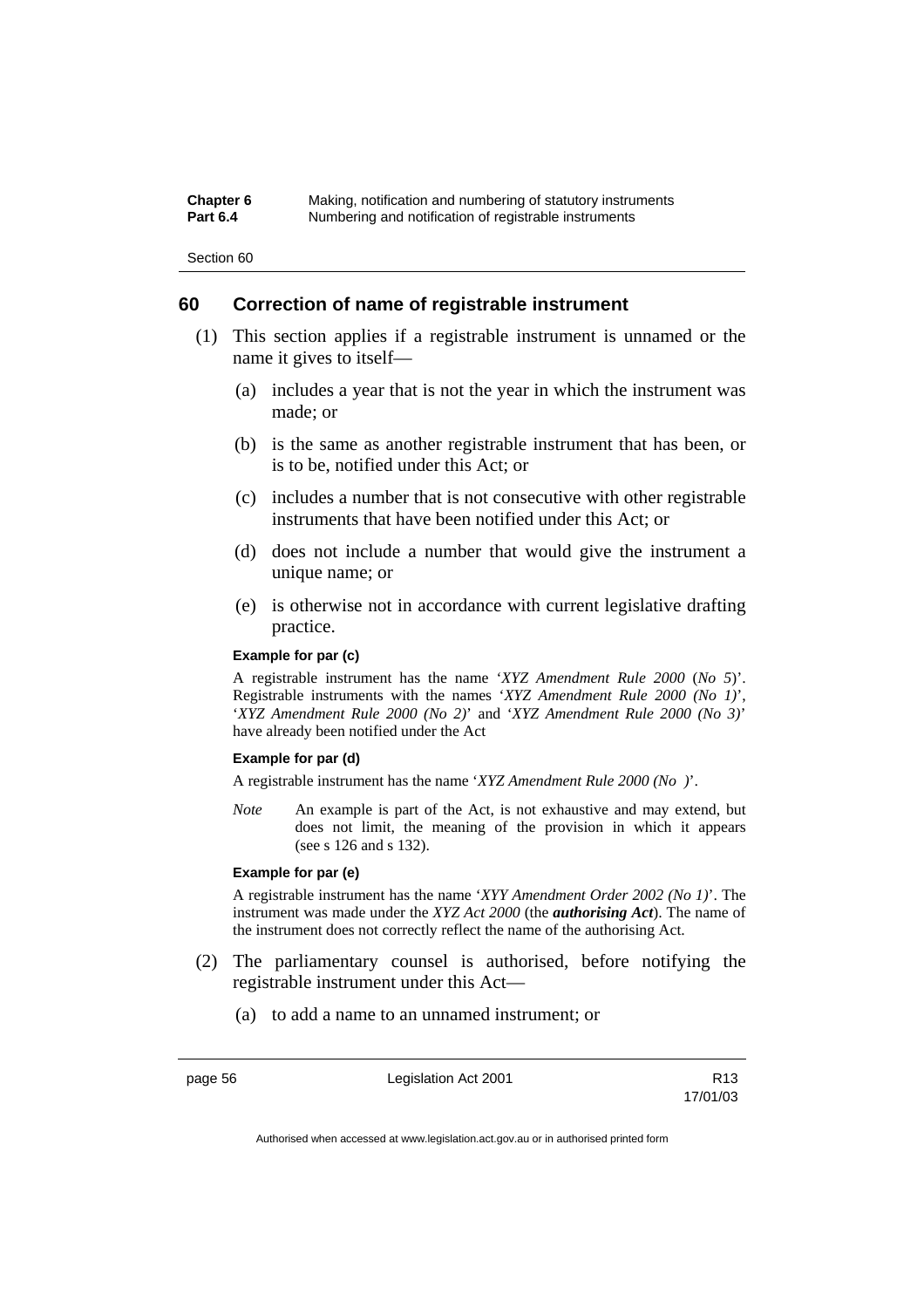- (b) to amend the instrument's name to bring it into line with current legislative drafting practice.
- (3) If the name of a registrable instrument is added or amended under this section, the instrument has effect for all purposes as if the instrument were made with the name as added or amended.

# **61 Notification of registrable instruments** (SLA s 6 (1) (a),  $(2)-(5)$

- (1) If a registrable instrument is made, the maker of, or the appropriate person for, the instrument may ask the parliamentary counsel to notify the making of the instrument.
- (2) If the maker of, or appropriate person for, a registrable instrument asks the parliamentary counsel to notify the making of the instrument and complies with the requirements (if any) prescribed under the regulations (whether in relation to the form of the instrument, in relation to the making of the request or otherwise), the parliamentary counsel must—
	- (a) notify the making of the instrument in the register; or
	- (b) if it is not practicable to notify the making of the instrument in the register, or make the text of the instrument and the notification of its making accessible at 1 or more approved web sites, when the instrument is to be notified—notify the making of the instrument in the Gazette.
- (3) The making of the registrable instrument is notified in the register by entering in the register—
	- (a) a statement that the instrument has been made; and
	- (b) the text of the instrument.
- (4) The making of the registrable instrument is notified in the Gazette  $bv$ —
	- (a) publishing the text of the instrument in the Gazette; or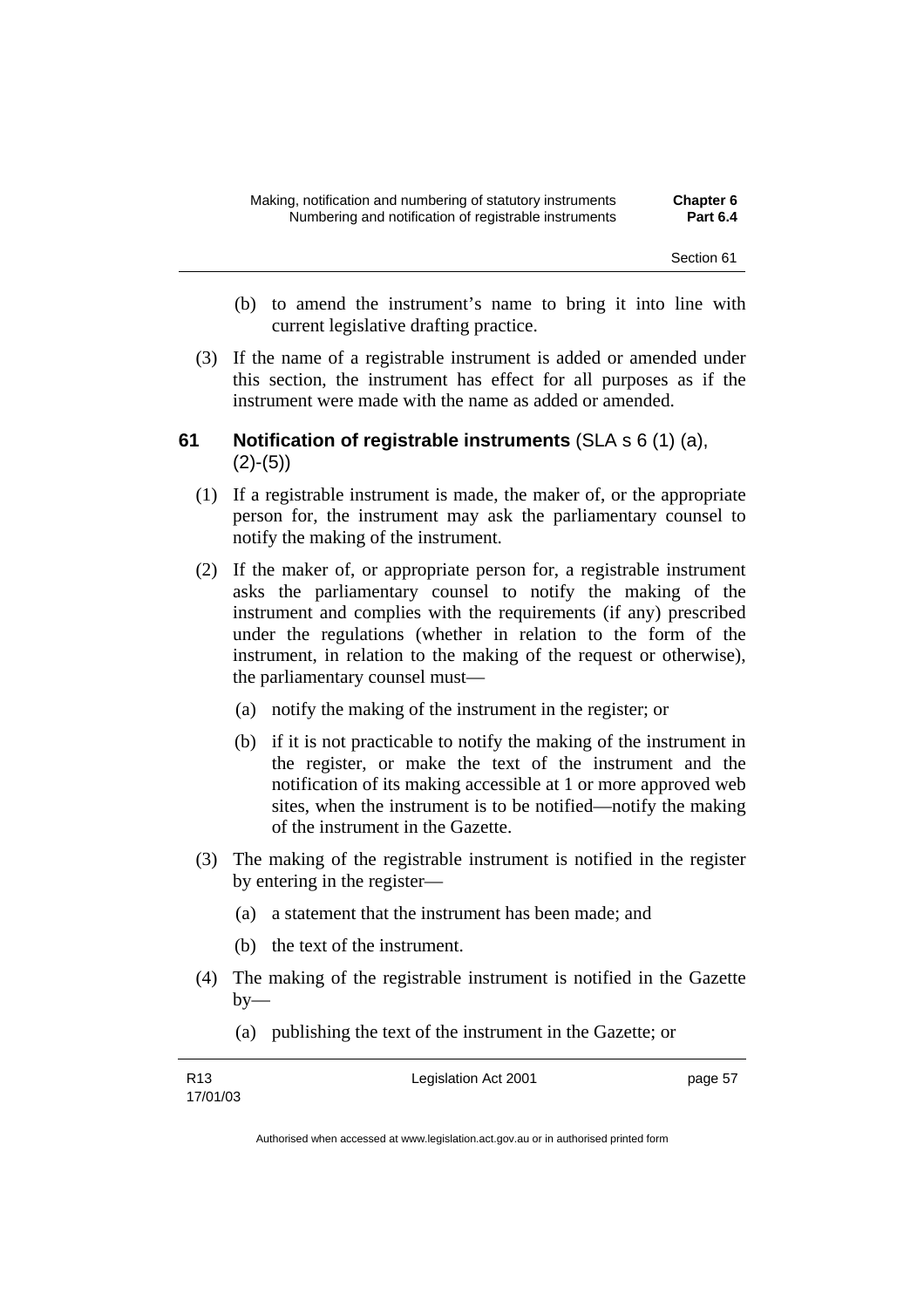| Chapter 6       | Making, notification and numbering of statutory instruments |
|-----------------|-------------------------------------------------------------|
| <b>Part 6.4</b> | Numbering and notification of registrable instruments       |

- (b) publishing in the Gazette a statement—
	- (i) that the instrument has been made; and
	- (ii) of the place or places where copies of the instrument can be purchased.
- (5) If the making of the registrable instrument is notified in the Gazette, the parliamentary counsel must later enter in the register—
	- (a) a statement that the instrument has been made; and
	- (b) a statement that the instrument was notified in the Gazette on a stated date; and
	- (c) the text of the instrument.
- (6) If the registrable instrument is notified in the Gazette by publishing the statement mentioned in subsection (4) (b), copies of the instrument must be available for purchase on the day of the publication (the *Gazette date*), or as soon as practicable after the Gazette date, at the place, or each of the places, stated in the Gazette.
- (7) If on the Gazette date no copies of the registrable instrument are available for purchase at the place, or any of the places, stated in the Gazette, the parliamentary counsel must give the Minister a statement—
	- (a) that copies of the law were not available; and
	- (b) explaining why they were not available.
- (8) The Minister must present the statement to the Legislative Assembly within 6 sitting days after the Gazette date.
- (9) Despite subsection (2), the parliamentary counsel may notify the making of a registrable instrument even though a requirement prescribed under the regulations for subsection (2) (a *prescribed requirement*) is not complied with.

page 58 Legislation Act 2001

17/01/03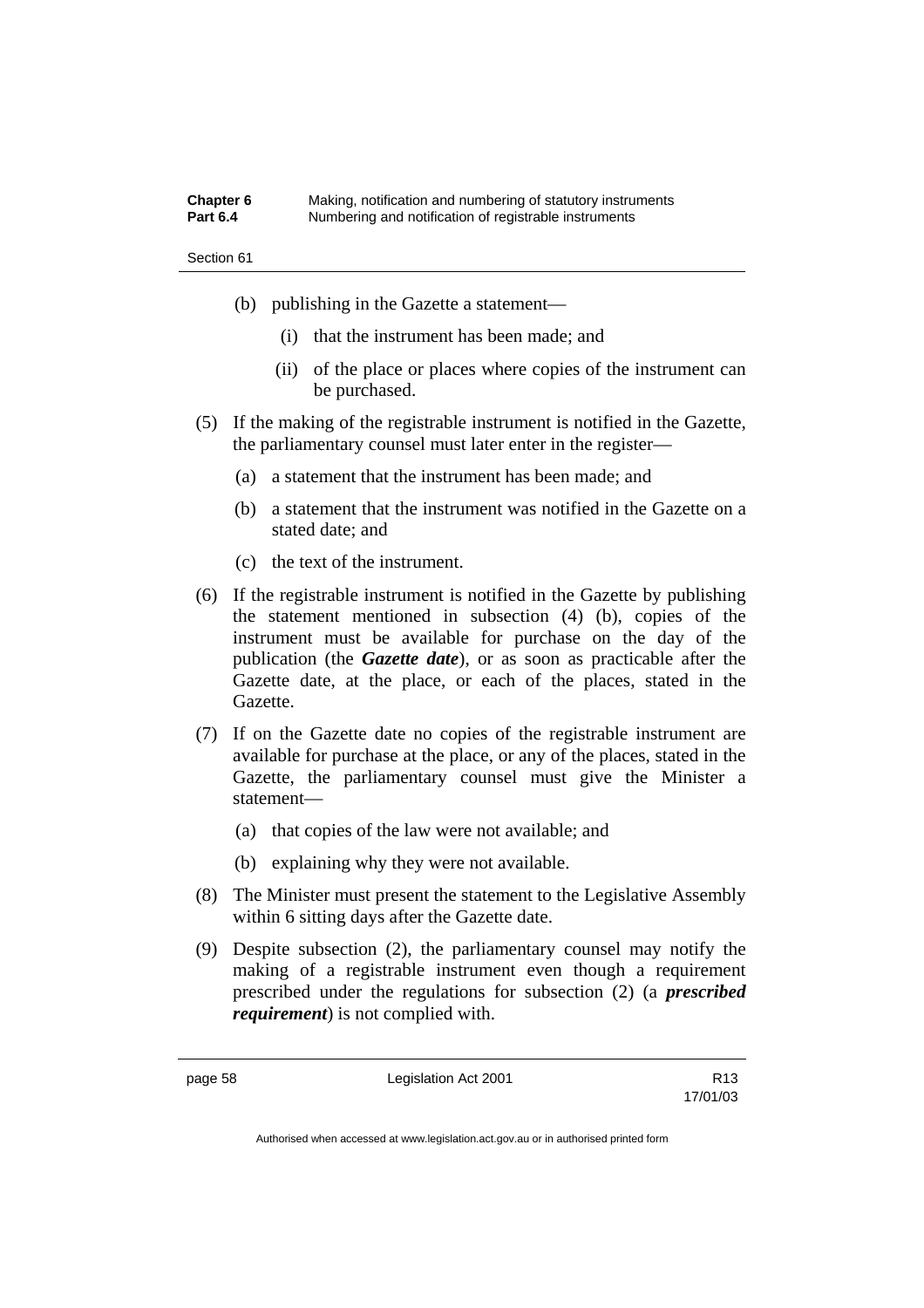- (10) Failure to comply with a prescribed requirement in relation to a registrable instrument does not affect the validity of the instrument's notification.
- (11) This section is a determinative provision.
	- *Note* See s 5 for the meaning of determinative provisions, and s 6 for their displacement.
- (12) In this section:

*appropriate person*, for a registrable instrument, means—

- (a) for a registrable instrument made or approved (however described) by the Executive—a Minister; and
- (b) for rules of a court or tribunal—the registrar of the court or tribunal; and
- (c) for a registrable instrument prescribed under the regulations—a person prescribed under the regulations as the appropriate person for the instrument.

## **62 Effect of failure to notify registrable instrument**

- (1) A registrable instrument is not enforceable by or against the Territory or anyone else unless it is notified.
- (2) This section is a determinative provision.
	- *Note* See s 5 for the meaning of determinative provisions, and s 6 for their displacement.

## **63 References to** *notification* **of registrable instruments**

In an Act or statutory instrument, a reference to the *notification* of a registrable instrument is a reference to the instrument having been notified in the register or Gazette.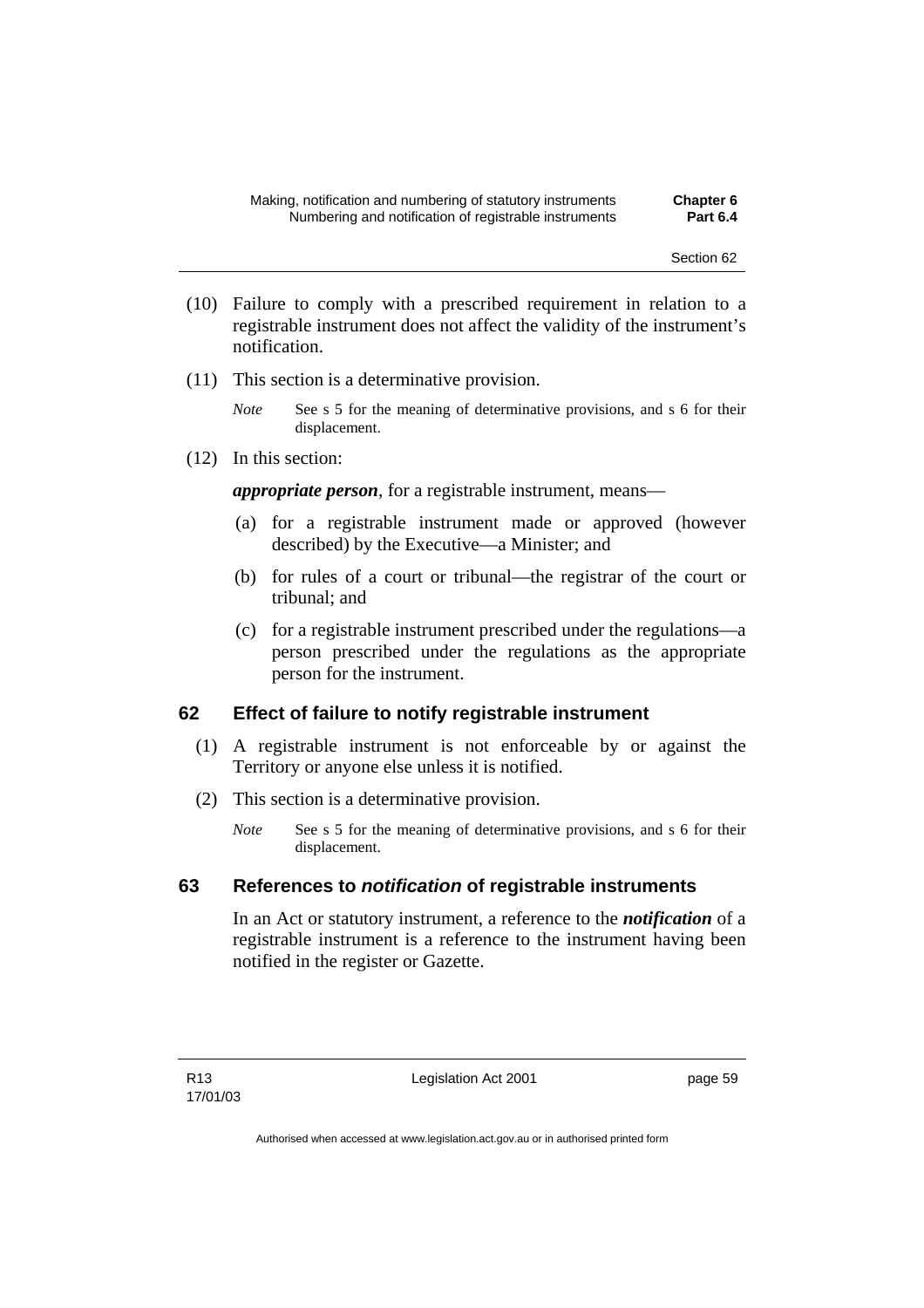# **Chapter 7** Presentation, amendment **and disallowance of subordinate laws and disallowable instruments**

#### *Note to ch 7*

In this chapter, a reference to a subordinate law or disallowable instrument includes a reference to a provision of a subordinate law or disallowable instrument (see s  $8(2)$  and s  $9(2)$ ).

## **64 Presentation of subordinate laws and disallowable instruments**

- (1) A subordinate law or disallowable instrument must be presented to the Legislative Assembly within 6 sitting days after its notification day.
- (2) If a subordinate law or disallowable instrument is not presented under subsection (1), it is taken to be repealed.
- (3) This section is a determinative provision.
	- *Note* See s 5 for the meaning of determinative provisions, and s 6 for their displacement.
- **65 Disallowance by resolution of Assembly** (SLA s 6 (7), (7A), (8), and s 10)
	- (1) This section applies if notice of a motion to disallow a subordinate law or disallowable instrument is given in the Legislative Assembly within 6 sitting days after it is presented to the Assembly.
	- (2) If the Legislative Assembly passes a resolution to disallow the subordinate law or disallowable instrument, it is taken to be repealed—

page 60 **Legislation Act 2001** CH<sub>13</sub> R13

17/01/03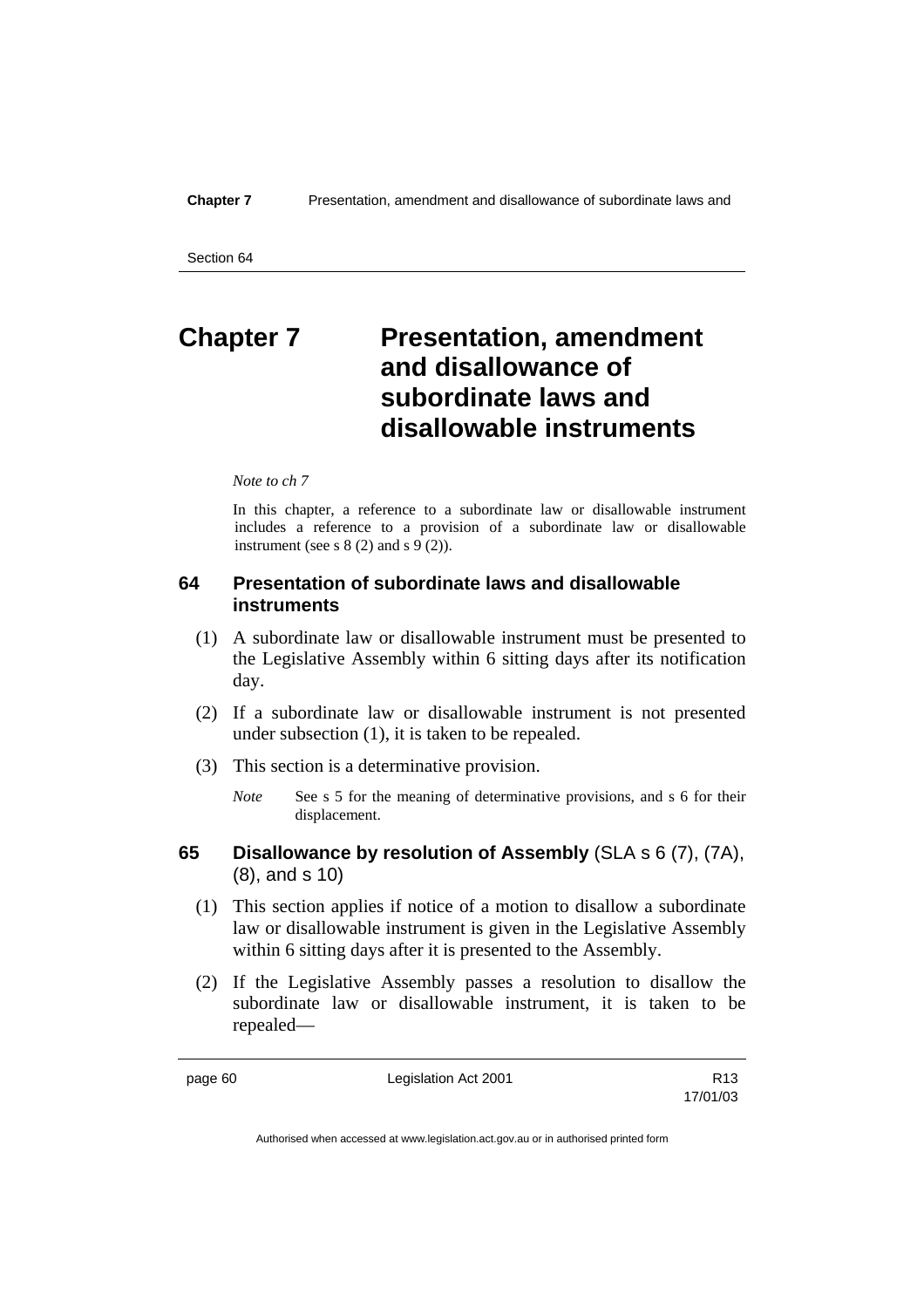Section 65A

- (a) on the day the disallowance is notified; or
- (b) if the resolution provides that it takes effect on the day the resolution is passed—that day.
- (3) For this chapter, the Legislative Assembly is taken to have passed a resolution to disallow the subordinate law or disallowable instrument if, at the end of 6 sitting days after the notice is given—
	- (a) the notice has not been withdrawn and the motion has not been called on; or
	- (b) the motion has been called on and moved, but has not been withdrawn or otherwise disposed of.
- (4) If subsection (3) applies, the resolution is taken to be the resolution set out in the motion for the resolution.
- (5) This section is a determinative provision.
	- *Note* See s 5 for the meaning of determinative provisions, and s 6 for their displacement.

## **65A Notification of disallowance by resolution of Assembly**  (SLA s 6 (8) and s 10)

- (1) If a subordinate law or disallowable instrument is disallowed, or taken to have been disallowed, under section 65 (Disallowance by resolution of Assembly), the Speaker must ask the parliamentary counsel to notify the disallowance.
- (2) If the Speaker asks the parliamentary counsel to notify the disallowance, the parliamentary counsel must—
	- (a) notify the disallowance in the register; or
	- (b) if it is not practicable to notify the disallowance in the register, or make the text of the resolution and the notification of its making accessible at 1 or more approved web sites, when the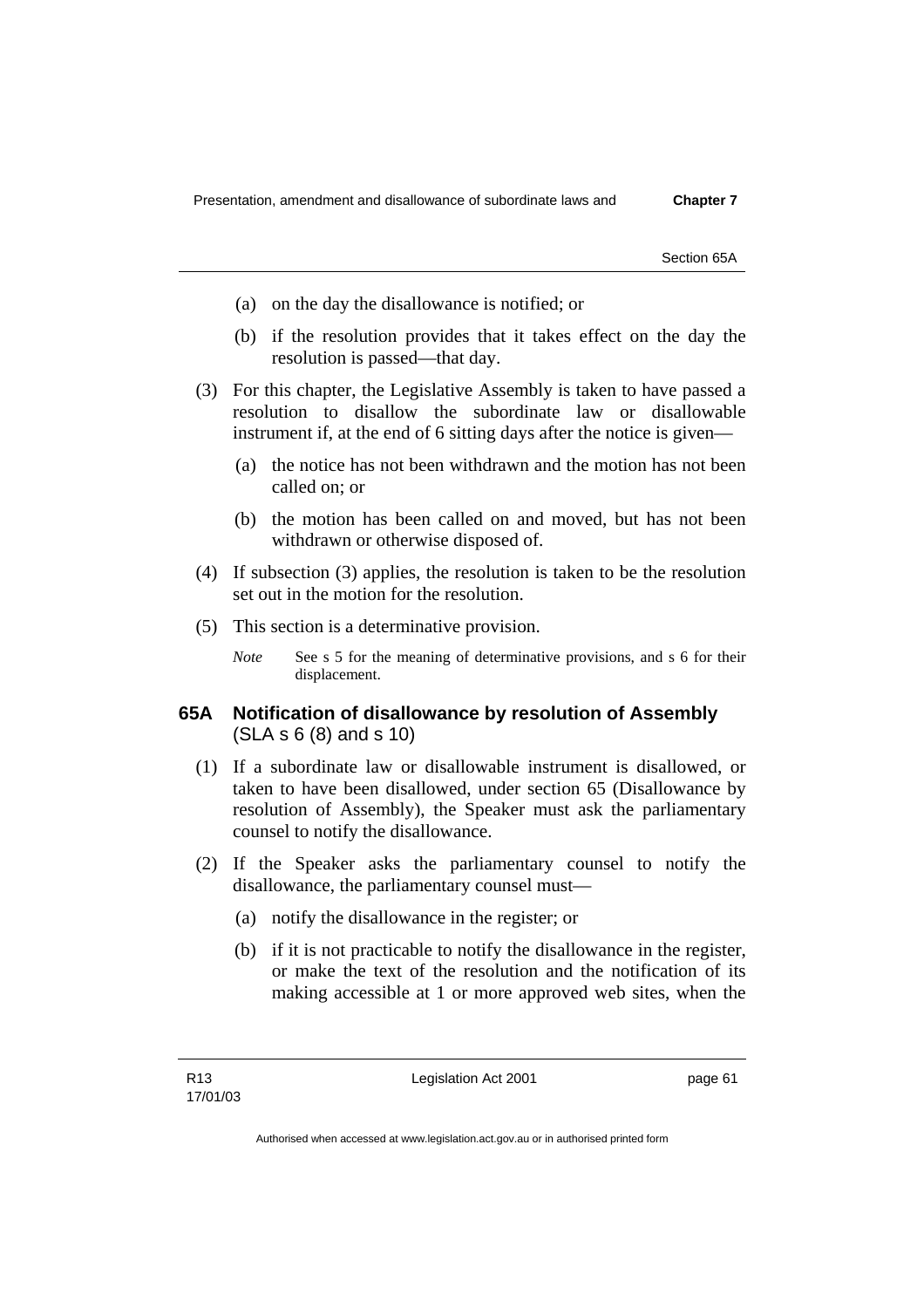#### **Chapter 7** Presentation, amendment and disallowance of subordinate laws and

Section 65A

disallowance is to be notified—notify the disallowance in the Gazette.

- (3) If the Speaker asks the parliamentary counsel to notify the disallowance on a particular day, the parliamentary counsel must notify the disallowance on that day unless it is impracticable to do so.
- (4) The disallowance is notified in the register by entering in the register—
	- (a) a statement that the subordinate law or disallowable instrument has been disallowed under section 65; and
	- (b) the text of the resolution passed, or taken to have been passed, by the Legislative Assembly under section 65; and
	- (c) the day when the resolution was passed or taken to have been passed; and
	- (d) the day when the subordinate law or disallowable instrument is taken to be repealed because of the resolution.
- (5) The disallowance is notified in the Gazette by publishing in the Gazette—
	- (a) a statement that the subordinate law or disallowable instrument has been disallowed under section 65; and
	- (b) the text of the resolution passed, or taken to have been passed, by the Legislative Assembly under section 65; and
	- (c) the day when the resolution was passed or taken to have been passed; and
	- (d) the day when the subordinate law or disallowable instrument is taken to be repealed because of the resolution.

page 62 Legislation Act 2001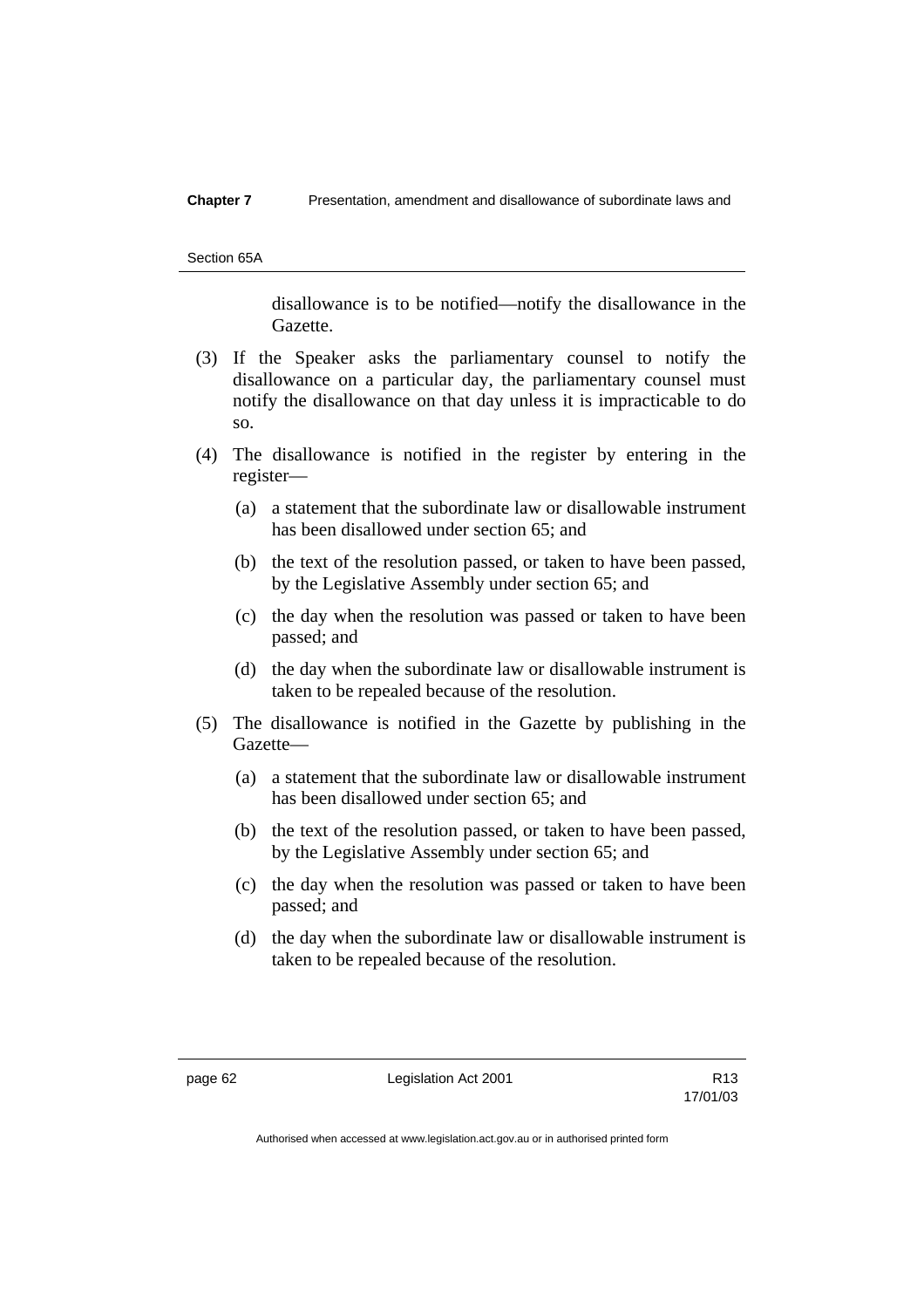- (6) If the disallowance is notified in the Gazette, the parliamentary counsel must later enter in the register—
	- (a) a statement that the subordinate law or disallowable instrument has been disallowed under section 65; and
	- (b) a statement that the disallowance was notified in the Gazette on a stated date; and
	- (c) the text of the resolution passed, or taken to have been passed, under section 65; and
	- (d) the day when the resolution was passed or taken to have been passed; and
	- (e) the day when the subordinate law or disallowable instrument is taken to be repealed because of the resolution.
- (7) This section is a determinative provision.
	- *Note* See s 5 for the meaning of determinative provisions, and s 6 for their displacement.

## **66 Revival of affected laws** (SLA s 6 (9), and s 10)

- (1) This section applies if—
	- (a) a subordinate law or disallowable instrument (the *disallowed law*) is taken to be repealed under section 64 (Presentation of subordinate laws and disallowable instruments) or section 65 (Disallowance by resolution of Assembly); and
	- (b) the disallowed law repealed or amended an Act or statutory instrument (the *affected law*); and
	- (c) the repeal or amendment has commenced.
- (2) The affected law is revived, from the beginning of the day after the disallowed law is taken to have been repealed, as if the disallowed law had never been made.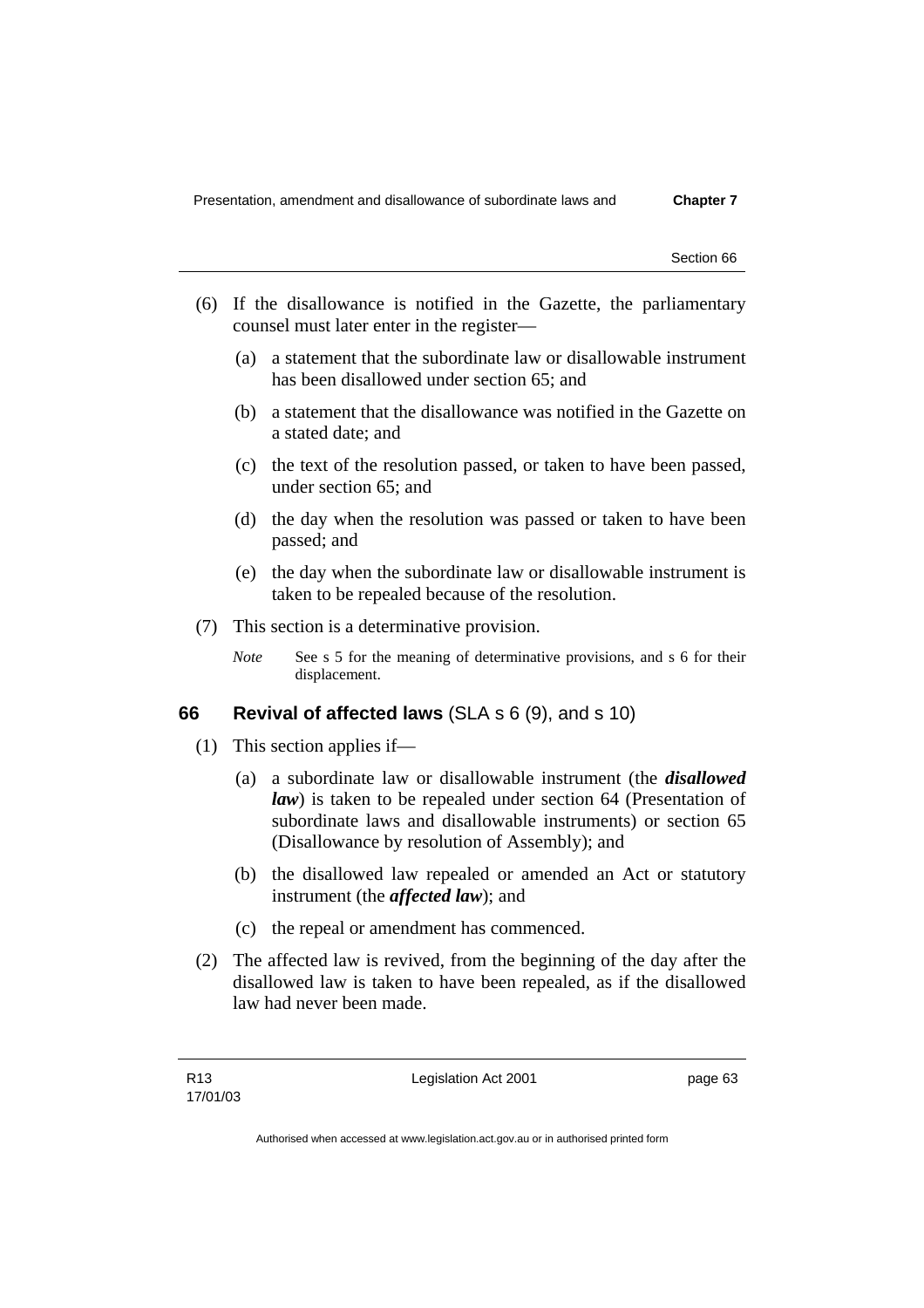- (3) This section is a determinative provision.
	- *Note* See s 5 for the meaning of determinative provisions, and s 6 for their displacement.

# **67 Making of instrument same in substance within 6 months after disallowance** (SLA s 6 (10), (16), and s10)

- (1) This section applies if a subordinate law or disallowable instrument (the *disallowed law*) is disallowed under section 65 (Disallowance by resolution of Assembly).
- (2) A subordinate law or disallowable instrument the same in substance must not be made within 6 months after the disallowance unless the Legislative Assembly has—
	- (a) rescinded the resolution that disallowed the disallowed law; or
	- (b) by resolution, approved the making of—
		- (i) a subordinate law or disallowable instrument in those terms; or
		- (ii) a subordinate law or disallowable instrument the same in substance as the disallowed law.
- (3) A subordinate law or disallowable instrument made in contravention of this section is void.
- (4) This section is a determinative provision.
	- *Note* See s 5 for the meaning of determinative provisions, and s 6 for their displacement.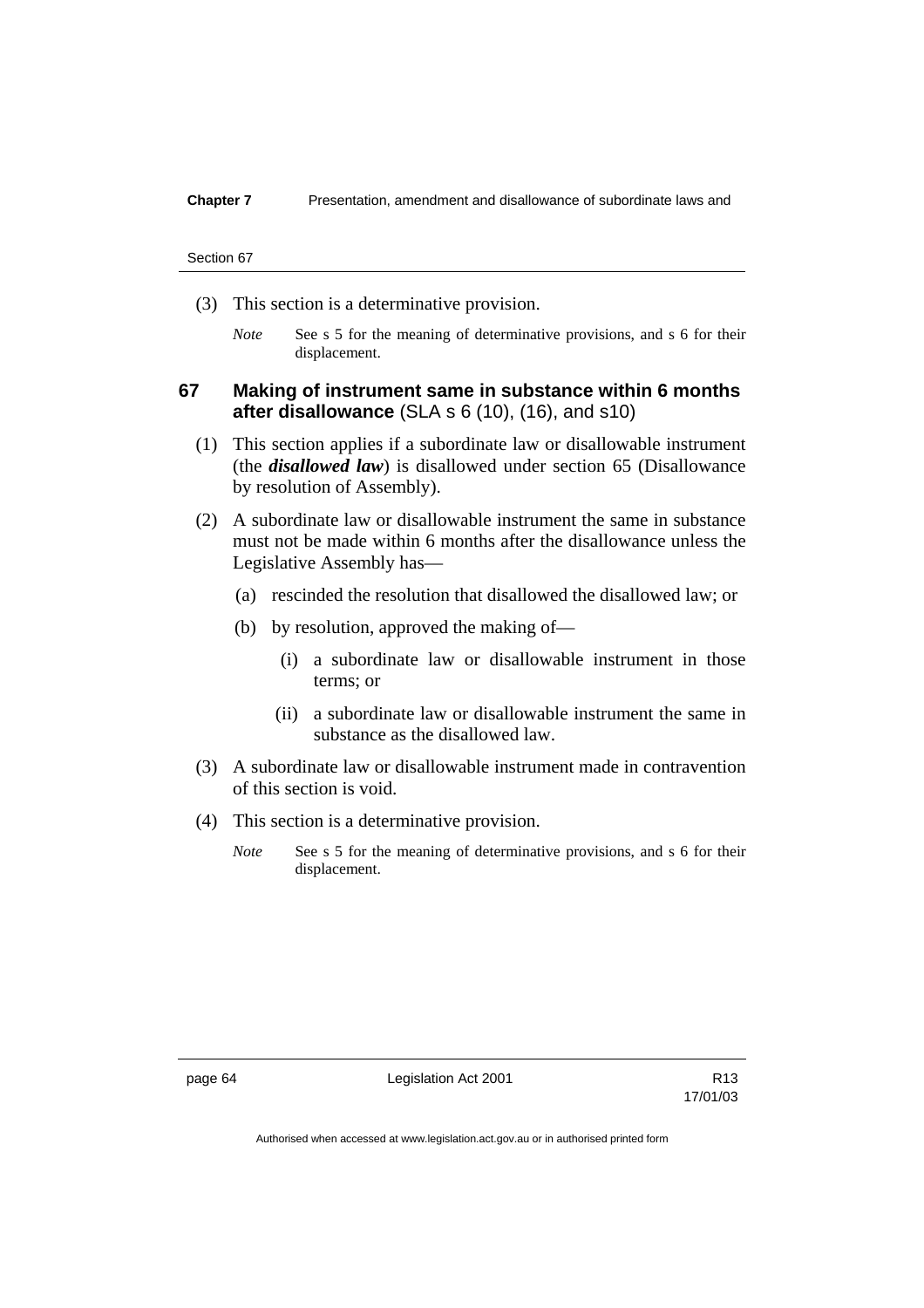Presentation, amendment and disallowance of subordinate laws and **Chapter 7** 

Section 68

# **68 Amendment by resolution of Assembly** (SLA s 6 (7A), (11), (13)-(15), (17), (18), and s 10)

(1) In this section:

*amendment* does not include an amendment that would have the effect of waiving or changing any fee, charge, penalty or other amount payable to the Territory.

*disallowable instrument* does not include a determination of fees or charges by a Minister under an Act or subordinate law.

- (2) This section applies if notice of a motion to amend a subordinate law or disallowable instrument is given in the Legislative Assembly within 6 sitting days after it is presented to the Assembly.
- (3) If the Legislative Assembly passes a resolution to amend the subordinate law or disallowable instrument, it is amended accordingly—
	- (a) on the day the amendment is notified; or
	- (b) if the resolution provides that it takes effect on the day the resolution is passed—that day.
- (4) For this chapter, the Legislative Assembly is taken to have passed a resolution to amend the subordinate law or disallowable instrument if, at the end of 6 sitting days after the notice is given—
	- (a) the notice has not been withdrawn and the motion has not been called on; or
	- (b) the motion has been called on and moved, but has not been withdrawn or otherwise disposed of.
- (5) If subsection (4) applies, the resolution is taken to be the resolution set out in the motion for the resolution.
- (6) An amendment under this section has effect for all purposes as if it had been made by an Act.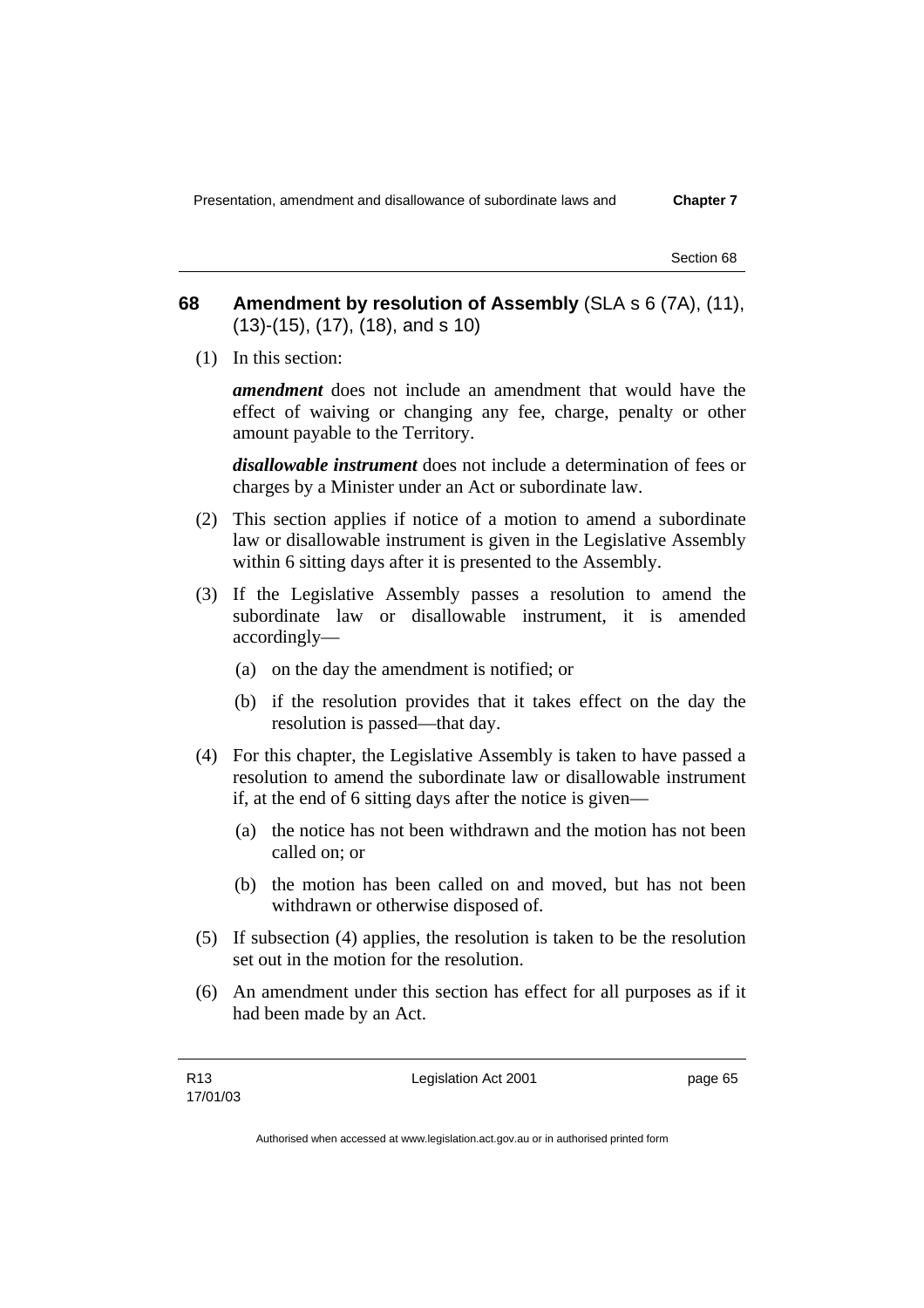- (7) Without limiting subsection (6), section 83 (Consequences of amendment of statutory instrument by Act) applies to the amendment as if it had been made by an Act.
- (8) This section is a determinative provision.
	- *Note* See s 5 for the meaning of determinative provisions, and s 6 for their displacement.

## **69 Notification of amendments made by resolution of Assembly** (SLA s 6 (12), and s 10)

- (1) If a subordinate law or disallowable instrument (the *amended law*) is amended under section 68 (Amendment by resolution of Assembly), the Speaker must ask the parliamentary counsel to notify the amendment.
- (2) If the Speaker asks the parliamentary counsel to notify the amendment, the parliamentary counsel must—
	- (a) notify the amendment in the register; or
	- (b) if it is not practicable to notify the amendment in the register, or make the text of the resolution and the notification of its making accessible at 1 or more approved web sites, when the amendment is to be notified—notify the amendment in the Gazette.
- (3) If the Speaker asks the parliamentary counsel to notify the amendment on a particular day, the parliamentary counsel must notify the amendment on that day unless it is impracticable to do so.
- (4) The amendment is notified in the register by entering in the register—
	- (a) a statement that the amendment of the amended law has been made under section 68; and
	- (b) the text of the resolution passed, or taken to have been passed, by the Legislative Assembly under section 68; and

page 66 **Legislation Act 2001** R13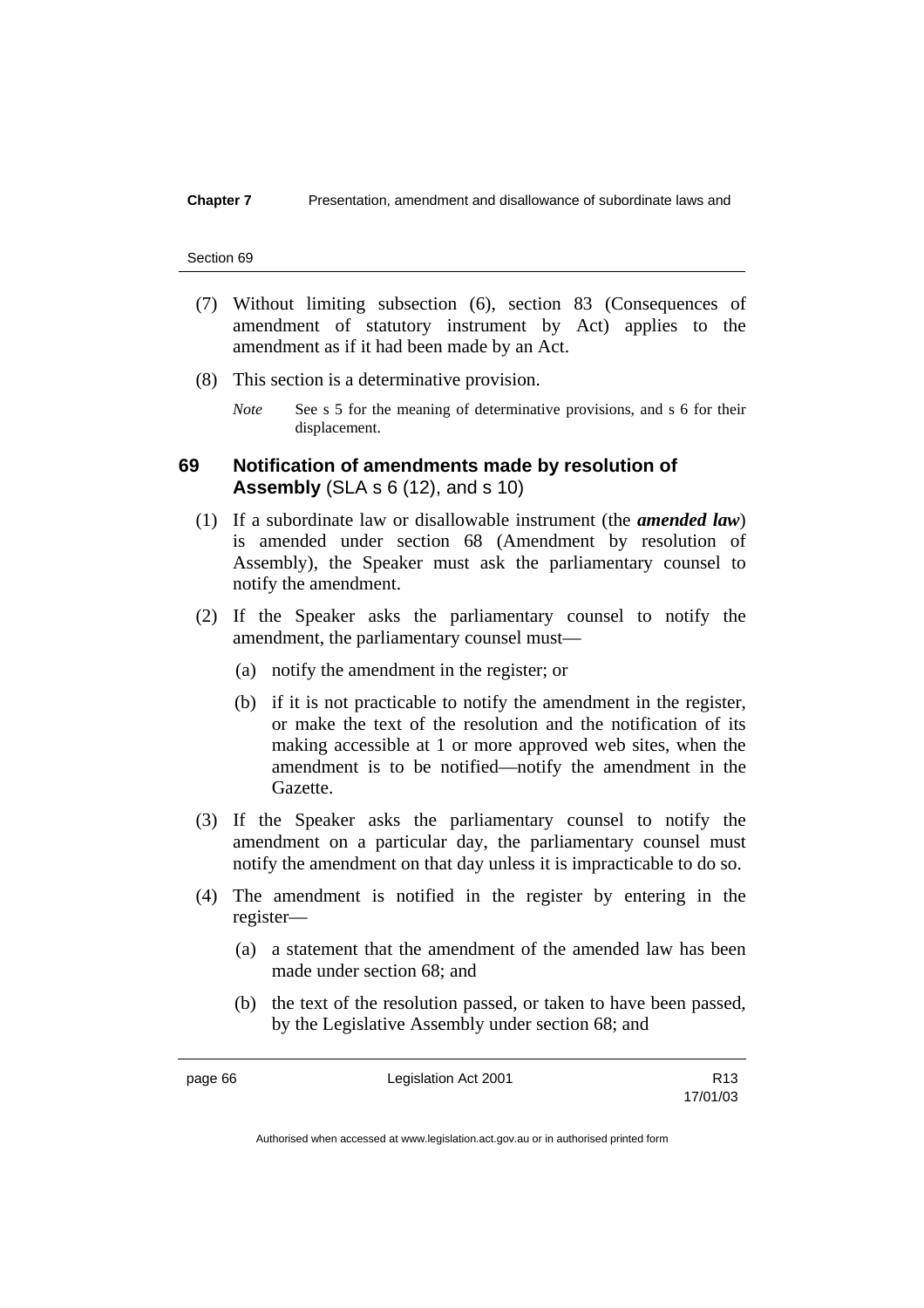- (c) the day when the resolution was passed or taken to have been passed; and
- (d) the day when the subordinate law or disallowable instrument is taken to be amended because of the resolution.
- (5) The amendment is notified in the Gazette by publishing in the Gazette—
	- (a) a statement that the amendment of the amended law has been made under section 68; and
	- (b) the text of the resolution passed, or taken to have been passed, by the Legislative Assembly under section 68; and
	- (c) the day when the resolution was passed or taken to have been passed; and
	- (d) the day when the subordinate law or disallowable instrument is taken to be amended because of the resolution.
- (6) If the amendment is notified in the Gazette, the parliamentary counsel must later enter in the register—
	- (a) a statement that the amendment of the amended law has been made under section 68; and
	- (b) a statement that the amendment was notified in the Gazette on a stated date; and
	- (c) the text of the resolution passed, or taken to have been passed, by the Legislative Assembly under section 68; and
	- (d) the day when the resolution was passed or taken to have been passed; and
	- (e) the day when the subordinate law or disallowable instrument is taken to be amended because of the resolution.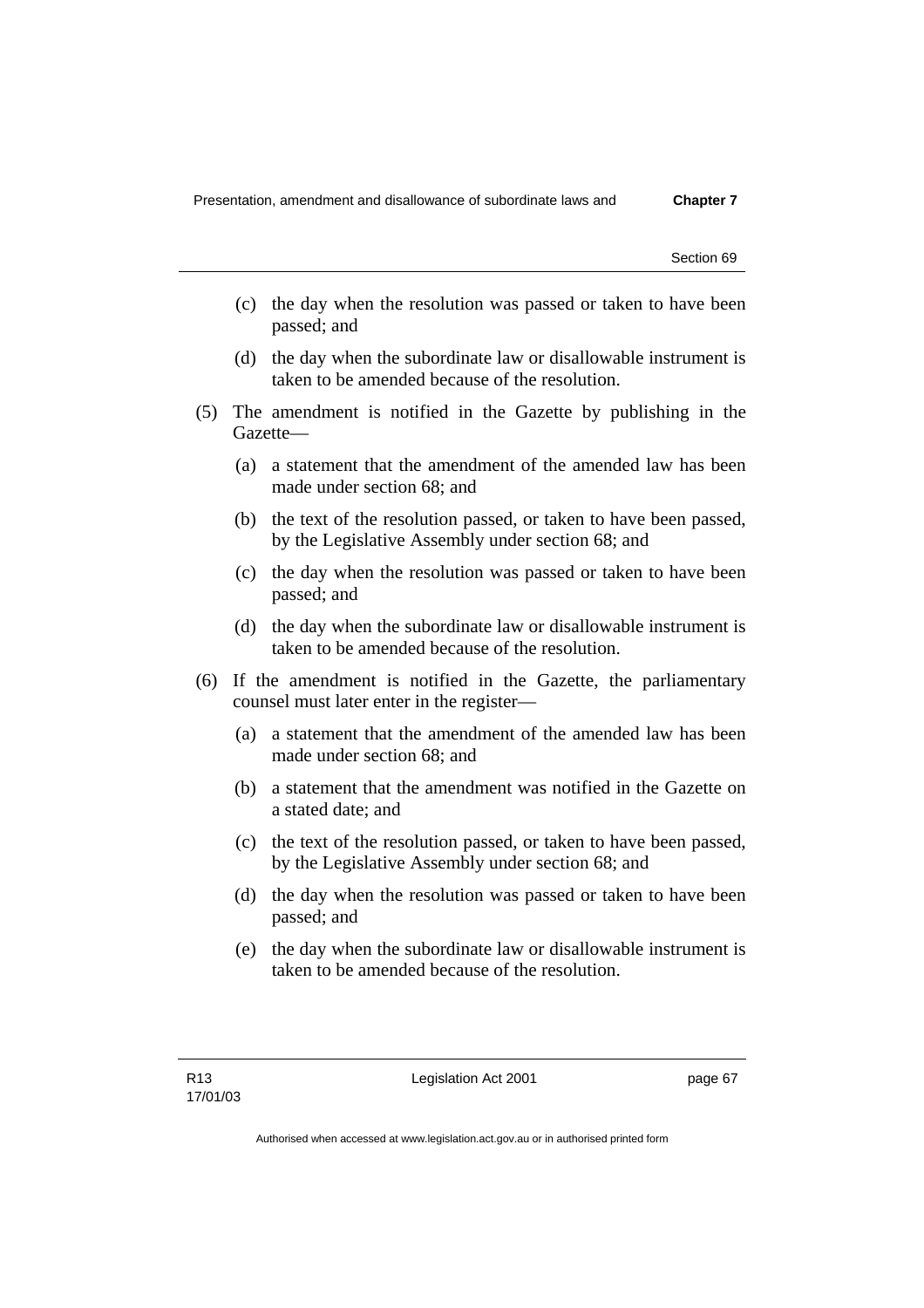- (7) This section is a determinative provision.
	- *Note* See s 5 for the meaning of determinative provisions, and s 6 for their displacement.

## **70 Making of amendment restoring effect of law within 6 months after amendment** (SLA s 6 (10), (16), and s 10)

- (1) This section applies if a subordinate law or disallowable instrument (the *amended law*) is amended under section 68 (Amendment by resolution of Assembly).
- (2) A subordinate law or disallowable instrument the same in substance as the amended law before the amendment (the *earlier law*) must not be made within 6 months after the making of the amendment unless the Legislative Assembly has—
	- (a) rescinded the resolution that made the amendment; or
	- (b) by resolution approved the making of—
		- (i) a subordinate law or disallowable instrument in those terms; or
		- (ii) a subordinate law or disallowable instrument the same in substance as the earlier law.
- (3) A subordinate law or disallowable instrument made in contravention of this section is void.
- (4) This section is a determinative provision.
	- *Note* See s 5 for the meaning of determinative provisions, and s 6 for their displacement.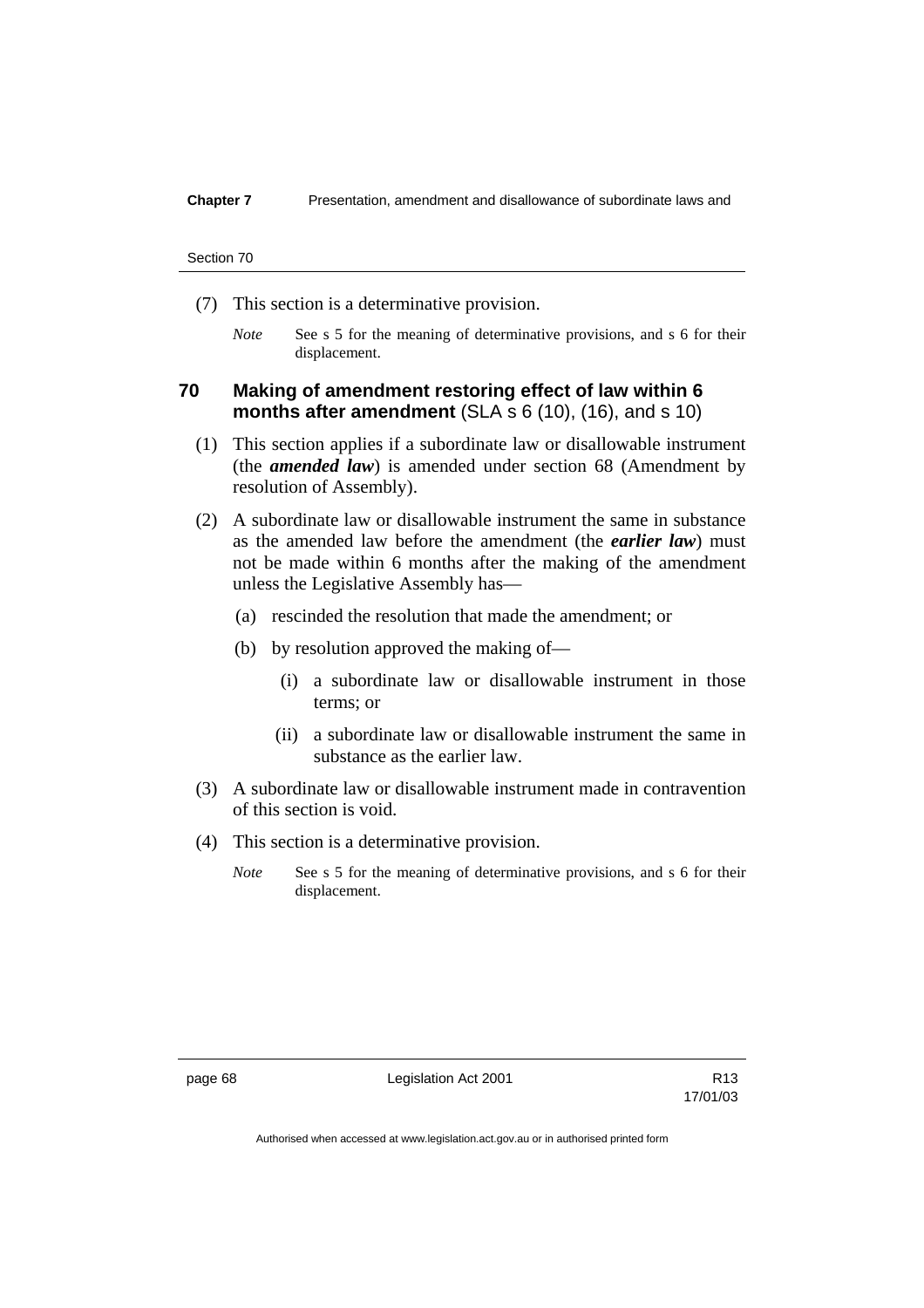# **71 Effect of dissolution or expiry of Assembly on notice of motion** (SLA s 6 (7B), and s 10)

- (1) This section applies if—
	- (a) notice of motion to disallow or amend a subordinate law or disallowable instrument is given in the Legislative Assembly within 6 sitting days after the instrument is presented to the Assembly; and
	- (b) within 6 sitting days after the notice is given, the Assembly is dissolved or expires; and
	- (c) at the time of the dissolution or expiry—
		- (i) the notice has not been withdrawn and the motion has not been called on; or
		- (ii) the motion has been called on and moved, but has not been withdrawn or otherwise disposed of.
- (2) For this chapter, the subordinate law or disallowable instrument is taken to have been presented to the Legislative Assembly on the first sitting day of the Assembly after the next general election of members of the Assembly.
- (3) This section is a determinative provision.
	- *Note* See s 5 for the meaning of determinative provisions, and s 6 for their displacement.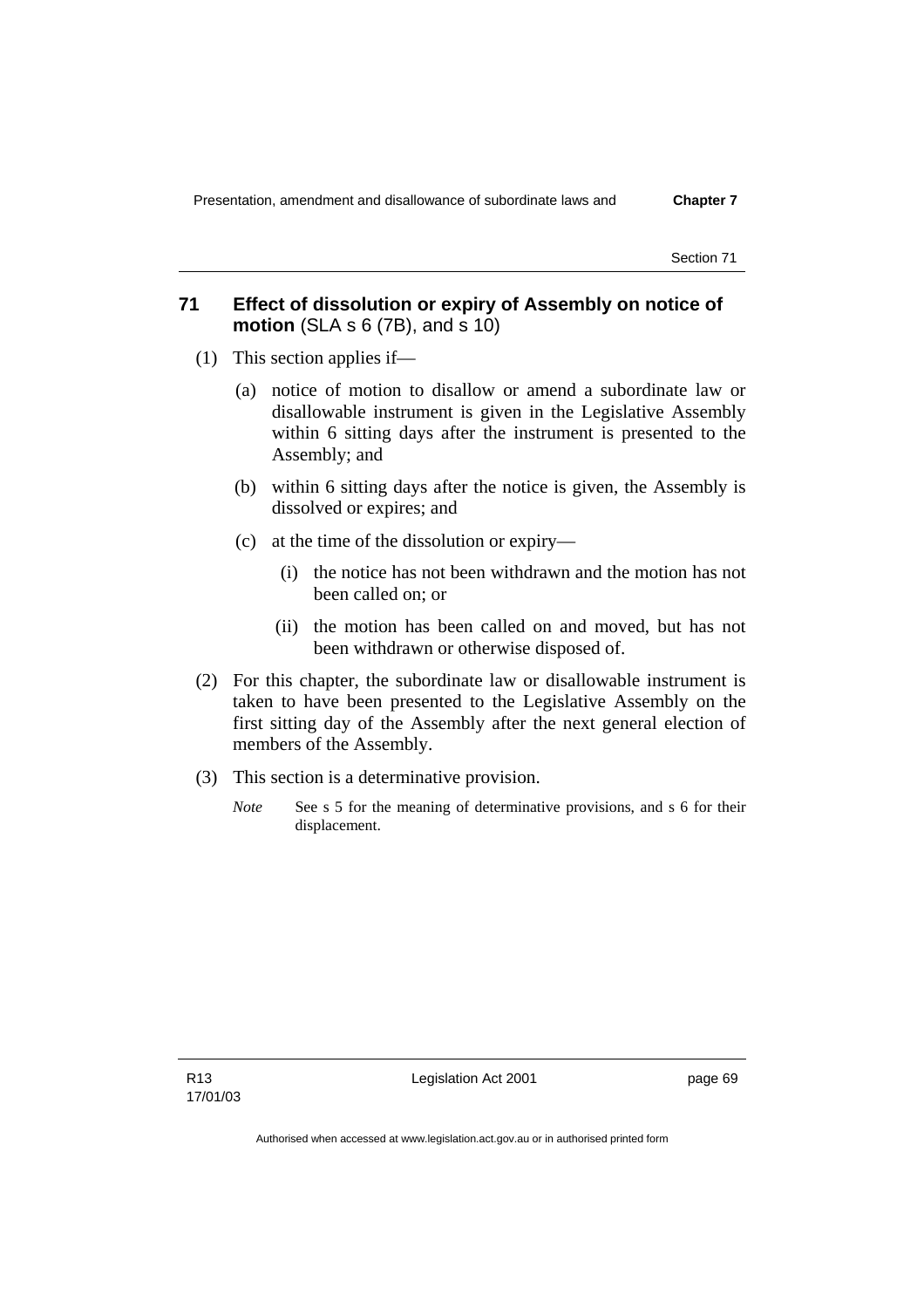# **Chapter 8 Commencement and exercise of powers before commencement**

## **72 Meaning of** *law* **in ch 8**

In this chapter:

*law* means an Act, subordinate law or disallowable instrument, and includes a provision of a law.

## **73 General rules about commencement** (IA s 10, SLA s 6 (1) (b))

- (1) An Act commences—
	- (a) on the day after its notification day; or
	- (b) if the Act provides for a different date or time of commencement—on that date or at that time.
- (2) A subordinate law, disallowable instrument or notifiable instrument commences—
	- (a) on the day after its notification day; or
	- (b) if an Act or the instrument provides for a later date or time of commencement—on that date or at that time; or
	- (c) if an Act provides for an earlier date or time of commencement—on that date or at that time; or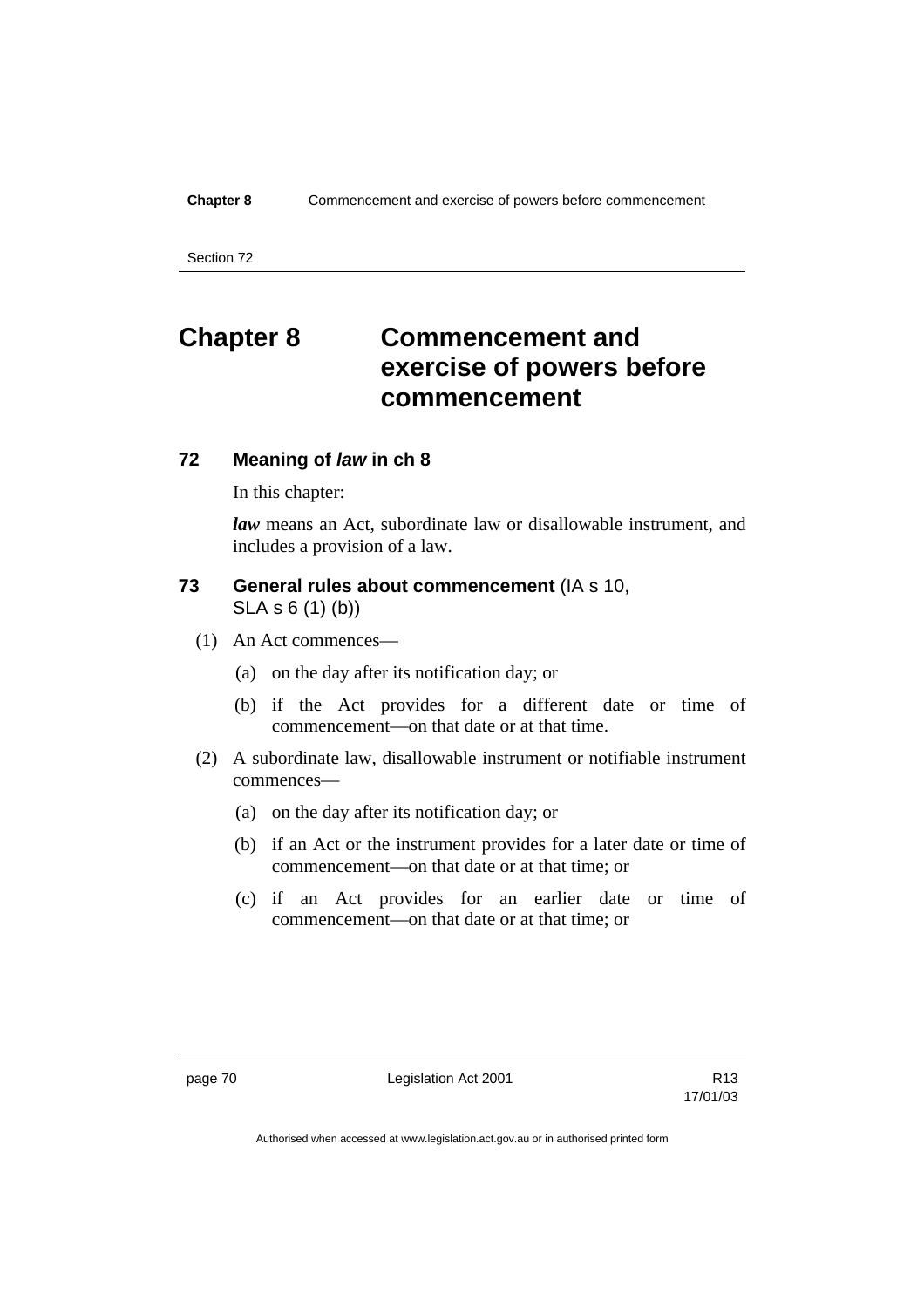(d) if the instrument, under authority given by an Act, provides for an earlier date or time—on that date or at that time.

#### **Examples for par (b)**

- 1 A subordinate law may provide that it commences on a stated future date or at a stated time on a stated future date.
- 2 A disallowable instrument may provide that it commences on the day, or immediately after, a stated law, or a stated provision of a stated law, commences.
- 3 A notifiable instrument may provide that it commences on the expiry of a stated statutory instrument.
- 4 A notifiable instrument may provide that it commences on the date fixed by a Commonwealth Minister, by notice in the Commonwealth Gazette, under a stated Commonwealth Act.
- *Note* An example is part of the Act, is not exhaustive and may extend, but does not limit, the meaning of the provision in which it appears (see s 126 and s 132).
- (3) Without limiting subsection (2), if a subordinate law, disallowable instrument or notifiable instrument is notified on a day after the day or time provided by the instrument for its commencement, and subsection  $(2)$  (c) or  $(d)$  does not apply to the instrument-
	- (a) the instrument is valid; but
	- (b) the instrument commences on the day after its notification day.
- (4) A statutory instrument that is not a registrable instrument commences—
	- (a) on the day it is made or, if it is required under an Act or statutory instrument to be approved (however described) by the Executive, a Minister or any other entity, the day it is approved; or
	- (b) if an Act or the instrument provides for a later date or time of commencement—on that date or at that time; or
	- (c) if an Act provides for an earlier date or time of commencement—on that date or at that time; or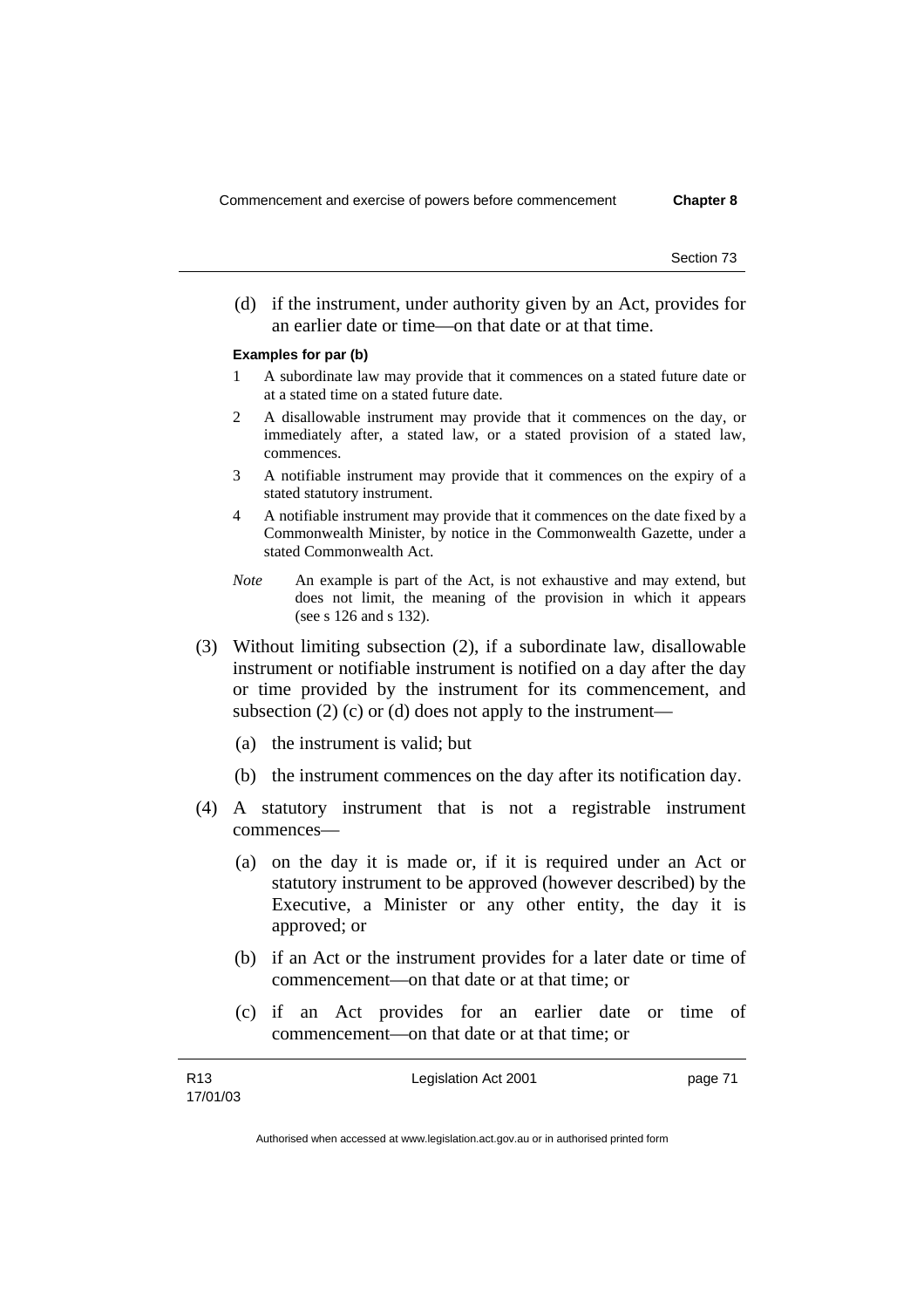### **Chapter 8** Commencement and exercise of powers before commencement

#### Section 74

- (d) if the instrument, under authority given by an Act, provides for an earlier date or time—on that date or at that time.
- (5) This section is subject to the following sections:
	- (a) section 75 (Commencement of naming and commencement provisions on notification day);
	- (b) section 76 (Non-prejudicial provision may commence retrospectively);
	- (c) section 79 (Automatic commencement of postponed law).
	- (d) section 81 (Exercise of powers between notification and commencement).
- (6) This section is a determinative provision.
	- *Note* See s 5 for the meaning of determinative provisions, and s 6 for their displacement.

## **74 Time of commencement (IA s 10A)**

- (1) If an Act commences on a day, it commences at the beginning of the day unless a different time of commencement is provided by the Act, another Act, or a commencement notice providing for the commencement of the Act.
- (2) If a statutory instrument commences on a day, it commences at the beginning of the day unless a different time of commencement is provided by the instrument, an Act, or a commencement notice providing for the commencement of the instrument.

page 72 Legislation Act 2001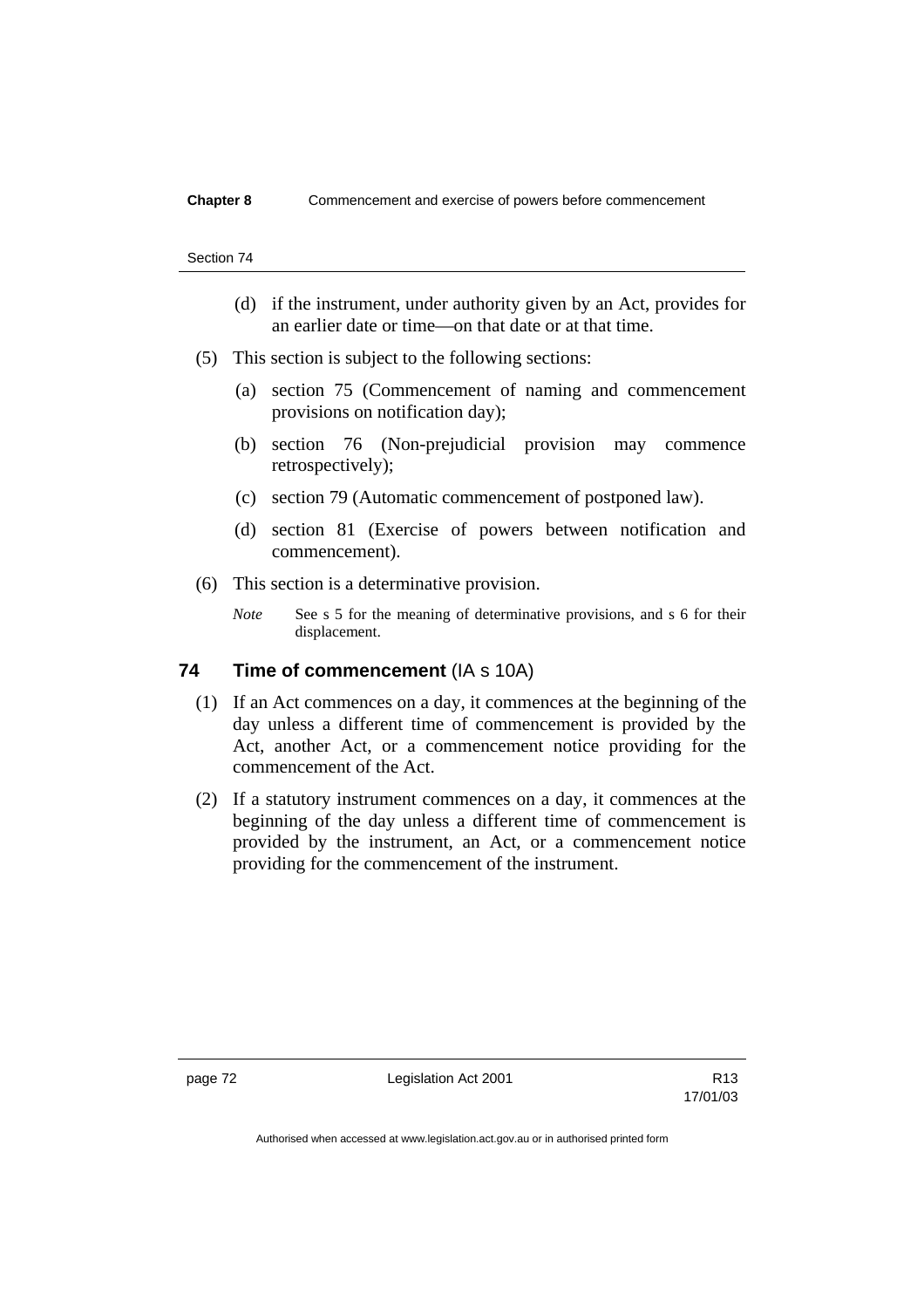# **75 Commencement of naming and commencement provisions on notification day** (IA s 10B)

 (1) The provisions of a law providing for its name and commencement automatically commence on its notification day.

#### **Example**

The *XYZ Act 2002* was notified on 1 October 2002. It contains the following provision:

#### **2 Commencement**

This Act commences on 1 December 2002.

 The provisions of the *XYZ Act 2002* providing for its name and commencement commence on 1 October 2002.

- *Note* An example is part of the Act, is not exhaustive and may extend, but does not limit, the meaning of the provision in which it appears (see s 126 and s 132).
- (2) However, if a provision of the law is taken to have commenced before the law's notification day, the naming and commencement provisions are taken to have automatically commenced—
	- (a) on that commencement; or
	- (b) if 2 or more provisions of the law are taken to have commenced at different times before the notification day—on the earlier or earliest of the commencements.

#### **Example**

#### **2 Commencement**

- (1) This Act, other than sections 9 and 10, commences on a day fixed by the Minister by written notice.
- (2) Section 9 is taken to have commenced on 1 July 2001.
- (3) Section 10 is taken to have commenced on 1 August 2001.

The provisions of the *XYZ Act 2001* providing for its name and commencement are taken to have commenced on 1 July 2001.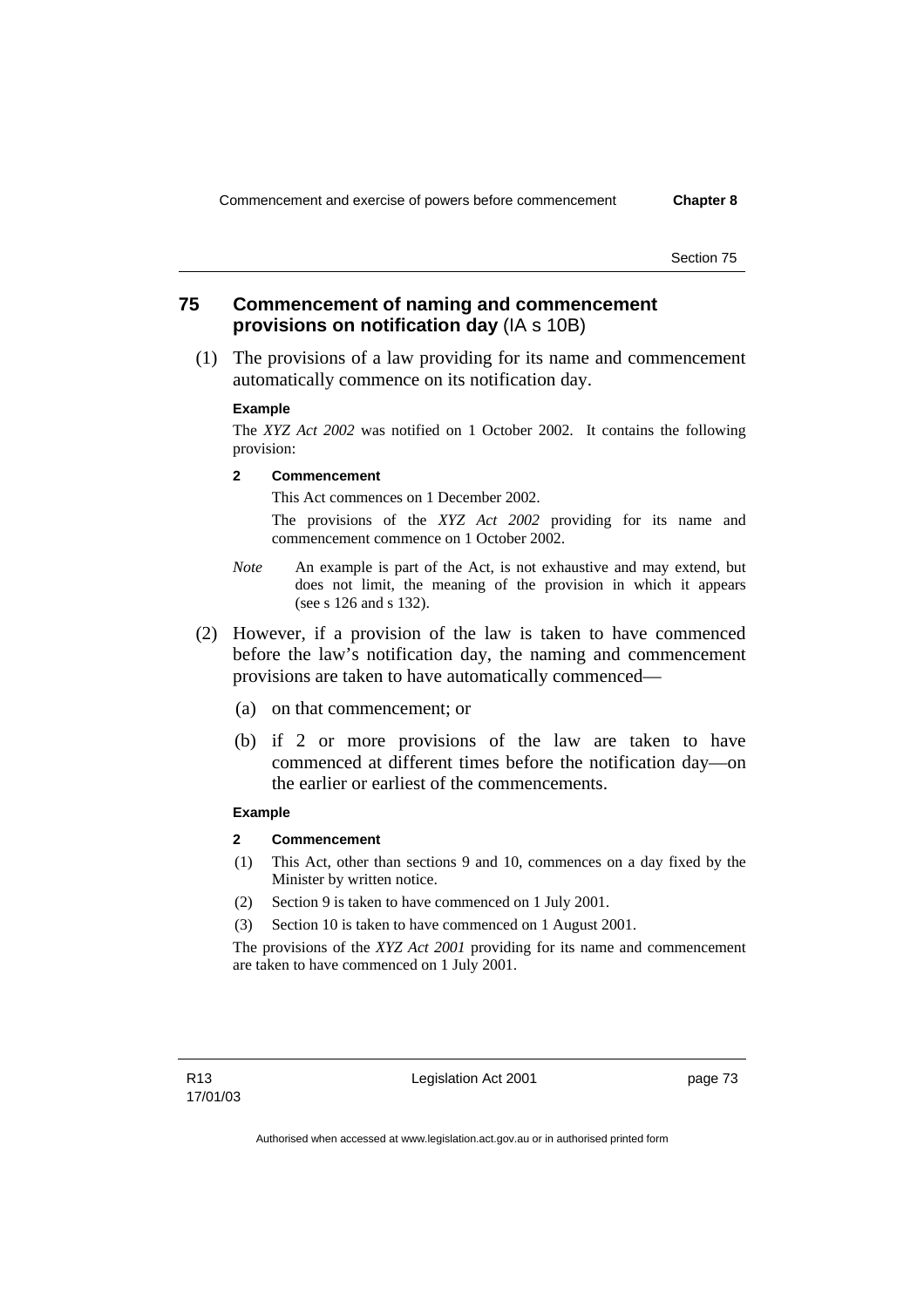### **Chapter 8** Commencement and exercise of powers before commencement

#### Section 76

- (3) This section is a determinative provision.
	- *Note* See s 5 for the meaning of determinative provisions, and s 6 for their displacement.

## **76 Non–prejudicial provision may commence retrospectively**  (SLA s 7)

- (1) A statutory instrument may provide that a non-prejudicial provision of the instrument commences retrospectively.
- (2) This section applies to a non-prejudicial provision of a statutory instrument only if the instrument clearly indicates that the provision is to commence retrospectively.

### **Example**

the instrument provides that a non-prejudicial provision is 'taken to have commenced' at an earlier date or time

- *Note* An example is part of the Act, is not exhaustive and may extend, but does not limit, the meaning of the provision in which it appears (see s 126 and s 132).
- (3) This section is a determinative provision.
	- *Note* See s 5 for the meaning of determinative provisions, and s 6 for their displacement.
- (4) In this section:

*non-prejudicial provision* means a provision that does not operate to the disadvantage of a person (other than the Territory or a Territory authority or instrumentality) by—

- (a) adversely affecting the person's rights; or
- (b) imposing liabilities on the person.

## **77 Commencement by commencement notice** (IA s 10C)

 (1) If a law or notifiable instrument is expressed to commence on a day fixed or otherwise determined by a notice—

page 74 Legislation Act 2001

17/01/03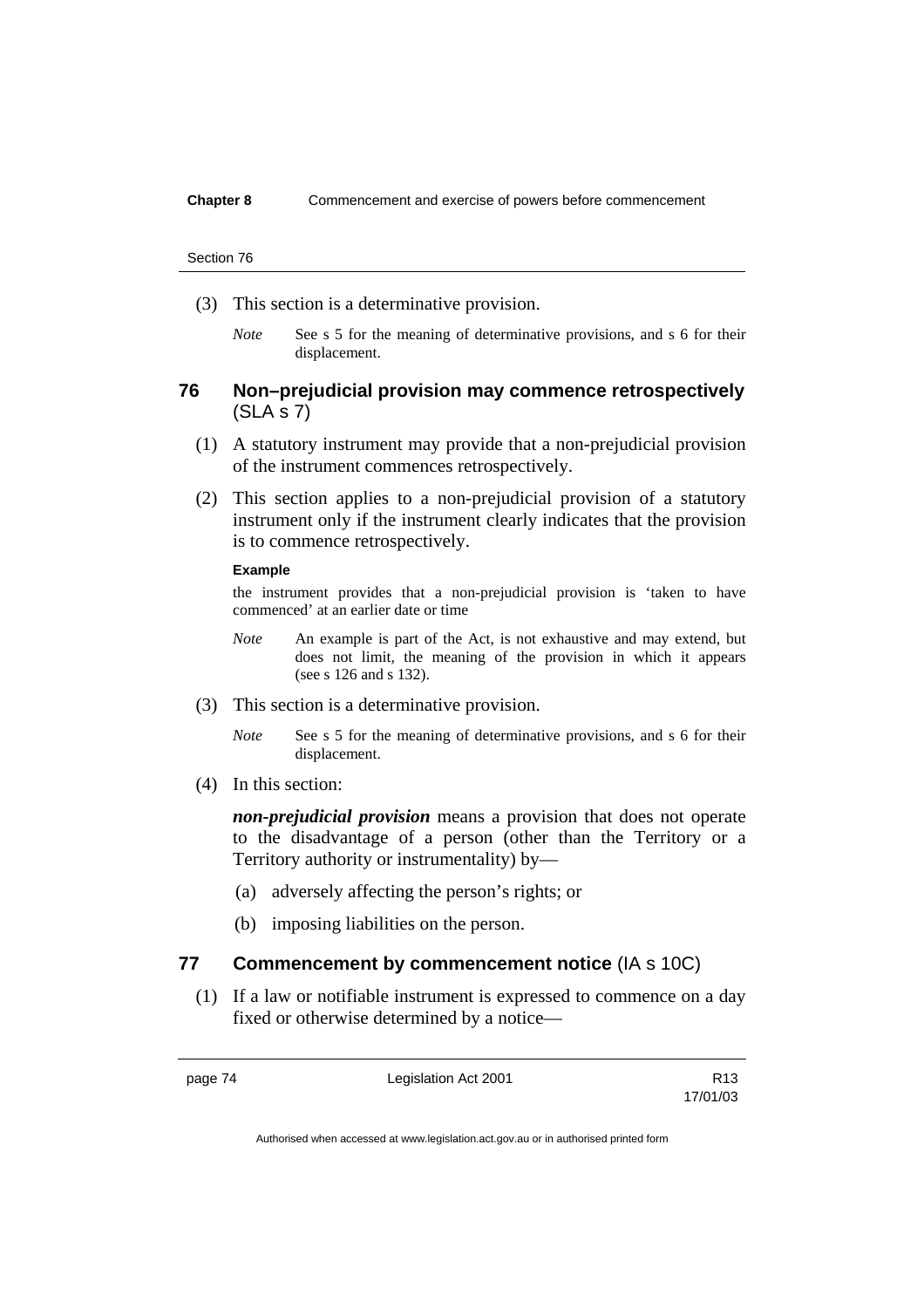- (a) a single day, or a time on a single day, may be fixed or determined; or
- (b) different days or times may be fixed or determined for different provisions.

#### **Example**

The *Hypothetical Act 2001* is expressed to commence on a day to be fixed by the Minister by written notice. Unless the Act has commenced automatically in accordance with section 79 (Automatic commencement of postponed law), any of the following arrangements for commencement would be possible:

- (a) a notice could fix a single day (eg 5 June 2001) for the entire Act to commence;
- (b) a notice could fix a time on a single day (eg 8 pm on 5 June 2001) for the entire Act to commence;
- (c) a notice could fix different days or times for the different provisions of the Act to commence (eg parts 7 and 9 and schedule 4 commence on 5 June 2001, part 11 commences at 5 pm on 30 June 2001, and the remaining provisions of the Act commence on 1 July 2001);
- (d) a notice could fix a single day (eg 5 June 2001) or a time on a single day (eg 8 pm on 5 June 2001) for the provisions of the Act not already commenced to come into operation.
- *Note* An example is part of the Act, is not exhaustive and may extend, but does not limit, the meaning of the provision in which it appears (see s 126 and s 132).
- (2) A commencement notice for a law or notifiable instrument is valid even if the day or time fixed or otherwise determined by the notice happens before the notice's notification day.
- (3) If the day or time fixed or otherwise determined by a commencement notice for a law or notifiable instrument happens on or before the notice's notification day, the law or instrument commences on the day after the notice's notification day.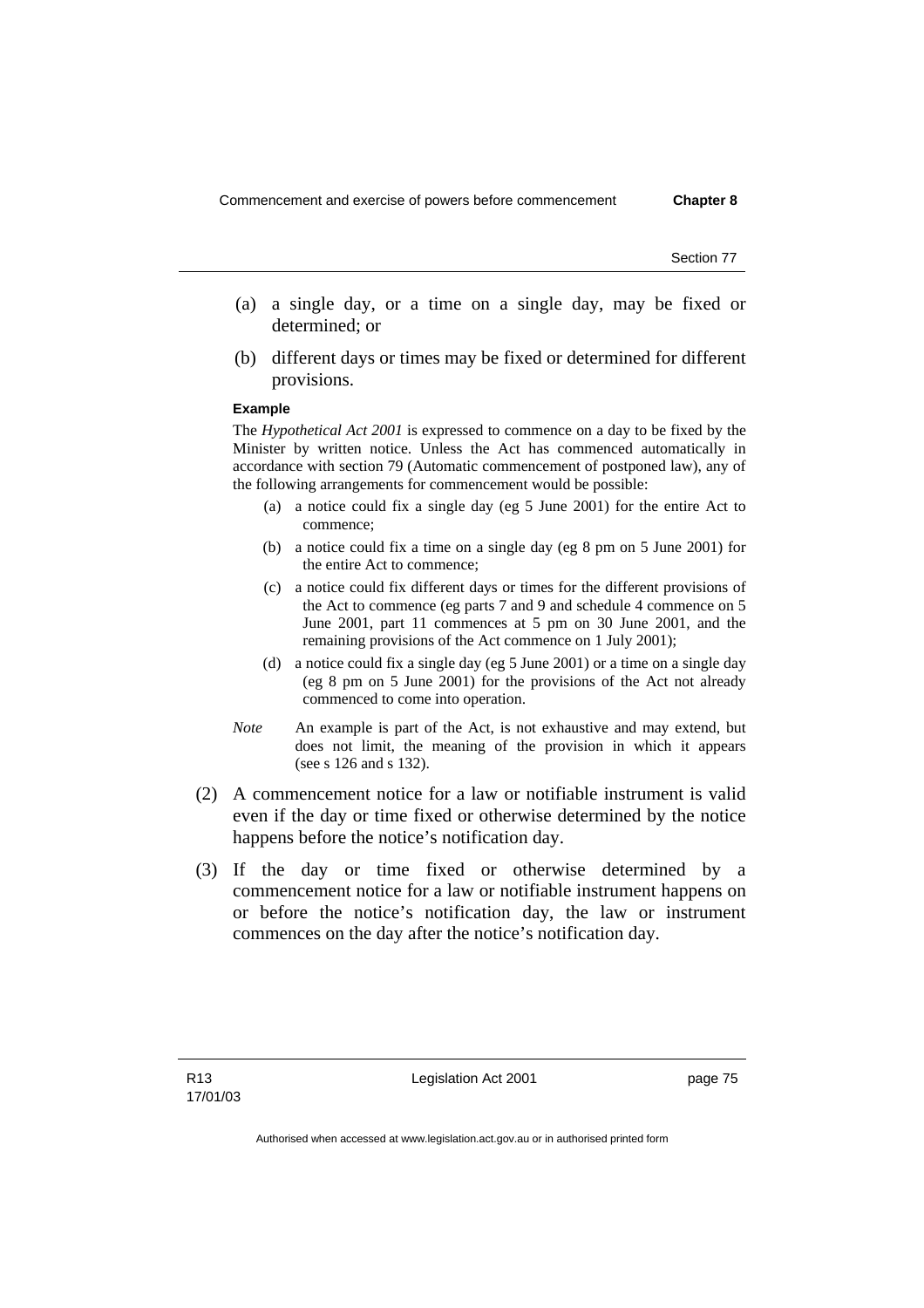### **Chapter 8** Commencement and exercise of powers before commencement

#### Section 78

- (4) However, subsection (3) does not apply to the commencement notice if—
	- (a) the notice clearly indicates that the law or statutory instrument is to commence at an earlier date or time; and
	- (b) the notice provides for the earlier date or time under authority given by an Act.

#### **Example for par (a)**

the commencement notice provides that the law or statutory instrument is 'taken to have commenced' at the earlier date or time

- (5) This section is a determinative provision.
	- *Note* See s 5 for the meaning of determinative provisions, and s 6 for their displacement.

## **78 Separate commencement of amendments**

 (1) Amendments made by a provision of a law may be given separate commencements, whether or not the provision is self-contained.

#### **Examples**

- 1 A provision of an amending law inserts 2 sections. The sections may be given separate commencements.
- 2 A provision of an amending law inserts a section that is divided into paragraphs. The paragraphs may be given separate commencements.
- *Note* An example is part of the Act, is not exhaustive and may extend, but does not limit, the meaning of the provision in which it appears (see s 126 and s 132).
- (2) This section is a determinative provision.
	- *Note* See s 5 for the meaning of determinative provisions, and s 6 for their displacement.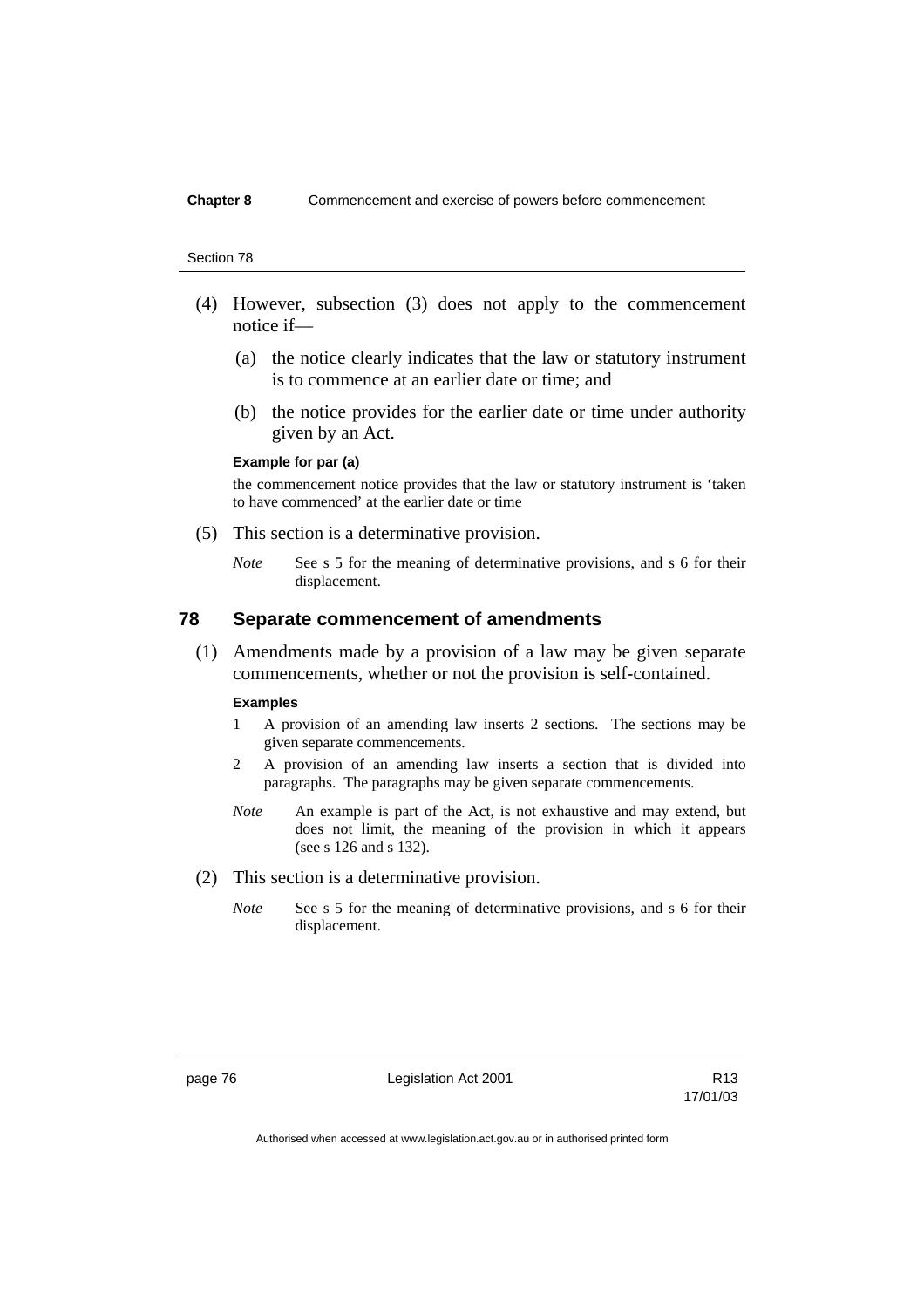## **79 Automatic commencement of postponed law** (IA s 10E)

 (1) If a postponed law has not commenced within 6 months beginning on the notification day, it automatically commences on the first day after that period.

#### **Example**

The *Hypothetical Act 2001* was notified on 5 July 2001 and was expressed to commence on a day to be fixed by the Minister by written notice. If the Act had not commenced by notice on or before 4 January 2002, it would automatically commence on 5 January 2002.

- *Note* An example is part of the Act, is not exhaustive and may extend, but does not limit, the meaning of the provision in which it appears (see s 126 and s 132).
- (2) This section is a determinative provision.
	- *Note* See s 5 for the meaning of determinative provisions, and s 6 for their displacement.
- (3) In this section:

*enact* includes make.

*notification day*, for a postponed law, means the notification day of—

- (a) if the postponed law is a law—the law; or
- (b) if the postponed law is a provision of a law—the law that enacts the provision.

*postponed law* means a law or provision of a law that does not commence on the notification day because a law postpones its commencement until a day or time fixed or determined by a commencement notice.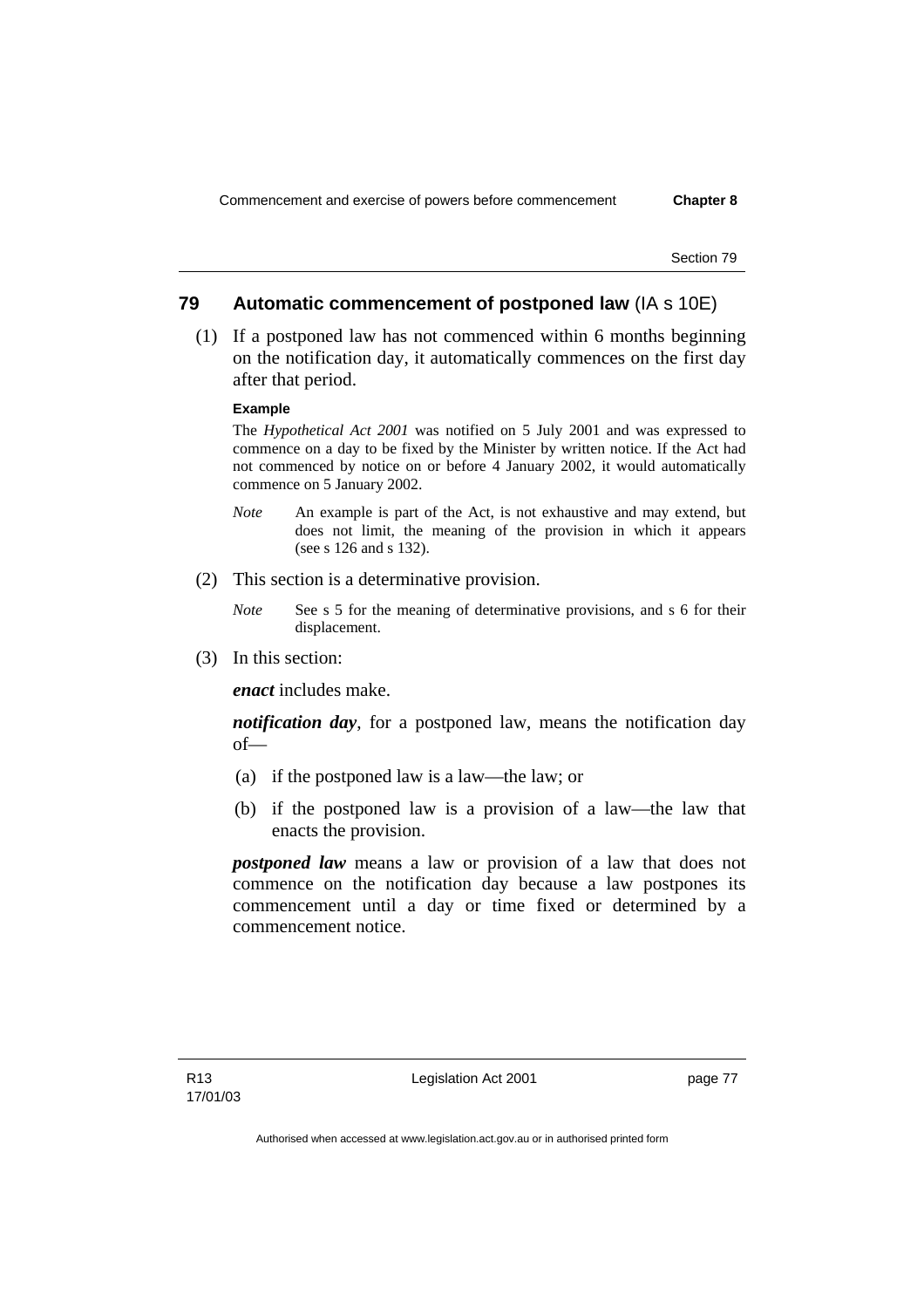### **Chapter 8** Commencement and exercise of powers before commencement

| Section 80 |  |
|------------|--|
|            |  |

## **80 References to** *commencement* **of law** (IA s 11)

In a law, a reference to the *commencement* of the law, or another law, (the *law concerned*) is a reference to—

- (a) if the provisions of the law concerned (other than those providing for its name and commencement) commence, or are required to commence, on a single day or at a single time—the commencement of the remaining provisions; or
- (b) if paragraph (a) does not apply and the reference is in a provision of the law concerned—the commencement of the provision; or
- (c) in any other case—the commencement of the relevant provision of the law concerned.

## **81 Exercise of powers between notification and commencement** (SLA s 5)

- (1) This section applies to a power to make an appointment or a statutory instrument, or to do anything else, in the following situations:
	- (a) the power is given by a law (the *authorising law*) that has been notified but has not commenced;
	- (b) the power is given by a law (the *authorising law*) as amended by another law (the *amending law*) and the laws have been notified, but all or any of them have not commenced.
- (2) The power may be exercised at any time even though the authorising law, or the authorising and amending laws (or either of them), is not in force at the time.
- (3) Also, anything else may be done under the power at any time for the purpose of bringing, or in relation to bringing, the authorising law, or the authorising law as amended by the amending law, into operation.

page 78 Legislation Act 2001

17/01/03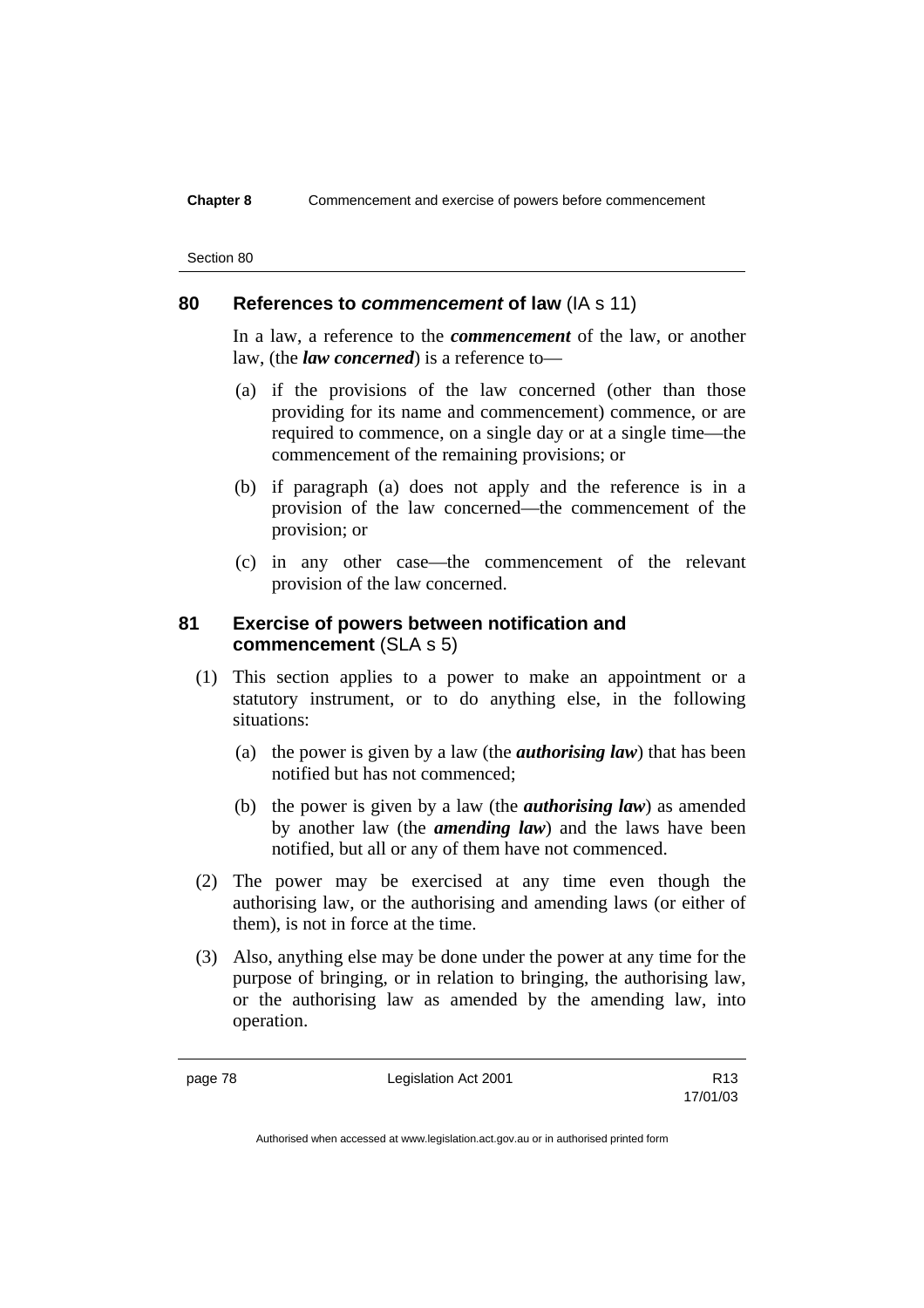- (4) If an appointment or statutory instrument made under this section declares that this subsection applies to it, then, unless the appointment or instrument commences on a different date or at a different time under another provision of this chapter, the appointment or instrument commences on—
	- (a) for an appointment or statutory instrument that is a registrable instrument—the day after its notification day; or
	- (b) for any other appointment or statutory instrument—the day it is made.
- (5) In any other case, an appointment or statutory instrument made under this section commences on the latest of the following:
	- (a) the commencement of the authorising law or, if subsection (1) (b) applies and the amending law commences after the authorising law, the commencement of the amending law;
	- (b) on the day or at the time the appointment or instrument would have commenced if it had not been made under this section.
- (6) This section is a determinative provision.
	- *Note* See s 5 for the meaning of determinative provisions, and s 6 for their displacement.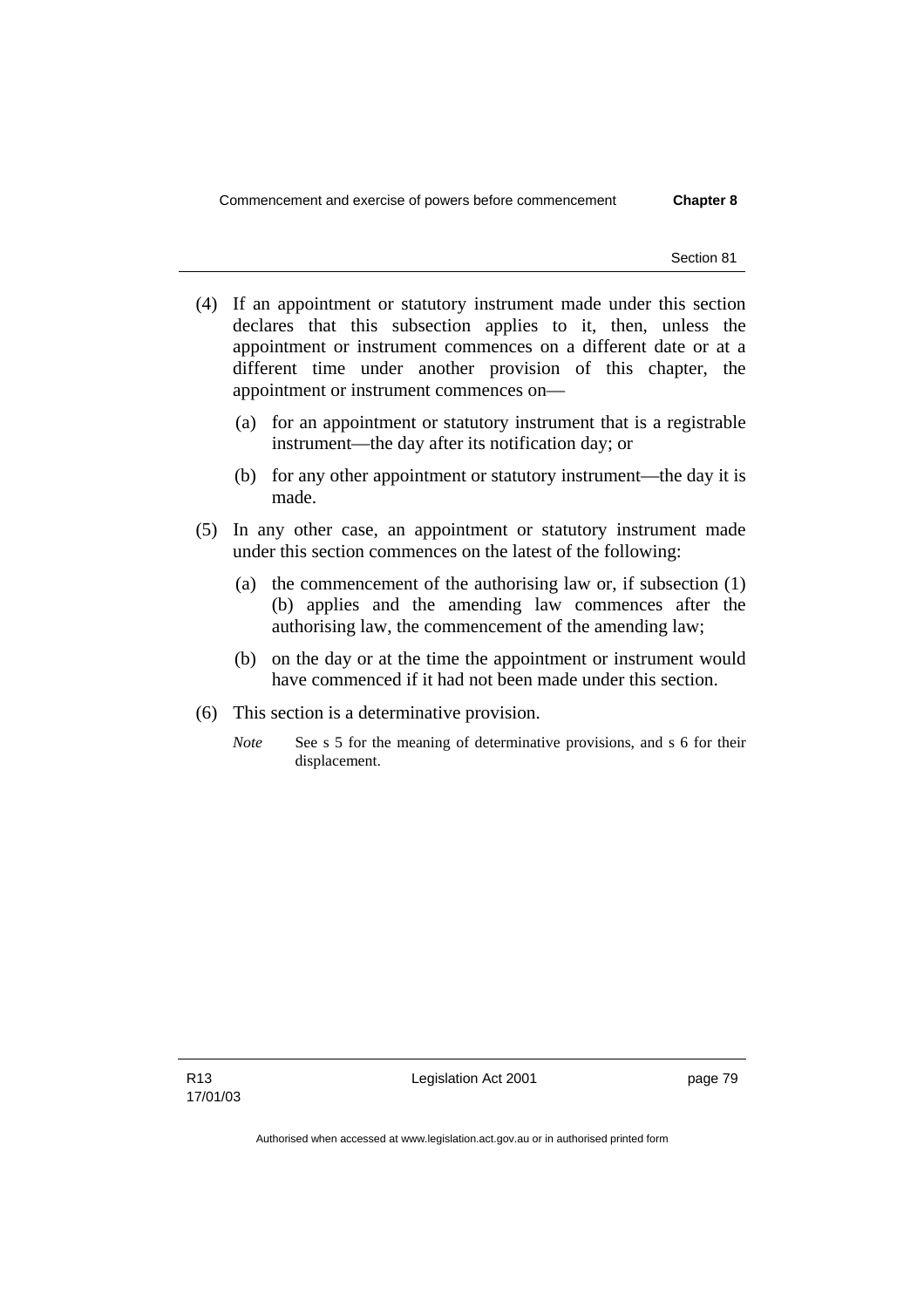**Chapter 9 Repeal and amendment of laws Part 9.1** General

Section 82

# **Chapter 9 Repeal and amendment of laws**

# **Part 9.1 General**

# **82 Definitions for ch 9** (IA s 37)

In this chapter:

*amend* includes modify.

*law* means an Act, subordinate law or disallowable instrument, and includes a provision of a law.

*repeal* includes lapse and expiry.

# **83 Consequences of amendment of statutory instrument by Act** (SLA s 8A)

- (1) If an Act amends a statutory instrument, the instrument may be amended or repealed as if the amendment had been made by another statutory instrument of that kind.
- (2) This section is a determinative provision.
	- *Note* See s 5 for the meaning of determinative provisions, and s 6 for their displacement.

## **84 Saving of operation of repealed and amended laws** (IA s 41)

- (1) The repeal or amendment of a law does not—
	- (a) revive anything not in force or existing when the repeal or amendment takes effect; or

page 80 **Legislation Act 2001** CH<sub>2</sub> R13

17/01/03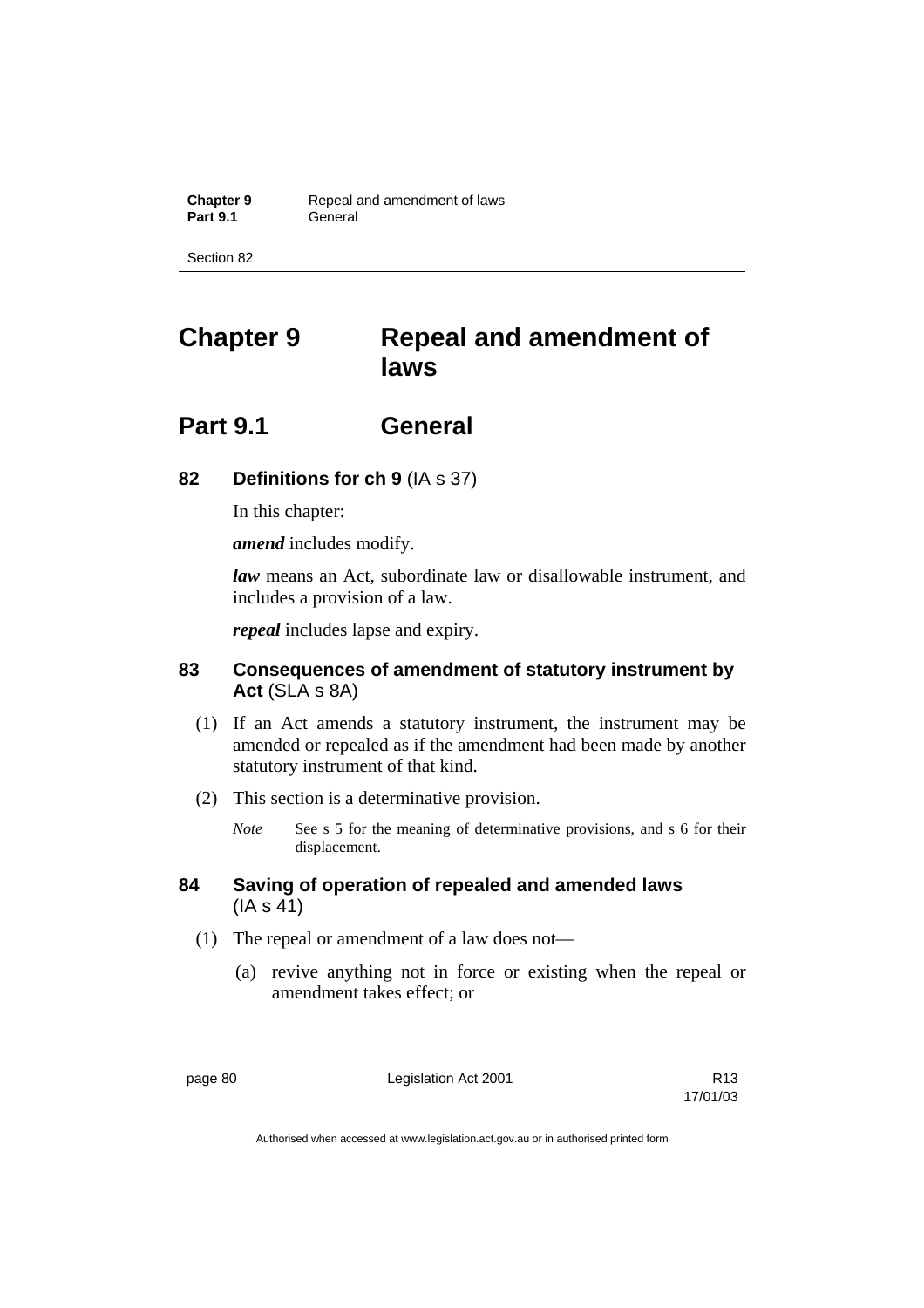| Repeal and amendment of laws | <b>Chapter 9</b> |
|------------------------------|------------------|
| General                      | <b>Part 9.1</b>  |

- (b) affect the previous operation of the law or anything done, begun or suffered under the law; or
- (c) affect an existing right, privilege or liability acquired, accrued or incurred under the law.
- (2) An investigation, proceeding or remedy in relation to an existing right, privilege or liability under the law may be begun, exercised, continued or completed, and the right, privilege or liability may be enforced and any penalty imposed, as if the repeal or amendment had not happened.
- (3) Without limiting subsections (1) and (2), the repeal or amendment of a law does not affect—
	- (a) the proof of anything that has happened; or
	- (b) any right, privilege or liability saved by the law.
- (4) This section does not limit any other provision of this chapter and is in addition to any provision of the law by which the repeal or amendment is made.
- (5) This section is a determinative provision.
	- *Note* See s 5 for the meaning of determinative provisions, and s 6 for their displacement.
- (6) In this section:

*liability* includes liability to penalty for an offence against the law.

*penalty* includes punishment and forfeiture.

*privilege* includes immunity.

right includes capacity, interest, status and title.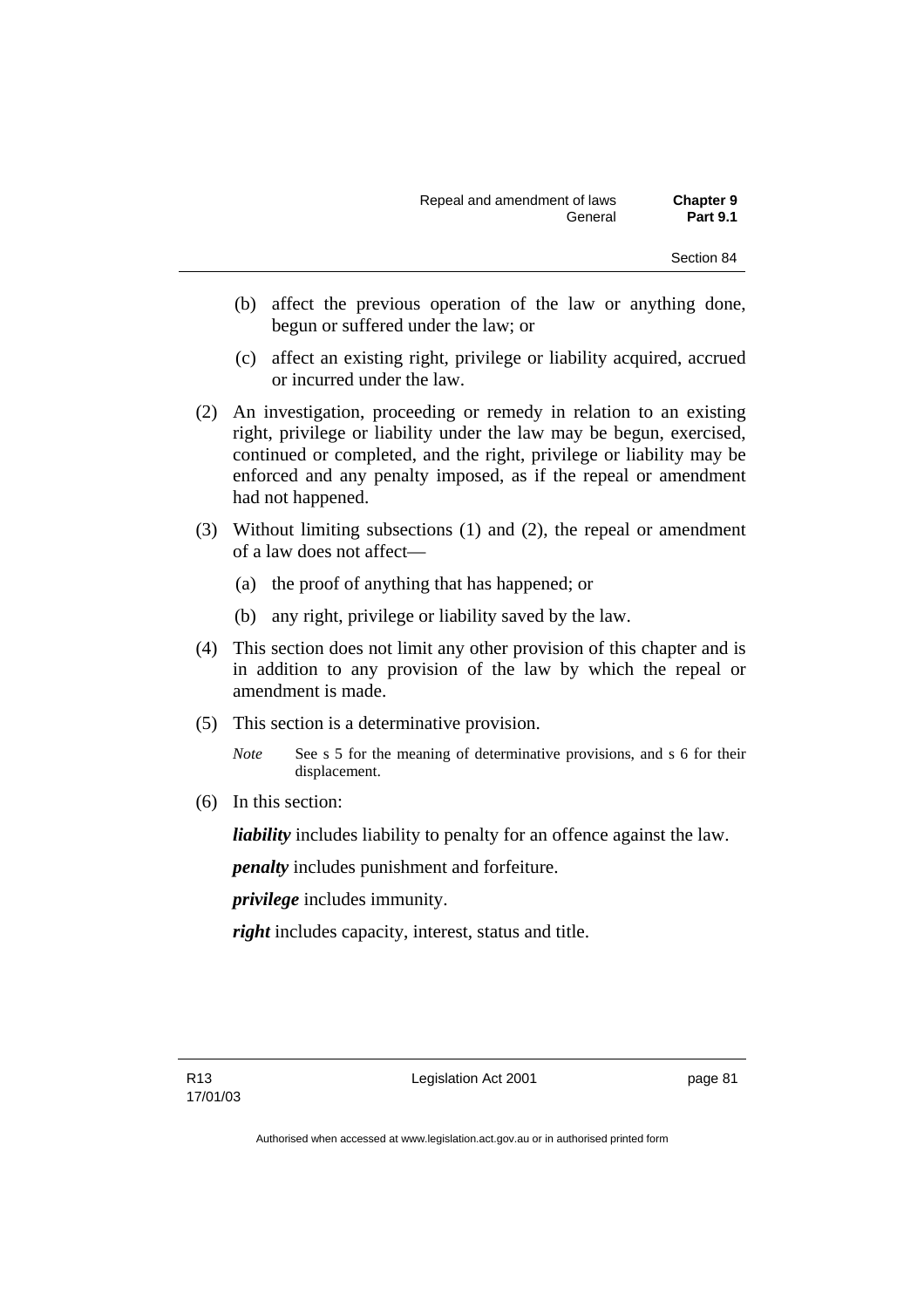| <b>Chapter 9</b> | Repeal and amendment of laws |
|------------------|------------------------------|
| <b>Part 9.1</b>  | General                      |

Section 84A

# **84A Creation of offences and changes in penalties** (IA s 33A)

- (1) If a law makes an act or omission an offence, the act or omission is only an offence if done or not done after the law commences.
- (2) If a law increases the maximum or minimum penalty, or the penalty, for an offence, the increase applies only to an offence committed after the law commences.
- (3) If a law reduces the maximum or minimum penalty, or the penalty, for an offence, the reduction applies to an offence committed before or after the law commences, but does not affect any penalty imposed before the law commences.
- (4) This section is a determinative provision.
	- *Note* See s 5 for the meaning of determinative provisions, and s 6 for their displacement.

page 82 Legislation Act 2001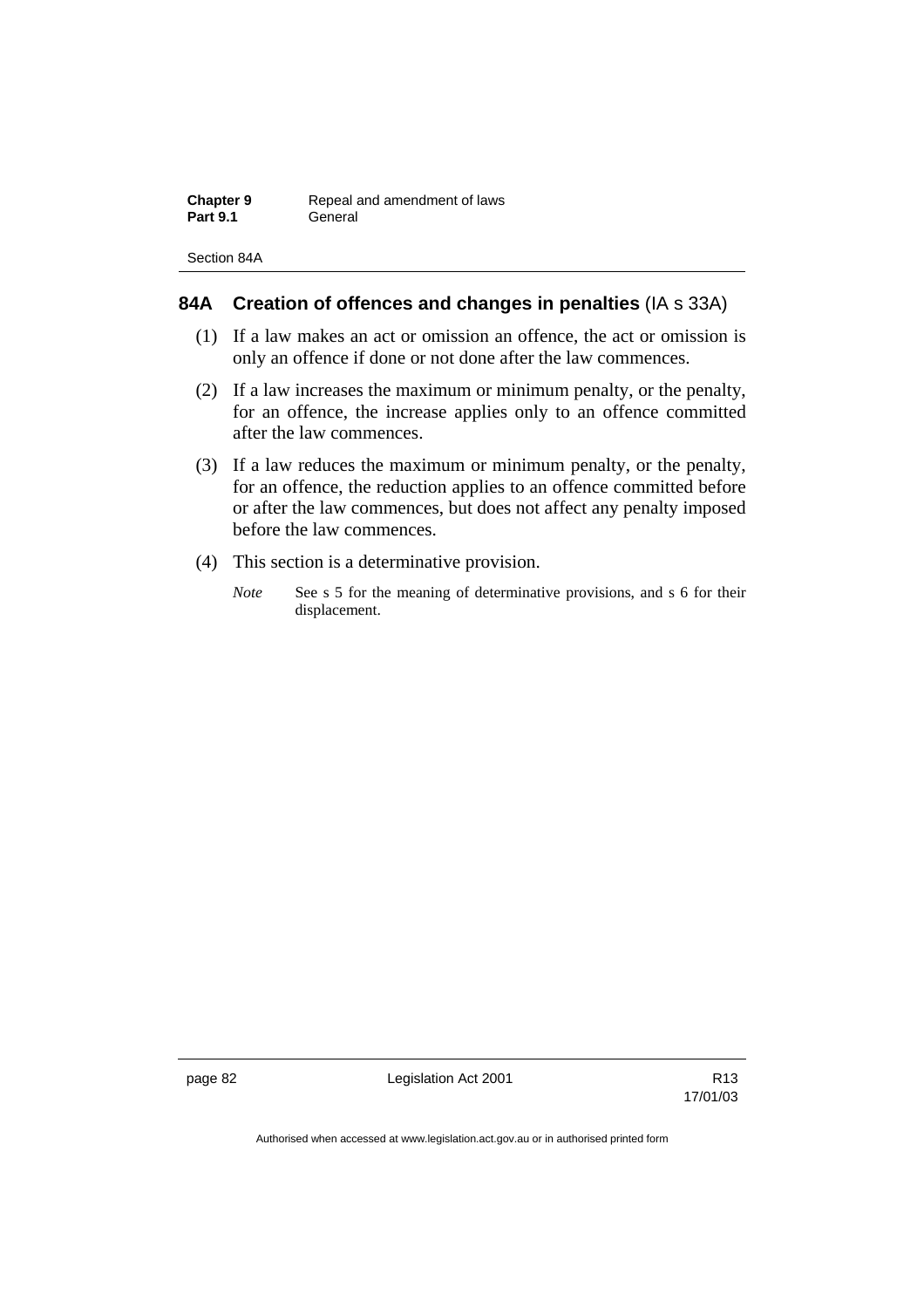# **Part 9.2 Repeal**

## **85 When repeal takes effect** (IA s 38)

- (1) This section applies if a law is repealed on a day.
- (2) If the law is remade on that day (with or without changes), the repeal takes effect when the remade law commences.
	- *Note* Under s 74, if a law commences on a day, it commences at the beginning of the day unless otherwise provided.
- (3) If the law is not remade on that day (with or without changes), the law continues in force until the end of the day and the repeal takes effect at midnight on the day.

## **86 Repealed and amended laws not revived on repeal of repealing and amending laws** (IA s 39)

 (1) If a law (the *first law*) is repealed by another law (the *other law*), the first law is not revived only because the other law is repealed.

### **Examples**

- 1 Act A repeals Act B. Act A is repealed. The repeal of Act A does not revive Act B.
- 2 Act A repeals Act B. Act A is automatically repealed under this Act, section 89 (Automatic repeal of certain laws and provisions). The repeal of Act A does not revive Act B.
- *Note* An example is part of the Act, is not exhaustive and may extend, but does not limit, the meaning of the provision in which it appears (see s 126 and s 132).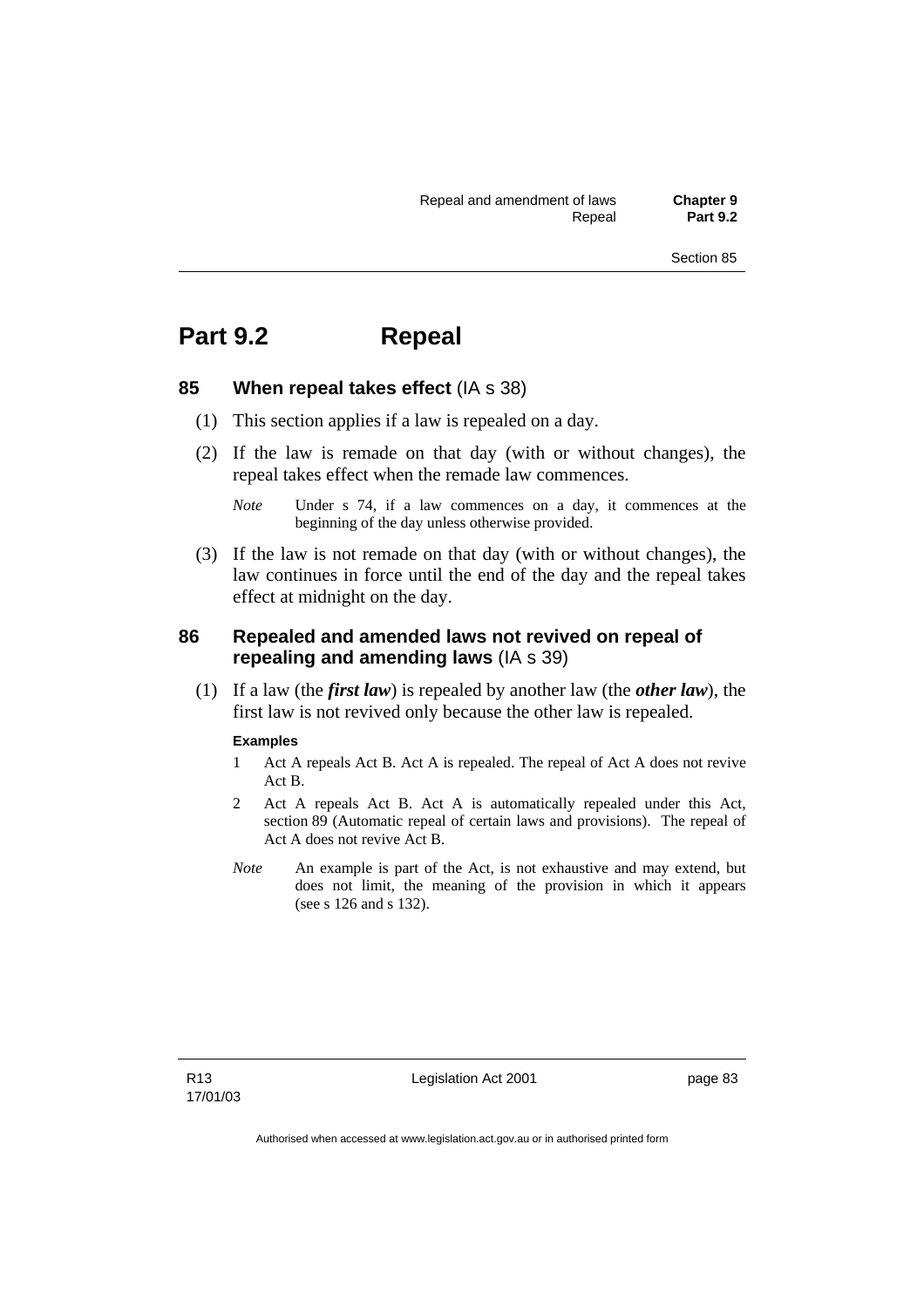| <b>Chapter 9</b> | Repeal and amendment of laws |
|------------------|------------------------------|
| <b>Part 9.2</b>  | Repeal                       |

 (2) If a law (the *first law*) is amended by another law (the *other law*), the continuing operation of the amendments made by the other law is not affected only because the other law is repealed and, in particular, the first law is not revived in the form in which it was in before the amendments took effect only because of the repeal.

#### **Examples**

- 1 Act A amends Act B. Act A is repealed after it has commenced by a later Act C. The amendments made by Act A continue to operate, even though Act A has been repealed.
- 2 Act A amends Act B. Act A is automatically repealed under this Act, section 89. The amendments made by Act A continue to operate, even though Act A has been repealed.
- (3) This section does not limit any other provision of this chapter and is in addition to any provision of the law by which the repeal is made.
- (4) This section is a determinative provision.
	- *Note* See s 5 for the meaning of determinative provisions, and s 6 for their displacement.
- (5) In this section:

*amended* does not include modified.

*law* includes a rule of the common law (including equity).

### **Examples**

- 1 a common law offence
- 2 a common law rule of practice or procedure
- 3 a right to equitable relief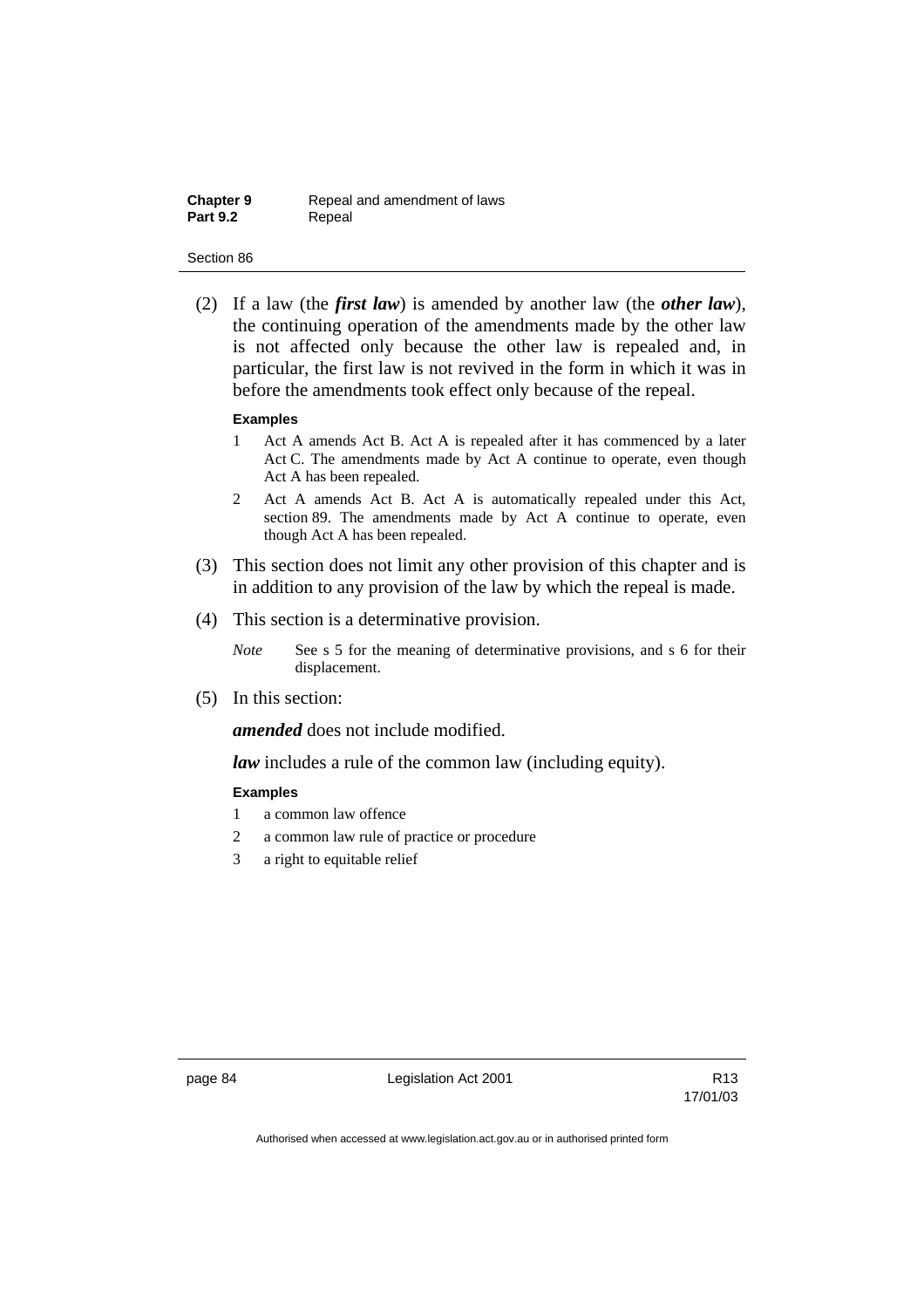## **87 Commencement not undone if repealed** (IA s 40)

- (1) If a provision of a law providing for the commencement of the law is repealed after the law has commenced, the repeal of the provision does not affect the continuing operation of the law.
- (2) If a commencement notice providing for the commencement of a law is repealed after the law has commenced, the repeal of the notice does not affect the continuing operation of the law.
- (3) This section does not limit any other provision of this chapter and is in addition to any provision of the law by which the repeal is made.
- (4) This section is a determinative provision.
	- *Note* See s 5 for the meaning of determinative provisions, and s 6 for their displacement.

## **88 Repeal does not end effect of transitional laws etc**  (IA s 42)

- $(1)$  If a law—
	- (a) declares something for a transitional purpose (whether or not the law is expressed to be made for that purpose); or
	- (b) validates something that is or may otherwise be invalid; or
	- (c) declares something for a purpose that is consequential on a declaration mentioned in paragraph (a) or a validation mentioned in paragraph (b) (whether or not the law is expressed to be made for a purpose of that kind);

the declaratory or validating effect of the law does not end only because of the repeal of the law.

## **Example for par (a)**

a provision stating that an existing licence under a repealed Act is taken to be a licence of a particular kind under another Act and authorising the imposition of conditions under the other Act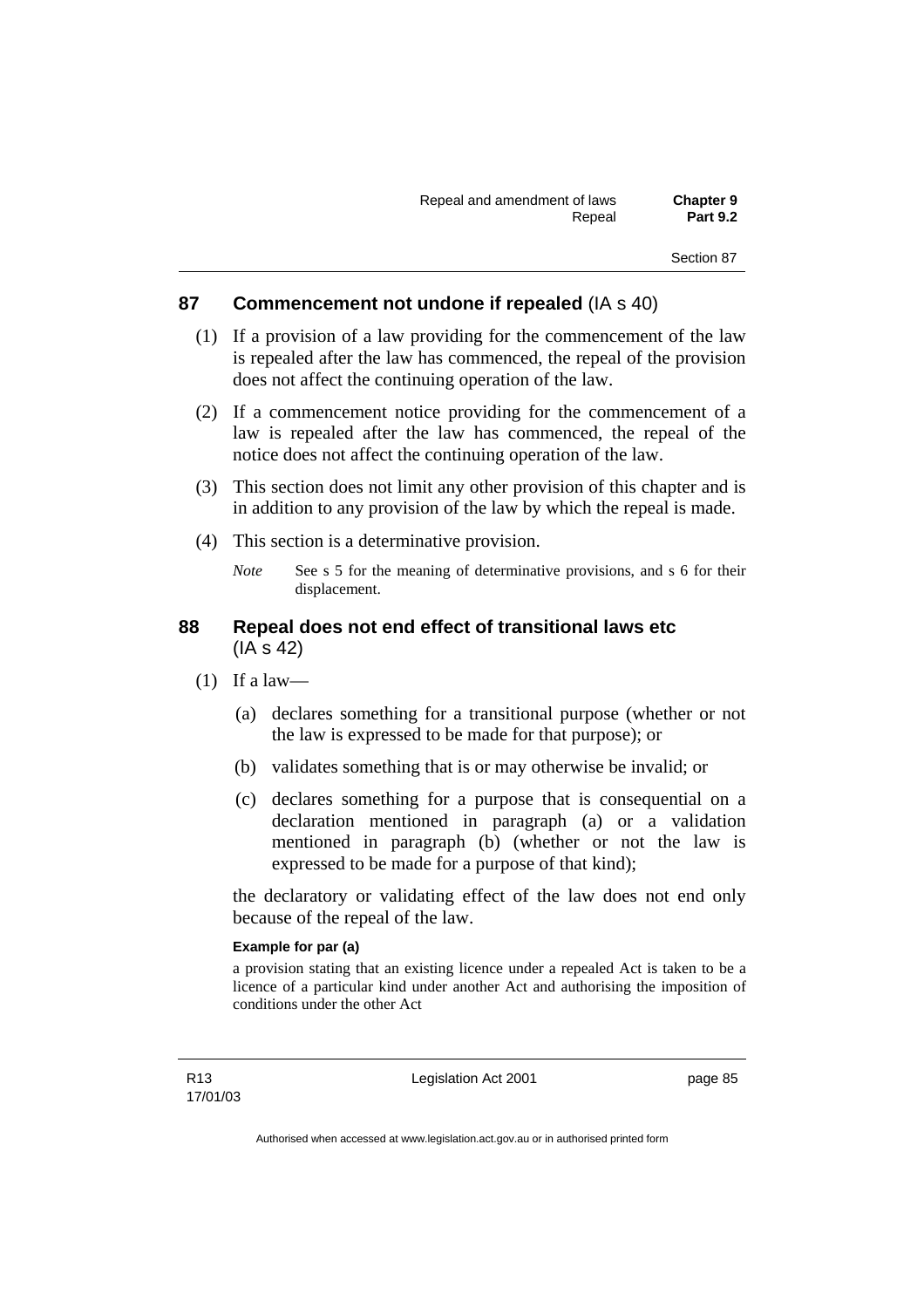| Chapter 9       | Repeal and amendment of laws |
|-----------------|------------------------------|
| <b>Part 9.2</b> | Repeal                       |

#### **Example for par (b)**

a provision declaring an instrument to have been validly made and acts done in reliance on the instrument to have been validly done

#### **Example for par (c)**

a provision stating that an instrument that is declared valid is taken to have been amended in a particular way

- *Note* An example is part of the Act, is not exhaustive and may extend, but does not limit, the meaning of the provision in which it appears (see s 126 and s 132).
- (2) If a law (the *savings law*) declares a law (the *declared law*) to be a law to which this section applies—
	- (a) the effect of the declared law does not end only because of its repeal; and
	- (b) the effect of the savings law does not end only because of its repeal.
- (3) A declaration may be made for subsection (2) about a law whether or not the Act is a law to which subsection (1) applies.
- (4) A declaration made for subsection (2) about a law does not imply that, in the absence of a declaration about it, another law is not a law to which this section applies.
- (5) This section does not limit any other provision of this chapter and is in addition to any provision of the law by which the repeal is made.
- (6) This section is a determinative provision.
	- *Note* See s 5 for the meaning of determinative provisions, and s 6 for their displacement.

page 86 **Legislation Act 2001** CH<sub>2</sub> R13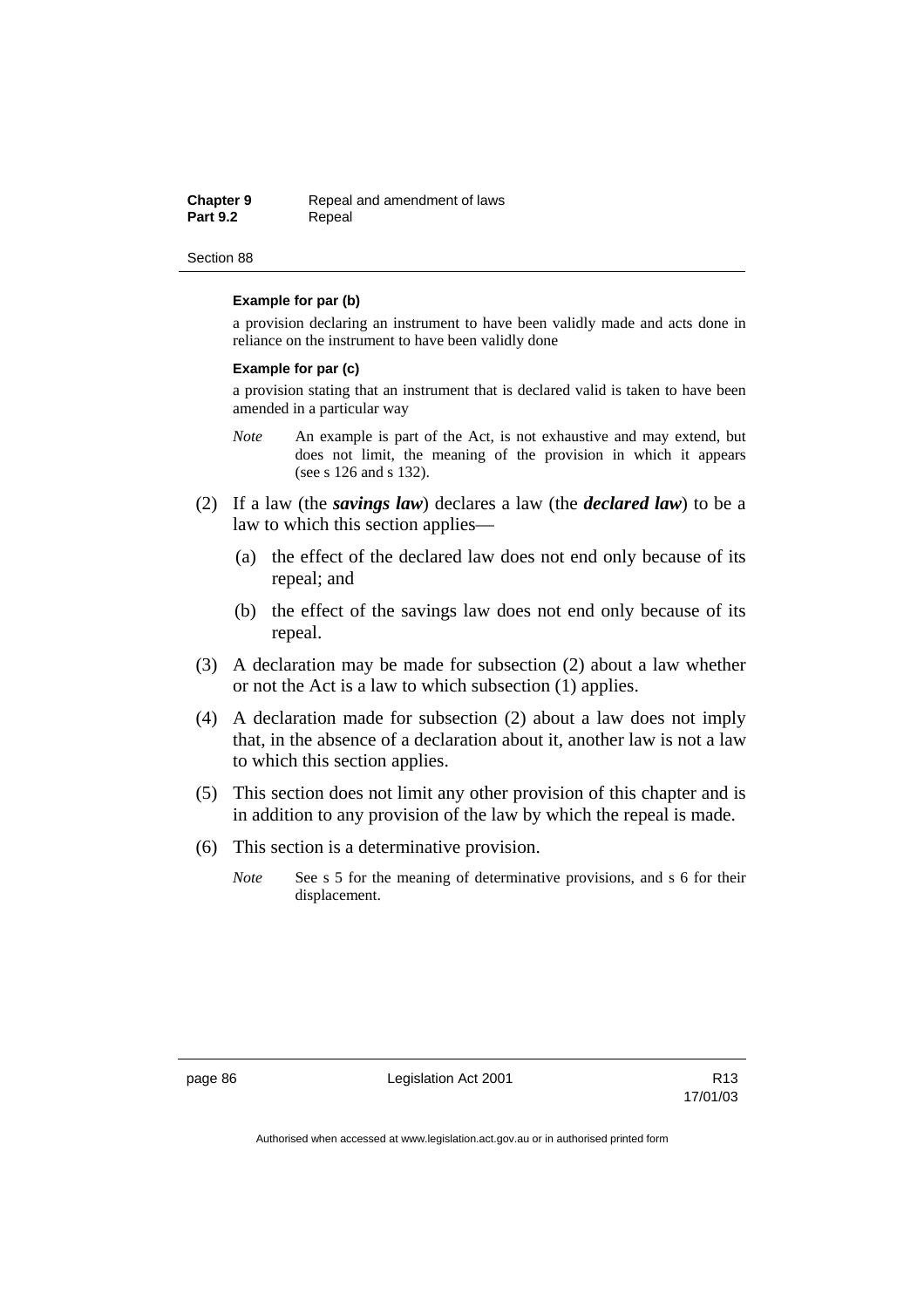## **89 Automatic repeal of certain laws and provisions** (IA s 43)

- (1) An amending law is automatically repealed on the day after all of its provisions have commenced.
- (2) An appropriation Act is automatically repealed on the last day of the financial year for which it makes appropriations.
- (3) An amending provision of a law is automatically repealed immediately after all of the amendments and repeals made by it (or to which it relates) have commenced.
- (4) A commencement provision of a law is automatically repealed immediately after all of the provisions of the law have commenced.
- (5) A commencement notice is automatically repealed on the day after the day, or the last of the days, fixed or otherwise determined by the notice for the commencement of a law.
- (6) If an instrument making, or evidencing, an appointment (including an acting appointment) is a registrable instrument, the instrument is automatically repealed on the day the appointment ends.
- (7) A repeal under this section has effect for all purposes, including, for example, any other provisions of this chapter about repeals.
- (8) This section does not limit any other provision of this chapter.
- (9) This section is a determinative provision.
	- *Note* See s 5 for the meaning of determinative provisions, and s 6 for their displacement.
- (10) In this section:

*amend* does not include modify.

*amending law* means a law that consists only of provisions of the following kinds:

(a) for an Act—the Act's long title;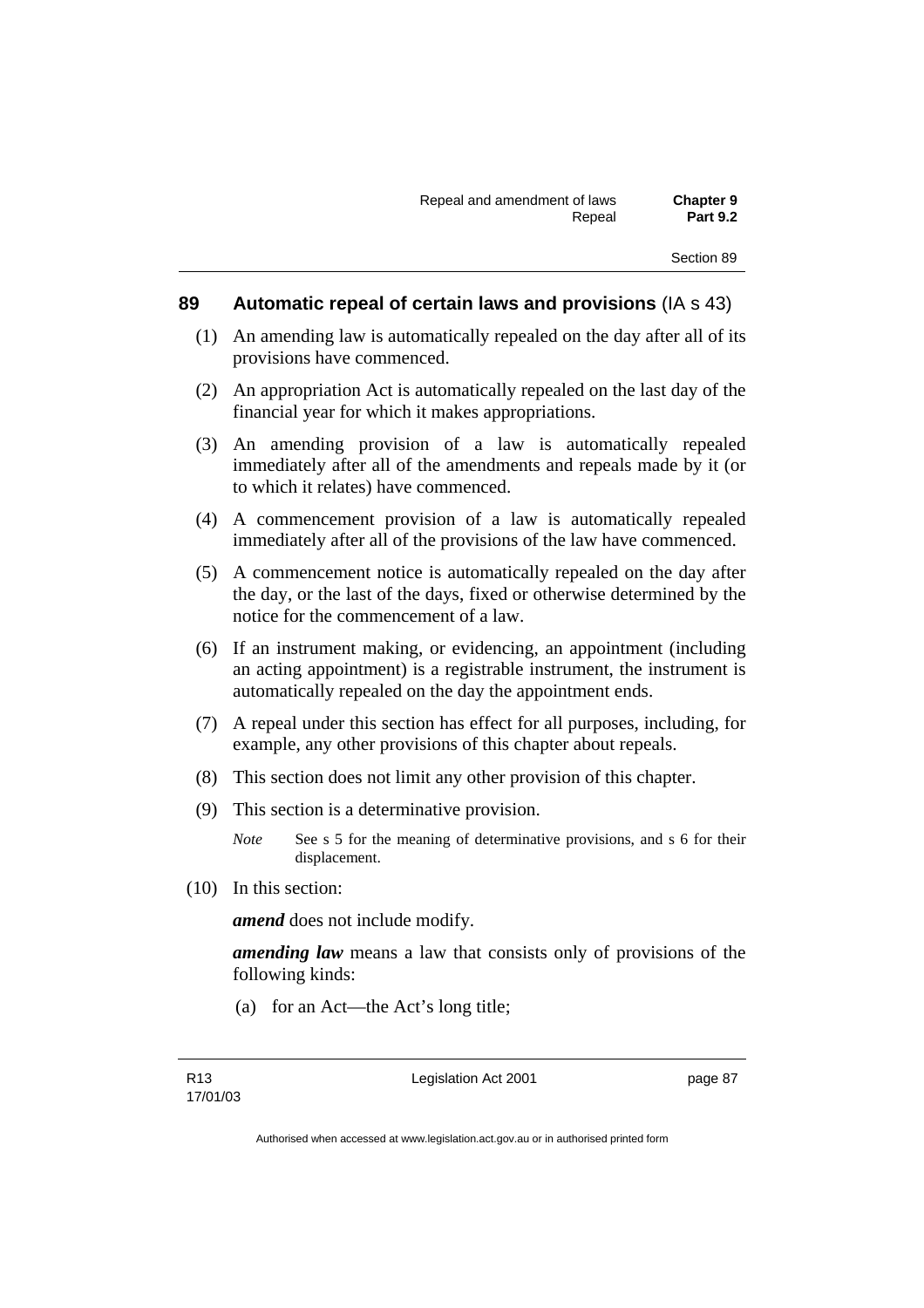- (b) for an Act—the Act's preamble (if any);
- (c) a provision about the law's name;
- (d) a provision about the law's commencement;
- (e) a provision about the purposes of the law or any of its provisions;
- (f) a provision about the effect of notes;
- (g) a provision providing for the amendment or repeal of a law or statutory instrument (including a provision identifying the amended or repealed law or statutory instrument);
- (h) a provision declaring a law to be a law to which section 88 (Repeal does not end transitional or validating effect etc) applies;
- (i) a provision about the renumbering of a law;
- (j) a provision authorising or requiring something to be done under chapter 11 (Republication of Acts and statutory instruments).

*amending provision*, of a law, means a provision of the law that only amends or repeals a law or statutory instrument, and includes any other provision (for example, a schedule) of the law that only identifies the law or instrument amended or repealed.

*appropriation Act*—see the *Financial Management Act 1996*, dictionary.

*commencement provision*, of a law, means a provision of the law that only provides for the commencement of the law.

### **Example 1 for s 89**

The *Hypothetical Amending Act 2002* repeals and amends a number of Acts. The Act contains the following provisions:

- a long title
- a provision about the Act's name

page 88 Legislation Act 2001

17/01/03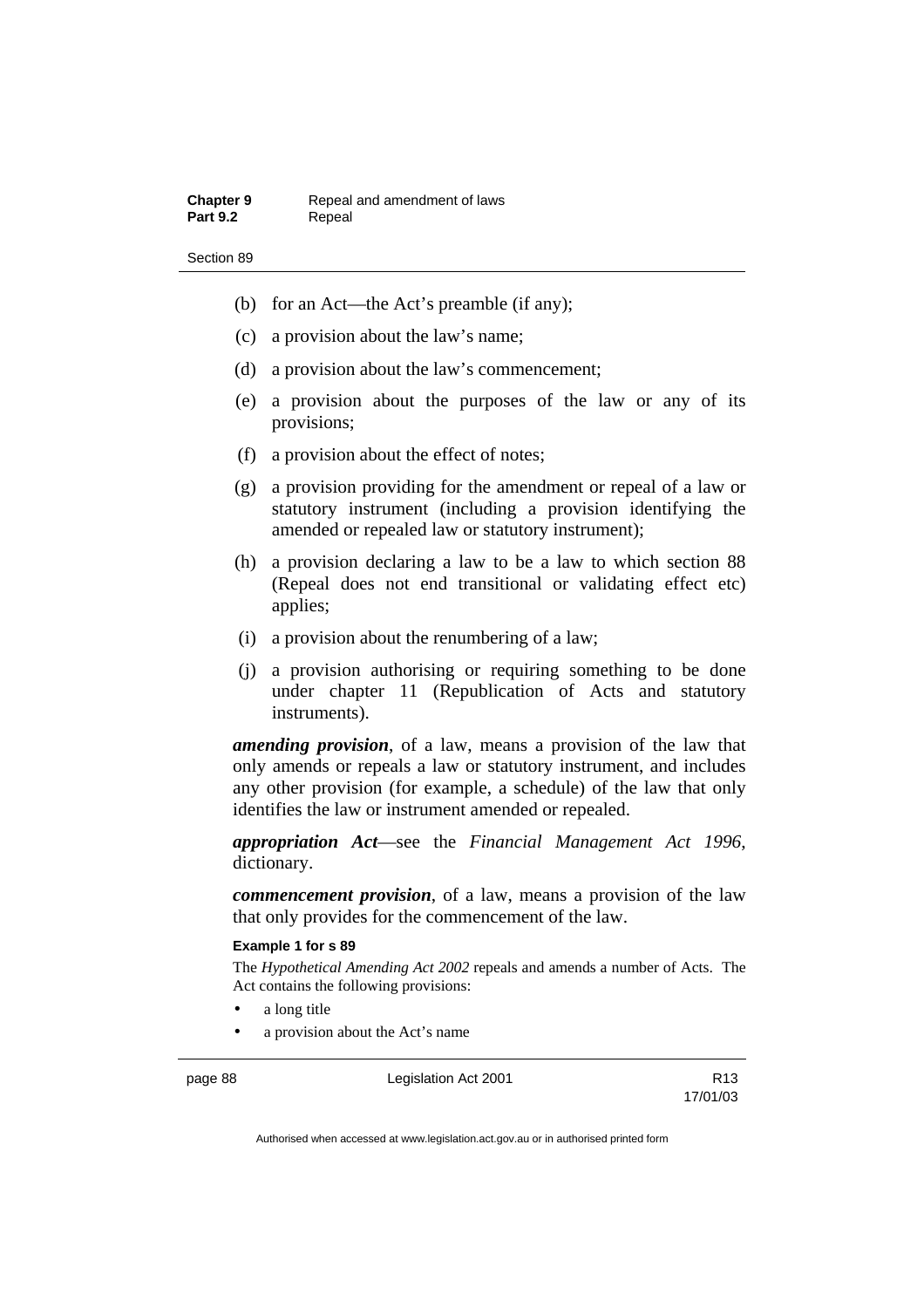| Repeal and amendment of laws | <b>Chapter 9</b> |
|------------------------------|------------------|
| Repeal                       | <b>Part 9.2</b>  |

- a provision about the Act's commencement
- repealing provisions (that is, a provision stating that the Act repeals the Acts mentioned in schedule 1 and a schedule (schedule 1) setting out the names of the repealed Acts)
- amending provisions (that is, a provision stating that the Act amends the Acts mentioned in schedule 2 and a schedule (schedule 2) setting out the amended Acts and the amendments of them)
- a provision about the application of this Act, section 88 (Repeal does not end transitional or validating effect etc) to a provision being repealed
- a provision requiring an amended Act (the *XYZ Act 1990*), or a provision of the *XYZ Act 1990*, to be renumbered in the next republication of the Act under this Act.

The Act contains no other provisions. Its repealing provisions, and its other provisions apart from the naming provision, the commencement provision and the amending provisions, commence on the day after its notification day, 22 March 2002. Its amending provisions commence on a date fixed by the Minister by written notice, 12 April 2002.

#### **Example 2 for s 89**

The *Example Act 2001* contains provisions establishing a new licensing scheme. It also amends several Acts and repeals others. Because it contains the scheme provisions, it is not an amending law covered by subsection (1).

*Note* An example is part of the Act, is not exhaustive and may extend, but does not limit, the meaning of the provision in which it appears (see s 126 and s 132).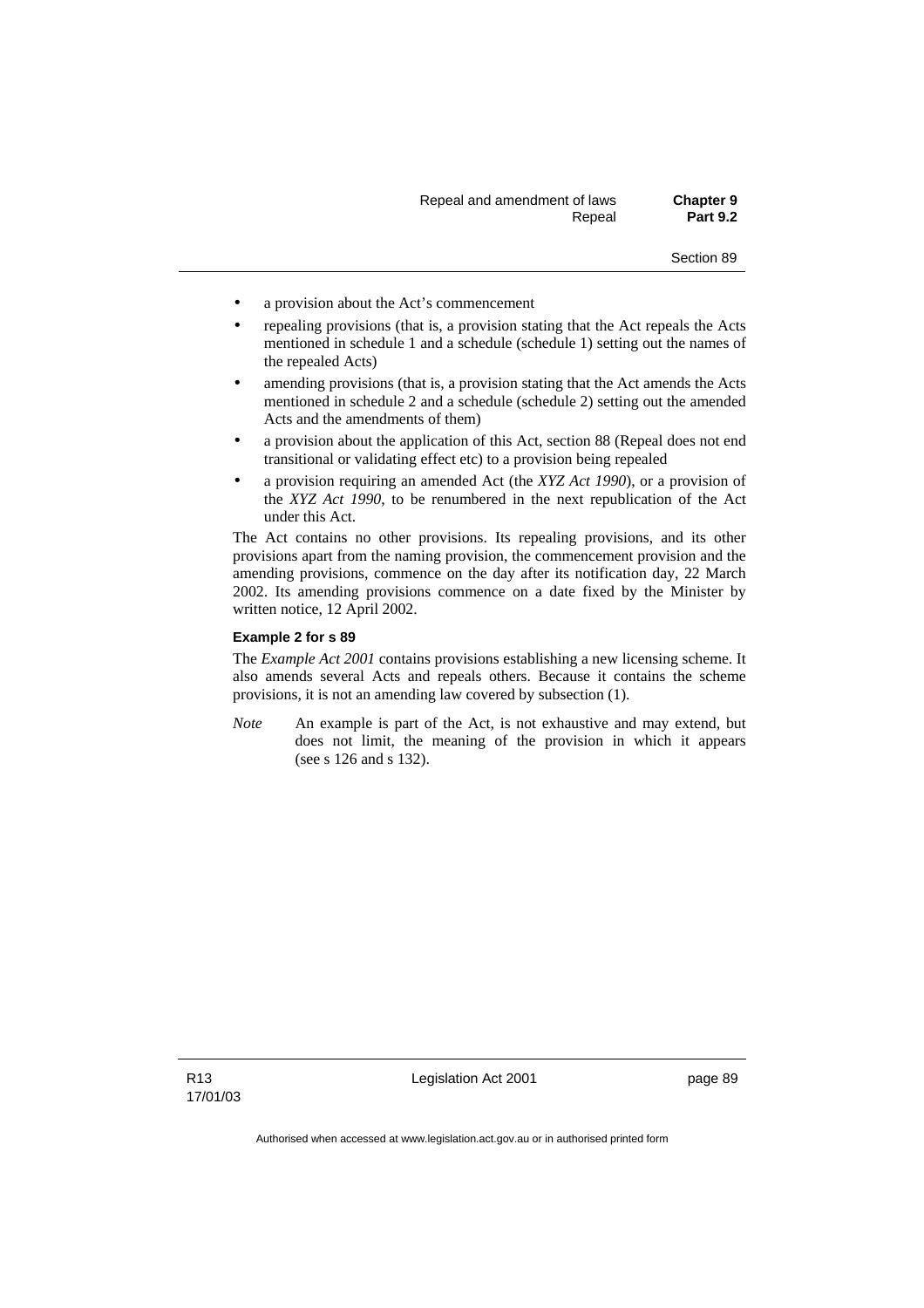**Chapter 9 Repeal and amendment of laws**<br>**Part 9.3 Amendment** Amendment

Section 90

# **Part 9.3 Amendment**

## **90 Law and amending laws to be read as one** (IA s 44)

A law and all laws amending it are to be read as one.

## **91 Insertion of provisions by amending law** (IA s 45)

- (1) This section applies if a law (the *amending law*) amends another law (the *amended law*) by inserting any of the following provisions, and does not exactly specify the position in the amended law where it is to be inserted:
	- (a) a chapter, part, division, subdivision, section or subsection (an *inserted chapter, part, division, subdivision, section* or *subsection*);
	- (b) a paragraph (an *inserted paragraph*);
	- (c) a subparagraph (an *inserted subparagraph*);
	- (d) a sub-subparagraph (an *inserted sub-subparagraph*);
	- (e) a definition (an *inserted definition*);
	- (f) any other provision (a *miscellaneous inserted provision*).
- (2) An inserted chapter, part, division, subdivision, section or subsection is inserted in the appropriate numerical or alphanumerical position in the amended law.
- (3) An inserted paragraph is inserted in the appropriate alphabetical position in the amended law.
- (4) An inserted subparagraph is inserted in the appropriate numerical or alphanumerical position in the amended law.
- (5) An inserted sub-subparagraph is inserted in the appropriate alphabetical position in the amended law.

page 90 Legislation Act 2001

17/01/03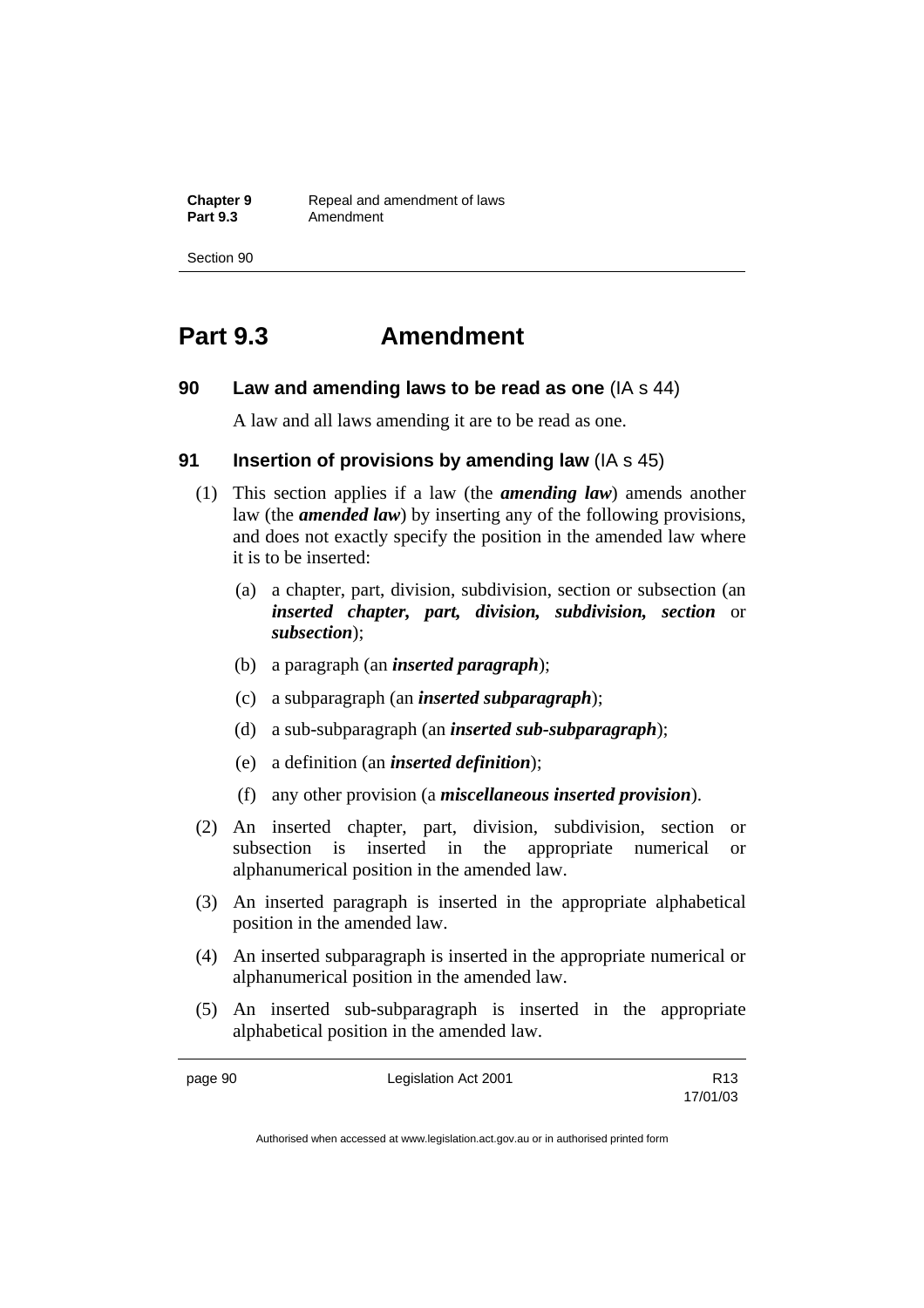- (6) An inserted definition is inserted in the appropriate alphabetical position (worked out on a letter-by-letter basis) in a series of definitions in the amended law.
- (7) A miscellaneous inserted provision is inserted in the appropriate position in the amended law.
- (8) In applying this section to a subordinate law or disallowable instrument or to a provision of a schedule to an Act, a reference to a section or subsection is a reference to a corresponding provision of the law, instrument or schedule.
- (9) In working out the appropriate position where a provision is to be inserted in the amended law, regard may be had to the following:
	- (a) the provision number or letter;
	- (b) the heading of the relevant amending provision of the amending Act;
	- (c) any other amendments in the amending law including the order of amendments;
	- (d) anything else in the amending law or amended law;
	- (e) current legislative drafting practice.

#### **Examples**

- 1 If a part numbered '3' is to be inserted into an amended law with an existing sequence of parts 'part 1—part 2—part 4', inserted part 3 is inserted between parts 2 and 4.
- 2 If a division numbered '2.2A' is to be inserted into an amended law with an existing sequence of divisions in part 2 'division 2.1—division 2.2 division 2.3', inserted division 2.2A is inserted between divisions 2.2 and 2.3.
- 3 If a section numbered '6AA' is to be inserted into an amended law with an existing sequence of sections 'section 6—section 6A—section 6B', inserted section 6AA is inserted between sections 6A and 6B.
- 4 If a section numbered '7A' is to be inserted, by an amending section headed 'Division 2.2, new section 7A', into an amended law with an existing sequence 'section 7 [in division 2.2]—division 2.3 [heading]—section 8',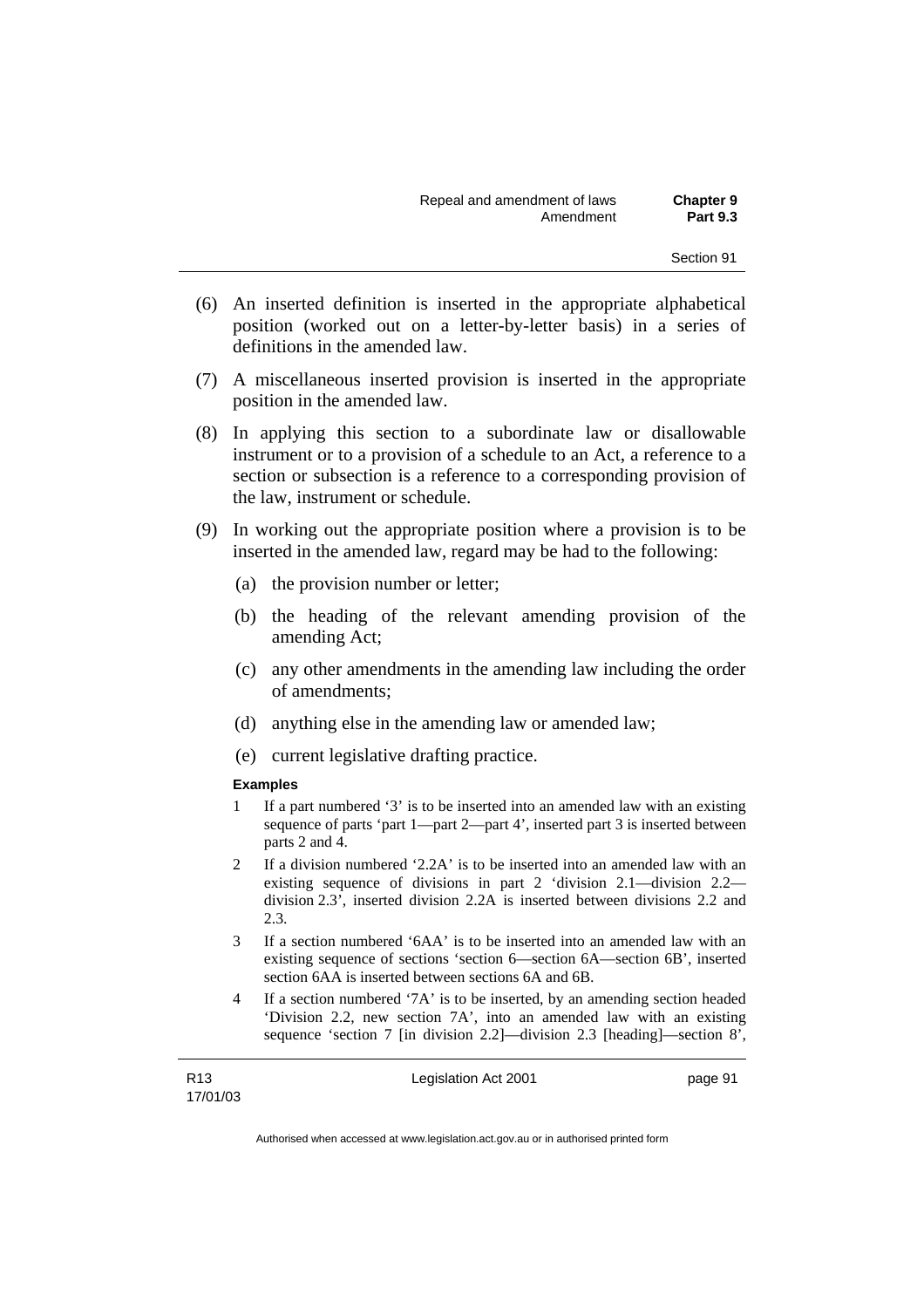| Chapter 9       | Repeal and amendment of laws |
|-----------------|------------------------------|
| <b>Part 9.3</b> | Amendment                    |

inserted section 7A is inserted between section 7 and the heading to division 2.3 (that is, at the end of division 2.2).

- 5 If a section numbered '7A' is to be inserted, by an amending section headed 'Division 2.3, new section 7A', into an amended law with an existing sequence 'section 7 [in division 2.2]—division 2.3 [heading]—section 8', inserted section 7A is inserted between the heading to division 2.3 and section 8 (that is, at the beginning of division 2.3).
- *Note* An example is part of the Act, is not exhaustive and may extend, but does not limit, the meaning of the provision in which it appears (see s 126 and s 132).
- (10) This section is a determinative provision.
	- *Note* See s 5 for the meaning of determinative provisions, and s 6 for their displacement.
- (11) In this section:

*insert* includes relocate.

## **92 Amendment to be made wherever possible** (IA s 46)

- (1) If a law amends another law—
	- (a) by omitting a word; or
	- (b) by substituting a word for another word; or
	- (c) by inserting a word before or after a particular word;

the amendment is to be made wherever possible in the other law.

#### **Example**

The *XYZ Amendment Act 2002* is expressed to omit the word 'authorised' from the *ABC Act 1998*, section 20. The word 'authorised' is used once in section 20 heading, 3 times in section 20 (1) and twice in section 20 (3). The amendment omits each of those references to the word 'authorised'.

*Note* An example is part of the Act, is not exhaustive and may extend, but does not limit, the meaning of the provision in which it appears (see s 126 and s 132).

page 92 **Legislation Act 2001** CH<sub>2</sub> R13

17/01/03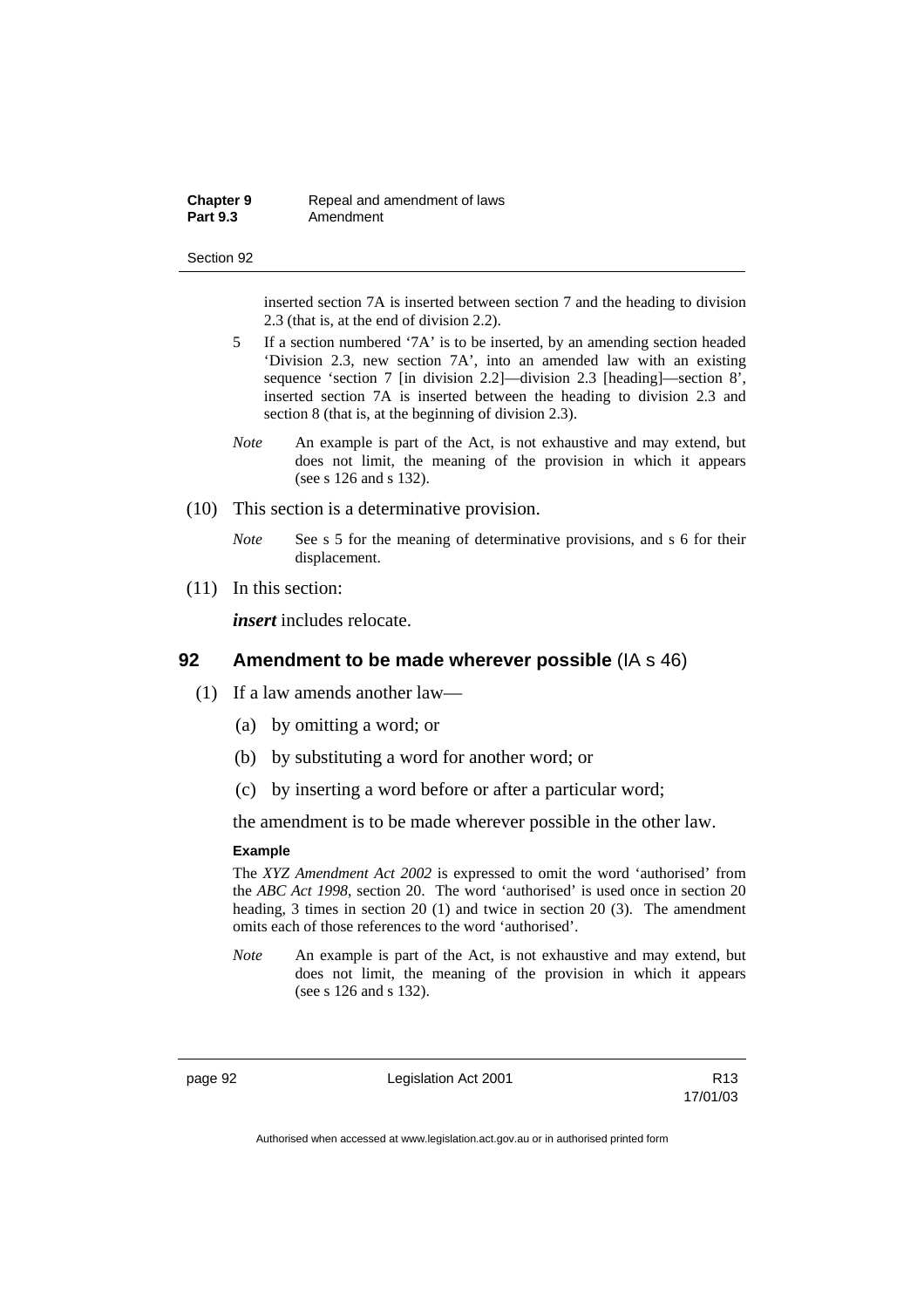- (2) This section is a determinative provision.
	- *Note* See s 5 for the meaning of determinative provisions, and s 6 for their displacement.

## **93 Provisions included in another provision for amendment purposes** (IA s 46A)

- (1) This section applies for the purpose of amending a law.
- (2) The heading to a chapter, part, division, subdivision, schedule, dictionary, section or any other provision of the law forms part of the provision to which it is a heading.
- (3) An example at the end of a provision of the law is part of the provision unless the example is expressed in a way that indicates that it applies only to another provision.
- (4) A note at the end of a provision of the law is taken, for this section, to be part of the provision unless the note is expressed in a way that indicates that it applies only to another provision.
- (5) However, a note in a law is not, for any other purpose, part of the law.
	- *Note* Section 127 (Material that is not part of an Act or statutory instrument) deals with the status of notes.
- (6) A penalty at the end of a subsection of the law—
	- (a) is part of the subsection unless the penalty is expressed in a way that indicates that it applies only to other subsections of the section; or
	- (b) if the penalty is expressed in a way that indicates that it applies only to other subsections—is part of the section.
- (7) A penalty at the end of a section of the law that is not divided into subsections is part of the section.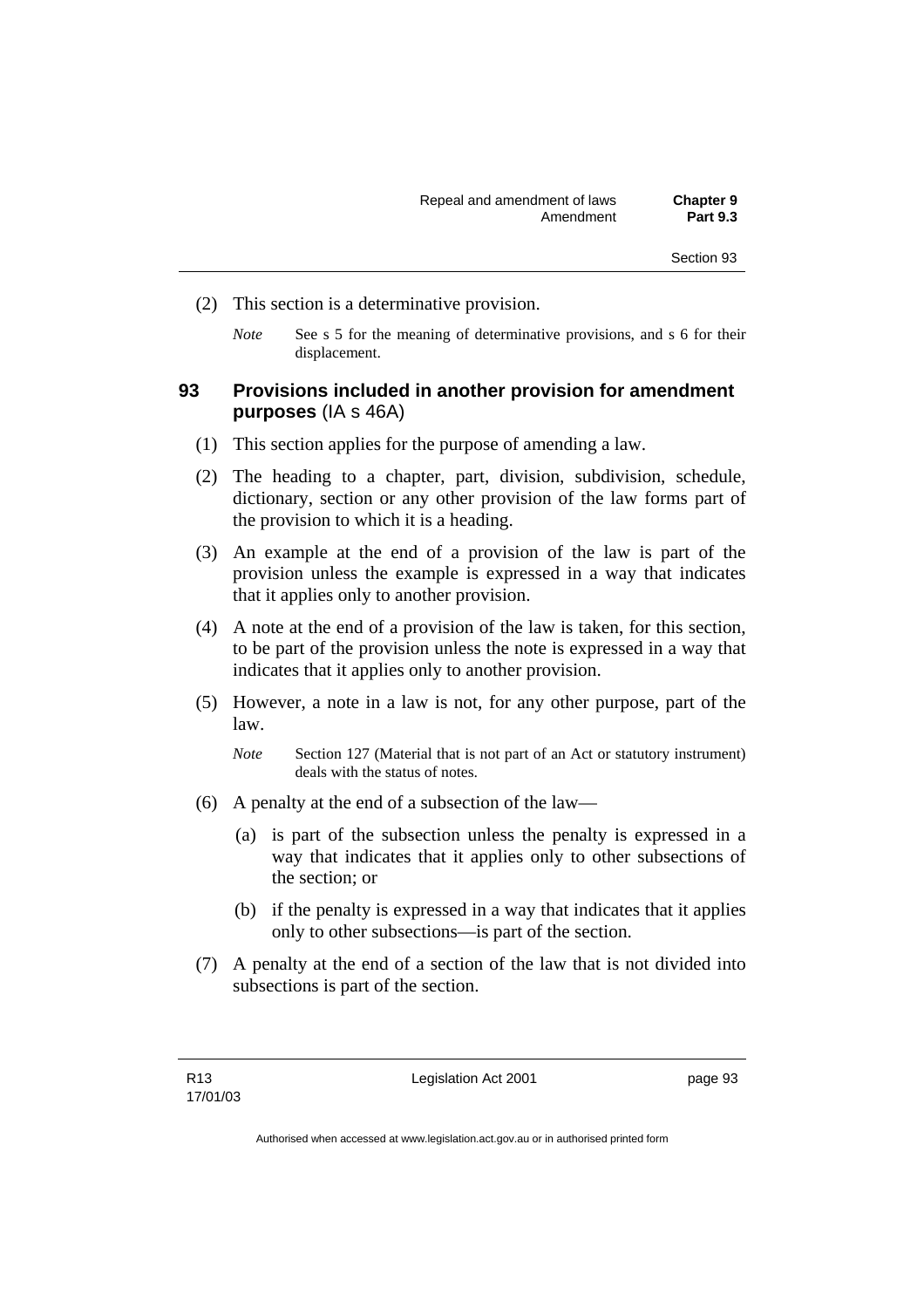| Chapter 9       | Repeal and amendment of laws |
|-----------------|------------------------------|
| <b>Part 9.3</b> | Amendment                    |

- (8) The word 'and', 'or' or 'but', or a similar word, at the end of a paragraph, subparagraph, sub-subparagraph or another provision of the law is part of the provision.
- (9) In working out whether an example or note is at the end of a provision of the law, any penalty is to be disregarded, and, for an example, any note is to be disregarded.
	- *Note* According to current legislative drafting practice, examples, notes and penalties to a provision are arranged in the following order at the end of provisions:
		- 1 penalty (first)
		- 2 examples
		- 3 notes (last).
- (10) In applying this section to a subordinate law or disallowable instrument or to a provision of a schedule to an Act, a reference to a section or subsection is a reference to a corresponding provision of the law, instrument or schedule.
- (11) This section is a determinative provision.
	- *Note* See s 5 for the meaning of determinative provisions, and s 6 for their displacement.

# **94 Continuance of appointments etc made under amended provisions** (IA s 47)

- (1) This section applies if—
	- (a) a law expressly or impliedly authorises or requires—
		- (i) the making of an appointment or statutory instrument; or
		- (ii) the delegation of a function; or
		- (iii) the issue of a licence or permit (however described); or
		- (iv) the doing (however described) of anything else; and
	- (b) the law is amended by another law; and

page 94 **Legislation Act 2001** R13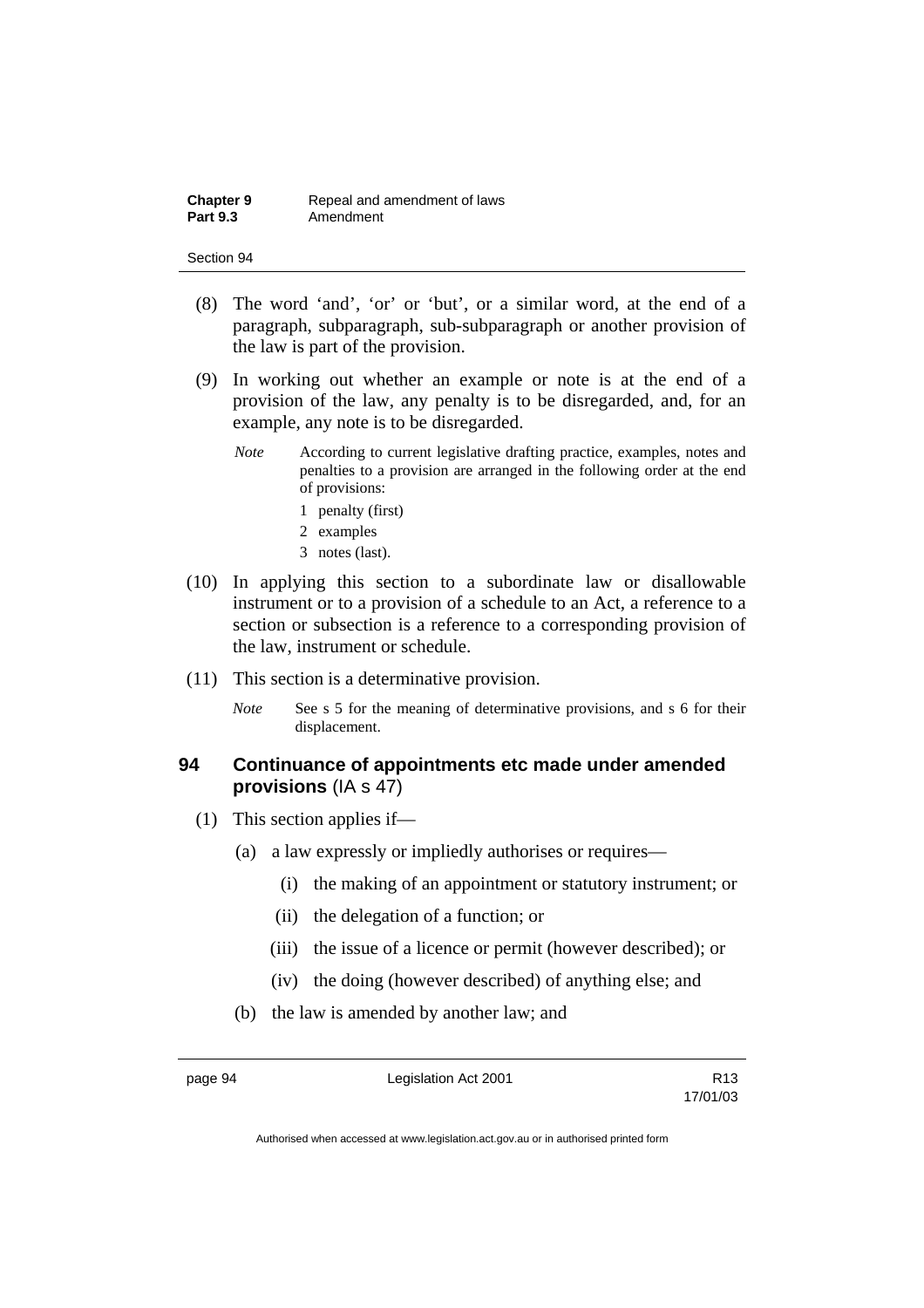- (c) under the amended law—
	- (i) the appointment or statutory instrument may be made; or
	- (ii) the function may be delegated; or
	- (iii) the licence or permit may be issued; or
	- (iv) the thing may be done;

whether by the same or a different entity.

### **Examples for par (a) (iv)**

- 1 the giving of an approval, consent or permission
- 2 the making of a recommendation
- *Note* An example is part of the Act, is not exhaustive and may extend, but does not limit, the meaning of the provision in which it appears (see s 126 and s 132).
- (2) An appointment, statutory instrument, delegation, licence, permit or other thing mentioned in subsection (1) that was in force immediately before the commencement of the amendment continues to have effect as if it had been made, issued or done (however described) under the amended law.
- (3) This section is a determinative provision.
	- *Note* See s 5 for the meaning of determinative provisions, and s 6 for their displacement.
- (4) In this section:

*amend* includes omit and re-enact in the same law (with or without changes), but does not include omit and re-enact in another law.

### **95 Status of modifications** (IA s 48)

 (1) If a law is modified by another law, the law operates as modified but the modification does not amend the text of the law.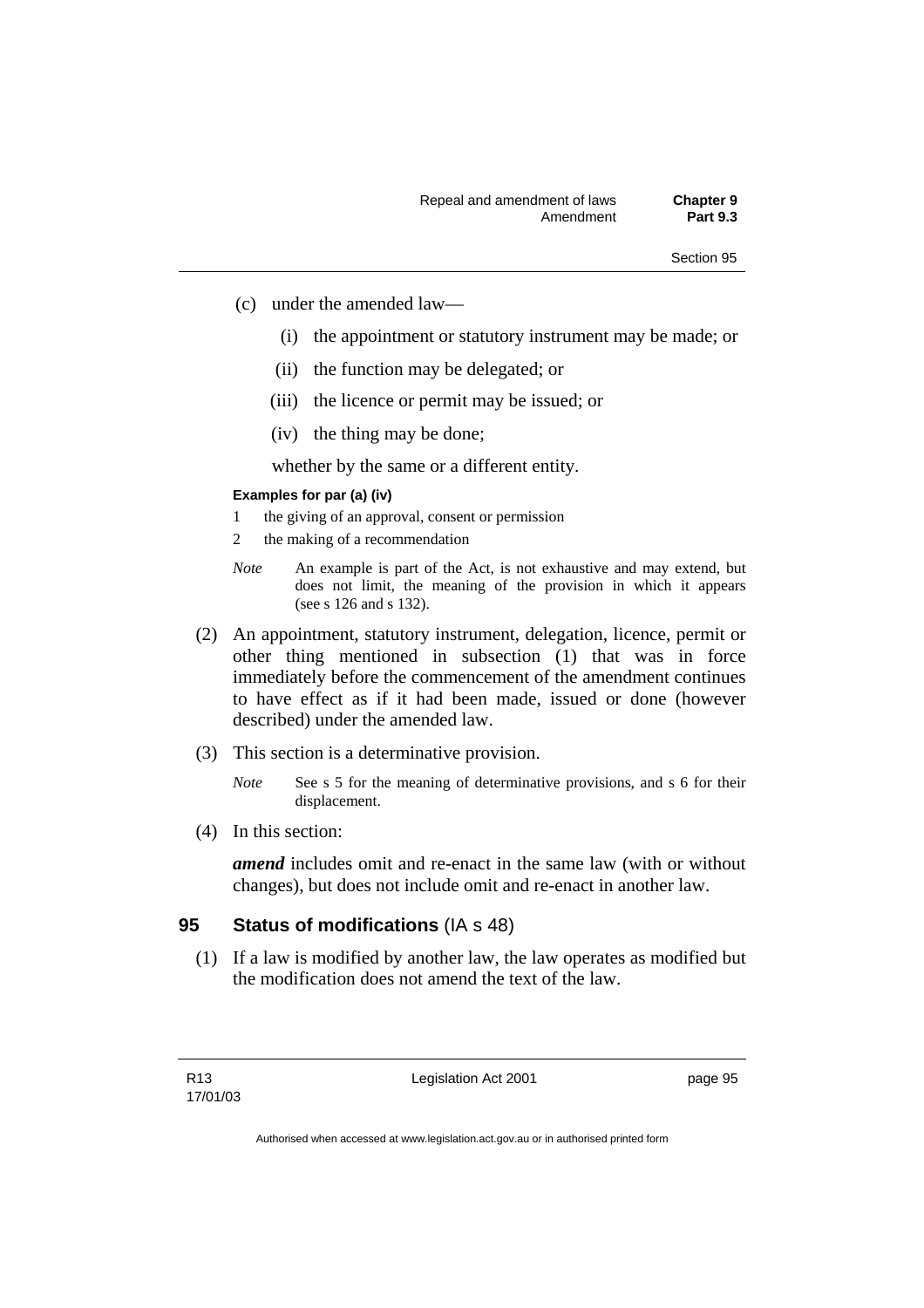| <b>Chapter 9</b> | Repeal and amendment of laws |
|------------------|------------------------------|
| <b>Part 9.3</b>  | Amendment                    |

- (2) This section is a determinative provision.
	- *Note* See s 5 for the meaning of determinative provisions, and s 6 for their displacement.

# **96 Relocated provisions** (IA s 49)

- (1) This section applies if a provision of a law is relocated (with or without changes) to a different place in the same law or to a different law.
- (2) The operation or meaning of the provision is not affected only because of the provision's relocation.
- (3) Without limiting subsection (2), if before its relocation the provision was to be interpreted in a particular way, it is to be interpreted in that way in its new location.

### **Example**

If a provision of an Act is to be interpreted as if it were a law consolidating the provisions of other laws and it is relocated into another Act, it is to be interpreted in the same way in its new location.

- *Note* An example is part of the Act, is not exhaustive and may extend, but does not limit, the meaning of the provision in which it appears (see s 126 and s 132).
- (4) However, the provision has effect subject to any changes made to it.
- (5) This section is a determinative provision.
	- *Note* See s 5 for the meaning of determinative provisions, and s 6 for their displacement.

page 96 **Legislation Act 2001** CH<sub>2</sub> R13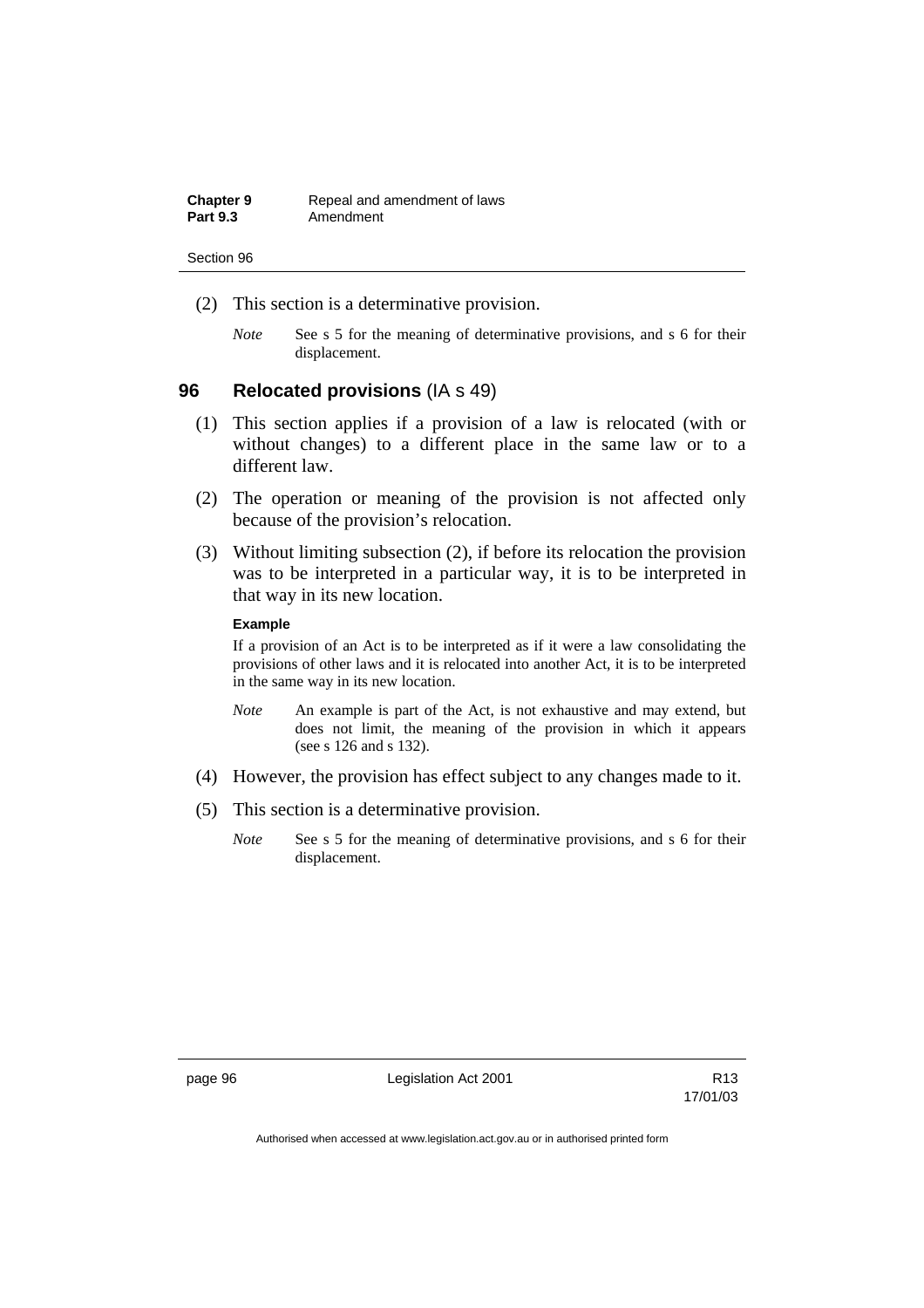# **Chapter 10 Referring to laws**

# **97 References to law or instrument include law or instrument containing reference** (IA s 50 (2))

 (1) In a law, a reference in general terms to a law of the same kind includes a reference to the law itself.

### **Example**

The *ABC Act 2001*, section 27 gives a power to confiscate property under certain circumstances. Section 93 of the same Act provides 'If an Act authorises the confiscation of property, the owner of the property has a right of appeal to the Magistrates Court.' The right of appeal under section 93 also applies to the power given by section 27.

- *Note* An example is part of the Act, is not exhaustive and may extend, but does not limit, the meaning of the provision in which it appears (see s 126 and s 132).
- (2) In an instrument, a reference in general terms to an instrument of the same kind includes a reference to the instrument itself.
- (3) In this section:

*instrument* means an instrument (other than a law) made or in force under a law.

*law* means an Act, subordinate law or disallowable instrument.

### **98 Referring to laws in general terms** (IA s 50 (1))

(1) Every Act may be referred to by the word *Act* alone.

### **Example**

A former NSW Act may be referred to by using the name of the NSW Act to which it corresponds eg '*Truck Act 1900*'. In other words, it is not necessary to add words indicating that it is a former NSW Act.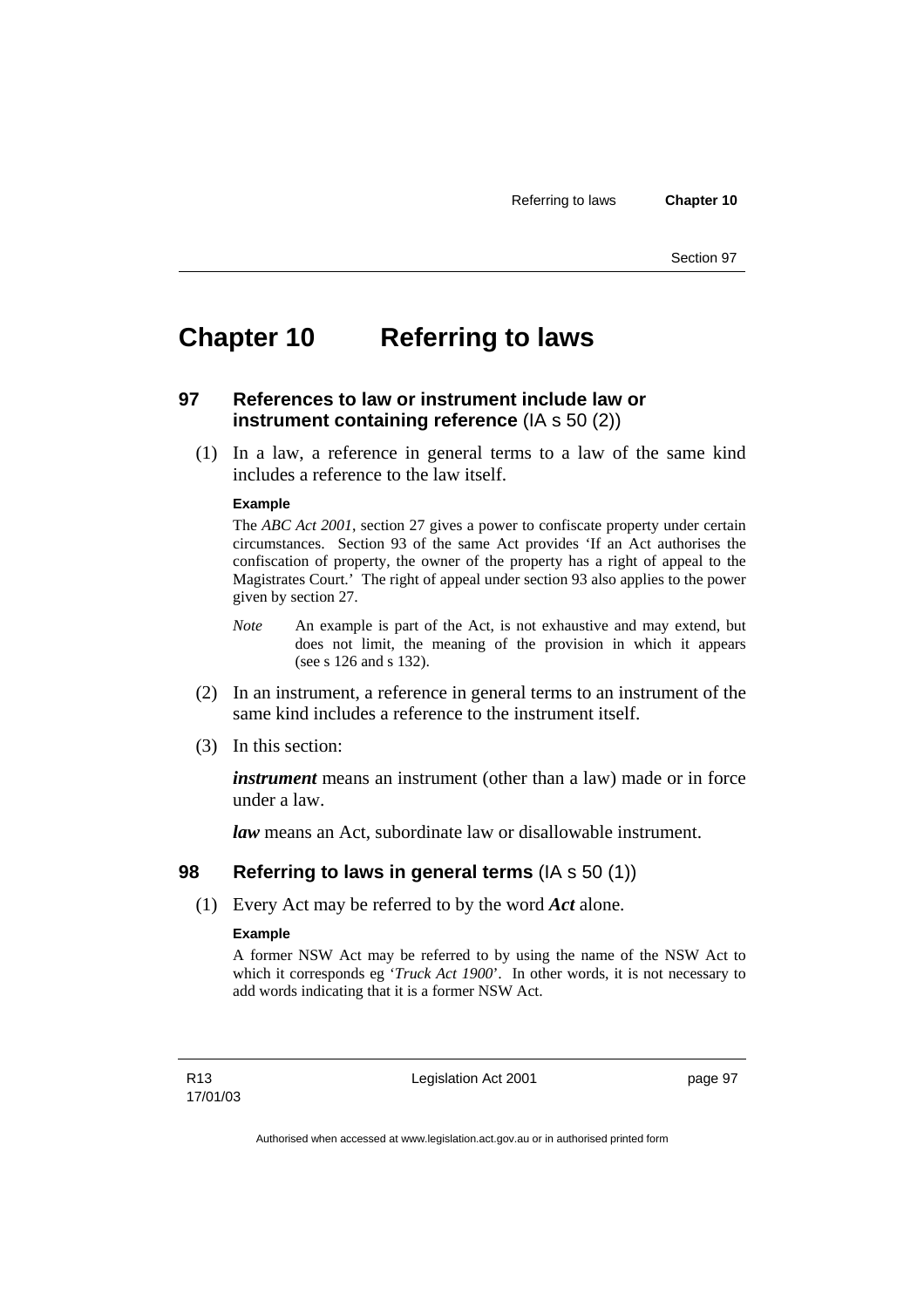### **Chapter 10** Referring to laws

Section 99

 (2) Every statutory instrument may be referred to using words to describe the kind of instrument alone.

### **99 Referring to particular Acts** (IA s 51)

- (1) An Act may be referred to by—
	- (a) the name the Act gives to itself; or
	- (b) the year when it was enacted and its number.
- (2) A Commonwealth Act may be referred to—
	- (a) by the name the Act gives to itself; or
	- (b) in any other way sufficient in a Commonwealth Act for referring to a Commonwealth Act;

together with a reference to the Commonwealth (or an abbreviation of the Commonwealth).

- (3) An Act or ordinance of a State or another Territory may be referred to—
	- (a) by the name the Act or ordinance gives to itself; or
	- (b) in any other way sufficient in an Act or ordinance of the State or other Territory for referring to such an Act or ordinance;

together with (unless it is a former NSW Act) a reference to the State or other Territory (or an abbreviation of it).

- (4) A UK Act may be referred to—
	- (a) by the name the Act gives to itself; or
	- (b) in any other way sufficient in a UK Act for referring to a UK Act;

together with (unless it is a former UK Act) a reference to the United Kingdom (or an abbreviation of the United Kingdom).

page 98 Legislation Act 2001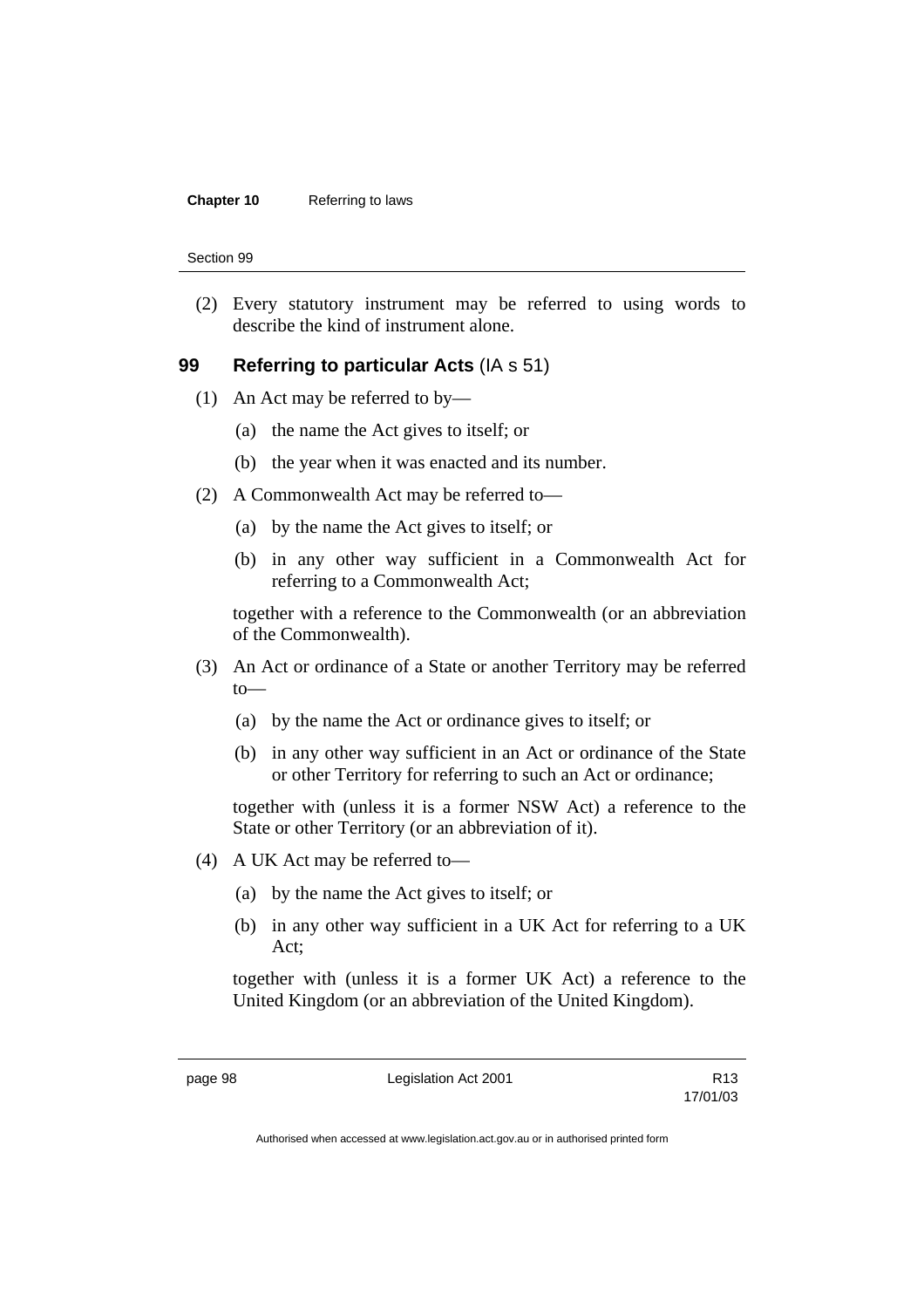## **100 Referring to statutory instruments** (IA s 52, SLA s 4 (2))

- (1) A statutory instrument (including a subordinate law or disallowable instrument) may be referred to by—
	- (a) any name the instrument gives to itself; or
	- (b) if the instrument was numbered under this Act or another Territory law—the year when it was made and its number, together with a reference (if necessary) to the kind of instrument; or
	- (c) reference to—
		- (i) if the instrument was notified in the register under this Act—the date when it was notified in the register, together with a reference to the Act or statutory instrument under which it was made; or
		- (ii) if the instrument was published or notified in the Gazette before the commencement of this Act—the number, date and pages of the Gazette where it was published or notified; or
		- (iii) for any instrument—the date when it was made, together with a reference to the Act or statutory instrument under which it was made.
- (2) An instrument made or in force under a Commonwealth Act, or under an instrument made or in force under a Commonwealth Act, may be referred to—
	- (a) by any name the instrument gives to itself; or
	- (b) in another way sufficient in a Commonwealth Act for the referring to such an instrument;

together with a reference to the Commonwealth (or an abbreviation of the Commonwealth).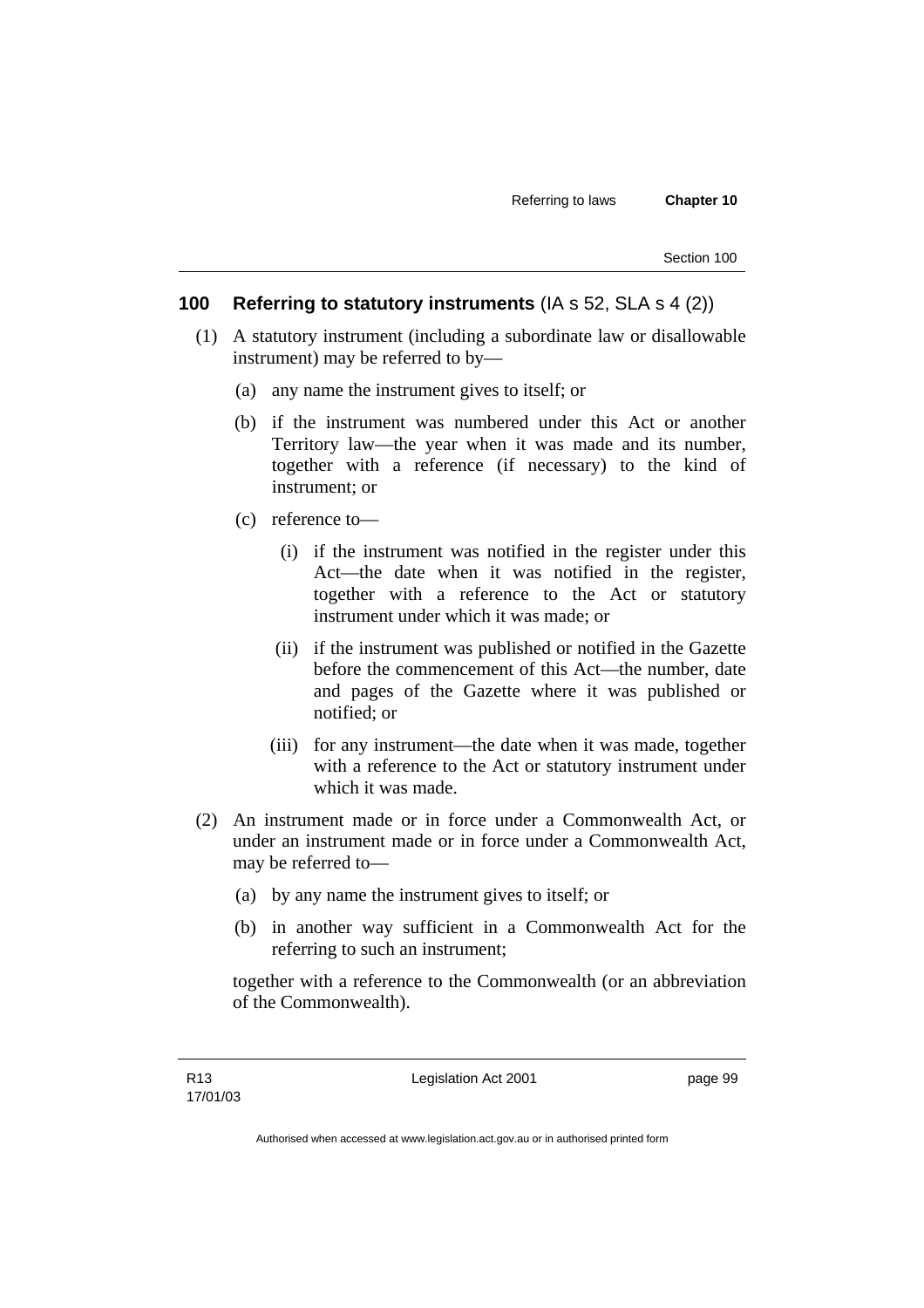#### **Chapter 10** Referring to laws

#### Section 101

- (3) An instrument made or in force under an Act or ordinance of a State or another Territory, or under an instrument made or in force under such an Act or ordinance, may be referred to—
	- (a) by any name the instrument gives to itself; or
	- (b) in another way sufficient in an Act or ordinance of the State or other Territory for referring to such an instrument;

together with (unless it is a New South Wales instrument applying in the Territory) a reference to the State or other Territory (or an abbreviation of it).

- (4) An instrument made or in force under a UK Act, or under an instrument made or in force under a UK Act, may be referred to—
	- (a) by any name the instrument gives to itself; or
	- (b) in another way sufficient in a UK Act for referring to such an instrument;

together with (unless it is a UK instrument applying in the Territory) a reference to the United Kingdom (or an abbreviation of the United Kingdom).

## **101 Referring to provisions of laws or instruments** (IA s 53)

 (1) A provision of a law or instrument may, if appropriate, be referred to by reference to the provision of the law or instrument in which it is contained.

#### **Example**

Paragraph (b) of subsection (2) of section 10 of an Act may be cited by reference to the section, subsection and paragraph, that is, as section 10 (2) (b).

*Note* An example is part of the Act, is not exhaustive and may extend, but does not limit, the meaning of the provision in which it appears (see s 126 and s 132).

page 100 Legislation Act 2001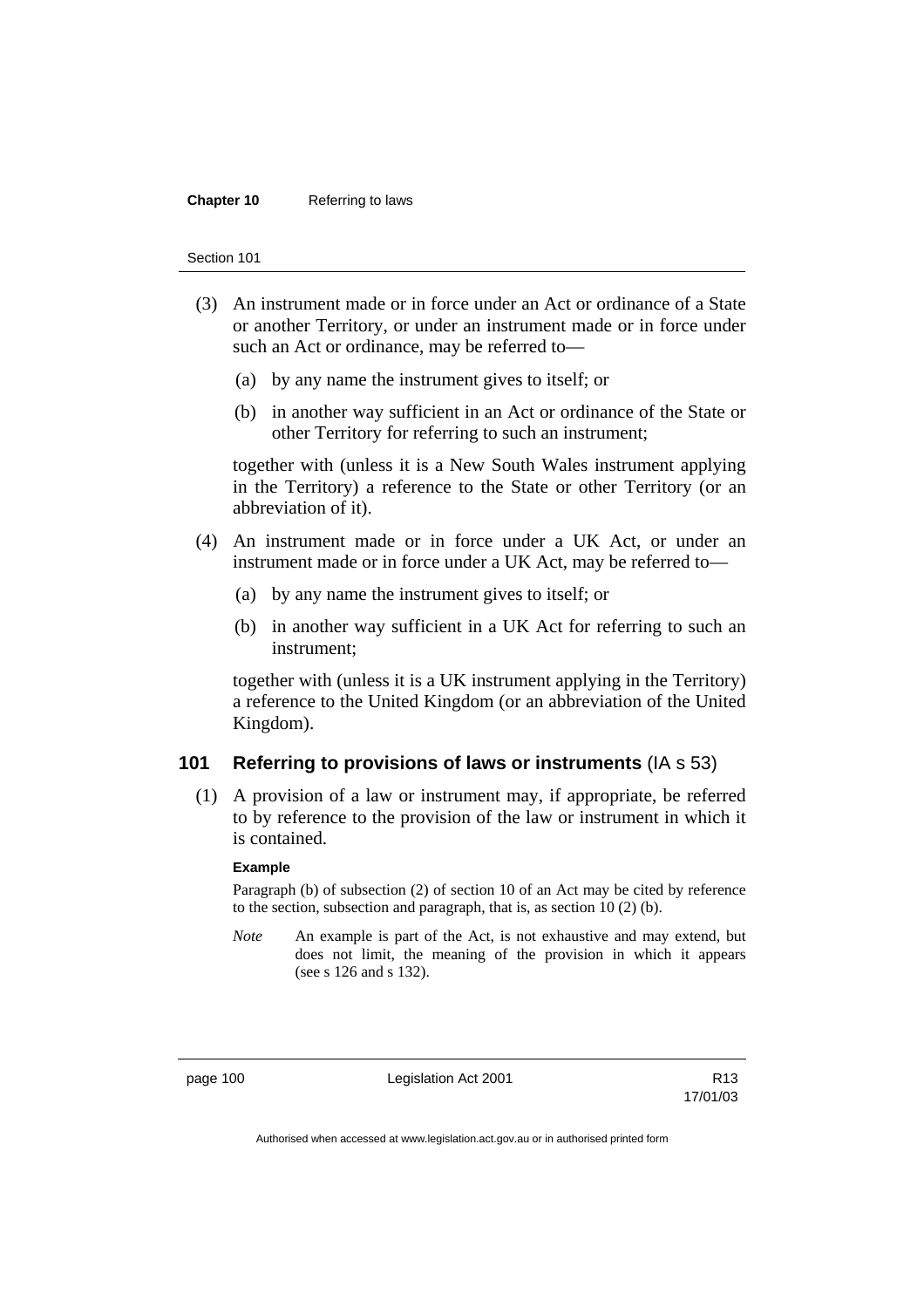Section 101A

(2) In this section:

*instrument* means an instrument (other than a law) made or in force under a law.

*law* means—

- (a) an Act, subordinate law or disallowable instrument; or
- (b) a law of the Commonwealth, a State or another Territory.

# **101A Reference to provisions of law or instrument is inclusive**  (IA s 14)

- (1) In an Act or statutory instrument, a reference to any part of a law or instrument is a reference to the following:
	- (a) the provision of the law or instrument that forms the beginning of the part;
	- (b) the provision of the law or instrument that forms the end of the part;
	- (c) any provision of the law or instrument between the beginning and end of the part.

### **Examples**

- 1 A reference to 'sections 5 to 9' includes both section 5 and section 9.
- 2 A reference to 'sections 260 to 264' includes a provision such as a part heading between section 260 and 261.
- 3 A reference to '*from* child *to* adult' includes both the word 'child' and the word 'adult'.
- *Note* An example is part of the Act, is not exhaustive and may extend, but does not limit, the meaning of the provision in which it appears (see s 126 and s 132).
- (2) In this section:

*instrument* means an instrument (other than a law) made or in force under a law.

Legislation Act 2001 **page 101**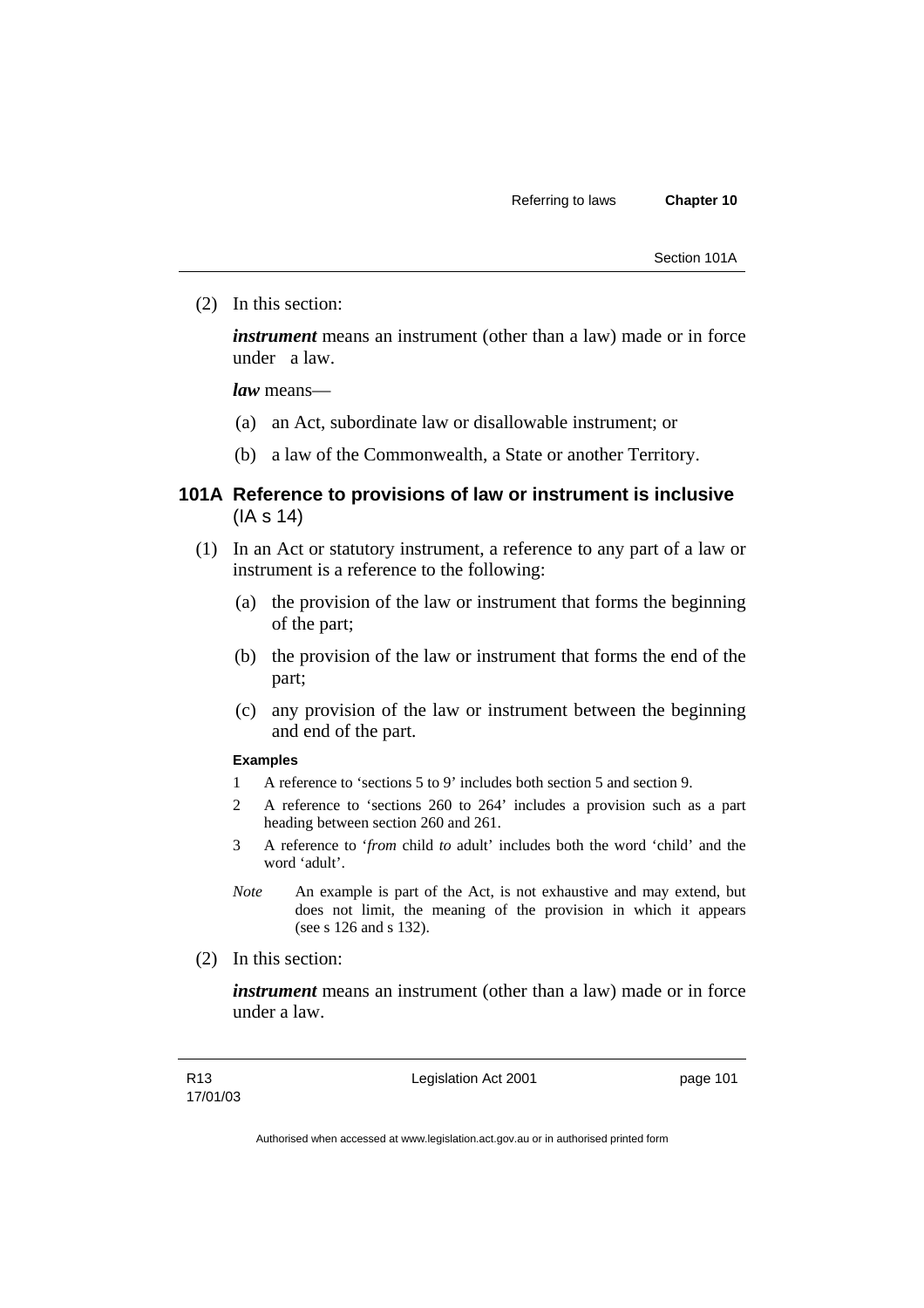### **Chapter 10** Referring to laws

Section 101B

*law* means—

- (a) an Act, subordinate law or disallowable instrument; or
- (b) a law of the Commonwealth, a State or another Territory.

## **101B References to paragraphs etc** (IA s 12A)

 (1) In an Act or statutory instrument, a reference to a paragraph of a provision of an Act or statutory instrument includes any words in the provision before or after the paragraph that are necessary or desirable to make the reference meaningful.

### **Example**

A section or subsection (or corresponding provisions in regulations) may be divided into paragraphs as follows:

- '(2) An application must be—
	- (a) in writing; and
	- (b) accompanied by a copy of the advertisement of the applicant's intention to apply.'

Paragraphs form part of the sentence in which they are contained. A reference to paragraph (a) in this example that did not include the preceding words 'An application must be' would be meaningless. Section 101B therefore allows the paragraph to be read with those words so that it makes sense.

- *Note 1* Although this section contains 2 references to an Act or statutory instrument, s 97 makes it clear that they may be the same Act or statutory instrument.
- *Note 2* An example is part of the Act, is not exhaustive and may extend, but does not limit, the meaning of the provision in which it appears (see s 126 and s 132).
- (2) In this section:

*paragraph* includes a subparagraph and a sub-subparagraph.

page 102 Legislation Act 2001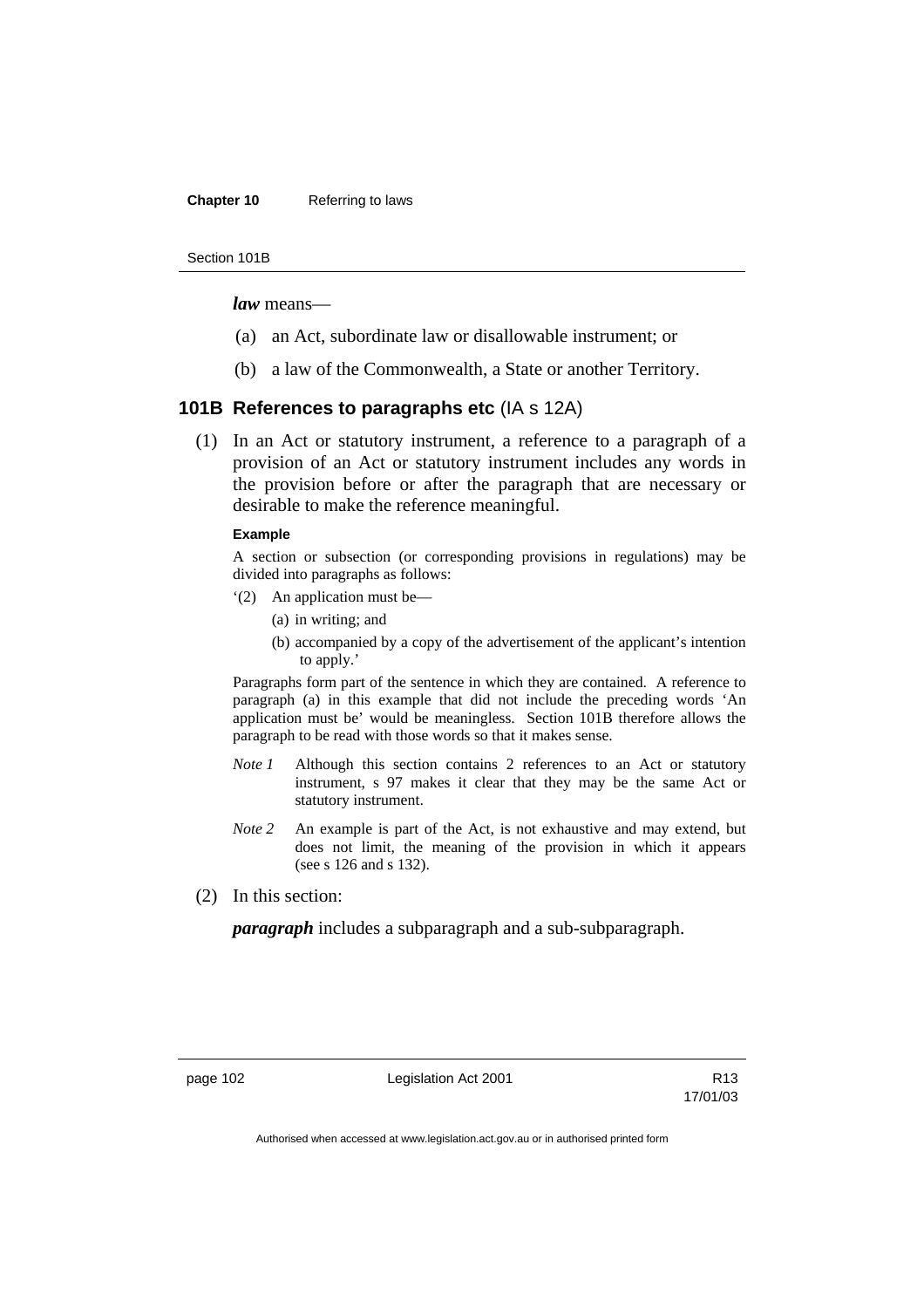# **102 Meaning of references to a law or instrument generally**  (IA s 54)

- (1) In an Act or statutory instrument, a reference to a law or instrument includes a reference to the following:
	- (a) the law or instrument as originally made, and as amended from time to time since it was originally made;
	- (b) if the law or instrument has been repealed and remade (with or without changes) since the reference was made—the law or instrument as remade, and as amended from time to time since it was remade;
	- (c) if a relevant provision of the law or instrument has been omitted and remade (with or without changes) in another law or instrument since the reference was made—the other law or instrument as in force when the provision was remade, and as amended from time to time since the provision was remade.
- (2) In an Act or statutory instrument, a reference to a provision of a law or instrument includes a reference to the following:
	- (a) the provision as originally made, and as amended from time to time since it was originally made;
	- (b) if the provision has been omitted and remade (with or without changes and whether in the law or instrument or another law or instrument) since the reference was made—the provision as remade, and as amended from time to time since it was remade.
- (3) In this section:

*instrument* means an instrument (other than a law) made or in force under a law.

*law* means—

(a) an Act, subordinate law or disallowable instrument; or

Legislation Act 2001 **page 103**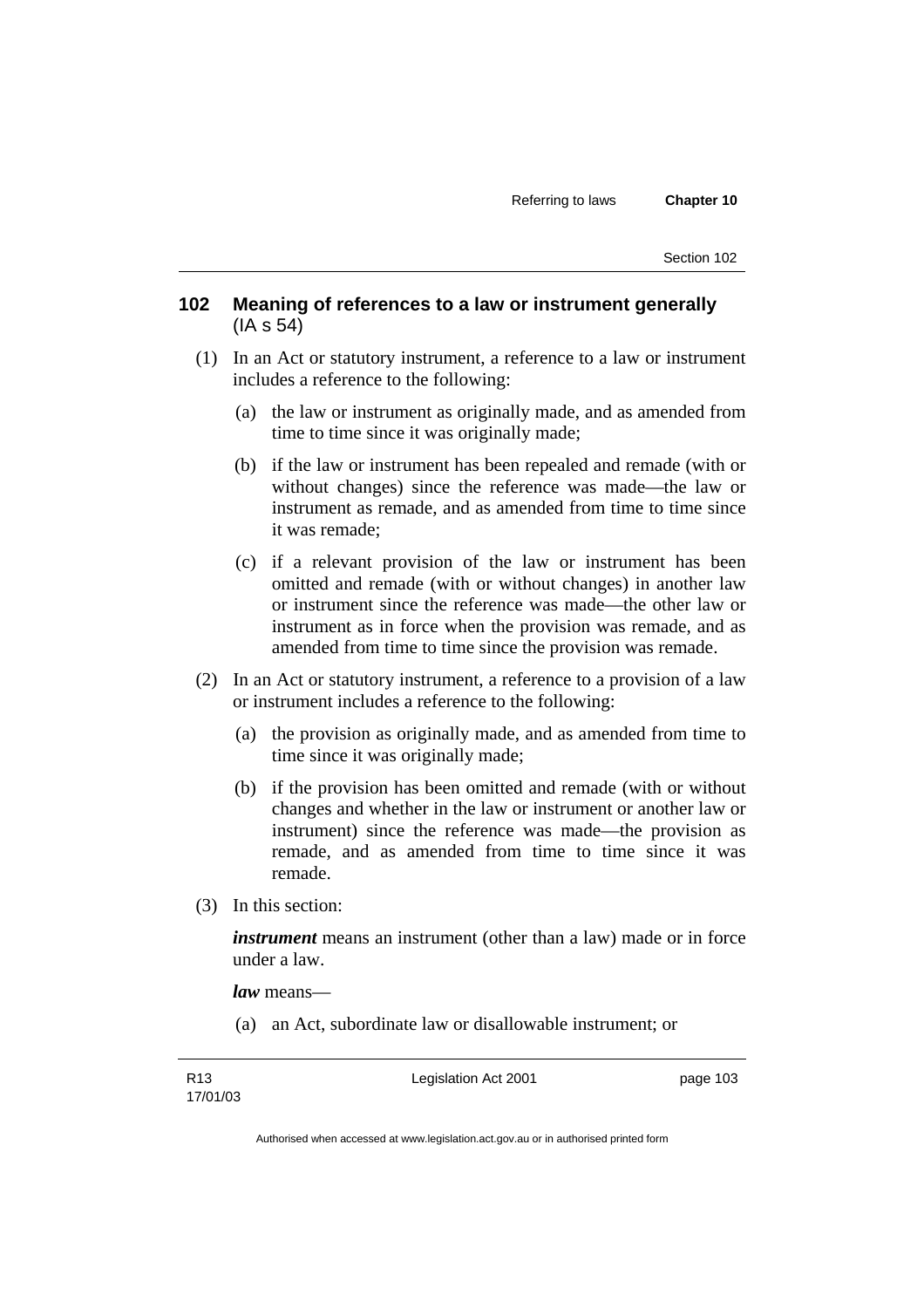(b) a law of the Commonwealth, a State or another Territory.

*make* includes enact.

### **103 References to laws and instruments with amended names**  (IA s 55)

- (1) If the name of a law or instrument is amended, a reference in an Act or statutory instrument to the name includes a reference to the name as amended.
- (2) In this section:

*instrument* means an instrument (other than a law) made or in force under a law.

*law* means—

- (a) an Act, subordinate law or disallowable instrument; or
- (b) a law of the Commonwealth, a State or another Territory.

### **104 References to laws include references to instruments under laws** (IA s 55A)

- (1) In an Act or statutory instrument a reference (either generally or specifically) to an Act or statutory instrument, or to a provision of an Act or statutory instrument, includes a reference to the statutory instruments made or in force under the Act, instrument or provision.
- (2) In subsection (1), a reference to the statutory instruments made or in force under the Act, instrument or provision includes a reference to any law or instrument (within the meaning of section 47), or provision of a law or instrument (within the meaning of that section), applied, adopted or incorporated (with or without change) under the Act, instrument or provision.
	- *Note* Section 47 authorises an Act, subordinate law or disallowable instrument to make provision about a matter by applying, adopting or

page 104 Legislation Act 2001

17/01/03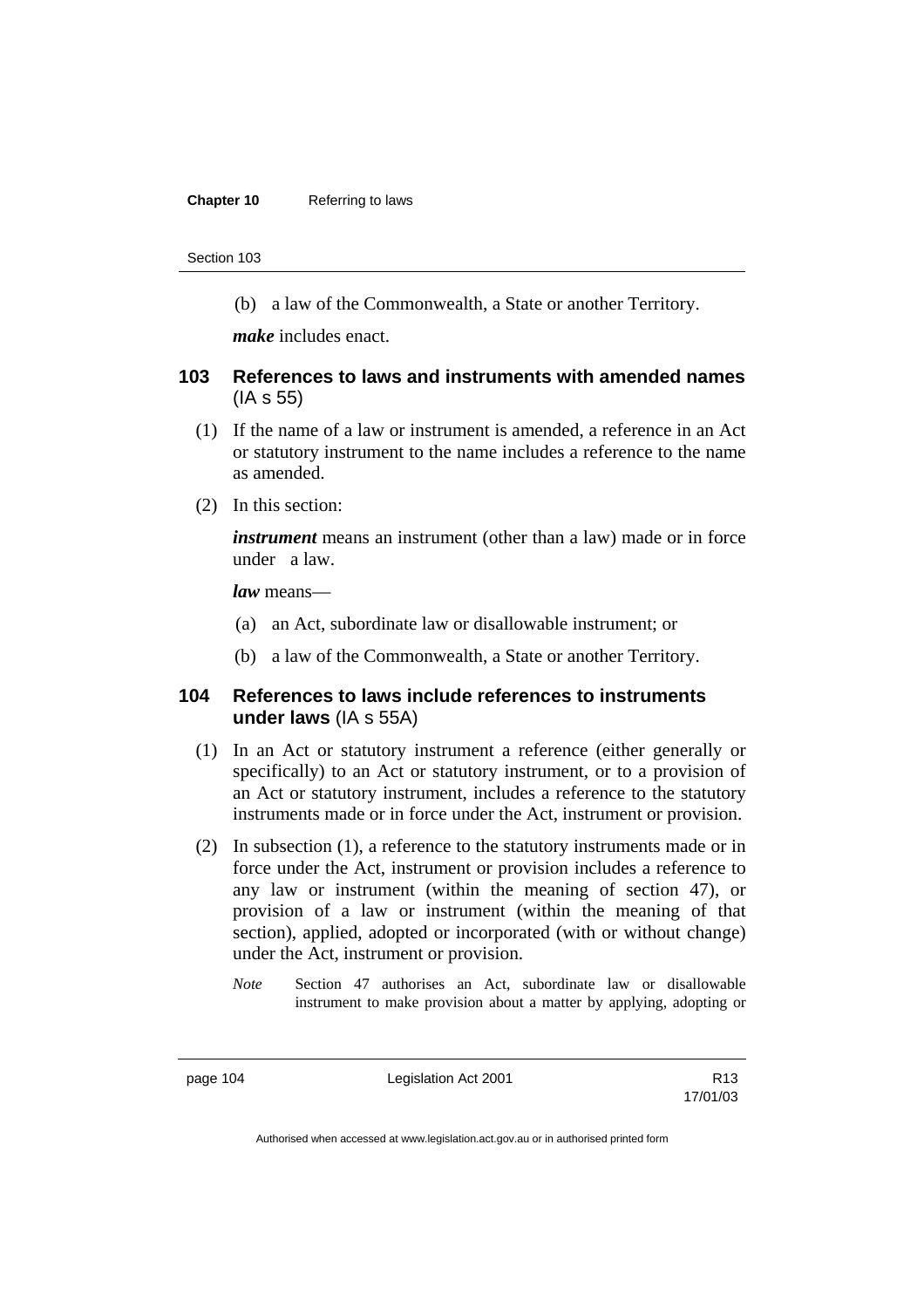incorporating a law or instrument (as defined in that section) or a provision of a law or instrument.

- (3) In an Act or statutory instrument a reference (either generally or specifically) to an Act, ordinance or statutory instrument of another jurisdiction, or to a provision of an Act, ordinance or statutory instrument of another jurisdiction, includes a reference to the statutory instruments made or in force under the Act, ordinance, instrument or provision.
- (4) In subsection (3):

*another jurisdiction* means the Commonwealth, a State or another Territory.

*statutory instrument* means an instrument (whether of a legislative or administrative nature) made or in force under the Act, ordinance or statutory instrument concerned.

### **105 References in statutory instruments to** *the Act* (IA s 55B)

In a statutory instrument, a reference to *Act* or *the Act*, without mentioning a particular Act, is a reference to the Act under which the instrument is made or in force.

### **106 References to repealed laws** (IA s 55C)

 (1) If an Act or statutory instrument refers to a law as repealed, the reference is a reference to the law as in force immediately before it was repealed.

#### **Example**

A reference to the '*XYZ Act 2000* (repealed)' is a reference to the *XYZ Act 2000* immediately before it was repealed.

*Note* An example is part of the Act, is not exhaustive and may extend, but does not limit, the meaning of the provision in which it appears (see s 126 and s 132).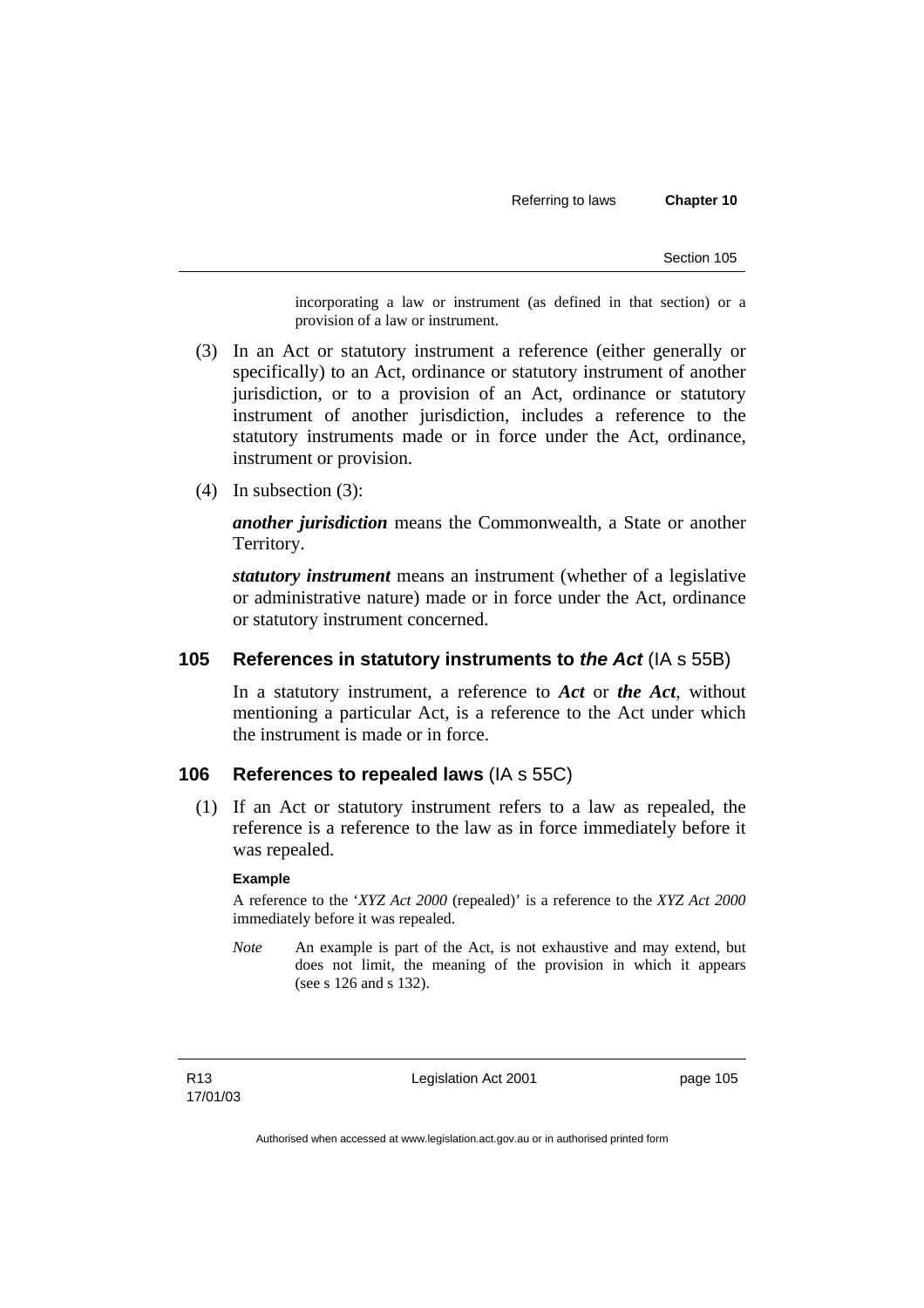# **Chapter 10** Referring to laws

### Section 106

(2) In this section:

*law* means—

- (a) an Act, subordinate law or statutory instrument; or
- (b) a law of the Commonwealth, a State or another Territory.

page 106 Cegislation Act 2001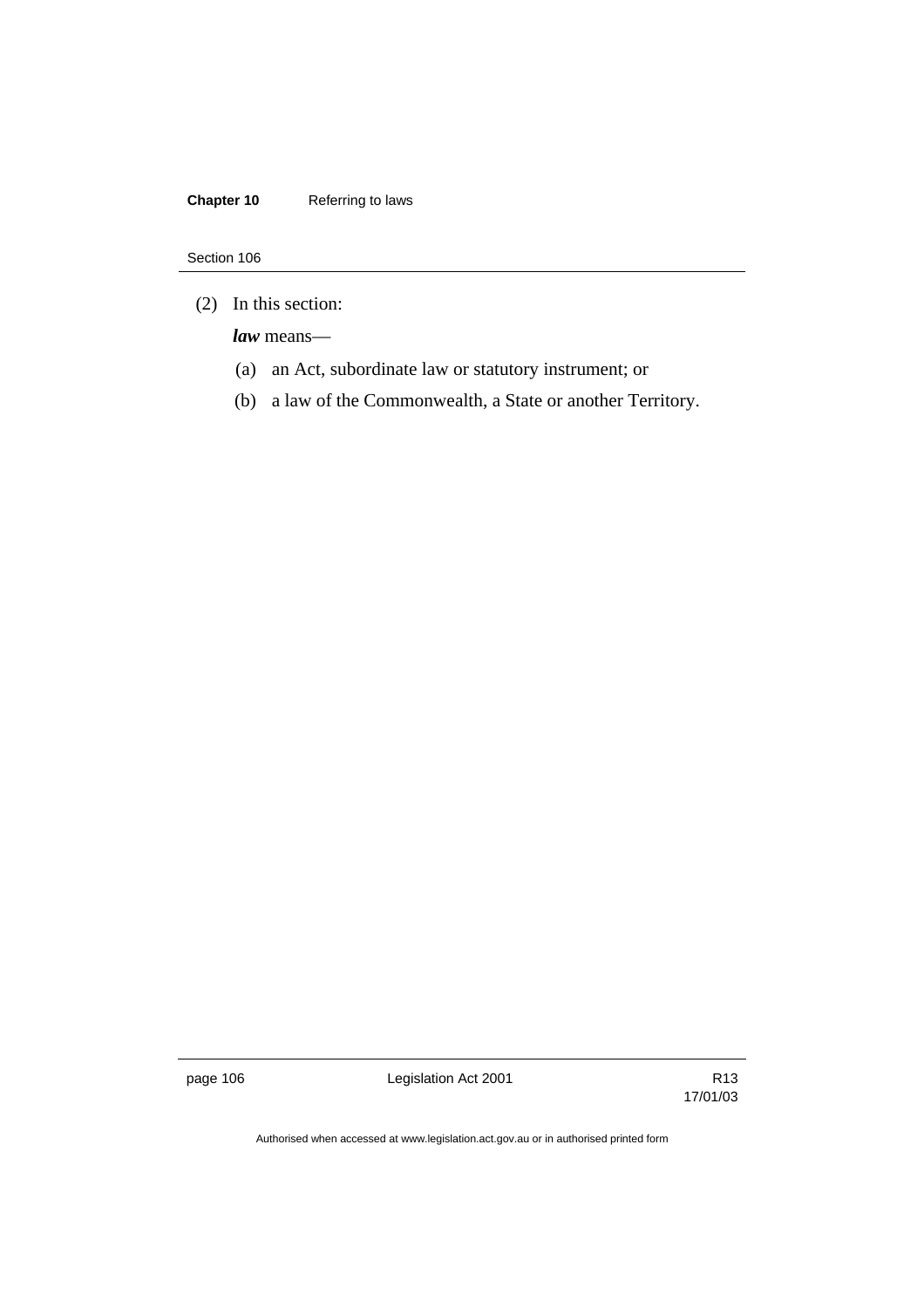# **Chapter 11 Republication of Acts and statutory instruments**

# **Part 11.1 General**

# **107 Meaning of** *law* **in ch 11** (LRA s 5, def of *law* and s 8 (2))

In this chapter:

*law* means an Act or statutory instrument, whether or not it has been amended, and includes—

- (a) a collection of 2 or more Acts or statutory instruments; or
- (b) an agreement or other instrument that has the force of law or is in, or attached to, an Act or statutory instrument.

# **108 Republication in register**

- (1) The parliamentary counsel may republish a law by entering the text of the law in the register.
- (2) Subsection (1) does not limit the ways in which the parliamentary counsel may republish a law.

# **109 Republications may be published with other information**

The parliamentary counsel may publish information not required by this chapter with a printed or electronic version of an authorised republication if the parliamentary counsel considers that the information is likely to be useful to users of the republication.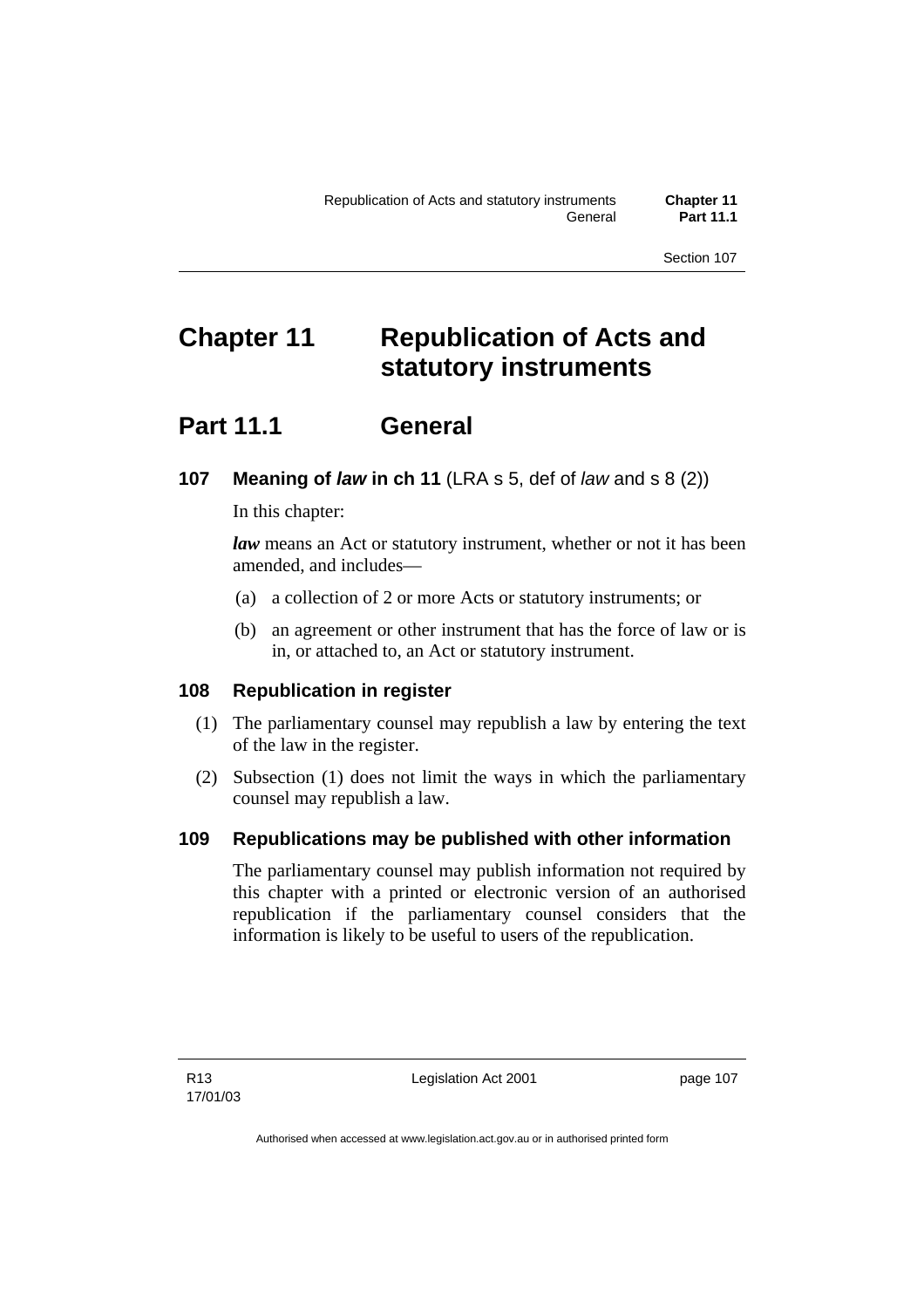# **110 Collections of laws** (LRA s 19A)

- (1) If the parliamentary counsel authorises under this Act the republication of 2 or more laws in a collection, this chapter applies to each of the laws in the collection as if it were republished separately.
- (2) Subsection (1) does not prevent the use of—
	- (a) a single contents for the collection; or
	- (b) information applying to 2 or more laws in the collection.

page 108 Legislation Act 2001

17/01/03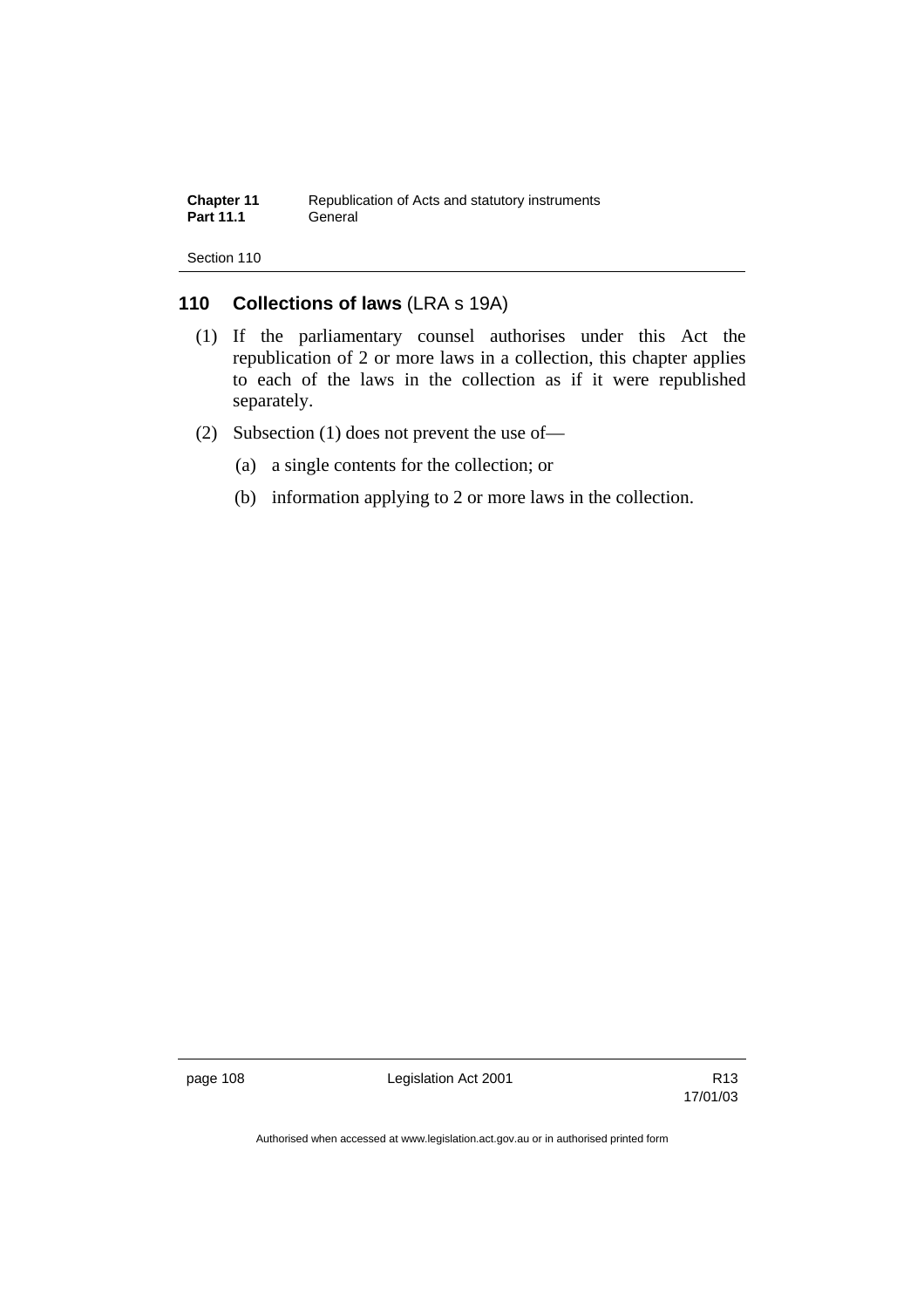# **Part 11.2 Substantive amendments made by laws**

# **111 Incorporation of amendments** (LRA s 10)

- (1) This section applies to a law if the law has been amended by another law by the omission, insertion, substitution, renumbering or relocation of provisions.
- (2) An authorised republication of the law must show the law as amended by all amendments that commenced on or before the day stated on the republication as the republication date.
- (3) An authorised republication of the law may also incorporate necessary consequential amendments, whether of punctuation, numbering or another kind.
- (4) This section does not prevent an authorised republication of the law showing the law as it would be amended by amendments that have not commenced on or before the republication date if the republication indicates, in a suitable place, that the amendments have not commenced.

## **112 Reference to amending laws** (LRA s 11 (1))

 An authorised republication of a law that shows the law as amended must include, in a suitable place, a reference to the law by which each amendment was made.

## **113 Provisions not republished or relocated** (LRA s 12)

- (1) This part does not require—
	- (a) every provision of a law to be shown in an authorised republication of the law; or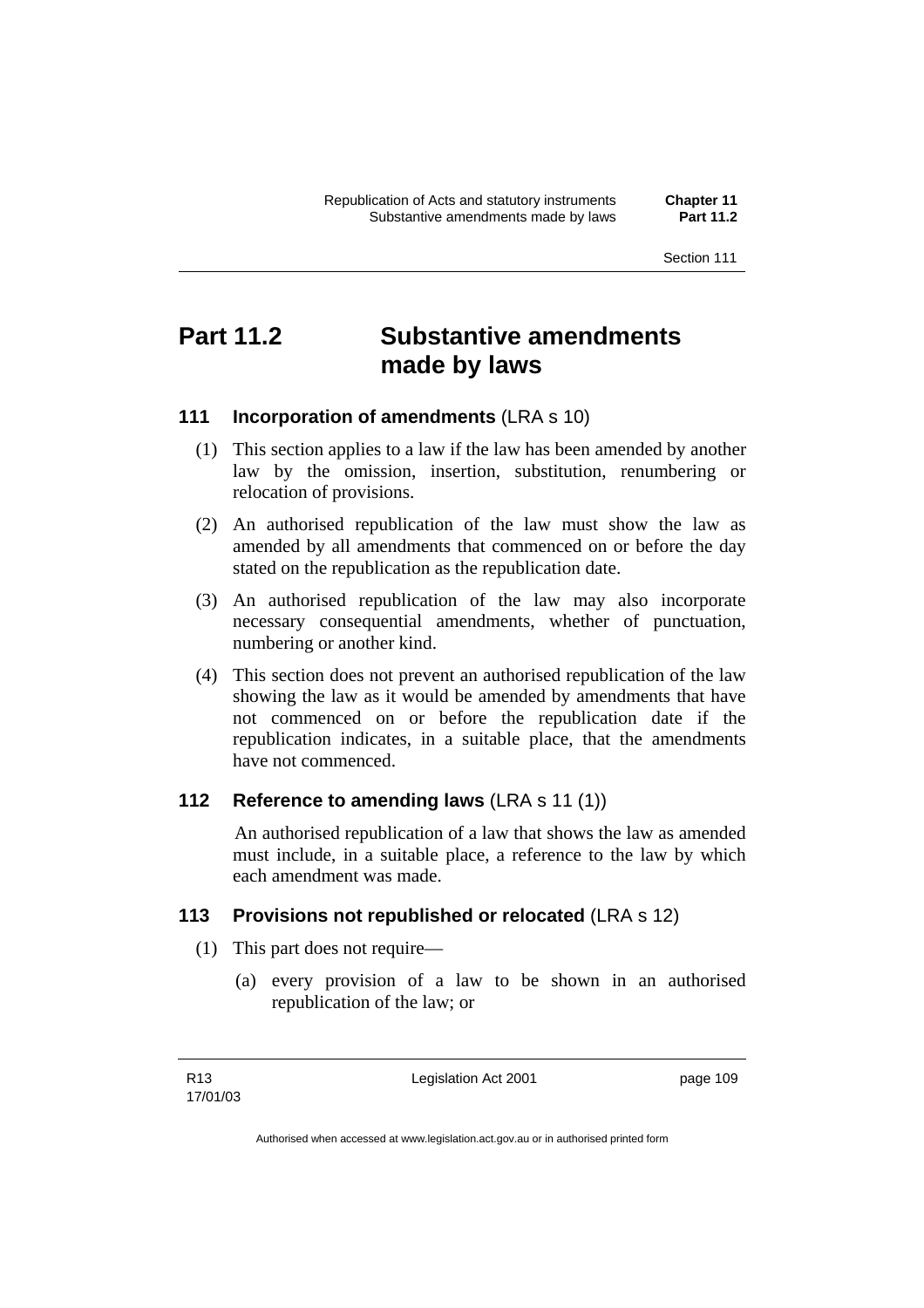| <b>Chapter 11</b> | Republication of Acts and statutory instruments |
|-------------------|-------------------------------------------------|
| <b>Part 11.2</b>  | Substantive amendments made by laws             |

- (b) each provision of a law to be shown in an authorised republication of the law in the place in the law where it was located when the provision was made.
- (2) If a provision of a law is not shown in an authorised republication, the republication must indicate that fact in a suitable place.
- (3) If a provision of a law is shown in an authorised republication in a different place in the law to the place where it was located when the provision was made, the republication must indicate that fact in a suitable place.

page 110 Channel Legislation Act 2001

17/01/03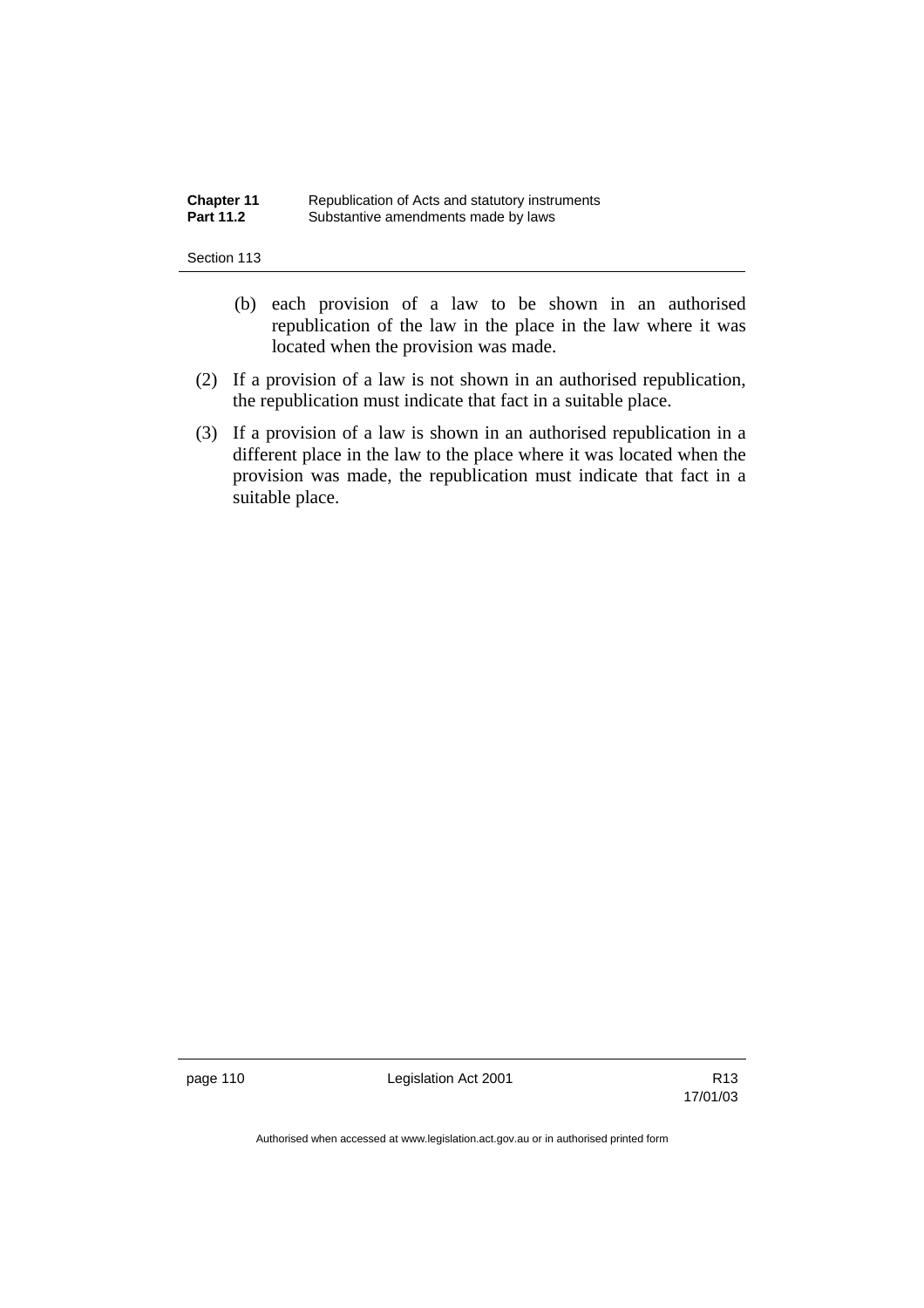# **Part 11.3 Editorial changes**

# **114 Authorisation for parliamentary counsel (LRA s 13, s 19)**

In preparing a law for republication, the parliamentary counsel is authorised—

- (a) to make editorial amendments and other textual amendments of a formal nature that the parliamentary counsel considers desirable to bring the law into line, or more closely into line, with current legislative drafting practice; and
- (b) to make other editorial changes by way of format, layout or printing style, or in any other presentational respect, that the parliamentary counsel considers desirable to bring the law into line, or more closely into line, with current legislative drafting practice.

## **115 Amendments not to change effect** (LRA s 14)

This part does not permit the making of an amendment of a law that would change the effect of the law.

## **116 Ambit of editorial amendments** (LRA s 15)

- (1) An *editorial amendment* of a law is an amendment that—
	- (a) corrects a typographical error; or
	- (b) corrects or updates a reference to a law, position, entity, place or thing; or
	- (c) goes only to a matter of spelling, punctuation, grammar or syntax or the use of conjunctives and disjunctives; or
	- (d) changes the name of the law or of a provision of the law; or
	- (e) numbers or renumbers a provision of the law; or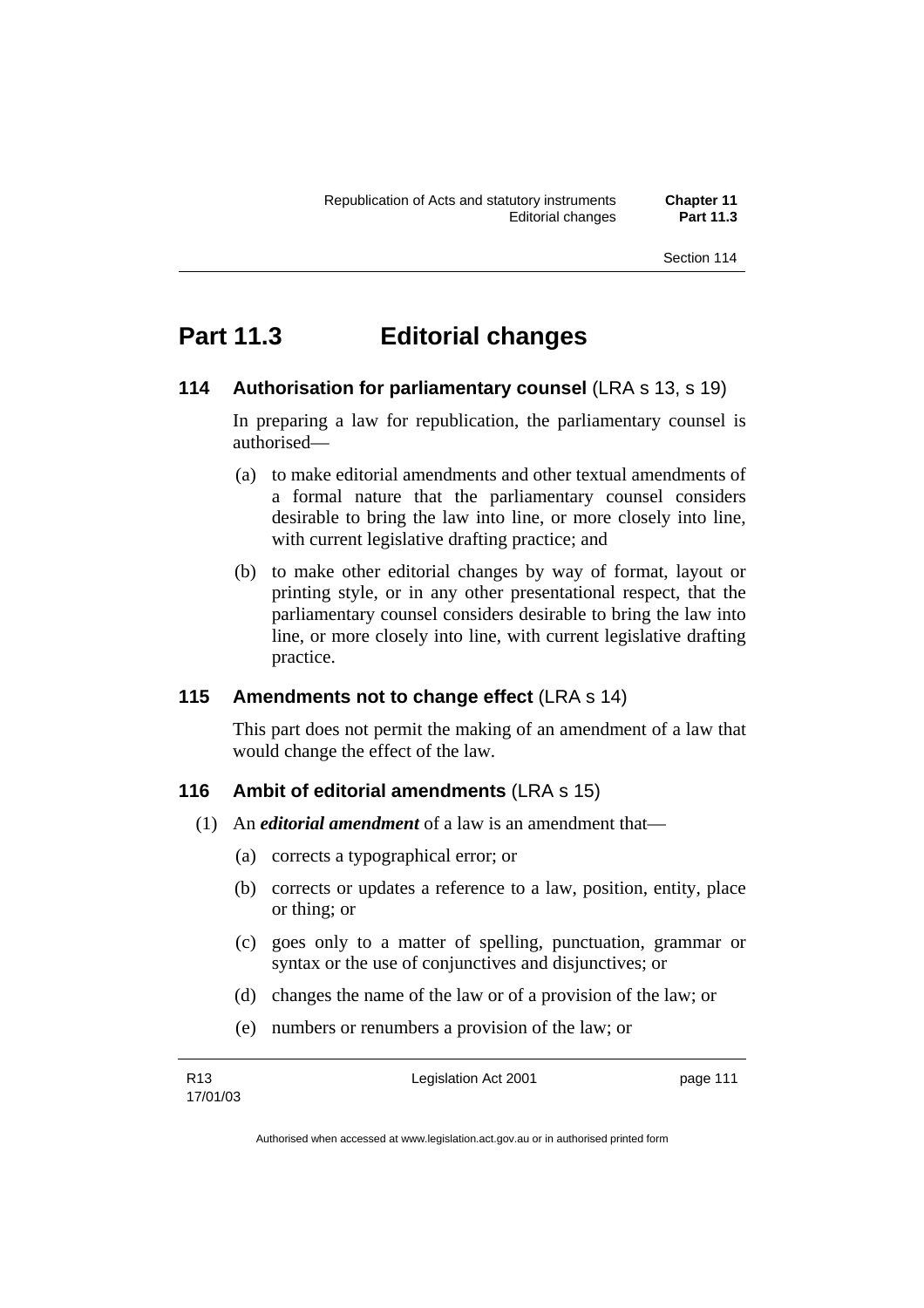- (f) changes the order of definitions or other provisions of the law; or
- (g) replaces a reference to a provision of a law with a different form of reference to the provision; or
- (h) changes the way of referring to or expressing a number, year, date, time, amount of money, penalty, quantity, measurement, or other matter, idea or concept; or
- (i) replaces a word indicating gender or that could be taken to indicate gender in accordance with current legislative drafting practice; or
- (j) replaces a reference to the Queen, the King or the Crown with a reference to the Sovereign or the Territory; or
- (k) omits—
	- (i) the enacting words or the law-making words (including any signatures); or
	- (ii) a provision that consists only of a description of how the law is arranged into groups of provisions; or
	- (iii) a provision that has expired, the operation of which is exhausted or spent or that is otherwise obsolete or redundant; or
- (l) omits, inserts or changes a referential expression; or
- (m) inserts, omits or changes a note; or
- (n) updates a reference to the heading to a provision; or
- (o) is consequential on any other editorial amendment (whether made to that law or another law).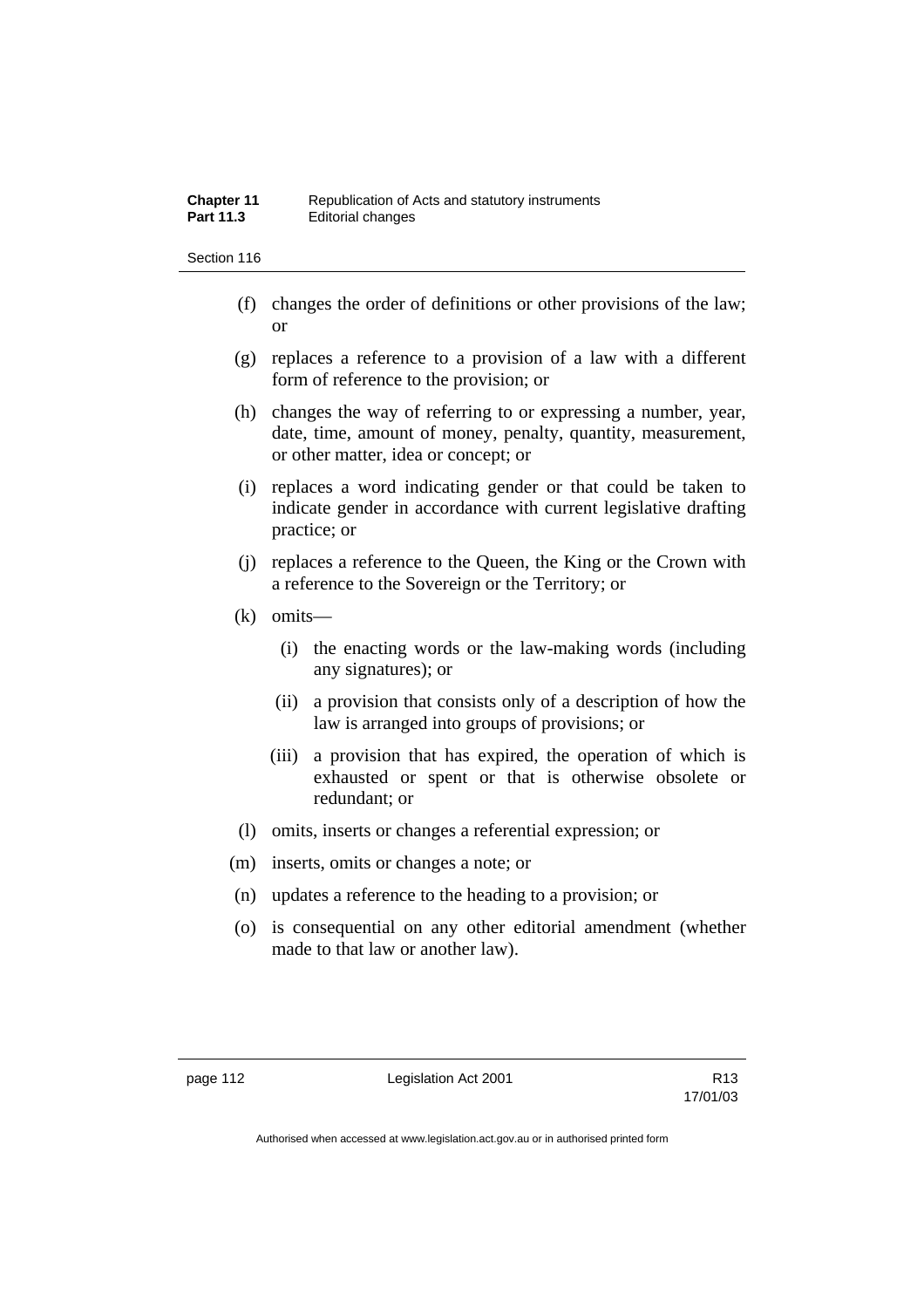(2) In this section:

*law* includes a law of the Commonwealth, a State, another Territory or a foreign country.

### **117 Legal effect of editorial changes** (LRA s 16)

- (1) A law that is amended or otherwise changed under this part in preparing an authorised republication of the law has effect for all purposes, on and after the republication date, as if the changes had been made by an Act that commenced on the republication date.
- (2) Without limiting subsection (1), section 83 (Consequences of amendment of statutory instrument by Act) applies to an amendment made under this part as if the amendment had been made by an Act.
- (3) This section is subject to section 115 (Amendments not to change effect).

## **118 Reference to editorial amendments** (LRA s 17)

If a law is amended under this part in preparing an authorised republication of the law, the republication must indicate that fact in a suitable place.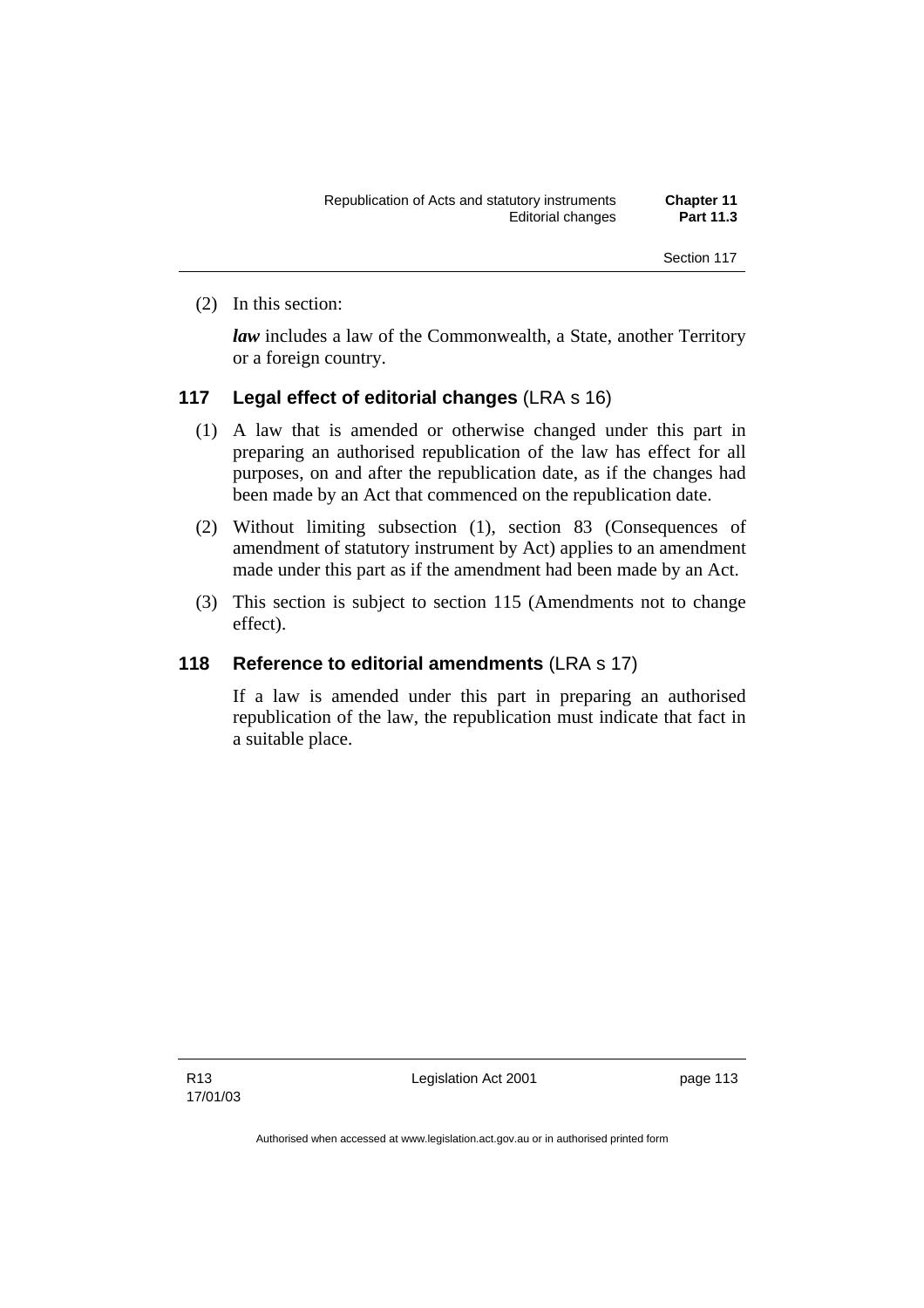# **Chapter 12 Scope of Acts and statutory instruments**

# **120 Act to be interpreted not to exceed legislative powers of Assembly** (IA s 11AA)

- (1) An Act is to be interpreted as operating to the full extent of, but not to exceed, the legislative power of the Legislative Assembly.
- (2) Without limiting subsection (1), if a provision of an Act would, apart from this section, be interpreted as exceeding the legislative power of the Legislative Assembly—
	- (a) the provision is valid to the extent to which it does not exceed power; and
	- (b) the remainder of the Act is not affected.
- (3) Without limiting subsection (1), if the application of a provision of an Act to a matter would, apart from this section, be interpreted as exceeding power, the provision's application to other matters is not affected.
- (4) This section is in addition to any provision of the Act itself.
	- *Note* For the equivalent provision for statutory instruments, see s 43.
- (5) This section is a determinative provision.
	- *Note* See s 5 for the meaning of determinative provisions, and s 6 for their displacement.

page 114 Legislation Act 2001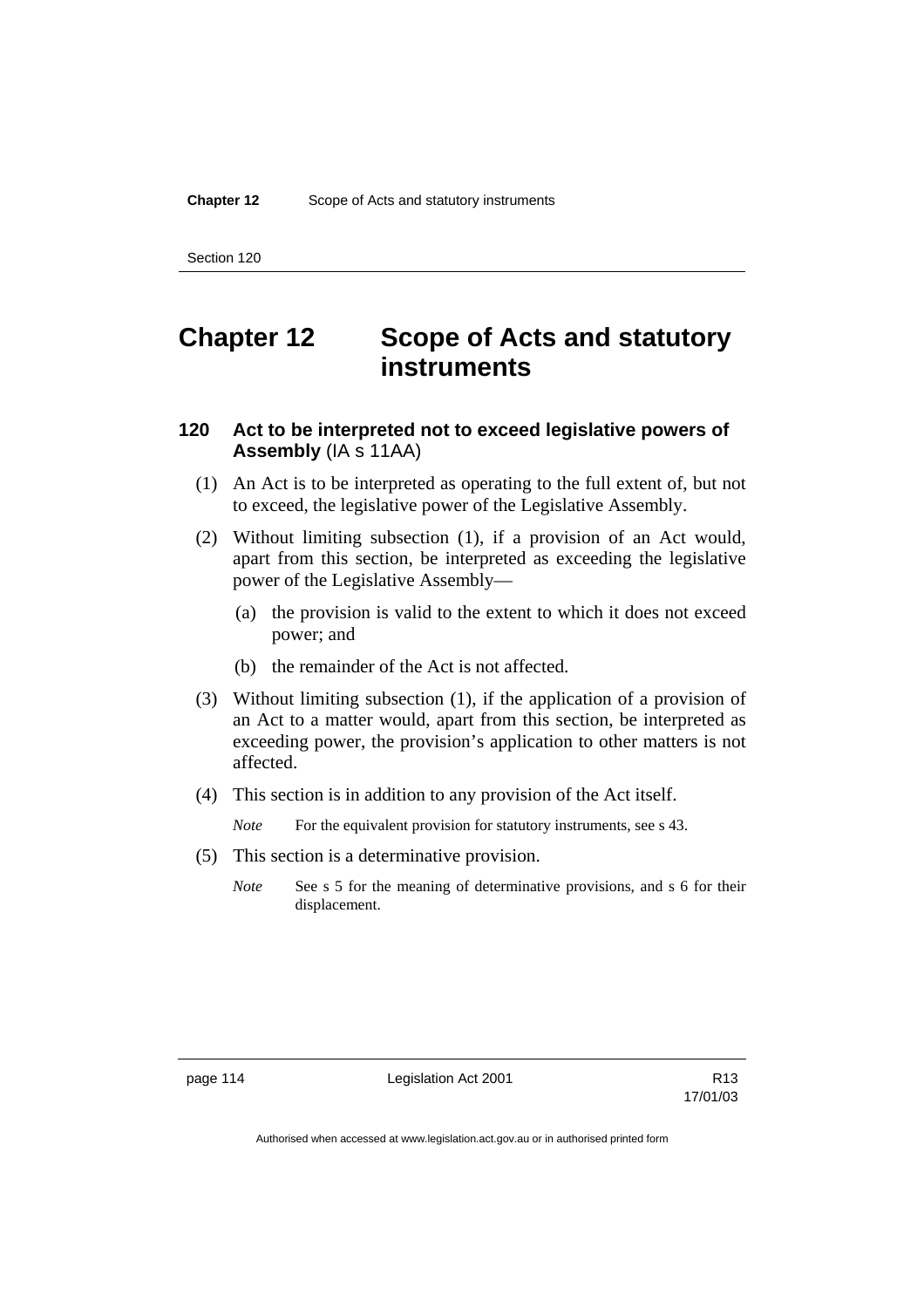## **121 Binding effect of Acts** (IA s 7)

- (1) An Act binds everyone, including all governments.
	- *Note* See the Self-Government Act, s 27 which provides that, except as provided by the regulations under that Act, an ACT enactment does not bind the Crown in right of the Commonwealth. See also s 120.
- (2) However, an Act does not bind the Territory to the extent that it requires or otherwise provides for the payment of money that, on payment, would form part of the public money of the Territory.
- (3) Also, subsection (1) does not make a government liable to be prosecuted for an offence.
- (4) To the extent that an Act does not bind a government, the same degree of immunity extends to a government entity in relation to an authorised act or omission of the entity.
- (5) This section is a determinative provision.
	- *Note* See s 5 for the meaning of determinative provisions, and s 6 for their displacement.
- (6) In this section:

*authorised*—an act or omission of a government entity is *authorised* if—

- (a) for an instrumentality—the act or omission relates to a matter within the scope of the instrumentality's functions; and
- (b) for an officer or employee of the government—the act or omission relates to a matter within the scope of the duties of the officer or employee; and
- (c) for a contractor who exercises a function on behalf of the government—the act or omission relates to a matter within the scope of the contract; and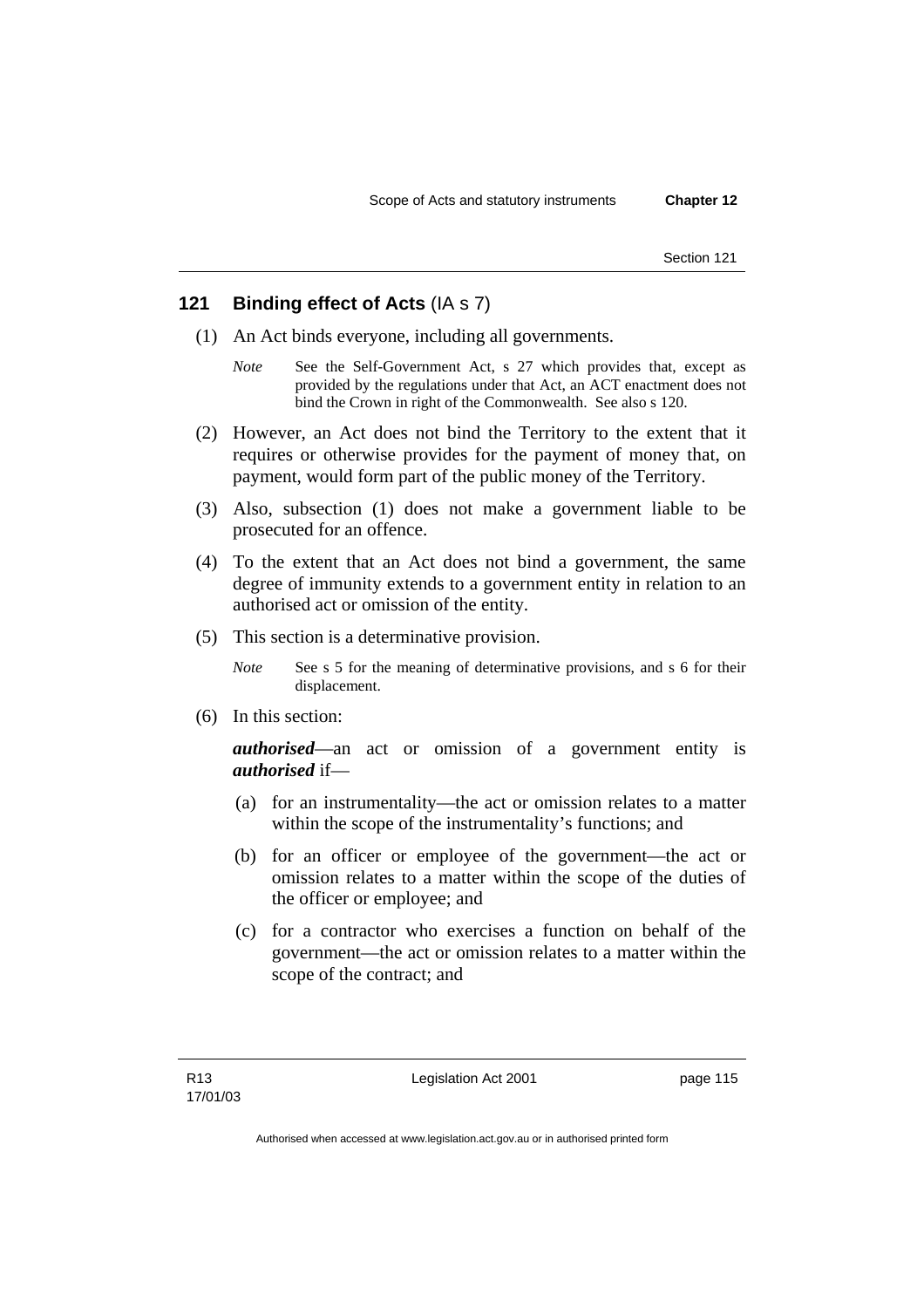(d) for anyone else who exercises a function on behalf of the government—the act or omission relates to a matter within the scope of the person's engagement.

*government entity* includes—

- (a) an instrumentality, officer or employee of the government; and
- (b) a contractor or anyone else who exercises a function on behalf of the government.

*government* includes the Territory, the Commonwealth, a State, another Territory or New Zealand.

# **122 Application to Territory** (IA s 23A)

- (1) In an Act or statutory instrument—
	- (a) a reference to an entity or position by name or description is a reference to the entity or position of that name or description in or for the Territory; and
	- (b) a reference to a place, jurisdiction or anything else by name or description is a reference to the place, jurisdiction or thing of that name or description in or for the Territory.
- (2) If the name of an entity or position established under an Act or statutory instrument includes the words 'of the Australian Capital Territory', 'for the Australian Capital Territory', '(ACT)', or words having a similar effect, a reference in an Act or statutory instrument to the entity or position need not include the words.

page 116 Channel Legislation Act 2001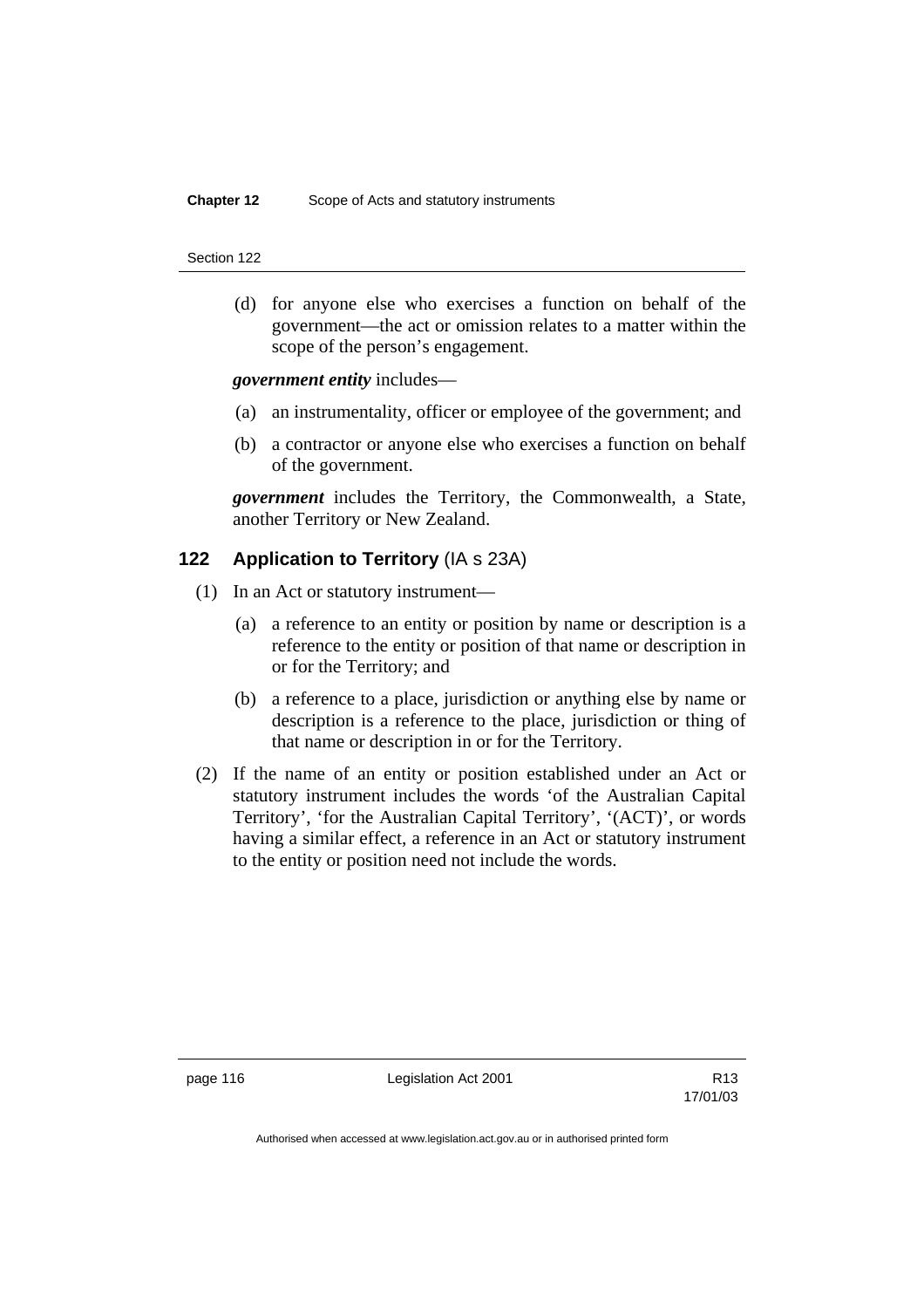# **Chapter 13 Structure of Acts and statutory instruments**

# **Part 13.1 General**

## **125 Meaning of** *law* **in ch 13**

In this chapter:

*law* means an Act, subordinate law or disallowable instrument, and includes a provision of a law.

## **126 Material that is part of an Act or statutory instrument**  (IA s 11H)

- (1) A heading to a chapter, part, division, subdivision, schedule, or another provision (other than a section or subsection), of or to an Act or statutory instrument is part of the Act or instrument.
- (2) A heading to a section or subsection of an Act or statutory instrument is part of the Act or instrument if—
	- (a) the Act was enacted, or the instrument was made, after 1 January 2000; or
	- (b) the heading was amended or inserted into the Act or instrument after 1 January 2000.
- (3) An example or diagram in an Act or statutory instrument is part of the Act or instrument.
- (4) A schedule, dictionary or appendix to an Act or statutory instrument is part of the Act or instrument.
- (5) Punctuation in an Act or statutory instrument is part of the Act or instrument.

Legislation Act 2001 **page 117**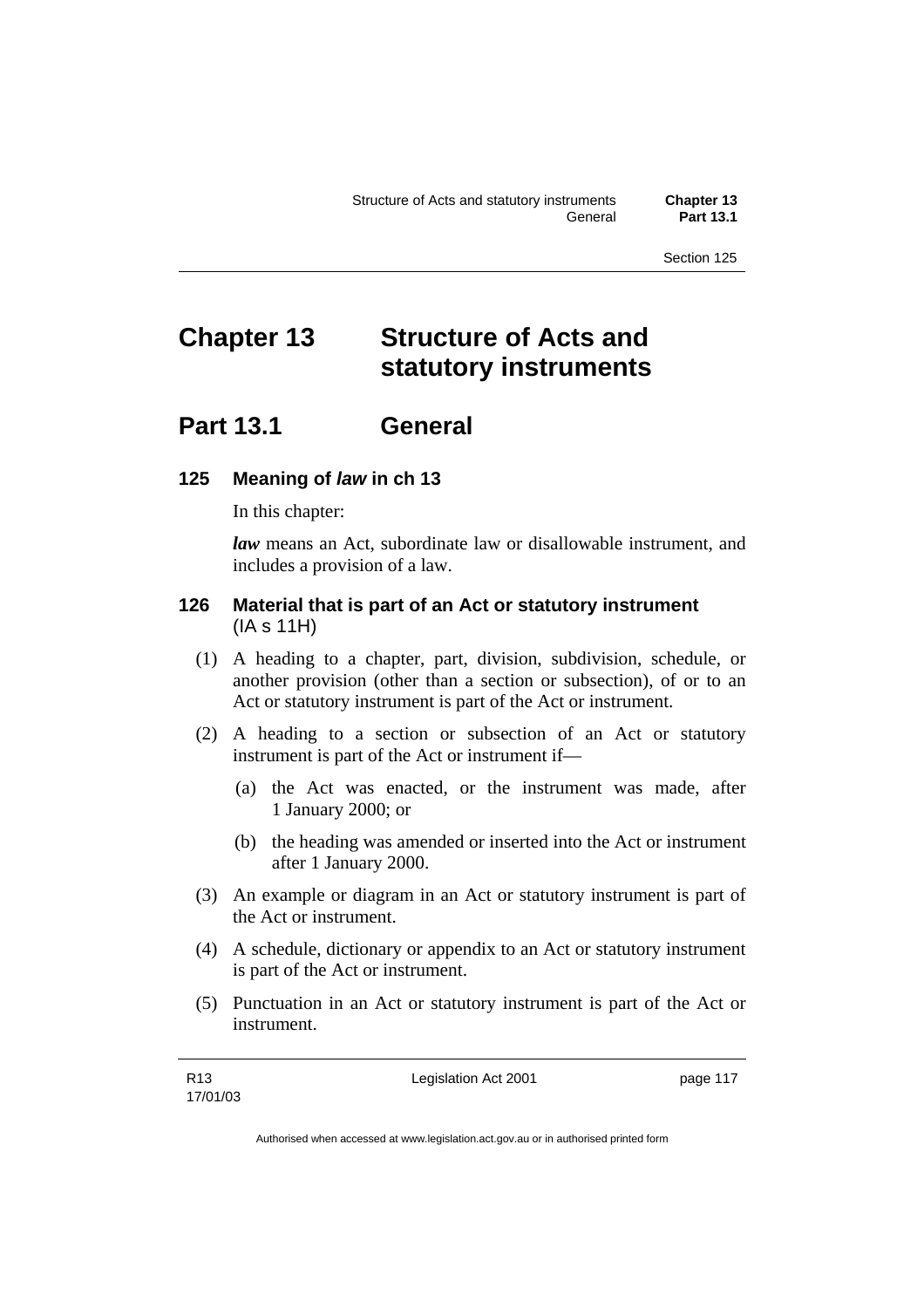| <b>Chapter 13</b> | Structure of Acts and statutory instruments |
|-------------------|---------------------------------------------|
| <b>Part 13.1</b>  | General                                     |

- (6) A provision number in an Act or statutory instrument is part of the Act or instrument.
- (7) In applying this section to a statutory instrument or to a provision of a schedule to an Act, a reference to a section or subsection is a reference to a corresponding provision of the instrument or schedule.
- (8) This section is a determinative provision.
	- *Note* See s 5 for the meaning of determinative provisions, and s 6 for their displacement.

### **127 Material that is not part of an Act or statutory instrument**  (IA s 12)

- (1) A footnote, endnote, or other note, in or to an Act or statutory instrument is not part of the Act or instrument.
- (2) A table of contents (however described), or reader's guide or index, in or to an Act or statutory instrument is not part of the Act or instrument.
- (3) A heading to a section or subsection of an Act or statutory instrument is not part of the Act or instrument if section 126 (2) (Material that is part of an Act or statutory instrument) does not apply to the heading.
- (4) This section does not prevent the amendment of a note, table, guide, index or heading mentioned in subsection (1), (2) or (3).
- (5) However, such a note, table, guide or index does not become part of the Act or statutory instrument because it is amended or inserted by an Act or instrument.
- (6) In applying this section to a statutory instrument or to a provision of a schedule to an Act, a reference to a section or subsection is a reference to a corresponding provision of the instrument or schedule.

page 118 **Legislation Act 2001** R13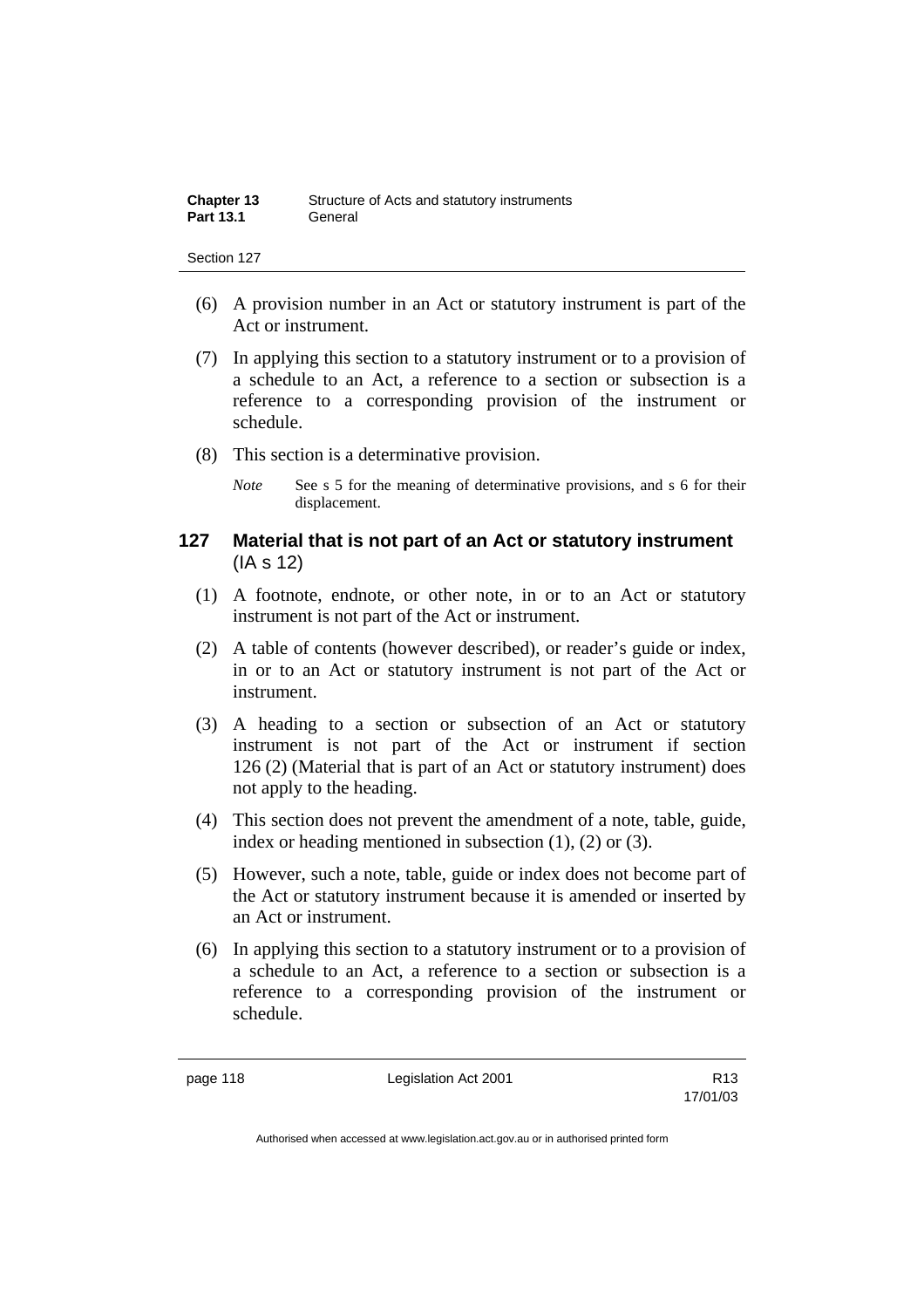| Structure of Acts and statutory instruments<br>General | <b>Chapter 13</b><br><b>Part 13.1</b> |
|--------------------------------------------------------|---------------------------------------|
|                                                        |                                       |

- (7) This section is a determinative provision.
	- *Note* See s 5 for the meaning of determinative provisions, and s 6 for their displacement.

Legislation Act 2001 **page 119**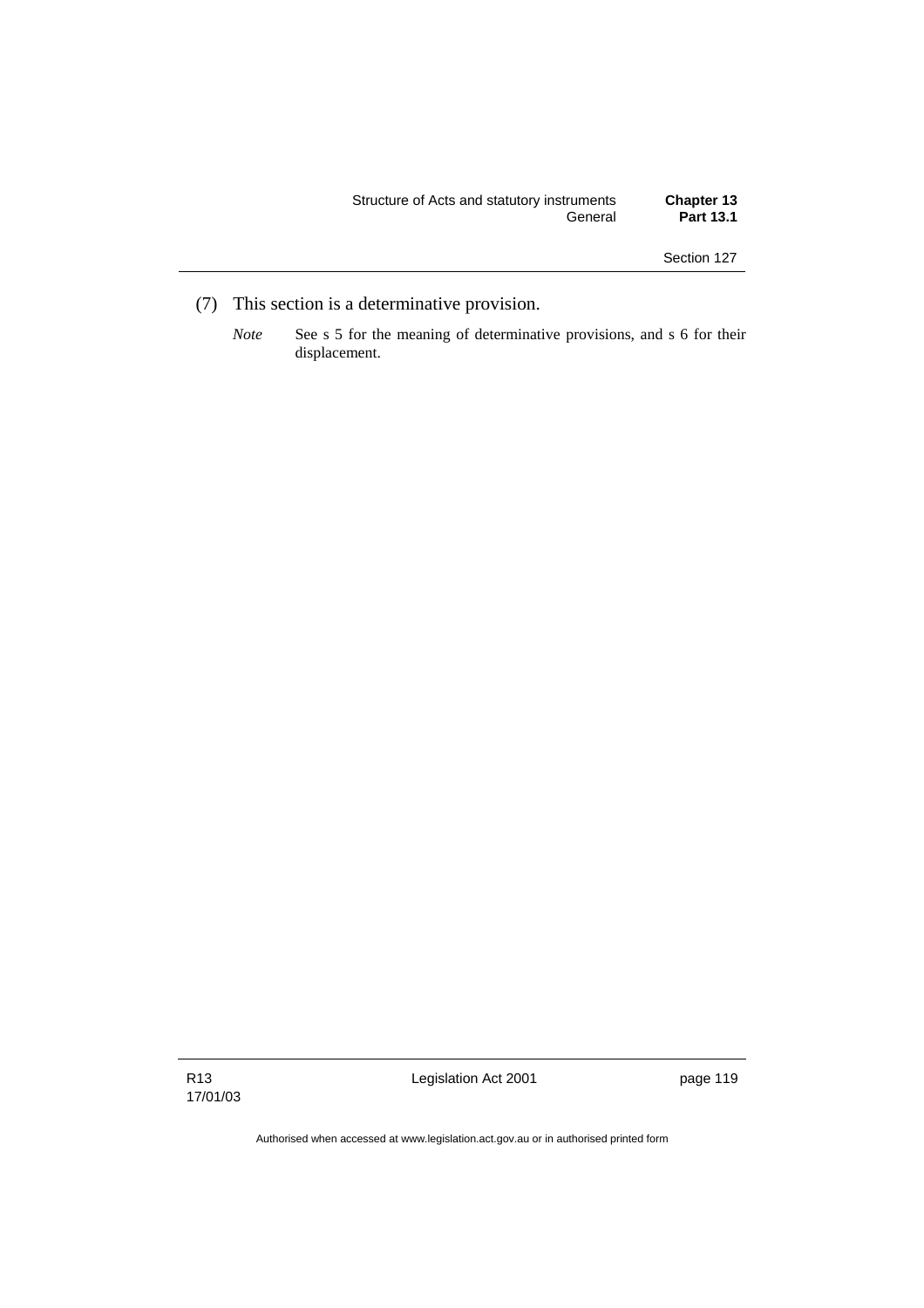# **Part 13.2 Particular kinds of provisions**

### **130 What is a definition?** (IA dictionary, *definition*)

A *definition* is a provision (however expressed) of an Act or statutory instrument that—

- (a) gives a meaning to a word or expression; or
- (b) limits or extends the meaning of a word or expression.

#### **Examples of definitions**

- 1 *X* means Y.
- 2 *X* includes Y.
- 3 *X* means Y, and includes Z.
- 4 A reference to *X* is a reference to Y.
- 5 *X*—see section Y.
- 6 *X*—see the *XYZ Act 1999*, section Y.
- 7 In a proceeding against a person (the *retailer*), it is a defence if the retailer establishes that the goods were bought honestly.
- 8 *excluded*—a claim is *excluded* if the claim is not brought within 1 year after the claimant becomes aware of the failure to account to which the claim relates.
- 9 Words and expressions used in the *XYZ Act 1999* have the same respective meanings in this Act.
- *Note 1* Examples 5 and 6 illustrate signpost definitions, that is, definitions that do not themselves define the word or expression but point the reader to the place where the word or expression is defined (see s 131).
- *Note 2* Example 7 illustrates a tagged-term definition (*retailer*) that takes its meaning from the context of the provision where the defined term is found.
- *Note 3* Example 8 illustrates a definition that does not begin with the defined term.

page 120 **Legislation Act 2001** CH<sub>13</sub> R13

17/01/03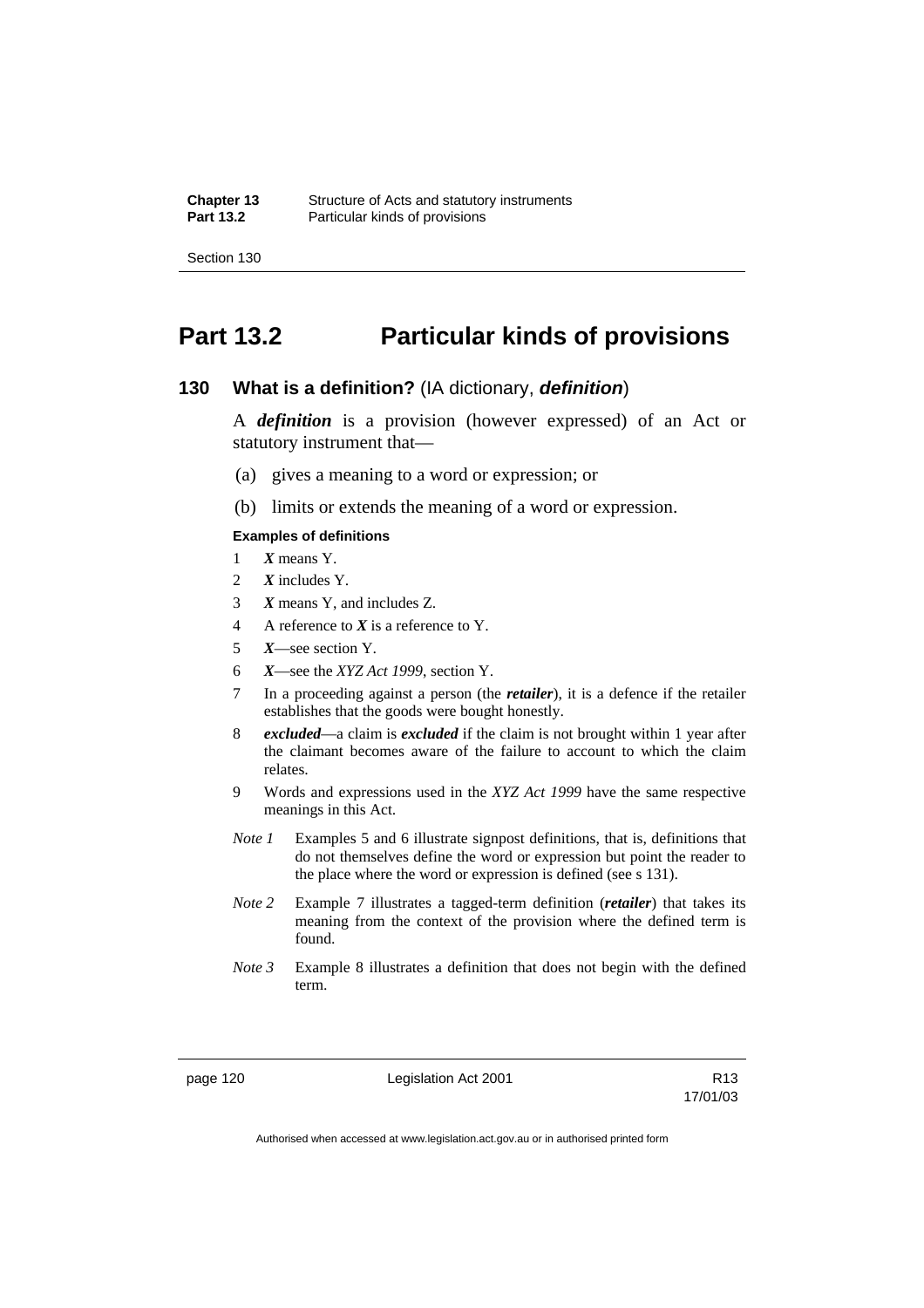- *Note 4* For other provisions about definitions, see pt 15.2.
- *Note 5* An example is part of the Act, is not exhaustive and may extend, but does not limit, the meaning of the provision in which it appears (see s 126 and s 132).

### **131 Signpost definitions** (IA, dict, def of *see*)

 (1) In an Act or statutory instrument, a definition of a word or expression that includes the word 'see' followed by a reference to a law or instrument means the word or expression has the same meaning as the word or expression (or, if the reference includes a reference to the definition of another word or expression, that word or expression) has in the law or instrument, as in force from time to time.

#### **Examples**

- 1 A signpost definition '*food*—see section 10.' in the dictionary to an Act means that the word 'food' when used in the Act, has the same meaning as it has in section 10, as in force from time to time.
- 2 A signpost definition '*injury*—see the *XYZ Act 2001*, dictionary.' in the dictionary to another Act means that the word 'injury', when used in the other Act, has the same meaning as it has in the definition of *injury*, in the *XYZ Act 2001*, dictionary, as in force from time to time.
- 3 A signpost definition 'OH&S Council—see the *XYZ Act 2000*, dictionary, definition of *council*.' means that the expression 'OH&S Council' has the same meaning as the word 'council' has in the definition of *council* in the *XYZ Act 2000*, dictionary, as in force from time to time.
- *Note* An example is part of the Act, is not exhaustive and may extend, but does not limit, the meaning of the provision in which it appears (see s 126 and s 132).
- (2) In this section:

*instrument* includes a provision of an instrument.

*law* includes a law, or a provision of a law, of the Commonwealth, a State or another Territory.

*Note* For other provisions about definitions, see pt 15.2.

Legislation Act 2001 **page 121**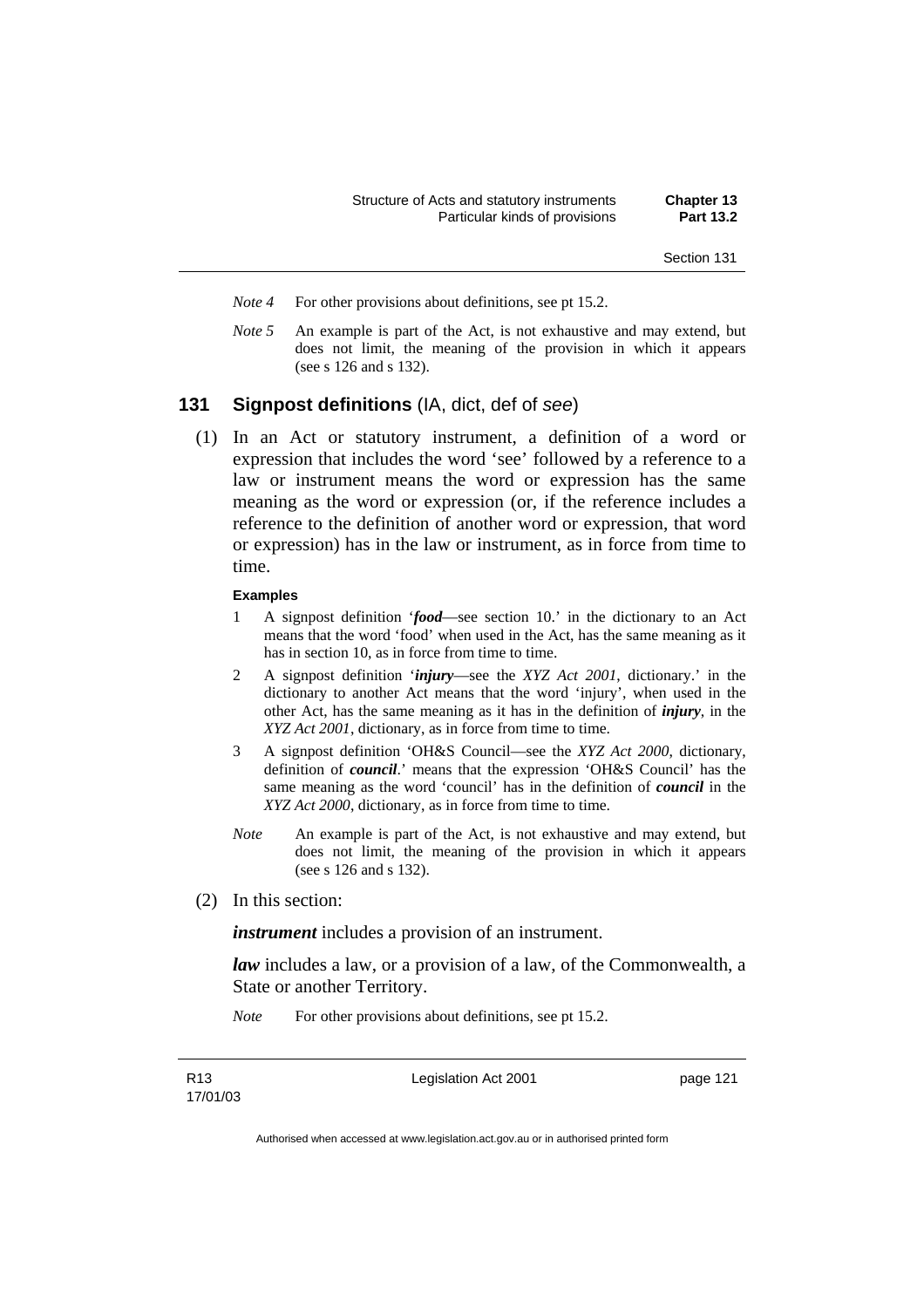```
Section 132
```
# **132 Examples** (IA s 11D)

- (1) An example in an Act or statutory instrument—
	- (a) is not exhaustive; and
	- (b) may extend, but does not limit, the meaning of the Act or instrument, or the particular provision to which it relates.

#### **Examples**

- 1 A specific case (which may be fictional) that helps to give meaning to the more abstract language of a provision. See the examples in section 43.
- 2 An example (which may be fictional) that clarifies the scope of a provision by illustrating cases that fall within the provision or cases that fall outside the provision, or both. See the examples in section 86.
- *Note 1* These examples may overlap.
- *Note 2* An example in an Act or statutory instrument is part of the Act or instrument (see s 126 (3)).
- (2) An example may take either of the following forms:
	- (a) a statement at the end of the provision it illustrates (or at the end of a provision containing the provision it illustrates);
	- (b) a statement forming part of the text of a provision that illustrates the operation of the provision, whether or not the words 'for example' are used.

#### **Examples for par (a)**

the examples in section 130 or this section, subsection (1)

#### **Example for par (b)**

the statement beginning 'for example' in section 36 (1) (a)

- (3) Subsection (2) does not limit the form that an example may take.
- (4) This section is a determinative provision.
	- *Note* See s 5 for the meaning of determinative provisions, and s 6 for their displacement.

page 122 Legislation Act 2001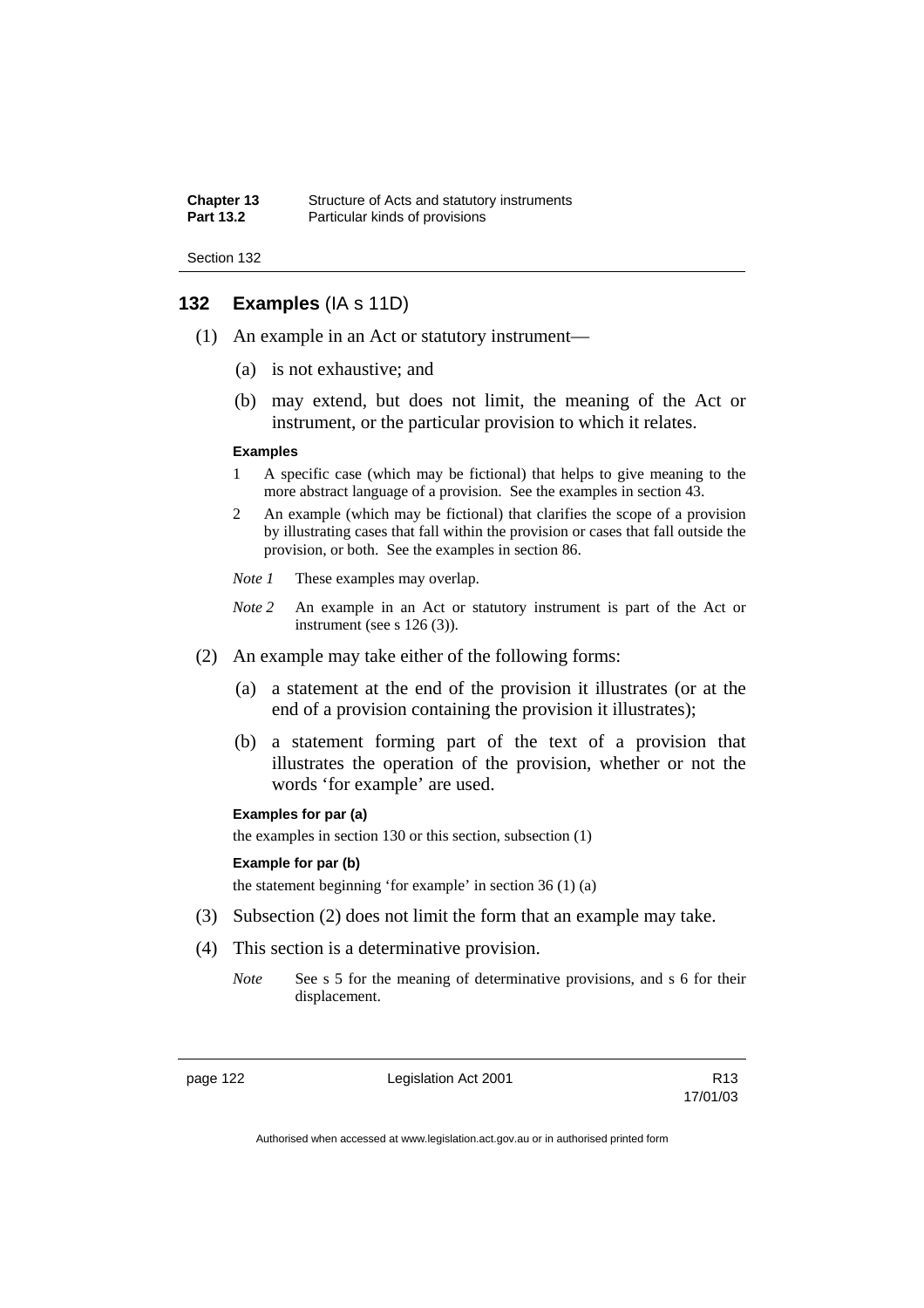### **133 Penalty units** (IA s 33AA)

- (1) In a law, if a penalty for an offence is expressed as a number (whether whole or fractional) of penalty units—
	- (a) the penalty is a fine of that number of penalty units; and
	- (b) the value of the penalty unit for the offence is—
		- (i) if the person charged is an individual—\$100; or
		- (ii) if the person charged is a corporation—\$500.

### **Example**

'Maximum penalty: 10 penalty units.' means that a person who is convicted of the relevant offence is liable to a maximum fine of 10 penalty units.

- If the person is an individual, the maximum fine is, therefore, \$1 000 (\$100x10).
- If the person is a corporation, the maximum fine is, therefore, \$5 000 (\$500x10).
- *Note 1* Paragraph (b) is subject to s 314 (Transitional provisions about penalties).
- *Note 2* An example is part of the Act, is not exhaustive and may extend, but does not limit, the meaning of the provision in which it appears (see s 126 and s 132).
- (2) This section is a determinative provision.
	- *Note* See s 5 for the meaning of determinative provisions, and s 6 for their displacement.

### **134 Penalties at end of sections and subsections** (IA s 32A)

- (1) This section applies if a penalty (however expressed) is stated in a law—
	- (a) at the end of a section (whether or not the section is divided into subsections) and not expressed in a way that indicates that it applies only to a provision of the section; or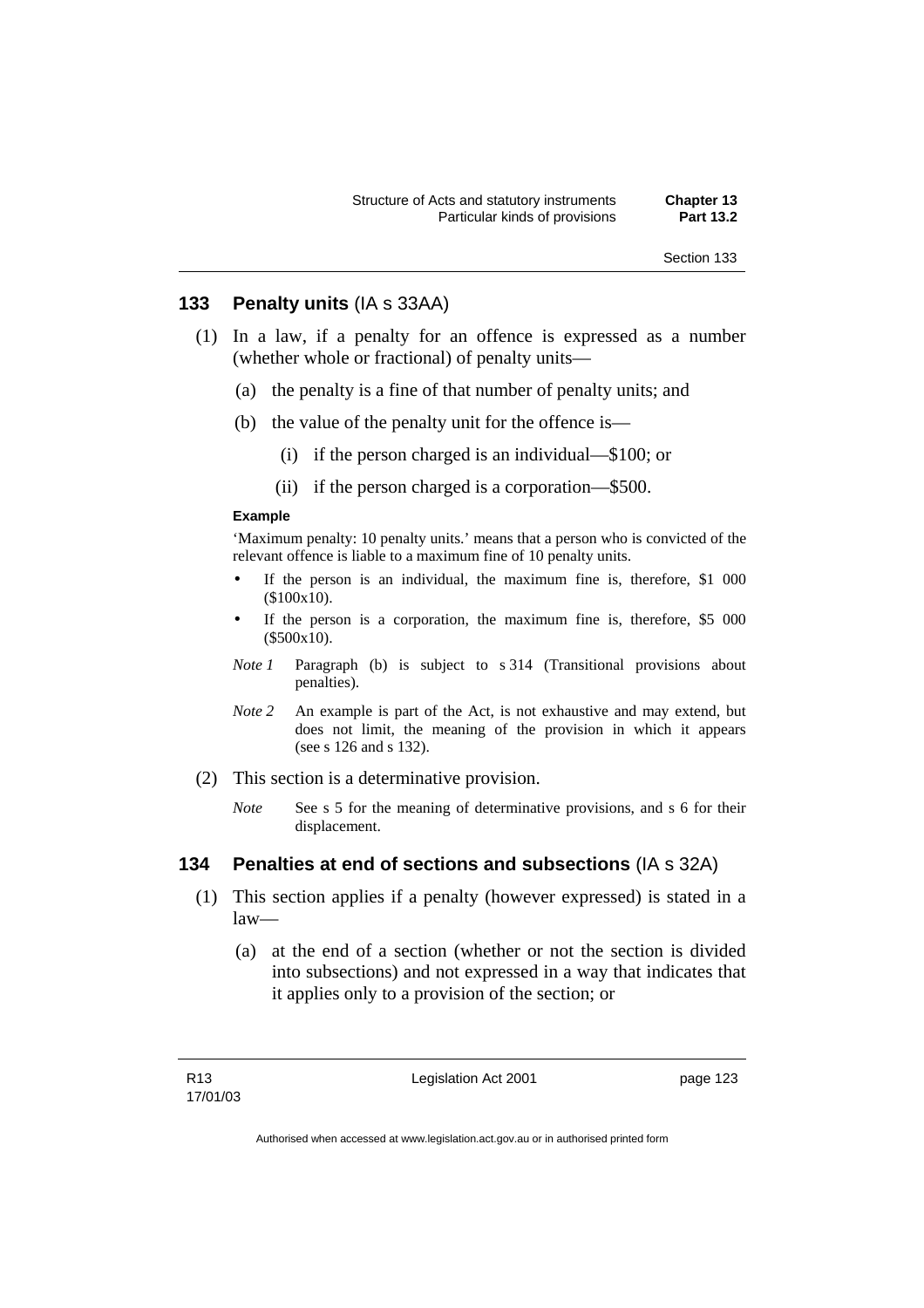- (b) at the end of a subsection (but not at the end of a section) and not expressed in a way that indicates that it applies only to a provision of the subsection; or
- (c) at the end of a section or subsection and expressed in a way that indicates that it applies only to a provision of the section or subsection (the *relevant provision*).

### **Example for par (a)**

the following penalty at the end of a section: 'Maximum penalty: 20 penalty units.'

### **Example for par (b)**

the following penalty at the end of a subsection, but not at the end of a section: 'Maximum penalty: 20 penalty units.'

#### **Examples for par (c)**

- 1 the following penalty at the end of a section divided into subsections: 'Maximum penalty (subsection (3)): 20 penalty units.'.
- 2 the following penalty at the end of a subsection, but not at the end of a section:

'Maximum penalty:

- (a) for paragraph (b)—20 penalty units; or
- (b) for another paragraph—50 penalty units, imprisonment for 6 months or both.'
- *Note* An example is part of the Act, is not exhaustive and may extend, but does not limit, the meaning of the provision in which it appears (see s 126 and s 132).
- (2) If an offence is not expressly mentioned in the section, subsection or relevant provision, the penalty indicates that contravention of the section, subsection or relevant provision is an offence punishable on conviction as provided by subsection (4).

#### **Example of a penalty applying to entire section or subsection**

A person must not contravene a notice. Maximum penalty: 20 penalty units.

page 124 **Legislation Act 2001** R13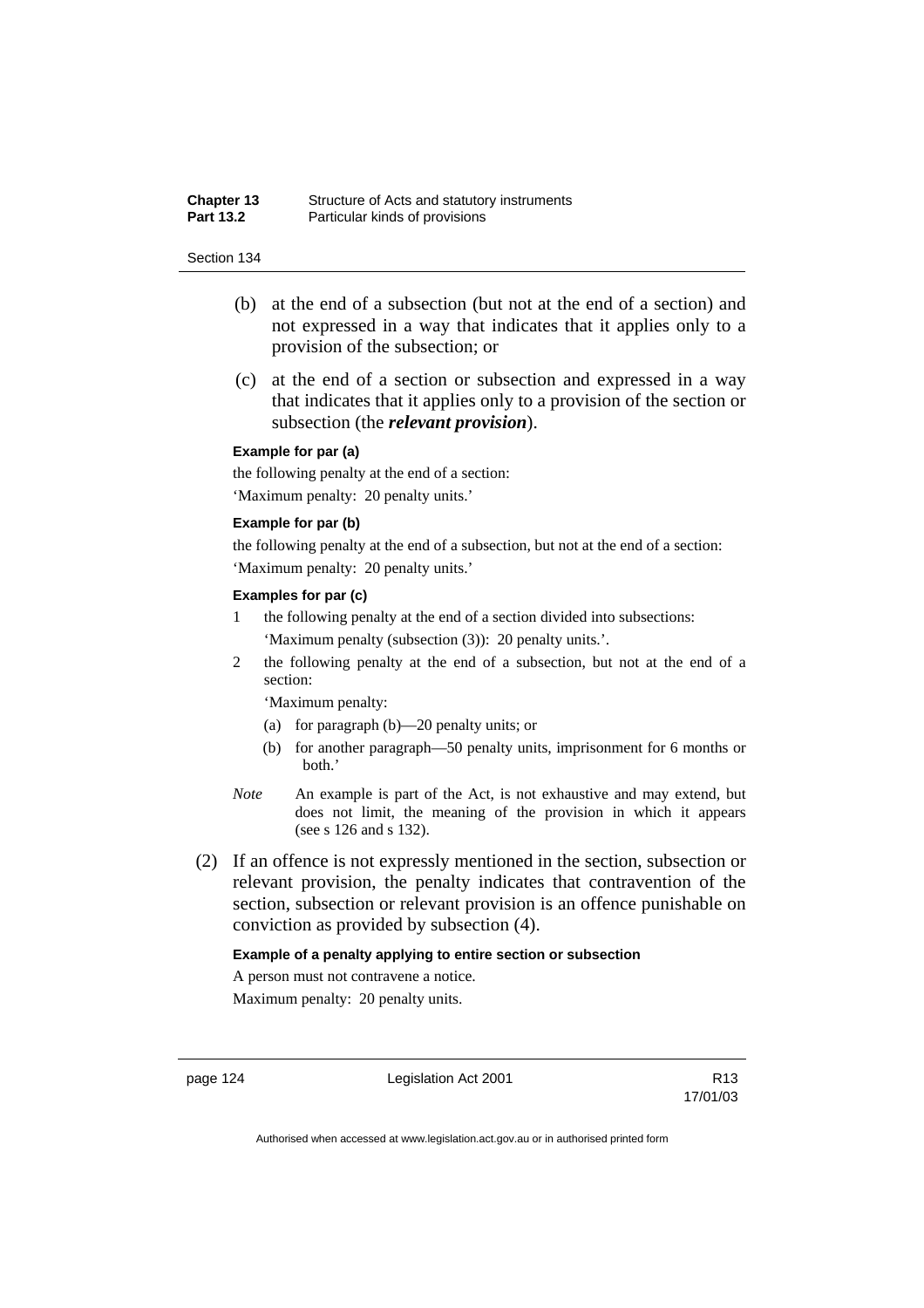### **Example of a penalty applying to a stated provision**

- (2) The register of transactions—
	- (a) may be kept in electronic form; and
	- (b) must contain the particulars mentioned in section 91C.

Maximum penalty (paragraph (b)): 20 penalty units.

 (3) If an offence is expressly mentioned in the section, subsection or relevant provision, the penalty indicates that the offence is punishable on conviction as provided by subsection (4).

### **Example of a penalty applying to entire section or subsection**

A person who contravenes a notice commits an offence.

Maximum penalty: 20 penalty units.

### **Example of a penalty applying to a stated provision**

- (2) If a person keeps the person's identity card after ceasing to be an officer—
	- (a) the person commits an offence; and
	- (b) the identity card is forfeited to the Territory.

Maximum penalty (paragraph (a)): 20 penalty units.

- (4) The penalty that may be imposed for the offence is—
	- (a) if only a single penalty is stated (whether as a maximum penalty or a penalty)—not more than the stated penalty; or
	- (b) if a minimum as well as a maximum penalty is stated—not less than the minimum and not more than the maximum.
- $(5)$  If—
	- (a) a penalty (however expressed) is stated in a law at the end of a section divided into subsections; and
	- (b) another penalty (however expressed) is stated at the end of another subsection of the section; and
	- (c) the first penalty is not expressed in a way that indicates that it applies only to a particular provision of the last subsection;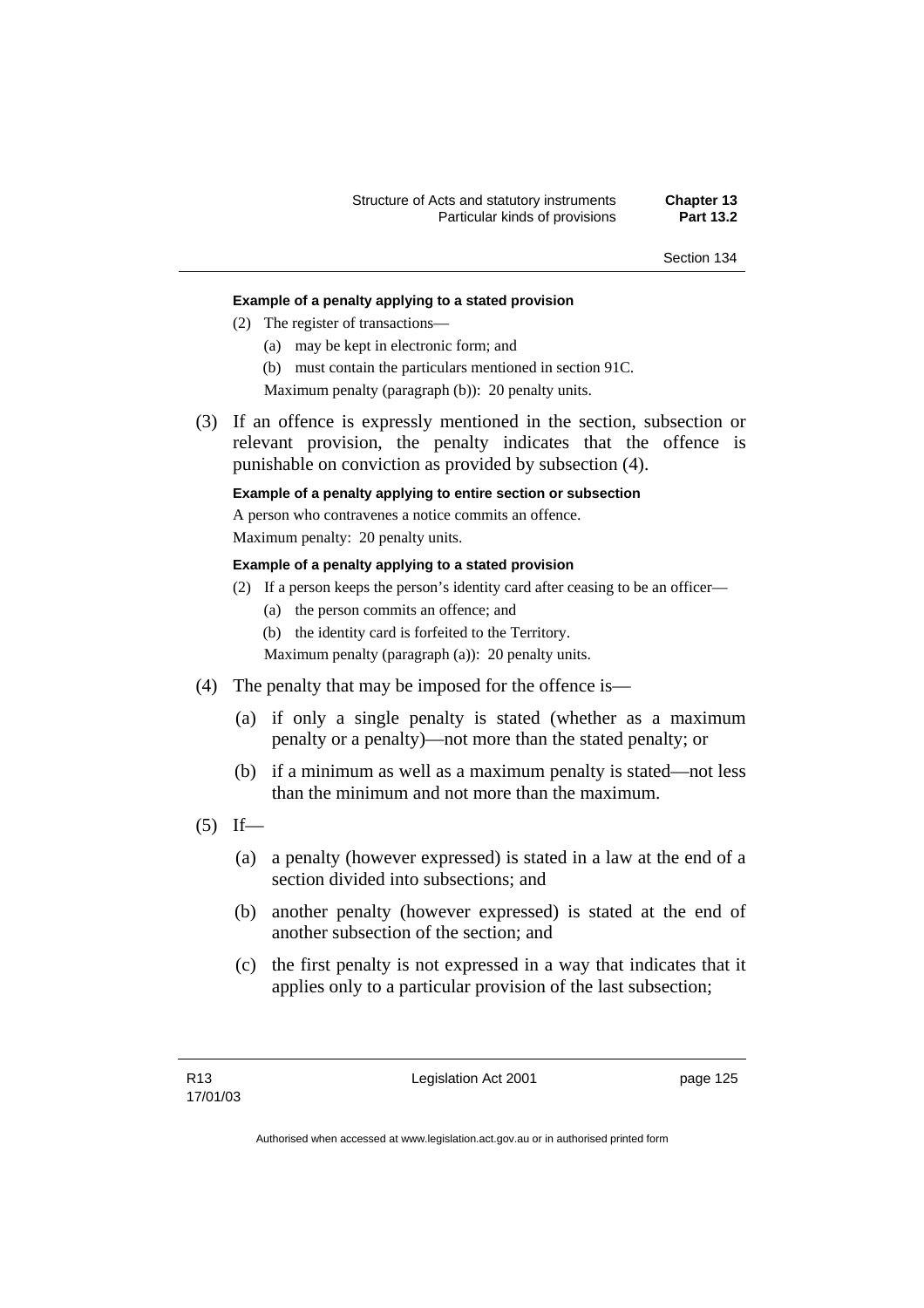the first penalty is taken, for this section, to be expressed in a way that indicates that it applies only to the last subsection.

### **Example**

In the following example, subsection (4) is the last subsection and the penalty stated at the end applies only to that subsection:

'(2) A permit holder must record all transactions under this Act.

Maximum penalty: 20 penalty units.

- (3) If a permit holder is convicted of an offence against subsection (2), the registrar must cancel the permit.
- (4) A permit holder must not sell a declared substance in contravention of this Act.

Maximum penalty: 100 penalty units, imprisonment for 1 year or both.'.

- (6) In working out for this section whether a penalty is at the end of a section or subsection, the position of any example or note is to be disregarded.
- (7) In applying this section to a subordinate law or disallowable instrument or to a provision of a schedule to an Act, a reference to a section or subsection is a reference to a corresponding provision of the law, instrument or schedule.
- (8) This section is a determinative provision.
	- *Note* See s 5 for the meaning of determinative provisions, and s 6 for their displacement.

page 126 **Legislation Act 2001** Constants R13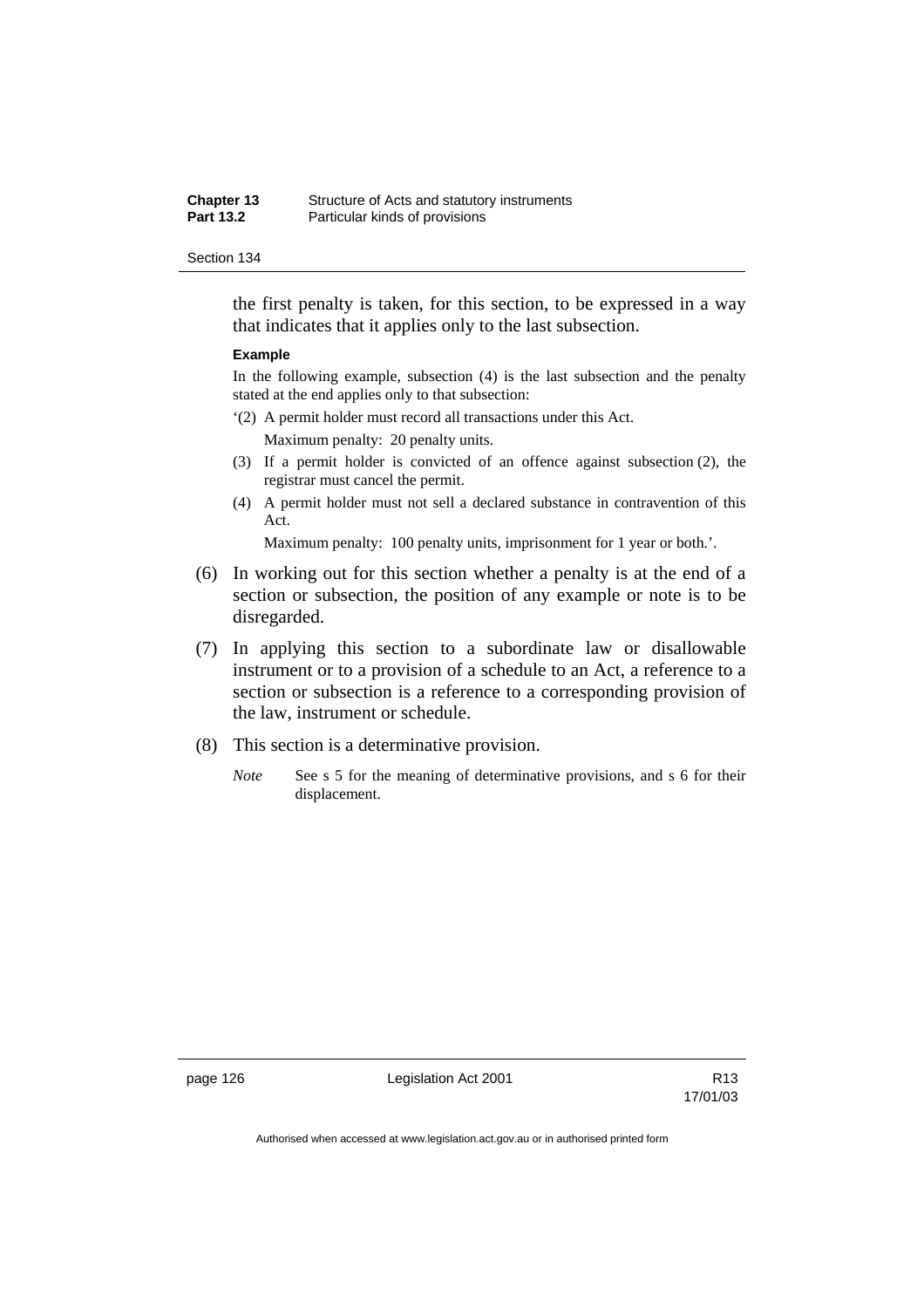### **135 Penalties not at end of sections and subsections** (IA s 33)

- (1) This section applies if a penalty (however expressed) is stated in a provision of a law other than at the end of a section or subsection.
- (2) If an offence is expressly mentioned in the provision, the penalty indicates that the offence is punishable on conviction as provided by subsection (4).

#### **Example**

A person who contravenes subsection (3) commits an offence punishable by a fine of not more than 20 penalty units.

- *Note* An example is part of the Act, is not exhaustive and may extend, but does not limit, the meaning of the provision in which it appears (see s 126 and s 132).
- (3) If an offence is not expressly mentioned in the provision, the penalty indicates that contravention of the provision (or a stated part of the provision) is an offence punishable on conviction as provided by subsection (4).

### **Example**

A person who contravenes subsection (3) must pay a fine of not more than 20 penalty units.

- (4) The penalty that may be imposed for the offence is—
	- (a) if only a single penalty is stated (whether as a maximum penalty or a penalty)—not more than the stated penalty; or
	- (b) if a minimum as well as a maximum penalty is stated—not less than the minimum and not more than the maximum.
- (5) In working out for this section whether a penalty is at the end of a section or subsection, the position of any example or note is to be disregarded.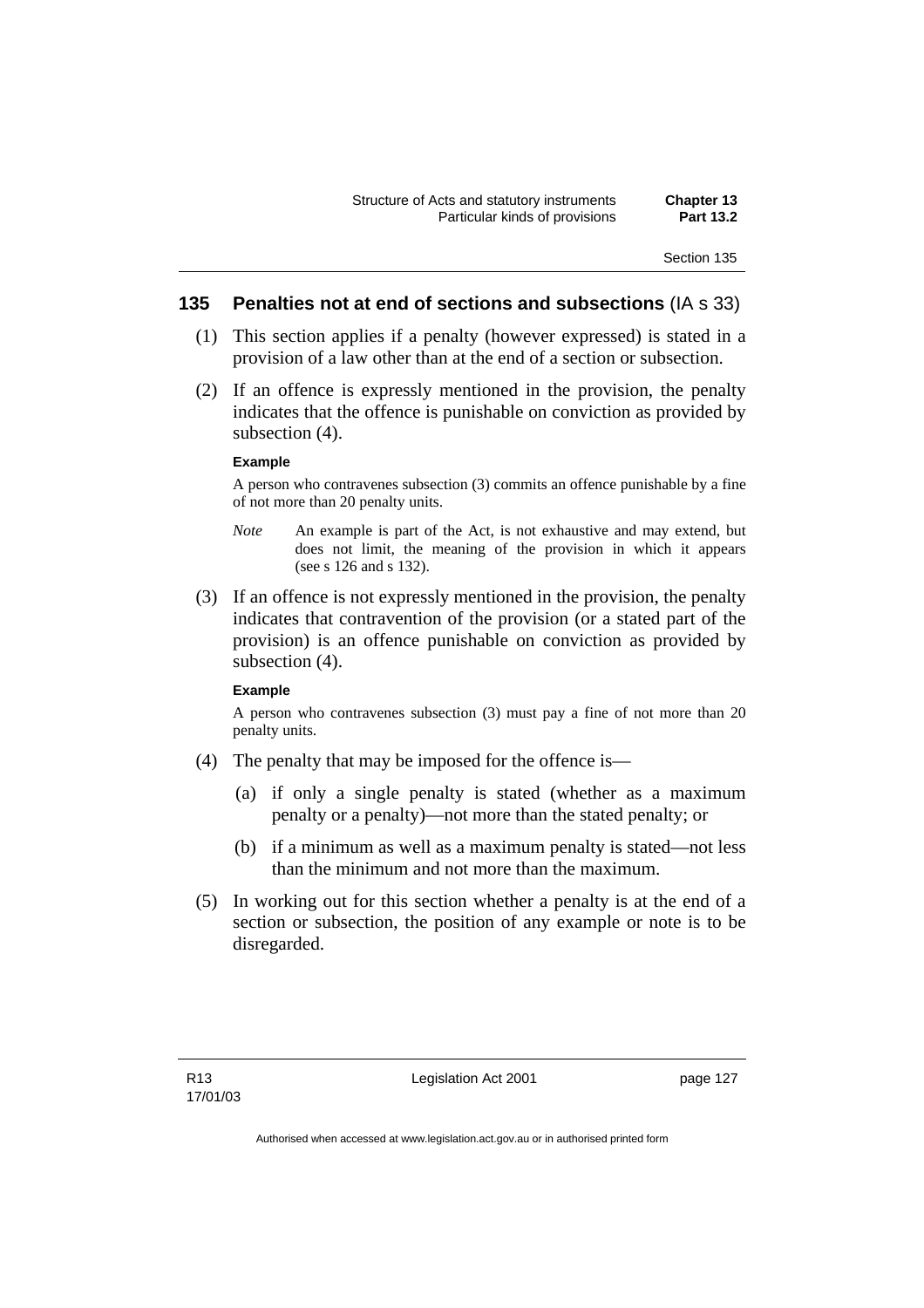| Chapter 13       | Structure of Acts and statutory instruments |
|------------------|---------------------------------------------|
| <b>Part 13.2</b> | Particular kinds of provisions              |

- (6) In applying this section to a subordinate law or disallowable instrument or to a provision of a schedule to an Act, a reference to a section or subsection is a reference to a corresponding provision of the law, instrument or schedule.
- (7) This section is a determinative provision.
	- *Note* See s 5 for the meaning of determinative provisions, and s 6 for their displacement.

page 128 **Legislation Act 2001** CH<sub>2</sub> R13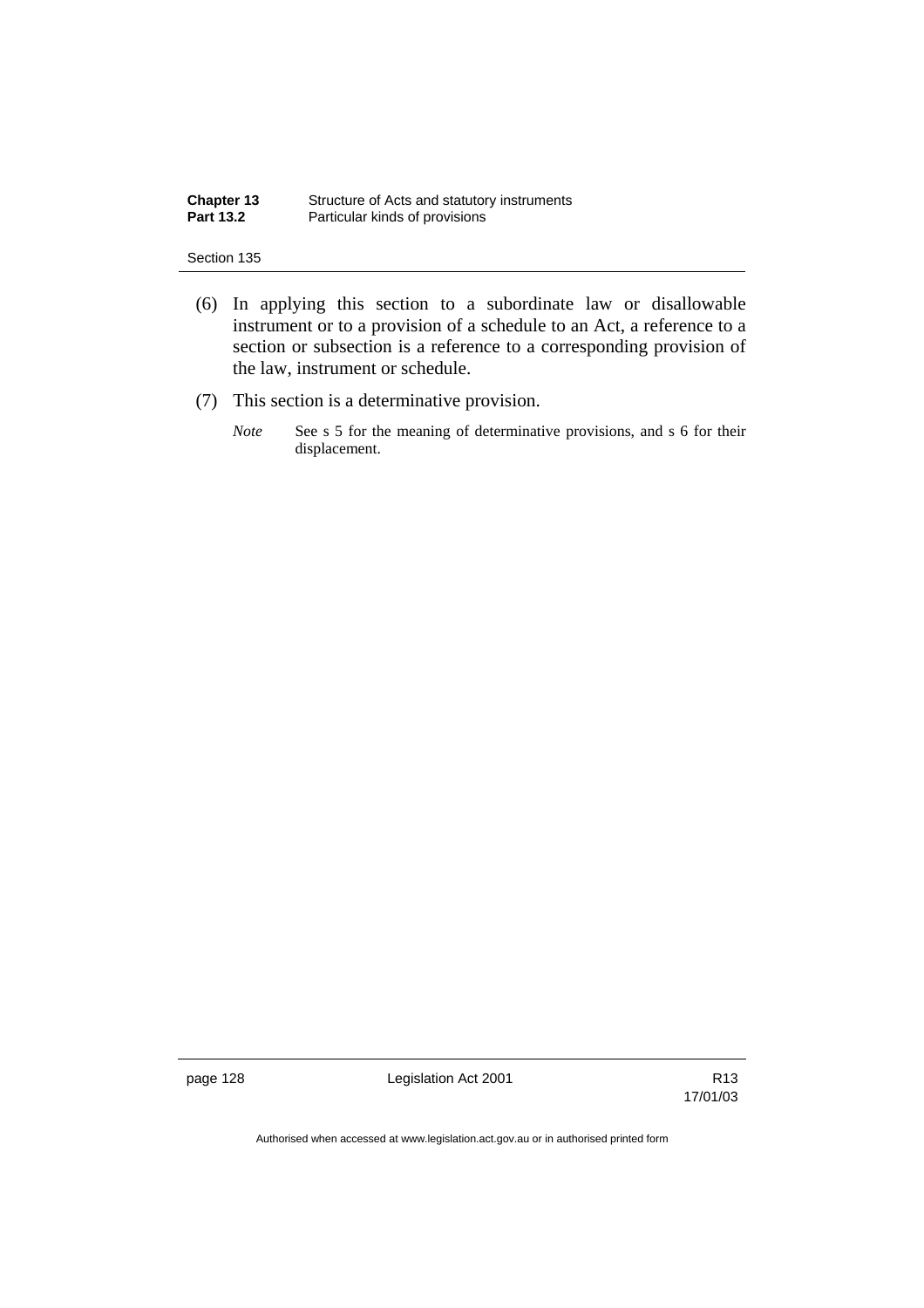# **Chapter 14 Interpretation of Acts and statutory instruments**

## **137 Application of ch 14 to statutory instruments** (IA s 2 (2))

This chapter applies to a statutory instrument as if—

- (a) the instrument were an Act; and
- (b) a reference to the enactment or passage of the instrument were a reference to its making.

### **138 Regard to be had to purpose or object of Act** (IA s 11A)

In the interpretation of a provision of an Act, a construction that would promote the purpose or object underlying the Act (whether that purpose or object is expressly stated in the Act or not) shall be preferred to a construction that would not promote that purpose or object.

### **139 Use of extrinsic material in interpreting an Act** (IA s 11B)

- (1) Subject to subsection (3), in the interpretation of a provision of an Act, if any material not forming part of the Act is capable of assisting in the ascertainment of the meaning of the provision, consideration may be given to that material—
	- (a) to confirm that the meaning of the provision is the ordinary meaning conveyed by the text of the provision taking into account its context in the Act and the purpose or object underlying the Act; or
	- (b) to determine the meaning of the provision when—
		- (i) the provision is ambiguous or obscure; or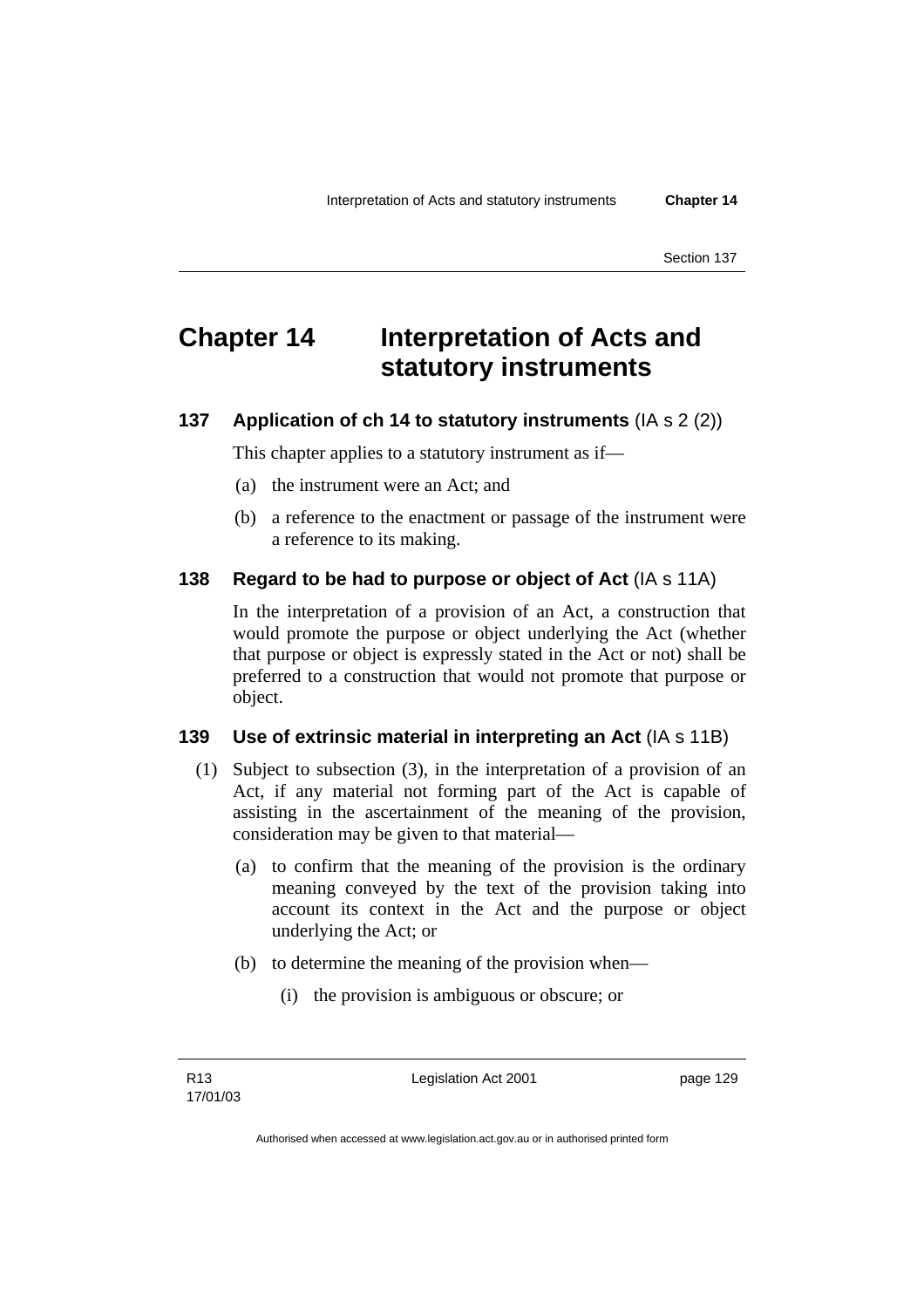- (ii) the ordinary meaning conveyed by the text of the provision taking into account its context in the Act and the purpose or object underlying the Act leads to a result that is manifestly absurd or is unreasonable.
- (2) Without limiting subsection (1), the material that may be considered in accordance with that subsection in the interpretation of a provision of an Act includes—
	- (a) all matters not forming part of the Act that are set out in the document containing the text of the Act as printed by the government printer; and
	- (b) any treaty or other international agreement that is referred to in the Act; and
	- (c) any relevant report of a royal commission, law reform commission, committee of inquiry or other similar body that was presented to the Legislative Assembly or tabled in either House of the Commonwealth Parliament before the time when the provision was enacted or made; and
	- (d) any relevant report of a committee of the Legislative Assembly that was made to that Assembly before the time when the provision was enacted; and
	- (e) any explanatory statement (however described) relating to the bill containing the provision, or any other relevant document, that was presented to, or given to the members of, the Legislative Assembly before the time when the provision was enacted; and
	- (f) the presentation speech made to the Legislative Assembly during the passage of the bill containing the provision by the member of the Assembly who introduced the bill; and

page 130 Legislation Act 2001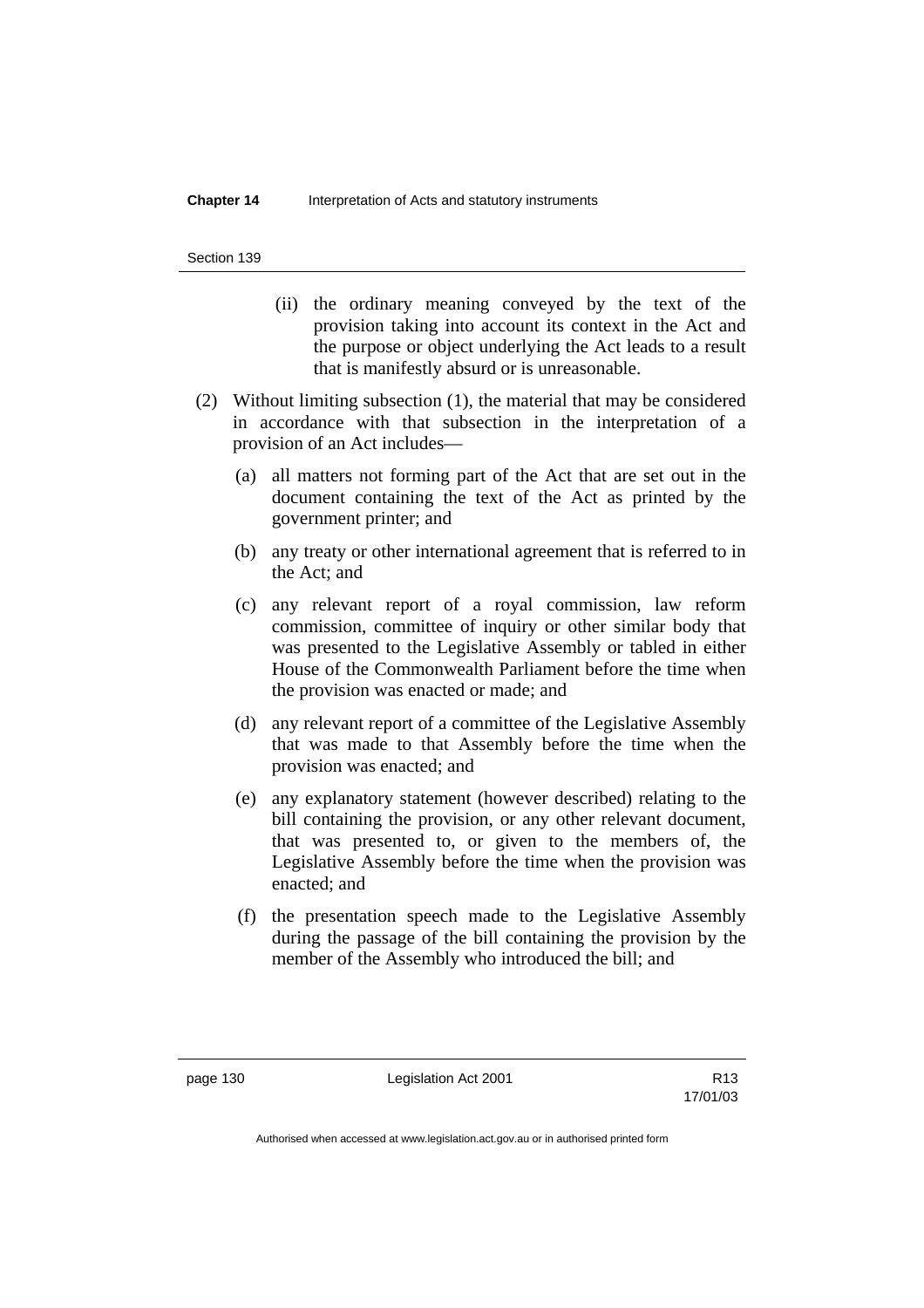- (g) for a provision contained in a converted ordinance—any explanatory statement relating to the ordinance, or any other relevant document, that was tabled in, or given to the members of, either House of the Commonwealth Parliament when the ordinance was tabled in that House; and
- (h) any relevant material in the minutes of the Legislative Assembly's meetings or in any other official record of debates in the Legislative Assembly; and
- (i) any document (whether or not a document to which paragraphs (a) to (h) apply) that is declared by the Act to be a relevant document for this section.
- (3) In determining whether consideration should be given to any material in accordance with subsection (1), or in considering the weight to be given to the material, regard shall be had, in addition to any other relevant matters, to—
	- (a) the desirability of persons being able to rely on the ordinary meaning conveyed by the text of the provision taking into account its context in the Act and the purpose or object underlying the Act; and
	- (b) the need to avoid prolonging legal or other proceedings without compensating advantage.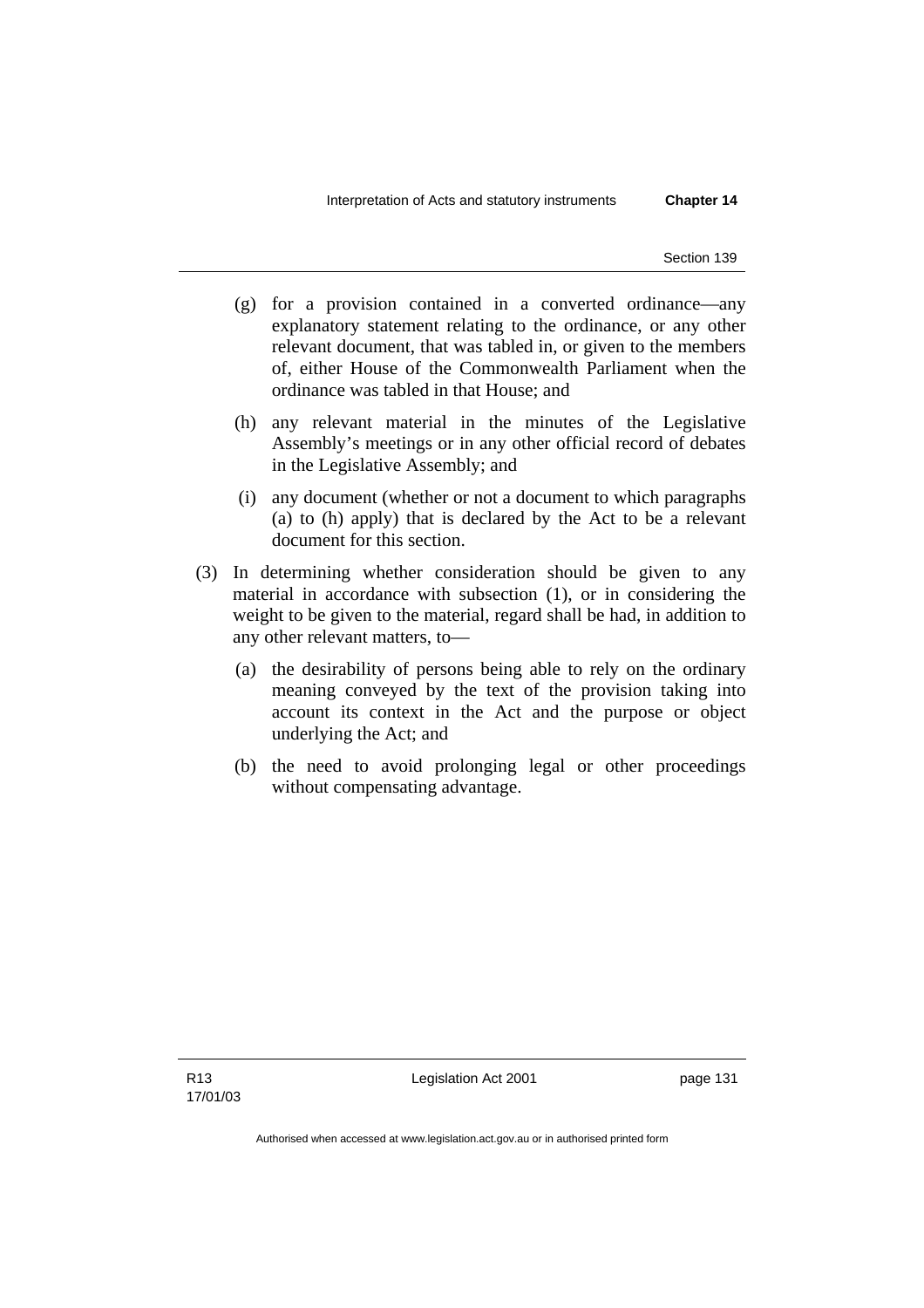**Chapter 15** Aids to interpretation **Part 15.1** General

Section 144

# **Chapter 15 Aids to interpretation**

# **Part 15.1 General**

# **144 Meaning of commonly-used words and expressions**  (IA s 11F (1))

A definition in the dictionary, part 1 applies to all Acts and statutory instruments.

*Note* See s 130 for the definition of *definition* and s 131 for provisions about signpost definitions.

## **145 Gender and number** (IA s 19)

In an Act or statutory instrument—

- (a) words indicating a gender include every other gender; and
- (b) words in the singular number include the plural and words in the plural number include the singular.

## **146 Meaning of** *may* **and** *must* (IA s 16)

- (1) In an Act or statutory instrument, the word *may*, or a similar word or expression, used in relation to a function indicates that the function may be exercised or not exercised, at discretion.
	- *Note Function* is defined in the dict, pt 1 to include authority, duty and power.
- (2) In an Act or statutory instrument, the word *must*, or a similar word or expression, used in relation to a function indicates that the function is required to be exercised.

page 132 Legislation Act 2001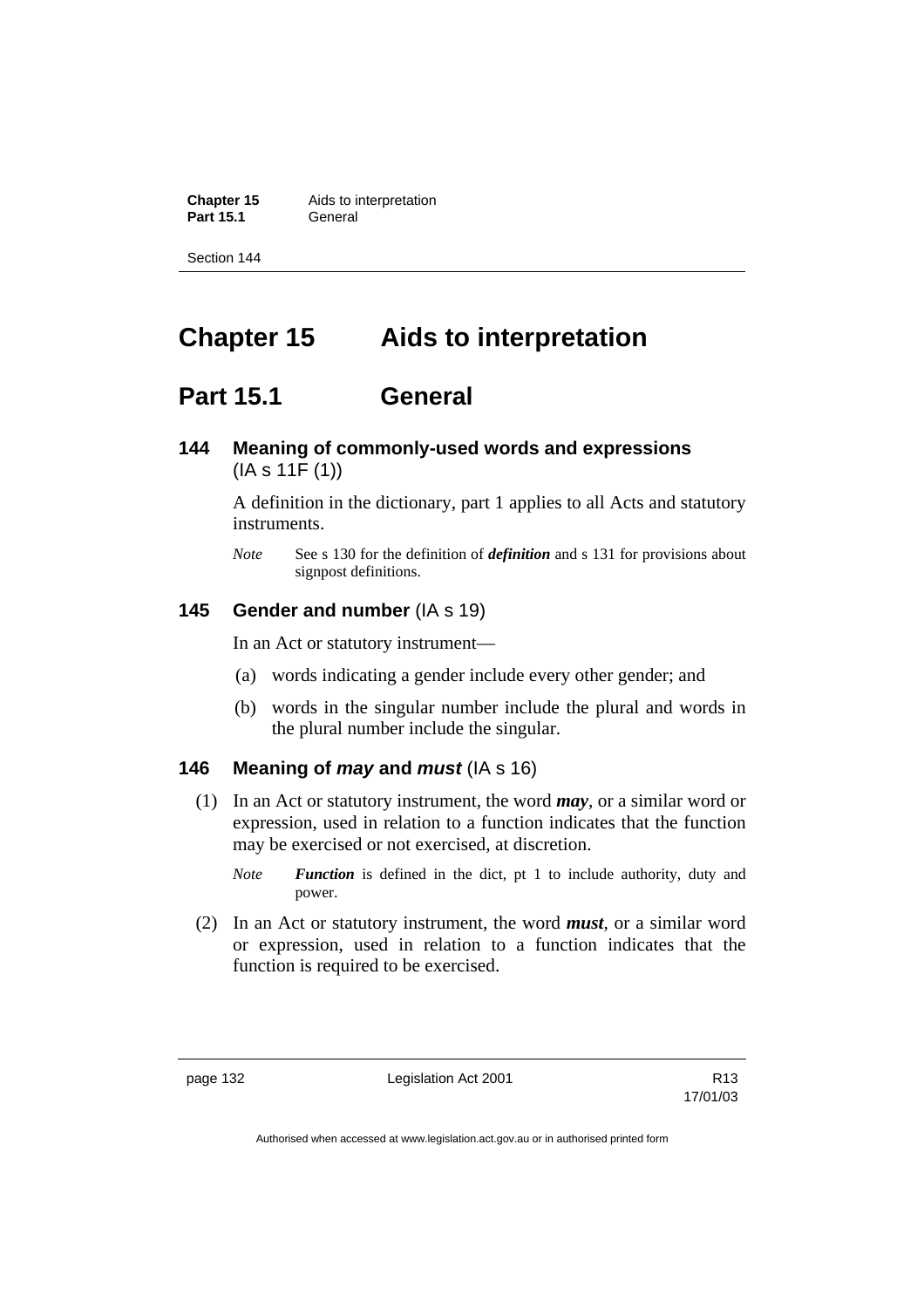- (3) This section is a determinative provision so far as it applies to an applicable law or an applicable provision.
	- *Note* See s 5 for the meaning of determinative provisions, and s 6 for their displacement.
- (4) In this section:

*applicable law* means an Act enacted, or a subordinate law or disallowable instrument made, after 1 January 2000.

*applicable provision* means a provision inserted after 1 January 2000 into an Act, or a subordinate law or disallowable instrument, that is not an applicable law.

*inserted*, for a provision, includes inserted in substitution for another provision.

## **147 Changes of drafting practice not to affect meaning**  (IA s 11C)

 (1) The purpose of this section is to encourage the making of progressive improvements in the form of the statute book without inadvertently changing the substantive effect of the law.

*Note* See also s 96 (Relocated provisions).

- (2) This is to be achieved particularly by updating the language and structure of Acts and statutory instruments to replace older forms of legislative expression with forms reflecting current legislative drafting practice.
- (3) If an Act or statutory instrument is amended so that it contains an older form of legislative expression in a provision and a newer form in another, the ideas in the 2 provisions must not be regarded as different only because different words are used or the provisions are structured in different ways.
- (4) Subsection (3) also applies if the provisions are in different Acts or statutory instruments.

Legislation Act 2001 **page 133**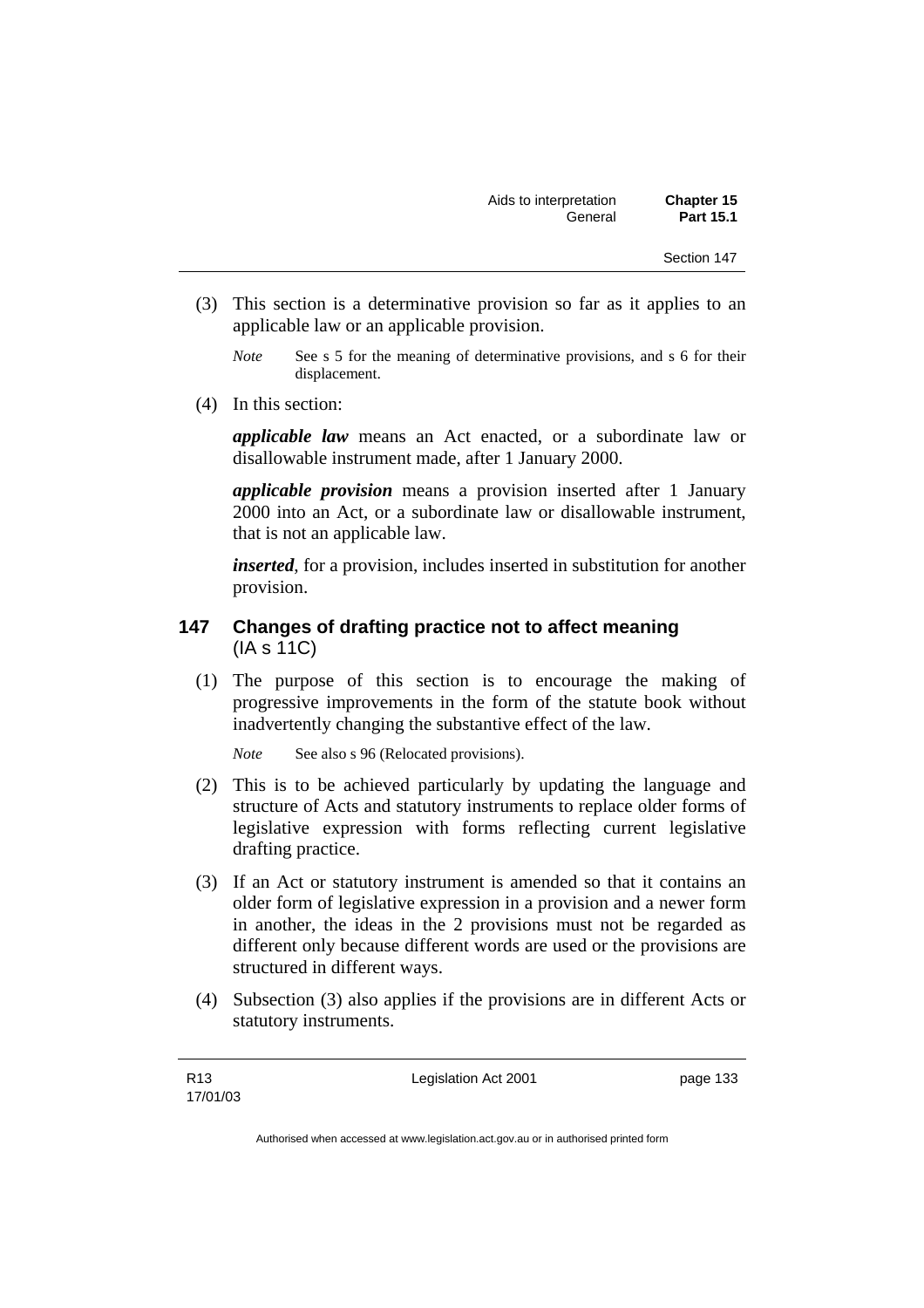| Chapter 15       | Aids to interpretation |
|------------------|------------------------|
| <b>Part 15.1</b> | General                |

- (5) Also, if an Act or statutory instrument is amended so that a provision containing an older form of legislative expression is replaced (whether or not in the same position) by a provision in a newer form, the ideas in the 2 provisions must not be regarded as different only because different words are used or the provisions are structured in different ways.
- (6) In deciding whether the ideas are different, regard must be had to the context and history of the 2 provisions.
- (7) Subsection (6) does not limit the matters to which regard may be had.
- (8) This section is a determinative provision.
	- *Note* See s 5 for the meaning of determinative provisions, and s 6 for their displacement.

## **148 Terms used in instruments have same meanings as in authorising laws** (IA s 11BA)

Words and expressions used in a statutory instrument have the same meanings as they have, from time to time, in the Act or statutory instrument (the *authorising law*), or the relevant provisions of the authorising law, under which the instrument is made or in force.

## **149 Age in years** (IA s 13D)

For an Act or statutory instrument, a person is an age in years at the beginning of the person's birthday for the age.

## **150 Measurement of distance** (IA s 35)

In applying an Act or statutory instrument, distance is to be measured in a straight line on a horizontal plane.

page 134 Legislation Act 2001

17/01/03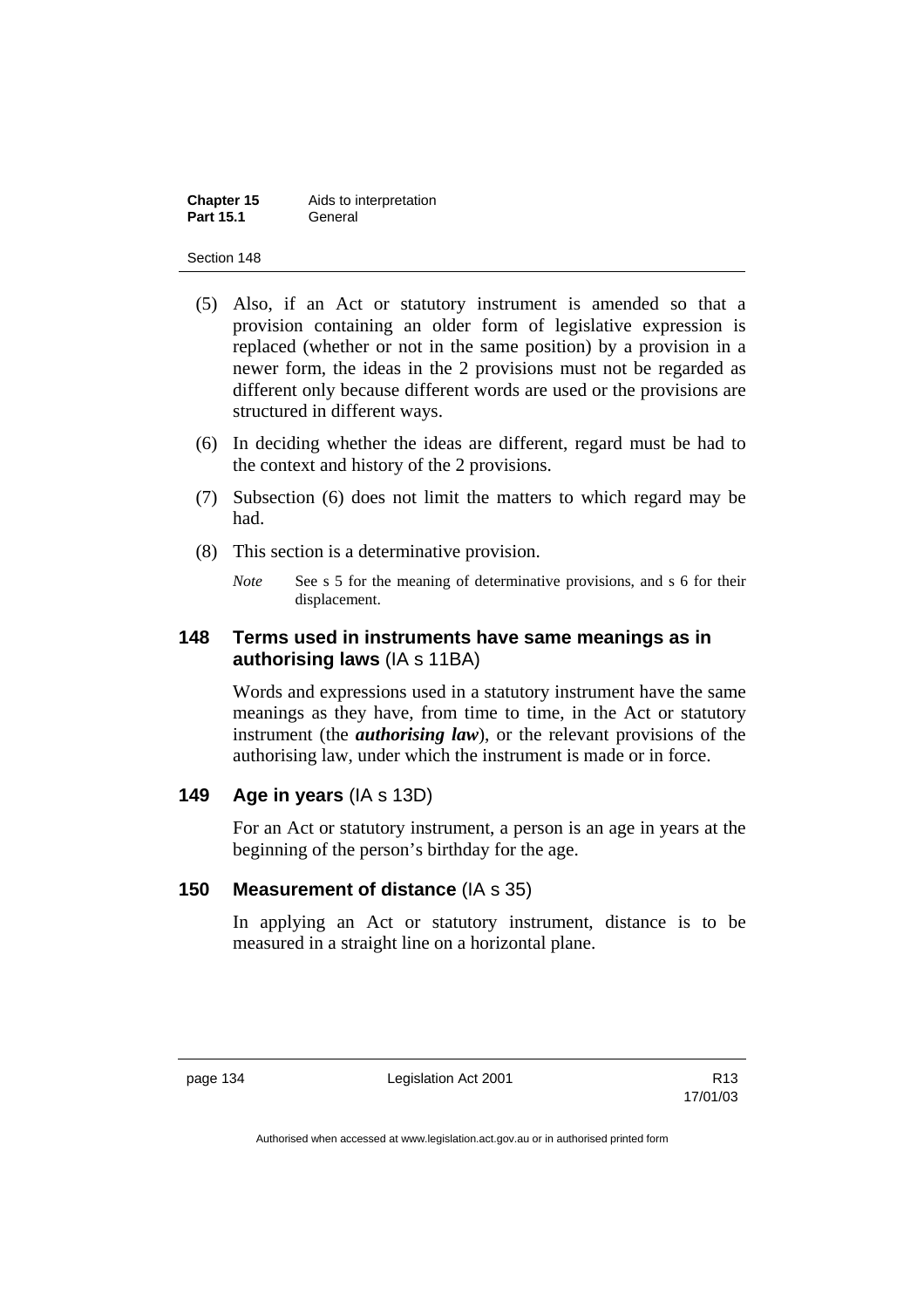### **151 Reckoning of time** (IA s 36)

- (1) This section applies if a period is provided or allowed for a purpose by an Act or statutory instrument.
- (2) In working out whether the purpose has been fulfilled within the period provided or allowed, the period is taken to begin at the start point.
- (3) For this section—
	- (a) if a period is to begin from a particular day—the *start point* is the beginning of the next day; and
	- (b) if a period is to begin when an act or event happens—the *start point* is the beginning of the day after the act or event happens.

### **Examples**

- 1 The *ABC Act 1995* provides that a person who ceases to be an inspector must return his or her identity card to the authority within 21 days after ceasing to be an inspector. X is notified that his appointment as inspector ends on Friday 1 November. The period of 21 days starts on Saturday 2 November.
- 2 The *XYZ Act 2001* requires an application for review to be lodged not later than 28 days after service on the licensee of the decision objected to. The period of 28 days begins with the day following the day of service.
- *Note* An example is part of the Act, is not exhaustive and may extend, but does not limit, the meaning of the provision in which it appears (see s 126 and s 132).
- (4) If the last day of the period is not a working day, the last day of the period is the first working day after the end of the period.

### **Example**

The *Hypothetical Act 2000* requires the board to give a copy of its business plan to the Minister not later than 14 days after its preparation. The 14th day is Good Friday (a public holiday) and the following Monday is also a public holiday. Under section 151 (4), the last day to give a copy of the business plan is the Tuesday following Easter (the first working day after the 14th day).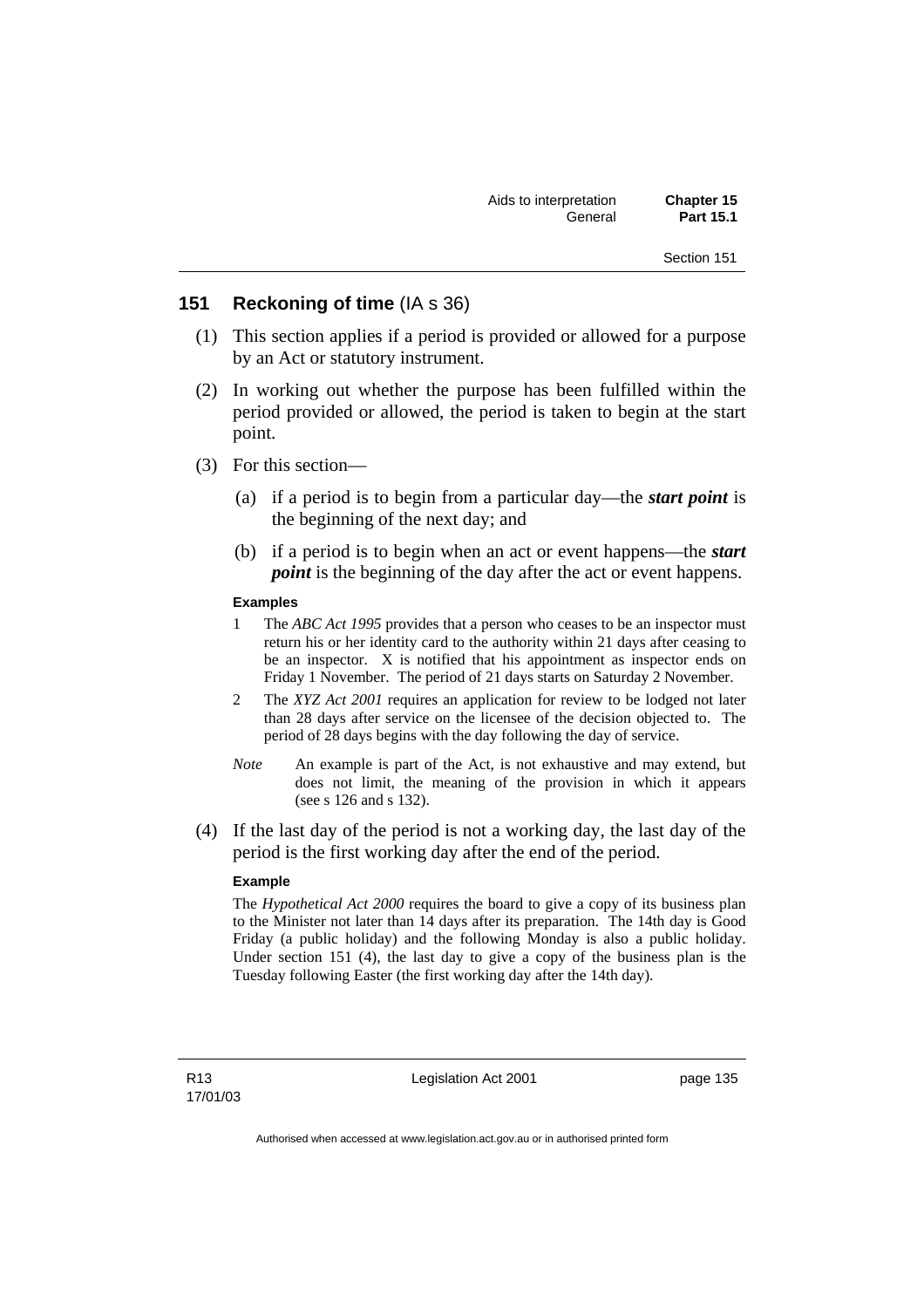**Chapter 15** Aids to interpretation<br>**Part 15.1 General Part 15.1** 

Section 152

# **152 Continuing effect of obligations**

If, under a provision of an Act or statutory instrument, an act is required to be done, the obligation to do the act continues until the act is done even if—

- (a) the provision required the act to be done within a particular period or before a particular time, and the period has ended or the time has passed; or
- (b) someone has been convicted of an offence in relation to failure to do the act.

page 136 **Legislation Act 2001** Constants R13

17/01/03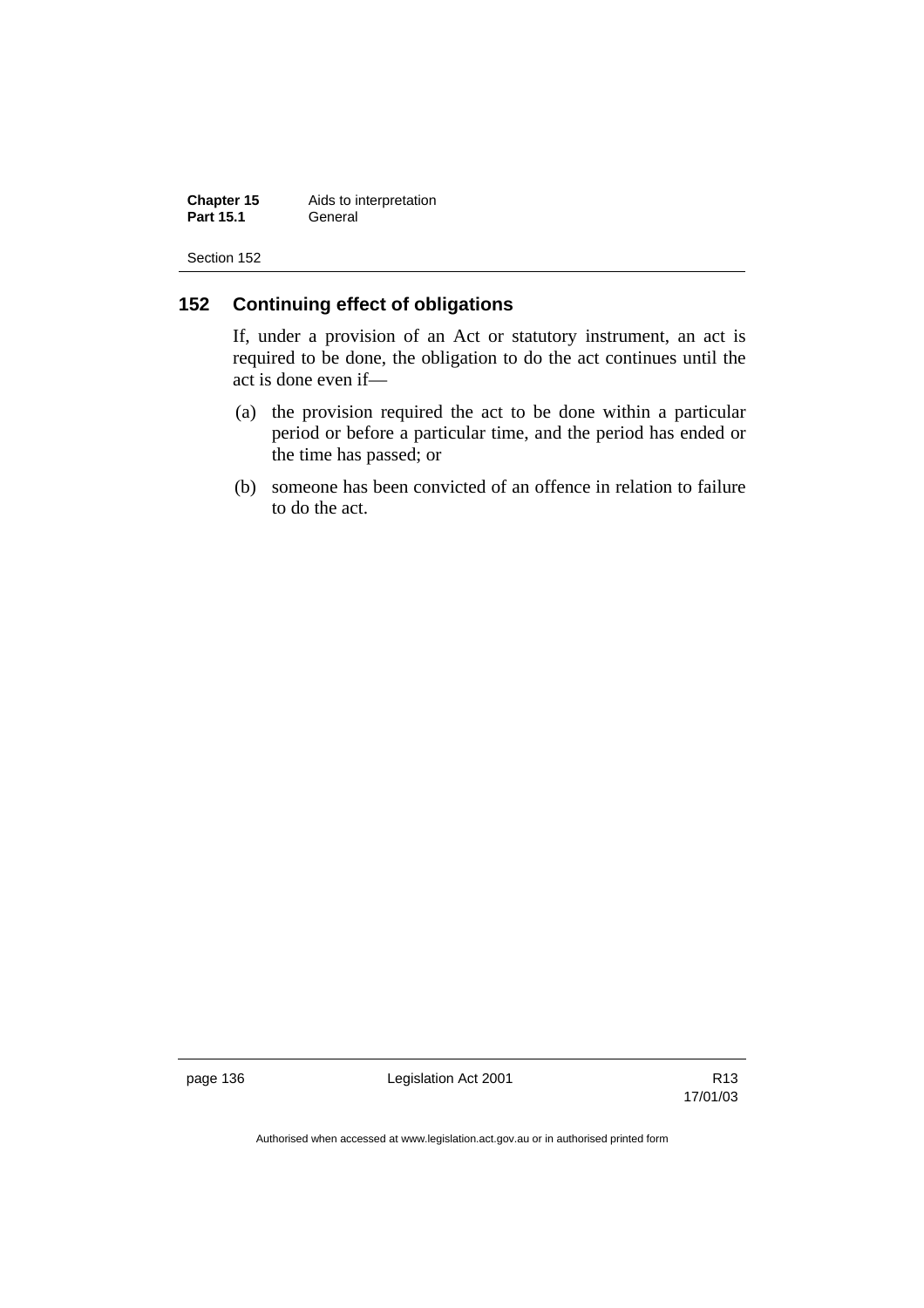# **Part 15.2 Definitions**

*Note to pt 15.2* 

See also s 130 (What is a definition?), s 131 (Signpost definitions) and s 148 (Terms used in instruments have same meanings as in authorising laws).

### **155 Definitions apply subject to contrary intention** (IA s 11G)

- (1) A definition in an Act or statutory instrument applies except so far as the contrary intention appears.
- (2) This section is a determinative provision.
	- *Note* See s 5 for the meaning of determinative provisions, and s 6 for their displacement.

## **156 Application of definitions in dictionaries and sections**  (IA s 11F (2))

 (1) A definition in the dictionary to an Act or statutory instrument applies to the entire Act or instrument unless the Act or instrument provides for the definition to have a more limited application.

### **Examples**

- 1 The dictionary to the *ABC Act 1999* includes the signpost definition '*x*—see the *XYZ Act 1998*, section 3.'. There is nothing in the *ABC Act 1999* indicating the intended application of the definition of  $x$ . The definition of  $x$ in the *XYZ Act 1998*, section 3, therefore, applies to the entire *ABC Act 1999*.
- 2 In an Act, the word *z* is defined in the dictionary. The definition provides, in part, that '*z*, in part 4 (Registration of vehicles), means ...'. The definition of *z* applies only to part 4.
- *Note* See s 144 (Meaning of commonly-used words and expressions) for the application of the definitions in this Act, dict, pt 1.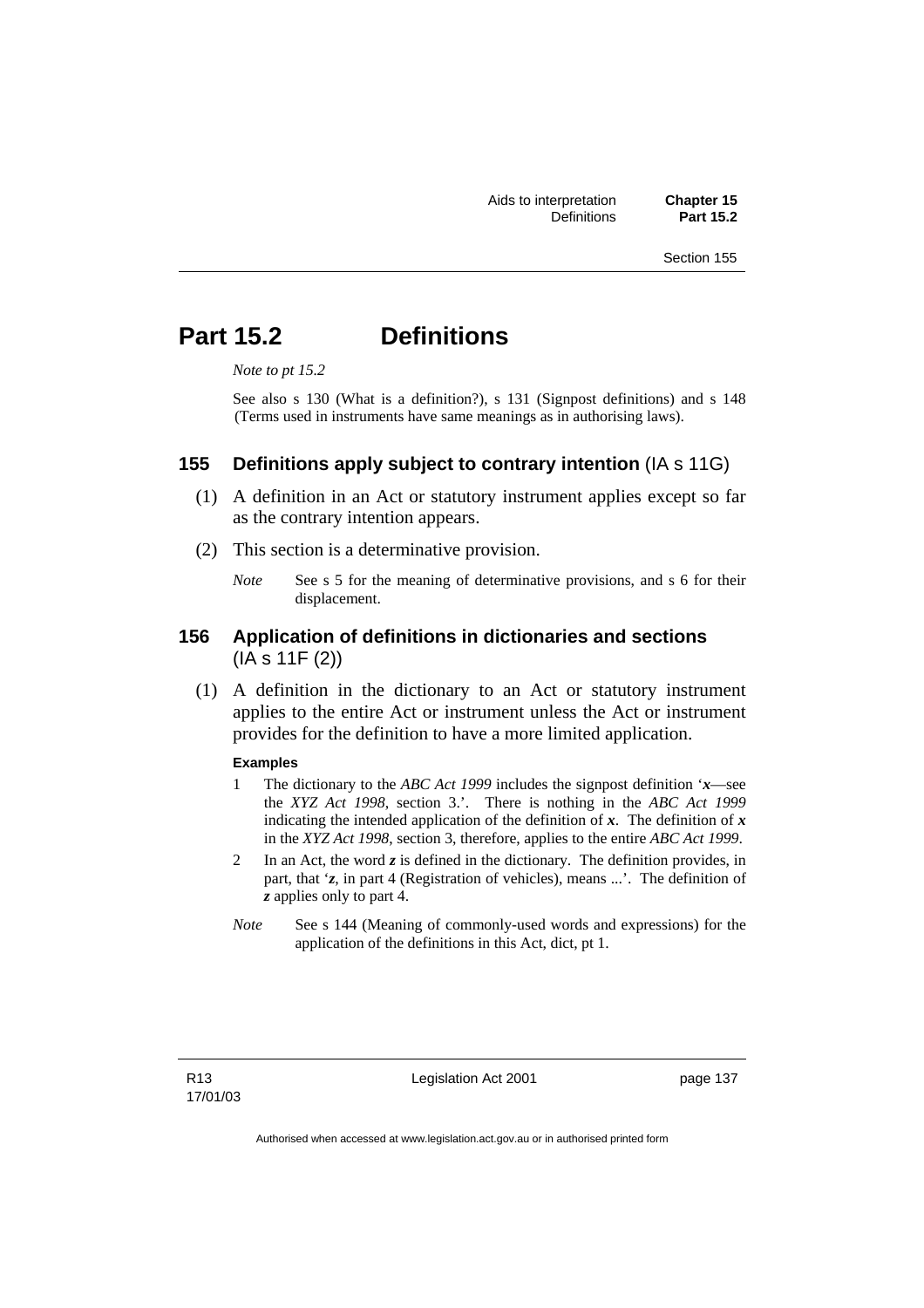| Chapter 15       | Aids to interpretation |
|------------------|------------------------|
| <b>Part 15.2</b> | <b>Definitions</b>     |

 (2) A definition in a section of an Act or statutory instrument applies only to the section unless the Act or instrument provides for the definition to have a broader application.

#### **Examples**

- 1 This Act, section 255 (7) (Forms) contains definitions of *form 1* and *form 2* as tagged terms. There is nothing in this Act indicating that the definitions apply outside section 255. The definitions apply only to section 255.
- 2 In part 6 of an Act, the word *a* is defined in a section, which is not divided into subsections but contains a number of definitions. The section begins with the words 'In this part:'. The definition of *a* applies to all of part 6.
- 3 In an Act, the word *b* is defined in a section, which is not divided into subsections but contains a number of definitions. The section begins with the words 'In this Act:'. The definition of *b* applies to the entire Act.
- (3) A definition in a section of an Act or statutory instrument applies to the entire section unless the Act or instrument provides for the definition to have a more limited application.

### **Example**

In a subsection of a section of an Act, the word  $c$  is defined. The subsection begins with the words 'In subsection  $(3)$ :'. The definition of  $c$  applies only to subsection (3) of that section.

 (4) In applying this section to a statutory instrument or to a provision of a schedule to an Act, a reference to a section is a reference to a corresponding provision of the instrument or schedule.

page 138 Legislation Act 2001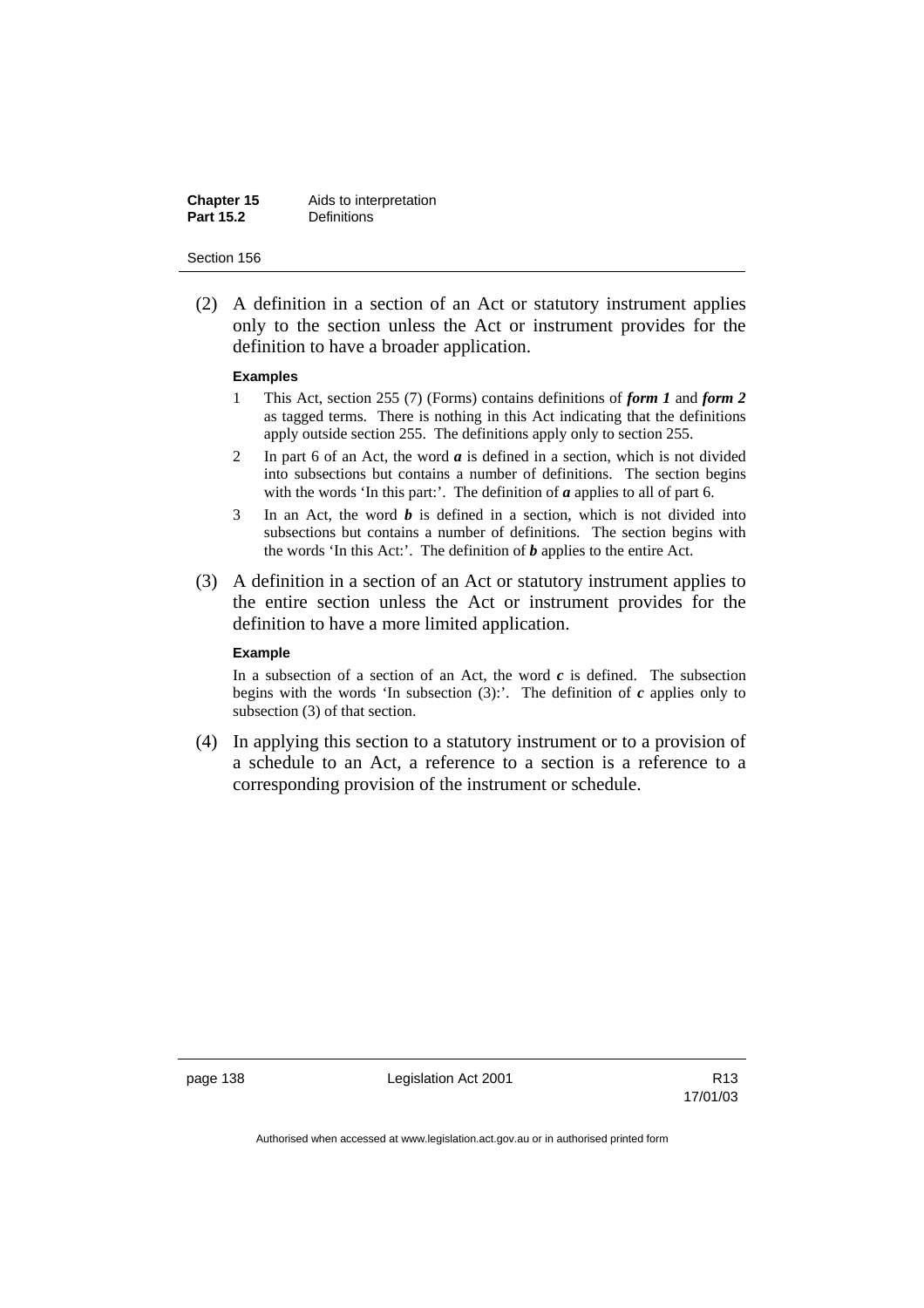# **157 Defined terms—other parts of speech and grammatical forms** (IA s 11E)

If an Act or statutory instrument defines a word or expression, other parts of speech and grammatical forms of the word or expression have corresponding meanings.

#### **Example**

The *Publication (Grants) Act 2001* contains a definition of *publish* and also contains other forms of the same word ('published', 'publisher', 'publishes', 'publishing' and 'publication'). Because of this section, all forms of the word will have the same meaning except so far as the Act otherwise expressly provides or a contrary intention appears (see s 6 (3)).

R13 17/01/03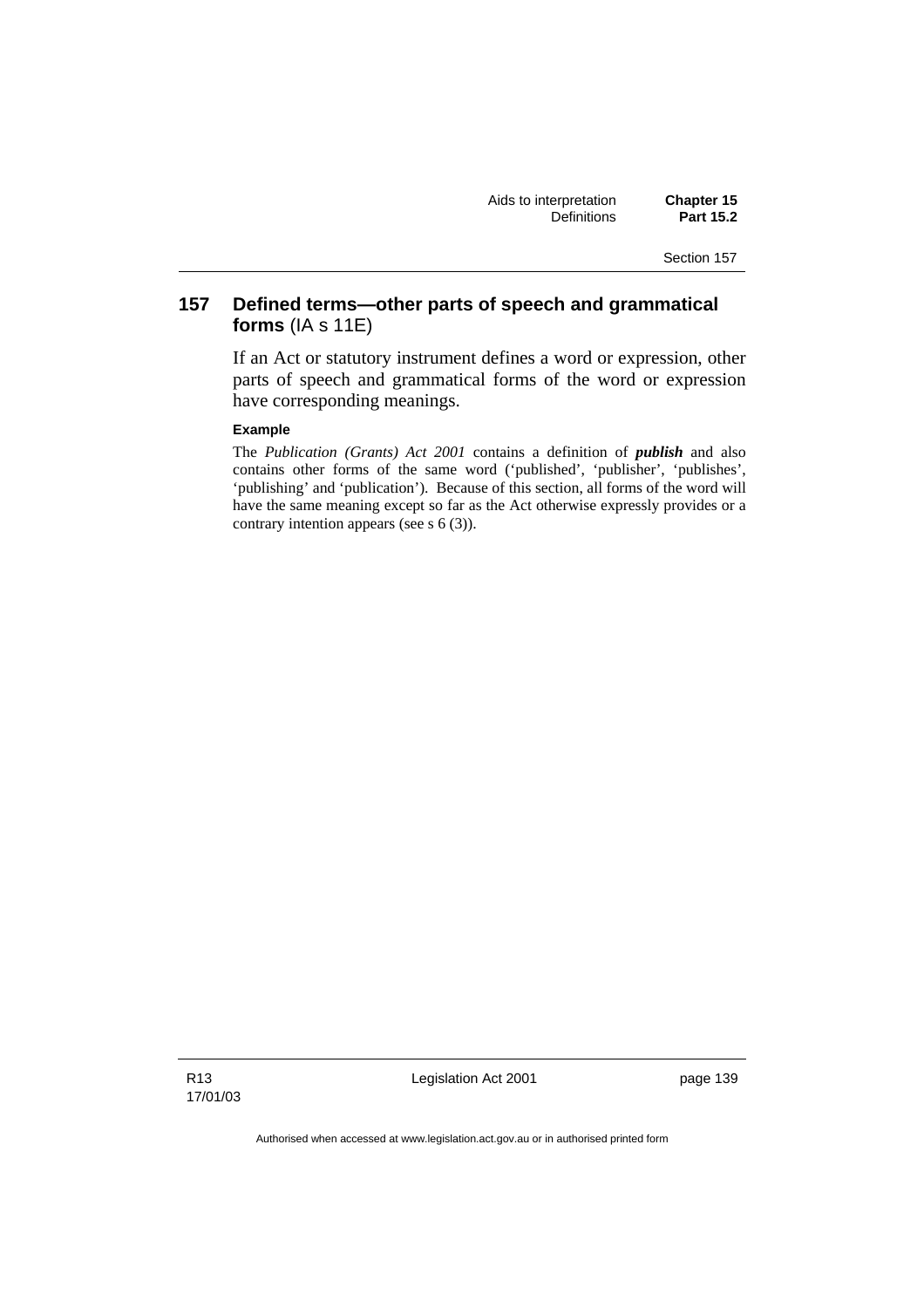**Chapter 15** Aids to interpretation<br>**Part 15.3** References to various References to various entities and things

Section 160

# **Part 15.3 References to various entities and things**

*Note to pt 15.3* 

See also ch 10 (Referring to laws).

## **160 References to people generally** (IA s 15)

- (1) In an Act or statutory instrument, a reference to a person generally includes a reference to a corporation as well as an individual.
- (2) Subsection (1) is not displaced only because there is an express reference to either an individual or a corporation elsewhere in the Act or statutory instrument.

### **Examples of references to a person generally**

- 1 another person
- 2 anyone else
- 3 party
- 4 someone else
- 5 employer

### **Examples of express references to a corporation**

- 1 body corporate
- 2 company

### **Examples of express references to an individual**

- 1 adult
- 2 child
- 3 spouse
- 4 driver
- (3) Subsection (2) does not limit the operation of section 6.

*Note* Section 6 deals with the displacement of a provision of this Act.

page 140 **Legislation Act 2001** CH<sub>13</sub> R13

17/01/03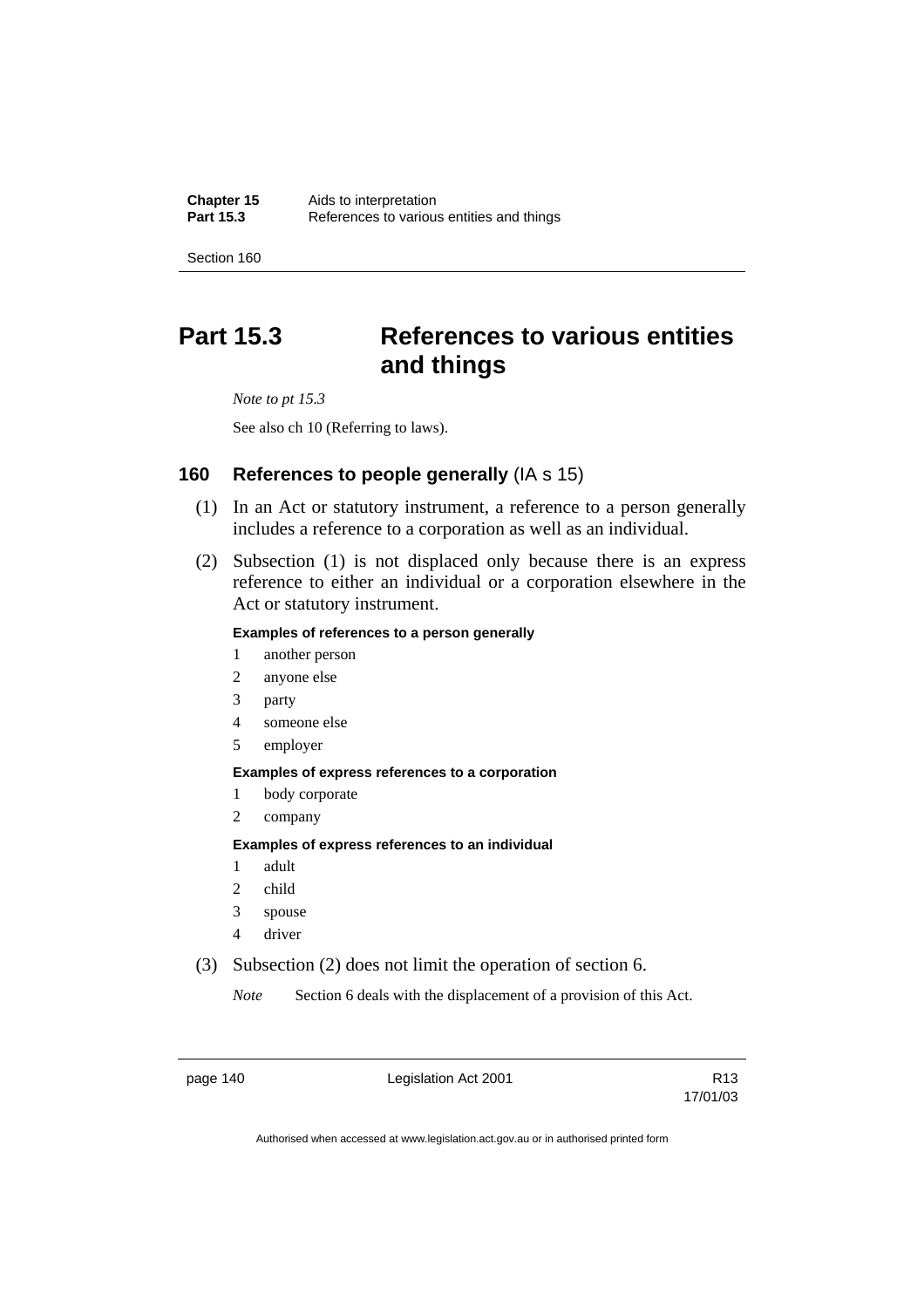### **161 Corporations liable to offences** (IA s 32)

- (1) A provision of a law that creates an offence (whether indictable or summary) applies to corporations as well as to individuals.
- (2) A provision of a law that creates an offence can apply to a corporation even though contravention of the provision is punishable by imprisonment (with or without another penalty).

#### **Example**

A provision of an Act contains the following penalty:

'Maximum penalty: 100 penalty units, imprisonment for 1 year or both.'

The provision can apply to a corporation.

- (3) If a corporation is convicted of an offence and, apart from this subsection, the penalty for the offence is a period of imprisonment only, the court may impose a maximum penalty of—
	- (a) if the period of imprisonment is not longer than 6 months— 50 penalty units; and
	- (b) if the period of imprisonment is longer than 6 months but not longer than 1 year—100 penalty units; and
	- (c) if the period of imprisonment is longer than 1 year but not longer than 2 years—200 penalty units; and
	- (d) if the period of imprisonment is longer than 2 years but not longer than 5 years—500 penalty units; and
	- (e) if the period of imprisonment is longer than 5 years but not longer than 10 years—1 000 penalty units; and
	- (f) if the period of imprisonment is longer than 10 years—1 500 penalty units.
	- *Note* Section 133 explains the meaning and value of penalty units.
- (4) In this section:

*law* means an Act, subordinate law or disallowable instrument.

Legislation Act 2001 **page 141**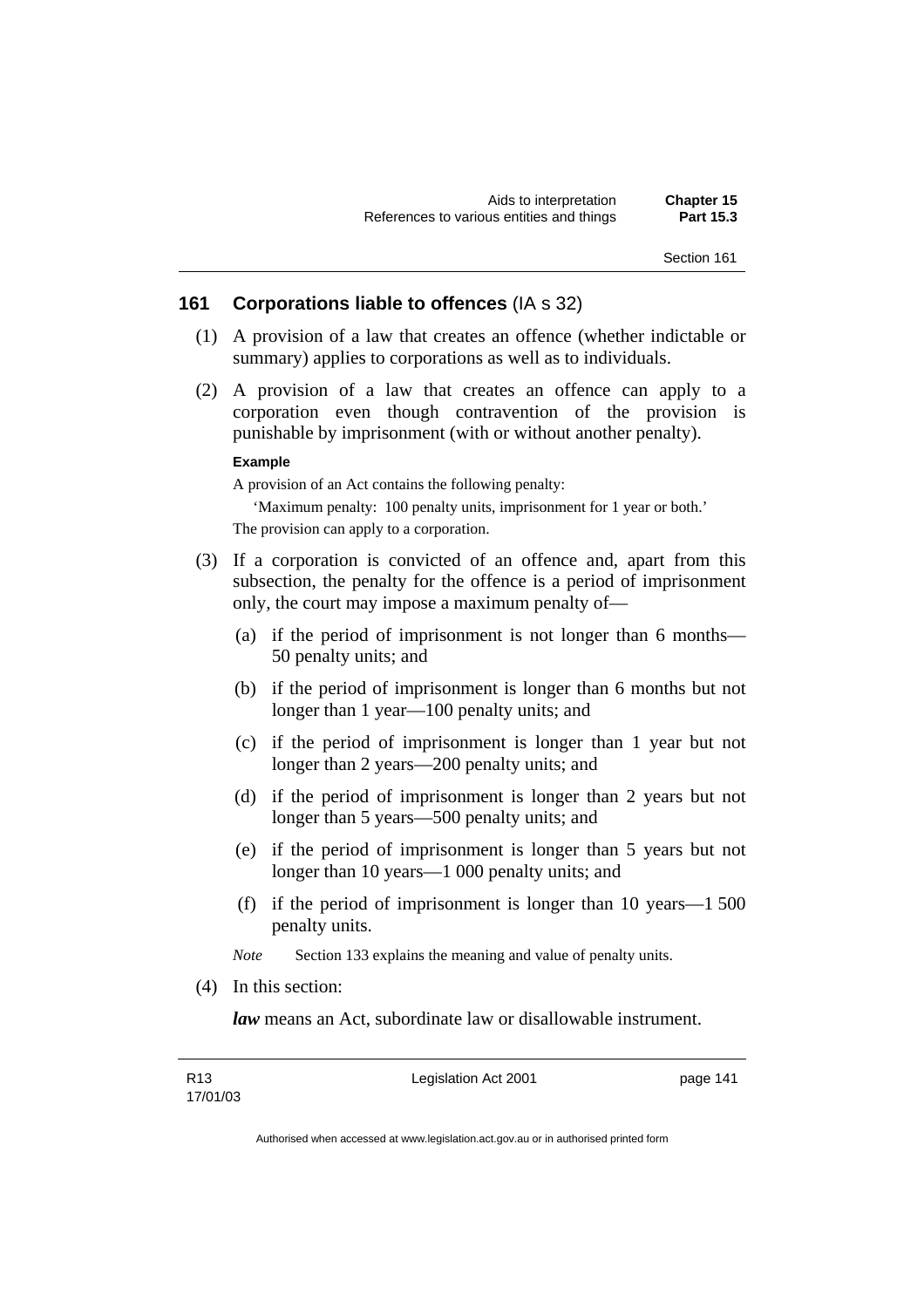### **162 References to** *a Minister* **or** *the Minister* (IA s 24)

 (1) In an Act or statutory instrument, a reference to *a Minister* is a reference to the Chief Minister or a Minister appointed under the Self-Government Act, section 41.

*Note* See dict, pt 1, def *Chief Minister*.

- (2) In a provision of an Act or statutory instrument, a reference to *the Minister* without identifying the Minister's title or portfolio is a reference to—
	- (a) the Minister for the time being administering the provision; or
	- (b) if, for the time being, different Ministers administer the provision in relation to different matters—
		- (i) if only 1 Minister administers the provision in relation to the relevant matter—the Minister; or
		- (ii) if 2 or more Ministers administer the provision in relation to the relevant matter—any of the Ministers; or
	- (c) if paragraph (b) does not apply and, for the time being, 2 or more Ministers administer the provision—any of the Ministers.
- (3) In subsection (2):

*Minister* includes a Minister for the time being acting on behalf of the Minister or 2 or more Ministers.

- (4) If an Act or statutory instrument mentions a Minister and identifies the Minister by reference to the fact that the Minister administers a stated Act, statutory instrument or provision, subsection (2) applies as if references in paragraphs (a) to (c) to the provision were references to the stated Act, instrument or provision.
	- *Note* See also dict, pt 1, defs *Attorney-General* and *Treasurer*.

page 142 **Legislation Act 2001** R13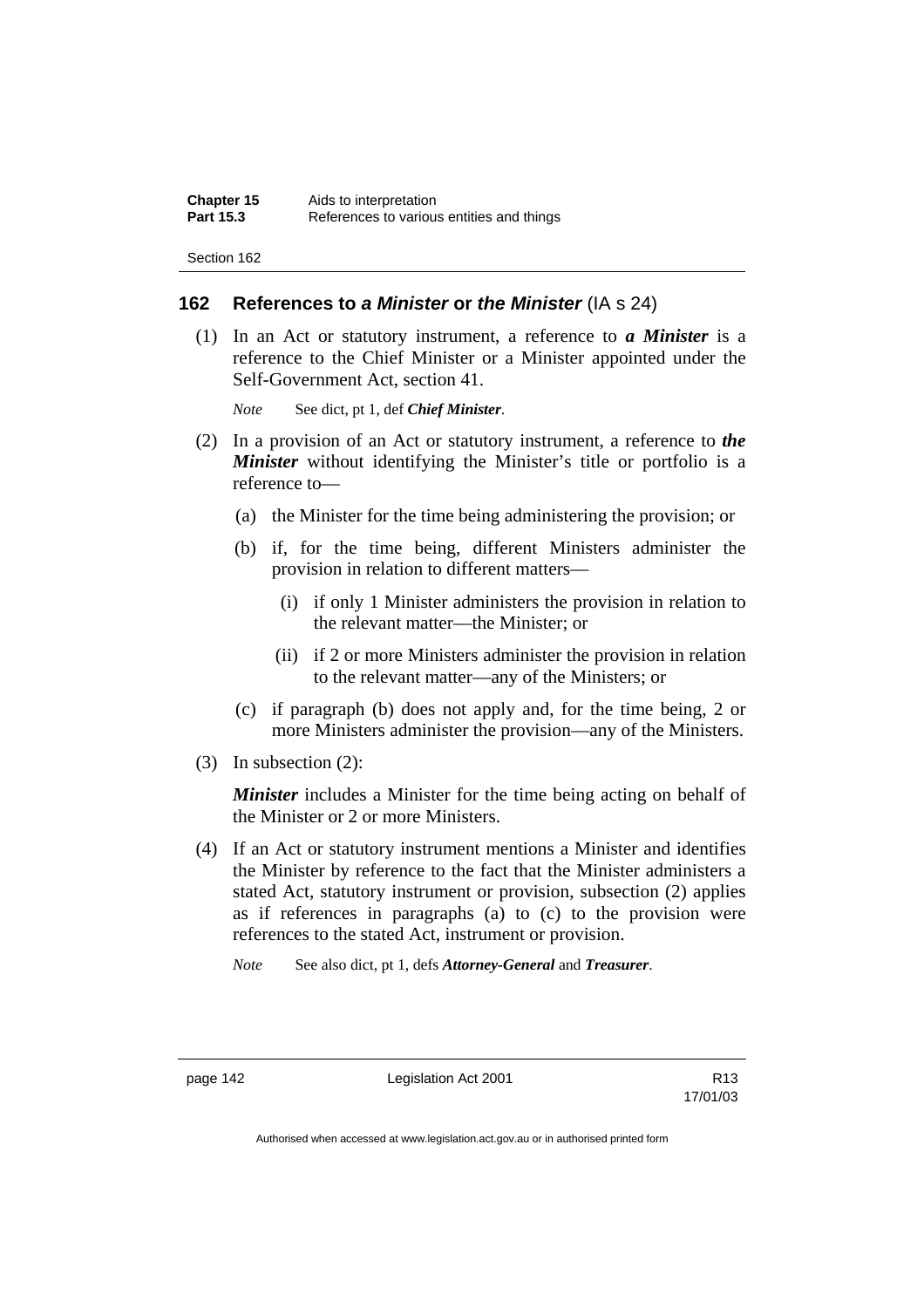## **163 References to** *a chief executive* **or** *the chief executive* (IA s 24A)

- (1) In an Act or statutory instrument, a reference to *a chief executive* is a reference to a person employed under the Public Sector Management Act, section 28 (Engagement) or section 30 (Temporary performance of duties) to perform the duties of an office of chief executive.
- (2) In a provision of an Act or statutory instrument, a reference to *the chief executive* without identifying the chief executive's title is a reference to—
	- (a) the chief executive of the administrative unit responsible for the provision; or
	- (b) if, for the time being, different administrative units are responsible for the provision in relation to different matters—
		- (i) if only 1 administrative unit is responsible for the provision in relation to the relevant matter—the chief executive of the administrative unit; or
		- (ii) if 2 or more administrative units are responsible for the provision in relation to the relevant matter—the chief executive of any of the administrative units; or
	- (c) if paragraph (b) does not apply and, for the time being, 2 or more administrative units are responsible for the provision the chief executive of any of the administrative units.

*Note* See dict, pt 1, def *administrative unit*.

 (3) If an Act or statutory instrument mentions a chief executive and identifies the chief executive by reference to the fact that the chief executive is the chief executive of the administrative unit responsible for a stated Act, statutory instrument or provision, subsection (2) applies as if references in paragraphs (a) to (c) to the provision were references to the stated Act, instrument or provision.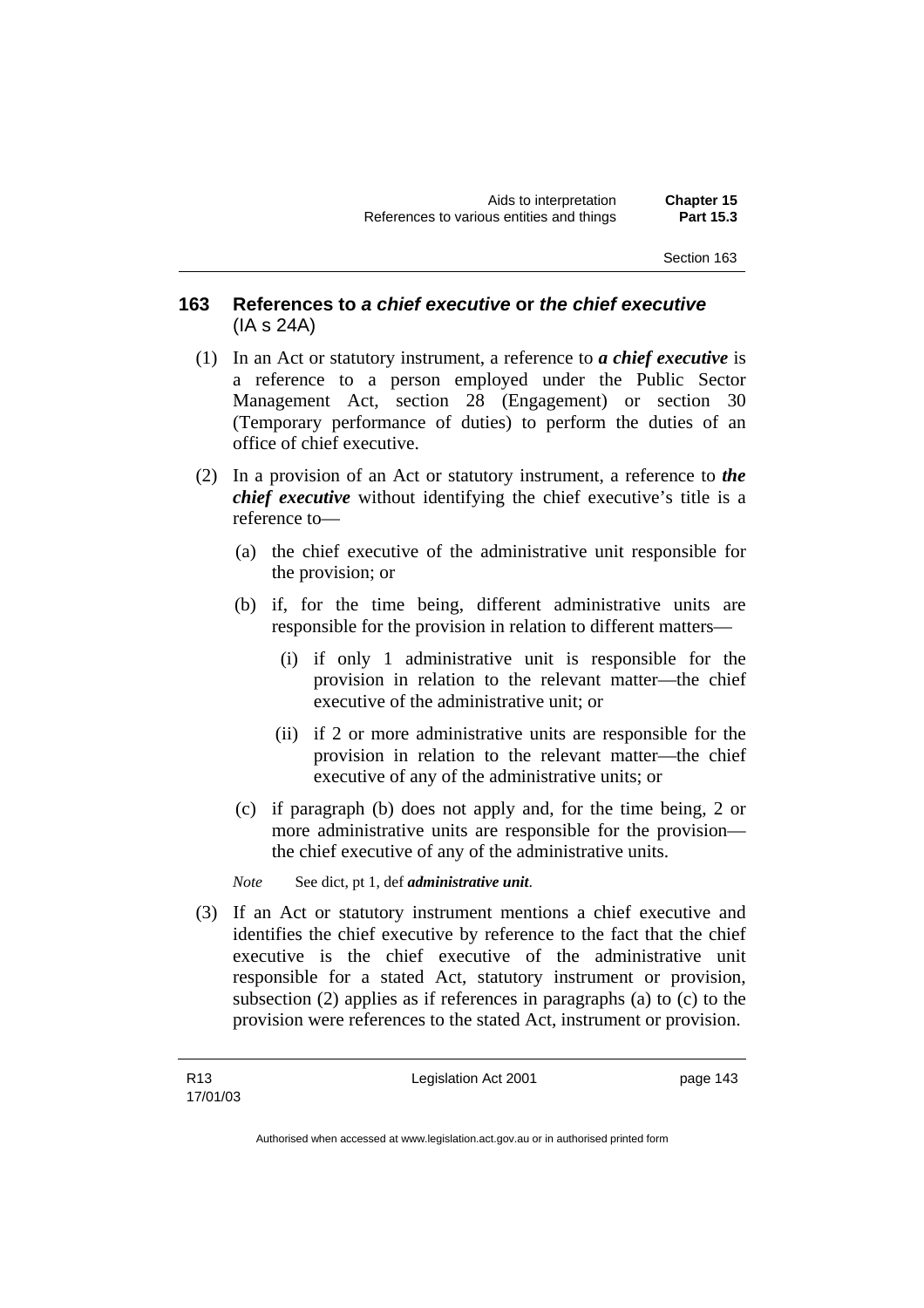| Chapter 15       | Aids to interpretation                    |
|------------------|-------------------------------------------|
| <b>Part 15.3</b> | References to various entities and things |

(4) In this section:

*chief executive*, of an administrative unit, means the person who is employed under the Public Sector Management Act, section 28 or 30 to perform the duties of the office of chief executive in the administrative unit.

*Public Sector Management Act* means the *Public Sector Management Act 1994*.

*responsible*, for a provision, means allocated responsibility for the provision under the Public Sector Management Act, section 14 (1) (b) (Ministerial responsibility and functions of administrative units).

## **164 References to Australian Standards** (IA s 25AB)

In an Act or statutory instrument, a reference consisting of the words 'Australian Standard' followed by a number is a reference to the standard so numbered published by or on behalf of Standards Australia.

# **165 References to Assembly committees that no longer exist**  (IA s 25AA)

In an Act or statutory instrument, a reference (whether by name or description) to a committee of the Legislative Assembly that no longer exists is a reference to the committee of the Assembly nominated by the Speaker either generally or for the provision containing the reference.

page 144 Legislation Act 2001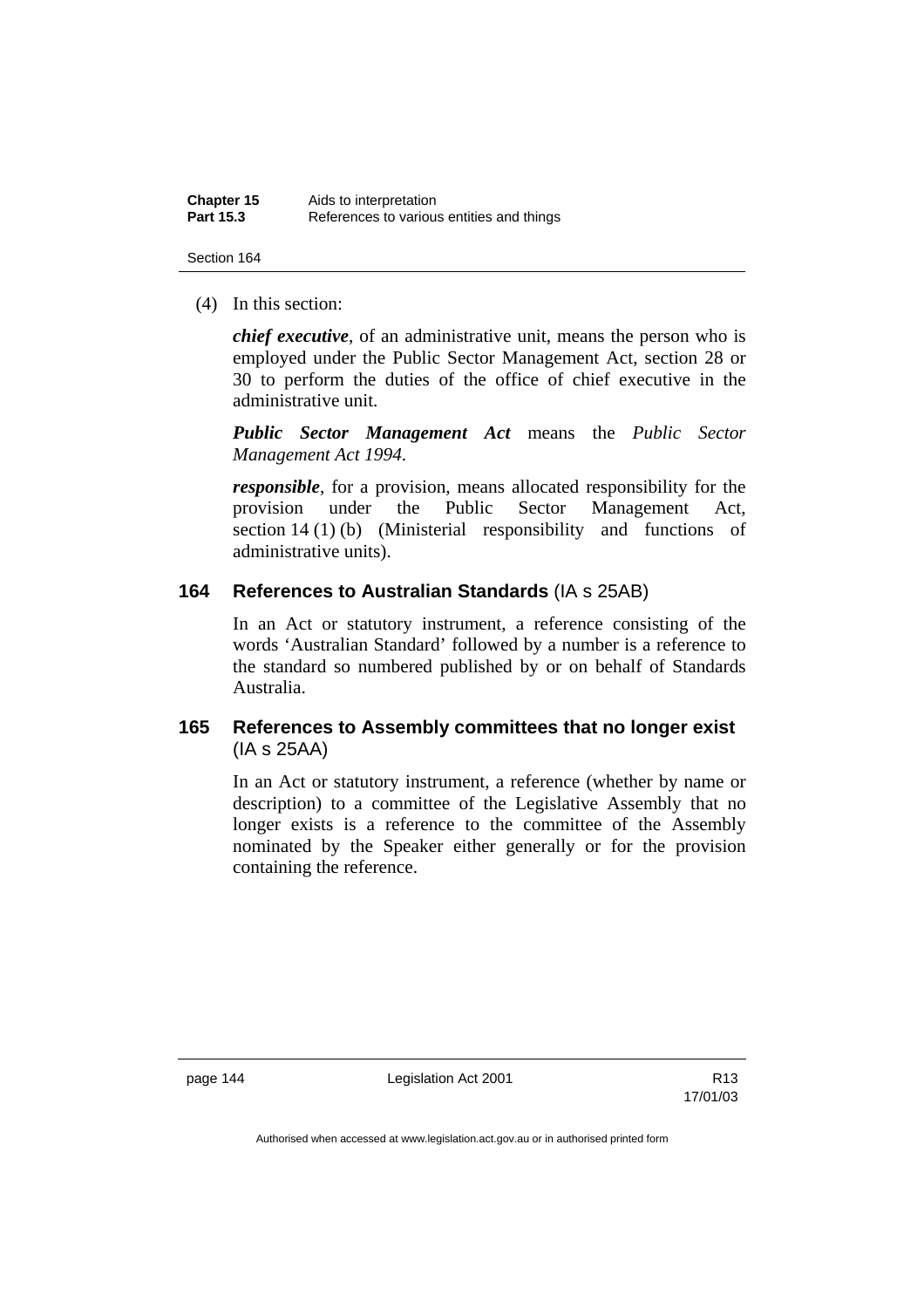# **168 References to person with interest in land include personal representative etc**

In an Act or statutory instrument, a reference to a person with an interest in land or other property includes a reference to the person's personal representatives, successors and assigns.

### **Examples of references to people with interests in land**

- 1 proprietor
- 2 transferor or transferee
- 3 mortgagor or mortgagee
- 4 lessor or lessee
- 5 sublessor or sublessee
- 6 trustee

R13 17/01/03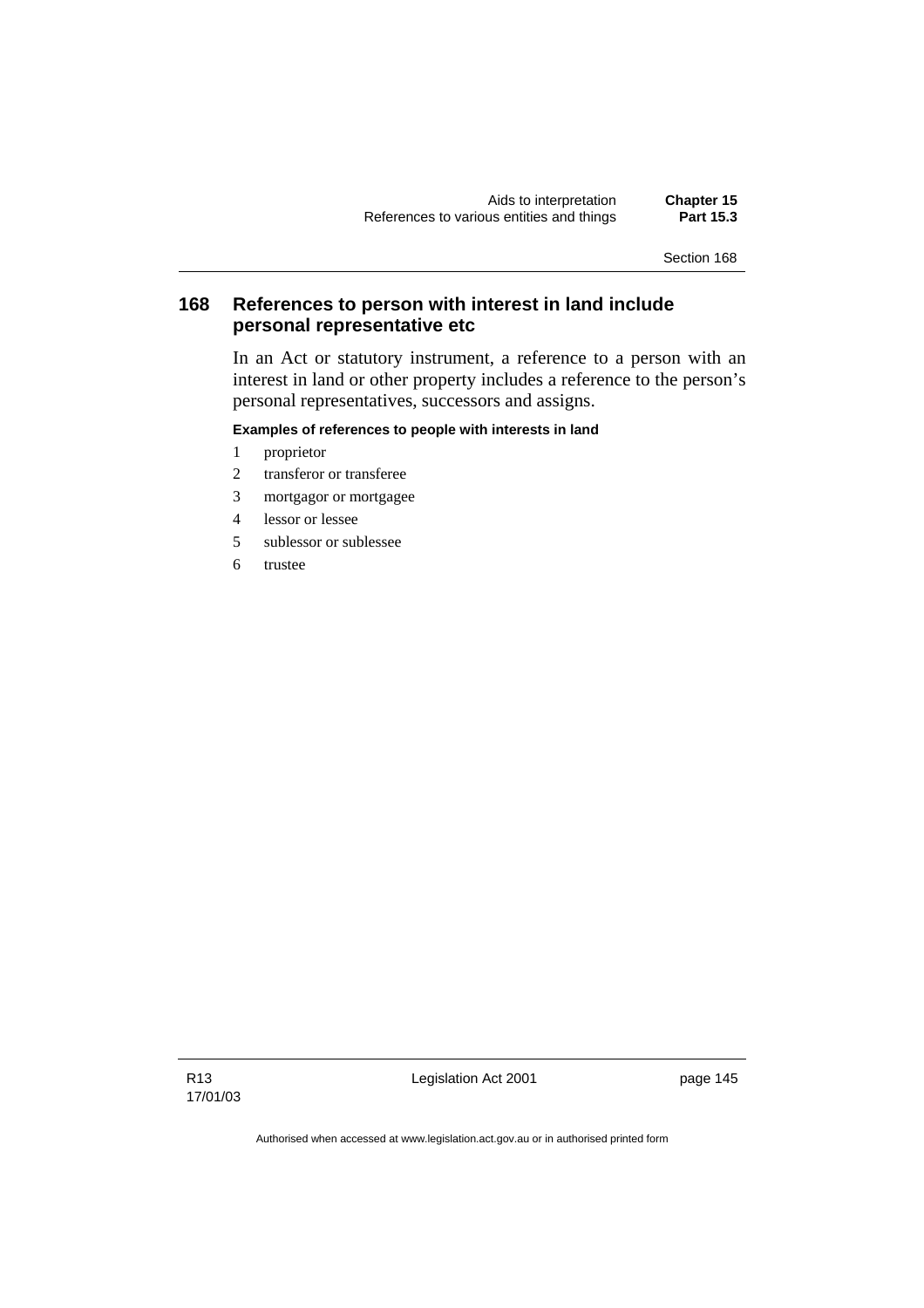# **Part 15.4 Preservation of certain common law privileges**

# **170 Privileges against selfincrimination and exposure to civil penalty**

- (1) An Act or statutory instrument must be interpreted to preserve the common law privileges against selfincrimination and exposure to the imposition of a civil penalty.
- (2) However, this section does not affect the operation of the *Evidence Act 1995* (Cwlth).
	- *Note* The *Evidence Act 1995* (Cwlth), s 128 contains provisions that apply if a witness raises these privileges in a proceeding. The section applies to proceedings in ACT courts (see *Evidence Act 1995* (Cwlth), s 4). However, the privileges have been abolished for bodies corporate (see *Evidence Act 1995* (Cwlth), s 187).
- (3) This section is a determinative provision.
	- *Note* See s 5 for the meaning of determinative provisions, and s 6 for their displacement.

## **171 Client legal privilege**

- (1) An Act or statutory instrument must be interpreted to preserve the common law privilege in relation to client legal privilege (also known as legal professional privilege).
- (2) However, this section does not affect the operation of the *Evidence Act 1995* (Cwlth).
	- *Note* The *Evidence Act 1995* (Cwlth), pt 3.10, div 1 contains provisions about client legal privilege. The provisions apply to proceedings in ACT courts (see *Evidence Act 1995* (Cwlth), s 4).

page 146 **Legislation Act 2001** Constants R13

17/01/03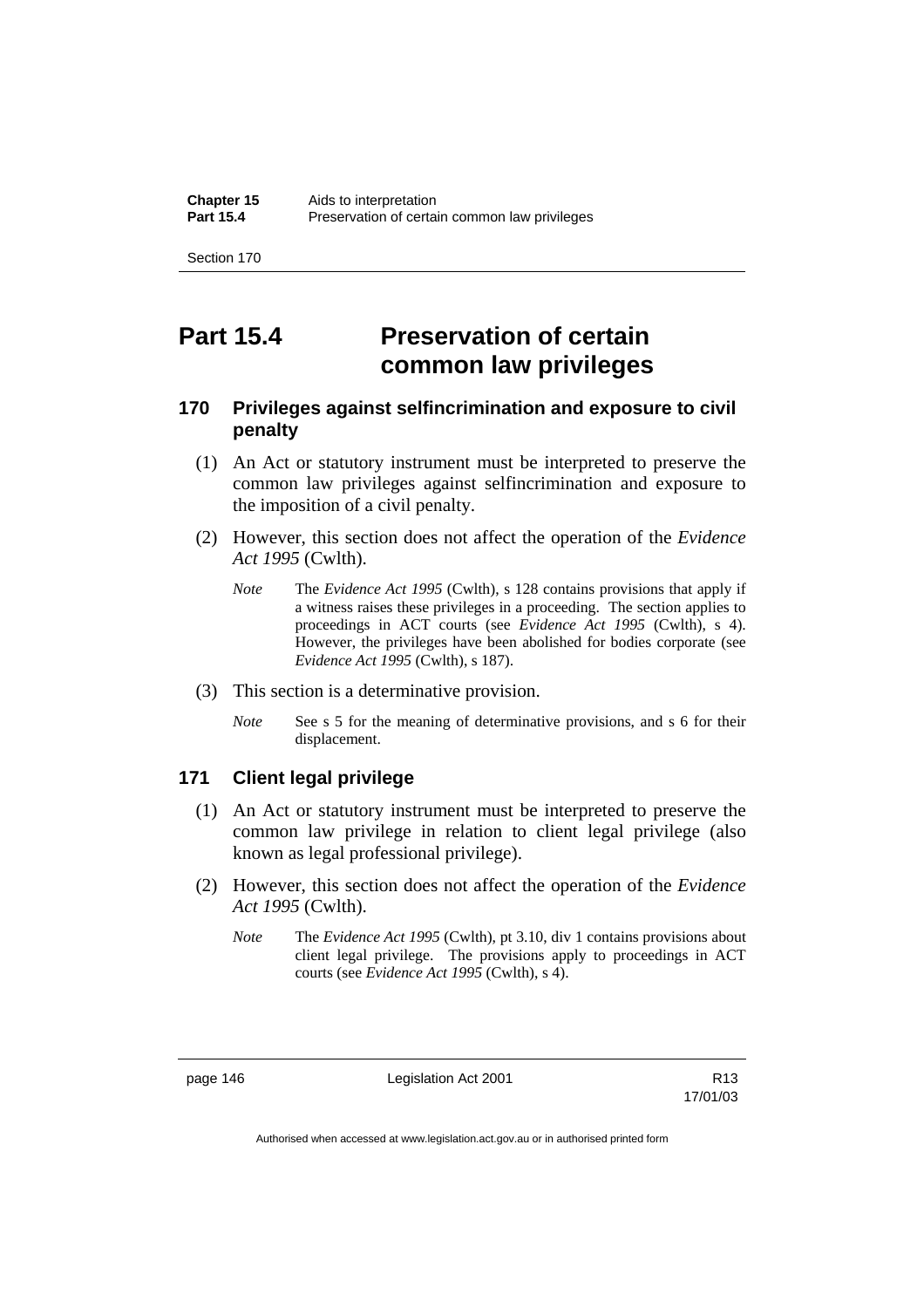| Aids to interpretation                        | Chapter 15       |
|-----------------------------------------------|------------------|
| Preservation of certain common law privileges | <b>Part 15.4</b> |

- (3) This section is a determinative provision.
	- *Note* See s 5 for the meaning of determinative provisions, and s 6 for their displacement.

Legislation Act 2001 **page 147**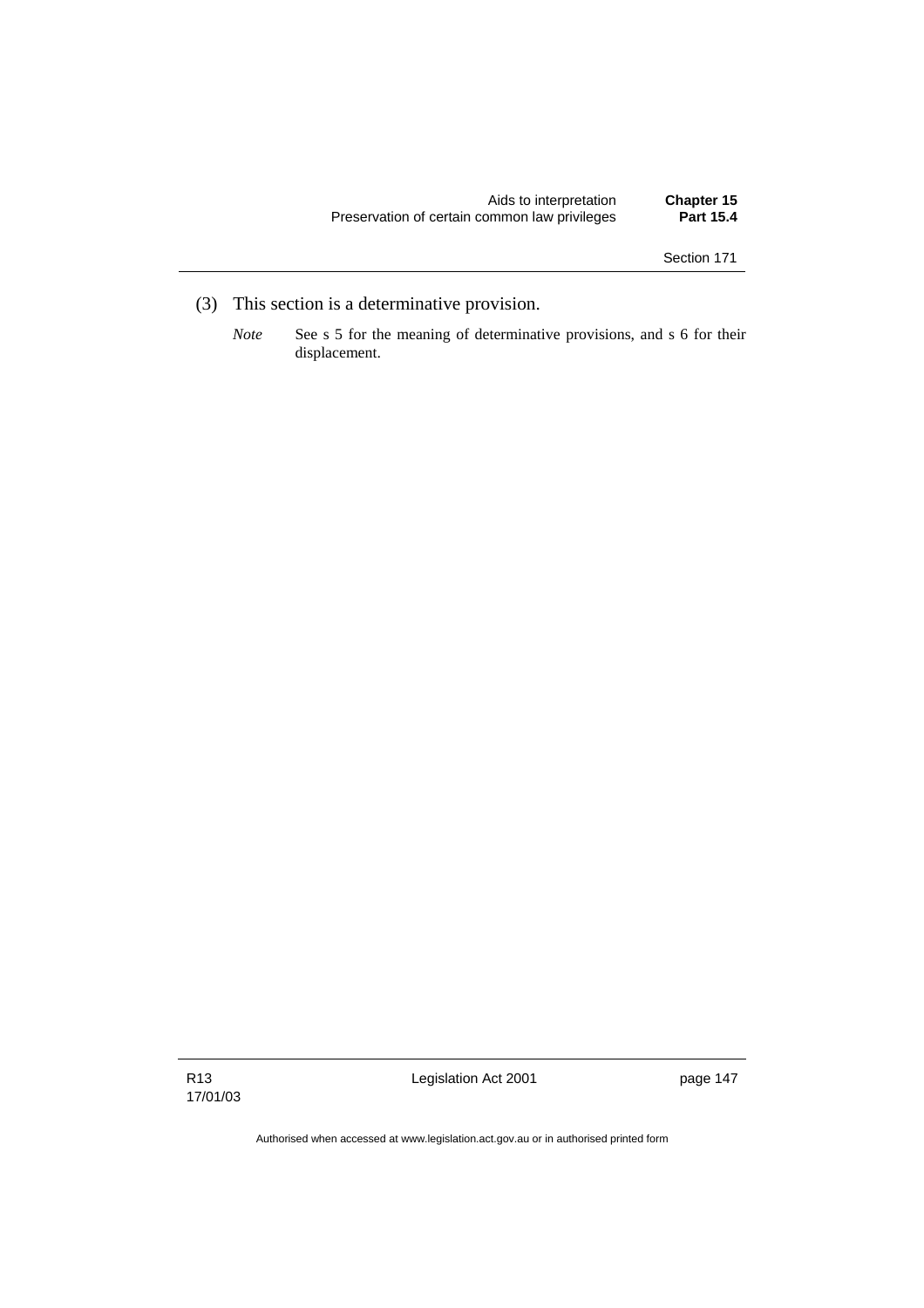# **Chapter 16 Courts, tribunals and other decision-makers**

### **175 Meaning of** *law* **in ch 16**

In this chapter:

*law* means an Act, subordinate law or disallowable instrument, and includes a provision of a law.

## **176 Jurisdiction of courts and tribunals** (IA s 31A)

- (1) This section applies if a law, whether expressly or by implication, authorises a proceeding (whether civil or criminal) to be brought in a particular court or tribunal in relation to a matter.
- (2) The law vests the court or tribunal with jurisdiction in the matter.
- (3) The jurisdiction so vested is not limited by any limits to which any other jurisdiction of the court or tribunal may be subject.
	- *Note* See also s 45 which relates to the making of rules carrying out or giving effect to the jurisdiction of the court or tribunal.

### **177 Recovery of amounts owing under laws** (IA s 34)

If an amount is owing under a law to a person (the *creditor*) by another person (the *debtor*), the creditor may recover the amount as a debt owing by the debtor to the creditor in a court of competent jurisdiction.

## **178 Power to decide includes authority to administer oath etc**  (IA s 13E)

A court, tribunal or other entity authorised by a law to hear and decide a matter has authority—

page 148 Legislation Act 2001

17/01/03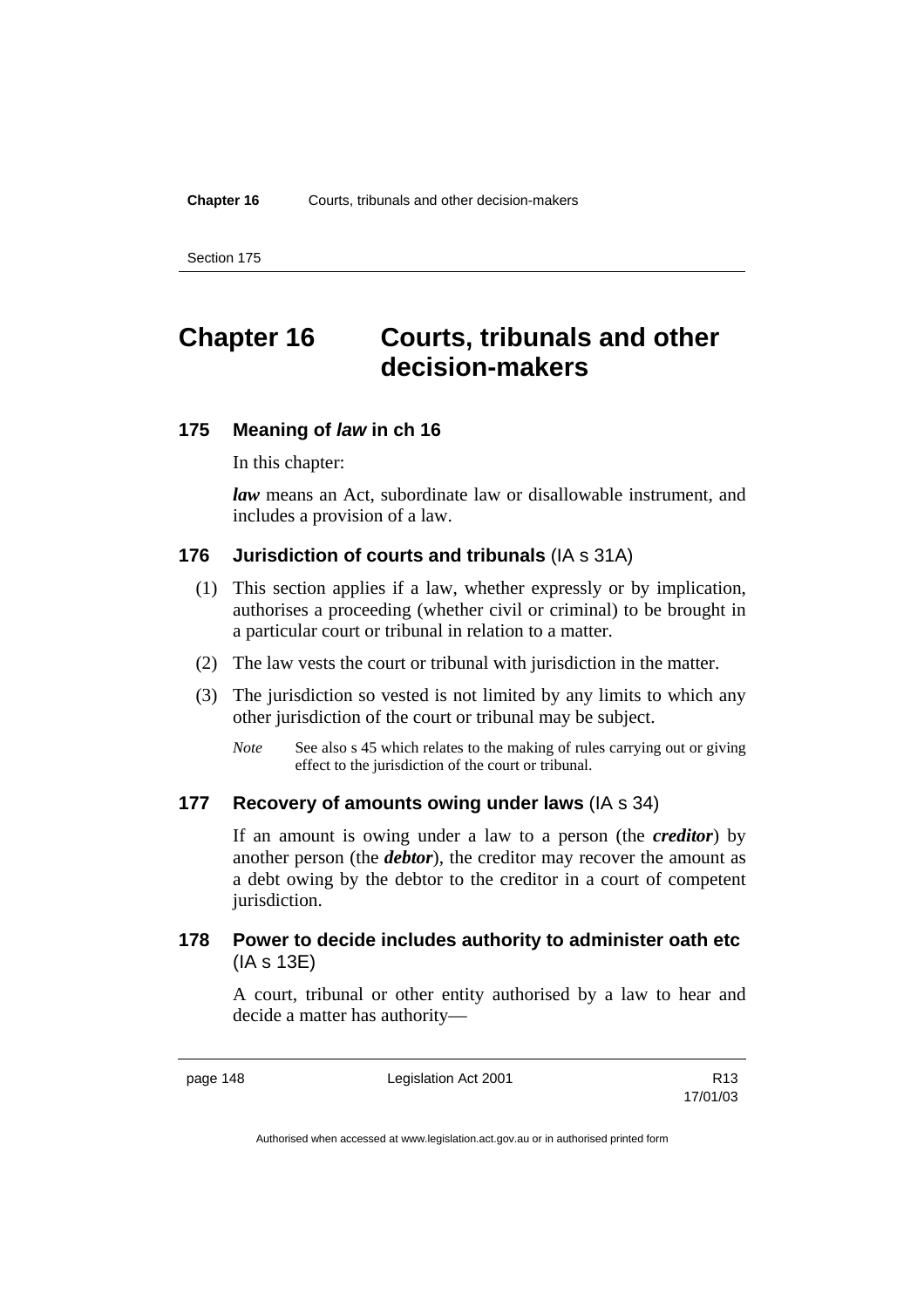- (a) to receive evidence; and
- (b) to examine witnesses and, for that purpose, to administer oaths.

### **179 Content of statements of reasons for decisions** (IA s 13C)

- (1) This section applies if a law requires a tribunal or other entity making a decision to give written reasons for the decision, whether the expression 'reasons', 'grounds' or any other expression is used.
- (2) The document giving the reasons must also set out the findings on material questions of fact and refer to the evidence or other material on which the findings were based.
- (3) This section is a determinative provision.
	- *Note* See s 5 for the meaning of determinative provisions, and s 6 for their displacement.

### **180 Power to make decision includes power to reverse or change** (IA s 27)

- (1) Power given by a law to make a decision includes power to reverse or change the decision.
- (2) The power to reverse or change the decision is exercisable in the same way, and subject to the same conditions, as the power to make the decision.

### **Example**

If the power to include land in a special reserve is exercisable only on the resolution of the Legislative Assembly, the power to excise land from a special reserve is exercisable only on the resolution of the Assembly.

*Note* An example is part of the Act, is not exhaustive and may extend, but does not limit, the meaning of the provision in which it appears (see s 126 and s 132).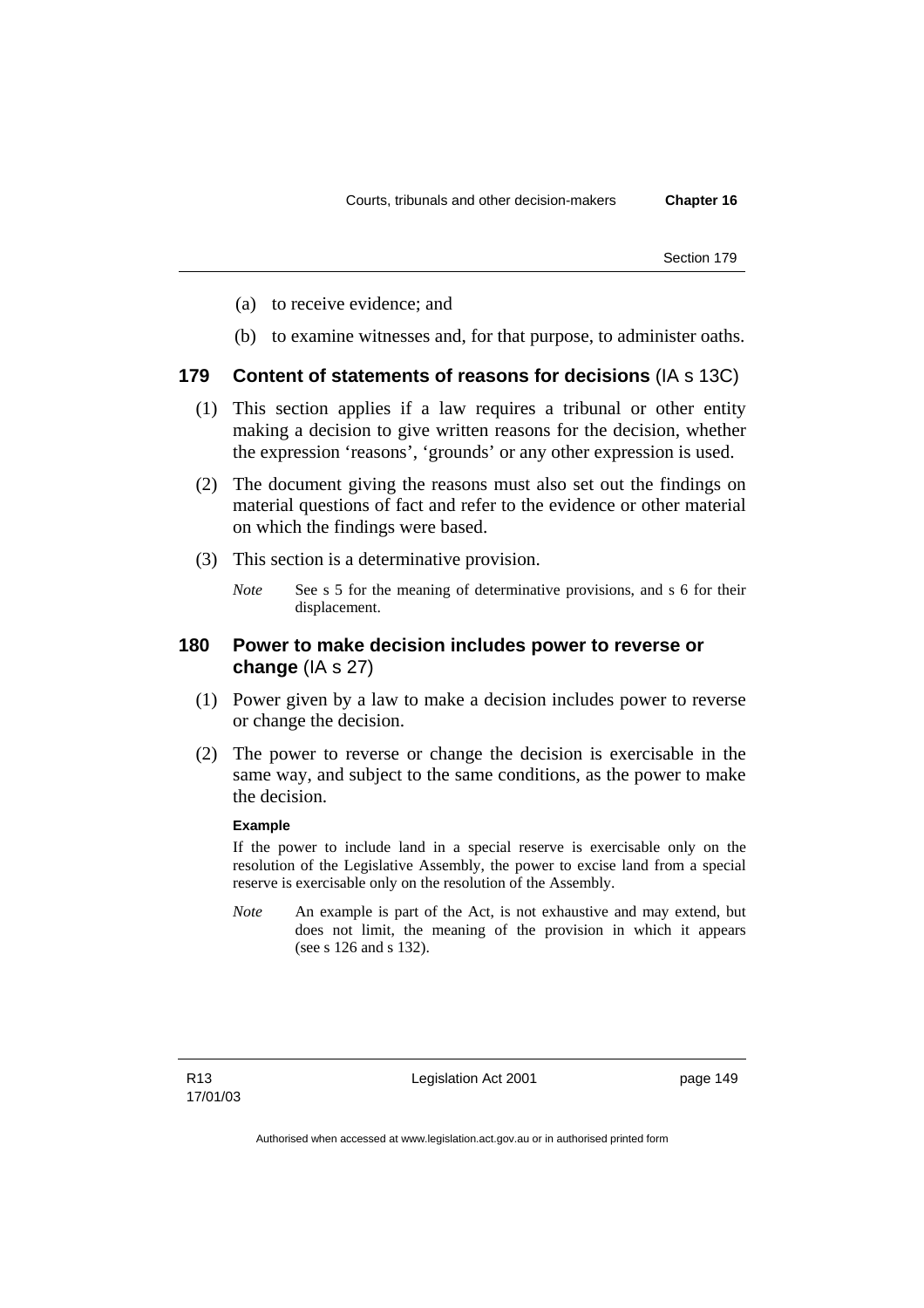**Chapter 17** Entities and positions

Section 182

# **Chapter 17 Entities and positions**

### **182 Meaning of** *law* **in ch 17**

In this chapter:

*law* means an Act, subordinate law or disallowable instrument, and includes a provision of a law.

### **183 Change of name of entity** (IA s 13B)

 (1) This section applies if a law changes the name of an entity established under a law.

*Note* See dict, pt 1, def *entity*.

- (2) The entity continues in existence under the new name and its identity is not affected by the change.
- (3) A reference in a law or instrument to the entity by its previous name is taken, after the change, to be a reference to the entity by its new name.

### **184 Change in constitution of entity** (IA s 13BA)

- (1) This section applies if a law changes how an entity established under a law is constituted.
- (2) The entity continues in existence as newly constituted and its identity is not affected by the change.
- (3) Without limiting subsection (2), the change does not affect—
	- (a) any function, right, privilege, liability or property of the entity; or
	- (b) the bringing of a proceeding, or the continuation of a proceeding, by or against the entity; or

page 150 Legislation Act 2001

17/01/03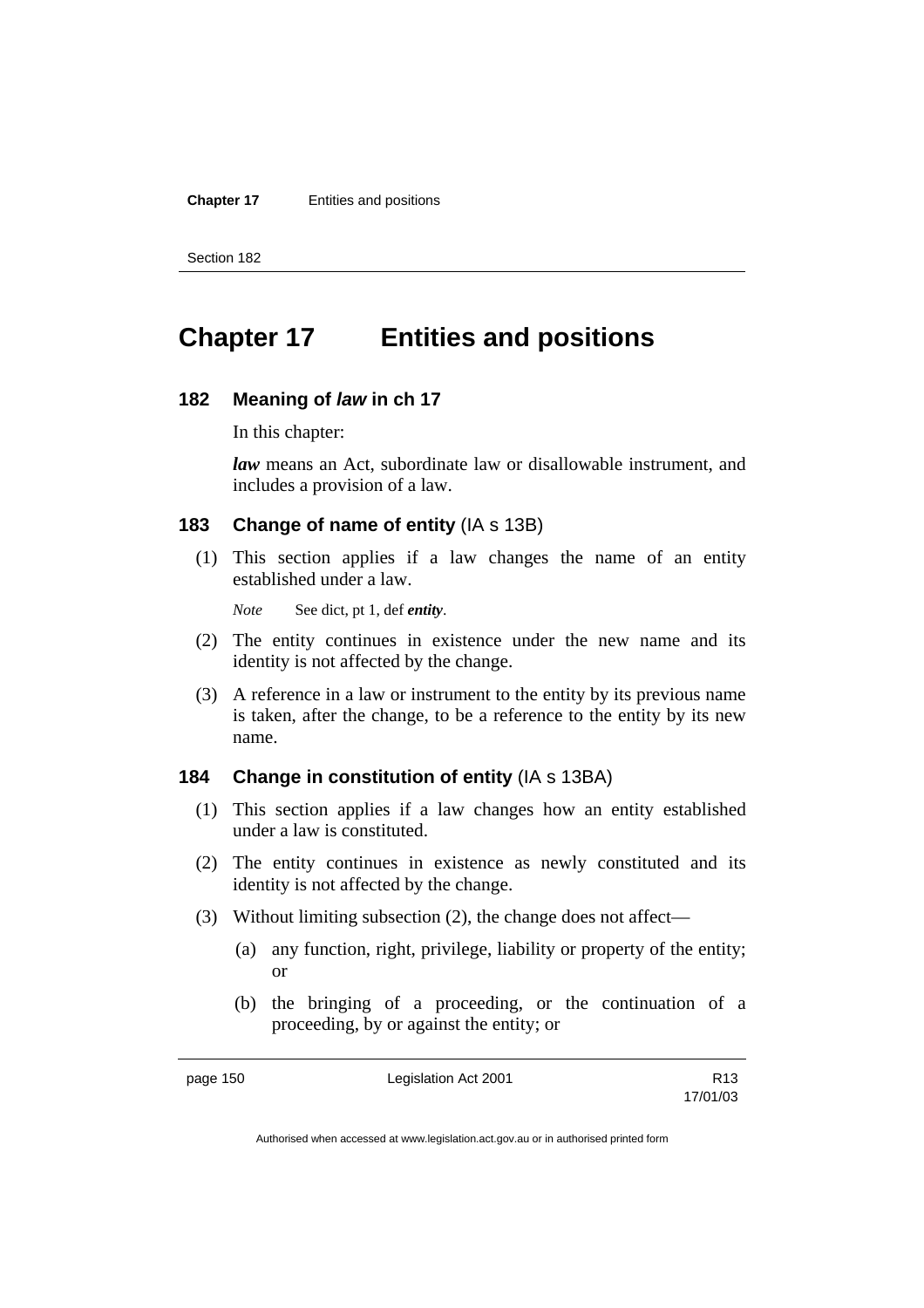Entities and positions **Chapter 17** 

Section 185

- (c) the carrying out of an investigation or inquiry, or the continuation of an investigation or inquiry, in relation to anything done or not done by or in relation to the entity.
- *Note Function* is defined in the dict, pt 1 to include authority, duty and power.

## **185 References to occupant of position** (IA s 25)

In an Act or statutory instrument, a reference to the occupant of a position (however expressed) includes a reference to anyone for the time being occupying the position.

*Note* See s 200 (1) (Functions of occupants of positions) and the definitions of *occupy* and *position* in the dict, pt 1.

## **186 Change of name of position** (IA s 13B)

- (1) This section applies if a law changes the name of a position established under a law.
- (2) The position continues in existence under the new name and its identity is not affected by the change.
- (3) A reference in a law or instrument to the position by its previous name is taken, after the change, to be a reference to the position by its new name.

## **187 Chairperson and deputy chairperson** (IA s 25A)

- (1) If a law establishes a position of chairperson of an entity, the chairperson may be referred to as chairman, chairwoman or chair.
- (2) If a law establishes a position of deputy chairperson of an entity, the deputy chairperson may be referred to as deputy chairman, deputy chairwoman or deputy chair.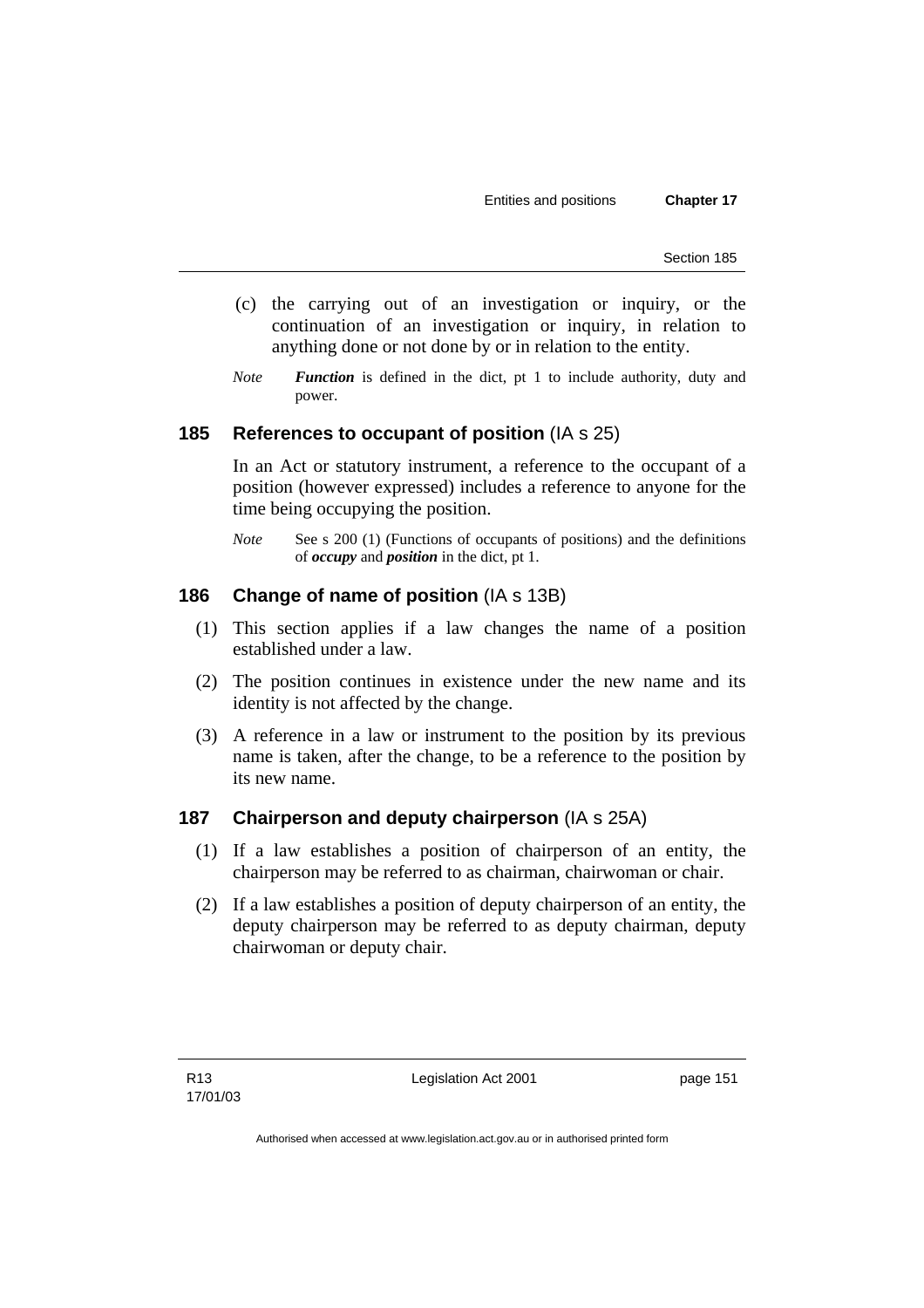**Chapter 18** Offences

Section 188

# **Chapter 18 Offences**

*Note to ch 18* 

See also s 133 to s 135 (which relate to penalty units and penalty provisions) and s 161 (Corporations liable to offences).

### **188 Meaning of** *Territory law* **in ch 18**

In this chapter:

*Territory law* means an Act or subordinate law, and includes a provision of a Territory law.

### **189 Reference to offence includes reference to related ancillary offences**

A reference to an offence against a Territory law includes a reference to an offence against the Criminal Code, part 2.4 (Extensions of criminal responsibility) or the *Crimes Act 1900*, section 181 (Accessory after the fact) that relates to the Territory law.

#### **Example**

X is the holder of a licence under the *Plant Development Act 2001* (hypothetical). Section 23 of the Act provides for the cancellation of a licence if a licence holder commits an offence against the Act. While his business premises are being inspected, X incites an employee to obstruct the inspector. As a result, the employee obstructs the inspector (which is an offence against the Act). X is later convicted of the offence of incitement against the Criminal Code, section 47 (which is an offence in the Criminal Code, pt 2.4). Because of the Legislation Act, section 189, X is taken to have committed an offence against the Plant Development Act and is therefore liable to have his licence cancelled.

*Note* The result would be the same if X had been convicted of conspiracy relating to the offence of obstruction in the Plant Development Act.

> Apart from the Legislation Act, section 189, the following offences in the Criminal Code*,* pt 2.4 could also apply to the offence in the Plant Development Act:

page 152 Legislation Act 2001 17/01/03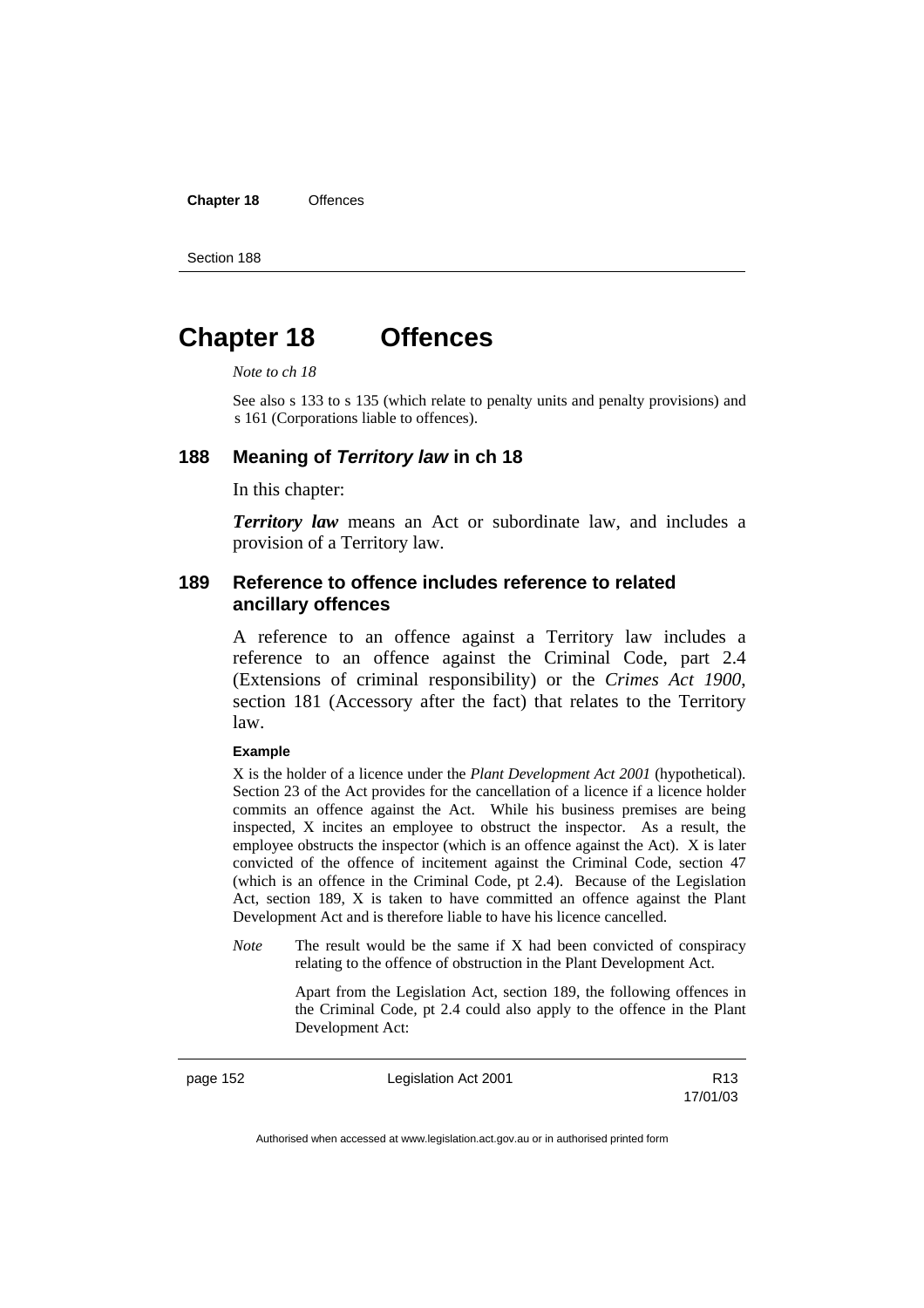- aiding and abetting (s 45 (Complicity and common purpose))
- attempt (s 44 (Attempt)).
- *Note* An example is part of the Act, is not exhaustive and may extend, but does not limit, the meaning of the provision in which it appears (see *Legislation Act 2001*, s 126 and s 132).

## **190 Indictable and summary offences** (IA s 33D and 33E)

- (1) An offence is an *indictable offence* if—
	- (a) it is punishable by imprisonment for longer than 1 year; or
	- (b) it is declared by a law to be an indictable offence.
- (2) Any other offence is a *summary offence* and is punishable on summary conviction.

### **191 Offences against 2 or more laws** (IA s 33F)

- (1) If an act or omission by a person is an offence against 2 or more Territory laws, the person may be prosecuted and convicted for any of the offences, but is not liable to be punished more than once for the act or omission.
- $(2)$  If—
	- (a) an act or omission by a person is an offence against both a Territory law and a law of another jurisdiction; and
	- (b) the person has been punished for the offence against the law of the other jurisdiction;

the person is not liable to be punished for the offence against the Territory law.

(3) In this section:

*law of another jurisdiction* means a law of the Commonwealth, a State, another Territory or New Zealand.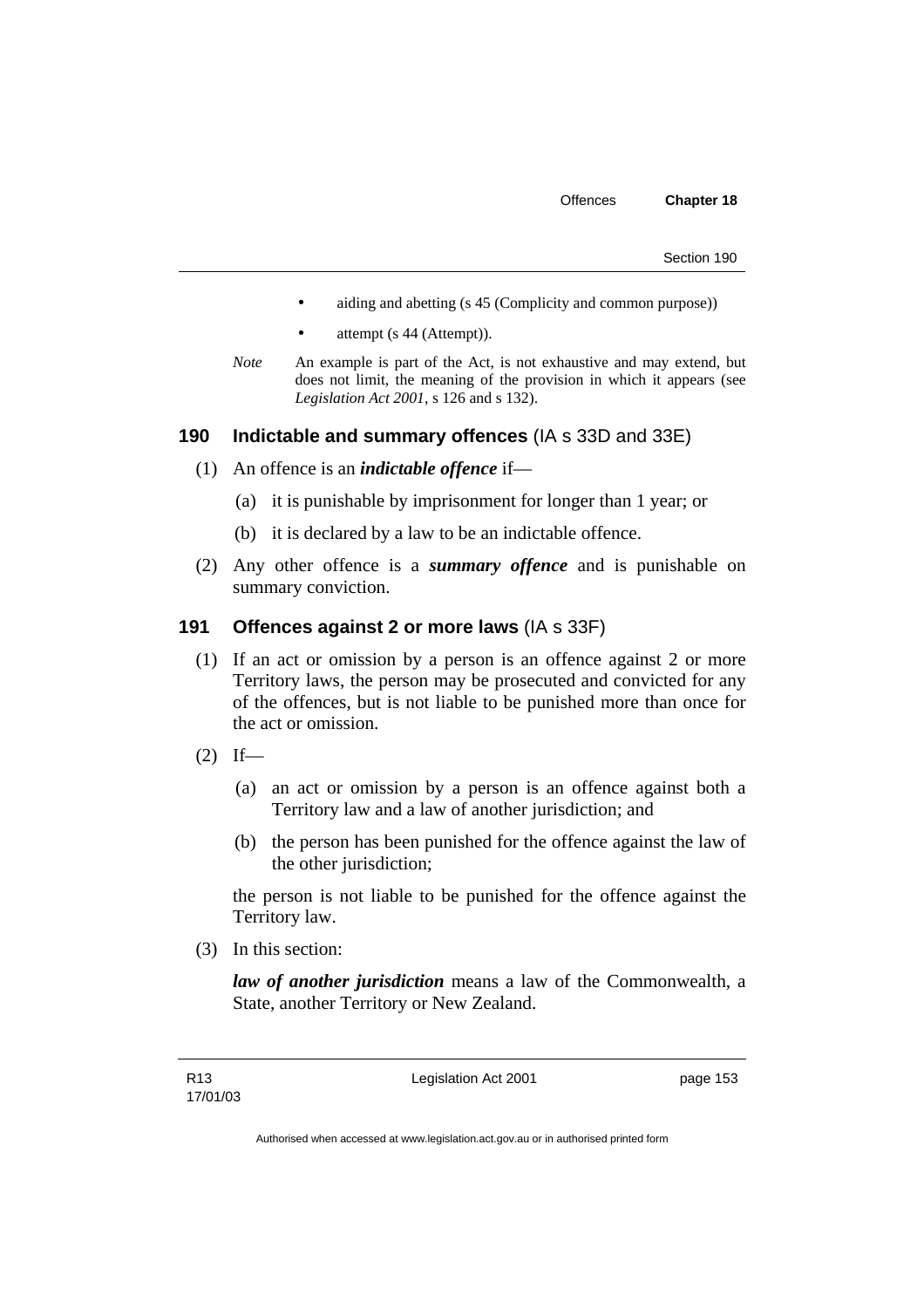#### **Chapter 18** Offences

Section 192

### **192 When must prosecutions begin?** (IA s 33H)

- (1) A prosecution for any of the following offences against a Territory law may be begun at any time:
	- (a) an offence by an individual punishable by imprisonment, on a first conviction, for longer than 6 months;
	- (b) an offence by a corporation punishable, on a first conviction, by a fine of more than 150 penalty units;
	- (c) an aiding and abetting offence by an individual in relation to an offence by a corporation punishable, on a first conviction, by a fine of more than 150 penalty units;
	- (d) an offence against the *Crimes Act 1900*, section 90 (Minor theft).
- (2) A prosecution for any other offence against a Territory law may be begun only within—
	- (a) 1 year after the day of commission of the offence; or
	- (b) if a Territory law provides for another period—that period.
- (3) However, if a coroner's inquest or inquiry, or an inquiry under the *Inquiries Act 1991* or the *Royal Commissions Act 1991*, is held into a matter that discloses or is otherwise found to relate to an offence mentioned in subsection (2), a prosecution for the offence may be begun within 1 year after the day when—
	- (a) the coroner's report is made; or
	- (b) the report of the board of inquiry or royal commission is given to the Chief Minister.
- (4) In this section:

*aiding and abetting offence* means—

page 154 Legislation Act 2001

17/01/03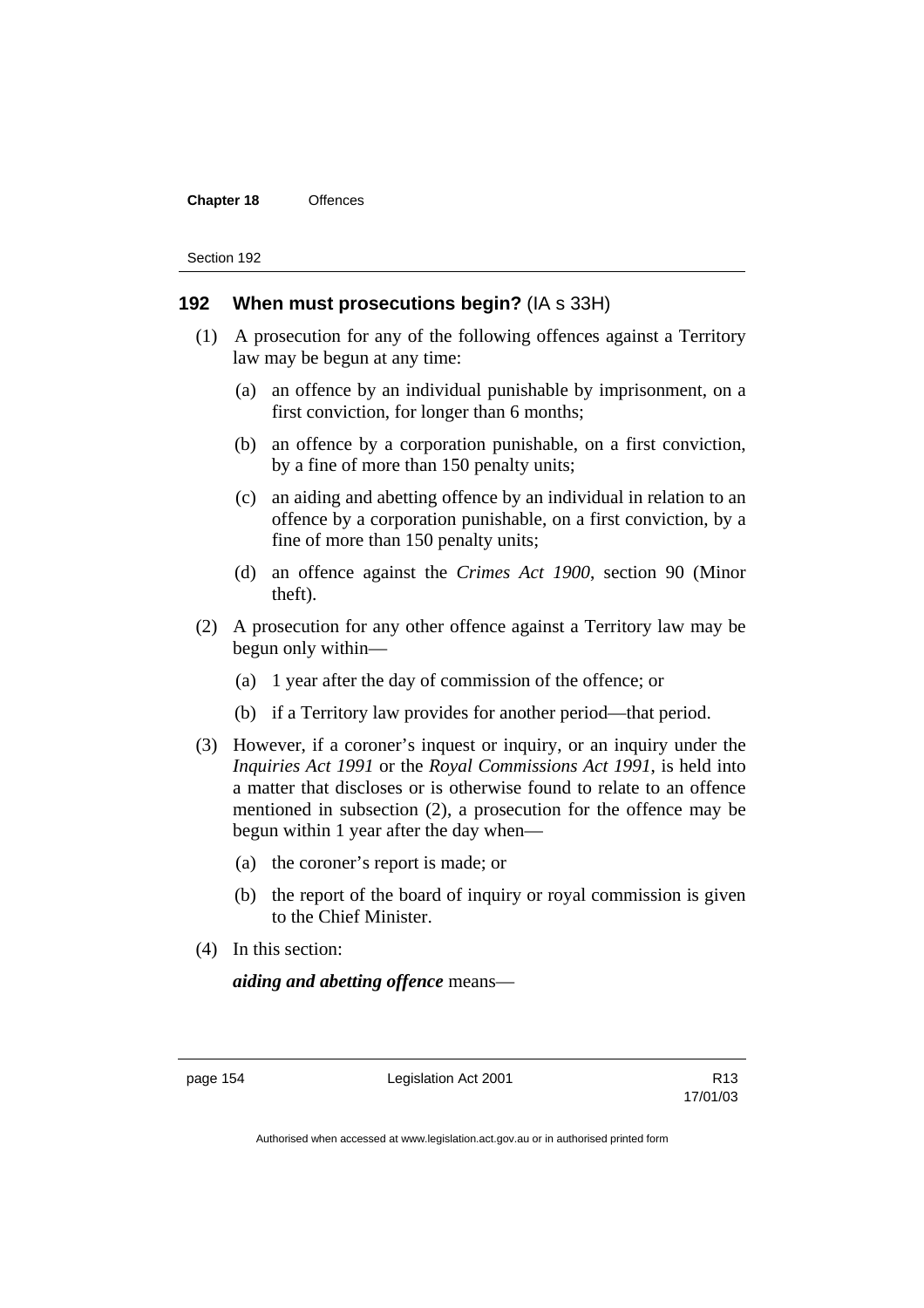- (a) an offence against the Criminal Code, section 45 (Complicity and common purpose); or
- (b) another offence against a Territory law dealing with aiding and abetting.

# **193 Continuing offences** (IA s 33B (2))

- (1) This section applies to a requirement to do an act if—
	- (a) the act is required to be done under a law within a particular period or before a particular time; and
	- (b) failure to comply with the requirement is an offence against the law.
- (2) A person who fails to comply with the requirement commits an offence for each day until the act is done.
- (3) A day mentioned in subsection (2) includes any day of conviction for an offence and any later day.

*Note* See also s 152 (Continuing effect of obligations).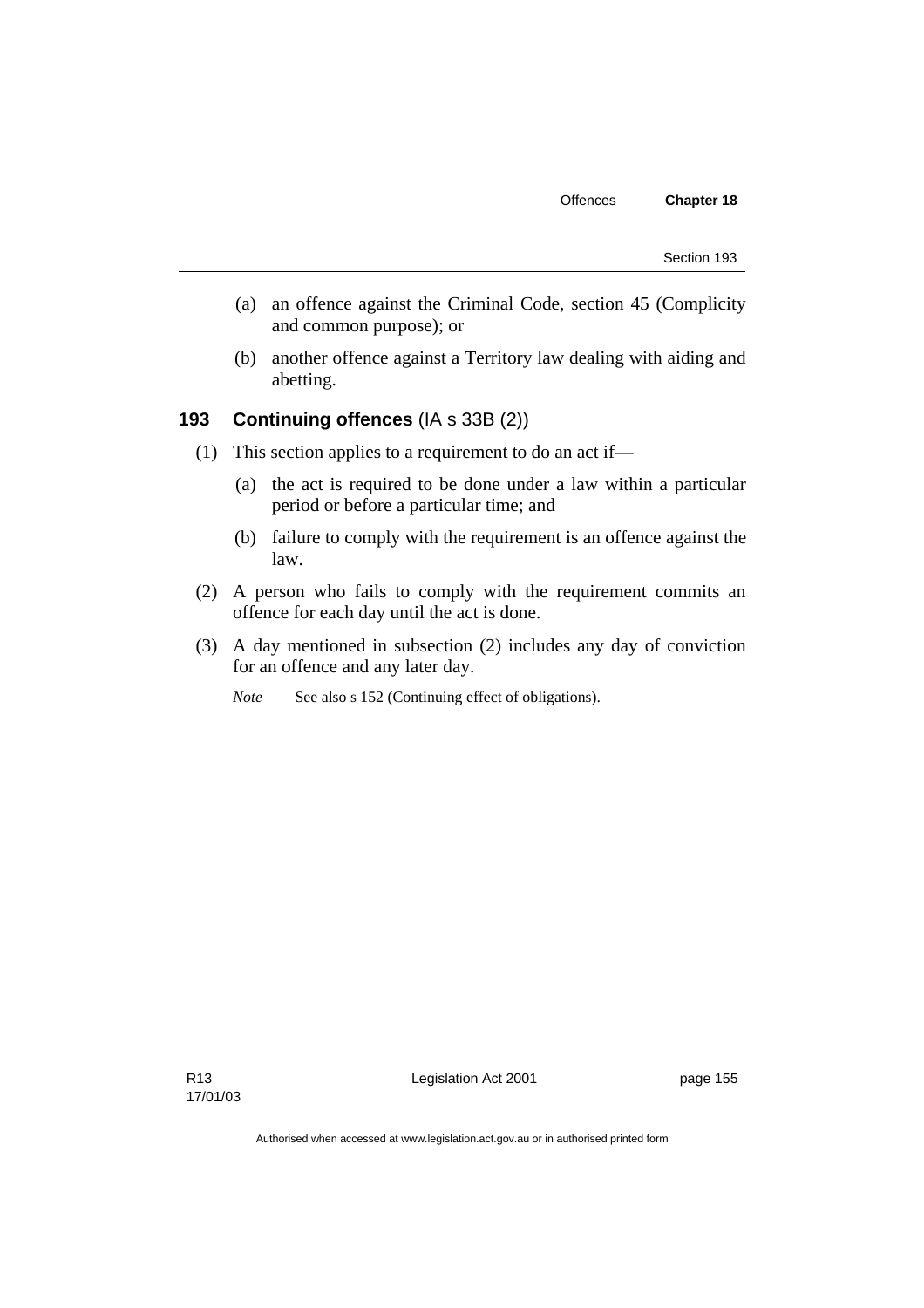# **Chapter 19 Administrative and machinery provisions**

# Part 19.1 **Introductory**

# **195 Meaning of** *law* **in ch 19**

In this chapter:

*law* means an Act, subordinate law or disallowable instrument, and includes a provision of a law.

page 156 **Legislation Act 2001** Constants R13

17/01/03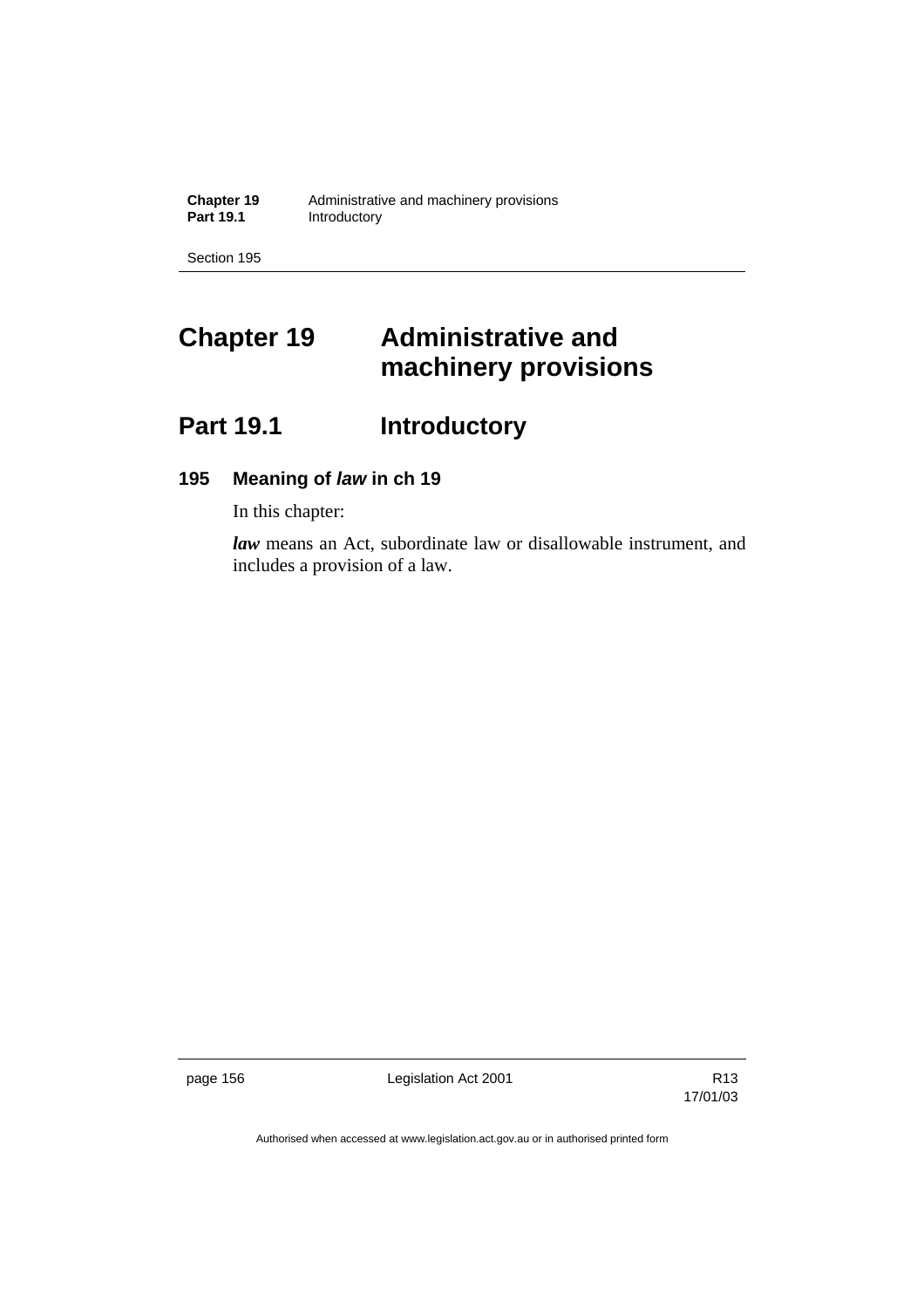# **Part 19.2 Functions**

*Note to pt 19.2* 

*Function* is defined in the dict, pt 1 to include authority, duty and power.

# **196 Provision giving function gives power to exercise function** (IA s 25B)

 (1) A provision of a law that gives a function to an entity also gives the entity the powers necessary and convenient to exercise the function.

*Note* See dict, pt 1, defs *entity* and *exercise*.

 (2) The powers given to the entity under subsection (1) are in addition to any other powers of the entity under the law.

## **197 Statutory functions may be exercised from time to time**   $(IA S 26 (1))$

If a law gives a function to an entity, the function may be exercised from time to time.

*Note* See also s 42 (2) (Power to make statutory instruments).

## **199 Functions of bodies** (IA s 13BB)

 (1) If a law authorises or requires a body to exercise a function, it may do so by resolution.

*Note* See dict, pt 1, def *body*.

 (2) If a law authorises or requires a signature by a person and the person is a body, the signature of a person authorised by the body for the purpose is taken to be the signature of the body.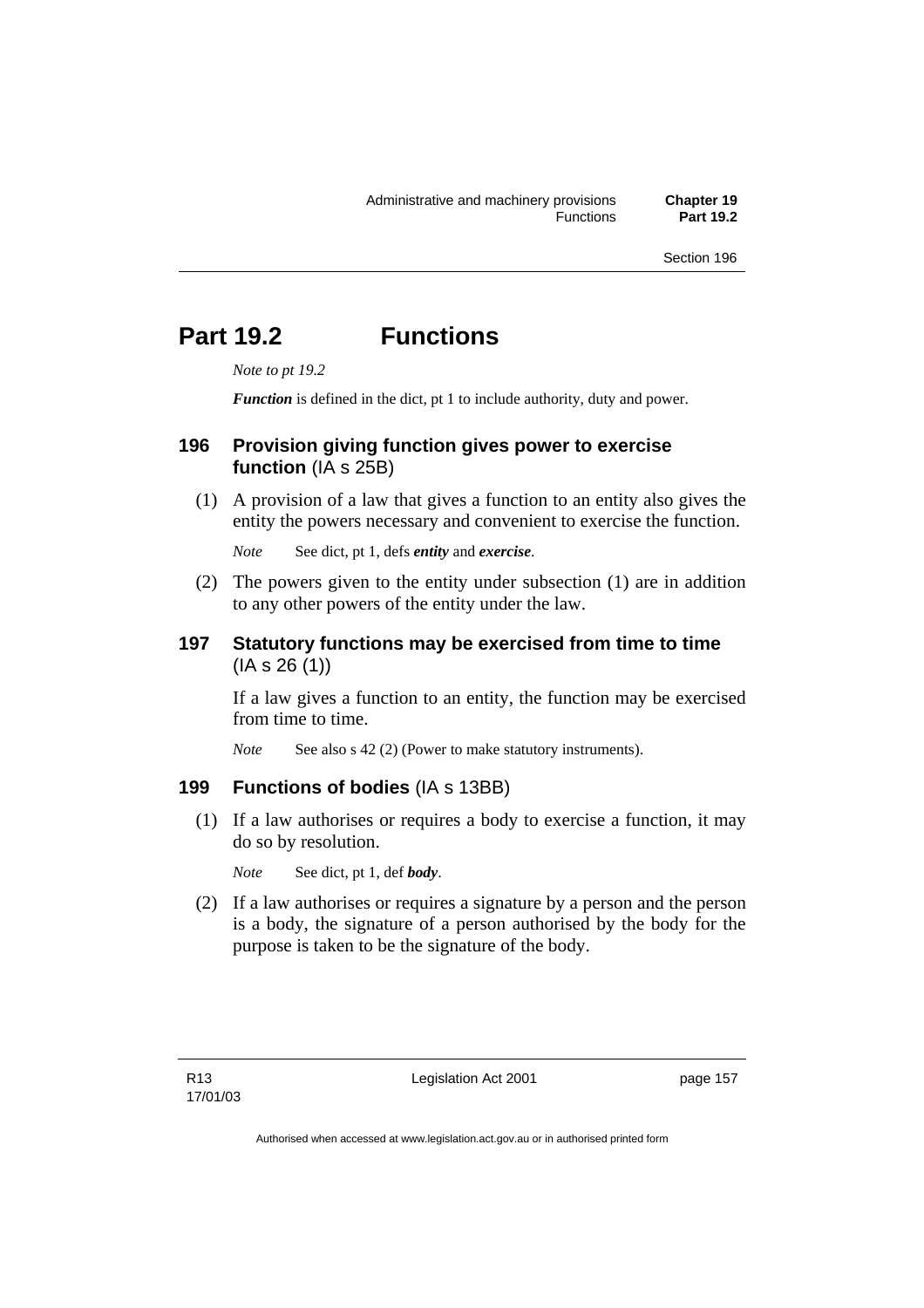| Chapter 19       | Administrative and machinery provisions |
|------------------|-----------------------------------------|
| <b>Part 19.2</b> | <b>Functions</b>                        |

 (3) If a law gives a function to a body, the function may be exercised by the body as constituted for the time being.

#### **Example**

The ACT Conference Organisers Registration Board is a statutory body consisting of 5 members. At a meeting of the board it is agreed to exempt a conference organiser from registration on certain conditions. On the day after the meeting, 1 of the members of the board  $(X)$  resigns and another person  $(Y)$  is appointed to the board in  $X$ 's place. At the next meeting of the board, the board considers additional information submitted by the conference organiser and agrees to amend the conditions of exemption. Because of subsection (3), the board's ability to use its power of exemption is not affected by a change in the membership of the board.

- (4) The exercise of the function is not affected only because of vacancies in the body's membership.
- (5) Subsections (3) and (4) do not affect any quorum requirement applying to the body.

### **Example**

The Act establishing the board mentioned in the example to subsection (3) provides that the quorum for a meeting of the board is the chairperson or deputy chairperson and 2 other members. If the quorum requirement was complied with at each meeting mentioned in the example, the result mentioned in the example would be the same whether or not X attended the first meeting and whether or not Y attended the second meeting.

- (6) If a body as constituted for the time being does something in exercise of a function given to the body under a law, the thing done by the body does not end only because the membership of the body changes.
	- *Note* See also s 211 (Appointment not affected by appointer changes), s 224 (Acting appointment not affected by appointer changes), and s 241 (Delegation not affected by appointer changes).
- (7) Subsection (6) does not prevent the thing done by the body being ended or changed by the body as subsequently constituted for the time being.

page 158 Legislation Act 2001

17/01/03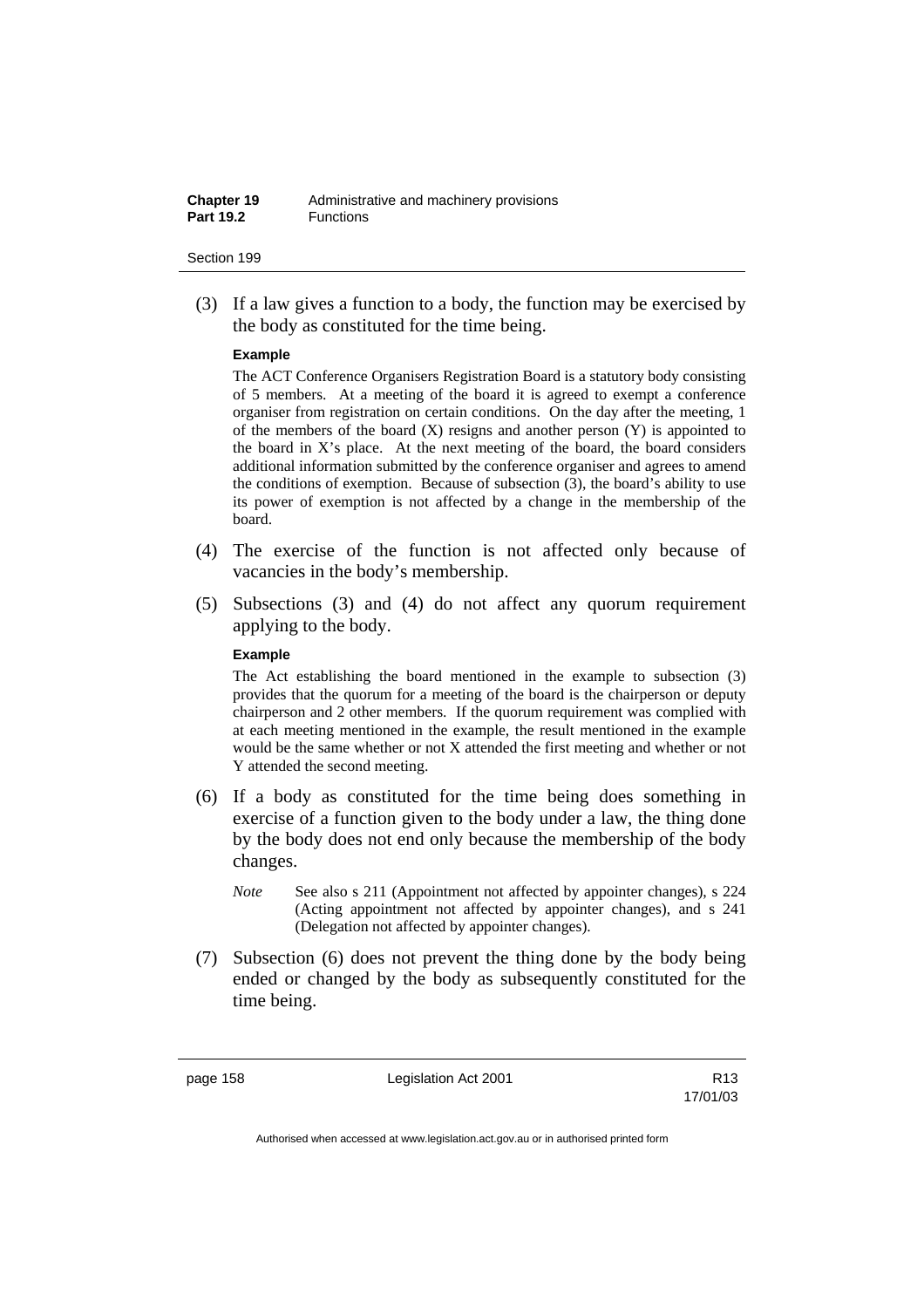### **200 Functions of occupants of positions** (IA s 26 (2), s 30AA)

- (1) If a law gives a function to the occupant of a position, the function may be exercised by the person for the time being occupying the position.
	- *Note* See s 185 (References to occupant of position) and dict, pt 1, defs *occupy* and *position*.
- (2) If the person for the time being occupying a position does something in exercise of a function given to the occupant of the position under a law, the thing done by the person does not end only because the person ceases to be the occupant of the position.
	- *Note* See also s 211 (Appointment not affected by appointer changes), s 224 (Acting appointment not affected by appointer changes), and s 241 (Delegation not affected by appointer changes).
- (3) Subsection (2) does not prevent the thing done by the person being ended or changed by any person subsequently occupying the position for the time being.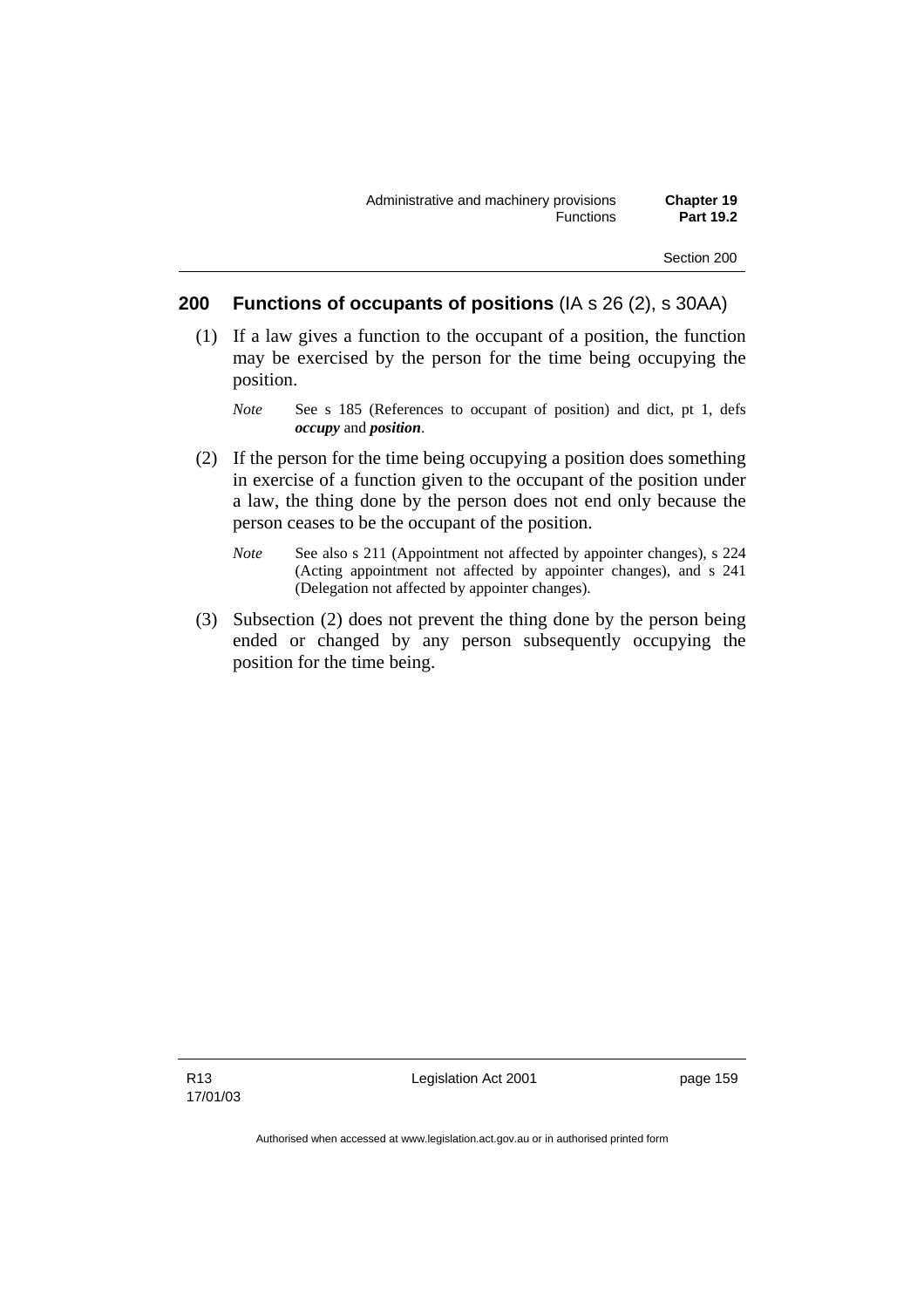# **Part 19.3 Appointments**

# **Division 19.3.1 Appointments—other than acting appointments**

*Note to div 19.3.1* 

Certain statutory appointments made by a Minister require consultation with a Legislative Assembly committee and are disallowable (see div 19.3.3 (Appointments—Assembly consultation)).

## **205 Application of div 19.3.1** (IA s 28 (1))

This division applies if a law authorises or requires an entity (the *appointer*) to appoint a person—

- (a) to a position under a law; or
- (b) to exercise a function or do anything else under a law.
- *Note Function* is defined in the dict, pt 1 to include authority, duty and power.

## **206 Appointments must be in writing etc** (IA s 28 (7))

- (1) An appointment must be made, or evidenced, by writing (the *instrument of appointment*) signed by the appointer.
- (2) If a law provides for a maximum or minimum period of appointment, the instrument of appointment must state the period for which the appointment is made.

### **Examples of stated appointment periods**

- 1 2 years
- 2 until age 65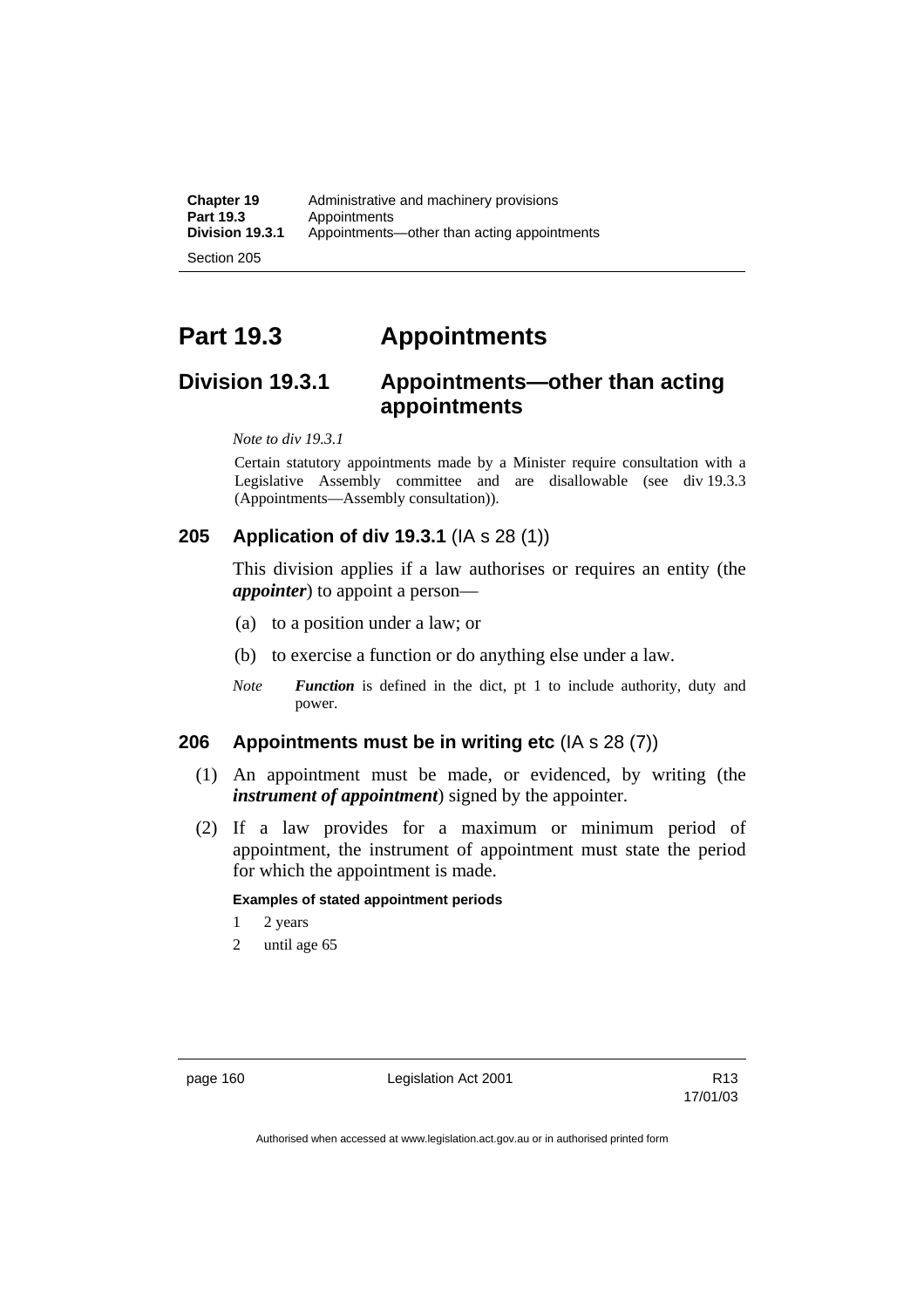## **207 Appointment may be by name or position** (IA s 28 (2))

- (1) The appointer may make an appointment by—
	- (a) naming the person appointed; or
	- (b) nominating the occupant of a position (however described), at a particular time or from time to time.
- (2) For this division, the person named, or the occupant of the position nominated, is the *appointee*.

### **208 Power of appointment includes power to suspend etc**  (IA s 28 (3) to (5))

- (1) The appointer's power to make the appointment includes the power—
	- (a) to suspend the appointee, and end the suspension; or
	- (b) to end the appointment, and appoint someone else or reappoint the appointee if the appointee is eligible to be appointed to the position; or
	- (c) to reappoint the appointee if the appointee is eligible to be appointed to the position.
- (2) The power to suspend the appointee, or end the appointment, is exercisable in the same way, and subject to the same conditions, as the power to make the appointment.

### **Example**

If the appointment power is exercisable only on the recommendation of a body, the power to suspend, or end the appointment, is exercisable only on the recommendation of the body.

*Note* An example is part of the Act, is not exhaustive and may extend, but does not limit, the meaning of the provision in which it appears (see s 126 and s 132).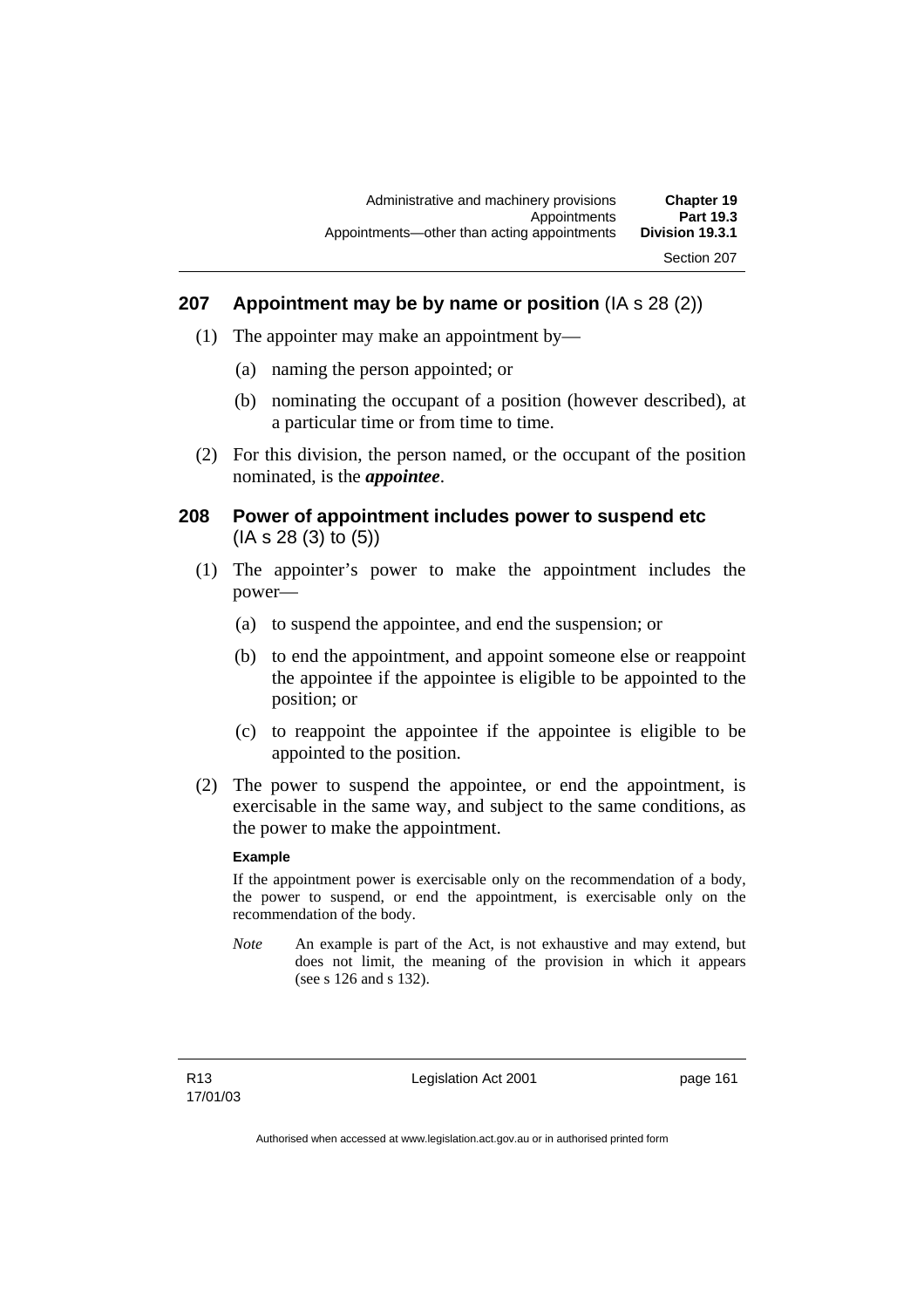| <b>Chapter 19</b> | Administrative and machinery provisions     |
|-------------------|---------------------------------------------|
| <b>Part 19.3</b>  | Appointments                                |
| Division 19.3.1   | Appointments—other than acting appointments |
| Section 209       |                                             |

### **209 Power of appointment includes power to make acting appointment** (IA s 28 (4) to (6))

- (1) If the appointer's power is the power to make an appointment to a position, the power to make the appointment also includes power to appoint a person, or 2 or more people, to act in the position—
	- (a) during any vacancy, or all vacancies, in the position, whether or not an appointment has previously been made to the position; or
	- (b) during any period, or all periods, when the appointee cannot for any reason exercise functions of the position.

### **Examples for par (b)**

- 1 the appointee is ill or on leave
- 2 the appointee is acting in another position
- 3 the appointee is outside the ACT or Australia
- *Note 1 Function* is defined in the dict, pt 1 to include authority, duty and power.
- *Note* 2 An example is part of the Act, is not exhaustive and may extend, but does not limit, the meaning of the provision in which it appears (see s 126 and s 132).
- (2) The power to appoint a person to act is exercisable in the same way, and subject to the same conditions, as the power to make the appointment.

#### **Example**

If the appointment power is exercisable only on the recommendation of a body, the power to appoint a person to act is exercisable only on the recommendation of the body.

- (3) Without limiting subsection (2), if the law (or another law) requires—
	- (a) the appointee to hold a qualification; or

page 162 Legislation Act 2001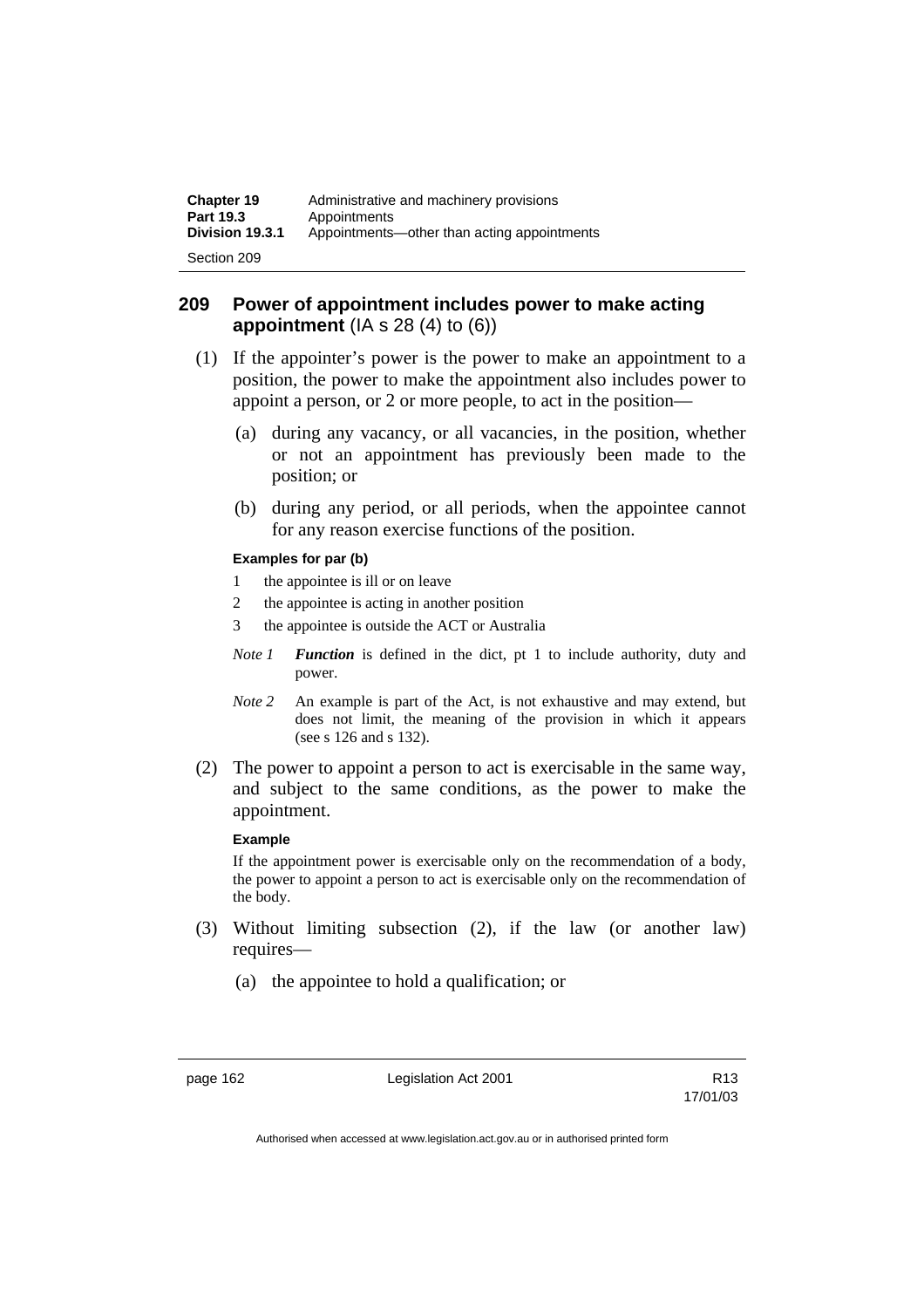(b) the appointer (or someone else) to be satisfied about the appointee's suitability (whether in terms of knowledge, experience, character or any other personal quality) before appointing the appointee to the position;

a person may only be appointed to act in the position if the person holds the qualification or the appointer (or other person) is satisfied about the person's suitability.

### **Examples**

- 1 If an Act requires the appointee to be a magistrate, a person can be appointed to act in the position only if the person is a magistrate.
- 2 If a regulation requires the appointee to be a lawyer of at least 5 years standing, a person can be appointed to act in the position only if the person is a lawyer of at least 5 years standing.
- 3 If an Act requires the appointee to have, in the Executive's opinion, appropriate expertise, training or experience in relation to the needs of a particular group of people, a person can be appointed to act in the position only if the person has, in the Executive's opinion, that expertise, training or experience.

## **210 Resignation of appointment** (IA s 28 (8), (9))

- (1) An appointment ends if the appointee resigns by signed notice of resignation given to the appointer.
- (2) However, if the appointer is the Executive, the notice of resignation may be given to a Minister.

## **211 Appointment not affected by appointer changes**

- (1) If the appointer is a body, an appointment made by the body does not end only because the membership of the body changes.
- (2) If the appointer is the person for the time being occupying a position, an appointment made by the person does not end only because the person ceases to be the occupant of the position.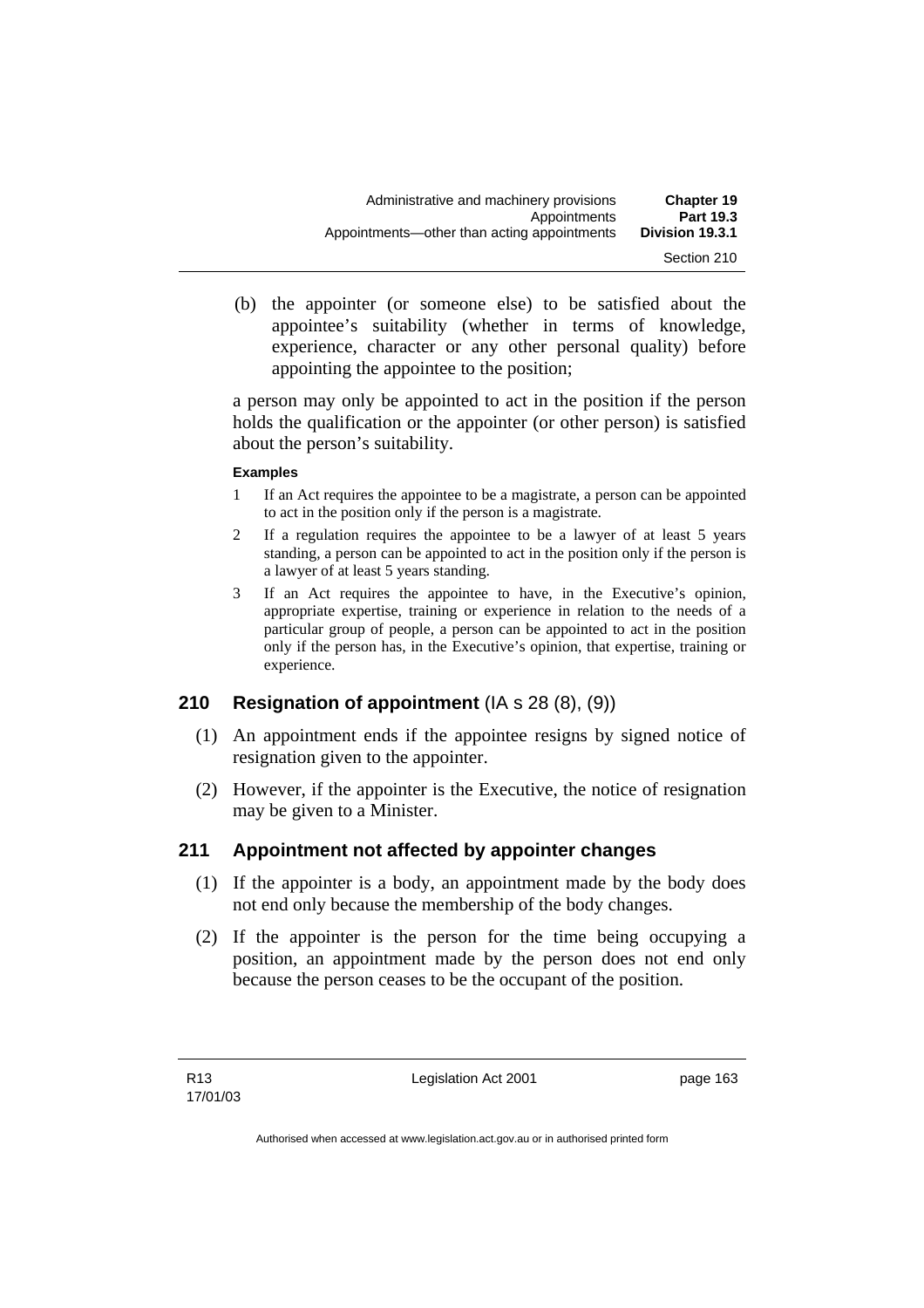| <b>Chapter 19</b> | Administrative and machinery provisions |
|-------------------|-----------------------------------------|
| <b>Part 19.3</b>  | Appointments                            |
| Division 19.3.2   | Acting appointments                     |
| Section 212       |                                         |

- (3) This section does not limit the following sections:
	- section 199 (Functions of bodies)
	- section 200 (Functions of occupants of positions).

### **212 Appointment not affected by defect etc** (IA s 28 (10))

An appointment, or anything done under an appointment, is not invalid only because of a defect or irregularity in or in relation to the appointment.

# **Division 19.3.2 Acting appointments**

## **215 Application of div 19.3.2** (IA s 28A (1))

This division applies if a law gives an entity (the *appointer*) power to appoint a person to act in a position under a law.

*Note* A power to make an appointment includes power to make an acting appointment (see s 209).

## **216 Acting appointments must be in writing etc** (IA s 28 (7))

- (1) An acting appointment must be made, or evidenced, by writing (the *instrument of appointment*) signed by the appointer.
- (2) If a law provides for a maximum or minimum period of appointment, the instrument of appointment must state the period for which the acting appointment is made.

### **Examples of stated appointment periods**

1 1 year

2 until 31 December 2002 (a period of 9 months)

- *Note 1* See also s 219 (Appointer may decide terms of acting appointment etc) and s 221 (How long does an acting appointment operate?)
- *Note 2* An example is part of the Act, is not exhaustive and may extend, but does not limit, the meaning of the provision in which it appears (see s 126 and s 132).

page 164 Legislation Act 2001

17/01/03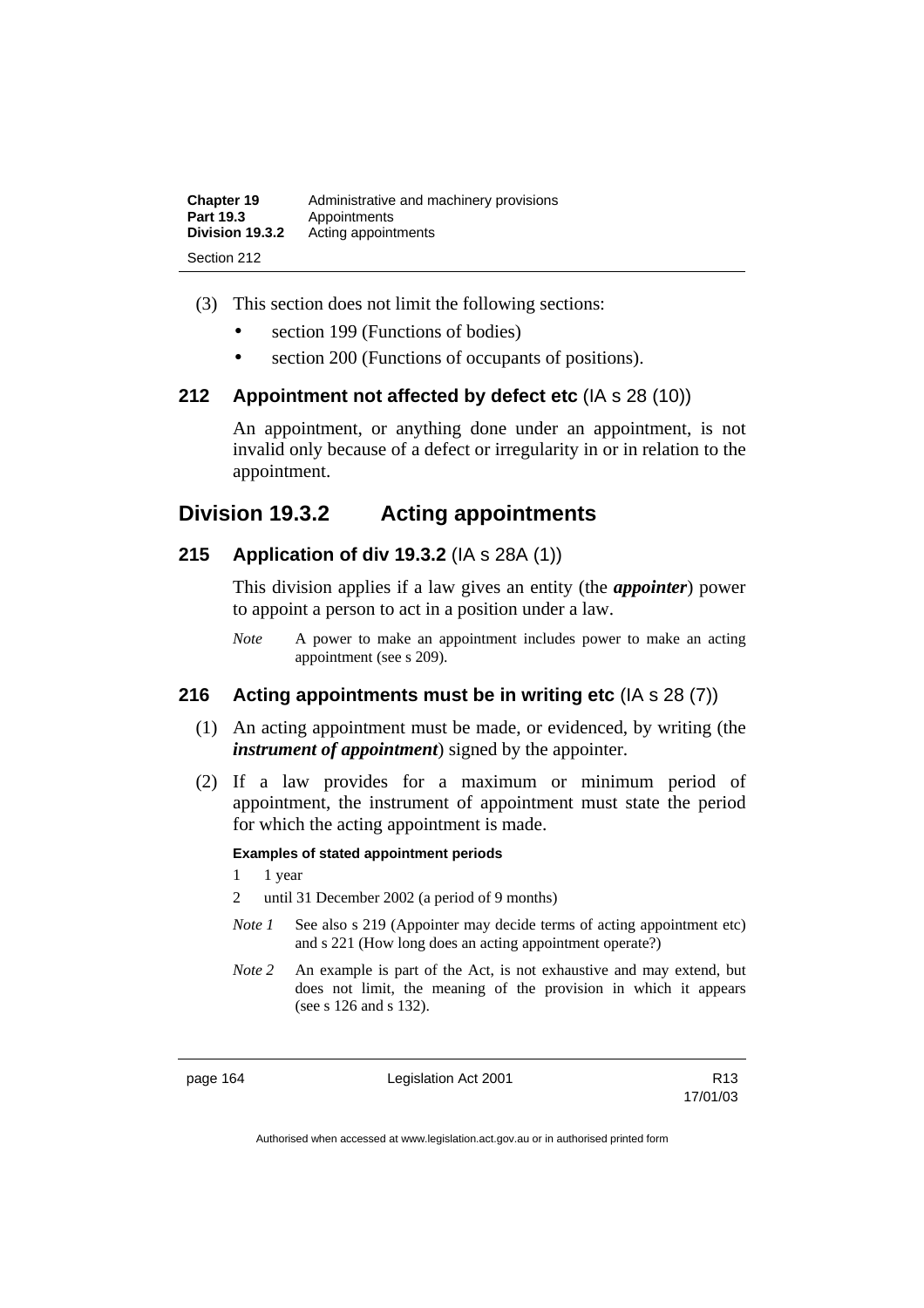## **217 Acting appointment may be made by name or position**

- (1) The appointer may make an acting appointment by—
	- (a) naming the person appointed; or
	- (b) nominating the occupant of a position (however described), at a particular time or from time to time.
- (2) For this division, the person named, or the occupant of the position nominated, is the *appointee*.

### **218 Instrument may provide when acting appointment has effect etc** (IA s 28A (2))

The instrument making or evidencing the acting appointment may provide that the appointment has effect only in stated circumstances or subject to stated conditions or limitations.

#### **Examples**

- 1 The instrument relating to a standing (or dormant) acting appointment for a position provides that when the substantive occupant of the position (Y) is overseas X may act in the position, but may exercise stated powers of the position only with Y's approval.
- 2 X is appointed to act in Y's position if Y is out of the ACT and a declaration of acute fire danger is published under the *ABC Act 2000*.
- *Note* An example is part of the Act, is not exhaustive and may extend, but does not limit, the meaning of the provision in which it appears (see s 126 and s 132).

## **219 Appointer may decide terms of acting appointment etc**  (IA s 28A (3))

- (1) The appointer may—
	- (a) decide the terms of the acting appointment, including any remuneration and allowances; and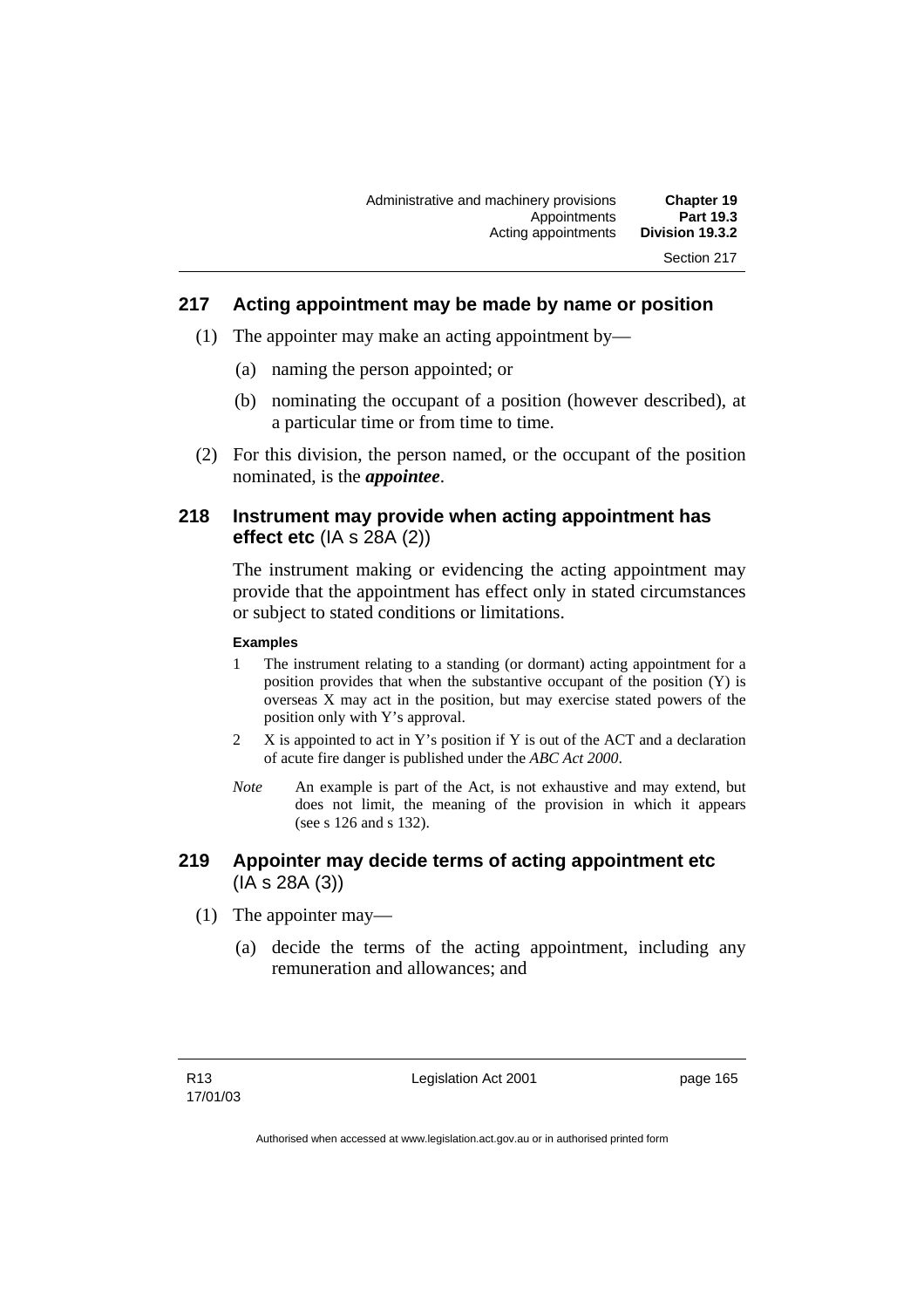| <b>Chapter 19</b> | Administrative and machinery provisions |
|-------------------|-----------------------------------------|
| <b>Part 19.3</b>  | Appointments                            |
| Division 19.3.2   | Acting appointments                     |
| Section 220       |                                         |

(b) end the appointment at any time.

#### **Example for par (b)**

A appoints  $X$  to act in a position for 10 months. Two months after  $X$  begins to act, A ends the appointment.

- *Note 1* See also s 221 (How long does an acting appointment operate?)
- *Note 2* An example is part of the Act, is not exhaustive and may extend, but does not limit, the meaning of the provision in which it appears (see s 126 and s 132).
- (2) The power to end the acting appointment is exercisable in the same way, and subject to the same conditions, as the power to make the acting appointment.

#### **Example**

If the power to make the acting appointment is exercisable only on the recommendation of a body, the power to end the appointment is exercisable only on the recommendation of the body.

## **220 Appointee may exercise functions under acting appointment etc** (IA s 28A (8))

While the appointee is acting in the position—

- (a) the appointee has, subject to the instrument making or evidencing the appointment, all the functions of the occupant of the position; and
- (b) all Territory laws apply in relation to the appointee as if the appointee were the occupant of the position.
- *Note Function* is defined in the dict, pt 1 to include authority, duty and power.

page 166 **Legislation Act 2001** CH<sub>2</sub> R13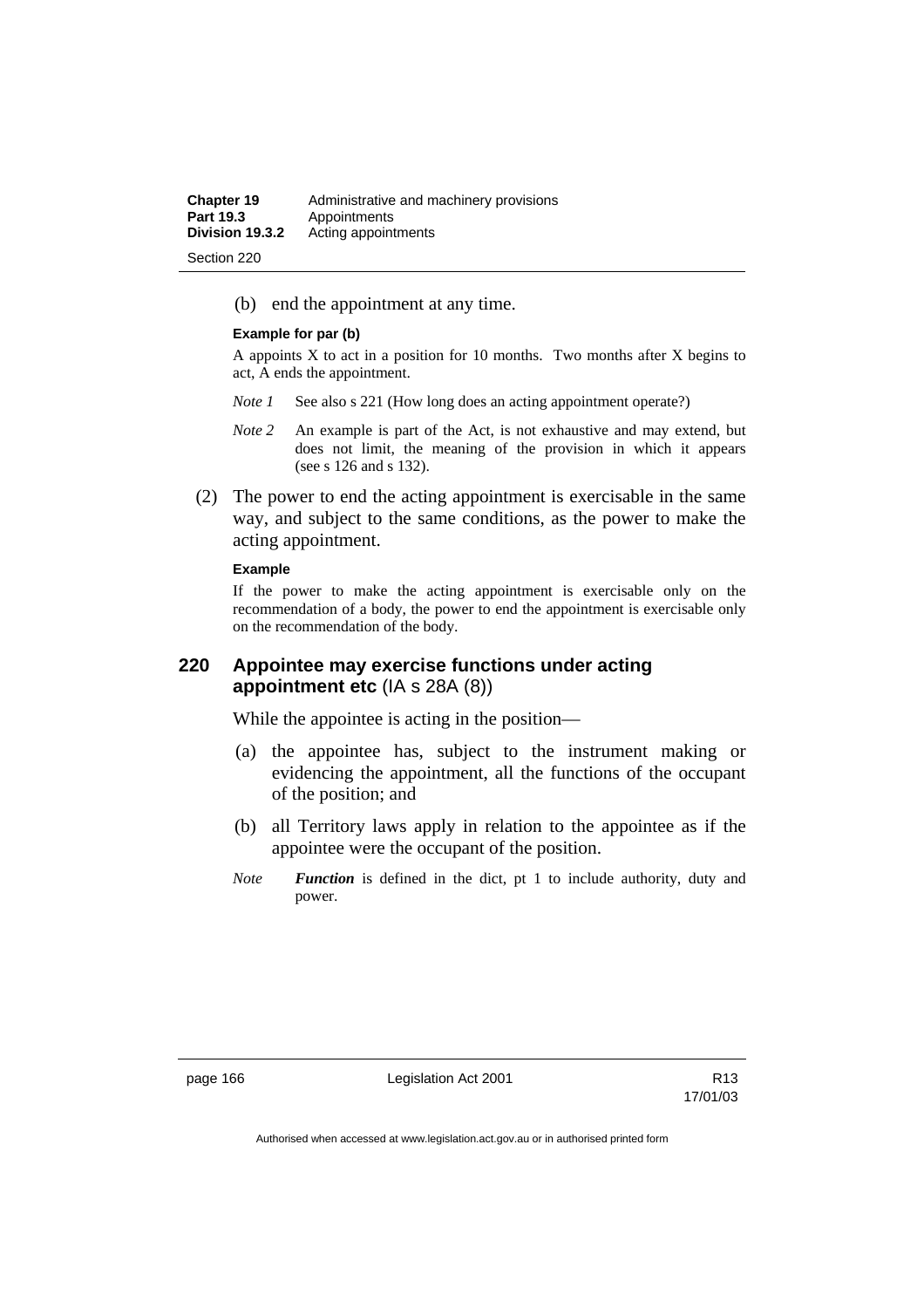## **221 How long does an acting appointment operate?**  (IA s 28A (4) to (6))

 (1) If the appointee acts in the position because it is vacant, the appointee may not act for more than 1 year after the position became vacant.

*Note* See also s 219 (Appointer may decide terms of acting appointment etc)

- (2) If the appointee is acting in a position that becomes vacant while the appointee is acting, the appointee may continue to act until the first of the following happens:
	- (a) the appointer ends the appointment;
	- (b) the vacancy is filled;
	- (c) 1 year after the position became vacant.

#### **Example**

A appoints  $X$  to act in Y's position for a year while Y is on secondment in another agency. Three months after X begins to act, Y is permanently transferred to the other agency. One month later,  $Z$  is appointed to the position in which  $X$  is acting. The appointment of Z brings X's acting appointment to an end.

- *Note* An example is part of the Act, is not exhaustive and may extend, but does not limit, the meaning of the provision in which it appears (see s 126 and s 132).
- (3) If the appointee acts in the position because the occupant of the position cannot exercise functions and the occupant resumes the exercise of the functions, the appointment no longer authorises the appointee to act on that occasion.
	- *Note Function* is defined in the dict, pt 1 to include authority, duty and power.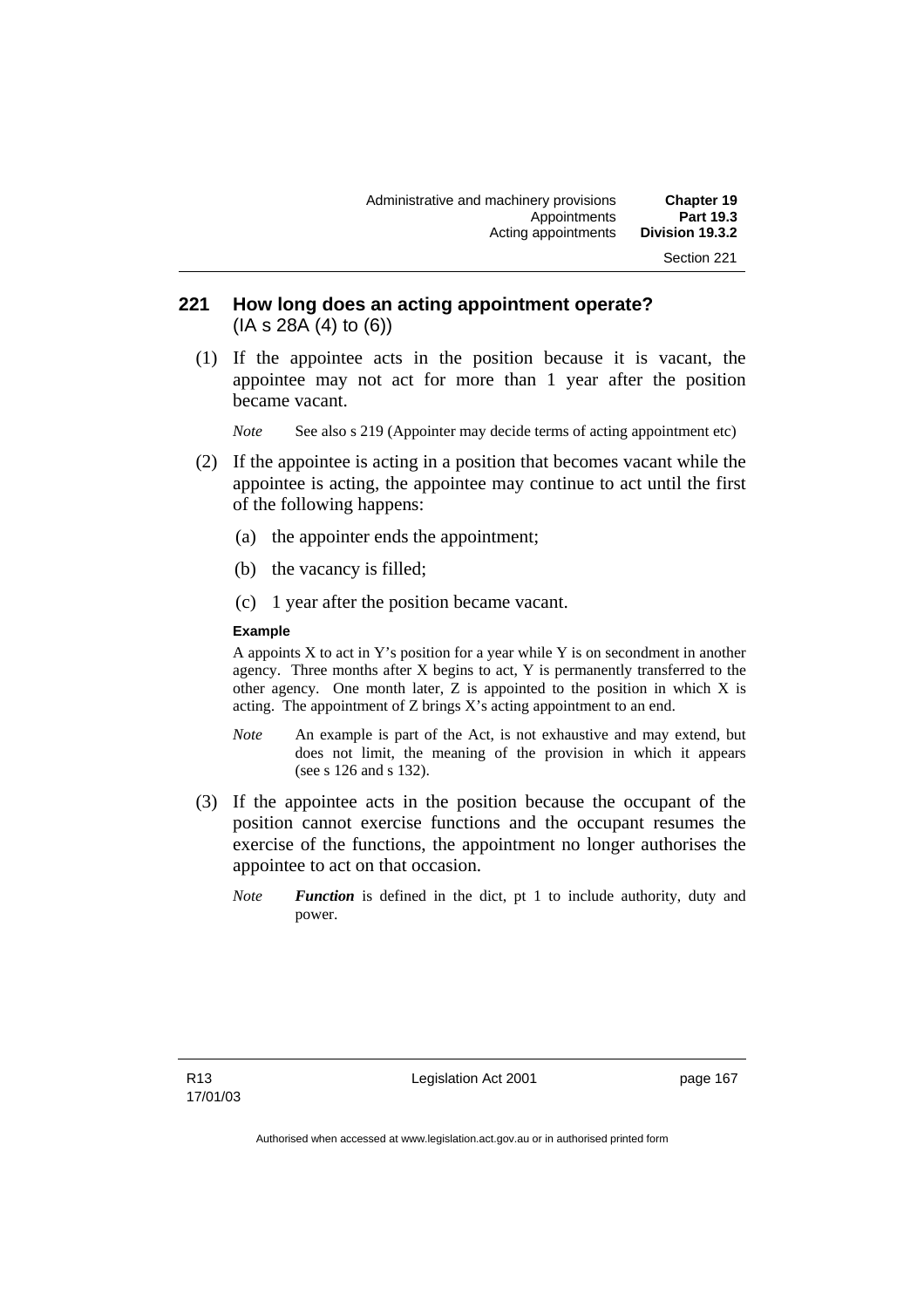| <b>Chapter 19</b> | Administrative and machinery provisions |
|-------------------|-----------------------------------------|
| <b>Part 19.3</b>  | Appointments                            |
| Division 19.3.2   | Acting appointments                     |
| Section 222       |                                         |

## **222 Resignation of acting appointment** (IA s 28 (8) to (11))

- (1) An acting appointment ends if the appointee resigns by signed notice of resignation given to the appointer.
- (2) However, if the appointer is the Executive, the notice of resignation may be given to a Minister.

## **223 Effect of acting appointment on substantive appointment etc** (IA s 28A (7)

- (1) If the appointee is the occupant of another position under a law (the *substantive position*), the appointee does not cease to occupy the substantive position only because of the appointee's appointment or because the appointee acts under the appointment.
- (2) This section does not prevent an acting appointment being made to the substantive position.

## **224 Acting appointment not affected by appointer changes**

- (1) If the appointer is a body, an acting appointment made by the body does not end only because the membership of the body changes.
- (2) If the appointer is the person for the time being occupying a position, an acting appointment made by the person does not end only because the person ceases to be the occupant of the position.
- (3) This section does not limit the following sections:
	- section 199 (Functions of bodies)
	- section 200 (Functions of occupants of positions).
- **225 Acting appointment not affected by defect etc**  (IA s 28 (10), (11), 28A (9))
	- (1) An acting appointment, or anything done under an acting appointment, is not invalid only because of a defect or irregularity in or in relation to the appointment.

page 168 Legislation Act 2001

17/01/03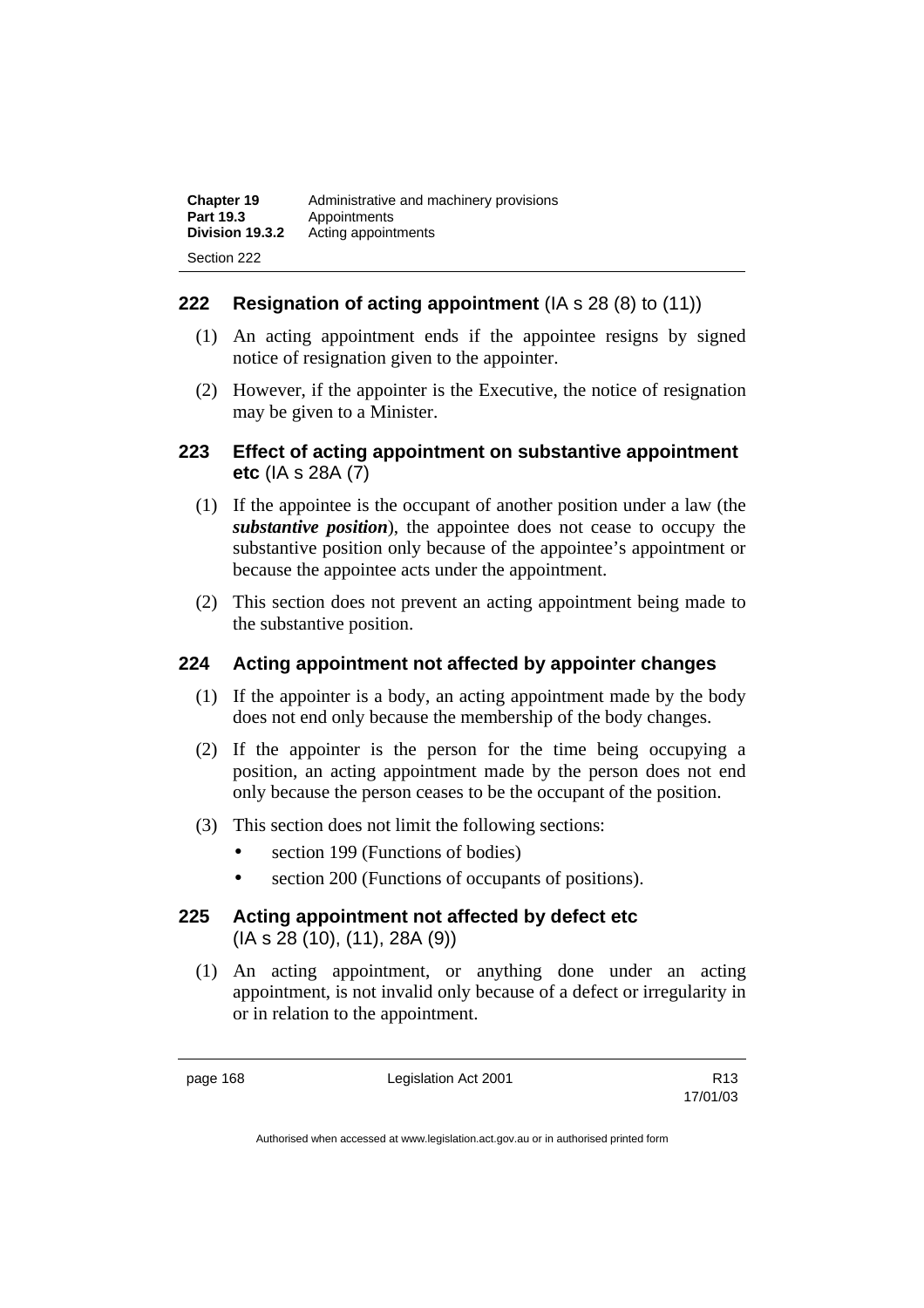| <b>Chapter 19</b><br>Part 19.3 | Administrative and machinery provisions<br>Appointments |
|--------------------------------|---------------------------------------------------------|
| Division 19.3.3                | Appointments-Assembly consultation                      |
| Section 226                    |                                                         |

- (2) Anything done by or in relation to the appointee while the appointee purports to act in the position is not invalid only because—
	- (a) the occasion for the appointment had not arisen or had ended; or
	- (b) the appointment had ended; or
	- (c) the occasion for the appointee to act had not arisen or had ended.

## **Division 19.3.3 Appointments—Assembly consultation**

## **226 Meaning of** *statutory position* **in div 19.3.3**(SAA s 3)

In this division:

*statutory position* means a position (including as a member of a Territory authority) established under an Act.

*Note Position* includes office (see dict, pt 1, def *position*).

## **227 Application of div 19.3.3** (SAA s 4 (1), s 6)

- (1) This division applies if a Minister has the power under an Act to appoint a person to a statutory position.
- (2) However, this division does not apply to an appointment of—
	- (a) a public servant to a statutory position (whether or not the Act under which the appointment is made requires that the appointee be a public servant); or
	- (b) a person to act in a statutory position for not longer than 6 months, unless the appointment is of the person to act in the position for a 2nd or subsequent consecutive period; or
	- (c) a person to a statutory position if the only function of the position is to advise the Minister.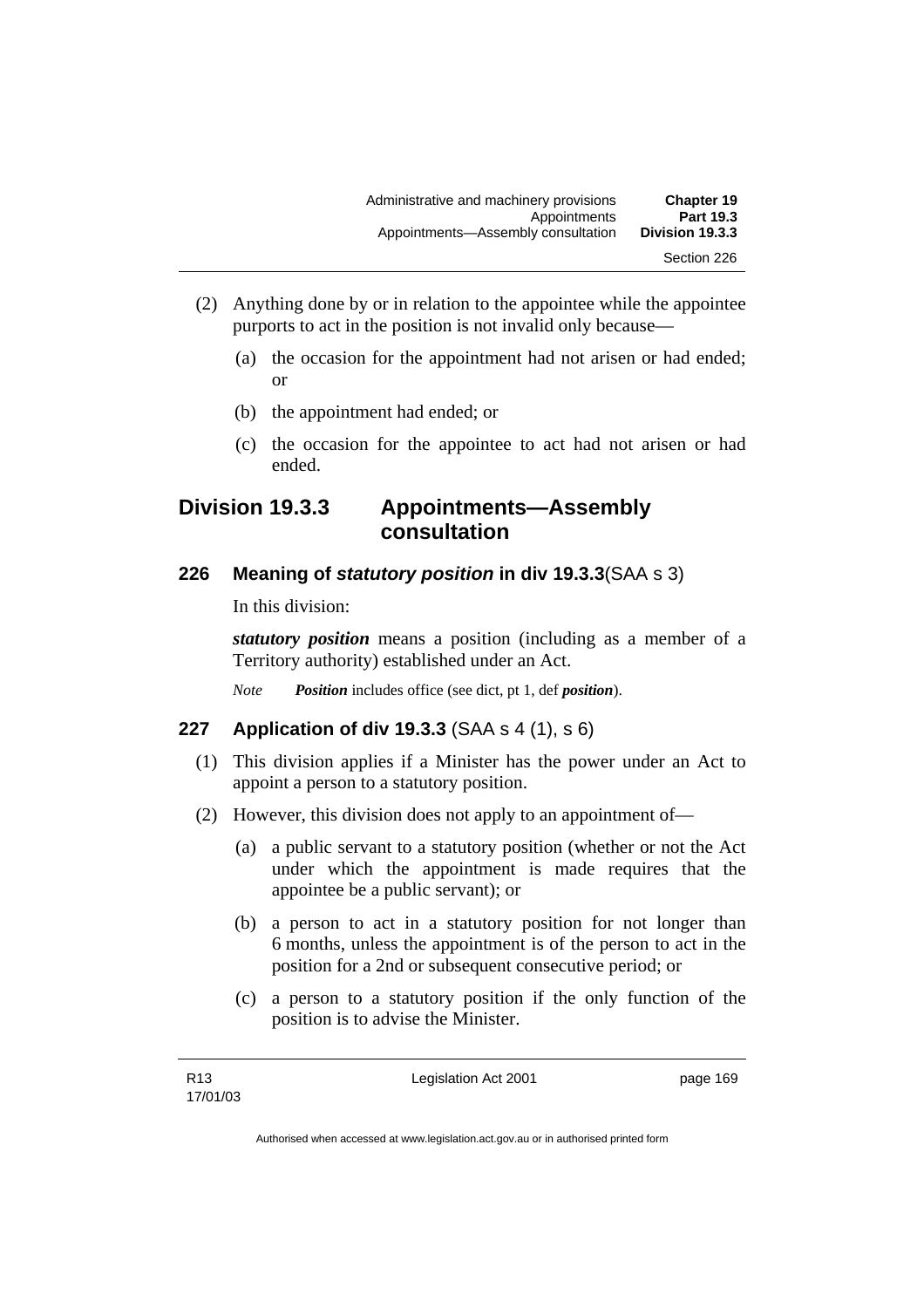| <b>Chapter 19</b> | Administrative and machinery provisions |
|-------------------|-----------------------------------------|
| Part 19.3         | Appointments                            |
| Division 19.3.3   | Appointments-Assembly consultation      |
| Section 228       |                                         |

(3) In this section:

*public servant* includes a fire commissioner, deputy fire commissioner or other member of the fire brigade.

## **228 Consultation with appropriate Assembly committee**  (SAA s 4 (1))

- (1) Before making an appointment to a statutory position, a Minister must consult—
	- (a) a standing committee of the Legislative Assembly nominated by the Speaker for the purpose; or
	- (b) if no nomination under paragraph (a) is in force—the standing committee of the Legislative Assembly responsible for the scrutiny of public accounts.
- (2) The committee may make a recommendation to the Minister about the proposed appointment.
- (3) The Minister must not make the appointment until the Minister has received a recommendation or 30 days have passed since the consultation took place, whichever happens first.
- (4) In making the appointment, the Minister must have regard to any recommendation received.

## **229 Appointment is disallowable instrument**

The instrument making, or evidencing, an appointment to which this division applies is a disallowable instrument.

*Note* A disallowable instrument must be notified and presented to the Legislative Assembly (see ch 7 (Presentation, amendment and disallowance of subordinate laws and disallowable instruments)).

page 170 Legislation Act 2001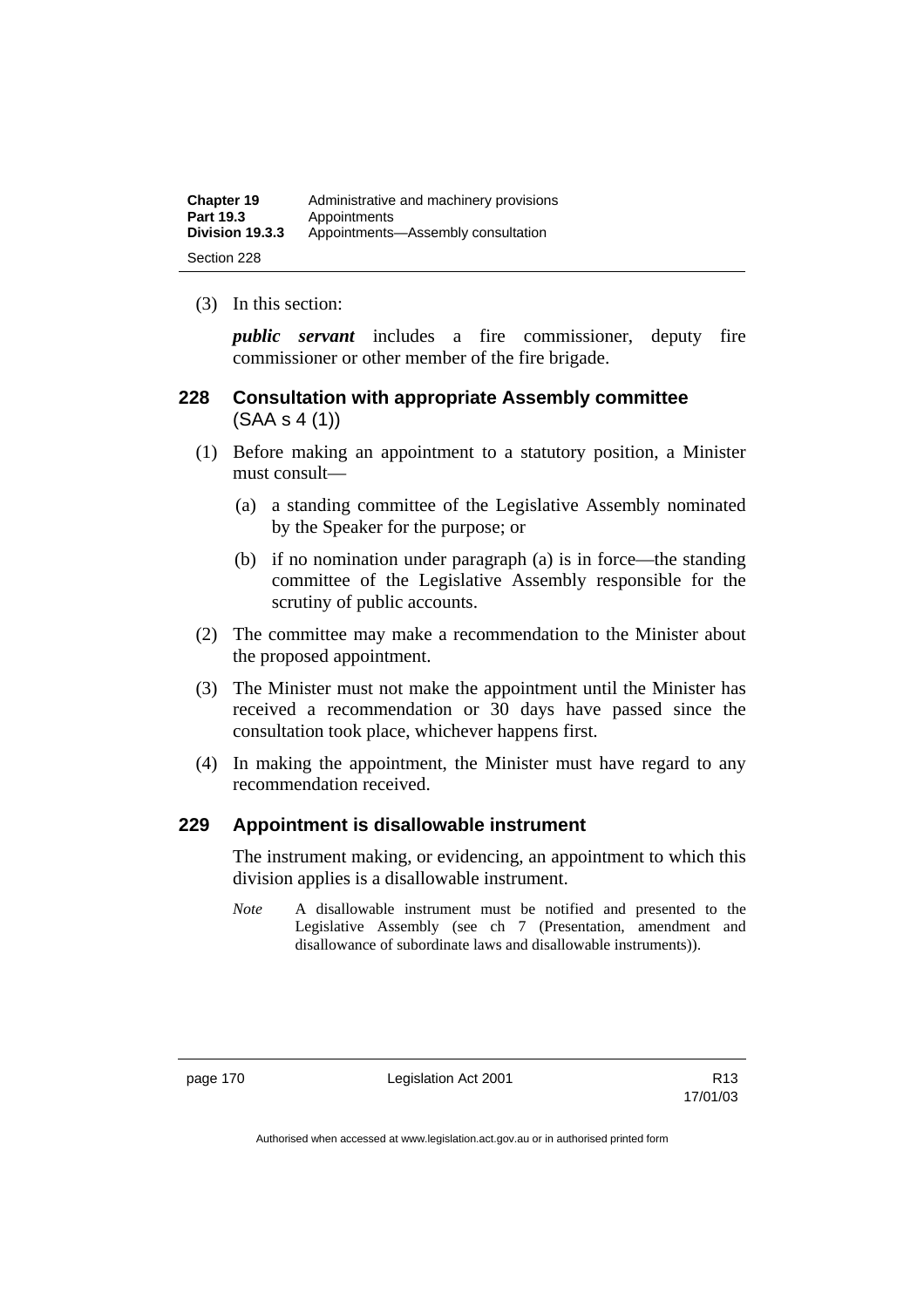## **Part 19.4 Delegations**

#### **230 Application of pt 19.4 generally**

- (1) This part applies if a law authorises or requires an entity (the *appointer*) to delegate (or subdelegate) a function.
	- *Note Function* is defined in the dict, pt 1 to include authority, duty and power.
- (2) For subsection (1), if a law gives a function to an entity, the law may be taken to authorise the delegation of the function even if the law provides for another way in which the function may be exercised.

## **231 Application of pt 19.4 to subdelegations** (IA s 30AB)

- (1) This part applies to the subdelegation of a function in the same way as it applies to the delegation of the function.
- (2) However, if a law authorises or requires an entity to delegate a function, the function may not be subdelegated by the delegate.
	- *Note* Section 231 (2) envisages a law that would allow the appointer (Y) to delegate Y's functions to X with authority for X to further delegate those functions (see, for example, *Public Sector Management Act 1994,*  s 36). However, X's authority to subdelegate those functions would not in itself give X the authority to delegate Y's power of delegation. X could only exercise this power if the law also gave this authority. Compare s 236 which deals with the subdelegation of a power to delegate*.*
- (3) Subsection (2) is a determinative provision.
	- *Note* See s 5 for the meaning of determinative provisions, and s 6 for their displacement.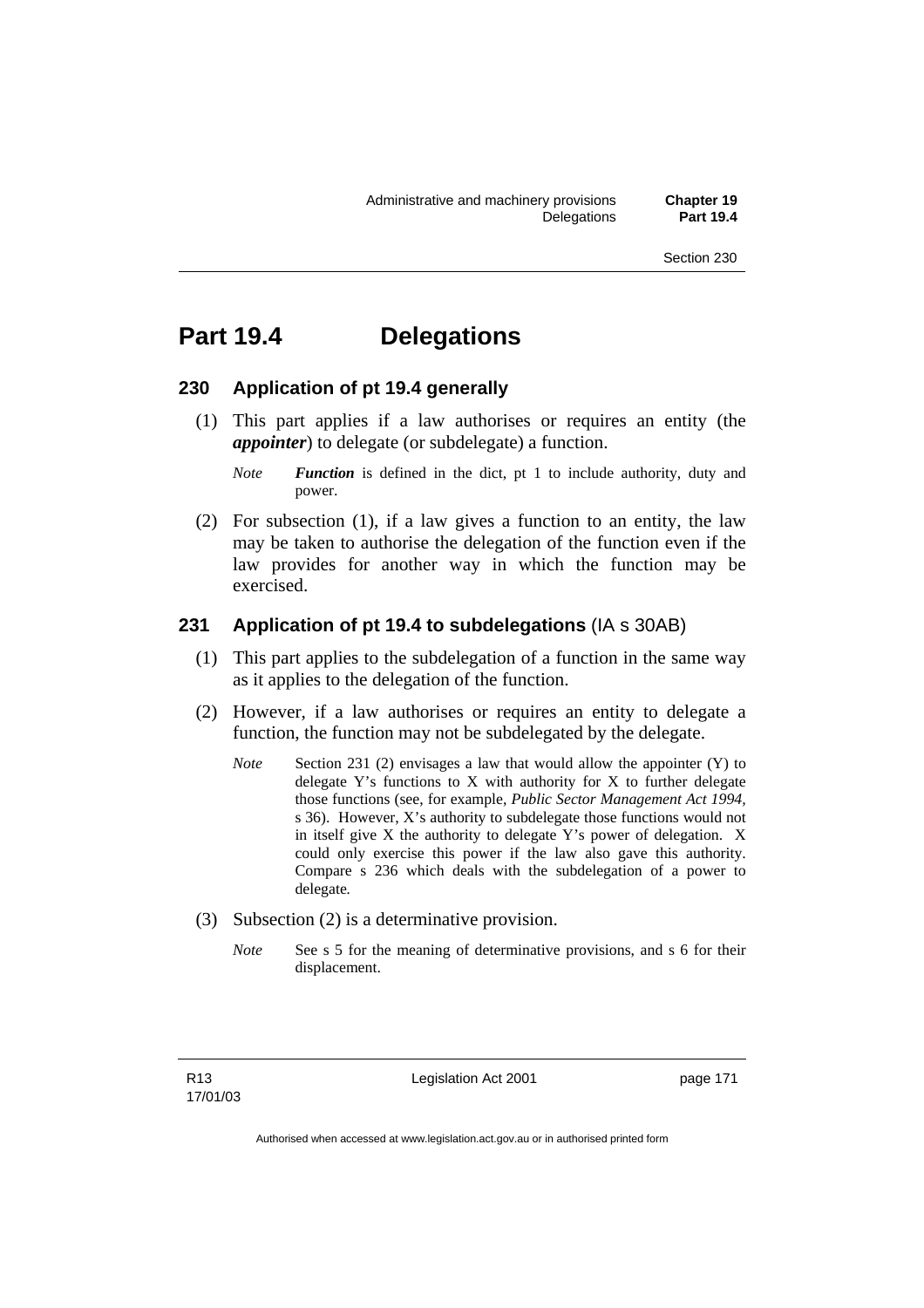| <b>Chapter 19</b> | Administrative and machinery provisions |
|-------------------|-----------------------------------------|
| <b>Part 19.4</b>  | Delegations                             |

## **232 Delegation must be in writing etc**

A delegation must be made, or evidenced, by writing signed by the appointer.

### **233 Delegation may be made by name or position** (IA s 29A)

- (1) The appointer may delegate by—
	- (a) naming the person to whom the delegation is made; or
	- (b) nominating the occupant of a position (however described), at a particular time or from time to time.
- (2) For this part, the person named, or the occupant of the position nominated, is the *delegate*.

## **234 Instrument may provide when delegation has effect etc**  (IA s 29B (a))

The instrument making or evidencing a delegation may provide—

- (a) that the delegation has effect only in stated circumstances or subject to stated conditions, limitations or directions; or
- (b) that all of the function, or a stated part of the function, is delegated.

#### **Examples**

- 1 The delegation provides that, when the appointer (Y) is outside Australia, the delegate (X) may exercise her functions except that stated functions may only be exercised with Y's approval.
- 2 The delegation provides that X may enter into a contract for the purchase of property of not more than \$50 000 in value.

page 172 Legislation Act 2001

17/01/03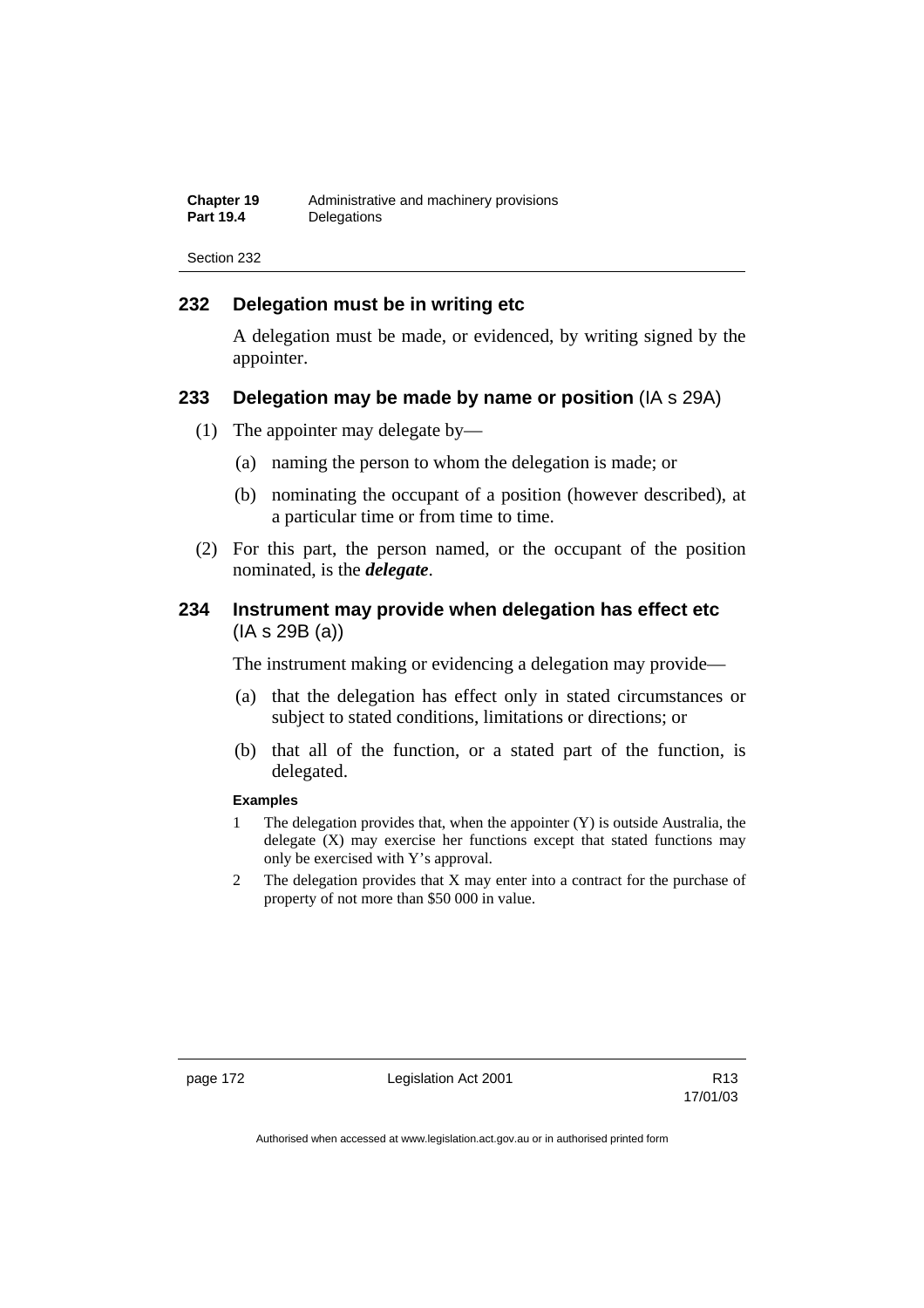| Administrative and machinery provisions |             | <b>Chapter 19</b> |
|-----------------------------------------|-------------|-------------------|
|                                         | Delegations | <b>Part 19.4</b>  |

- 3 The delegation provides that X may grant licences under a stated Act but that, in considering applications, X must take account of the policy of the agency (authorised by the Act) that there should not be more than 100 licences current at any time.
- *Note* An example is part of the Act, is not exhaustive and may extend, but does not limit, the meaning of the provision in which it appears (see s 126 and s 132).

### **235 Delegation may be made to 2 or more delegates**

The appointer may delegate the appointer's function, or any part of the function, to 2 or more delegates.

### **236 Power to delegate may not be delegated** (IA s 29B (b))

- (1) The appointer may not delegate the appointer's power to delegate.
- (2) A power to delegate may not be delegated by the appointer.
	- *Note* Section 236 (2) envisages a law that would allow the delegate (X) to exercise the power of delegation of the appointer (Y). However, X's authority to exercise Y's power of delegation would not in itself give X the authority to exercise any of the functions to which Y's power of delegation applies. X could only exercise these functions if the law also gave this authority or Y delegated those functions to X. Compare s 231 which deals with the subdelegation of a delegated function.
- (3) Subsection (2) is a determinative provision.
	- *Note* See s 5 for the meaning of determinative provisions, and s 6 for their displacement.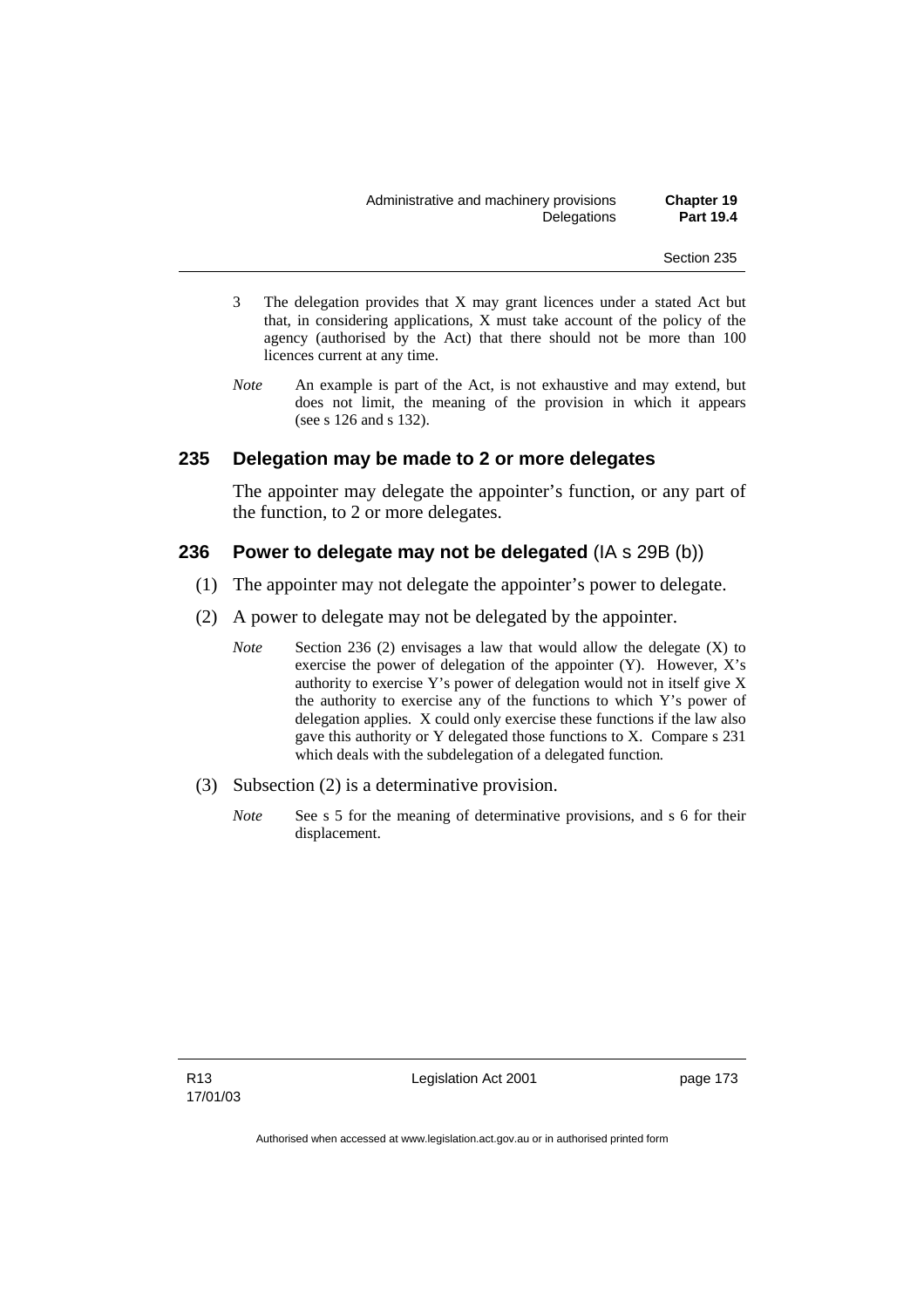## **237 Delegation may be amended or revoked**

- (1) The appointer may amend a delegation or revoke it in whole or part.
- (2) The power to amend or revoke a delegation is exercisable in the same way, and subject to the same conditions, as the power to delegate.

#### **Example**

If the power to delegate is exercisable only with the Minister's approval, the power to revoke the delegation is exercisable only with the Minister's approval.

*Note* An example is part of the Act, is not exhaustive and may extend, but does not limit, the meaning of the provision in which it appears (see s 126 and s 132).

## **238 Appointer responsible for delegated function**

The delegation of a function, or a part of a function, does not relieve the appointer of the appointer's obligation to ensure that the function is properly exercised.

## **239 Exercise of delegation by delegate** (IA s 29B (c), (e), s 30)

- (1) A delegate must exercise the delegation subject to any conditions, limitations or directions in the instrument making or evidencing the delegation.
- (2) All Territory laws apply to the delegate in the exercise of the delegation as if the delegate were the appointer.
- (3) Without limiting subsection (2), if the exercise of a function by the appointer is dependent on the appointer's state of mind and the function is delegated, the function may be exercised by the delegate on the delegate's state of mind.

page 174 Legislation Act 2001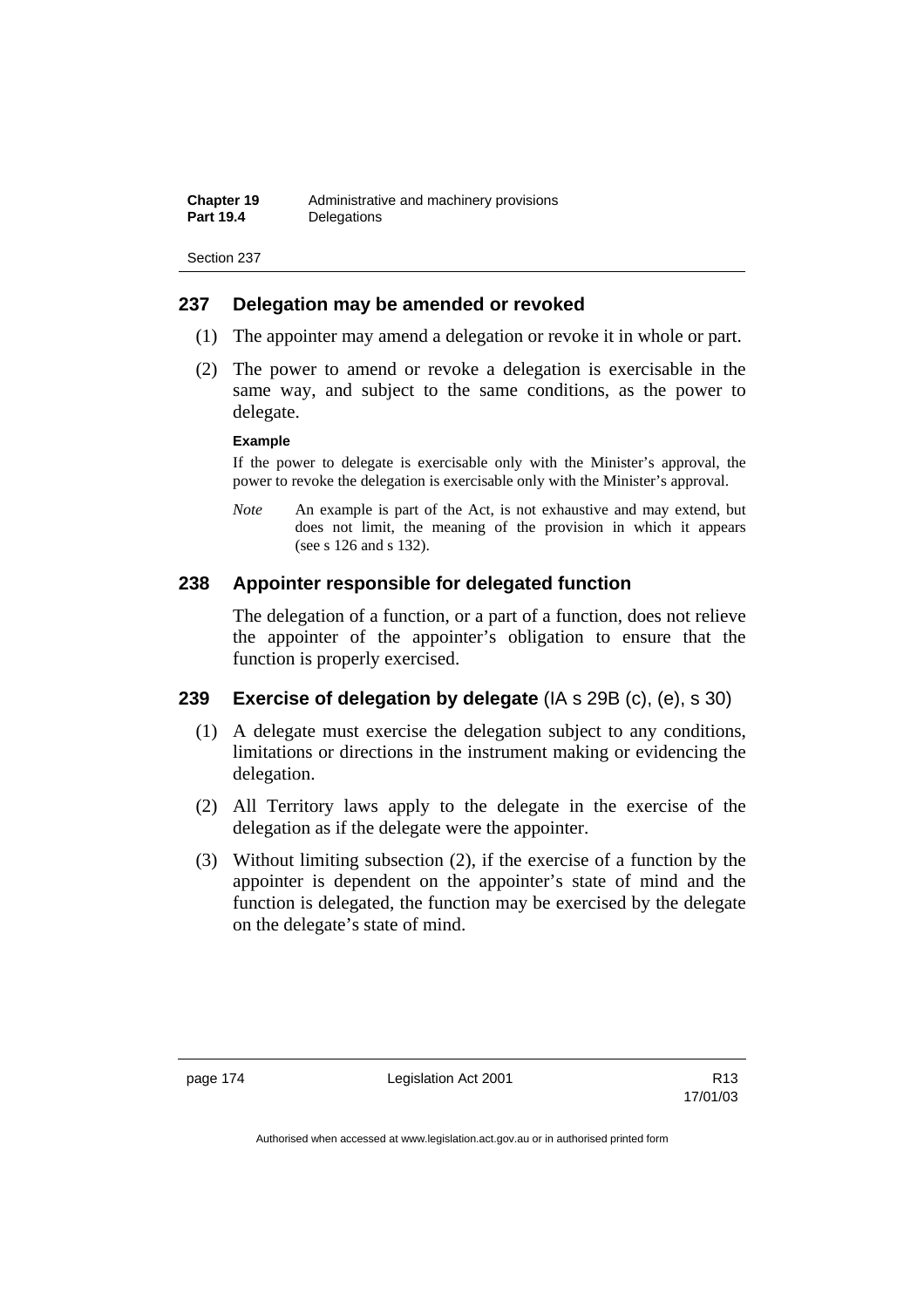- (4) Anything done by the delegate in the exercise of the delegation is taken to have been done by the appointer.
	- *Note 1* Section 94 provides that a delegation under a law that is in force immediately before an amendment of the law continues to have effect as if made under the amended law.
	- *Note 2* Section 196 gives a delegate the powers necessary or convenient to exercise a delegated function.
- (5) In this section:

*state of mind* includes knowledge, intention, opinion, belief or purpose.

## **240 Appointer may exercise delegated function** (IA s 29B (d))

A function that has been delegated may, despite the delegation, be exercised by the appointer.

## **241 Delegation not affected by appointer changes** (IA s 30AA)

- (1) If the appointer is a body, a delegation made by the body does not end only because the membership of the body changes.
- (2) If the appointer is the person for the time being occupying a position, a delegation made by the person does not end only because the person ceases to be the occupant of the position.
- (3) This section does not limit the following sections:
	- section 199 (Functions of bodies)
	- section 200 (Functions of occupants of positions).

## **242 Delegation not affected by defect etc**

 (1) A delegation, or anything done under a delegation, is not invalid only because of a defect or irregularity in or in relation to the delegation.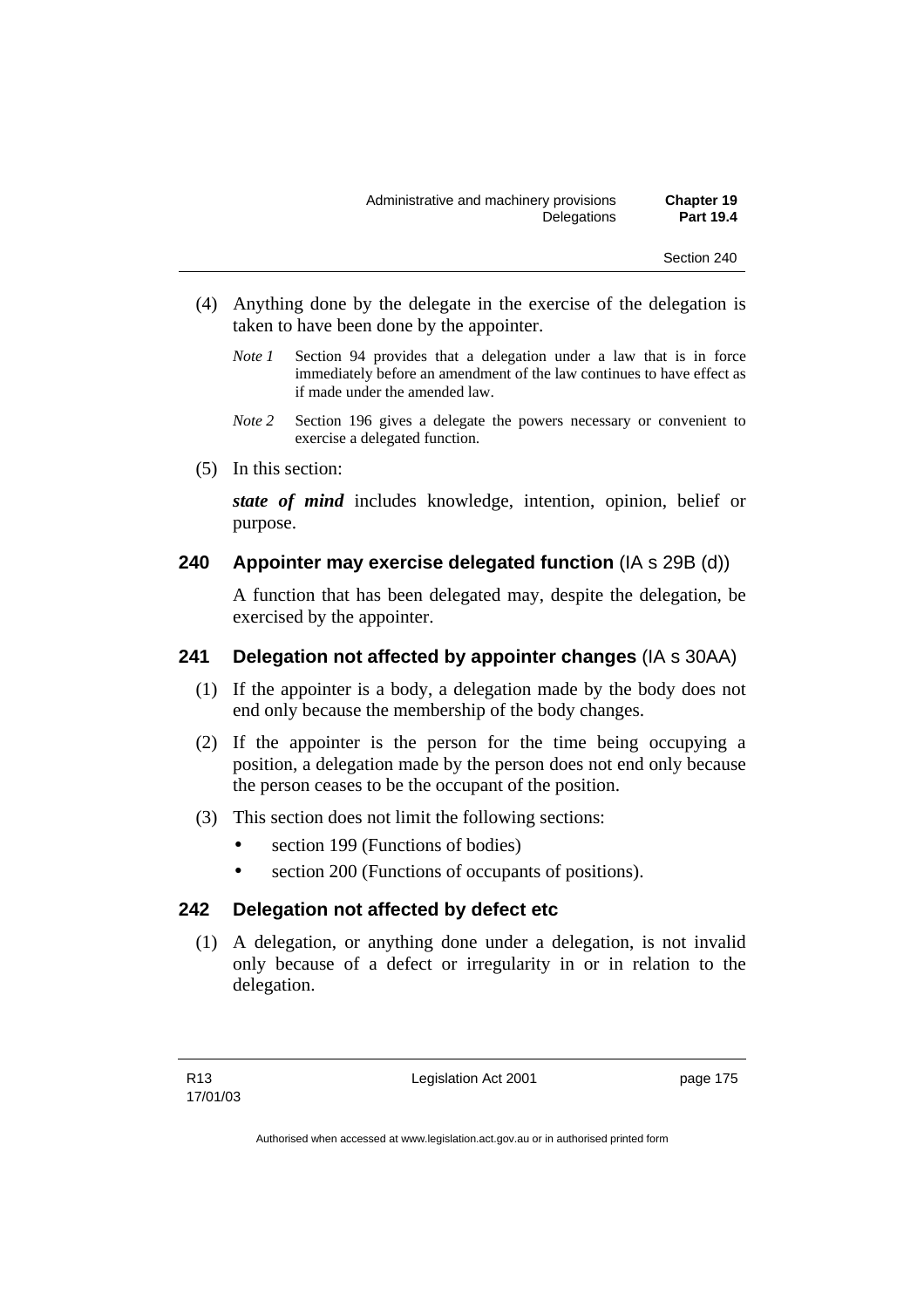| <b>Chapter 19</b> | Administrative and machinery provisions |
|-------------------|-----------------------------------------|
| <b>Part 19.4</b>  | Delegations                             |

- (2) Anything done by or in relation to the delegate while the delegate purports to exercise the delegation is not invalid only because—
	- (a) the delegation had been amended or revoked; or
	- (b) the occasion for the delegate to exercise the delegation had not arisen or had ended.

page 176 **Legislation Act 2001** Constants R13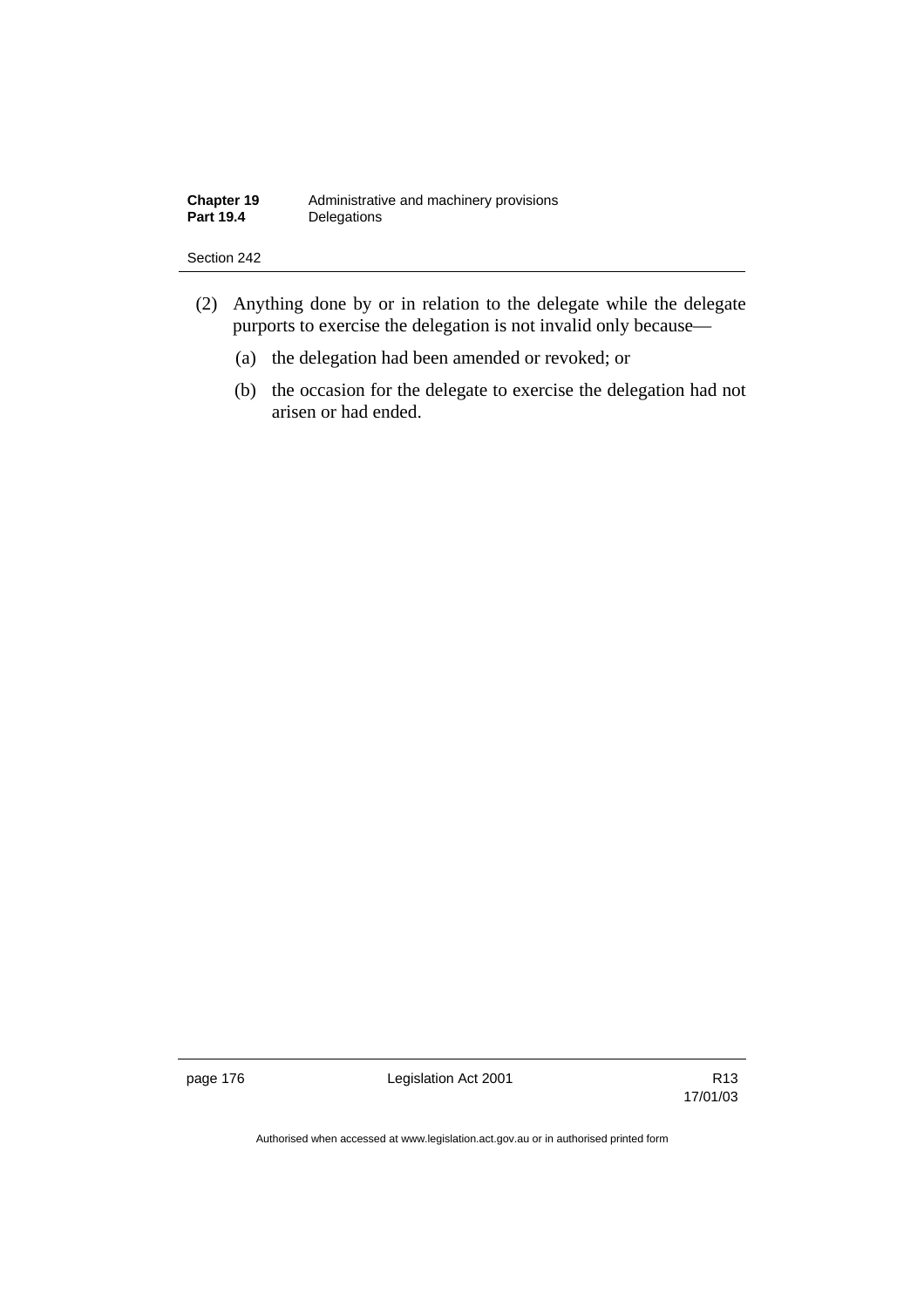## **Part 19.5 Service of documents**

## **245 Application of pt 19.5** (IA s 17A (1))

This part applies to a document that is authorised or required under a law to be served (whether the word 'serve', 'give', 'notify', 'send' or 'tell' or any other word is used).

## **246 Definitions for pt 19.5**

In this part:

*administrator*, of a law, means the entity administering or responsible for the law.

*agency* means—

- (a) an administrative unit; or
- (b) a statutory office-holder; or
- (c) any other entity established for a public purpose under a law;

and includes a member of, or a member of the staff of, the agency.

*business address*, of an individual, corporation or agency in relation to anything done or to be done under a law, includes the latest business address, or address for service of notices (however described), of the individual, corporation or agency (if any) recorded in a register or other records kept by the administrator of the law.

*corporation* does not include an agency.

*document* includes a notice, an article that may be sent by post or anything else.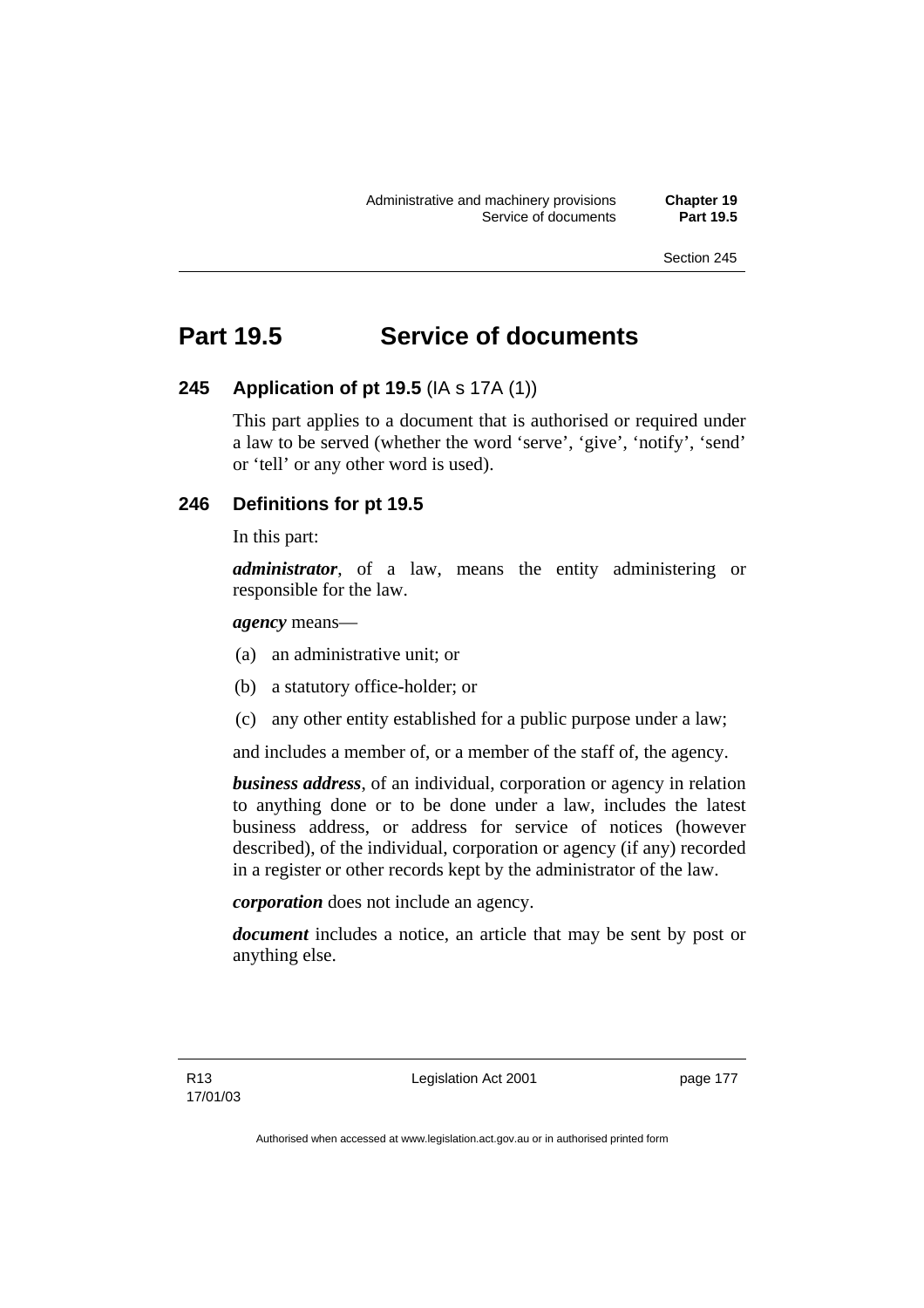| <b>Chapter 19</b> | Administrative and machinery provisions |
|-------------------|-----------------------------------------|
| <b>Part 19.5</b>  | Service of documents                    |

*email address*, of an individual, corporation or agency in relation to anything done or to be done under a law, includes the latest email address of the individual, corporation or agency (if any) recorded in a register or other records kept by the administrator of the law.

*executive officer* means—

- (a) for a corporation—a person (however described and whether or not the person is a director of the corporation) who is concerned with, or takes part in, the corporation's management; or
- (b) for an agency that is an administrative unit—the chief executive of the administrative unit; or
- (c) for an agency that is a statutory office-holder—the occupant of the position; or
- (d) for an agency constituted by 2 or more people—the person who is entitled, because of the position occupied by the person, to preside at any meeting of the agency at which the person is present; or
- (e) for any other agency—the chief executive officer (however described) of the agency; or
- (f) for any agency—a person (however described) who is concerned with, or takes part in, the agency's management.

*fax number*, of an individual, corporation or agency in relation to anything done or to be done under a law, includes the latest fax number of the individual, corporation or agency (if any) recorded in a register or other records kept by the administrator of the law.

*home address*, of an individual in relation to anything done or to be done under a law, includes the latest home address, or address for service of notices (however described), of the person (if any) recorded in a register or other records kept by the administrator of the law.

page 178 Legislation Act 2001

17/01/03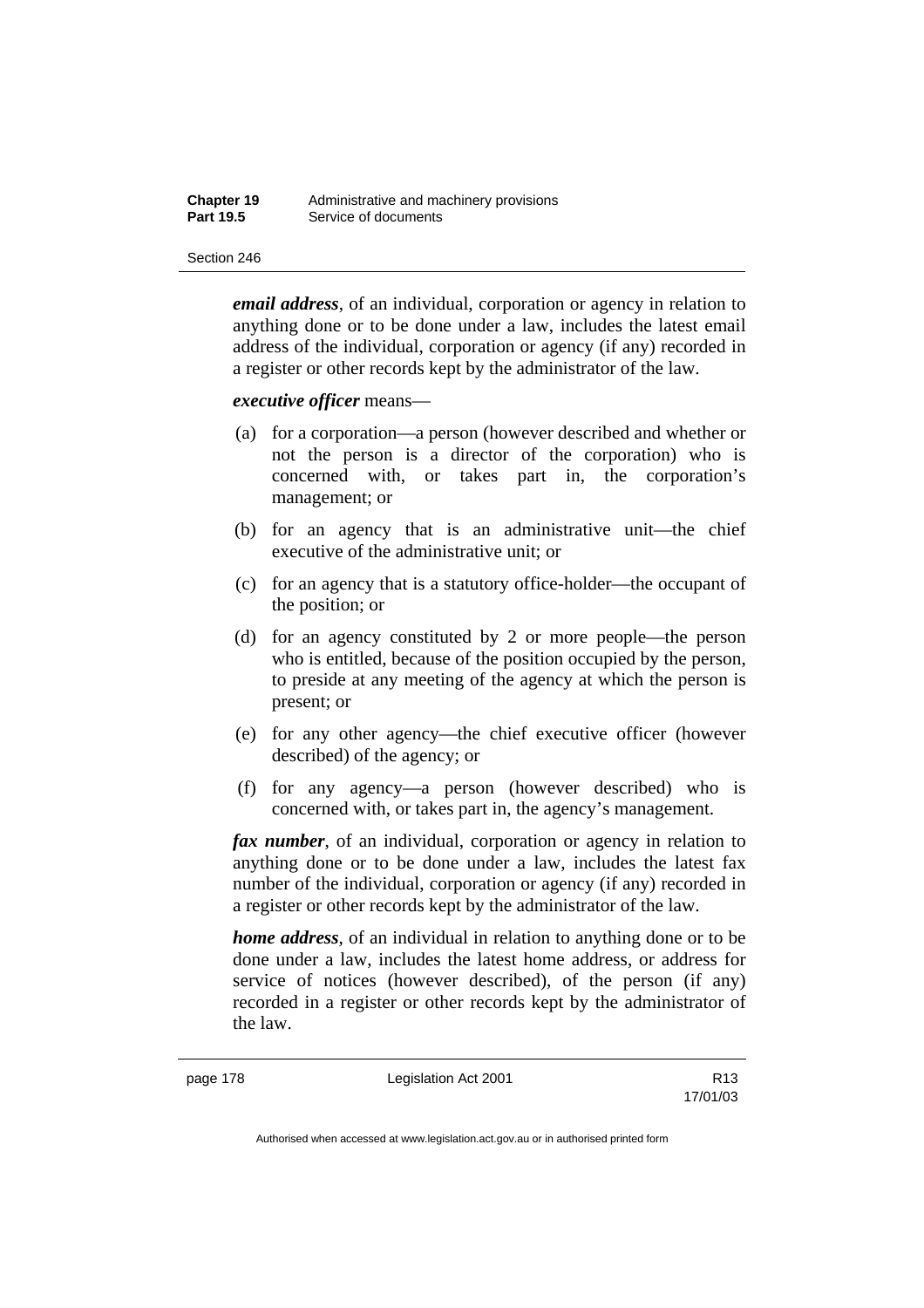*responsible*, for a law, means allocated responsibility for the law under the *Public Sector Management Act 1994*, section 14 (1) (b) (Ministerial responsibility and functions of administrative units).

## **247 Service of documents on individuals** (IA s 17A (1), 18)

- (1) A document may be served on an individual—
	- (a) by giving it to the individual; or
	- (b) by sending it by prepaid post, addressed to the individual, to a home or business address of the individual; or
	- (c) by faxing it to a fax number of the individual; or
	- (d) by emailing it to an email address of the individual; or
	- (e) by leaving it, addressed to the individual, at a home or business address of the individual with someone who appears to be at least 16 years old and to live or be employed at the address.
	- *Note* See s 251 for service of documents under other laws.
- (2) This section applies to service of a document outside the ACT in the same way as it applies to service of the document in the ACT.

### **248 Service of documents on corporations** (IA s 17A (1), 18)

- (1) A document may be served on a corporation—
	- (a) by giving it to an executive officer of the corporation; or
	- (b) by sending it by prepaid post, addressed to the corporation (or an executive officer of the corporation), to the address of any of its registered offices or any other business address of the corporation; or
	- (c) by faxing it to a fax number of the corporation; or
	- (d) by emailing it to an email address of the corporation; or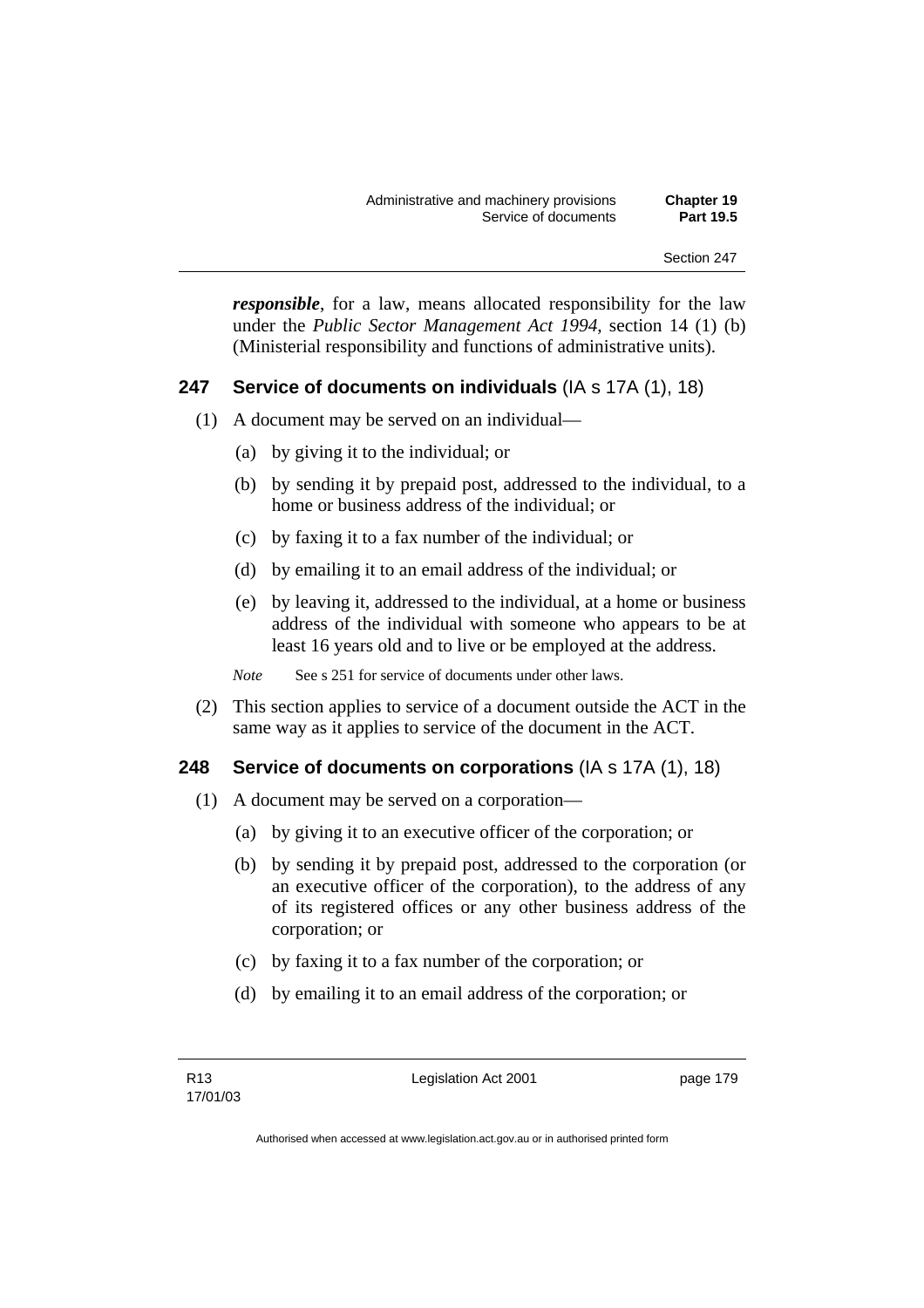| Chapter 19       | Administrative and machinery provisions |
|------------------|-----------------------------------------|
| <b>Part 19.5</b> | Service of documents                    |

 (e) by leaving it, addressed to the corporation (or an executive officer of the corporation), at the address of any of the corporation's registered offices, or any other business address of the corporation, with someone who appears to be at least 16 years old and to be employed at the address.

*Note* See s 251 for service of documents under other laws.

 (2) This section applies to service of a document outside the ACT in the same way as it applies to service of the document in the ACT.

## **249 Service of documents on agencies** (IA s 17A (1), 18)

A document may be served on an agency—

- (a) by giving it to an executive officer of the agency; or
- (b) by sending it by prepaid post, addressed to the agency (or an executive officer of the agency), to the address of any office of the agency or any other business address of the agency; or
- (c) by faxing it to a fax number of the agency; or
- (d) by emailing it to an email address of the agency; or
- (e) by leaving it, addressed to the agency (or an executive officer of the agency), at the address of any of the agency's offices or any other business address of the agency with someone who appears to be employed at the agency.
- *Note* See s 251 for service of documents under other laws.

## **250 When service taken to be effected** (IA s 18))

 (1) A document served by post under this part is taken to be served when the document would have been delivered in the ordinary course of post.

page 180 Legislation Act 2001

17/01/03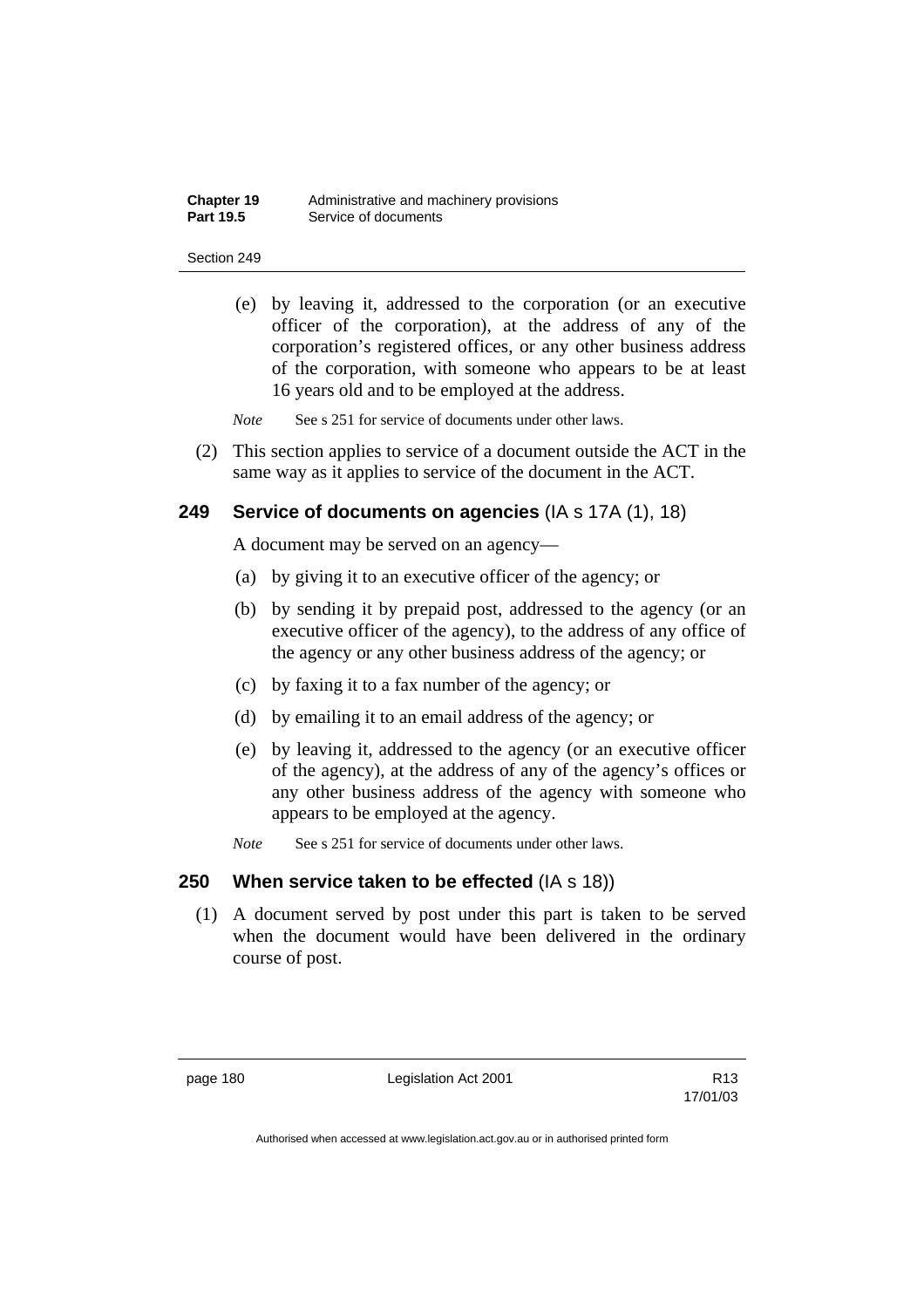- (2) However, subsection (1) does not affect the operation of the *Evidence Act 1995* (Cwlth), section 160.
	- *Note* The *Evidence Act 1995* (Cwlth), s 160 provides a rebuttable presumption that a postal article sent by prepaid post addressed to a person at an address in Australia or an external Territory was received on the 4th working day after posting.
- (3) If the sender has no reason to suspect that a document served by fax or email under this part was not received by the recipient when sent, the document is presumed to be served when sent unless evidence sufficient to raise doubt about the presumption is given.
- (4) For subsection (3), the sender has reason to suspect that a document served by fax or email under this part was not received by the recipient when sent only if, on the day the document was sent or on the next working day, the equipment the sender used to send the document indicated by way of a signal or other message that—
	- (a) the equipment did not send the document when the equipment was used to send the document; or
	- (b) for a fax—the number to which the fax was sent to the recipient was not a fax number of the recipient; or
	- (c) for an email—the address to which the email was sent was not an email address of the recipient.
- (5) A document addressed to the recipient, and left for the recipient as mentioned in section 247 (e), 248 (e) or 249 (e), is taken to be served when it was left.
- (6) In this section:

*recipient*, for a document, means the individual, corporation or agency on whom the document is intended to be served.

*sender*, for a document served, or to be served, by fax or email, means the person sending, or seeking to send, the document.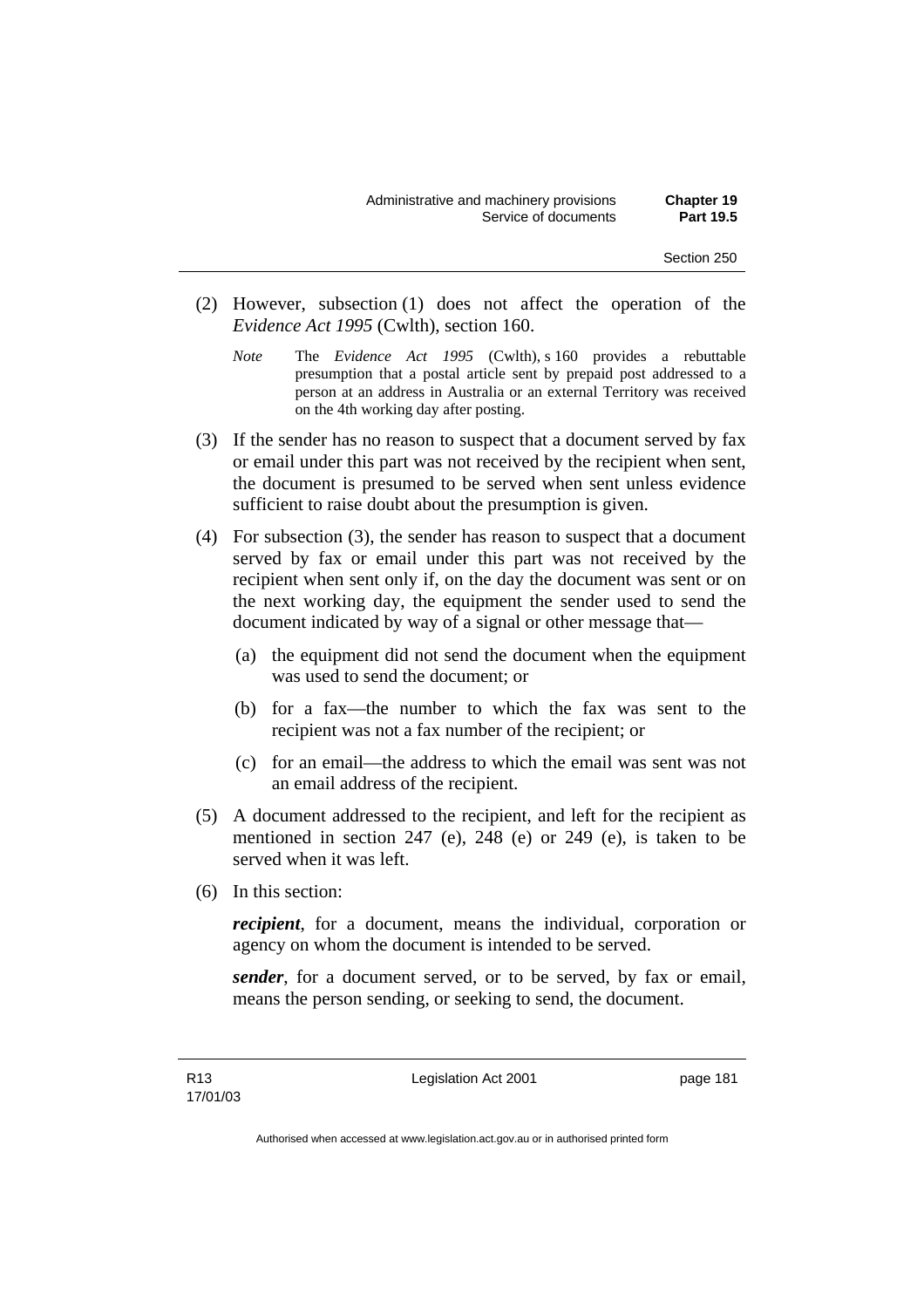## **251 Other laws not affected etc** (IA s 17A (2) (a))

- (1) This part does not affect the operation of any other law that authorises or requires service of a document otherwise than as provided under this part.
- (2) Despite this part, a law (or, if the law is an Act, regulations under the Act) may provide—
	- (a) that a document of a particular kind may or must be served (however described) only in a particular way or to a particular address or number; or
	- (b) for the date (or date and time) when service (however described) of a document is taken to have been made.

## **252 Powers of courts and tribunals not affected** (IA s 17A (2) (b))

This part does not affect the power of a court or tribunal to authorise or require service of a document otherwise than as provided under this part.

page 182 Legislation Act 2001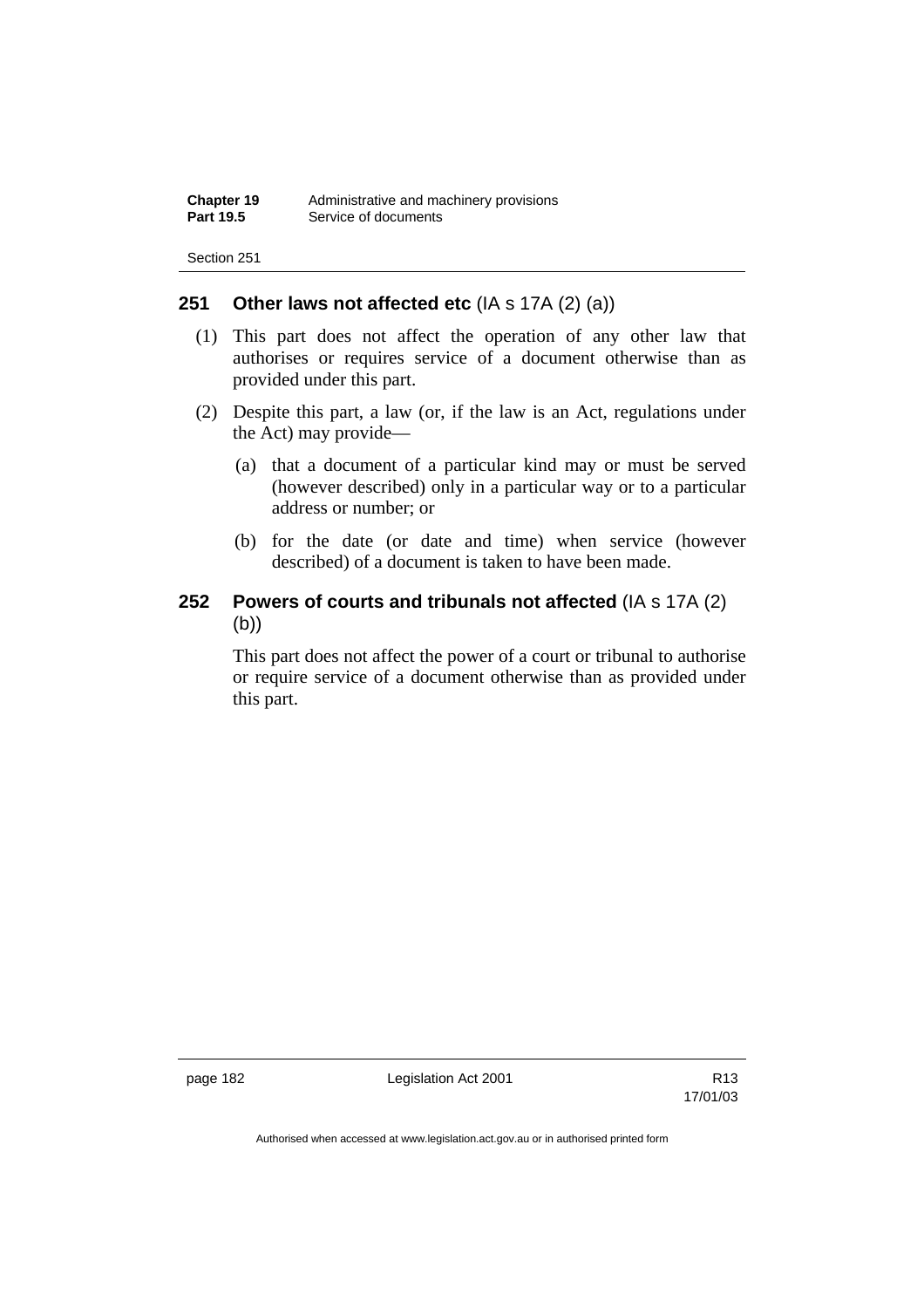## **Part 19.6 Functions of Executive and Ministers**

## **253 Exercise of functions of Executive** (AA s 3A)

- (1) A function given to the Executive under an Act may be exercised by any 2 Ministers acting in concert.
- (2) The exercise of a function under subsection (1) is taken to be the exercise of the function by the Executive.
- (3) This section is subject to section 41 (Making of certain statutory instruments by Executive).

## **254 Administration of matters not allocated** (AA s 4)

If a matter relating to the Executive's functions is not allocated under the Self-Government Act, section 43 (1), the Chief Minister administers the matter.

## **254A Delegation by Minister** (AA s 5)

A Minister may delegate the Minister's functions under an Act or statutory instrument to anyone else.

*Note* For the making of delegations and the exercise of delegated functions, see pt 19.4.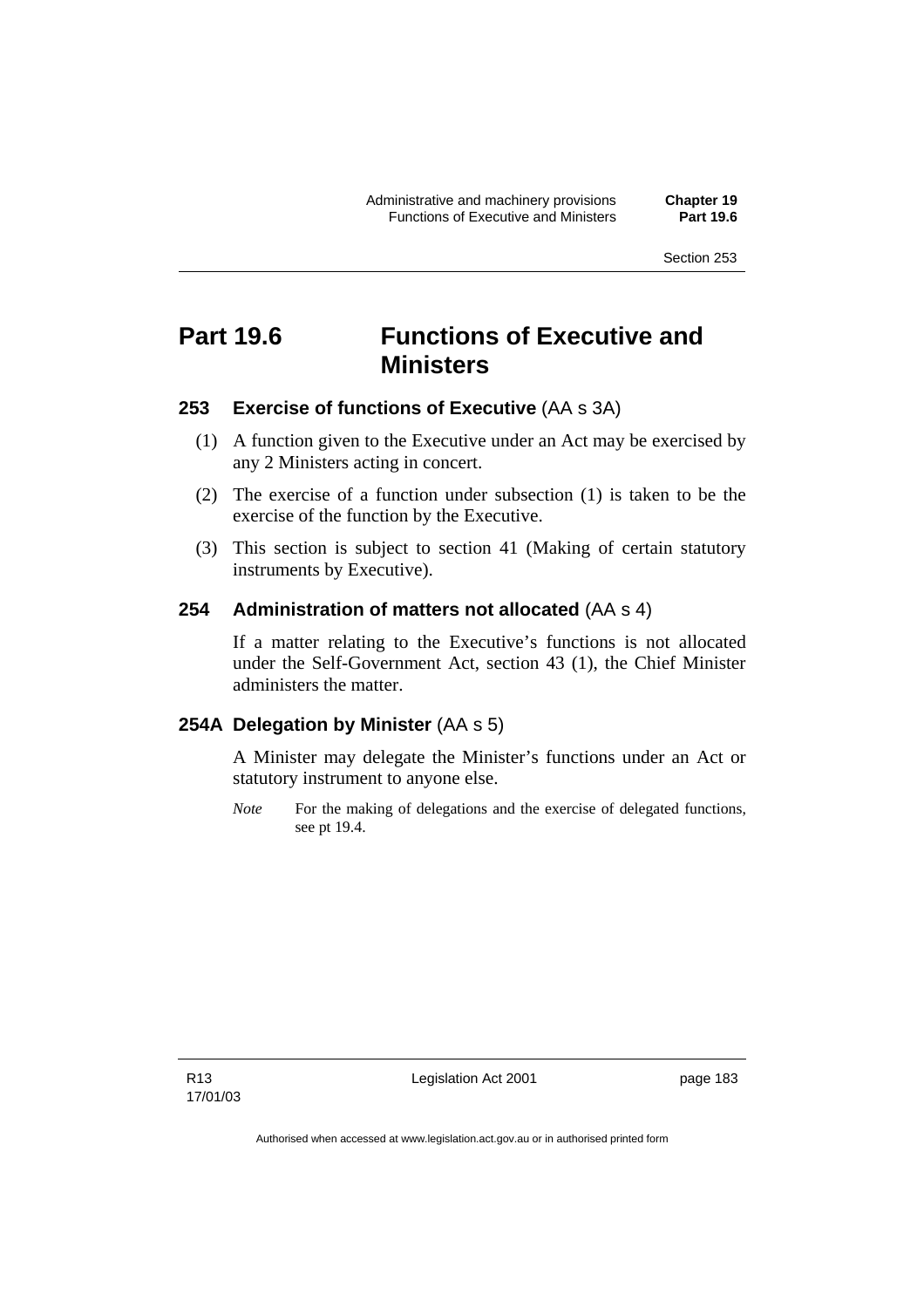## **Part 19.7 Other matters**

## **255 Forms** (IA s 13)

- (1) This section applies if an Act (the *authorising law*) authorises a form to be approved or prescribed under 1 of the following (the *relevant law*):
	- (a) the authorising law; or
	- (b) another Act or statutory instrument.
	- *Note* See also s 46 (3) which deals with the repeal and replacement of forms and prevents their amendment.
- (2) The authorising law authorises a form to be approved or prescribed in relation to any matter under or in relation to the relevant law.
- (3) To remove any doubt, a form may be approved or prescribed for a provision of the relevant law even though the provision does not mention a form.

#### **Example**

The X Act, section 23 provides for a person to apply for registration but makes no mention of a form for the application. However, X Act, section 80 (1) provides:

The Minister may, in writing, approve forms for this Act.

Because section 80 (1) permits a form to be approved 'for this Act', the *Legislation Act 2001*, section 255 applies in relation to section 23 and the Minister may approve a form for the application.

- *Note* An example is part of the Act, is not exhaustive and may extend, but does not limit, the meaning of the provision in which it appears (see s 126 and s 132).
- (4) Substantial compliance with a form is sufficient.
- (5) However, if a form requires—
	- (a) the form to be signed; or

page 184 Legislation Act 2001

17/01/03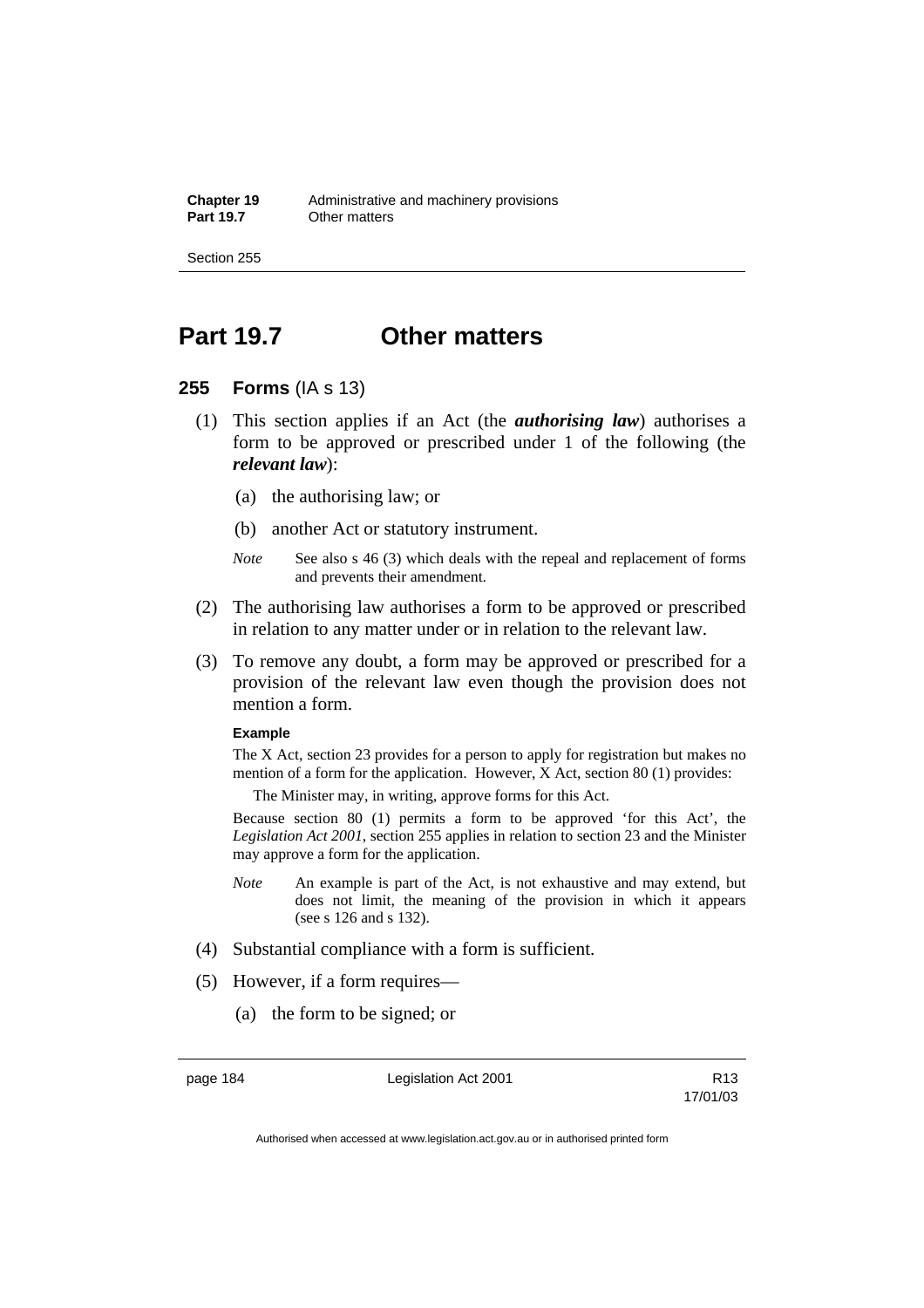- (b) the form to be prepared in a particular way (for example, on paper of a particular size or quality or in a particular electronic form); or
- (c) the form to be completed in a particular way; or
- (d) particular information to be included in the form, or a particular document to be attached to or given with the form; or
- (e) the form, information in the form, or a document attached to or given with the form, to be verified in a particular way (for example, by statutory declaration);

the form is properly completed only if the requirement is complied with.

- (6) Despite subsection (5), the person need not comply with the requirement mentioned in subsection (5) (d) (and the form is taken to be properly completed despite the noncompliance) if—
	- (a) the form is approved or prescribed for a purpose; and
	- (b) the information or document is not reasonably necessary for the purpose.

#### **Examples**

- 1 A person need not comply with a requirement of an approved form to include personal information (eg marital status) irrelevant to a purpose for which the form is required.
- 2 A person need not comply with a requirement of an approved form that has some relevance to a purpose for which the form is required, but intrudes to an unreasonable extent on personal privacy.
- $(7)$  If—
	- (a) a form (*form 1*) may be approved or prescribed for a purpose; and
	- (b) another form (*form 2*) may be approved or prescribed for the same or another purpose; and

Legislation Act 2001 **page 185**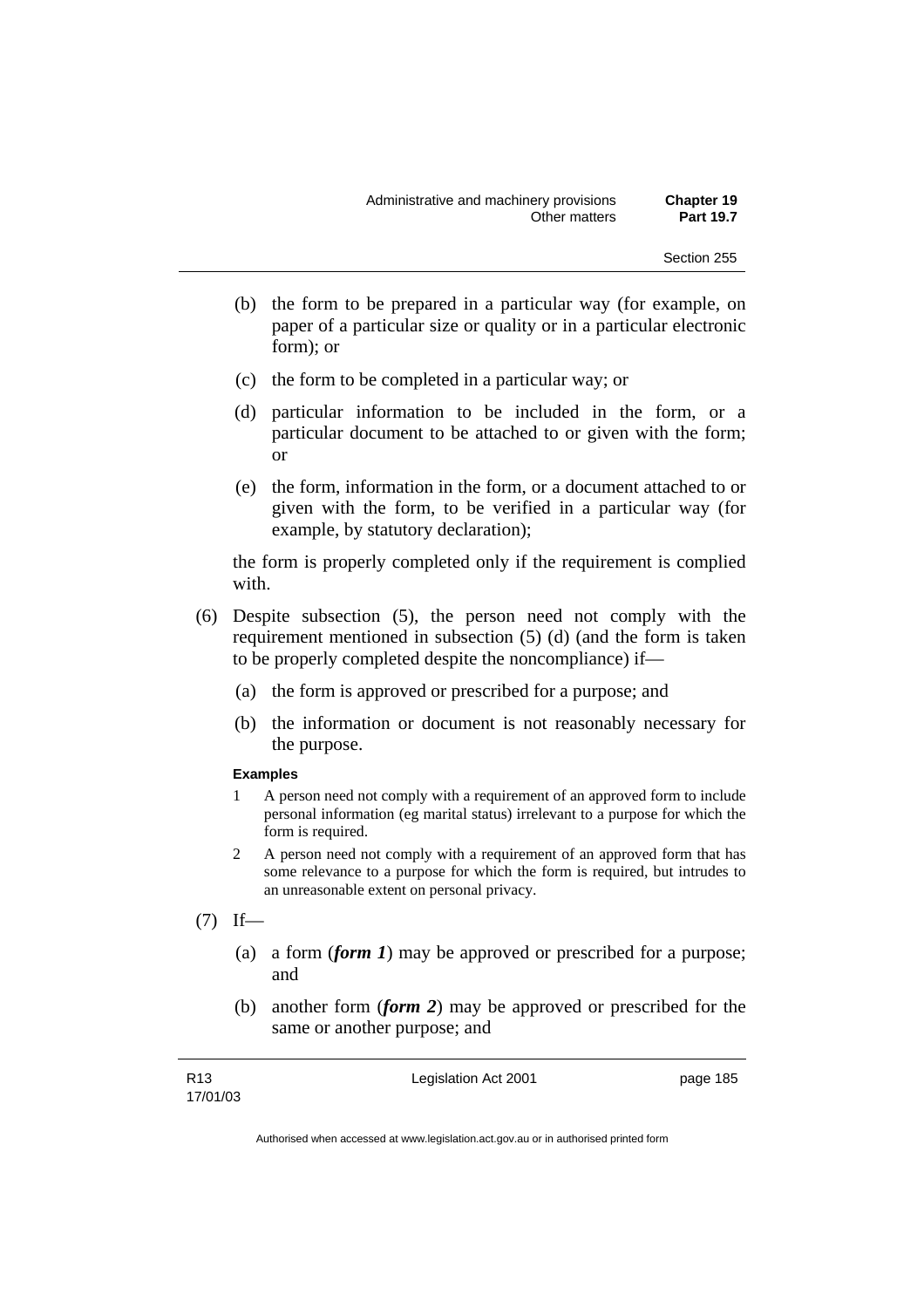(c) separate forms 1 and 2 are approved or prescribed;

a combination form, consisting of forms 1 and 2, may be approved or prescribed and used for the purpose or purposes.

- (8) If, under a law, a form is authorised or required to be filed with (however described), or served on (however described), a person, the form may be filed with, or served on, someone else under arrangements made between them.
- (9) This section is a determinative provision.
	- *Note* See s 5 for the meaning of determinative provisions, and s 6 for their displacement.

## **256 Production of records kept in computers etc** (IA s 13A)

- (1) This section applies if—
	- (a) a person uses an electronic or other device to keep a record of information; and
	- (b) a law requires the person (however the law is expressed) to give the information, or a document containing the information, to an authority.
- (2) The requirement obliges the person to give to the authority a document that accurately reproduces or contains the information in a form that can be understood by the authority.
- (3) In this section:

*authority* means a court, tribunal or other entity.

page 186 Legislation Act 2001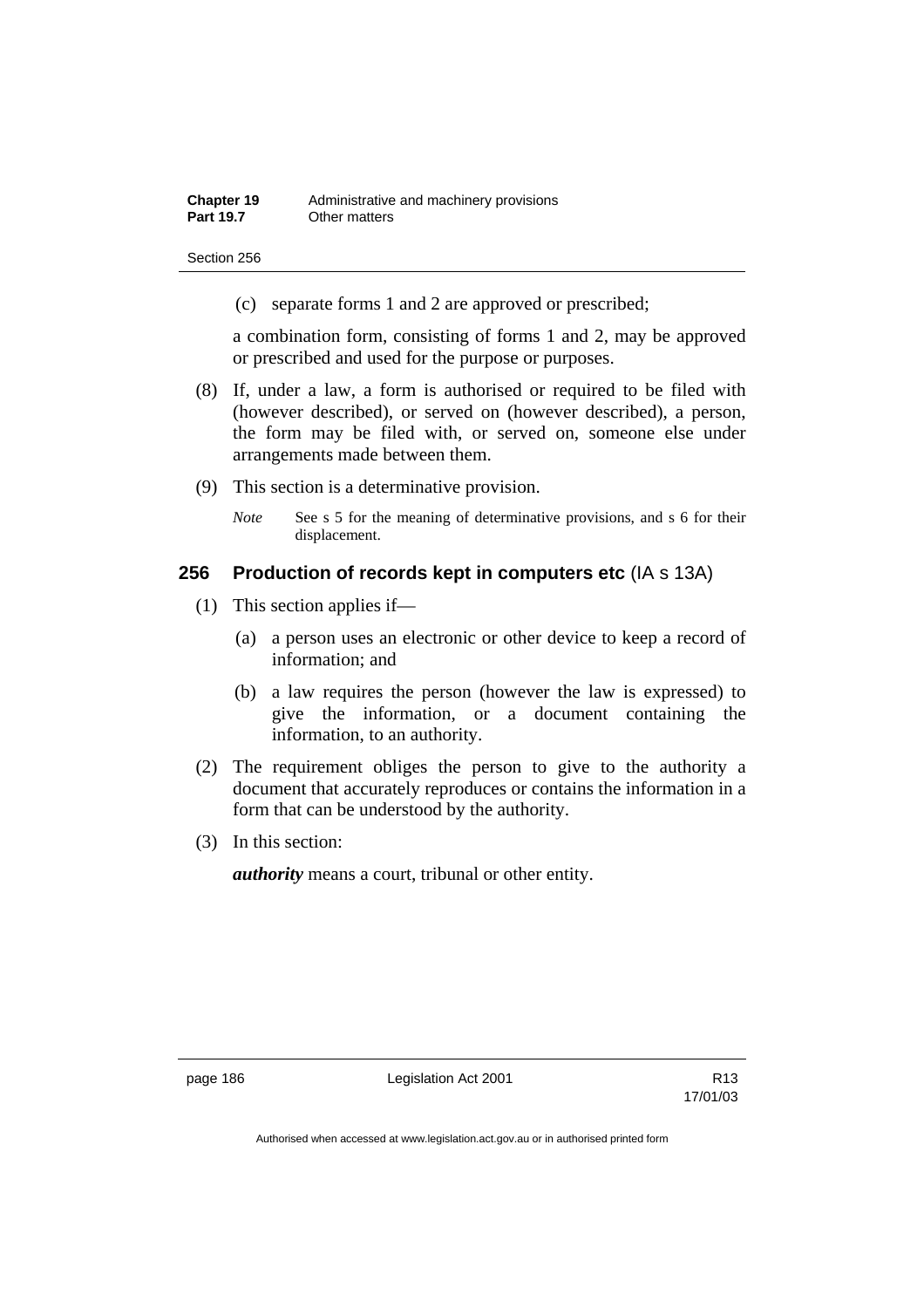## **Chapter 20 Miscellaneous**

### **300 Delegation by parliamentary counsel**

- (1) The parliamentary counsel may delegate the parliamentary counsel's functions under this Act to a public servant.
	- *Note* For the making of delegations and the exercise of delegated functions, see pt 19.4.
- (2) However, the parliamentary counsel may only delegate a function under part 11.3 (Editorial changes) to:
	- (a) a person performing the duties of deputy parliamentary counsel in the public service; or
	- (b) a public servant prescribed under the regulations.

## **301 References to Administration Act 1989 etc**

- (1) In any Act, statutory instrument or document, a reference to the *Administration Act 1989*, the *Interpretation Act 1967*, the *Legislation* (*Republication*) *Act 1996* or the *Subordinate Laws Act 1989* is, in relation to anything dealt with in this Act, a reference to this Act.
- (2) In any Act, statutory instrument or document, a reference to a particular provision of the *Administration Act 1989*, the *Interpretation Act 1967*, the *Legislation (Republication) Act 1996* or the *Subordinate Laws Act 1989* is, in relation to anything dealt with in this Act, a reference to the corresponding provision of this Act.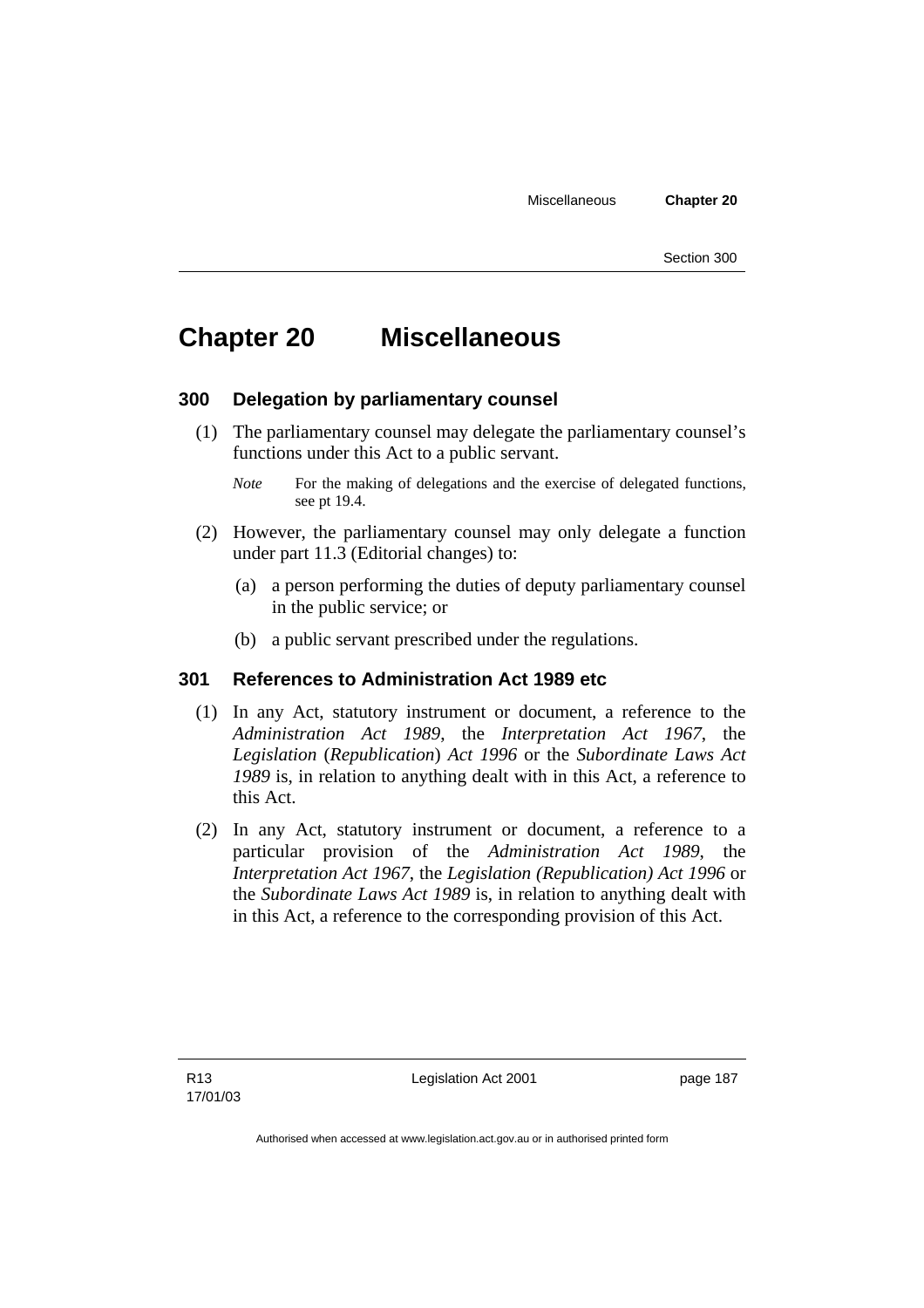**Chapter 20** Miscellaneous

Section 302

## **302 Regulation-making power**

The Executive may make regulations for this Act.

*Note* Regulations must be notified, and presented to the Legislative Assembly, under this Act.

page 188 **Legislation Act 2001** Constants R13

17/01/03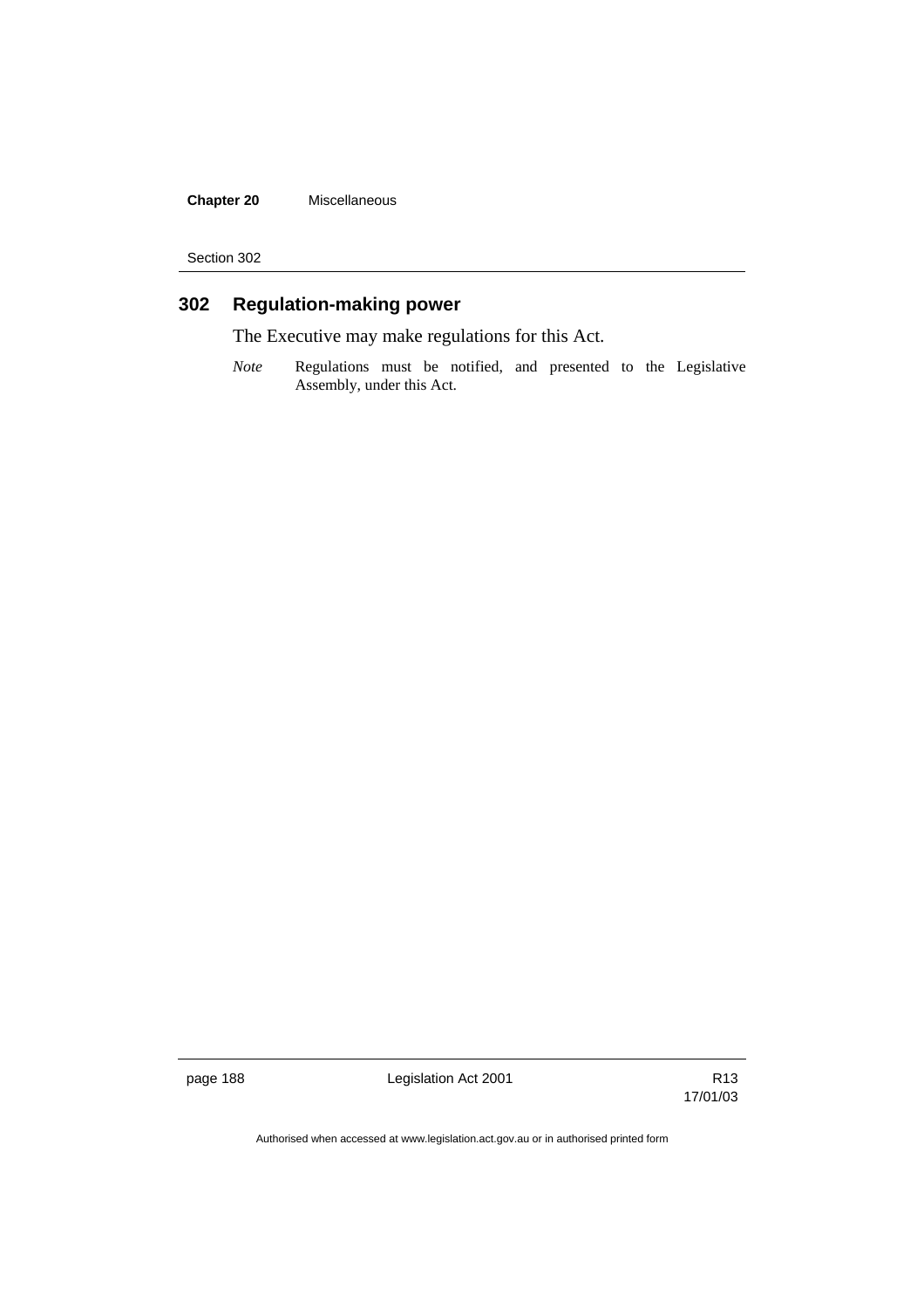## **Chapter 21 Transitional**

## **304 Application of s 47 (3) to (6)**

- (1) If, immediately before the commencement of this section, a statutory instrument makes provision about a matter by applying a law or instrument, or a provision of a law or instrument, as in force at a particular time or from time to time, section 47 (3) to (6) do not apply to the statutory instrument in relation to the law, instrument or provision.
- (2) In subsection (1):

*applying*—see section 47 (10).

*instrument*—see section 47 (10).

*law*—see section 47 (10).

- (3) Subsections (1) and (2) are a law to which section 88 (Repeal does not end transitional or validating effect etc) applies.
- (4) This section expires on 12 September 2004.

## **306 Transitional regulations**

 (1) The regulations may prescribe savings or transitional matters necessary or convenient to be prescribed because of the enactment of this Act, the *Legislation (Consequential Provisions) Act 2001*, the *Legislation (Consequential Amendments) Act 2001*, the *Statute Law Amendment Act 2001 (No 2)*, schedule 2 or the *Legislation Amendment Act 2002*.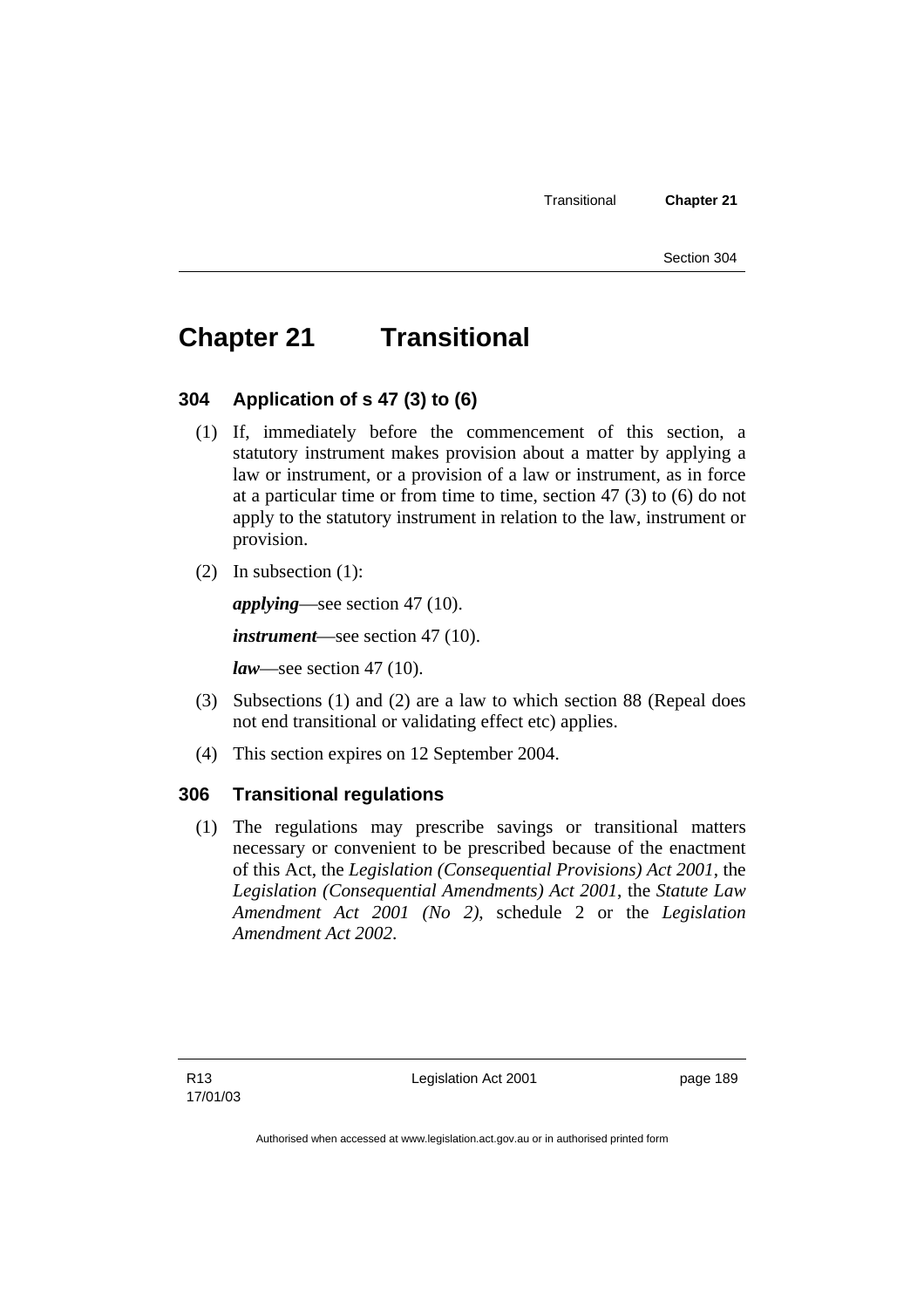#### **Chapter 21 Transitional**

#### Section 307

- (2) Without limiting the scope of subsection (1), the regulations may prescribe matters necessary or convenient to be prescribed for carrying out or giving effect to the provisions of this Act instead of—
	- (a) the provisions of the *Legislation (Republication) Act 1996* or the *Subordinate Laws Act 1989*; or
	- (b) the provisions of the *Interpretation Act 1967* in force immediately before the commencement of the *Legislation (Consequential Provisions) Act 2001* or the *Statute Law Amendment Act 2001 (No 2)*, schedule 2, part 2.1; or
	- (c) the provisions of the *Administration Act 1989*, the *Interpretation Act 1967*, and the *Statutory Appointments Act 1994*, in force immediately before the commencement of the *Legislation Amendment Act 2002*.
- (3) Regulations made for this section must not be taken to be inconsistent with this Act so far as they can operate concurrently with this Act.
- (4) This section does not limit section 307 (Modification of ch 21's operation).
- (5) This section expires on 28 May 2003.

## **307 Modification of ch 21's operation**

- (1) The regulations may modify this chapter to make provision in relation to any matter that is not, or not adequately, dealt with in this chapter.
- (2) This section expires on 28 May 2003.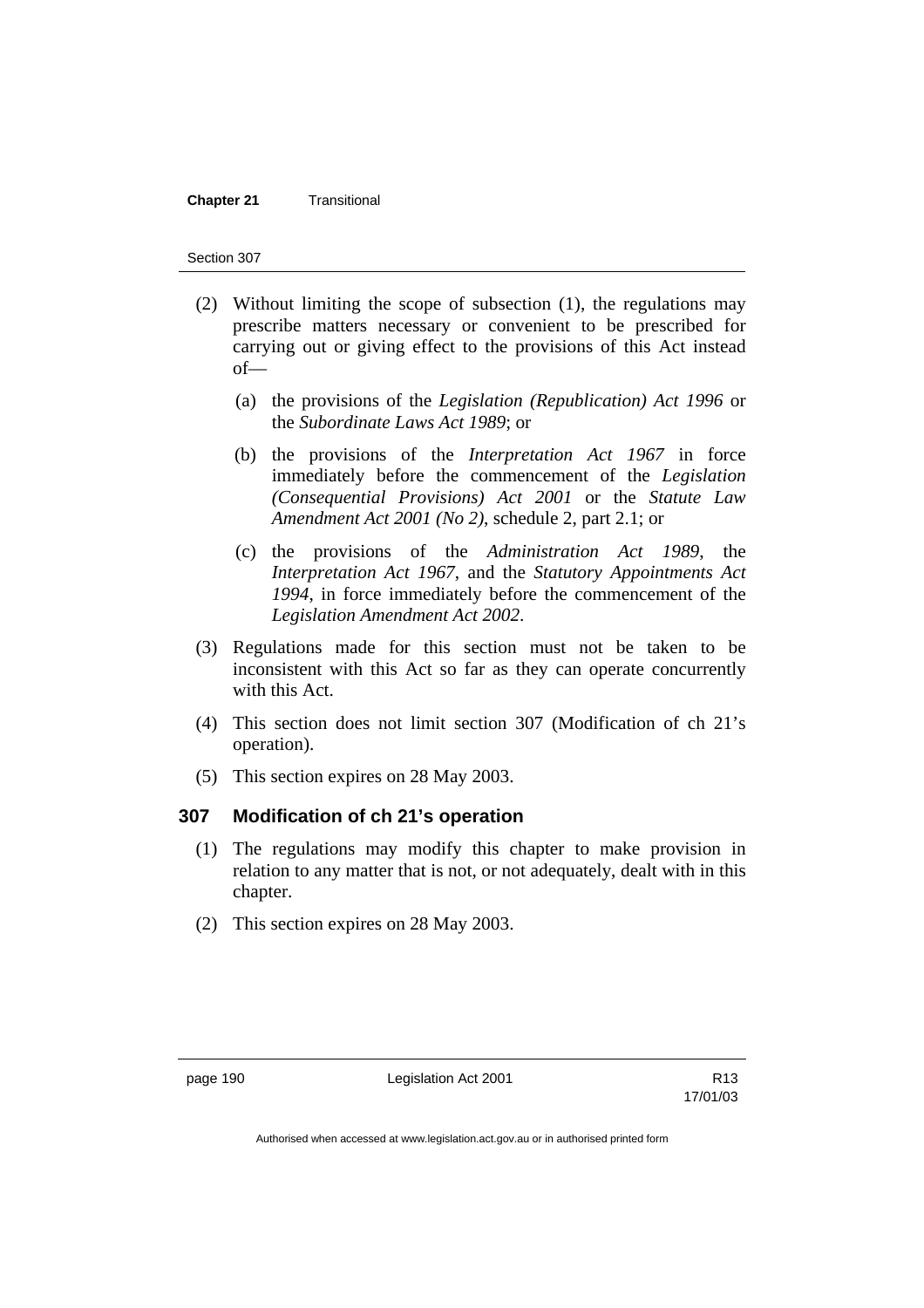### **308 Status of certain instruments as disallowable instruments**

- (1) This section applies to a statutory instrument that is declared under an Act or statutory instrument to be a disallowable instrument for the *Subordinate Laws Act 1989*, whether or not for or for the purposes of that Act, section 10.
- (2) The statutory instrument is a disallowable instrument for this Act.
- (3) Subsections (1) and (2) are a law to which section 88 (Repeal does not end transitional or validating effect etc) applies.
- (4) This section expires on 12 September 2004.

### **309 Status of certain instruments as notifiable instruments**

- (1) This section applies to a statutory instrument (other than a subordinate law, disallowable instrument or commencement notice, or a statutory instrument of a kind prescribed under the regulations for this section) if—
	- (a) the instrument is required or permitted under an Act or statutory instrument to be published or notified in the Gazette; or
	- (b) the making or approval (however described) of the instrument is, or particulars (the *required particulars*) of the instrument (however described) are, required or permitted under an Act or statutory instrument to be published or notified in the Gazette; or
	- (c) the instrument is a form approved (however described) under an Act, subordinate law or disallowable instrument.
- (2) The statutory instrument is a notifiable instrument for this Act.
- (3) Despite anything in any other Act or any statutory instrument, the statutory instrument, the making or approval (however described) of it, or the required particulars, need not be notified or published in the Gazette.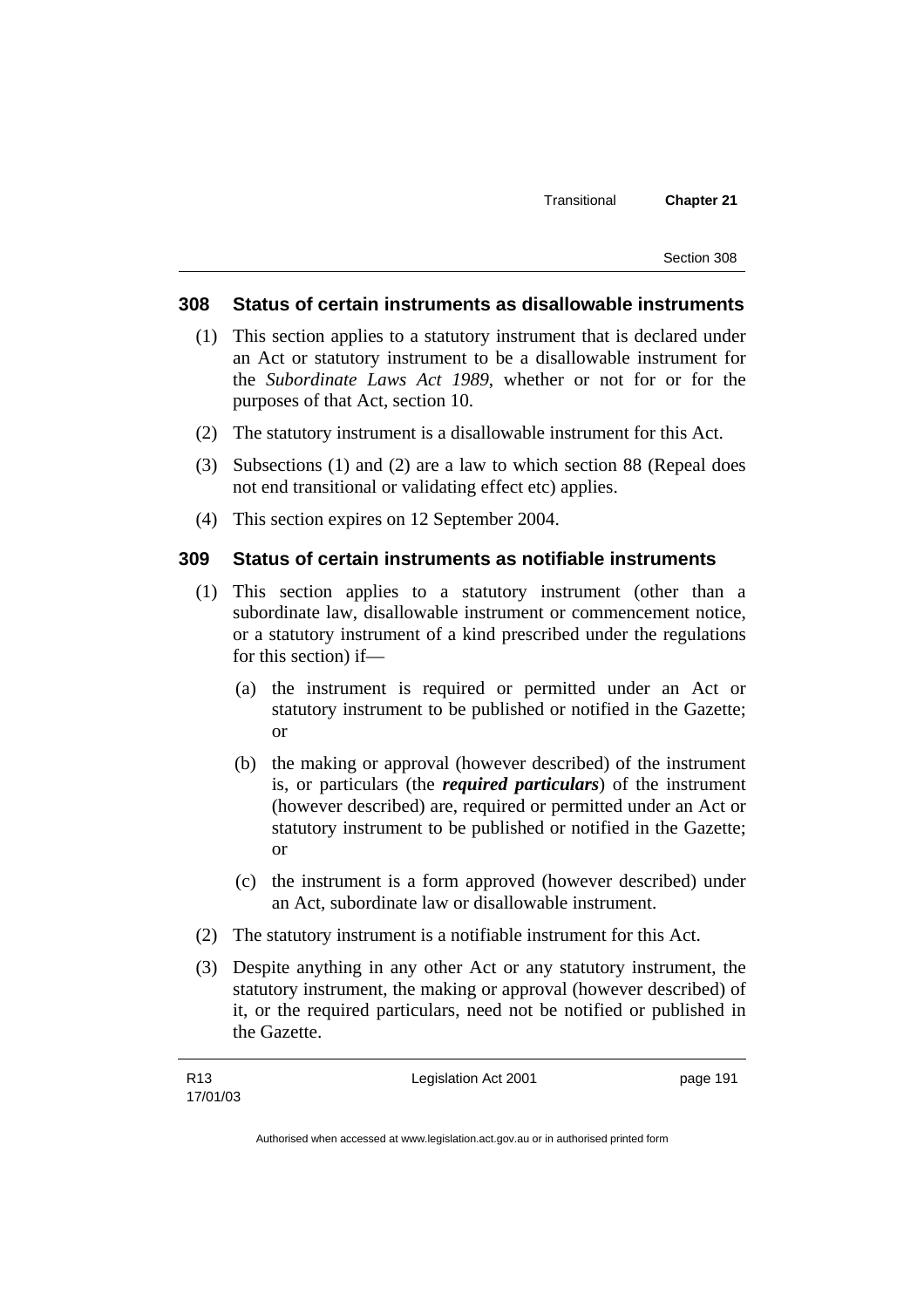#### **Chapter 21 Transitional**

#### Section 310

- (4) Subsection (3) does not affect the requirement to notify the making of the statutory instrument in accordance with section 61 (Notification of registrable instruments).
- (5) However, section 61 applies to the statutory instrument with the modifications (if any) prescribed under the regulations.
- (6) Subsections (1) to (5) are a law to which section 88 (Repeal does not end transitional or validating effect etc) applies.
- (7) This section expires on 12 September 2004.

## **310 Compliance with authorisation or requirement to do something by notice in Gazette** (IA s 27A)

- (1) If a provision of an Act or statutory instrument authorises or requires something to be done by notice in the Gazette (however the provision is expressed), it is sufficient if it is done by an instrument.
- (2) Subsection (1) does not affect the requirement to notify the making of the statutory instrument in accordance with section 61.
- (3) However, if the instrument is a notifiable instrument because of section 309 (Status of certain instruments as notifiable instruments), section 309 (5) applies to the instrument.
- (4) Subsections (1) to (3) are a law to which section 88 applies.
- (5) This section expires on 12 September 2004.

## **313 Status of republications under Legislation (Republication) Act 1996**

- (1) An Act or subordinate law republished under the *Legislation (Republication) Act 1996* is taken to have been authorised by the parliamentary counsel under this Act.
- (2) Subsection (1) is a law to which section 88 applies.
- (3) This section expires on 12 September 2004.

page 192 Legislation Act 2001

17/01/03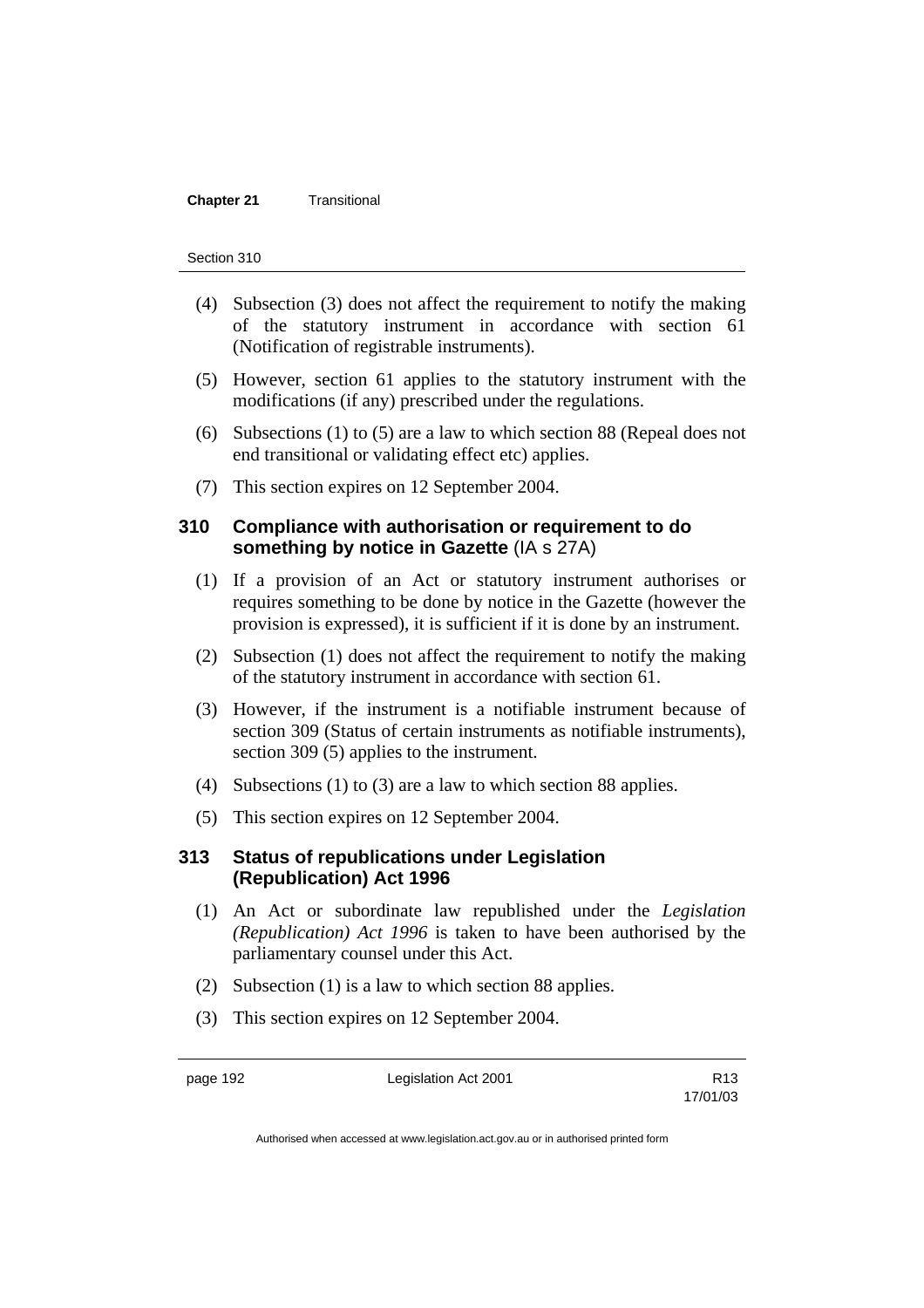## **314 Transitional provisions about penalties** (IA s 63)

- (1) This section applies to—
	- (a) a law as enacted or made that was notified in the Gazette before 10 November 1999; or
	- (b) a republication of a law republished as in force on a date (however expressed) before 10 November 1999.
- (2) In a law, if a penalty for an offence is expressed to apply to a body corporate or corporation—
	- (a) the penalty applies to any corporation; and
	- (b) the value of a penalty unit for the offence is \$100, even though the person charged is a body corporate or another corporation.
- (3) Section 133 (1) (b) is subject to this section.
- (4) In this section:

*law* means an Act or subordinate law.

*republication*, of a law, means a republication of a law to which the *Legislation (Republication) Act 1996* applied.

(5) This section expires on 12 September 2003.

## **315 Status of certain determinations**

- (1) This section applies to a determination of fees in force immediately before the commencement of part 6.3 (Making of certain statutory instruments about fees).
- (2) To the extent that—
	- (a) the determination was in force under a provision of an Act (the *authorising law*) amended by the *Legislation (Consequential Amendments) Act 2001*; and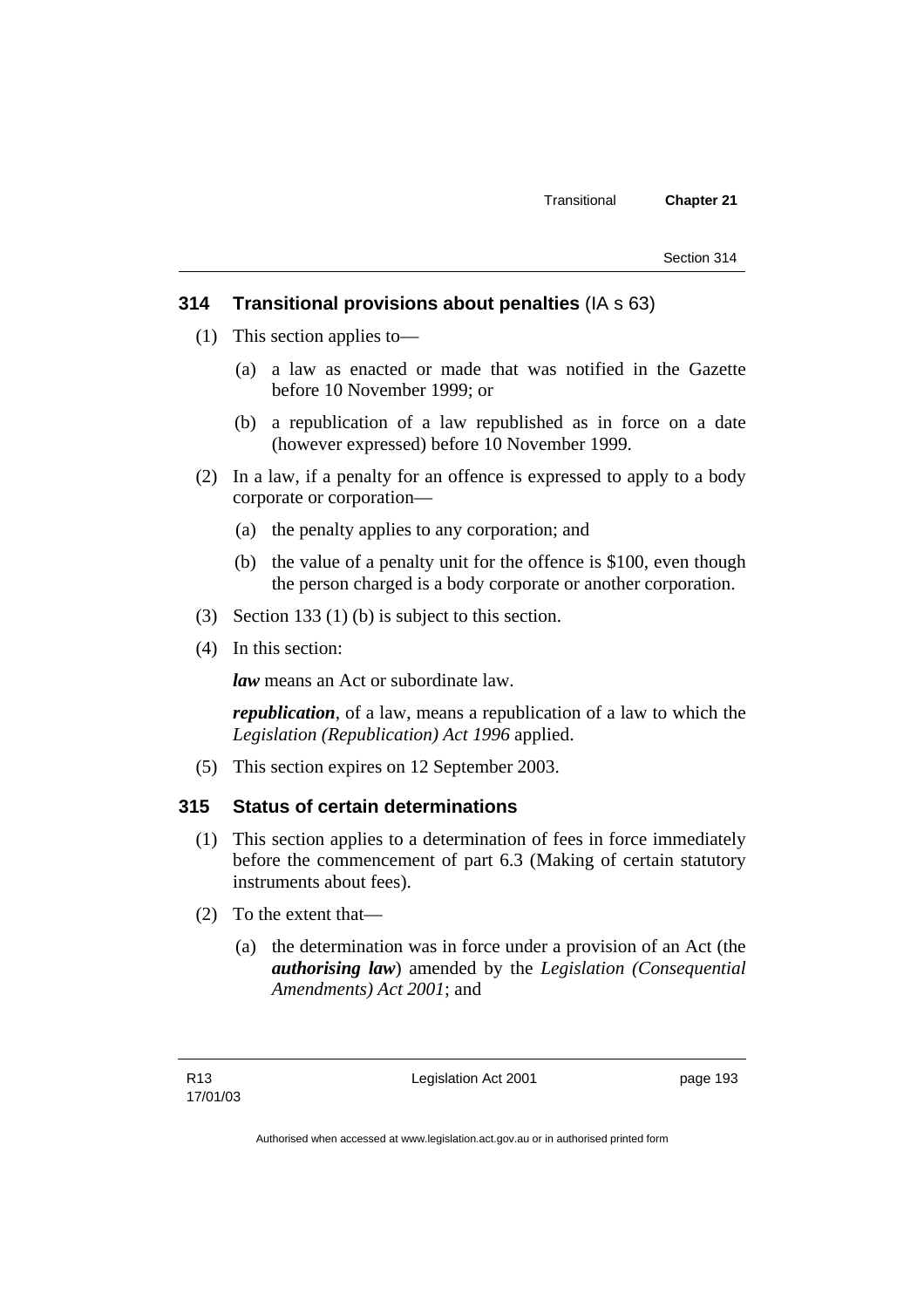#### **Chapter 21 Transitional**

#### Section 315

 (b) apart from this section, the authorising law would no longer authorise the determination, in whole or part;

the determination is taken to be made under the authorising law as if it had not been amended by that Act.

- (3) Section 56 (5) (a) and (b) does not apply to the determination.
- (4) Section 57 applies to the determination as if a reference to the service mentioned in the determination included a reference to the service mentioned in the authorising law as in force before it was amended by the *Legislation (Consequential Amendments) Act 2001*.
- (5) In this section:

*fee*—see section 55.

(6) This section expires on 12 September 2003.

page 194 **Legislation Act 2001** Constants R13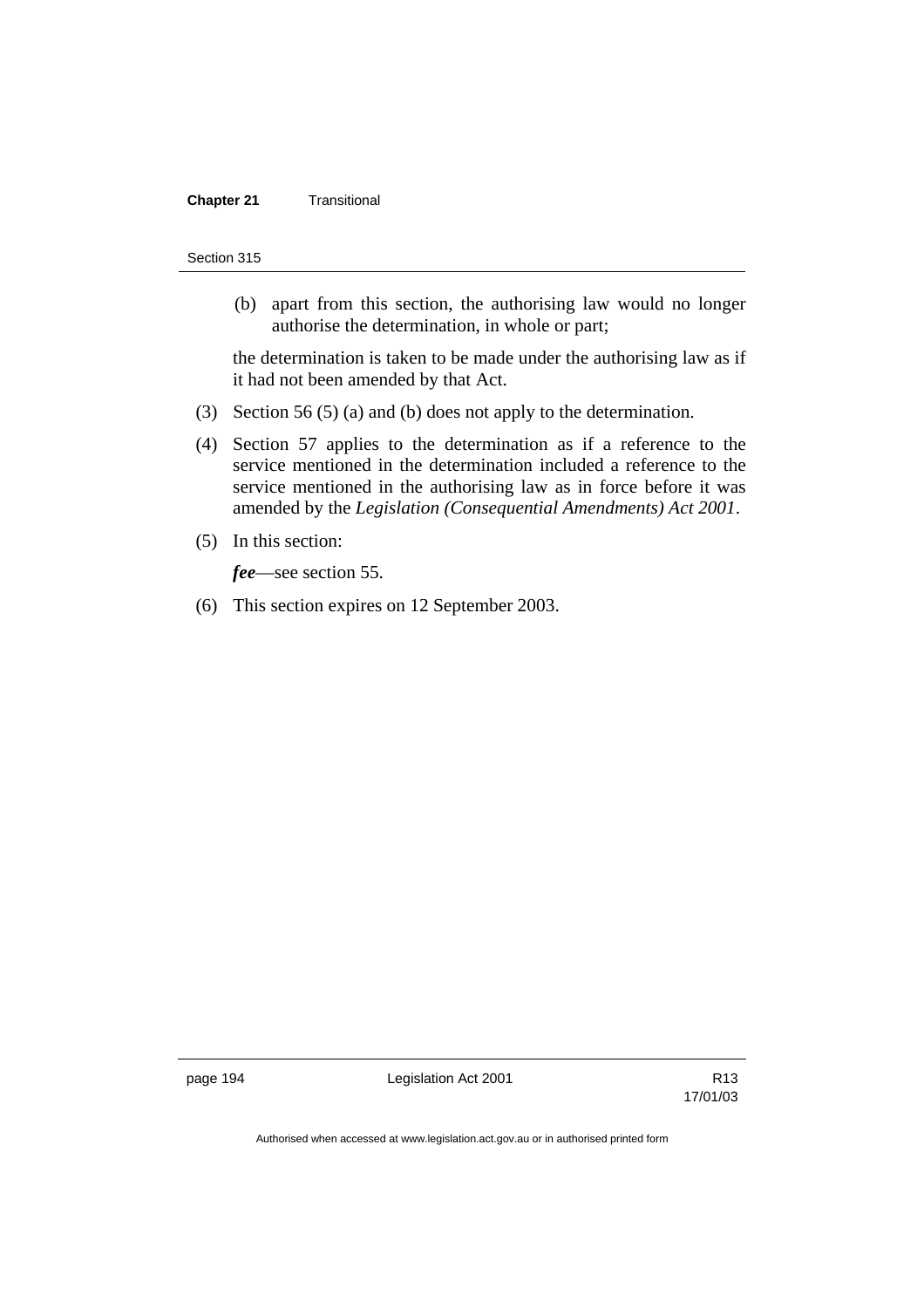# **Schedule 1 Acts included in sources of law of the Territory**

(see s 17)

## **Part 1.1 Former NSW and UK Acts in force before establishment of Territory**

| column 1 | column <sub>2</sub>                    | column 3                                                 |
|----------|----------------------------------------|----------------------------------------------------------|
| item     | name of Act                            | number or date of<br>assent and original<br>jurisdiction |
| 1        | Magna Carta                            | $(1297)$ 25 Edw 1 c 29<br>(UK)                           |
| 2        | Criminal and Civil Justice Act<br>1351 | 25 Edw 3 St 5 c 4 (UK)                                   |
| 3        | Due Process of Law Act 1354            | 28 Edw 3 c 3 (UK)                                        |
| 4        | Due Process of Law Act 1368            | 42 Edw 3 c 3 (UK)                                        |
| 5        | Free Access to Courts Act 1400         | 2 Hen 4 c 1 (UK)                                         |
| 6        | Petition of Right 1627                 | 3 Chas 1 c 1 (UK)                                        |
|          | Bill of Rights 1688                    | 1 Will and Mary sess 2<br>c 2 (UK)                       |
| 8        | Act of Settlement 1700                 | 12 and 13 Will 3 c 2<br>(UK)                             |
| 9        | Set-off of Debts Act 1728              | 2 Geo 2 c 22 (UK)                                        |
| 10       | Set-off of Debts Act 1735              | 8 Geo 2 c 24 (UK)                                        |
| 11       | Royal Marriages Act 1772               | 12 Geo 3 c 11 (UK)                                       |

R13 17/01/03 Legislation Act 2001 **page 195**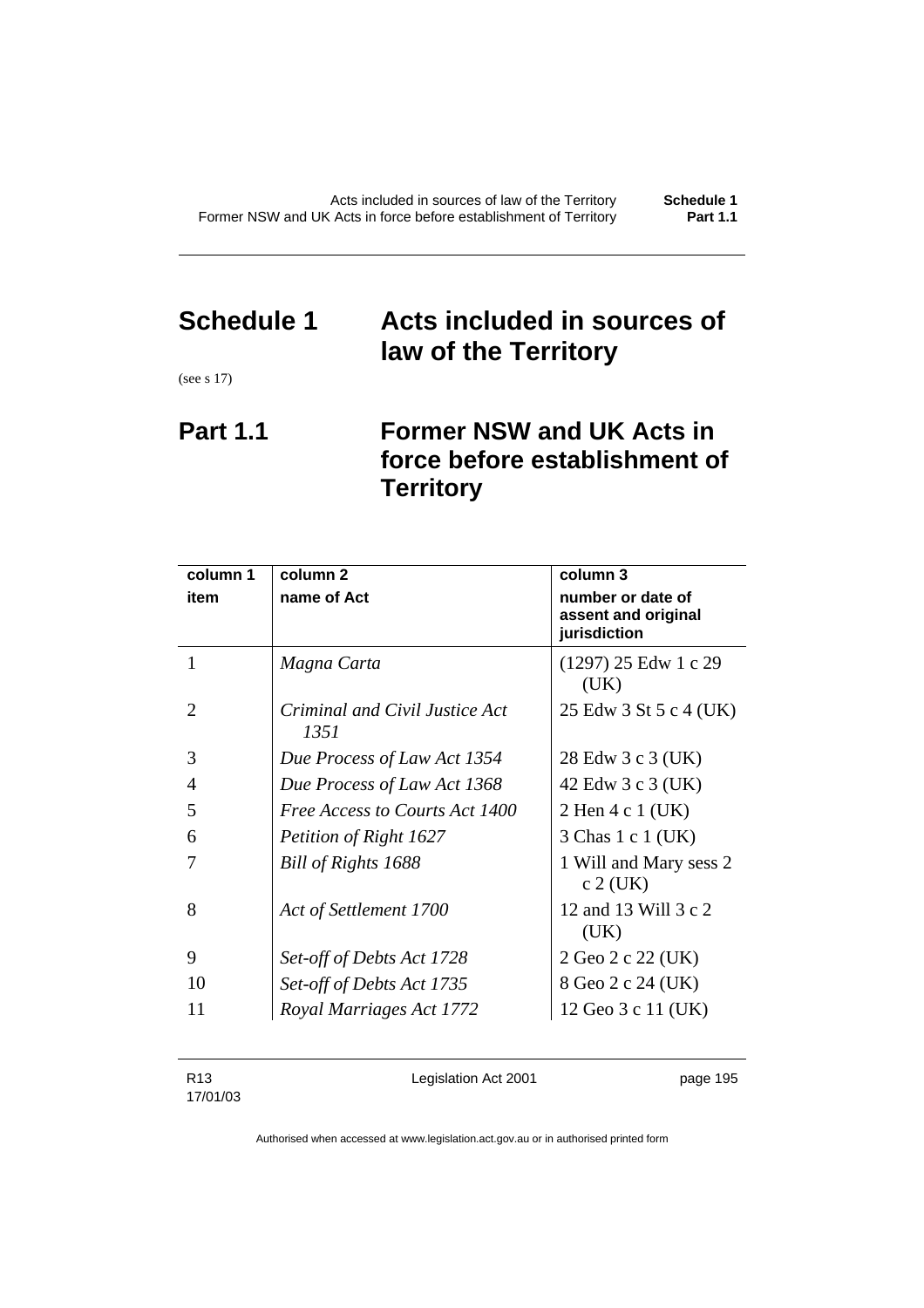#### **Schedule 1** Acts included in sources of law of the Territory **Part 1.1 Former NSW and UK Acts in force before establishment of Territory**

| column 1 | column <sub>2</sub>                                           | column 3                                                 |
|----------|---------------------------------------------------------------|----------------------------------------------------------|
| item     | name of Act                                                   | number or date of<br>assent and original<br>jurisdiction |
| 12       | Foreign Tribunals Evidence Act<br>1856                        | 19 and 20 Vic c 113<br>(UK)                              |
| 13       | Evidence by Commission Act 1859                               | 22 Vic c 20 (UK)                                         |
| 14       | <b>Public Instruction Act 1880</b>                            | 43 Vic No 23 (NSW)                                       |
| 15       | Evidence by Commission Act 1885                               | 48 and 49 Vic c 74<br>(UK)                               |
| 16       | <b>Contractors Debts Act 1897</b>                             | No 29 (NSW)                                              |
| 17       | Conveyancing and Law of<br>Property Act 1898                  | No 17 (NSW)                                              |
| 18       | <b>Landlord and Tenant Act 1899</b>                           | No 18 (NSW)                                              |
| 19       | Crimes Act 1900                                               | No 40 (NSW)                                              |
| 20       | Truck Act 1900                                                | No 55 (NSW)                                              |
| 21       | <b>Judgment Creditors Remedies Act</b><br>1901                | No 8 (NSW)                                               |
| 22       | Games, Wagers and Betting<br>Houses Act 1901                  | No 18 (NSW)                                              |
| 23       | <b>Arrest on Mesne Process Act 1902</b>                       | No 24 (NSW)                                              |
| 24       | <b>Innkeepers Liability Act 1902</b>                          | No 64 (NSW)                                              |
| 25       | Pawnbrokers Act 1902                                          | No 66 (NSW)                                              |
| 26       | Public Roads Act 1902                                         | No 95 (NSW)                                              |
| 27       | Anglican Church of Australia<br><b>Constitutions Act 1902</b> | 24 December 1902<br>(NSW)                                |
| 28       | Fertilisers Act 1904                                          | No 33 (NSW)                                              |
| 29       | Forfeiture and Validation of<br>Leases Act 1905               | No 8 (NSW)                                               |
| 30       | Free Education Act 1906                                       | No 12 (NSW)                                              |
| 31       | Gaming and Betting Act 1906                                   | No 13 (NSW)                                              |

page 196 **Legislation Act 2001** Constants R13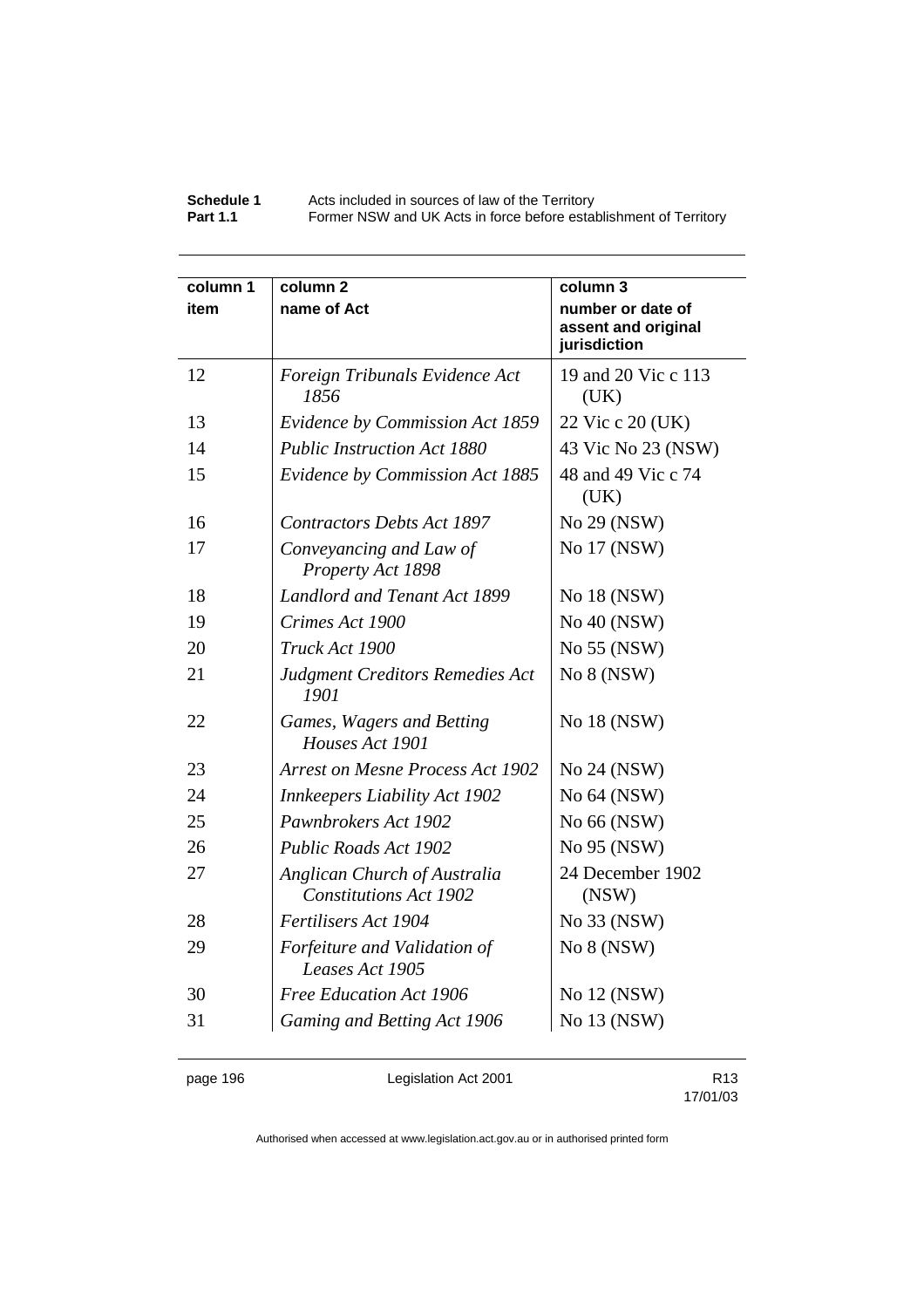| Schedule 1      | Acts included in sources of law of the Territory                  |
|-----------------|-------------------------------------------------------------------|
| <b>Part 1.1</b> | Former NSW and UK Acts in force before establishment of Territory |

| column 1<br>item | column 2<br>name of Act      | column 3<br>number or date of<br>assent and original<br>jurisdiction |
|------------------|------------------------------|----------------------------------------------------------------------|
| 32               | Second-hand Dealers Act 1906 | No 30 (NSW)                                                          |

R13 17/01/03 Legislation Act 2001 **page 197**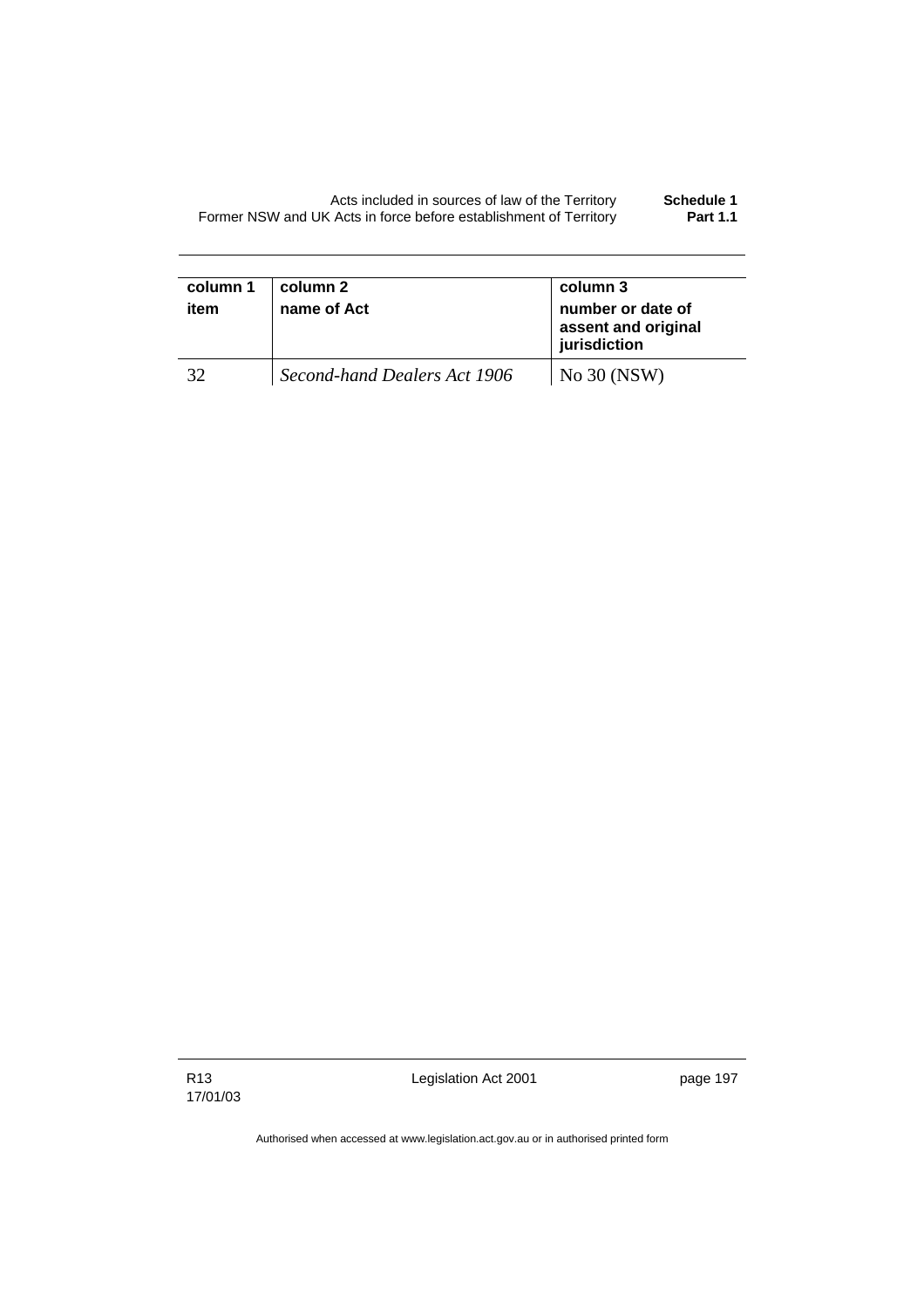## **Part 1.2 Former NSW Acts applied after establishment of Territory**

*Note to pt 1.2* 

The former NSW Acts mentioned in this part are in force in the ACT as Acts of the Legislative Assembly

| column 1       | column 2                                                       | column 3                                                       |
|----------------|----------------------------------------------------------------|----------------------------------------------------------------|
| item           | name of NSW Act                                                | applying Territory Act                                         |
|                | Scaffolding and Lifts Act<br>1912                              | Scaffolding and Lifts Act<br>$1957$ (repealed)                 |
| $\mathfrak{D}$ | Anglican Church of Australia<br><b>Trust Property Act 1917</b> | Anglican Church of Australia<br><b>Trust Property Act 1928</b> |
| 3              | Conveyancing Act 1919                                          | Conveyancing Act 1951<br>(a)<br>(repealed)                     |
|                |                                                                | Law of Property<br>(b)                                         |
|                |                                                                | (Miscellaneous                                                 |
|                |                                                                | Provisions) Act 1958<br>(repealed)                             |
|                |                                                                | <i>Trustee Act 1957</i> (repealed)<br>(c)                      |
| 4              | Trustee Act 1925                                               | <i>Trustee Act 1957</i> (repealed)                             |
| 5              | Anglican Church of Australia                                   | Anglican Church of Australia                                   |
|                | <b>Constitution Act 1961</b>                                   | <b>Trust Property Act 1928</b>                                 |
| 6              | Dangerous Goods Act 1975                                       | Dangerous Goods Act 1984<br>(repealed)                         |

page 198 **Legislation Act 2001** Constants R13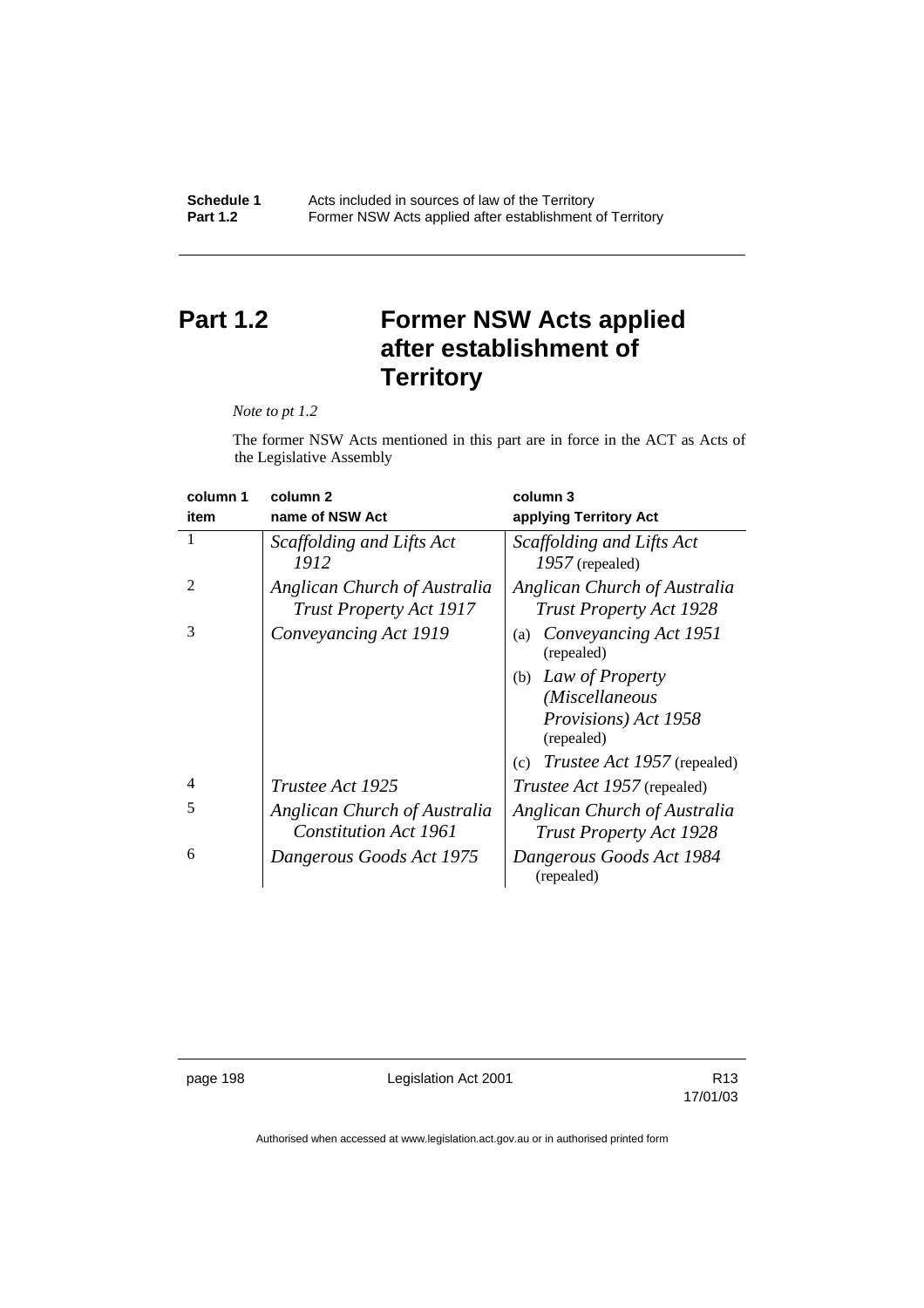*Note* The written law of the ACT also includes the following Acts that may not be amended or repealed by the Assembly (see the Self-Government Act, s 34):

 *Life, Fire and Marine Insurance Act 1902* (NSW)

 *Demise of the Crown Act 1760* (UK)

 *Naval Prize Act 1864* (UK)

 *Naval Prize (Procedure) Act 1916* (UK)

 *Prize Act (1939)* (UK)

 *Prize Courts Act 1894* (UK)

 *Prize Courts Act 1915* (UK)

 *Prize Courts (Procedure) Act 1914* (UK)

 *Territorial Waters Jurisdiction Act 1878* (UK).

Legislation Act 2001 **page 199**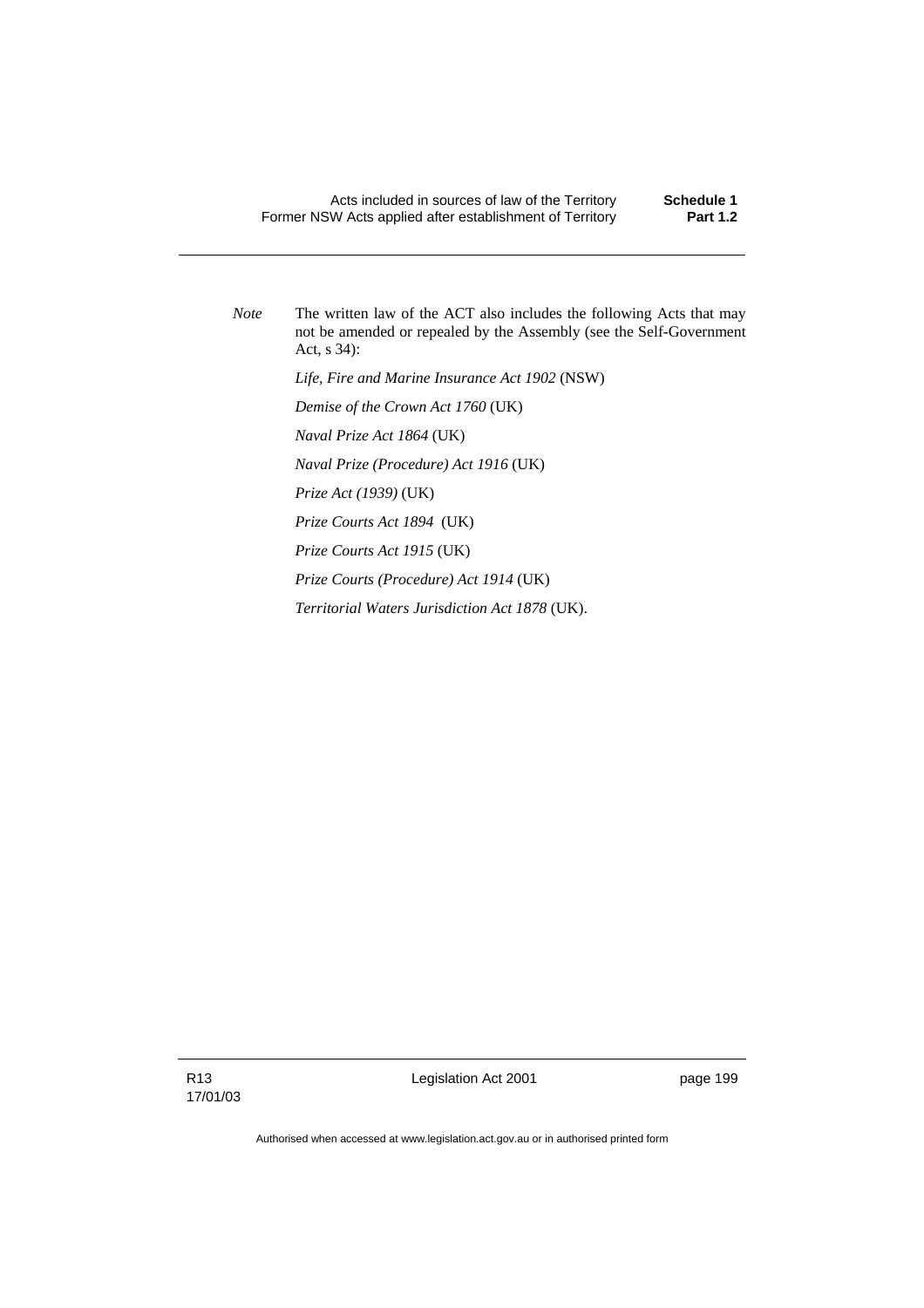### **Dictionary**

## **Dictionary**

(see s 2)

## **U Part 1 Meaning of commonly-used words and expressions**

(see s 144)

*Note* Words and expressions that are defined only for this Act are set out in pt 2.

*AAT*—see definition of *administrative appeals tribunal*.

*Act*—see the following sections:

- (a) section 7 (Meaning of *Act* generally);
- (b) section 17 (References to Acts include references to former Cwlth enactments etc).
- *Note* See also s 102 (Meaning of references to a law or instrument generally) and s 104 (References to laws include references to instruments under laws).
- *ACT* means the Australian Capital Territory.

*ADI*—see definition of *authorised deposit-taking institution*.

*administrative appeals tribunal* **(**or *AAT***)** means the Administrative Appeals Tribunal established under the *Administrative Appeals Tribunal Act 1989*.

*administrative unit* means an administrative unit for the time being established under the *Public Sector Management Act 1994*, section 13 (1).

*adult* means an individual who is at least 18 years old.

*affidavit*, in relation to a person allowed by law to affirm, declare or promise, includes affirmation, declaration and promise.

page 200 **Legislation Act 2001** CH<sub>2</sub> R13

17/01/03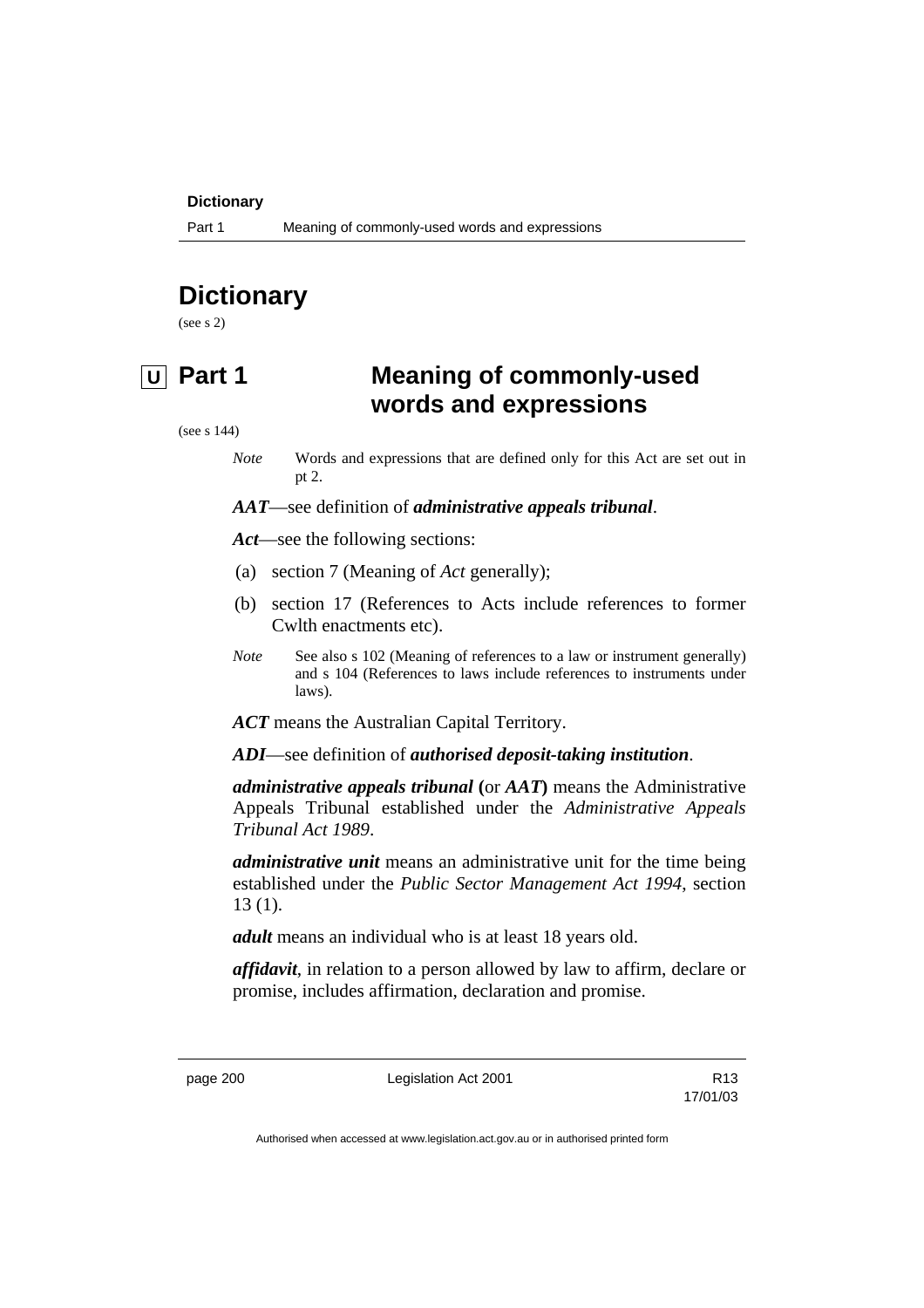*ambulance service* means the ACT Ambulance Service under the *Emergency Management Act 1999*.

*amend* includes—

- (a) for an Act or statutory instrument—omit, insert, substitute, renumber or relocate a provision of the Act or instrument; and
- (b) for an Act or statutory instrument (or a provision of it)—amend by implication; and
- (c) for a provision of an Act or statutory instrument—omit the provision (or a part of it), substitute another provision for the provision (or a part of it), renumber the provision (or a part of it) or relocate the provision (or a part of it); and
- (d) for any other instrument, a provision of an instrument or a decision—change or alter; and
- (e) for chapter 9 (Repeal and amendment of laws)—see section 82 (Definitions for ch 9).

*appoint* includes reappoint.

*asset* includes property of any kind.

*Attorney-General* means the Minister designated Attorney-General by the Chief Minister, and includes a Minister authorised by the Chief Minister to act on behalf of the Attorney-General.

*auditor-general* means the auditor-general for the Territory.

*Note* The *Auditor-General Act 1996* provides for the appointment, functions and powers of the auditor-general.

*Australia* means the Commonwealth of Australia and, when used in a geographical sense, does not include an external Territory.

*Australian driver licence* means an Australian driver licence under the *Road Transport (Driver Licensing) Act 1999*.

*Note Australian driver licence* is defined in that Act, dictionary to mean a driver licence of any kind issued under the law of the Commonwealth or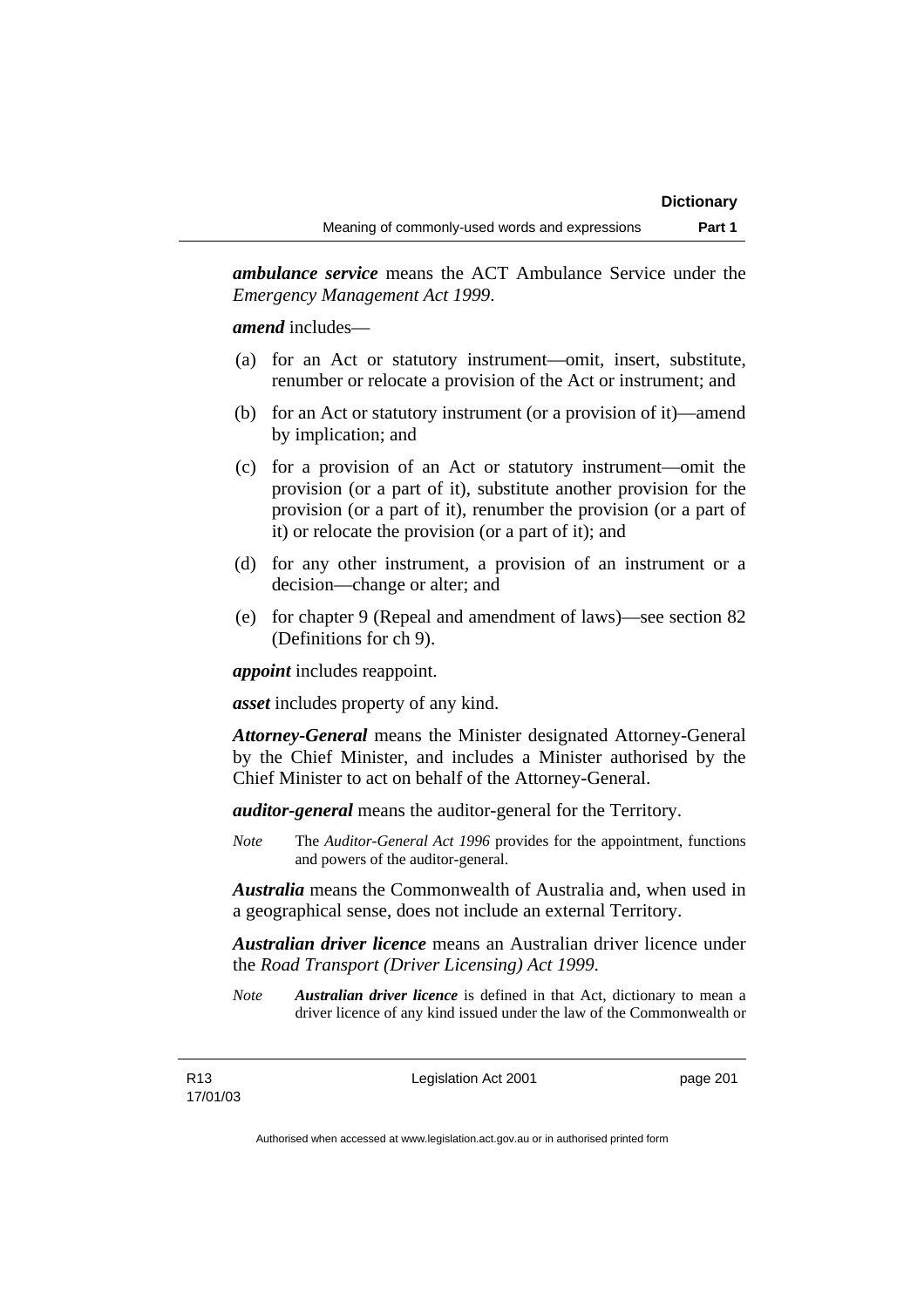| Part 1 | Meaning of commonly-used words and expressions |  |
|--------|------------------------------------------------|--|
|        |                                                |  |

a State or Territory. It includes a driver licence issued under ACT law (see also def *driver licence*).

*authorised deposit-taking institution* (or *ADI*) means an authorised deposit-taking institution under the *Banking Act 1959* (Cwlth).

**bank** means an authorised deposit-taking institution that is permitted under the *Banking Act 1959* (Cwlth) to assume or use—

- (a) the word 'bank', 'banker' or 'banking'; or
- (b) any other word (whether or not in English) similar in meaning to a word mentioned in paragraph (a).

*barrister* means a lawyer who practises as a barrister.

*body* includes any group of people joined together for a common purpose, whether or not incorporated.

### **Examples**

- 1 a company
- 2 a statutory corporation, whether or not it has members
- 3 an association, club or society
- 4 a partnership
- 5 a joint venture
- 6 a corporation sole
- *Note* An example is part of the Act, is not exhaustive and may extend, but does not limit, the meaning of the provision in which it appears (see s 126 and s 132).

*breach* includes contravene.

*building society* means an authorised deposit-taking institution that is permitted under the *Banking Act 1959* (Cwlth) to assume or use—

- (a) the expression 'building society'; or
- (b) any other expression (whether or not in English) similar in meaning to the expression mentioned in paragraph (a).

page 202 Legislation Act 2001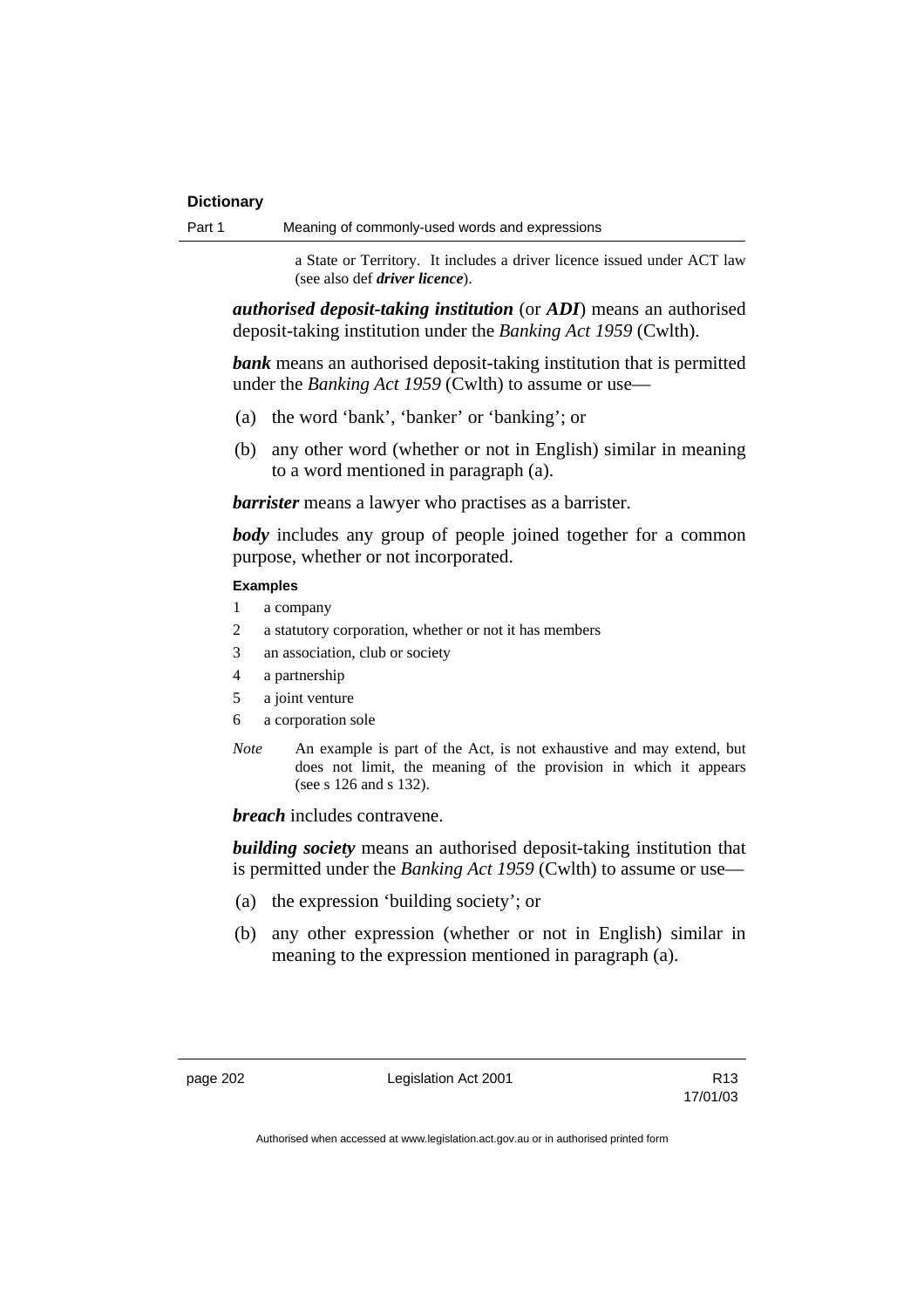*business day* means a day that is not—

- (a) a Saturday or Sunday; or
- (b) a public holiday or bank holiday in the ACT under the *Holidays Act 1958*.

*by-laws*, in relation to an Act, means by-laws made or in force under the Act.

*calendar month* means a period beginning at the start of any day of a named month and ending—

- (a) at the end of the day before the corresponding day of the next named month; or
- (b) if there is no such corresponding day—at the end of the last day of the next named month.

### **Examples**

- 1 The period beginning at the start of 5 July 2000 and ending at midnight on 4 August 2000 is a calendar month.
- 2 The period beginning at the start of 30 January 2001 and ending at midnight on 28 February 2001 is a calendar month. The calendar month ends on the last day of February because in that year February does not have a day corresponding to 29 January (because 2001 is not a leap year). If the period began at the start of 30 January 2004 (ie, a leap year), the calendar month would end at midnight on 29 February 2004.
- *Note* An example is part of the Act, is not exhaustive and may extend, but does not limit, the meaning of the provision in which it appears (see s 126 and s 132).

*calendar year* means a period of 12 months beginning on 1 January.

*change* includes change by omission, substitution or addition.

*chief executive*—see section 163.

*chief fire control officer* means the Chief Fire Control Officer under the *Bushfire Act 1936.* 

*chief health officer* means the Chief Health Officer under the *Public Health Act 1997*.

Legislation Act 2001 **page 203**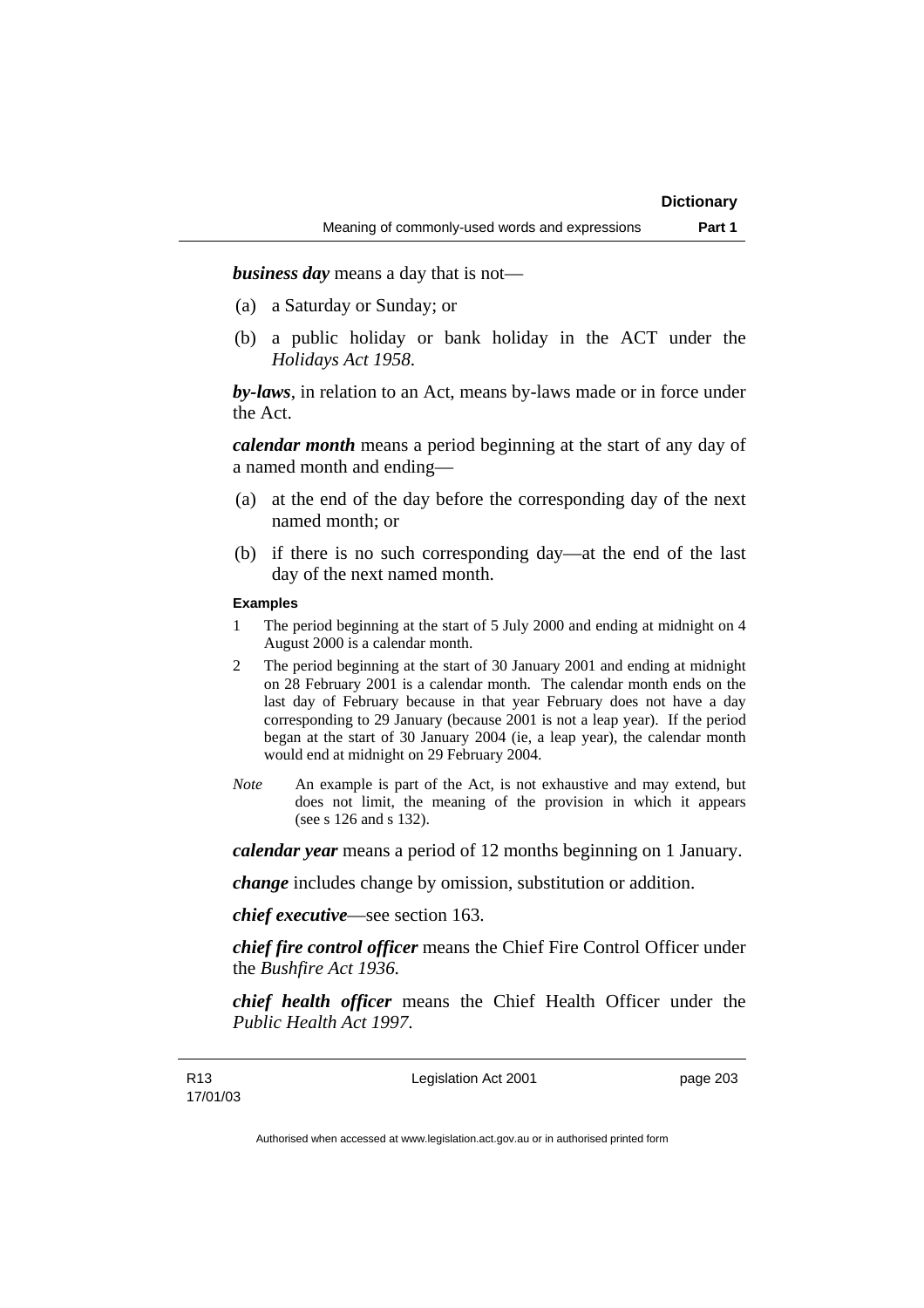Part 1 Meaning of commonly-used words and expressions

*Chief Justice* means the Chief Justice of the Supreme Court.

*Chief Magistrate* means the Chief Magistrate of the Magistrates Court.

*Chief Minister* means the Chief Minister for the Territory.

*Note* The Chief Minister is elected under the Self-Government Act, s 40.

*chief police officer* means the police officer responsible to the commissioner of police for the day-to-day administration and control of police services in the ACT.

*child*, if age rather than descendancy is relevant, means an individual who is under 18 years old.

*Childrens Court* means the Childrens Court under the *Children and Young People Act 1999*, section 53.

*city area* means the area that was *the City Area* under the *City Area Leases Act 1936* (repealed).

*Note* See s 106 for the meaning of references to repealed laws.

*clerk*, in relation to the Legislative Assembly, means the Clerk of the Legislative Assembly.

*Note* The office of Clerk is established under the *Public Sector Management Act 1994*.

*commencement*, of an Act or statutory instrument—see section 80 (References to *commencement* of law).

*commencement notice*—see section 11 (Meaning of *commencement notice*).

*commissioner for fair trading* means the Commissioner for Fair Trading of the Australian Capital Territory.

*Note* The *Fair Trading (Consumer Affairs) Act 1973* provides for the office of the commissioner.

*commissioner for health complaints* means the Community and Health Services Complaints Commissioner under the *Community and Health Services Complaints Act 1993.* 

page 204 Legislation Act 2001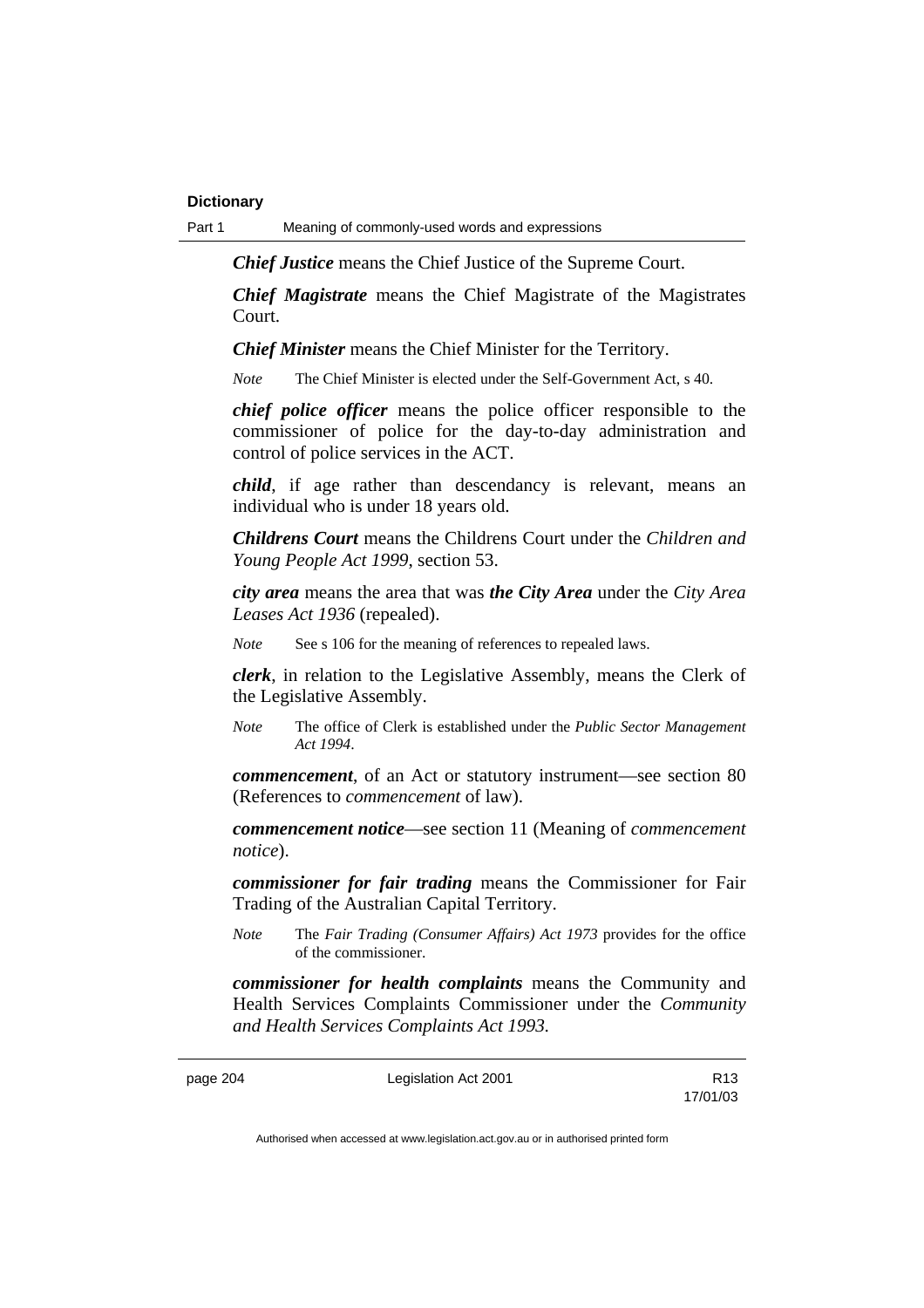*commissioner for housing* means the Commissioner for Housing under the *Housing Assistance Act 1987*.

*commissioner for land and planning* means the Commissioner for Land and Planning under *the Land (Planning and Environment) Act 1991*.

*commissioner for public administration* means the Commissioner for Public Administration under *the Public Sector Management Act 1994*.

*commissioner for revenue* means the Commissioner for Australian Capital Territory Revenue under the *Taxation Administration Act 1999*.

*commissioner for surveys* means the Commissioner for Surveys under the *Surveyors Act 2001*.

*commissioner for the environment* means the Commissioner for the Environment under the *Commissioner for the Environment Act 1993.* 

*commissioner of police* means the Commissioner of Police of the Australian Federal Police.

*committed for trial*, in relation to a person, means committed to prison or to a remand centre with a view to being tried before a judge and jury, or admitted to bail on an undertaking to appear and be tried before a judge and a jury.

*Commonwealth* means the Commonwealth of Australia and, when used in a geographical sense, does not include an external Territory.

*Commonwealth country* means a country that forms part of the Commonwealth of Nations, and includes a territory for the international relations of which a Commonwealth country is responsible.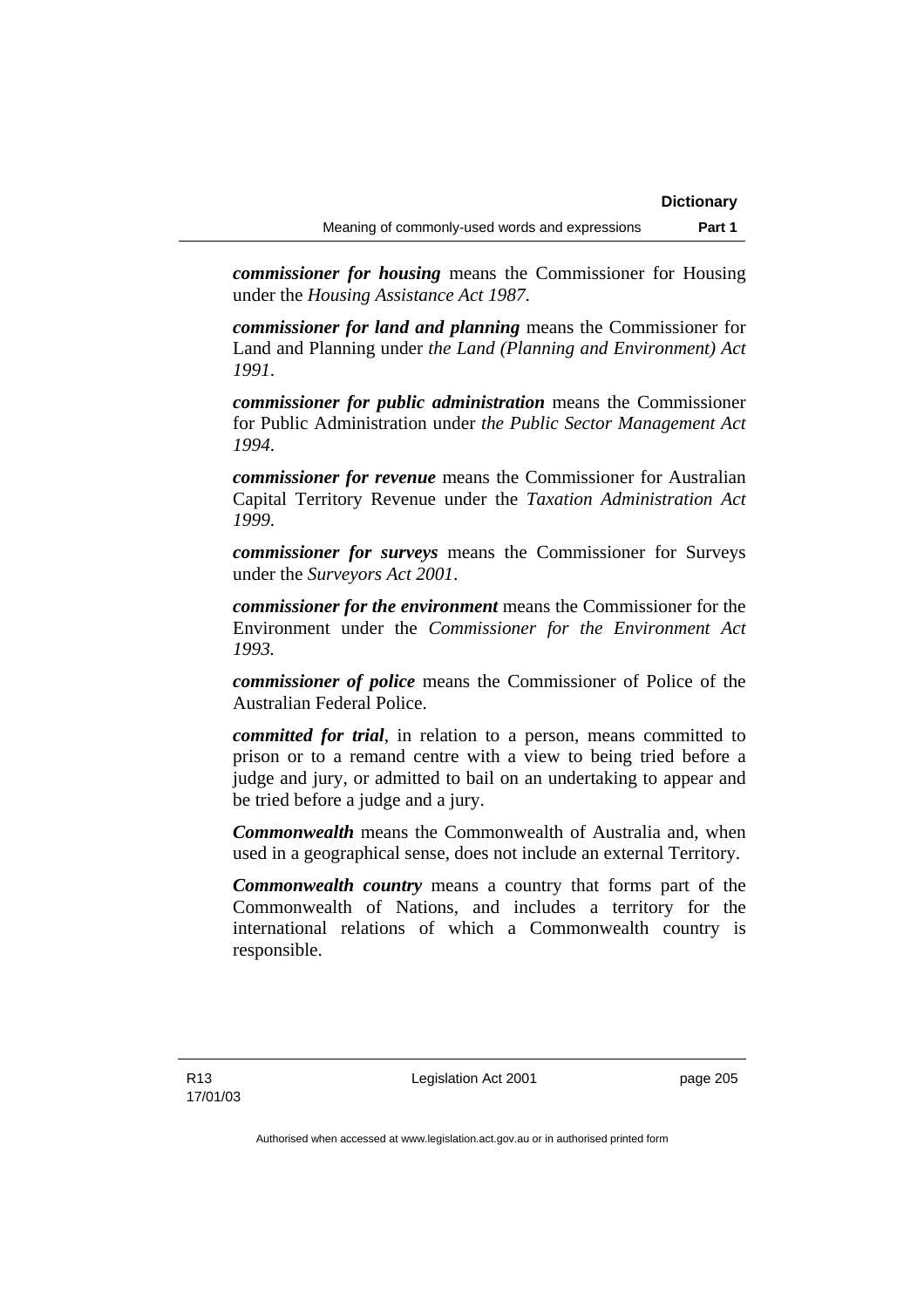*Commonwealth Gazette* means the *Commonwealth of Australia Gazette* or the *Australian Government Gazette*.

*Note* The *Australian Government Gazette* was published from 1 July 1973 to 30 June 1976.

*community advocate* means the Community Advocate under the *Community Advocate Act 1991*.

*confer*, in relation to a function, includes impose.

*conservator of flora and fauna* means the Conservator of Flora and Fauna under the *Nature Conservation Act 1980*.

*Consumer Credit (Australian Capital Territory) Code* means the provisions applying because of the *Consumer Credit Act 1995*, section 4.

*Consumer Credit (Australian Capital Territory) Regulations* means the provisions applying because of the *Consumer Credit Act 1995*, section 5.

*contravene* includes fail to comply with.

*converted ordinance* means an enactment that was an ordinance immediately before self-government day.

*Coroner's Court* means the Coroner's Court under the *Coroners Act 1997*.

*corporation* includes a body politic or corporate.

*Corporations Act* means the *Corporations Act 2001* (Cwlth).

*court of summary jurisdiction* means the Magistrates Court.

*credit tribunal* means the Australian Capital Territory Credit Tribunal.

*Note* The *Consumer Credit (Administration) Act 1996* deals with the establishment, functions and powers of the tribunal.

page 206 Legislation Act 2001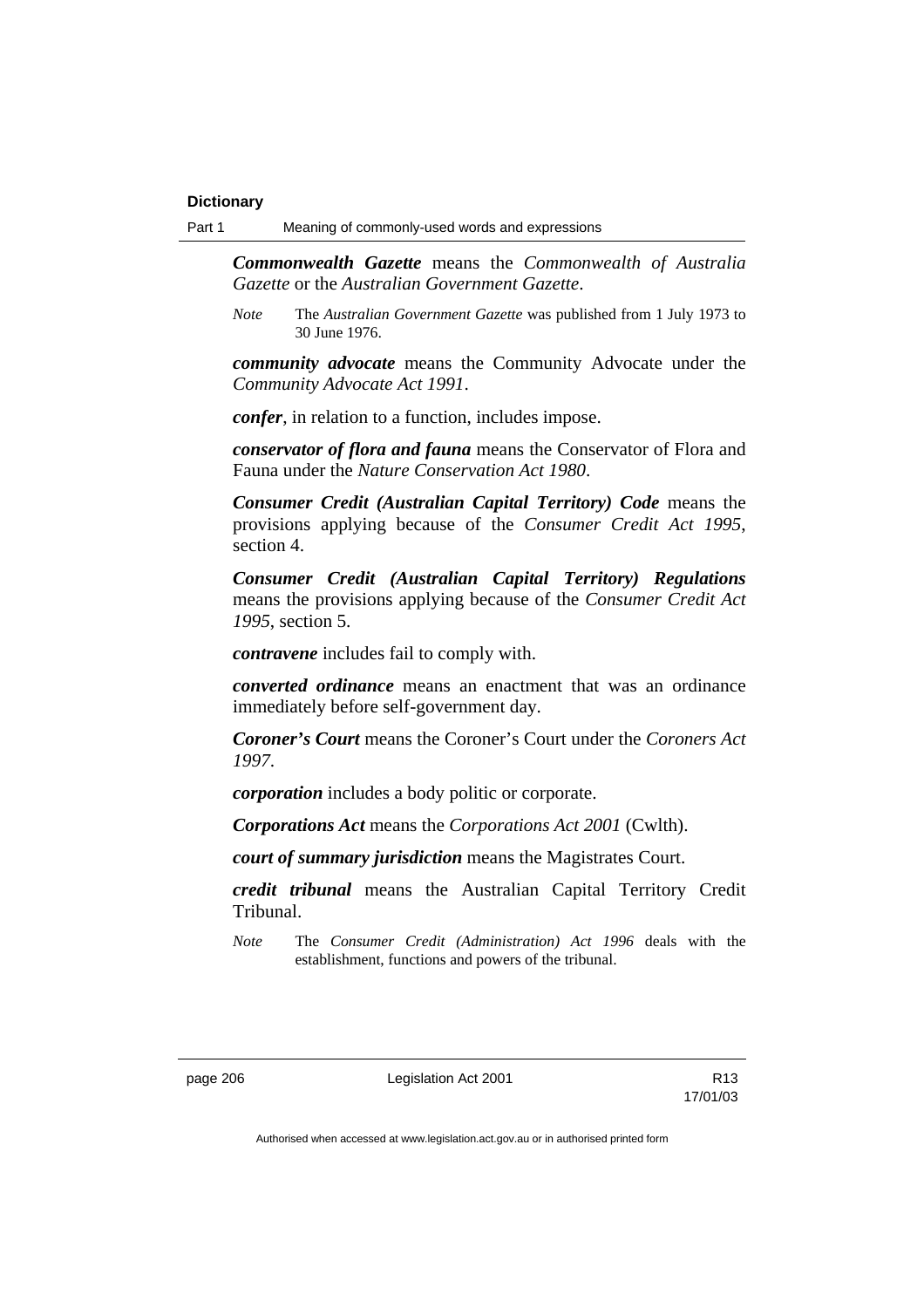*credit union* means an authorised deposit-taking institution that is permitted under the *Banking Act 1959* (Cwlth) to assume or use—

- (a) the expression 'credit union'; or
- (b) any other expression (whether or not in English) similar in meaning to the expression mentioned in paragraph (a).

*Criminal Code* means the *Criminal Code 2002*.

*custodial escort* means a person appointed as an escort under the *Custodial Escorts Act 1998*, section 4.

*daylight* means the period in a day from sunrise to sunset.

*definition*—see section 130 (What is a definition?).

*dentist* means a registered dentist under the *Dentists Act 1931*.

*dental prosthetist* means a registered dental prosthetist under the *Dental Technicians and Dental Prosthestists Registration Act 1988*.

*dental technician* means a registered dental technician under the *Dental Technicians and Dental Prosthestists Registration Act 1988*.

*designation*, of a position under the *Public Sector Management Act 1994*, includes a designation given under that Act.

*director of corrective services* means the Director of Corrective Services under the *Periodic Detention Act 1995*.

*director of public prosecutions* **(**or *DPP***)** means the Director of Public Prosecutions under the *Director of Public Prosecutions Act 1990*.

*disallowable instrument*—see section 9 (Meaning of *disallowable instrument*).

*discrimination commissioner* means the Discrimination Commissioner under the *Discrimination Act 1991*.

*discrimination tribunal* means the Discrimination Tribunal established by the *Discrimination Act 1991*.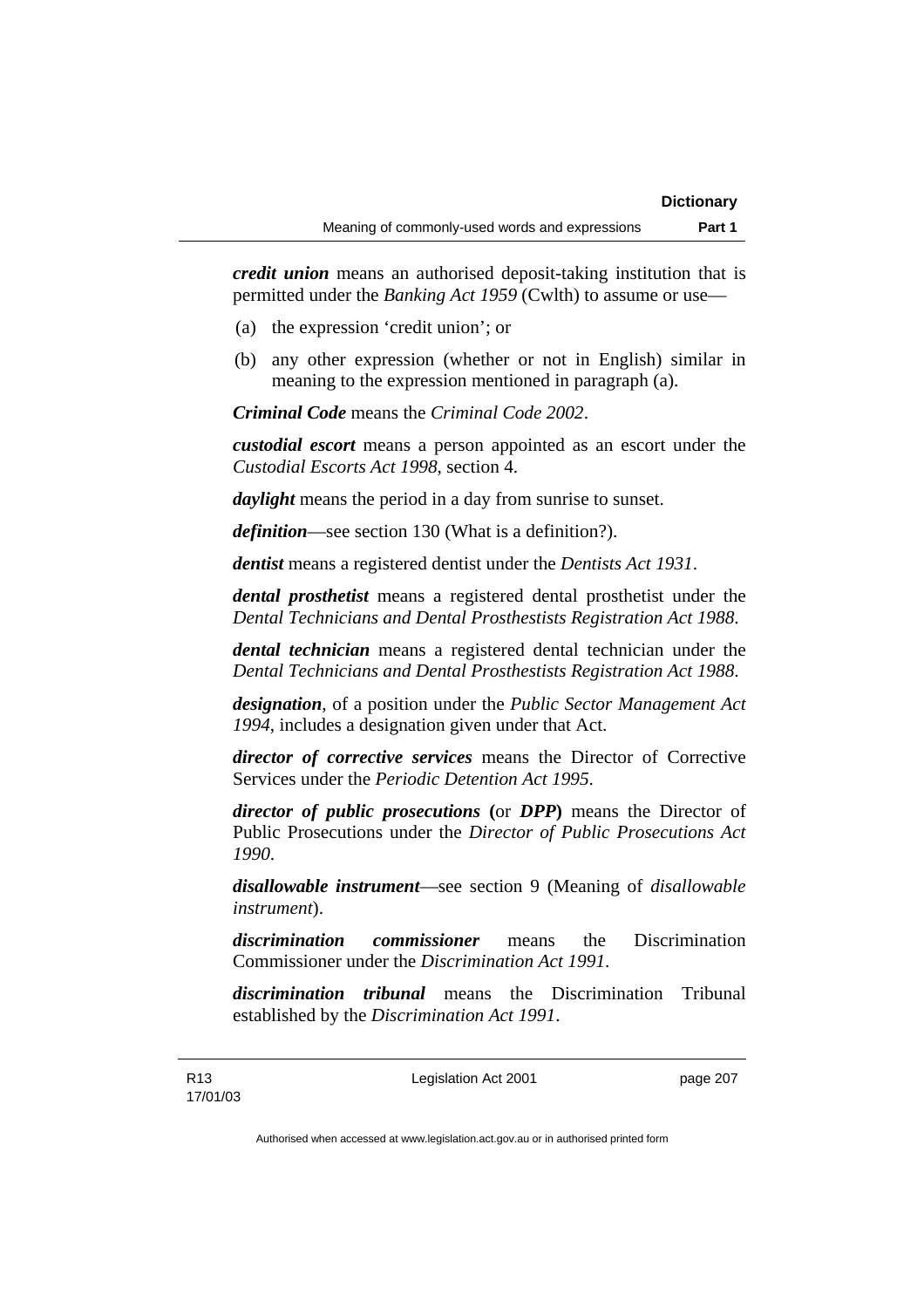*doctor* means a registered medical practitioner under the *Medical Practitioners Act 1930*.

*document* includes—

- (a) anything on which there is writing; or
- (b) anything on which there are figures, marks, numbers, perforations, symbols or anything else having a meaning for persons qualified to interpret them; or
- (c) anything from which images, sounds, messages or writings can be produced or reproduced, whether with or without the aid of anything else; or
- (d) a drawing, map, photograph or plan.

*DPP*—see definition of *director of public prosecutions*.

*driver licence* means a driver licence under the *Road Transport (Driver Licensing) Act 1999*.

*Note Driver licence* is defined in that Act, dictionary to mean a driver licence of any kind issued under that Act (see also def *Australian driver licence*).

*electoral commission* means the Australian Capital Territory Electoral Commission established by the *Electoral Act 1992*.

*electoral commissioner* means the Electoral Commissioner under the *Electoral Act 1992*.

*enactment*, of an Act—see section 29 (References to *enactment* or *passing* of Acts).

*entity* includes an unincorporated body and a person (including a person occupying a position).

*environment protection authority* means the Environment Protection Authority under the *Environment Protection Act 1997*.

*establish* includes constitute and continue in existence.

page 208 Legislation Act 2001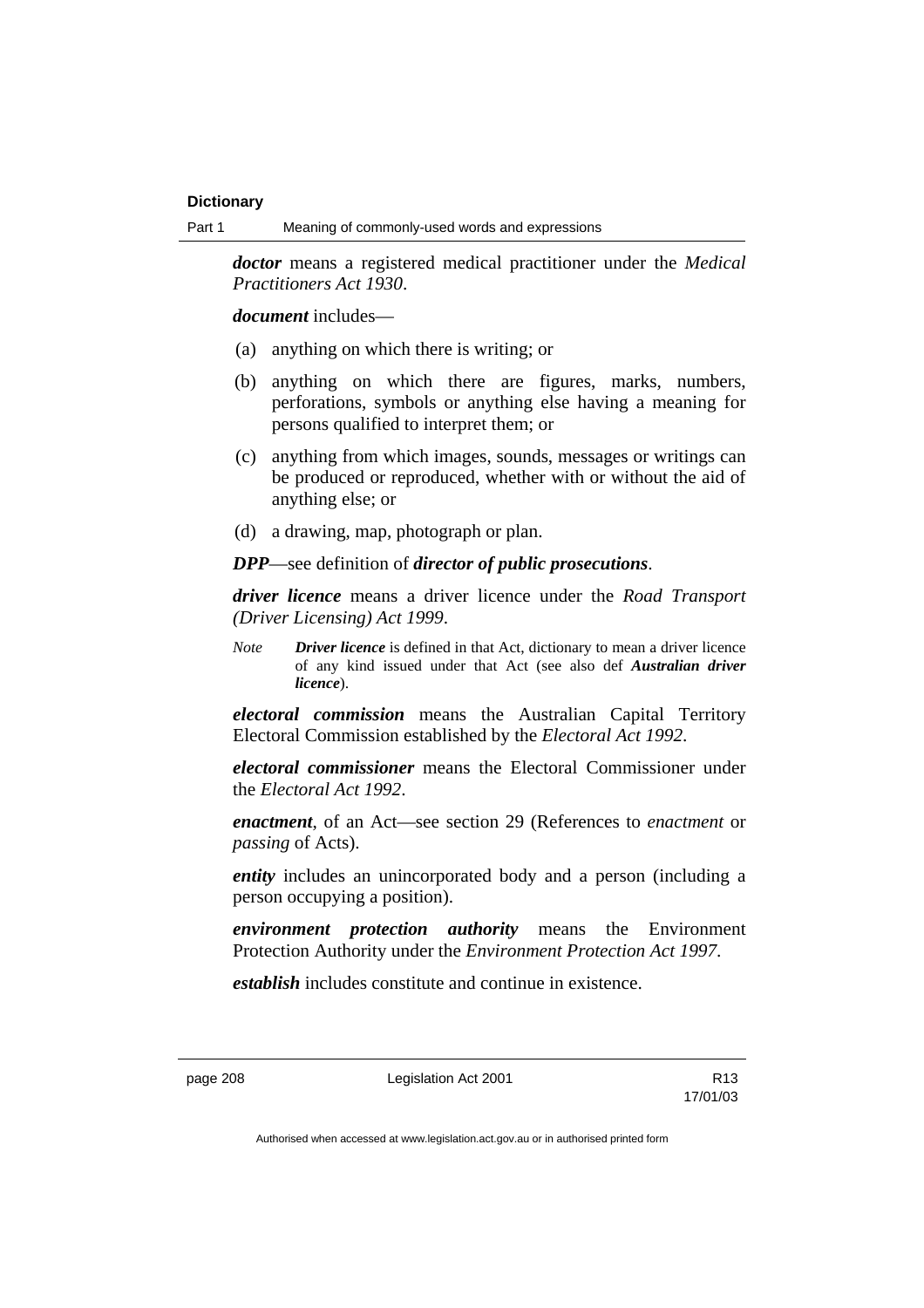*estate* includes any charge, claim, demand, easement, encumbrance, lien, right and title, whether at law or in equity.

*Executive* means the Australian Capital Territory Executive.

*Note* The Executive is established by the Self-Government Act, s 36.

*exercise* a function includes perform the function.

*expire* includes lapse or otherwise cease to have effect.

*external Territory* means a Commonwealth Territory, other than an internal Territory.

*fail* includes refuse.

*Federal Court* means the Federal Court of Australia.

*file* includes lodge.

*financial year* means a period of 12 months beginning on 1 July.

*fire brigade* means the Australian Capital Territory Fire Brigade established by the *Fire Brigade (Administration) Act 1974*.

*fire commissioner* means the Fire Commissioner under the *Fire Brigade (Administration) Act 1974*.

*for*, in relation to an Act or statutory instrument, includes for the purposes of the Act or statutory instrument.

*Note* Under s 7 (3) and s 13 (3) a reference to an Act or statutory instrument includes a reference to a provision of an Act or statutory instrument.

*foreign country* means a country (whether or not an independent sovereign state) outside Australia and the external Territories.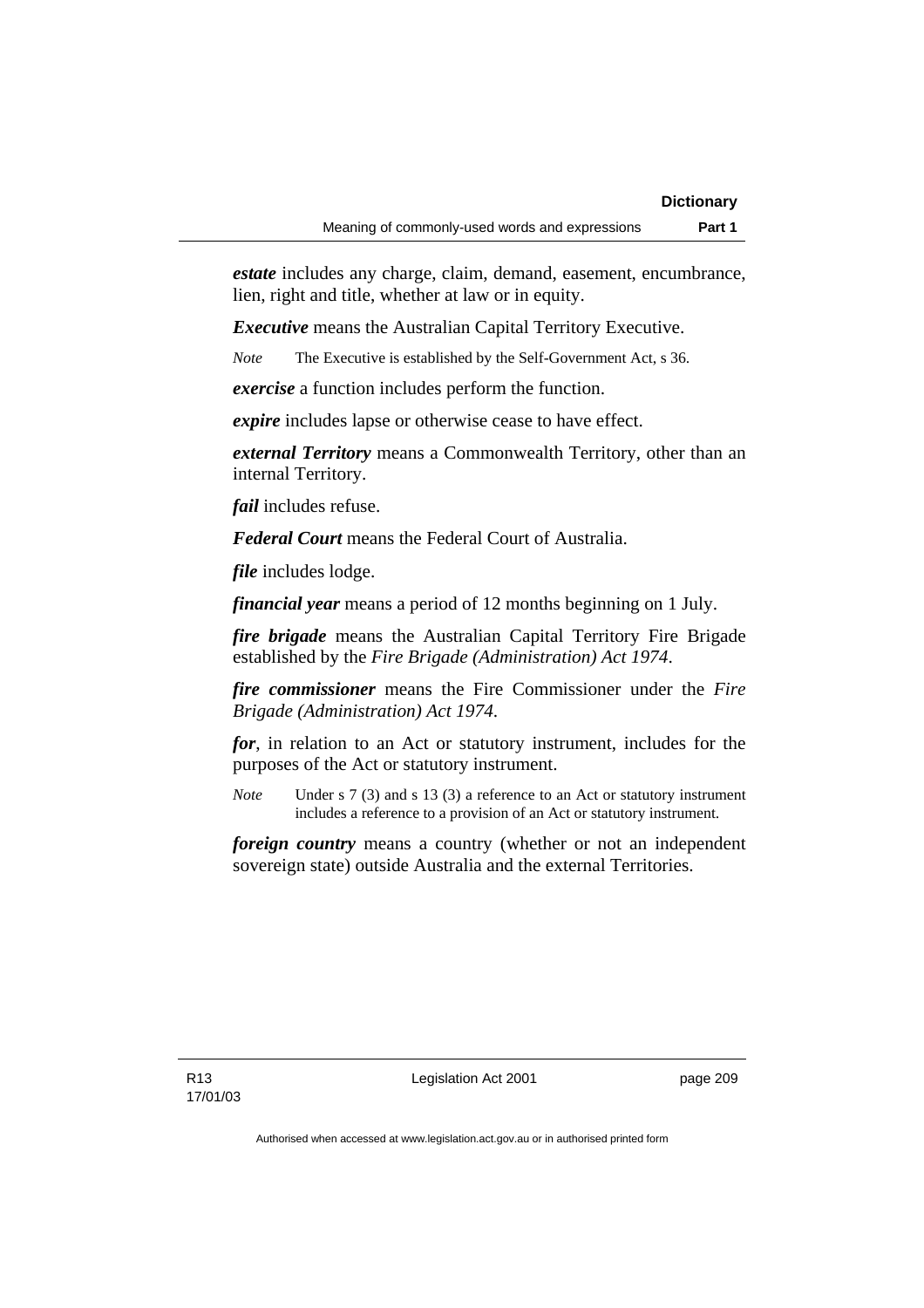*former NSW Act* means an Act corresponding to a NSW Act mentioned in schedule 1.

- *Note 1* The *Crimes Act 1900* is taken to have been enacted by the Legislative Assembly because of the *Crimes Legislation (Status and Citation) Act 1992*. The 1992 Act was repealed by the *Law Reform (Miscellaneous Provisions) Act 1999*, but its previous operation was saved (see s 5 (2)).
- *Note 2* The other former NSW Acts are taken to have been enacted by the Legislative Assembly because of the *Interpretation Act 1967*, s 65. Section 65 has expired, but its previous operation was saved (see s 65 (3)).

*former UK Act* means an Act corresponding to a UK Act mentioned in schedule 1.

*Note* Former UK Acts are also taken to have been enacted by the Legislative Assembly because of the *Interpretation Act 1967*, s 65.

*found guilty*, of an offence, includes—

- (a) having the offence taken into account under the *Crimes Act 1900*, section 357 (which is about taking outstanding charges into account when passing sentence); and
- (b) having an order made in relation to the offence under the *Crimes Act 1900*, section 402 (Conditional release of offenders without proceeding to conviction) or the *Children and Young People Act 1999*, section 98 (Disposition without proceeding to conviction).

*function* includes authority, duty and power.

*gambling and racing commission* means the Gambling and Racing Commission established under the *Gambling and Racing Control Act 1999*.

*Gazette* means the *Australian Capital Territory Gazette*.

*give*, in relation to a function, includes impose.

*government printer* includes anyone printing for or by the authority of the Executive.

page 210 **Legislation Act 2001** R13

17/01/03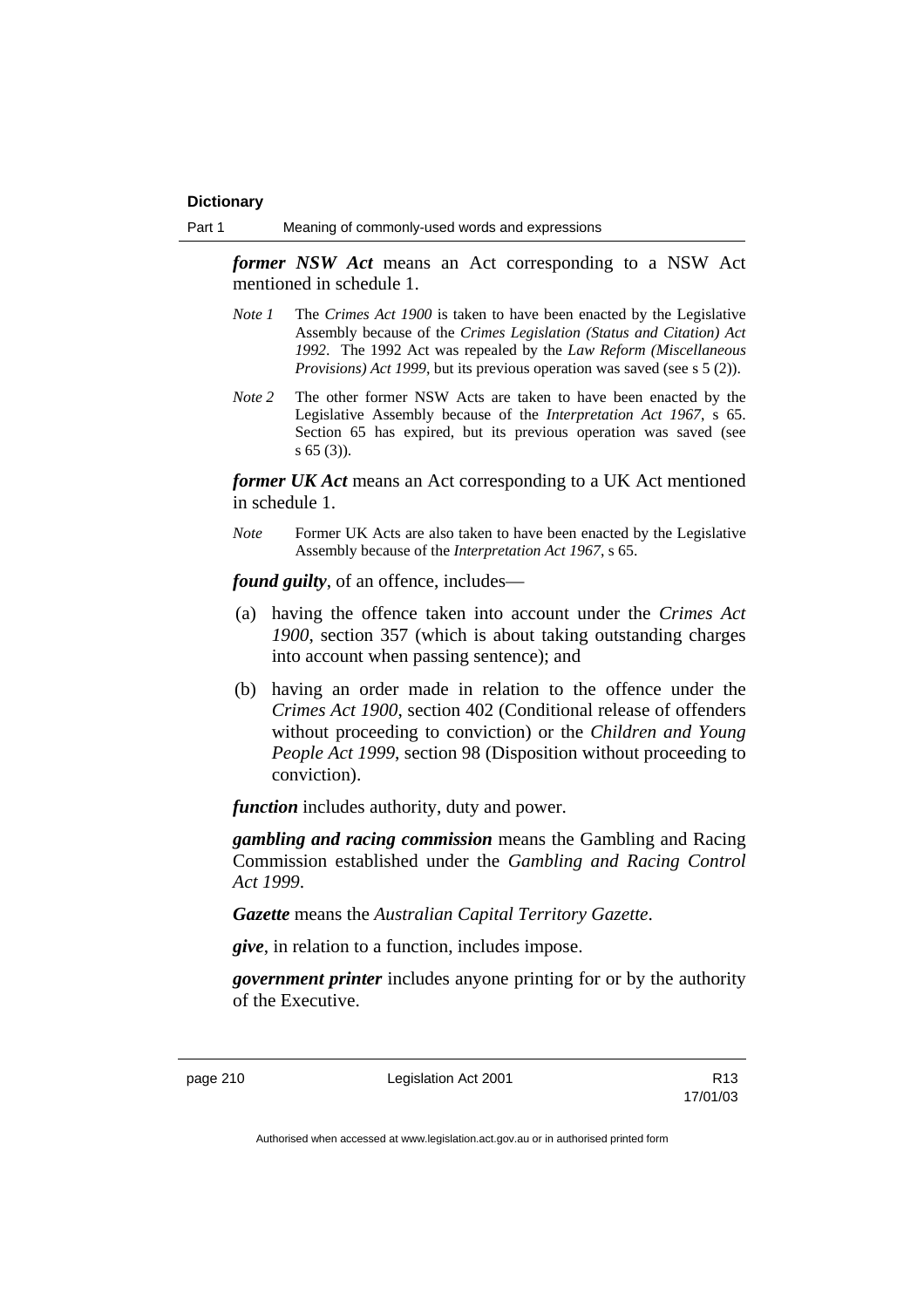*government solicitor* means the Government Solicitor under the *Government Solicitor Act 1989*.

*Governor* means—

- (a) for a State (other than the Northern Territory)—the Governor of the State, and includes a person administering the Government of the State; or
- (b) for the Northern Territory—the Administrator of the Northern Territory, and includes a person administering the Government of the Northern Territory.

*Governor-General* means the Governor-General of the Commonwealth, and includes a person administering the Government of the Commonwealth.

*GST*—see the *A New Tax System (Goods and Services Tax) Act 1999* (Cwlth), dictionary.

*guardianship tribunal* means the Guardianship and Management of Property Tribunal established under the *Guardianship and Management of Property Act 1991*.

*High Court* means the High Court of Australia.

*Note* The High Court is established by the Commonwealth Constitution, s 71 and provided for under the *High Court of Australia Act 1979* (Cwlth).

*Imperial Act* means an Act of the United Kingdom Parliament.

*indictable offence*—see section 190 (1).

*indictment* includes information.

*individual* means a natural person.

*in relation to* includes the following:

- (a) in respect of;
- (b) with respect to;
- (c) in connection with;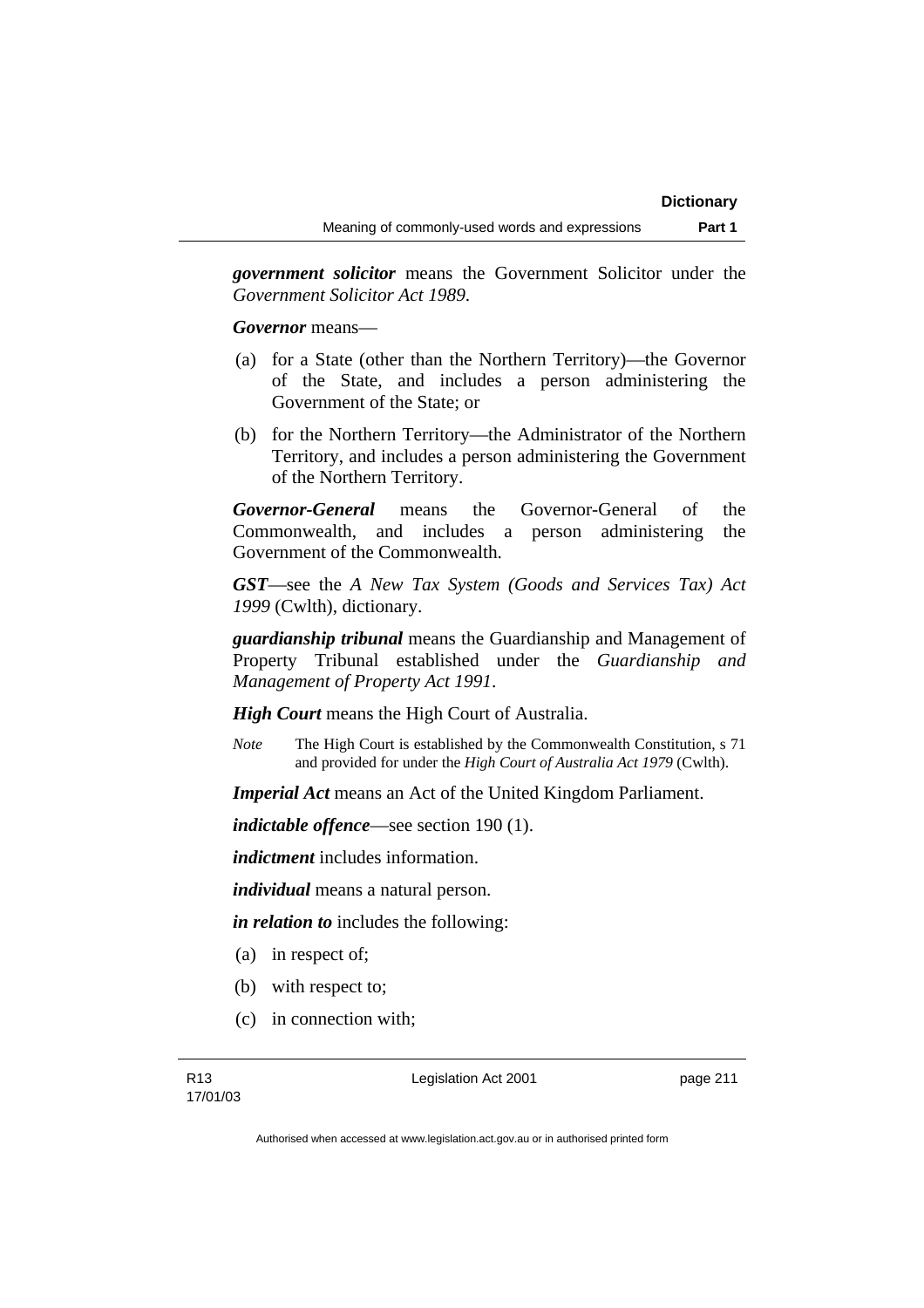- (d) in regard to;
- (e) with reference to;
- (f) relating to;
- (g) for or with respect to.

*instrument*—see section 14 (Meaning of *instrument*).

*interest*, in relation to land or other property, means—

- (a) a legal or equitable estate in the land or other property; or
- (b) a right, power or privilege over, or in relation to, the land or other property.

*internal Territory* means the Australian Capital Territory, the Jervis Bay Territory or the Northern Territory.

*Jervis Bay Territory* means the Territory accepted by the Commonwealth under the *Jervis Bay Territory Acceptance Act 1915* (Cwlth).

*Note* The Jervis Bay Territory is described in the agreement set out in that Act, schedule.

*judge* means a resident judge, additional judge or acting judge under the *Supreme Court Act 1933*.

*Lake Burley Griffin* means Lake Burley Griffin as defined in the *Lakes Act 1976*.

*Lake Ginninderra* means Lake Ginninderra as defined in the *Lakes Act 1976*.

*land* includes messuages, tenements and hereditaments, corporeal or incorporeal, of any tenure or description, whatever the interest in the land.

*Note* A number of the terms mentioned in the definition of *land* have a technical meaning at law. A *messuage* is a house together with its gardens, orchards and outbuildings. The term *tenement* signifies land capable of being held in freehold. *Hereditament* refers to real property that can be inherited. Hereditaments may be *corporeal*, that is, tangible

page 212 **Legislation Act 2001** R13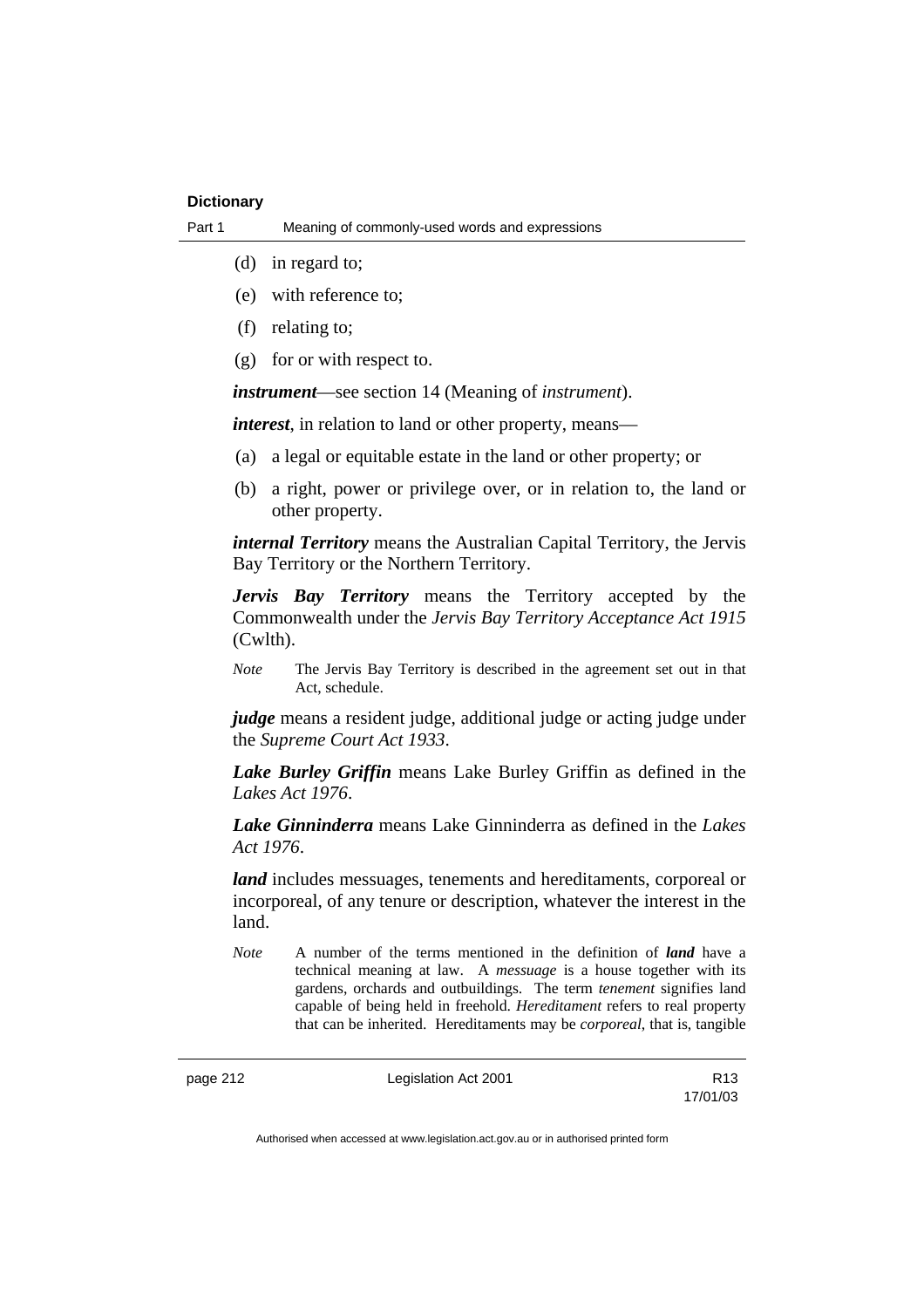things such as lands and buildings, or *incorporeal*, that is, intangible rights attaching to land such as rents, easements, tithes and profits a prendre. (Profits a prendre are the right to take some product of, or part of the soil from, the land of someone else.)

*law*, of the Territory, means—

- (a) an Act; or
- (b) a subordinate law; or
- (c) any other statutory instrument of a legislative nature; or
- (d) the common law.

*lawyer* means a legal practitioner.

*legal aid commission* means the Legal Aid Commission (A.C.T.) established by the *Legal Aid Act 1977*.

*legal practitioner* means a barrister, solicitor, barrister and solicitor or legal practitioner entered onto the High Court Register of Practitioners or on the roll, however described, of the Supreme Court of a State or Territory.

*Legislation Act* means the *Legislation Act 2001*.

*Legislative Assembly* means the Legislative Assembly for the Territory.

*Note* The Assembly is established by the Self-Government Act, s 8 (1).

*liability* means any liability or obligation (whether liquidated or unliquidated, certain or contingent, or accrued or accruing).

*magistrate* means a Magistrate under the *Magistrates Court Act 1930*.

*Magistrates Court* means the Magistrates Court established by the *Magistrates Court Act 1930*.

*make* an instrument includes issue and grant the instrument.

Legislation Act 2001 **page 213**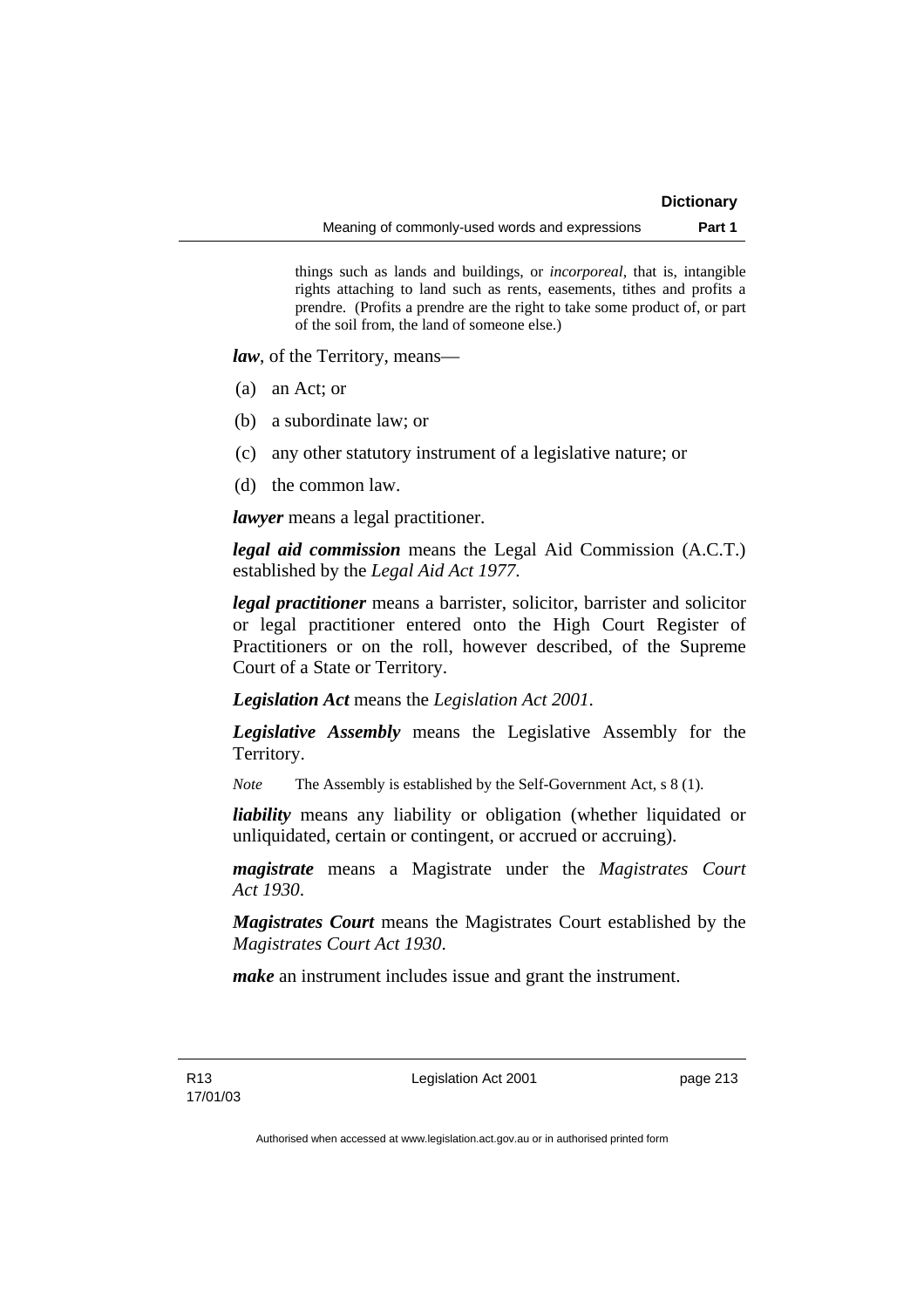Part 1 Meaning of commonly-used words and expressions

*making*, of a statutory instrument, means the signing, sealing, approval or other endorsement of the instrument by the entity authorised or required to make it.

*master*, in relation to the Supreme Court, means the Master of the Supreme Court.

*Note* The office of master is established under the *Supreme Court Act 1933*.

*may*—see section 146.

*medical practitioner* means a doctor.

*mental health tribunal* means the Mental Health Tribunal established by the *Mental Health (Treatment and Care) Act 1994*.

*midnight*, in relation to a particular day, means the time when the day ends.

*Minister*—see section 162.

*modification* includes modification by addition, omission and substitution.

*month* means calendar month.

*must*—see section 146.

*name* includes—

- (a) for an Act—the Act's short title; and
- (b) for an instrument—the instrument's citation; and
- (c) for a position—the position's title or designation.

*named month* means one of the 12 months of the year.

*national capital authority* means the National Capital Authority under the *Australian Capital Territory (Planning and Land Management) Act 1988* (Cwlth).

page 214 **Legislation Act 2001** R13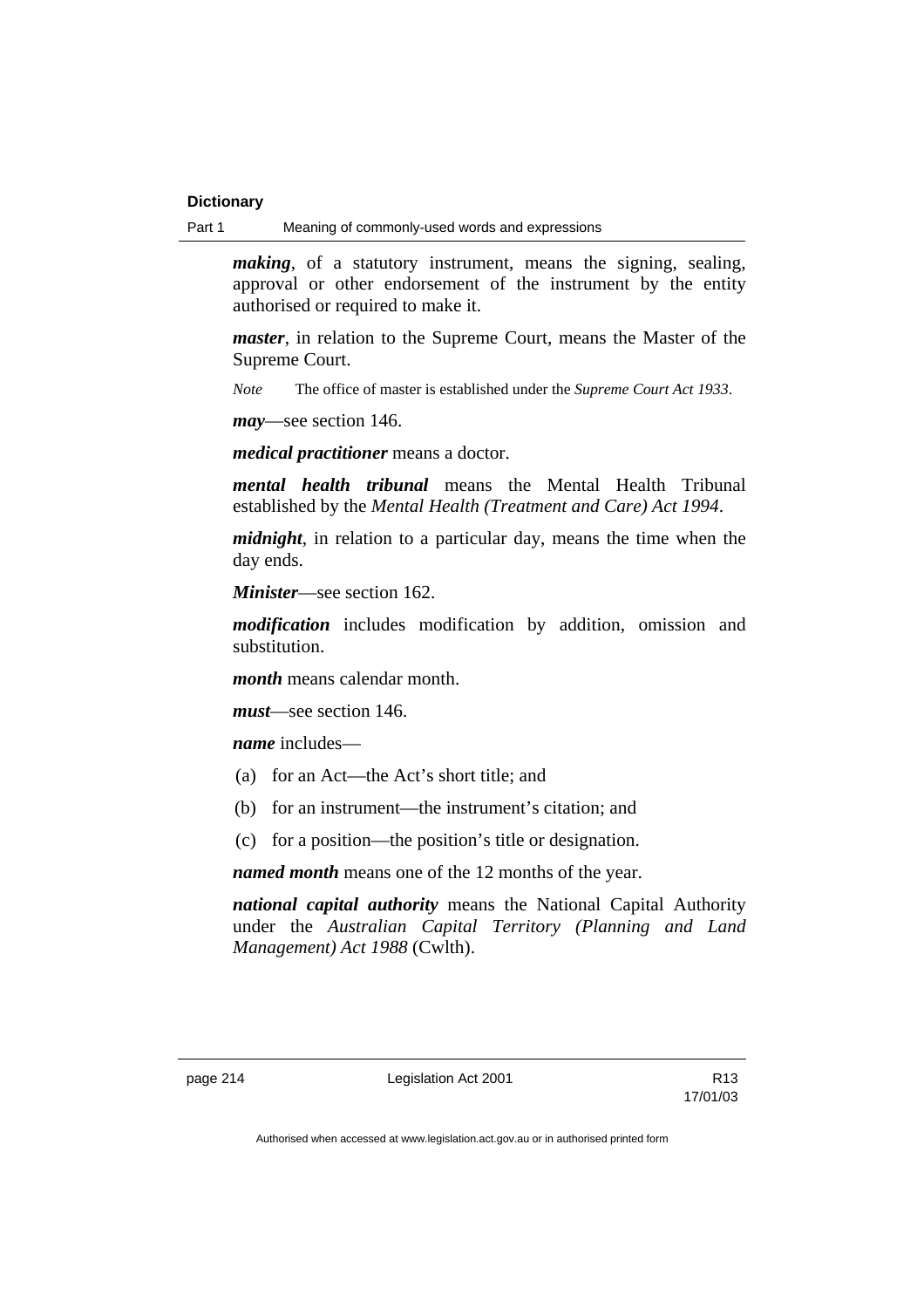*national land* means National Land under the *Australian Capital Territory (Planning and Land Management) Act 1988* (Cwlth).

*Note* If an area of land in the ACT is, or is intended to be, used by or on behalf of the Commonwealth, it may be declared National Land under the *Australian Capital Territory (Planning and Land Management) Act 1988* (Cwlth), s 27.

*night* means the period between sunset on one day and sunrise on the next day.

*Northern Territory* means the Northern Territory of Australia.

*notifiable instrument*—see section 10 (Meaning of *notifiable instrument*).

### *notification*—

- (a) of an Act—see section 30 (References to *notification* of Acts); and
- (b) of a statutory instrument—see section 63 (References to *notification* of registrable instruments).

*notification day*, for an Act or statutory instrument, means the day the Act or instrument is notified.

*NSW Act* means an Act of the New South Wales Parliament.

### *number* means—

- (a) a number expressed in figures or words; or
- (b) a combination of a number so expressed and a letter of the alphabet.

*nurse* means a registered nurse under the *Nurses Act 1988*.

*oath*, in relation to a person allowed by law to affirm, declare or promise includes affirmation, declaration and promise.

*occupy* a position includes hold the position or exercise functions of the position.

*office* includes position.

R13 17/01/03 Legislation Act 2001 **page 215**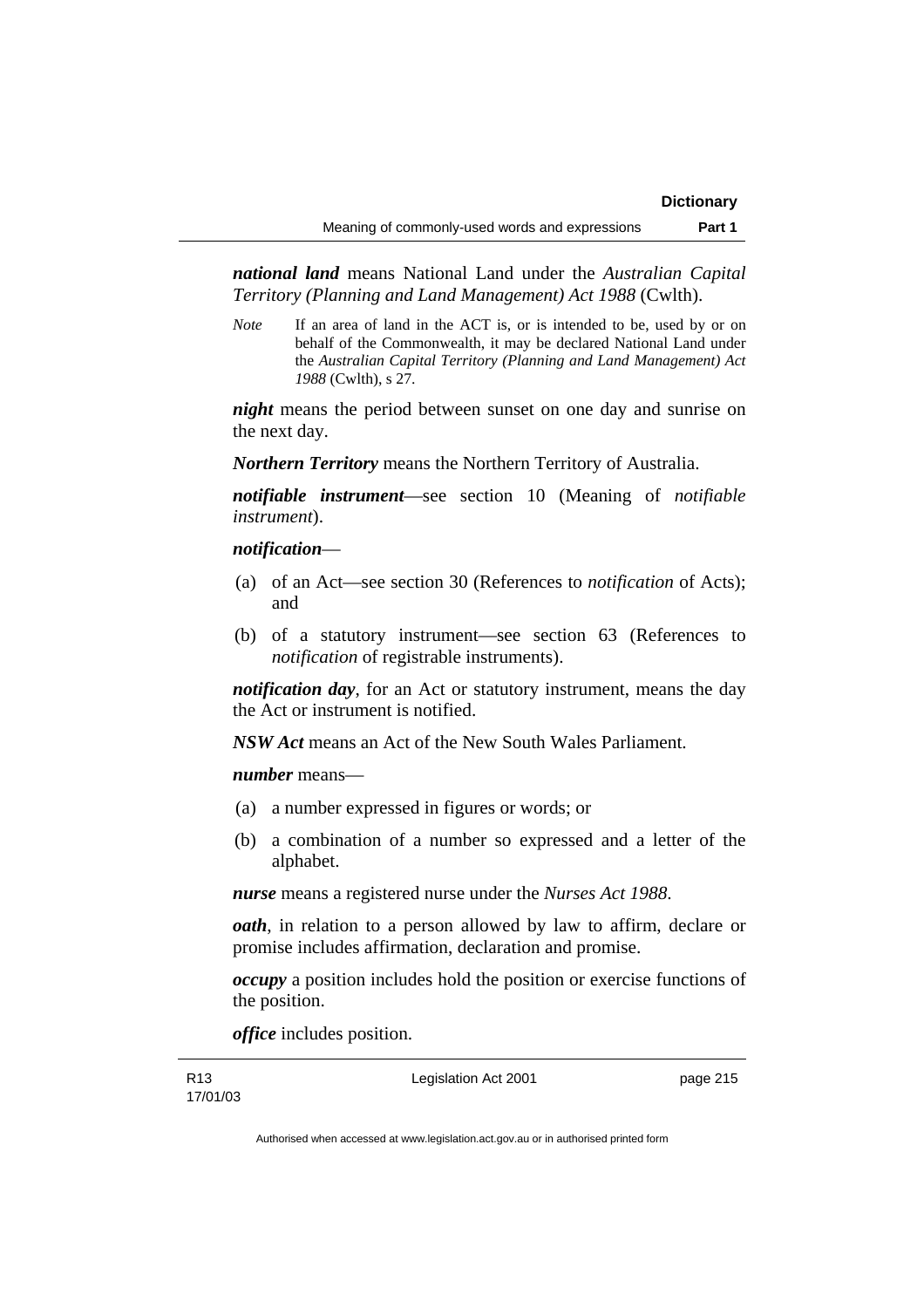*office of fair trading* means the Office of Fair Trading of the Australian Capital Territory.

*Note* The *Fair Trading (Consumer Affairs) Act 1973* establishes the office and deals with its functions and powers.

*ombudsman* means the Ombudsman under the *Ombudsman Act 1989*.

*omit*, in relation to a provision of an Act or statutory instrument, includes repeal.

*ordinance* means an ordinance made under the *Seat of Government (Administration) Act 1910* (Cwlth), section 12.

*parliamentary counsel* means the person performing the duties of Parliamentary Counsel in the public service.

*passing*, of an Act—see section 29 (References to *enactment* or *passing* of Acts).

*penalty unit*—see section 133.

*person* includes an individual and a corporation.

*Note* Section 160 deals with references to a person generally.

*pharmacist* means a registered pharmacist under the *Pharmacy Act 1931*.

*planning authority* means the Australian Capital Territory Planning Authority under the *Land (Planning and Environment) Act 1991*.

*police officer* means a member or special member of the Australian Federal Police.

*position* includes office.

*power* includes authority.

*prescribed*, in an Act, means prescribed by the Act or under regulations under the Act.

*privacy commissioner* means the Privacy Commissioner under the *Privacy Act 1998* (Cwlth).

page 216 **Legislation Act 2001** R13

17/01/03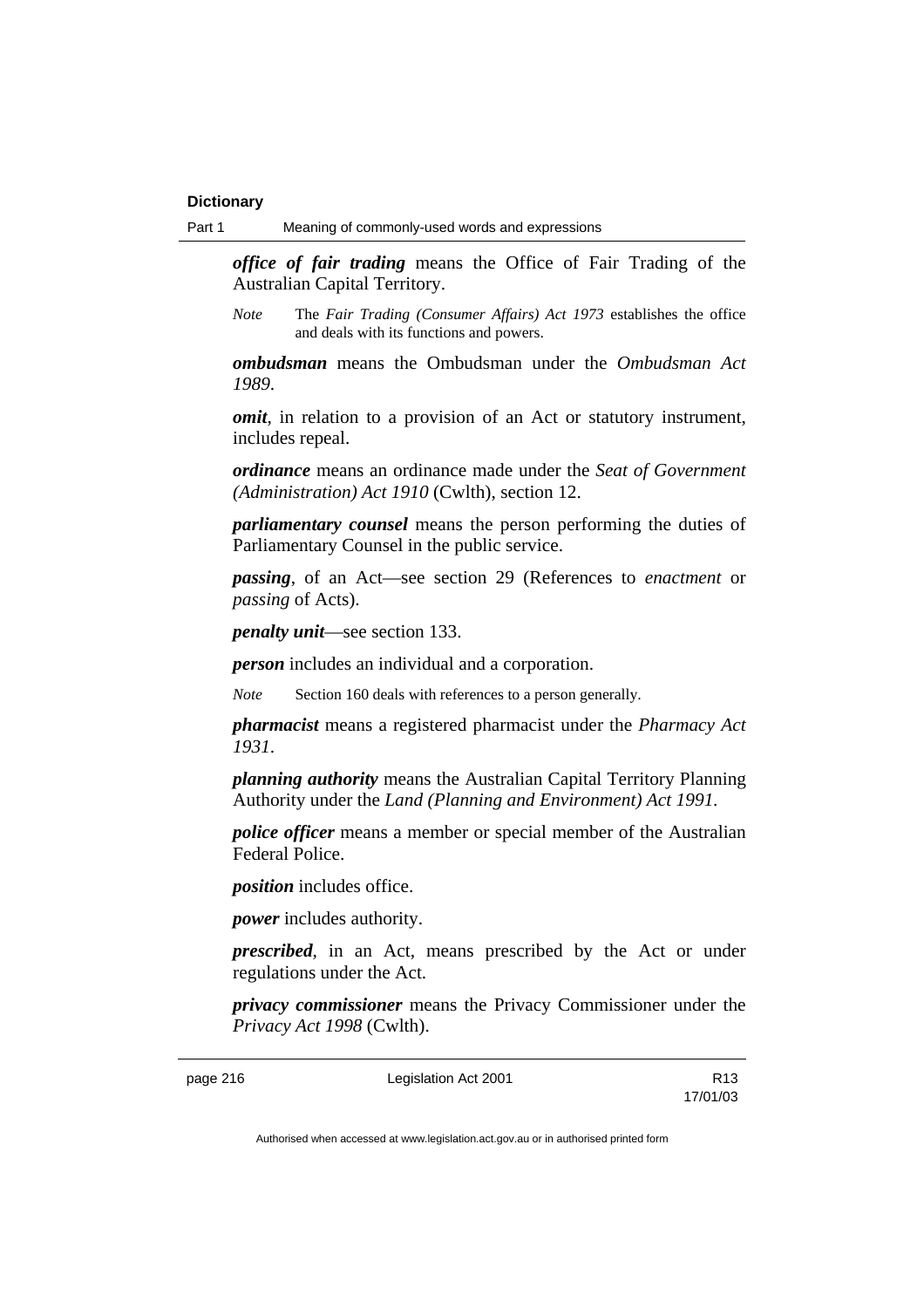*proceeding* means a legal or other action or proceeding.

*property* means any legal or equitable estate or interest (whether present or future, vested or contingent, or tangible or intangible) in real or personal property of any description (including money), and includes a thing in action.

*Note* A *thing in action* is an intangible personal property right recognised and protected by the law. Examples include debts, money held in a bank, shares, rights under a trust, copyright and right to sue for breach of contract.

*provision*—see section 16 (Meaning of *provision*).

*public employee* means—

- (a) a public servant; or
- (b) a person employed by a Territory instrumentality; or
- (c) a statutory office-holder or a person employed by a statutory office-holder.

*public health officer—*see the *Public Health Act 1997*, dictionary.

*public money*, of the Territory, means revenues, loans and other money received by the Territory.

*public servant* means a person employed in the public service.

*public service* means the Australian Capital Territory Public Service.

*Note* The *Public Sector Management Act 1994*, s 12 deals with the constitution of the public service.

*public trustee* means the Public Trustee for the Australian Capital Territory under the *Public Trustee Act 1985*.

*quarter* means a period of 3 months beginning on 1 January, 1 April, 1 July or 1 October in any year.

*registered surveyor* means a surveyor under the *Surveyors Act 2001*.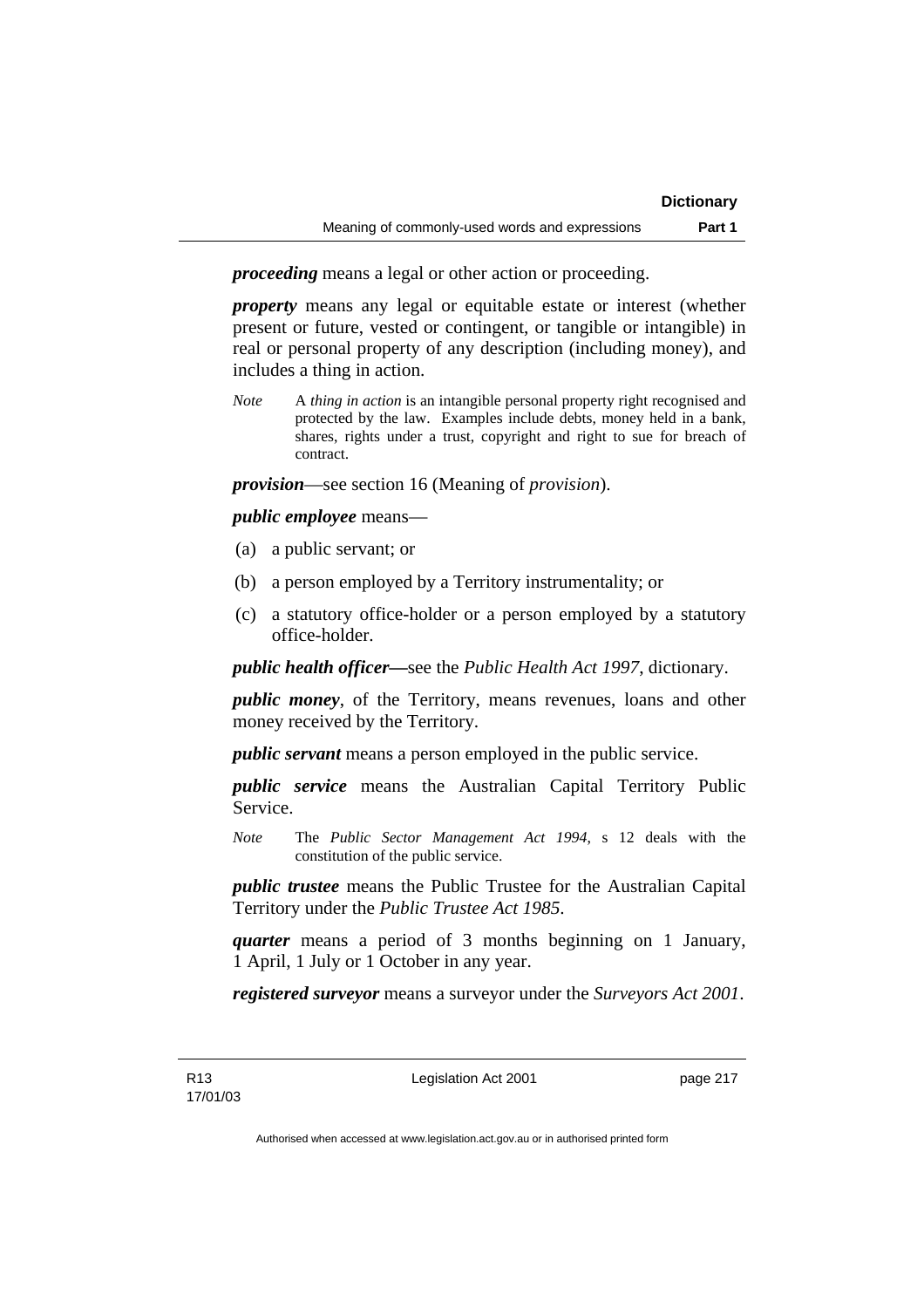*registrable instrument*—see section 12 (Meaning of *registrable instrument*).

*registrar* means—

- (a) in relation to the Supreme Court—the registrar of the Supreme Court; or
- (b) in relation to the Magistrates Court—the registrar of the Magistrates Court; or
- (c) in relation to a tribunal—the registrar of the tribunal.

*registrar-general* means the Registrar-General under the *Registrar-General Act 1993*.

*registrar of firearms* means the Registrar of Firearms under the *Firearms Act 1996*.

*registrar of liquor licences* means the Registrar of Liquor Licences under the *Liquor Act 1975*.

*regulations*, in relation to an Act, means regulations made or in force under the Act.

*remand centre* means an area declared under the *Remand Centres Act 1976* to be a remand centre or a temporary remand centre.

*remand centre administrator* means the Administrator under the *Remand Centres Act 1976*, section 6.

*remuneration tribunal* means the Remuneration Tribunal established by the *Remuneration Tribunal Act 1995*.

*repeal* includes—

- (a) for an Act or statutory instrument—omit a provision of the Act or instrument; and
- (b) for an Act or statutory instrument (or a provision of it) abrogate or limit its effect, or exclude from its application, any circumstance, matter, person, place or purpose; and

page 218 **Legislation Act 2001** R13

17/01/03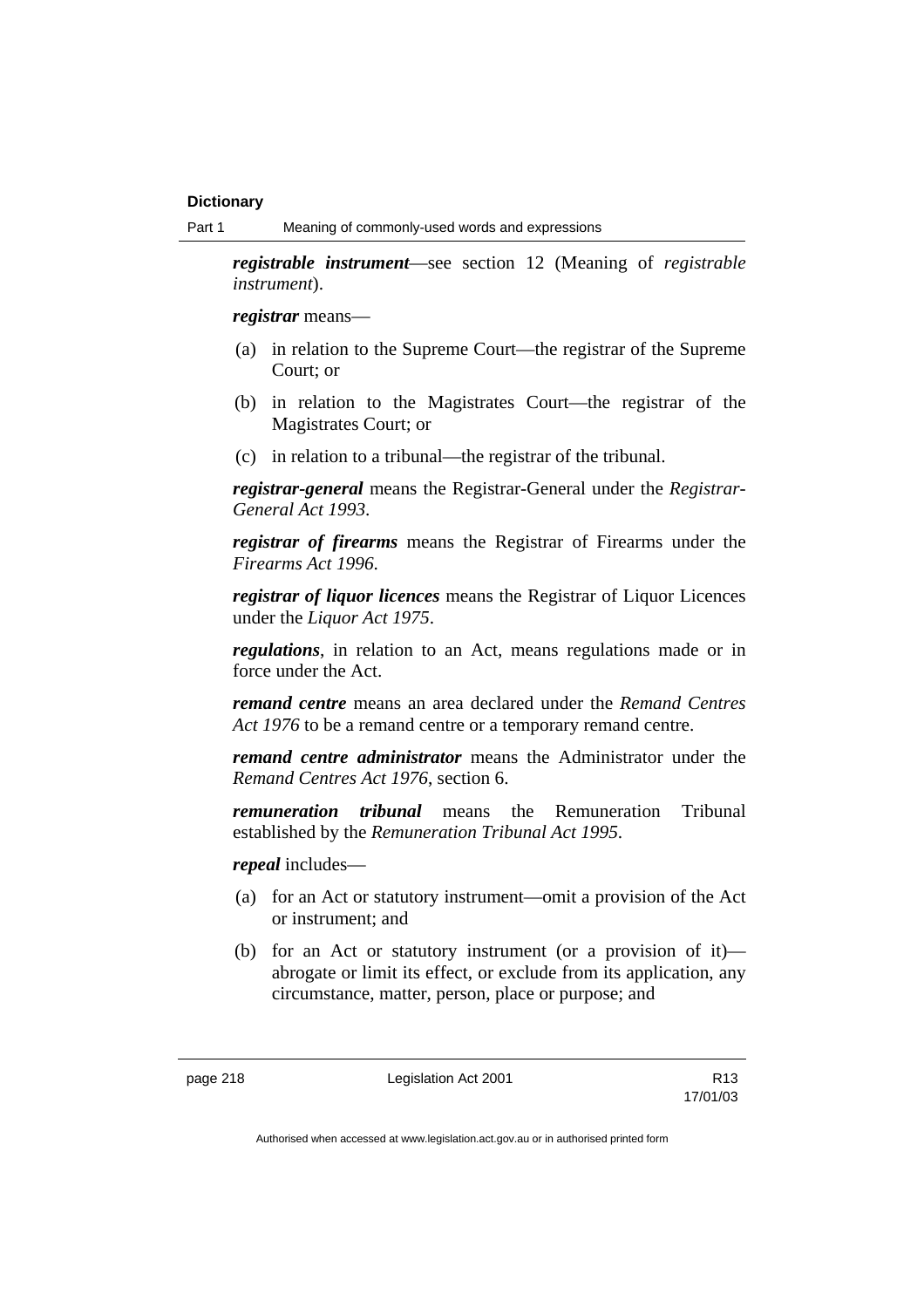- (c) for a provision of an Act or statutory instrument—omit the provision (or a part of it); and
- (d) for a statutory instrument—revoke the instrument (or part of it); and
- (e) for a decision—revoke it or cancel it; and
- (f) for chapter 9 (Repeal and amendment of laws)—see section 82 (Definitions for ch 9).

*residential tenancies tribunal* means the Residential Tenancies Tribunal established by the *Residential Tenancies Act 1997*.

*road transport authority* means the Australian Capital Territory Road Transport Authority.

*Note* The chief executive of the department responsible for the *Road Transport (General) Act 1999* is the road transport authority (see *Road Transport (General) Act 1999*, s 16).

## *rules* means—

- (a) of a court or tribunal—rules made by the person or body having power to make rules (however described) regulating the practice and procedure of the court or tribunal; and
- (b) in relation to an Act—rules made or in force under the Act.

*rural firefighting service* means the Rural Firefighting Service established by the *Bushfire Act 1936*.

*see*, in a definition—see section 131 (Signpost definitions).

*Self-Government Act* means the *Australian Capital Territory (Self-Government) Act 1988* (Cwlth).

### *self-government day* means 11 May 1989.

*Note* This is the day when the remaining provisions of the Self-Government Act commenced and, in particular, the Australian Capital Territory was established as a body politic, the Legislative Assembly was empowered to make laws for the ACT and the Executive was established.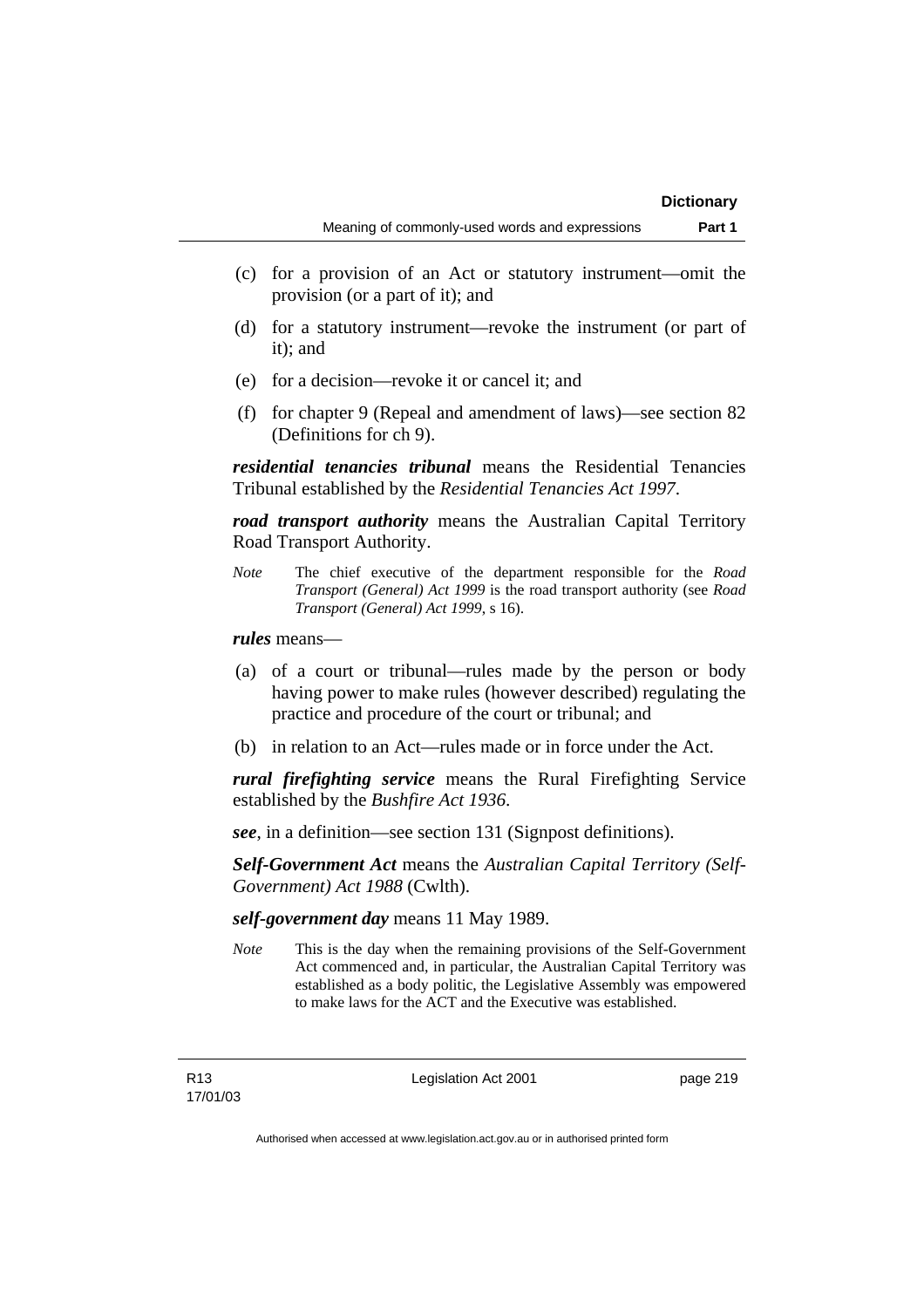*sentence administration board* means the Sentence Administration Board under the *Rehabilitation of Offenders (Interim) Act 2001*.

*sign* includes attach a seal and make a mark.

*sitting day*, of the Legislative Assembly, means a day when the Assembly meets.

*Small Claims Court* means the Magistrates Court when exercising jurisdiction as the Small Claims Court.

*Note* The *Magistrates Court (Civil Jurisdiction) Act 1982* deals with the exercise of this jurisdiction.

*solicitor* means a lawyer who practises as a solicitor.

*Speaker* means the Presiding Officer of the Legislative Assembly.

*Note* The presiding officer is elected under the Self-Government Act, s 11.

*Standards Australia* means the company named Standards Australia International Limited (ACN 087 326 690).

*State* means a State of the Commonwealth, and includes the Northern Territory.

*statutory declaration* means a statutory declaration made under the *Statutory Declarations Act 1959* (Cwlth).

*statutory instrument*—see section 13 (Meaning of *statutory instrument*).

*statutory office-holder* means a person occupying a position under an Act or statutory instrument (other than a position in the public service).

*subordinate law*—see section 8 (Meaning of *subordinate law)*.

*summary offence*—see section 190 (2).

page 220 **Legislation Act 2001** R13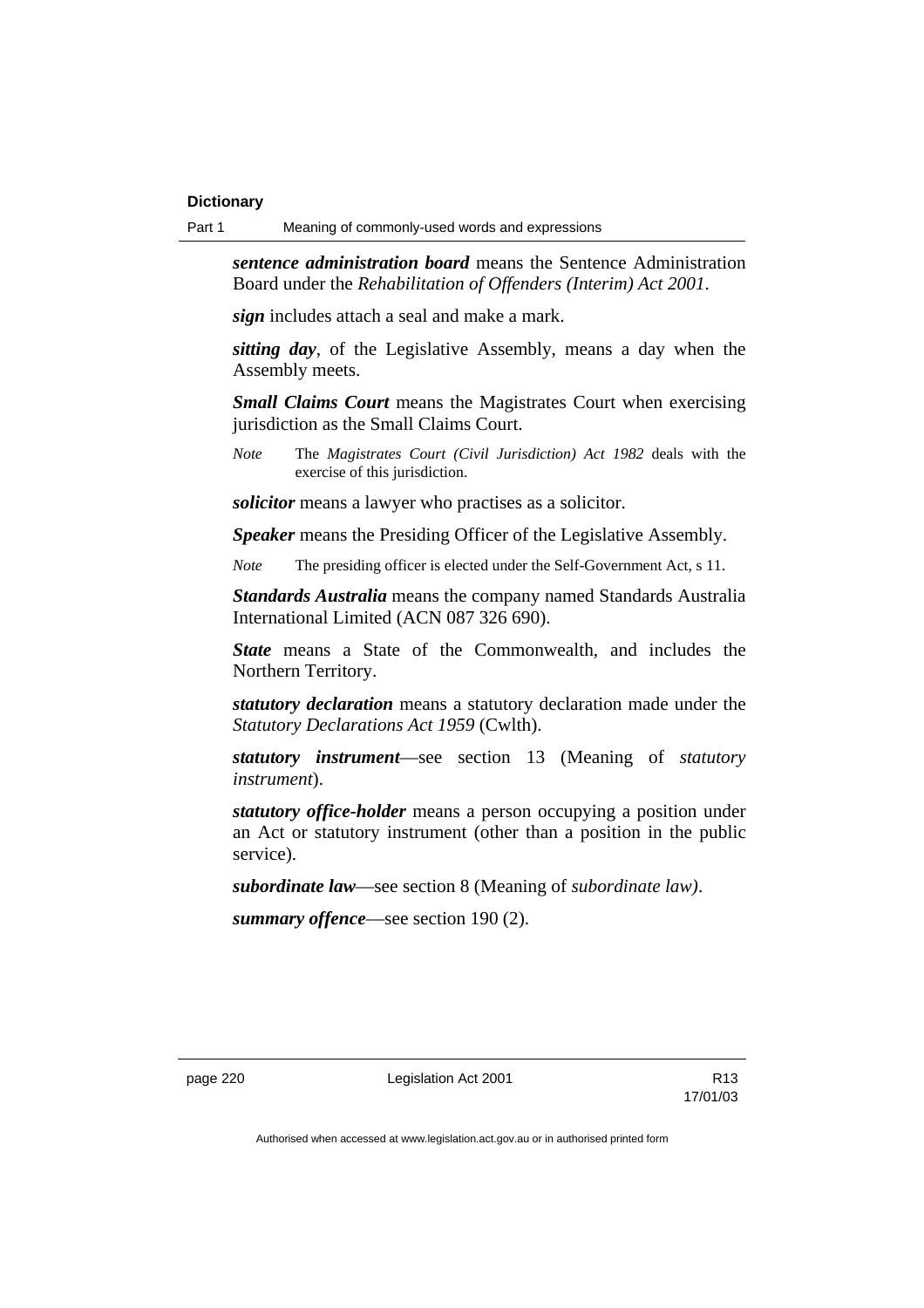*Supreme Court* means the Supreme Court of the Australian Capital Territory.

*Note* The Supreme Court is established by the *Supreme Court Act 1933*, s 3. The Self-Government Act, s 48A deals with the jurisdiction and powers of the court.

*swear*, in relation to a person allowed by law to affirm, declare or promise, includes affirmation, declaration and promise.

*the Territory* means—

- (a) when used in a geographical sense—the Australian Capital Territory; or
- (b) in any other case—the body politic established by the Self-Government Act, section 7.

*Territory authority* means a body established under an Act.

*Territory instrumentality* means a corporation that—

- (a) is established under an Act or statutory instrument, or under the Corporations Act; and
- (b) is a Territory instrumentality under the *Public Sector Management Act 1994*.
- *Note* Territory instrumentality is defined in the *Public Sector Management Act 1994*, s 3.

*Territory land* means Territory Land under the *Australian Capital Territory (Planning and Land Management) Act 1988* (Cwlth).

*Note* The *Australian Capital Territory (Planning and Land Management) Act 1988* (Cwlth), s 28 provides that if land in the ACT is not national land (see the definition above) it is Territory land.

*Territory owned corporation* means a Territory owned corporation under the *Territory Owned Corporations Act 1990*.

*Territory plan* means the Territory plan under the *Land (Planning and Environment) Act 1991*.

*transitional* includes saving.

Legislation Act 2001 **page 221**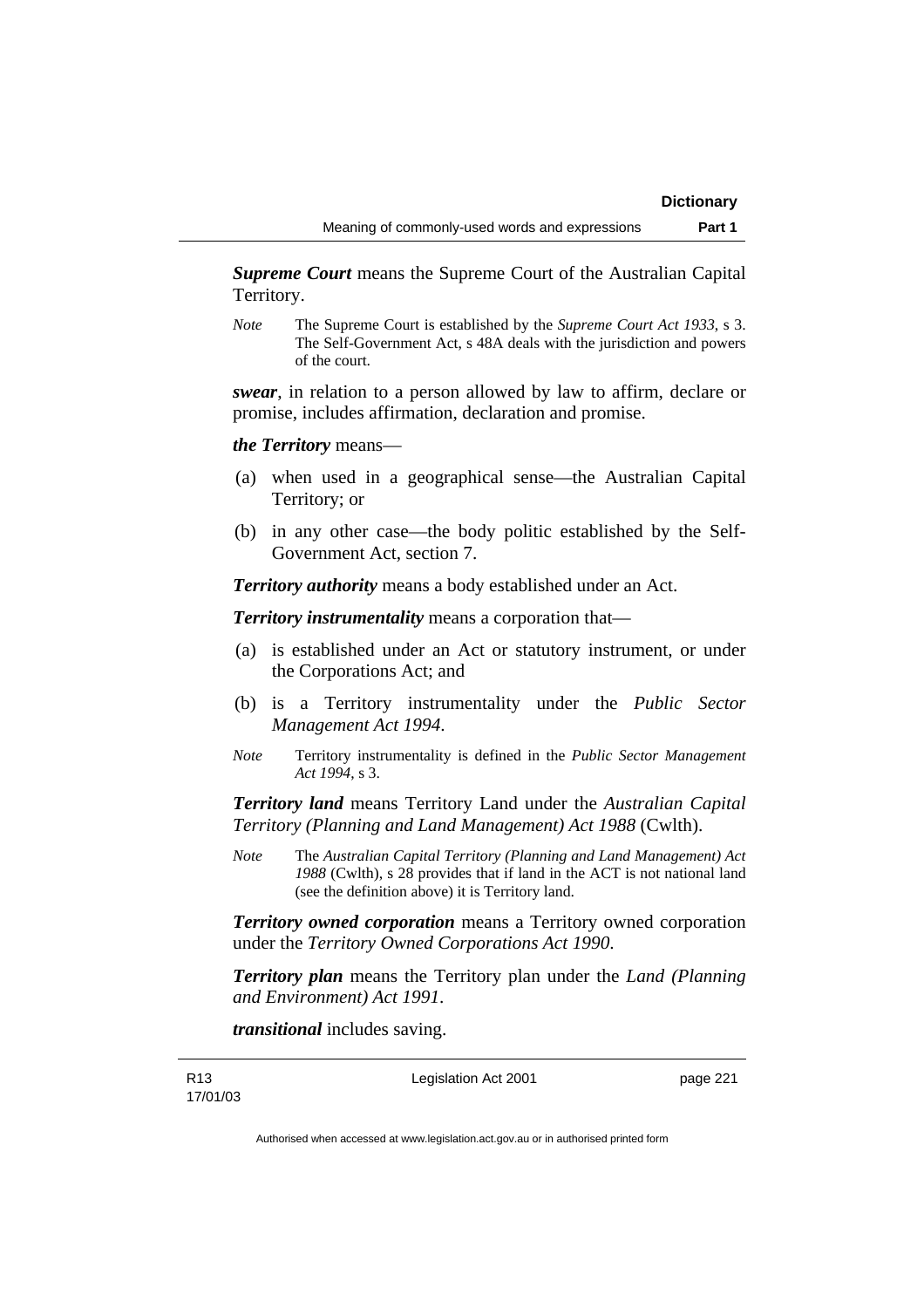Part 1 Meaning of commonly-used words and expressions

*Treasurer* means the Minister designated Treasurer by the Chief Minister, and includes a Minister authorised by the Chief Minister to act on behalf of the Treasurer.

*tribunal* includes any entity that is authorised to hear, receive and examine evidence.

*UK Act* means an Act of the United Kingdom Parliament.

*under*, in relation to an Act or statutory instrument or a provision of an Act or statutory instrument, includes the following:

- (a) by;
- (b) by virtue of;
- (c) for or for the purposes of;
- (d) in accordance with;
- (e) in pursuance of;
- (f) pursuant to;
- (g) within the meaning of.

*United Kingdom* means the United Kingdom of Great Britain and Northern Ireland.

# *United Kingdom Parliament* means—

- (a) the Parliament of England; or
- (b) the Parliament of Great Britain; or
- (c) the Parliament of the United Kingdom of Great Britain and Ireland; or
- (d) the Parliament of the United Kingdom of Great Britain and Northern Ireland.

*veterinary surgeon* means a registered veterinary surgeon under the *Veterinary Surgeons Act 1965*.

*will* includes a codicil.

page 222 Legislation Act 2001

17/01/03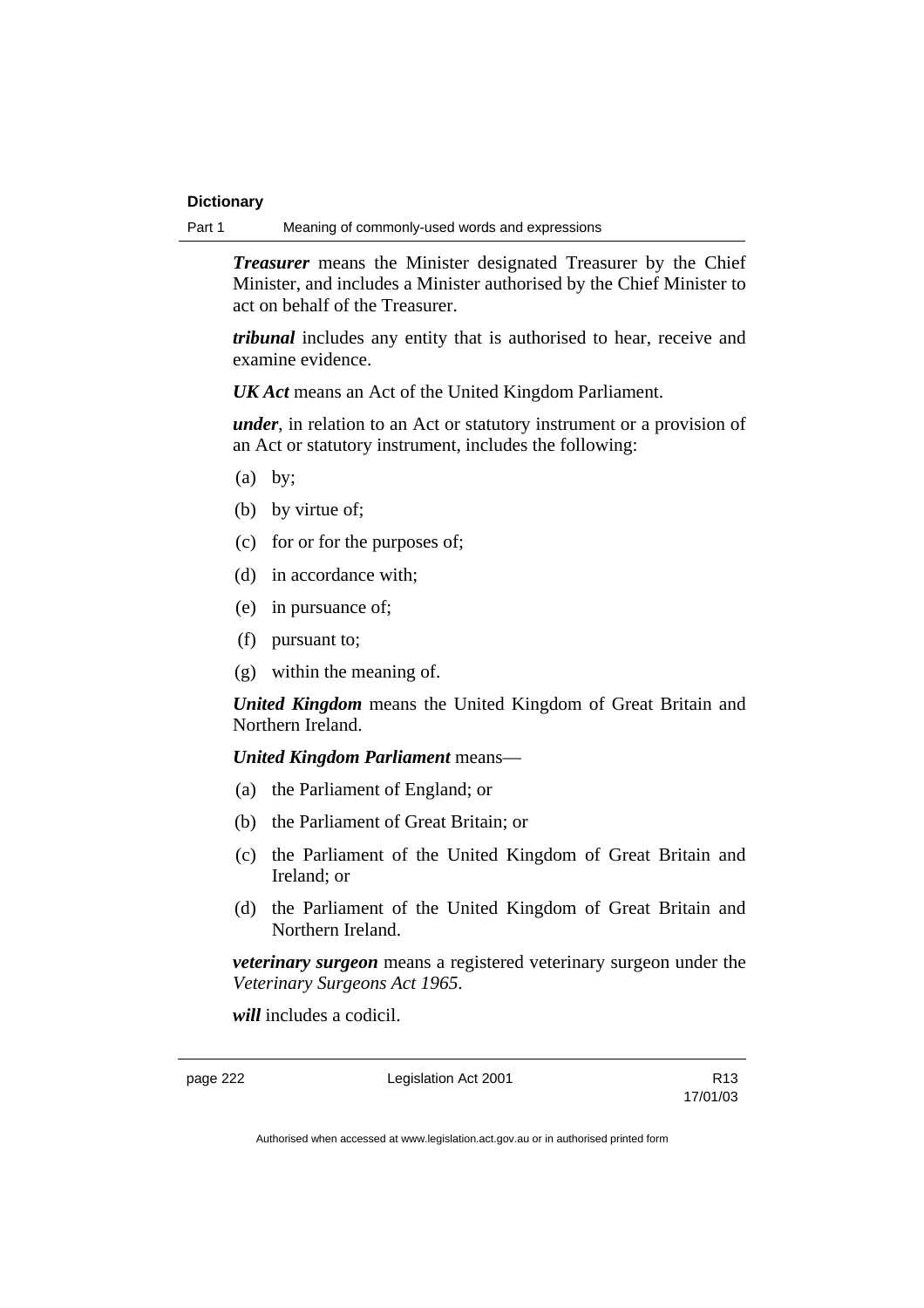*word* includes any drawing, figure, number and symbol.

*working day* means a day that is not a Saturday, Sunday or public holiday.

*writing* includes any way of representing or reproducing words in visible form.

### **Examples**

printing, photocopying, photography, typewriting

*Note* An example is part of the Act, is not exhaustive and may extend, but does not limit, the meaning of the provision in which it appears (see s 126 and s 132).

*year*, without specifying the kind of year, means calendar year.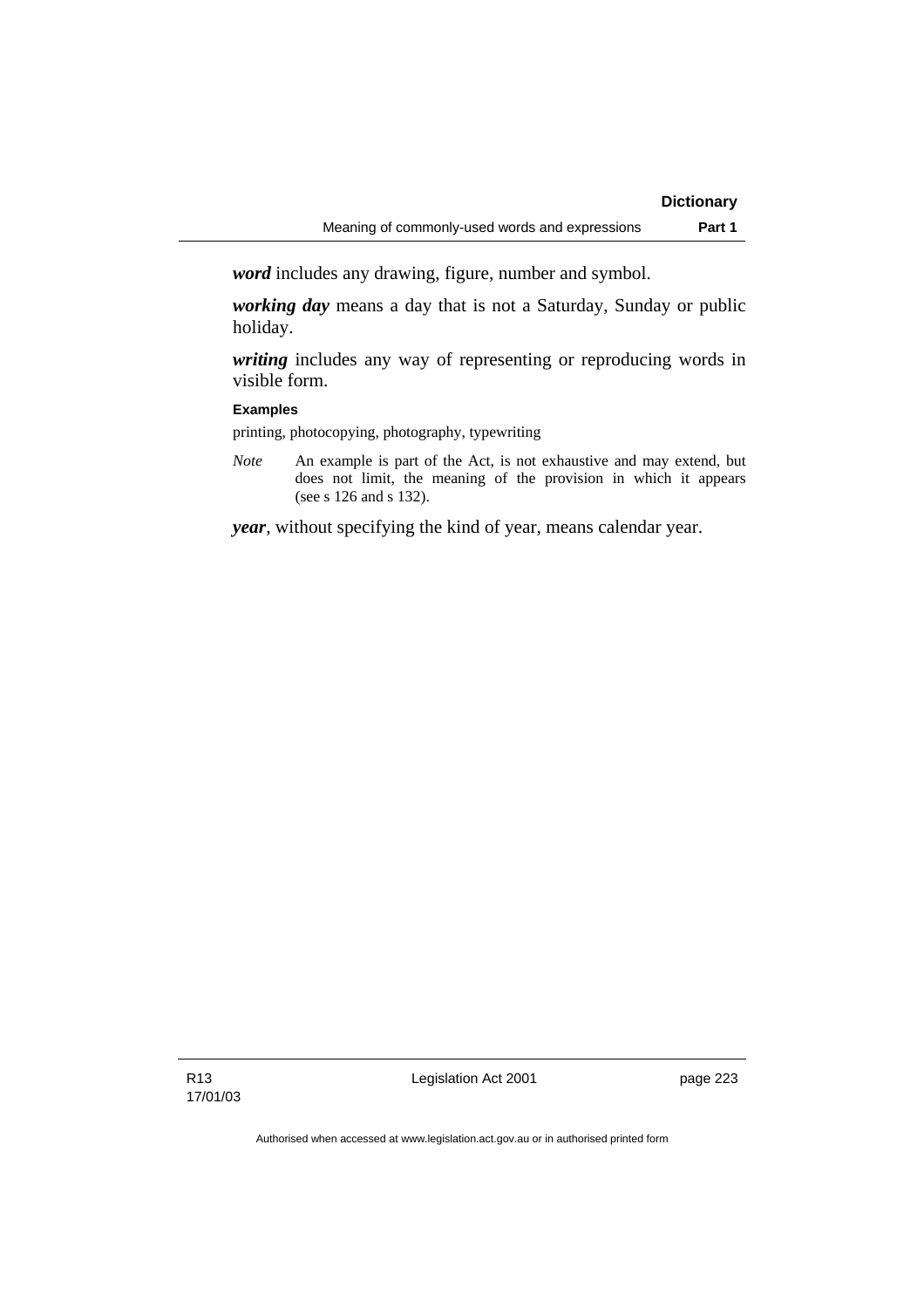# **Part 2 Words and expressions for**  *Legislation Act 2001* **only**

*Note* Words and expressions that apply to all Acts and statutory instruments are set out in pt 1.

*administrator*, for part 19.5 (Service of documents)—see section 246.

*agency*, for part 19.5 (Service of documents)—see section 246.

### *appointee*—

- (a) for division 19.3.1 (Appointments—other than acting appointments)—see section 207 (2); and
- (b) for division 19.3.2 (Acting appointments)—see section 217 (2).

### *appointer*—

- (a) for division 19.3.1 (Appointments—other than acting appointments)—see section 205; and
- (b) for division 19.3.2 (Acting appointments)—see section 215; and
- (c) for part 19.4 (Delegations)—see section 230 (1).

*approved web site* means an internet site approved under section 21 (Approved web site).

*authorised republication*—see section 15 (Meaning of *authorised republication*).

*authorising law*, for chapter 5 (Regulatory impact statements for subordinate laws and disallowable instruments)—see section 31 (Definitions for ch 5).

*benefits*, for chapter 5 (Regulatory impact statements for subordinate laws and disallowable instruments)—see section 31 (Definitions for ch 5).

page 224 **Legislation Act 2001** R13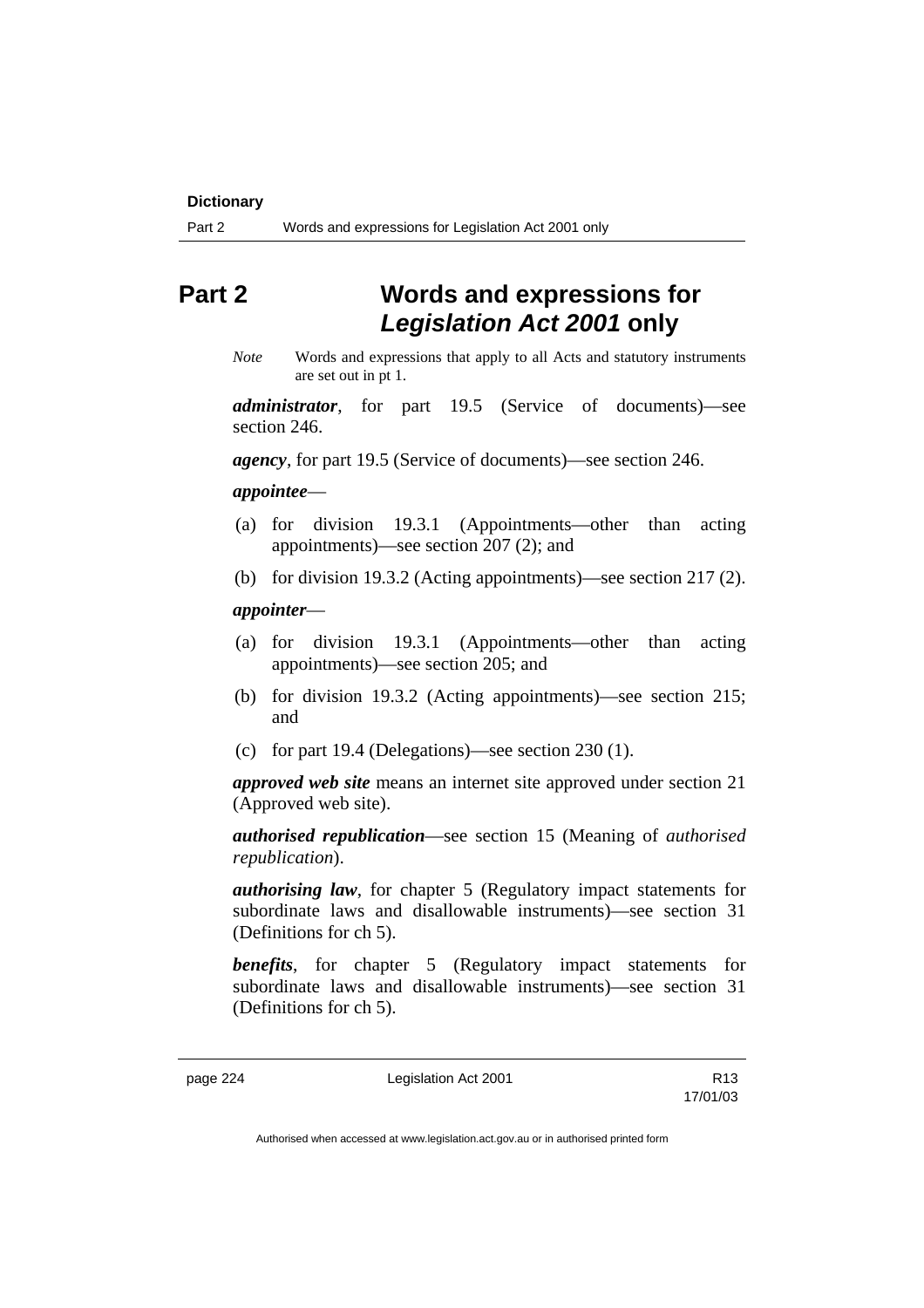*business address*, for part 19.5 (Service of documents)—see section 246.

*corporation*, for part 19.5 (Service of documents)—see section 246.

*costs*, for chapter 5 (Regulatory impact statements for subordinate laws and disallowable instruments)—see section 31 (Definitions for ch 5).

*current legislative drafting practice* means the legislative drafting practices from time to time used in the Parliamentary Counsel's Office.

*delegate*, for part 19.4 (Delegations)—see section 233 (2).

*determinative provision*—see section 5 (2).

*document*, for part 19.5 (Service of documents)—see section 246.

*editorial amendment*, of a law—see section 116 (Ambit of editorial amendments).

*email address*, for part 19.5 (Service of documents)—see section 246.

*executive officer*, for part 19.5 (Service of documents)—see section 246.

*fax number*, for part 19.5 (Service of documents)—see section 246.

*fee*, for part 6.3 (Making of certain statutory instruments about fees)—see section 55 (Definitions for pt 6.3).

*home address*, for part 19.5 (Service of documents)—see section 246.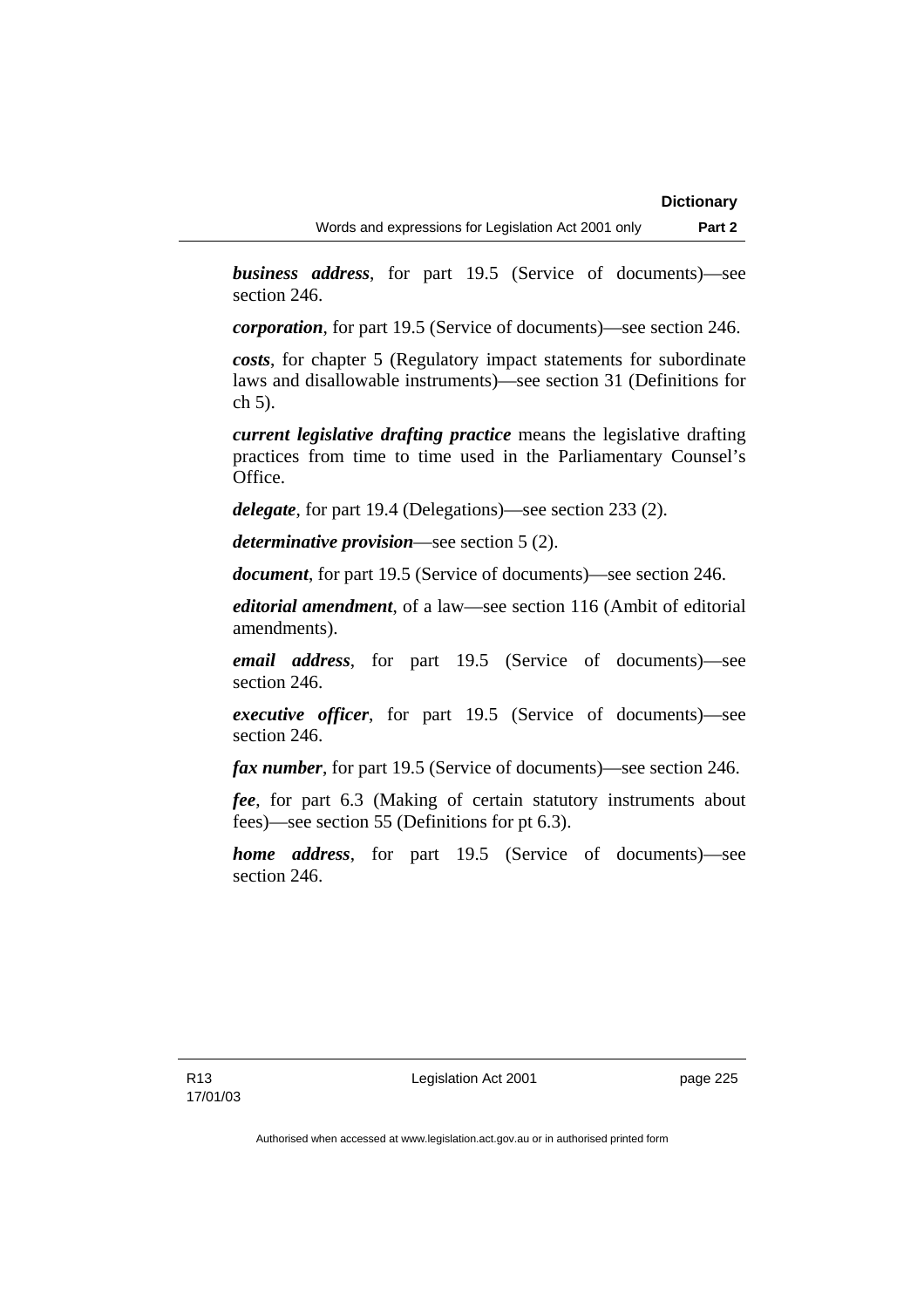*law*—

- (a) for chapter 8 (Commencement and exercise of powers before commencement)—see section 72 (Meaning of *law* in ch 8); and
- (b) for chapter 9 (Repeal and amendment of laws)—see section 82 (Definitions for ch 9); and
- (c) for chapter 11 (Republication of Acts and statutory instruments)—see section 107 (Meaning of *law* in ch 11); and
- (d) for chapter 13 (Structure of Acts and statutory instruments) see section 125 (Meaning of *law* in ch 13); and
- (e) for chapter 16 (Courts, tribunals and other decision-makers) see section 175 (Meaning of *law* in ch 16); and
- (f) for chapter 17 (Entities and positions)—see section 185 (Meaning of *law* in ch 17); and
- (g) for chapter 19 (Administrative and machinery provisions)—see section 195 (Meaning of *law* in ch 19).

*non-determinative provision*—see section 5 (3).

*provide* a service, for part 6.3 (Making of certain statutory instruments about fees)—see section 55 (Definitions for pt 6.3).

*referential words* means words that identify a provision as a provision, or part of a provision, of the Act, statutory instrument or provision in which they appear.

# **Examples**

- 1 of this Act
- 2 of this section
- 3 hereof
- 4 said
- *Note* An example is part of the Act, is not exhaustive and may extend, but does not limit, the meaning of the provision in which it appears (see s 126 and s 132).

page 226 **Legislation Act 2001** R13

17/01/03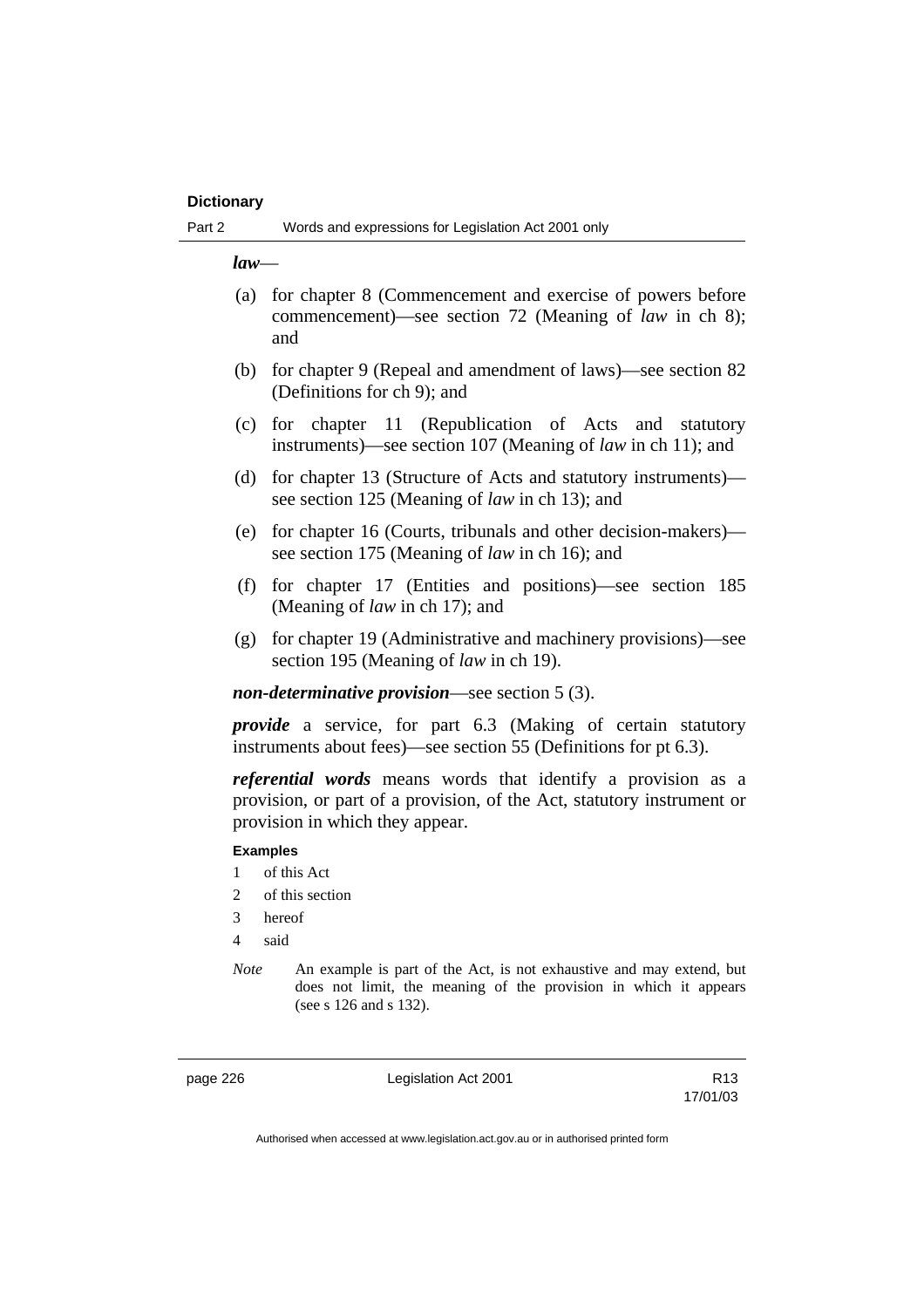*register* means the ACT legislation register.

*republication* means a republication of a law with the meaning of section 107 (Meaning of *law* in ch 11).

*republication date*, for an authorised republication, means the date stated in the republication as the republication date.

*responsible*, for part 19.5 (Service of documents)—see section 246.

*scrutiny committee principles*, for chapter 5 (Regulatory impact statements for subordinate laws and disallowable instruments)—see section 31 (Definitions for ch 5).

*service*, for part 6.3 (Making of certain statutory instruments about fees)—see section 55 (Definitions for pt 6.3).

R13 17/01/03 Legislation Act 2001 **page 227**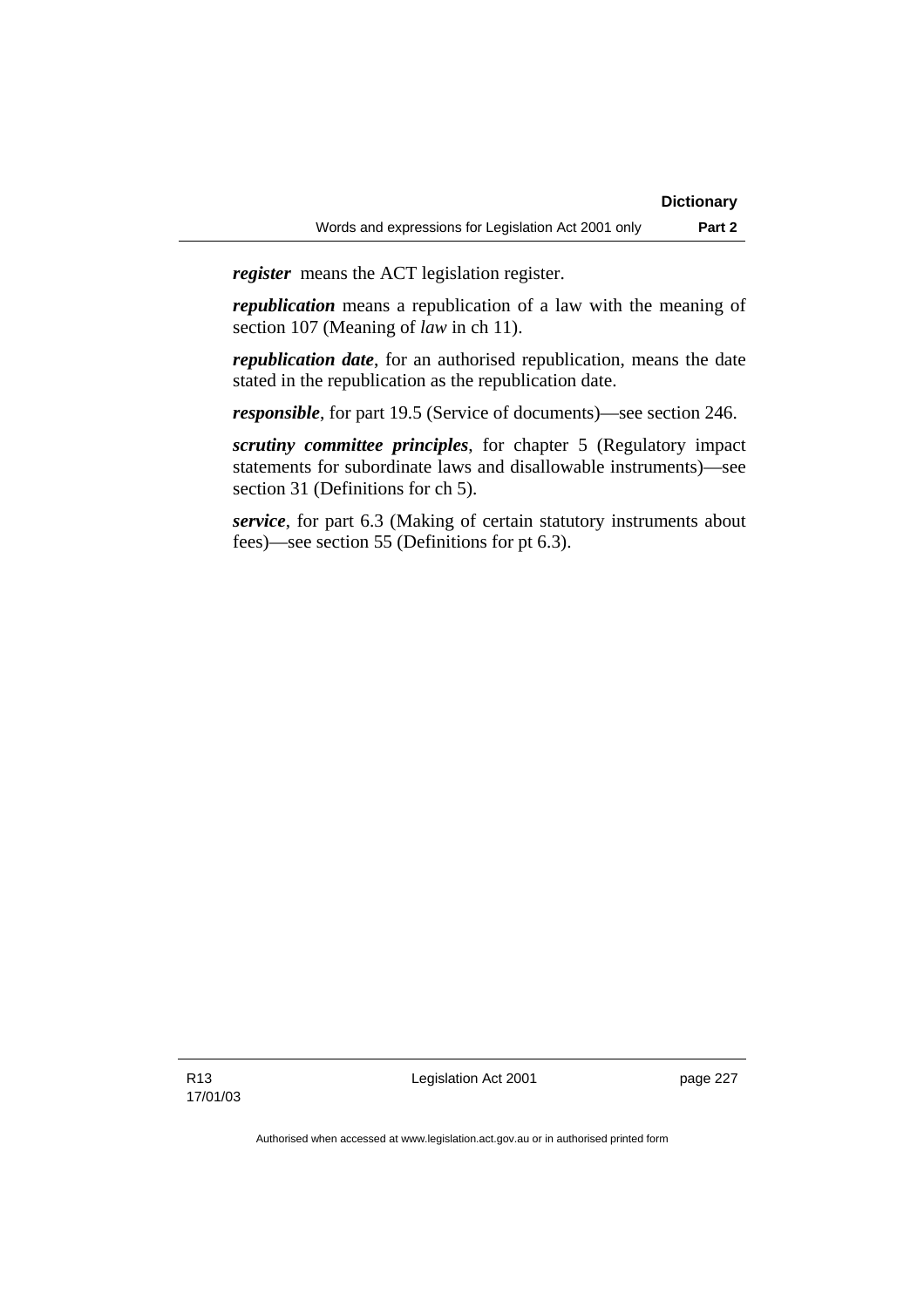1 About the endnotes

# **Endnotes**

# **1 About the endnotes**

Amending and modifying laws are annotated in the legislation history and the amendment history. Current modifications are not included in the republished law but are set out in the endnotes.

Not all editorial amendments made under the *Legislation Act 2001*, part 11.3 are annotated in the amendment history. Full details of any amendments can be obtained from the Parliamentary Counsel's Office.

Uncommenced amending laws and expiries are listed in the legislation history and the amendment history. These details are underlined. Uncommenced provisions and amendments are not included in the republished law but are set out in the last endnote.

If all the provisions of the law have been renumbered, a table of renumbered provisions gives details of previous and current numbering.

The endnotes also include a table of earlier republications.

If the republished law includes penalties, current information about penalty unit values appears on the republication inside front cover.

# **2 Abbreviation key**

| $am = amended$                               | $ord = ordinance$                           |
|----------------------------------------------|---------------------------------------------|
| $amdt = amendment$                           | $orig = original$                           |
| $ch = chapter$                               | $p = page$                                  |
| $cl = clause$                                | par = paragraph                             |
| $def = definition$                           | $pres = present$                            |
| $dict = dictionary$                          | $prev = previous$                           |
| disallowed = disallowed by the Legislative   | $(\text{prev}) = \text{previously}$         |
| Assembly                                     | $prov = provision$                          |
| $div = division$                             | $pt = part$                                 |
| $exp = expires/expired$                      | $r = rule/subrule$                          |
| $Gaz = Gazette$                              | $reg = regulation/subregulation$            |
| $hdg =$ heading                              | $renum = renumbered$                        |
| $IA = Interpretation Act 1967$               | $reloc = relocated$                         |
| $ins = inserted/added$                       | $R[X]$ = Republication No                   |
| $LA =$ Legislation Act 2001                  | $RI = reissue$                              |
| $LR =$ legislation register                  | $s = section/subsection$                    |
| $LRA =$ Legislation (Republication) Act 1996 | $sch = schedule$                            |
| $mod = modified / modified$                  | $sdiv = subdivision$                        |
| $No = number$                                | $sub =$ substituted                         |
| $num = numbered$                             | $SL = Subordinate Law$                      |
| $o = order$                                  | $underlining = whole or part not commenced$ |
| $om = omitted/repealed$                      | or to be expired                            |
|                                              |                                             |

page 228 **Legislation Act 2001** CH<sub>2</sub> R13

17/01/03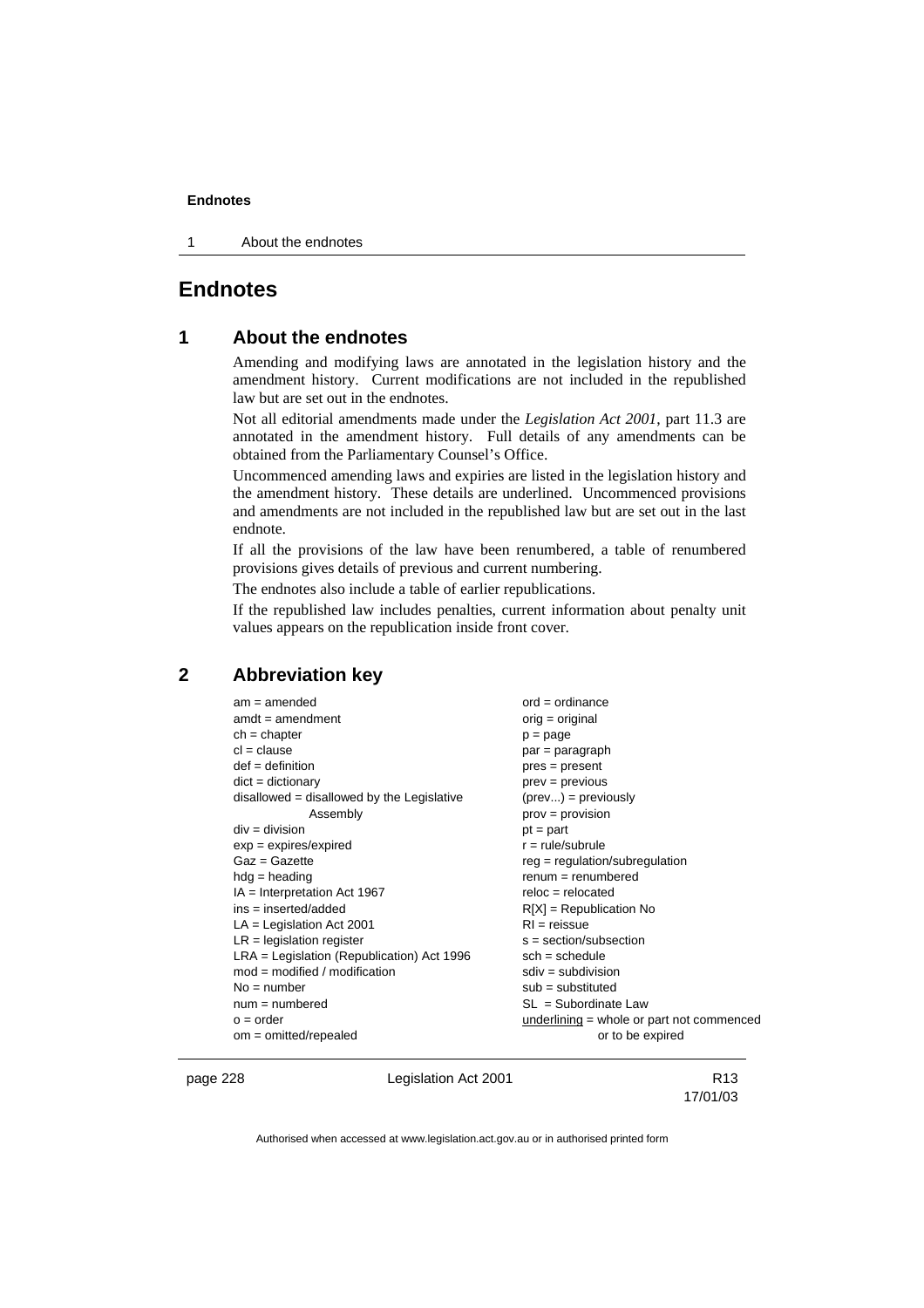# **3 Legislation history**

### **Legislation Act 2001 No 14**

notified 5 April 2001 (Gaz 2001 No 14) s 1, s 2 commenced 5 April 2001 (IA s 10B) remainder commenced 12 September 2001 (s 2 and Gaz 2001 No S65)

as amended by

### **Legislation (Consequential Amendments) Act 2001 No 44 pt 220**

notified 26 July 2001 (Gaz 2001 No 30) s 1, s 2 commenced 26 July 2001 (IA s 10B) pt 220 commenced 12 September 2001 (s 2 and see Gaz 2001 No S65)

### **Statute Law Amendment Act 2001 (No 2) 2001 No 56 pt 2.2**

notified 5 September 2001 (Gaz 2001 No S65) s 1, s 2 commenced 5 September 2001 (IA s 10B) amdts 2.67, 2.69, 2.78, 2.81 commenced 12 September 2001 (s 2 (2)) pt 2.2 remainder commenced 5 September 2001 (s 2 (1))

as modified by

### **Legislation Regulations 2001 SL 2001 No 34 reg 6**  notified LR 13 September 2001 commenced 13 September 2001 (reg 2)

as amended by

# **Justice and Community Safety Legislation Amendment Act 2001 No 70 sch 1**  notified LR 14 September 2001

amdt commenced 14 September 2001 (s 2 (5))

### **Defamation Act 2001 No 88 s 43 (2)**

notified LR 24 September 2001 s 1, s 2 commenced 24 September 2001 (LA s 75) s 43 (2) commenced 1 July 2002 (s 2)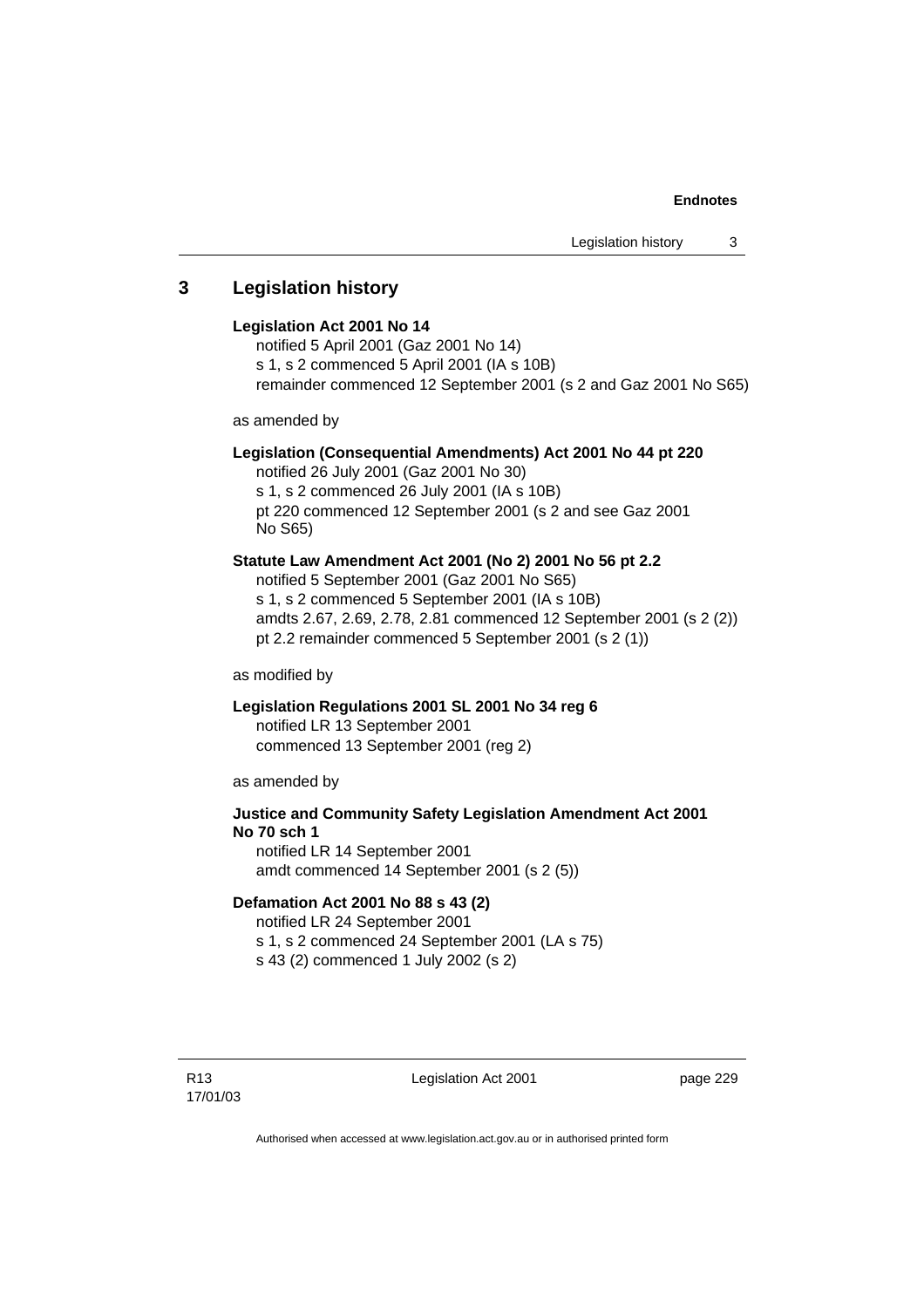3 Legislation history

# **Legislation Amendment Act 2002 No 11 ss 3-29, sch 1, pt 2.29**

notified LR 27 May 2002 s 1, s 2 commenced 27 May 2002 (LA s 75) ss 3-29, sch 1, pt 2.29 commenced 28 May 2002 (s 2 (1)

### **Justice and Community Safety Legislation Amendment Act 2002 No 27 pt 8**

notified LR 9 September 2002 s 1, s 2 commenced 9 September 2002 (LA s 75) pt 8 commenced 7 October 2002 (s 2 (2))

### **Statute Law Amendment Act 2002 No 30 pt 2.1**

notified LR 16 September 2002 s 1, s 2 taken to have commenced 19 May 1997 (LA s 75 (2)) amdt 2.3 taken to have commenced 12 September 2001 (s 2 (2)) pt 2.1 remainder commenced 17 September 2002 (s 2 (1))

### **Civil Law (Wrongs) Act 2002 No 40 div 3.2.8**

notified LR 10 October 2002 s 1, s 2 commenced 10 October 2002 (LA s 75 (1)) div 3.2.8 commenced 1 November 2002 (s 2 (2) and CN2002-13)

### **Statute Law Amendment Act 2002 (No 2) No 49 pt 2.1**

notified LR 20 December 2002

s 1, s 2 taken to have commenced 7 October 1994 (LA s 75 (2)) pt 2.1 commenced 17 January 2003 (s 2 (1))

### **Criminal Code 2002 No 51 pt 1.12**

notified LR 20 December 2002

s 1, s 2 commenced 20 December 2002 (LA 75 (1))

pt 1.12 commenced 1 January 2003 (s 2 (1))

### **Planning and Land (Consequential Amendments) Act 2002 No 56 pt 3.13**

notified LR 20 December 2002 s 1, s 2 commenced 20 December 2002 (LA s 75 (1)) pt 3.13 commences 1 July 2003 (s 2 and see Planning and Land Act 2002 s 5)

page 230 **Legislation Act 2001** CH<sub>13</sub> R13

17/01/03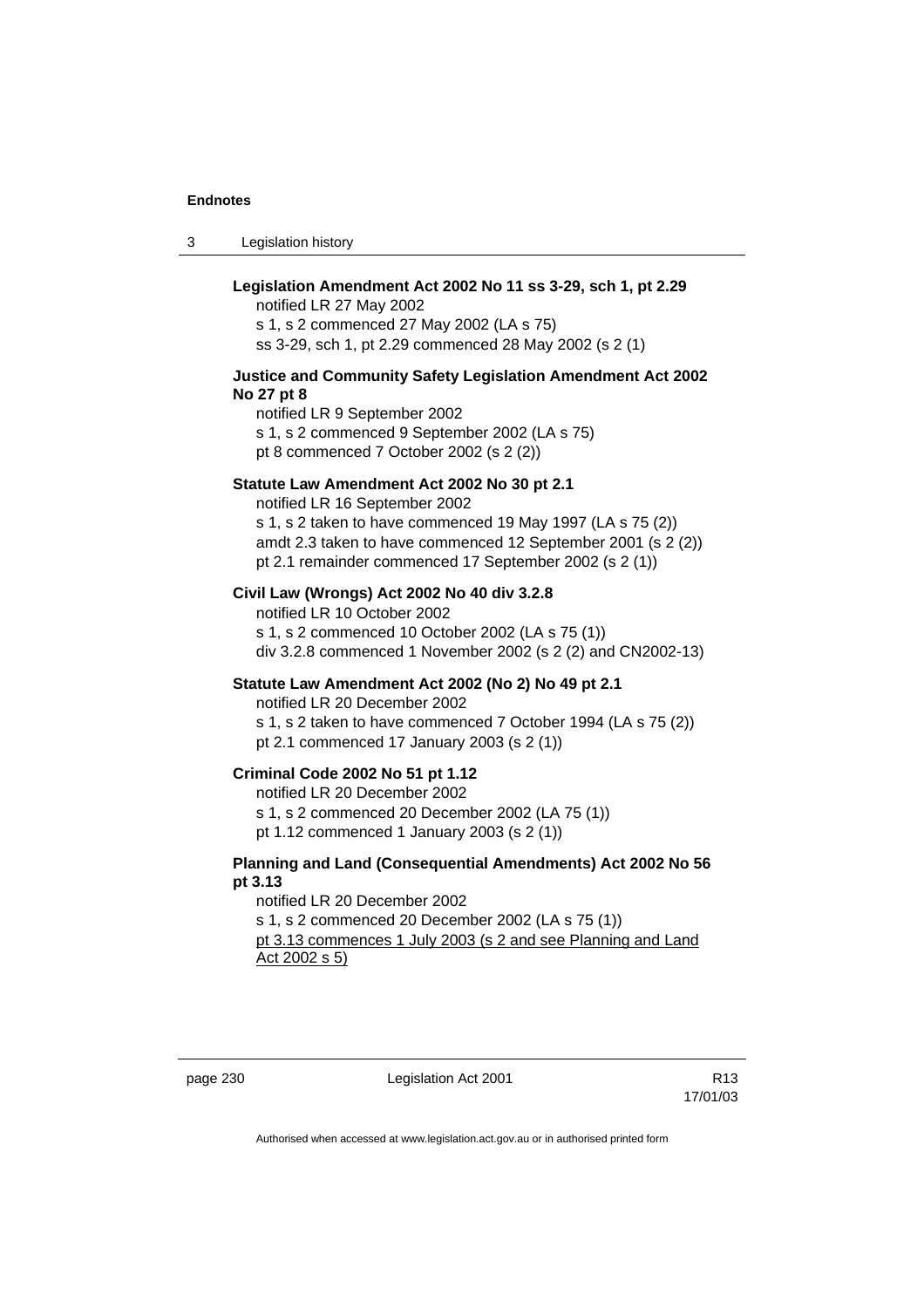# **4 Amendment history**

| <b>Dictionary</b>                                                                                        |                                                                                                                                                                                                |  |  |
|----------------------------------------------------------------------------------------------------------|------------------------------------------------------------------------------------------------------------------------------------------------------------------------------------------------|--|--|
| s 2                                                                                                      | orig s $2$ om LA s $89(4)$<br>(prev s 3) am 2001 No 56 amdt 2.18<br>renum 2002 No 11 s 5                                                                                                       |  |  |
| <b>Notes</b>                                                                                             |                                                                                                                                                                                                |  |  |
| s <sub>2A</sub>                                                                                          | (prev s 4) am 2001 No 56 amdt 2.19; 2002 No 11 amdt 1.1<br>renum 2002 No 11 s 5<br>(2), (3) exp 2 September 2003 (s 2A (3))                                                                    |  |  |
|                                                                                                          |                                                                                                                                                                                                |  |  |
| <b>Objects</b><br>s 3                                                                                    | orig s 3 renum as s 2<br>(prev s 5) am 2002 No 11 s 4<br>renum 2002 No 11 s 5                                                                                                                  |  |  |
|                                                                                                          |                                                                                                                                                                                                |  |  |
| <b>Application of Act</b><br>s <sub>4</sub>                                                              | orig s 4 renum as s 2A<br>ins 2002 No 11 s 6                                                                                                                                                   |  |  |
| s 5                                                                                                      | Determinative and non-determinative provisions<br>orig s 5 renum as s 3<br>ins 2002 No 11 s 6                                                                                                  |  |  |
| s 6                                                                                                      | Legislation Act provisions must be applied<br>sub 2002 No 11 s 6                                                                                                                               |  |  |
| <b>Meaning of instrument</b><br>s 14                                                                     | am 2001 No 56 amdt 2.20                                                                                                                                                                        |  |  |
| <b>Meaning of provision</b><br>s 16<br>am 2001 No 56 amdt 2.21                                           |                                                                                                                                                                                                |  |  |
| <b>ACT legislation register</b><br>s 18                                                                  | am 2001 No 56 amdt 2.22                                                                                                                                                                        |  |  |
| <b>Contents of register</b>                                                                              |                                                                                                                                                                                                |  |  |
| s 19                                                                                                     | sub 2001 No 56 amdt 2.23<br>am 2002 No 11 s 7; 2002 No 11 amdt 1.2; ss renum R5 LA (see<br>2002 No 11 amdt 1.3); 2002 No 49 amdt 2.1, amdt 2.1; pars<br>renum R13 LA (see 2002 No 49 amdt 2.3) |  |  |
| s 22                                                                                                     | Access to registered material at approved web site<br>am 2001 No 56 amdt 2.24                                                                                                                  |  |  |
| <b>Authorised electronic versions</b><br>s 24<br>am 2001 No 56 amdt 2.25, amdt 2.26; 2002 No 11 amdt 1.4 |                                                                                                                                                                                                |  |  |
| <b>Notification of Acts</b><br>s 28                                                                      | am 2001 No 56 amdts 2.27-2.29; 2002 No 11 amdt 1.5                                                                                                                                             |  |  |
|                                                                                                          |                                                                                                                                                                                                |  |  |

R13 17/01/03 Legislation Act 2001 **page 231**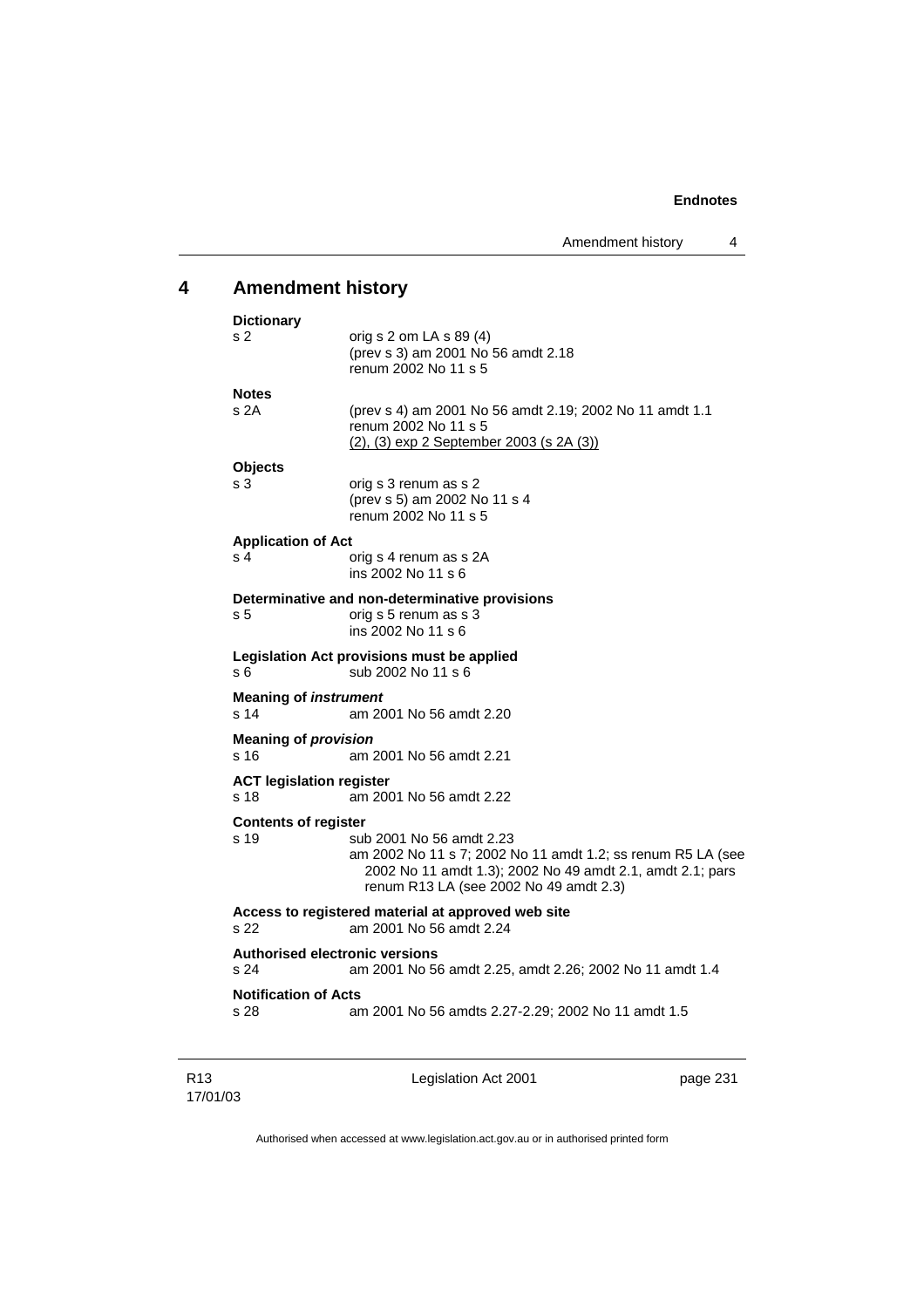4 Amendment history

page 232 Legislation Act 2001 **References to** *notification* **of Acts**  s 30 am 2001 No 56 amdt 2.30, amdt 2.31 **Guidelines about costs of proposed subordinate laws and disallowable instruments**  s 33 (3), (4) exp 12 March 2002 (s 33 (4)) **When is preparation of regulatory impact statement unnecessary?**  s 36 am 2002 No 30 amdt 2.1 **Making of certain statutory instruments by Executive**  s 41 hdg sub 2001 No 56 amdt 2.32 sub 2002 No 11 s 8 s 41 am 2001 No 56 amdts 2.33-2.36 sub 2002 No 11 s 8 **Power to make statutory instruments**  s 42 am 2002 No 11 amdt 1.6 **Statutory instruments to be interpreted not to exceed powers under authorising law**  s 43 am 2002 No 11 amdt 1.7 **Power to make statutory instruments for an Act etc**  s 44 am 2002 No 11 amdt 1.8, amdt 1.9; 2002 No 49 amdt 2.54 **Power to make court rules**  s 45 sub 2002 No 11 s 9 am 2002 No 49 amdt 2.4, amdt 2.54 **Power to make instrument includes power to amend or repeal**  s 46 am 2002 No 11 s 10 **Statutory instrument may make provision by applying law or instrument**  s 47 sub 2002 No 11 s 11 am 2002 No 49 amdt 2.5 **Power to make instrument includes power to make different provision for different categories etc**<br>s 48 am 20 s 48 am 2002 No 11 amdt 1.10; 2002 No 49 amdt 2.54 **Single instrument may exercise several powers or satisfy several requirements**  s 49 am 2002 No 11 amdt 1.11 **Relationship between authorising law and instrument dealing with same matter**  s 50 am 2002 No 11 amdt 1.12, amdt 1.13; 2002 No 49 amdt 2.54 **Instrument may authorise determination of matter etc**  s 52 am 2002 No 11 amdt 1.14; ss renum R5 LA (see 2002 No 11 amdt 1.15)

Authorised when accessed at www.legislation.act.gov.au or in authorised printed form

17/01/03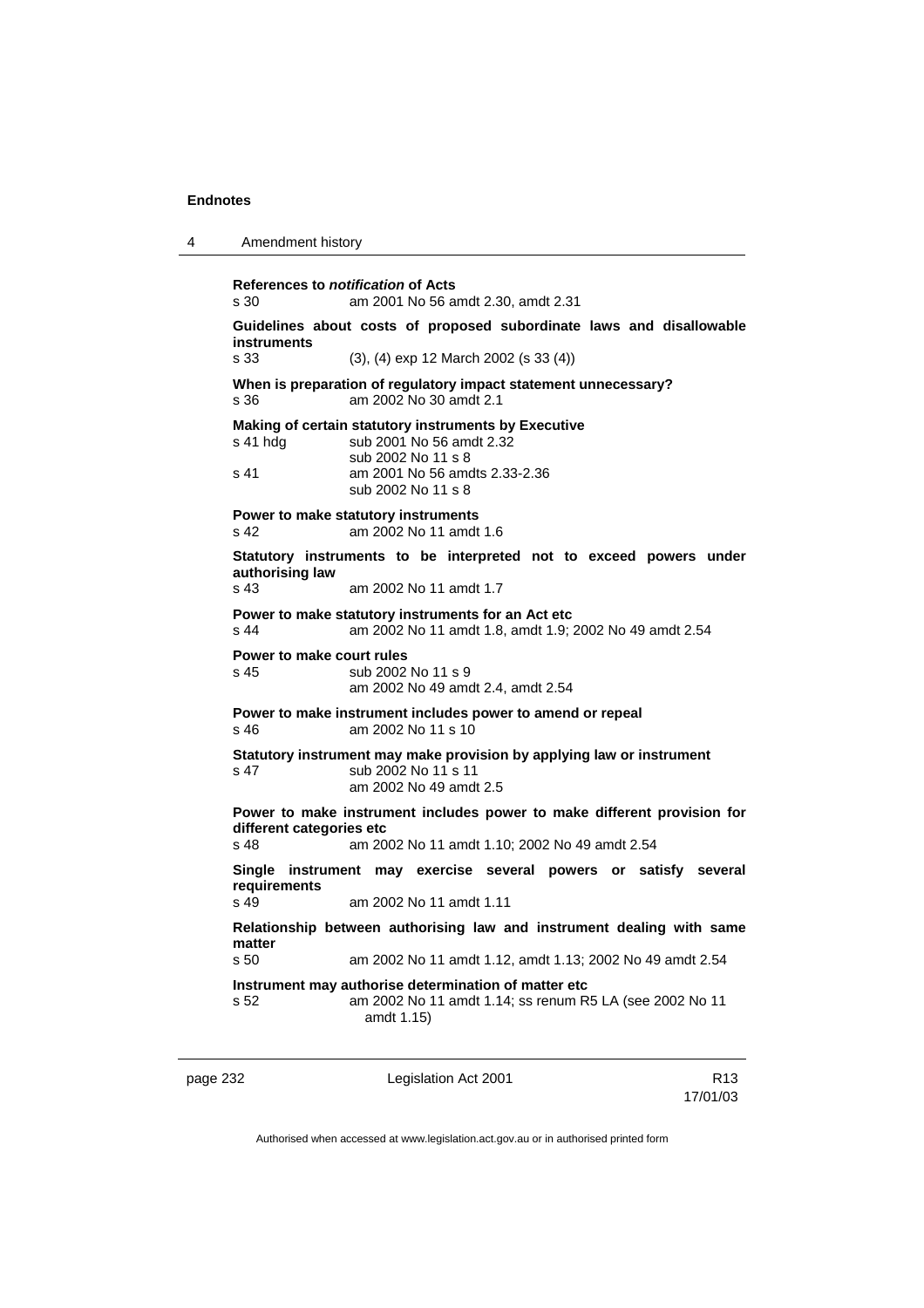|                                         |                                                                                                                                                                                                | Amendment history | 4 |
|-----------------------------------------|------------------------------------------------------------------------------------------------------------------------------------------------------------------------------------------------|-------------------|---|
| Instrument may prohibit<br>s 53         | am 2002 No 11 amdt 1.16, amdt 1.17                                                                                                                                                             |                   |   |
| s 54                                    | Instrument may require making of statutory declaration<br>am 2002 No 11 amdt 1.18; 2002 No 30 amdt 2.2                                                                                         |                   |   |
| s 56                                    | Determination of fees by disallowable instrument<br>am 2001 No 56 amdt 2.37, amdt 2.38; ss renum R1 LA (see<br>2001 No 56 amdt 2.39); 2002 No 11 amdt 1.19, amdt 1.20;<br>2002 No 49 amdt 2.54 |                   |   |
| s 57                                    | Fees payable in accordance with determination etc<br>am 2002 No 11 amdt 1.21                                                                                                                   |                   |   |
| s 58                                    | Regulations may make provision about fees<br>am 2001 No 56 amdt 2.40; 2002 No 11 amdt 1.22; ss renum R5<br>LA (see 2002 No 11 amdt 1.23)                                                       |                   |   |
| <b>Numbering</b><br>s 59                | am 2001 No 56 amdt 2.41                                                                                                                                                                        |                   |   |
| s 60                                    | Correction of name of registrable instrument<br>am 2001 No 56 amdt 2.42, amdt 2.43; 2001 No 70 amdt 1.8;<br>2002 No 49 amdt 2.6, amdt 2.7                                                      |                   |   |
| s 61                                    | Notification of registrable instruments<br>sub 2001 No 56 amdt 2.44<br>am 2002 No 11 s 12, amdt 1.24; ss renum R5 LA (see 2002<br>No 11 amdt 1.25)                                             |                   |   |
| s 62                                    | Effect of failure to notify registrable instrument<br>am 2002 No 11 amdt 1.26, amdt 1.27                                                                                                       |                   |   |
| s 63                                    | References to <i>notification</i> of registrable instruments<br>am 2001 No 56 amdt 2.45, amdt 2.46                                                                                             |                   |   |
| s 64 hdg<br>s64                         | Presentation of subordinate laws and disallowable instruments<br>sub 2002 No 11 amdt 1.28<br>am 2002 No 11 amdt 1.29                                                                           |                   |   |
| s 65 hdg<br>s 65                        | Disallowance by resolution of Assembly<br>sub 2001 No 56 amdt 2.47<br>am 2001 No 56 amdt 2.48, amdt 2.49; 2002 No 11 amdt 1.30                                                                 |                   |   |
| s 65A                                   | Notification of disallowance by resolution of Assembly<br>ins 2001 No 56 amdt 2.50<br>am 2002 No 11 amdt 1.31                                                                                  |                   |   |
| <b>Revival of affected laws</b><br>s 66 | am 2002 No 11 amdt 1.32                                                                                                                                                                        |                   |   |

**Making of instrument same in substance within 6 months after disallowance**  s 67 am 2002 No 11 amdt 1.33

Legislation Act 2001 **page 233**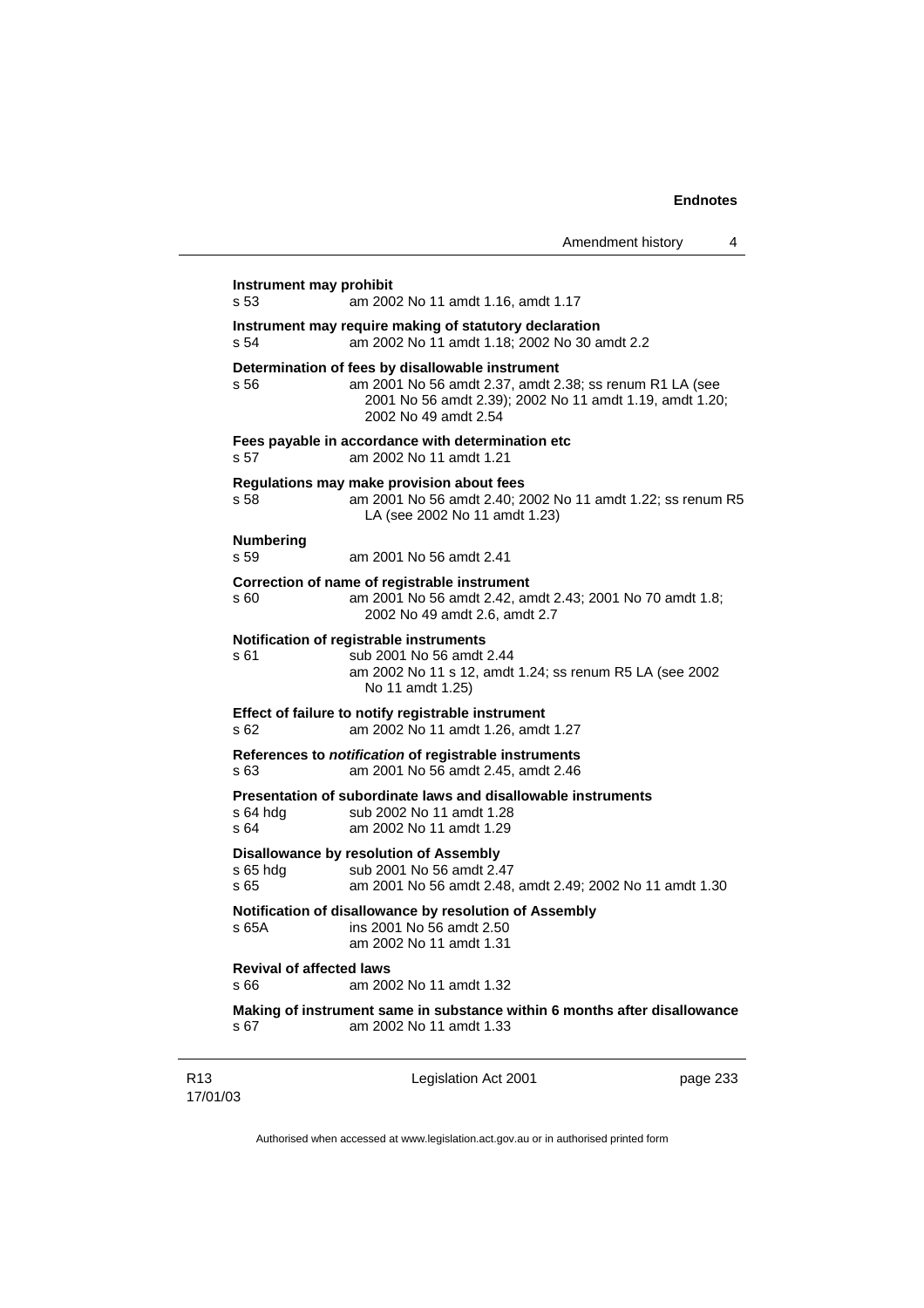```
4 Amendment history 
Amendment by resolution of Assembly 
s 68 am 2001 No 56 amdts 2.51-2.53; ss renum R1 LA (see 2001 
                  No 56 amdt 2.54); 2002 No 11 amdt 1.34 
Notification of amendments made by resolution of Assembly 
s 69 am 2001 No 56 amdt 2.55, amdt 2.56; 2002 No 11 amdt 1.35; 
                  2002 No 49 amdt 2.8 
 Making of amendment restoring effect of law within 6 months after 
amendment 
                am 2002 No 11 amdt 1.36
Effect of dissolution or expiry of Assembly on notice of motion 
s 71 am 2002 No 11 amdt 1.37 
General rules about commencement 
s 73 am 2002 No 11 s 13, s 14, amdt 1.38, amdt 1.39 
Time of commencement 
s 74 sub 2002 No 11 s 15 
Commencement of naming and commencement provisions on notification 
day 
s 75 am 2002 No 11 s 16; 2002 No 49 amdt 2.9, amdt 2.10 
Non-prejudicial provision may commence retrospectively 
s 76 am 2002 No 11 amdt 1.40; ss renum R5 LA (see 2002 No 11 
                  amdt 1.41) 
Commencement by commencement notice 
s 77 am 2002 No 11 s 17, amdt 1.42; 2002 No 49 amdt 2.11 
Separate commencement of amendments 
s 78 sub 2002 No 11 amdt 1.43 
Automatic commencement of postponed law 
s 79 am 2002 No 11 amdt 1.44; 2002 No 49 amdt 2.12 
References to commencement of law 
s 80 am 2002 No 49 amdt 2.13 
Exercise of powers between notification and commencement 
s 81 am 2002 No 11 amdt 1.45-1.47 
Definitions for ch 9 
s 82 def repeal sub 2002 No 49 amdt 2.14 
Consequences of amendment of statutory instrument by Act 
s 83 am 2002 No 11 amdt 1.48, amdt 1.49 
Saving of operation of repealed and amended laws 
s 84 am 2002 No 11 amdt 1.50; ss renum R5 LA (see 2002 No 11 
                  amdt 1.51)
```
page 234 **Legislation Act 2001** CH<sub>13</sub> R13

17/01/03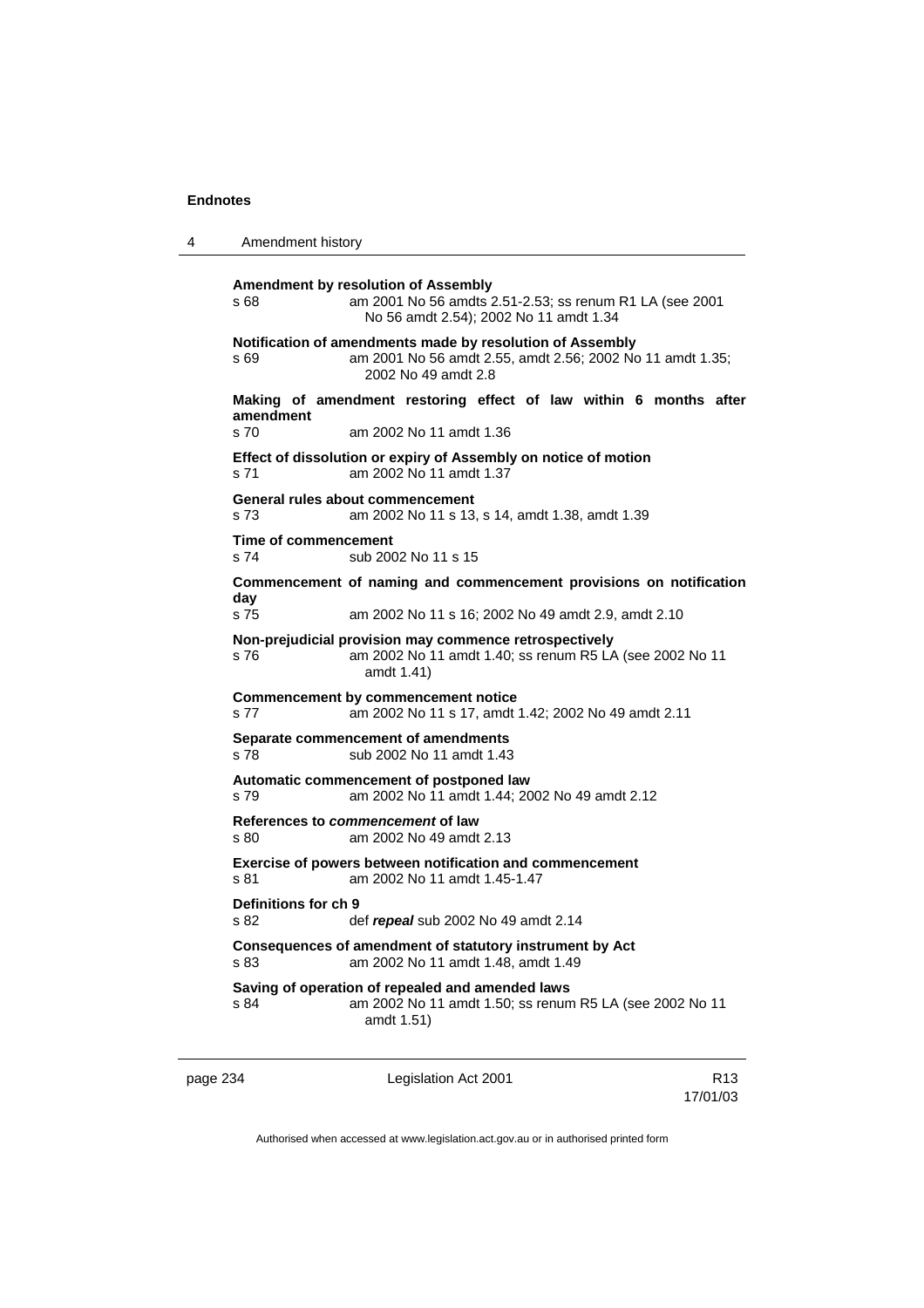# **Creation of offences and changes in penalties**  s 84A ins 2001 No 56 amdt 2.57 am 2002 No 11 amdt 1.52 **When repeal takes effect**  s 85 sub 2002 No 11 s 18 **Repealed and amended laws not revived on repeal of repealing and amending laws**  s 86 am 2002 No 11 amdt 1.53; ss renum R5 LA (see 2002 No 11 amdt 1.54) **Commencement not undone if repealed**  s 87 am 2002 No 11 amdt 1.55 **Repeal does not end effect of transitional laws etc**  s 88 hdg sub 2002 No 49 amdt 2.15 s 88 am 2002 No 11 amdt 1.56 **Automatic repeal of certain laws and provisions**  s 89 am 2002 No 11 amdt 1.57-1.59; ss renum R5 LA (see 2002 No 11 amdt 1.60); 2002 No 30 amdt 2.3; 2002 No 49 amdts 2.16-2.18, 2.20-2.23; ss renum R13 LA (see 2002 No 49 amdt 2.19) **Insertion of provisions by amending law**  s 91 am 2001 No 56 amdt 2.58; 2002 No 11 amdt 1.61-1.63; ss renum R5 LA (see 2002 No 11 amdt 1.64) **Amendment to be made whenever possible**  s 92 am 2002 No 11 amdt 1.65-1.68 **Provisions included in another provision for amendment purposes**  s 93 am 2001 No 56 amdt 2.59, amdt 2.60; 2002 No 11 amdt 1.69 **Continuance of appointments etc made under amended provisions**  s 94 am 2002 No 11 amdt 1.70; ss renum R5 LA (see 2002 No 11 amdt 1.71); 2002 No 49 amdt 2.24 **Status of modifications**  s 95 am 2002 No 11 amdt 1.72, amdt 1.73 **Relocated provisions**  s 96 am 2002 No 11 amdt 1.74 **References to law or instrument include law or instrument containing reference**  sub 2001 No 56 amdt 2.61 s 97 am 2001 No 56 amdt 2.62 **Referring to laws in general terms**  s 98 am 2002 No 11 amdt 1.75

R13 17/01/03 Legislation Act 2001 **page 235**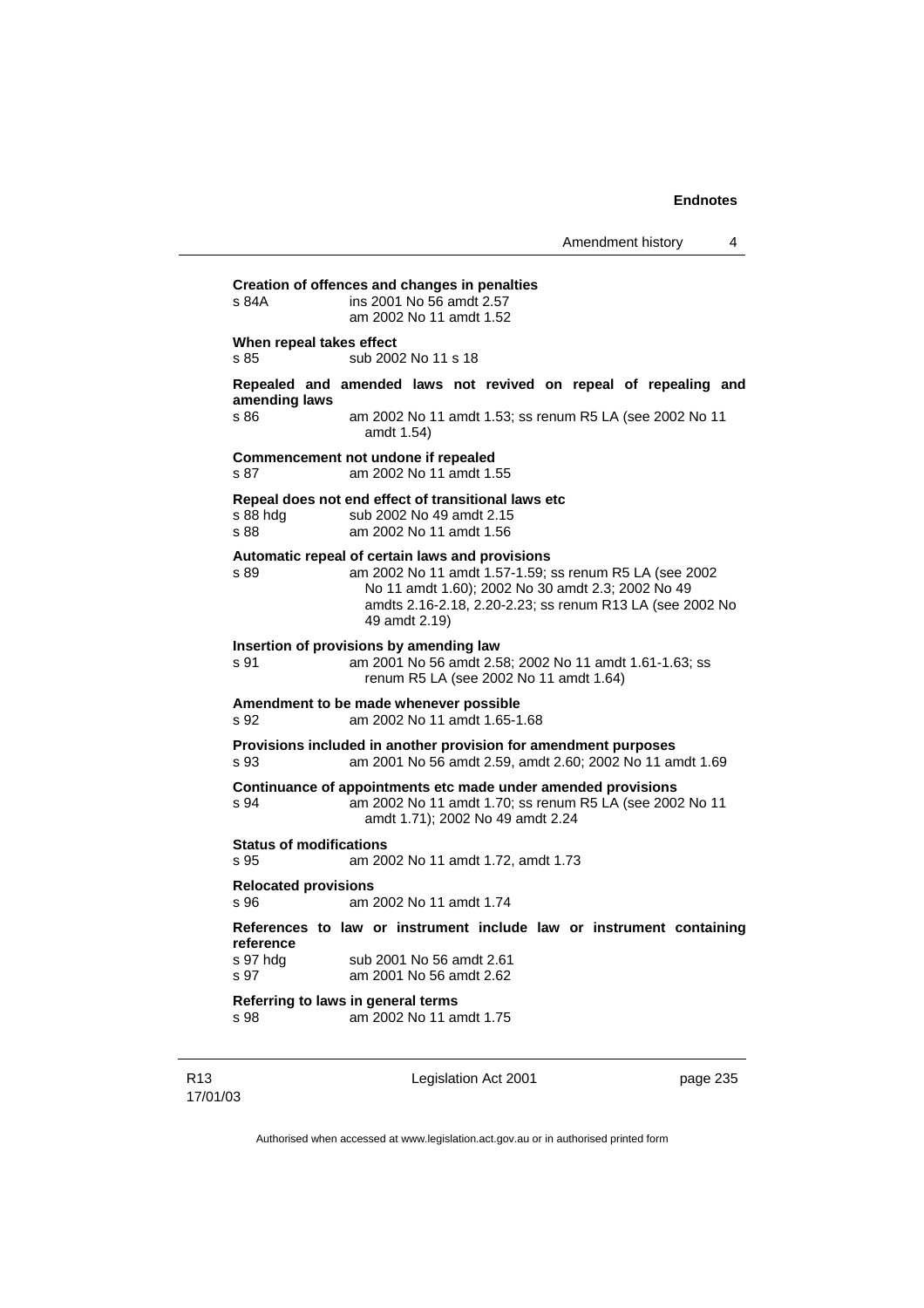| 4        | Amendment history                                                                               |                                                                                                                                                        |                 |  |
|----------|-------------------------------------------------------------------------------------------------|--------------------------------------------------------------------------------------------------------------------------------------------------------|-----------------|--|
|          | s 101                                                                                           | Referring to provisions of laws or instruments<br>am 2002 No 49 amdt 2.25                                                                              |                 |  |
|          | Reference to provisions of law or instrument is inclusive<br>ins 2001 No 56 amdt 2.63<br>s 101A |                                                                                                                                                        |                 |  |
|          | References to paragraphs etc<br>s 101B                                                          | ins 2001 No 56 amdt 2.63                                                                                                                               |                 |  |
|          | s 102                                                                                           | Meaning of references to a law or instrument generally<br>am 2002 No 11 amdt 1.76, amdt 1.77                                                           |                 |  |
|          | s 104                                                                                           | References to laws include references to instruments under laws<br>am 2001 No 56 amdt 2.64                                                             |                 |  |
|          | s 105                                                                                           | References in statutory instruments to the Act<br>am 2002 No 11 amdt 1.78, amdt 1.79                                                                   |                 |  |
|          | <b>References to repealed laws</b><br>s 106                                                     | am 2002 No 30 amdt 2.4                                                                                                                                 |                 |  |
|          | <b>Republication in register</b><br>$s$ 108                                                     | am 2001 No 56 amdt 2.65                                                                                                                                |                 |  |
|          | s 114                                                                                           | Authorisation for parliamentary counsel<br>am 2001 No 70 amdt 1.8                                                                                      |                 |  |
|          | Delegation by parliamentary counsel<br>s 119<br>renum as s 260                                  |                                                                                                                                                        |                 |  |
|          | ch 12 hdg                                                                                       | Scope of Acts and statutory instruments<br>orig ch 12 hdg renum as ch 19 hdg and then ch 20 hdg<br>ins 2001 No 56 amdt 2.68                            |                 |  |
|          | s 120                                                                                           | Act to be interpreted not to exceed legislative powers of Assembly<br>orig s 120 renum as s 261<br>ins 2001 No 56 amdt 2.68<br>am 2002 No 11 amdt 1.80 |                 |  |
|          | <b>Binding effect of Acts</b><br>s 121                                                          | orig s 121 renum as s 262 and then s 302<br>ins 2002 No 11 s 19                                                                                        |                 |  |
|          | <b>Application to Territory</b><br>s 122                                                        | orig s 122 renum as s 263<br>ins 2001 No 56 amdt 2.68<br>am 2002 No 11 amdt 1.81                                                                       |                 |  |
|          | Application of s 47 (2) and (3)<br>s 122A<br>renum as s 264 and then s 304                      |                                                                                                                                                        |                 |  |
|          | Application of s 61 and s 62<br>s 123                                                           | renum as s 265 and then s 305                                                                                                                          |                 |  |
| page 236 |                                                                                                 | Legislation Act 2001                                                                                                                                   | R <sub>13</sub> |  |

Authorised when accessed at www.legislation.act.gov.au or in authorised printed form

17/01/03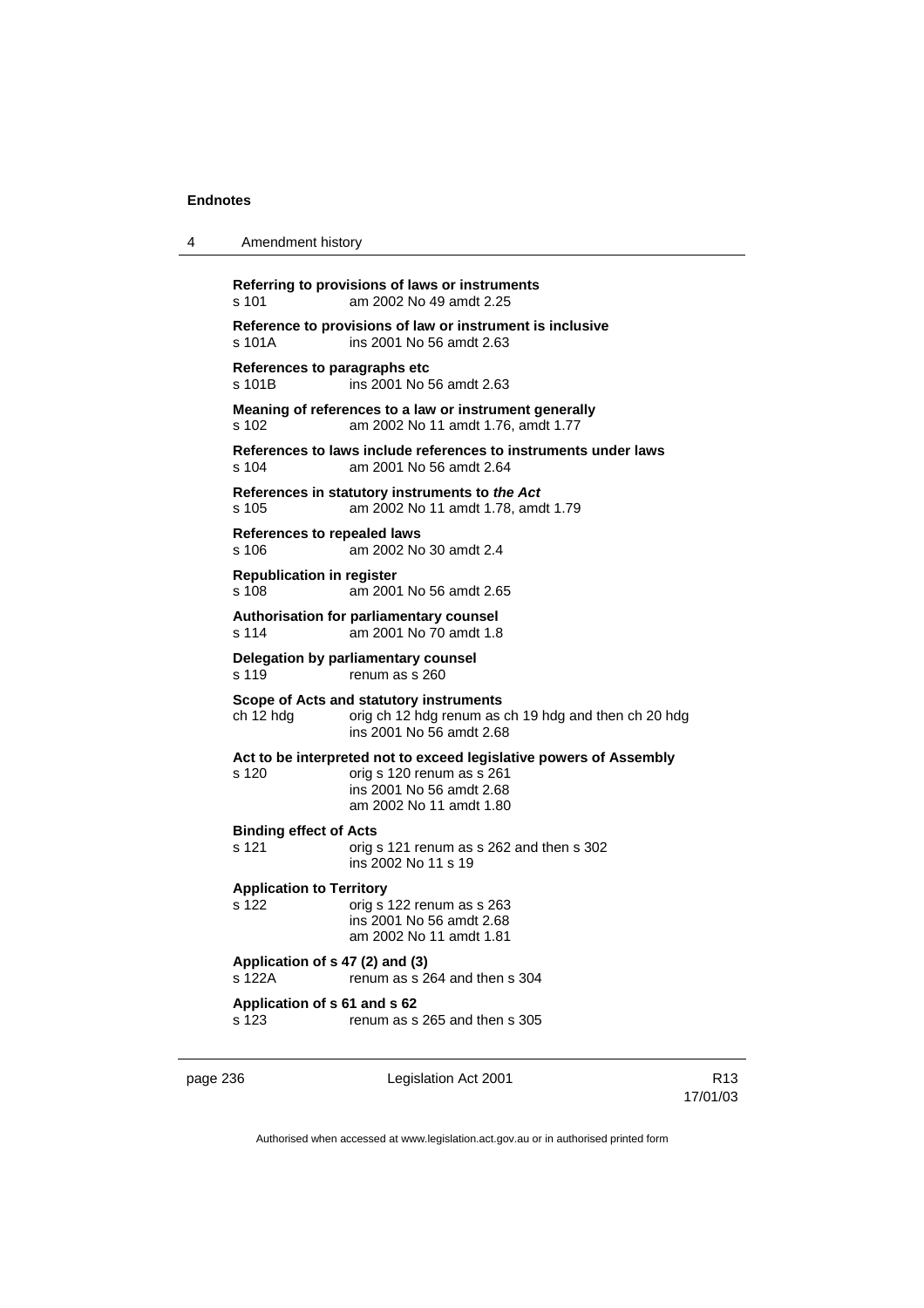|                                                      | Amendment history                                                                                                                                                               | 4        |
|------------------------------------------------------|---------------------------------------------------------------------------------------------------------------------------------------------------------------------------------|----------|
| <b>Application of s 69</b><br>s 124                  | renum as s 266                                                                                                                                                                  |          |
| ch 13 hdg                                            | <b>Structure of Acts and statutory instruments</b><br>orig ch 13 hdg renum as ch 20 hdg and then ch 21 hdg<br>ins 2001 No 56 amdt 2.68                                          |          |
| General<br>pt 13.1 hdg                               | ins 2001 No 56 amdt 2.68                                                                                                                                                        |          |
| Meaning of law in ch 13<br>s 125                     | orig s 125 renum as s 267 and then s 306<br>ins 2001 No 56 amdt 2.68                                                                                                            |          |
| s 126                                                | Material that is part of an Act or statutory instrument<br>orig s 126 renum as s 268 and then s 307<br>ins 2001 No 56 amdt 2.68<br>am 2002 No 11 amdt 1.82; 2002 No 30 amdt 2.5 |          |
| s 127                                                | Material that is not part of an Act or statutory instrument<br>orig s 127 renum as s 269 and then s 308<br>ins 2001 No 56 amdt 2.68<br>am 2002 No 11 amdt 1.83                  |          |
| s 128                                                | Status of certain instruments as notifiable instruments<br>renum as s 270 and then s 309                                                                                        |          |
| Gazette                                              | Compliance with authorisation or requirement to do something by notice in                                                                                                       |          |
| s 129                                                | renum as s 271 and then s 310                                                                                                                                                   |          |
| <b>Particular kinds of provisions</b><br>pt 13.2 hdg | ins 2001 No 56 amdt 2.68                                                                                                                                                        |          |
| What is a definition?                                |                                                                                                                                                                                 |          |
| s 130                                                | orig s 130 renum as s 272 and then s 313<br>ins 2001 No 56 amdt 2.68                                                                                                            |          |
| <b>Signpost definitions</b><br>s 131                 | ins 2001 No 56 amdt 2.68<br>am 2002 No 49 amdt 2.26, amdt 2.27                                                                                                                  |          |
| <b>Examples</b><br>s 132                             | ins 2001 No 56 amdt 2.68<br>am 2002 No 11 amdt 1.84                                                                                                                             |          |
| <b>Penalty units</b><br>s 133                        | ins 2001 No 56 amdt 2.68<br>am 2002 No 11 amdt 1.85                                                                                                                             |          |
| s 134                                                | Penalties at end of sections and subsections<br>ins 2001 No 56 amdt 2.68<br>am 2002 No 11 amdt 1.86; 2002 No 49 amdt 2.28                                                       |          |
|                                                      | Legislation Act 2001                                                                                                                                                            | page 237 |

Authorised when accessed at www.legislation.act.gov.au or in authorised printed form

R13 17/01/03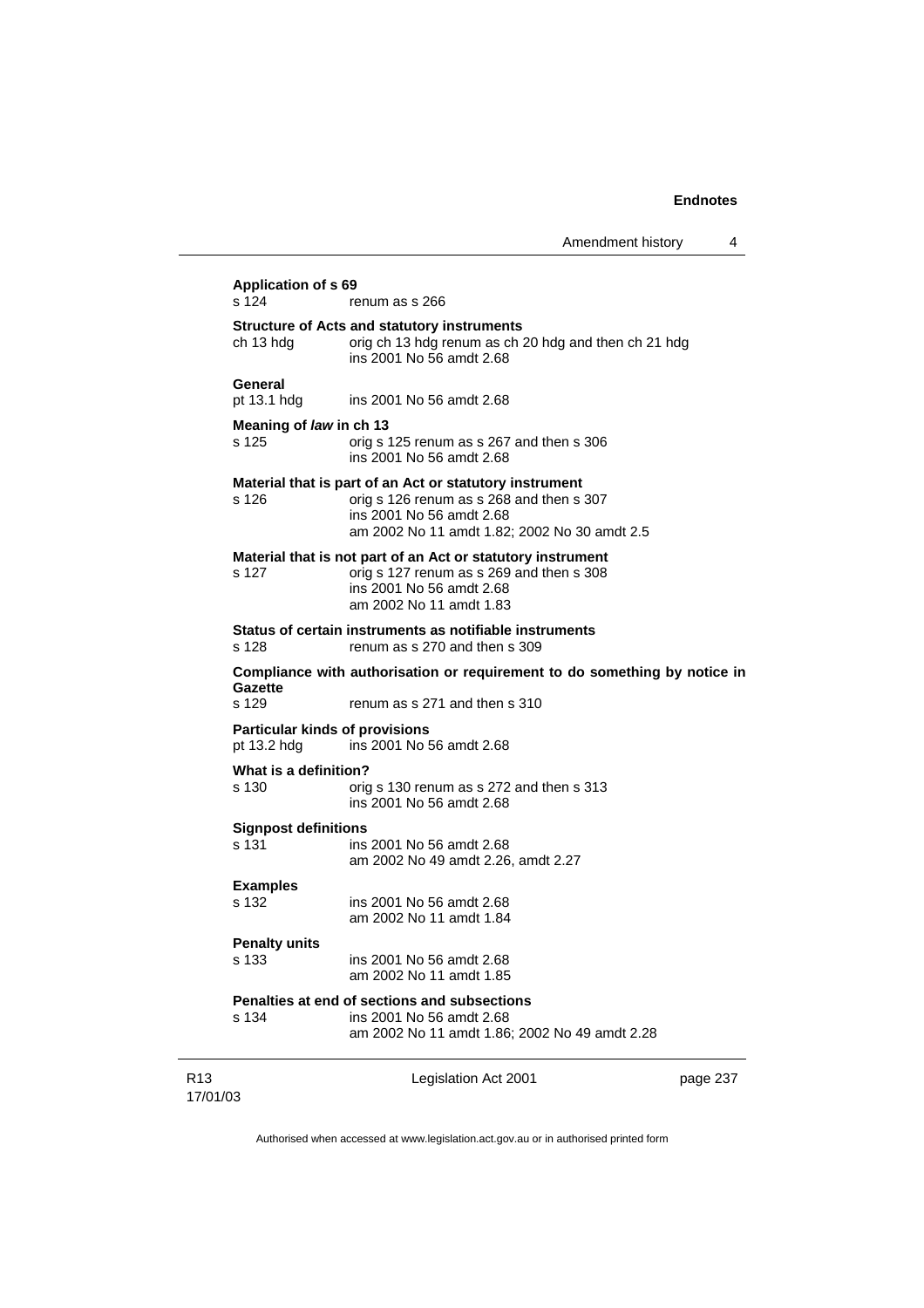| 4        | Amendment history                                     |                                                                                                                                       |                             |
|----------|-------------------------------------------------------|---------------------------------------------------------------------------------------------------------------------------------------|-----------------------------|
|          | s 135                                                 | Penalties not at end of sections and subsections<br>ins 2001 No 56 amdt 2.68<br>am 2002 No 11 amdt 1.87; 2002 No 49 amdt 2.29         |                             |
|          | s 136                                                 | Indictable and summary offences<br>ins 2001 No 56 amdt 2.68<br>om 2002 No 11 amdt 1.88                                                |                             |
|          | ch 14 hdg                                             | Interpretation of Acts and statutory instruments<br>ins 2002 No 11 s 20                                                               |                             |
|          | s 137                                                 | Application of ch 14 to statutory instruments<br>ins 2002 No 11 s 20                                                                  |                             |
|          | s 138                                                 | Regard to be had to purpose or object of Act<br>reloc from IA 2002 No 11 amdt 2.63                                                    |                             |
|          | s 139                                                 | Use of extrinsic material in interpreting an Act<br>reloc from IA 2002 No 11 amdt 2.63<br>pars renum R5 LA<br>am 2002 No 49 amdt 2.30 |                             |
|          | Aids to interpretation<br>ch 15 hdg<br>ch 15 hdg note | ins 2001 No 56 amdt 2.68<br>om 2002 No 11 amdt 1.89                                                                                   |                             |
|          | <b>General</b><br>pt 15.1 hdg                         | ins 2001 No 56 amdt 2.68                                                                                                              |                             |
|          | s 144                                                 | Meaning of commonly-used words and expressions<br>ins 2001 No 56 amdt 2.68                                                            |                             |
|          | Gender and number<br>s 145                            | ins 2001 No 56 amdt 2.68<br>am 2002 No 11 amdt 1.90                                                                                   |                             |
|          | Meaning of <i>may</i> and <i>must</i><br>s 146        | ins 2001 No 56 amdt 2.68<br>am 2002 No 11 amdt 1.91, amdt 1.92; 2002 No 30 amdt 2.6                                                   |                             |
|          | s 147                                                 | Changes of drafting practice not to affect meaning<br>ins 2001 No 56 amdt 2.68<br>am 2002 No 11 amdt 1.93                             |                             |
|          | s 148                                                 | Terms used in instruments have same meanings as in authorising laws<br>ins 2001 No 56 amdt 2.68<br>am 2002 No 11 amdt 1.94            |                             |
|          | Age in years<br>s 149                                 | ins 2001 No 56 amdt 2.68<br>am 2002 No 11 amdt 1.95                                                                                   |                             |
| page 238 |                                                       | Legislation Act 2001                                                                                                                  | R <sub>13</sub><br>17/01/03 |
|          |                                                       | Authorised when accessed at www.legislation.act.gov.au or in authorised printed form                                                  |                             |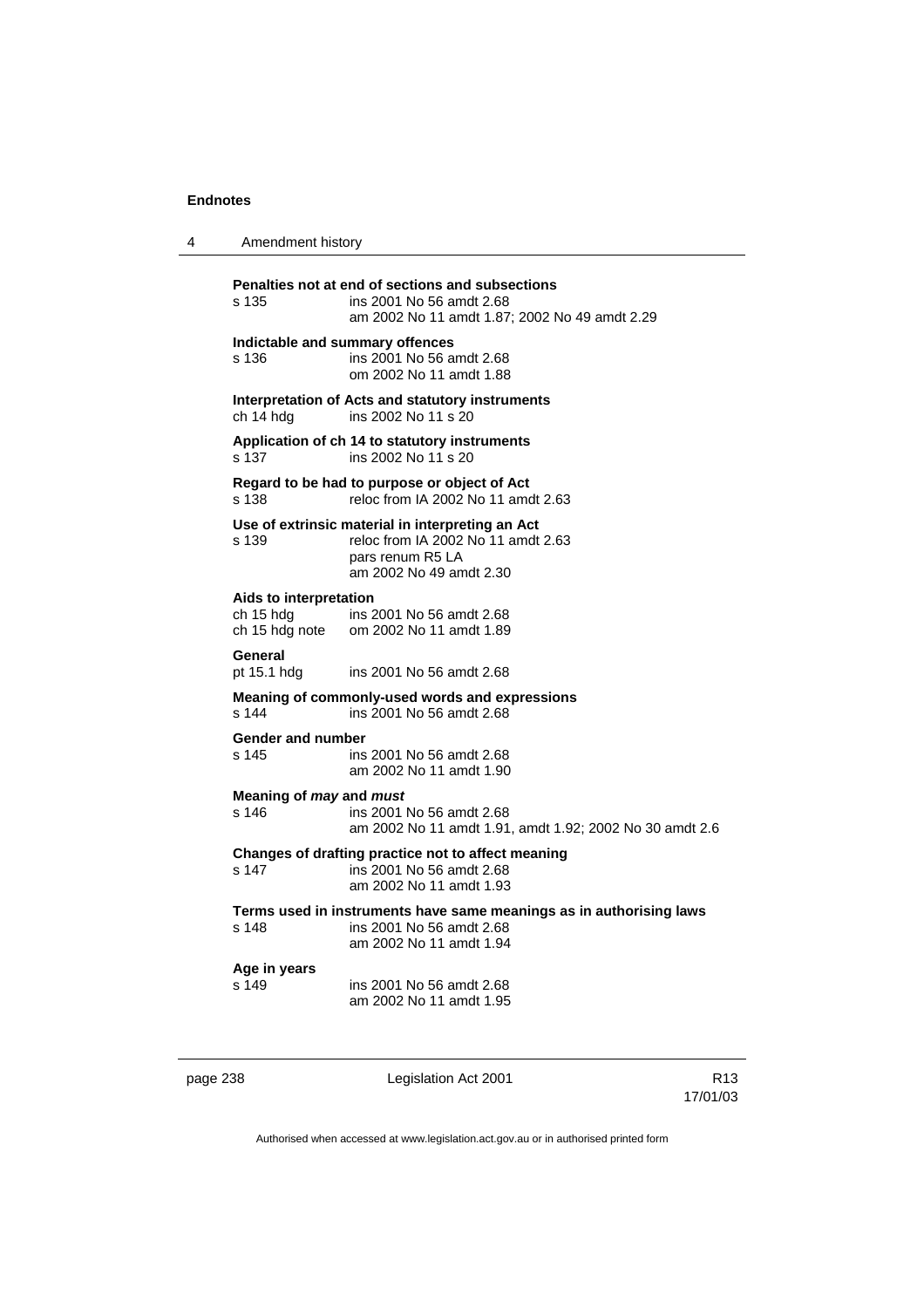Amendment history 4

#### **Measurement of distance**  s 150 ins 2001 No 56 amdt 2.68

 am 2002 No 11 amdt 1.96 **Reckoning of time** 

s 151 ins 2002 No 11 s 21 am 2002 No 49 amdt 2.31

#### **Continuing effect of obligations**

s 152 ins 2002 No 11 s 21 sub 2002 No 49 amdt 2.32

#### **Definitions**

pt 15.2 hdg ins 2001 No 56 amdt 2.68

### **Definitions apply subject to contrary intention**

s 155 ins 2001 No 56 amdt 2.68 am 2002 No 11 amdt 1.97, amdt 1.98

**Application of definitions in dictionaries and sections**  s 156 ins 2001 No 56 amdt 2.68

### **Defined terms—other parts of speech and grammatical forms**

s 157 ins 2001 No 56 amdt 2.68 sub 2002 No 11 amdt 1.99

### **References to various entities and things**  ins 2001 No 56 amdt 2.68

### **References to people generally**

s 160 ins 2001 No 56 amdt 2.68 am 2002 No 11 amdt 1.100, amdt 1.101

#### **Corporations liable to offences**

#### s 161 ins 2001 No 56 amdt 2.68 am 2002 No 11 amdt 1.102; 2002 No 51 amdt 1.23; 2002 No 49 amdt 2.33

#### **References to** *a Minister* **or** *the Minister* s 162 ins 2001 No 56 amdt 2.68

**References to** *a chief executive* **or** *the chief executive*

s 163 ins 2001 No 56 amdt 2.68

**References to Australian Standards**  s 164 ins 2001 No 56 amdt 2.68

## **References to Assembly committees that no longer exist**

s 165 ins 2001 No 56 amdt 2.68

Legislation Act 2001 **page 239**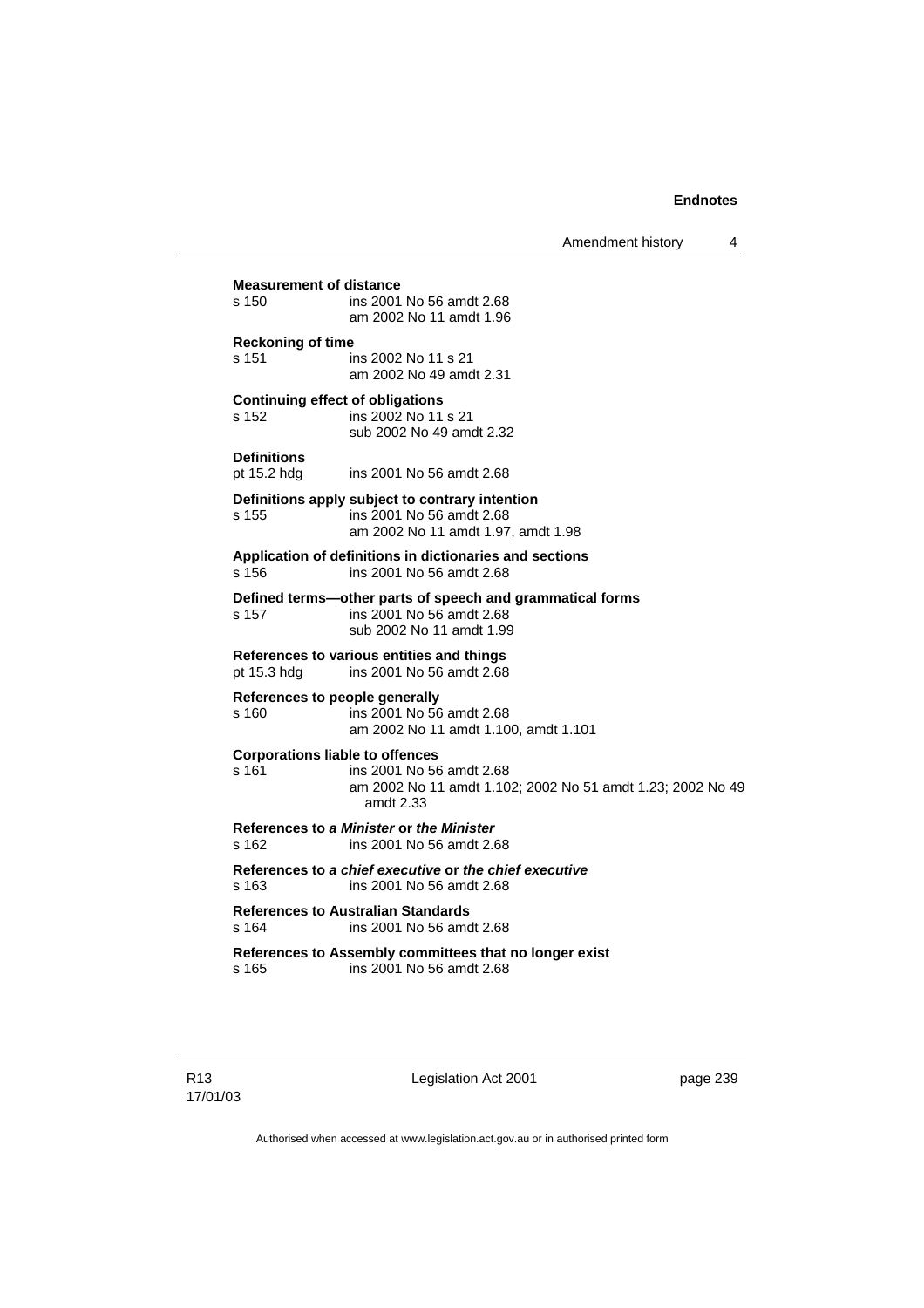| Amendment history |  |
|-------------------|--|
|-------------------|--|

**References to person with interest in land include personal representative etc**  s 168 ins 2001 No 56 amdt 2.68 am 2002 No 11 amdt 1.103 **Preservation of certain common law privileges**  pt 15.4 hdg ins 2002 No 11 s 22 **Privileges against selfincrimination and exposure to civil penalty**  s 170 ins 2002 No 11 s 22 **Client legal privilege**  s 171 ins 2002 No 11 s 22 **Courts, tribunals and other decision-makers**  ch 16 hdg ins 2001 No 56 amdt 2.68 **Meaning of** *law* **in ch 16**  s 175 ins 2001 No 56 amdt 2.68 **Jurisdiction of courts and tribunals**  s 176 ins 2001 No 56 amdt 2.68 am 2002 No 11 amdt 1.104 **Recovery of amounts owing under laws**  s 177 ins 2001 No 56 amdt 2.68 am 2002 No 11 amdt 1.105 **Power to decide includes authority to administer oath etc**  s 178 ins 2001 No 56 amdt 2.68 am 2002 No 11 amdt 1.106, amdt 1.107 **Content of statements of reasons for decisions**  s 179 ins 2001 No 56 amdt 2.68 am 2002 No 11 amdt 1.108 **Power to make decision includes power to reverse or change**<br>s 180 **ins 2001 No 56 amdt 2.68** ins 2001 No 56 amdt 2.68 am 2002 No 11 amdt 1.109 **Entities and positions**  ch 17 hdg ins 2001 No 56 amdt 2.68 **Meaning of** *law* **in ch 17**  s 182 (prev s 185) ins 2001 No 56 amdt 2.68 renum 2002 No 11 amdt 1.110 **Change of name of entity**  s 183 (prev s 187) ins 2001 No 56 amdt 2.68 renum 2002 No 11 amdt 1.112

page 240 **Legislation Act 2001** CH<sub>13</sub> R13

17/01/03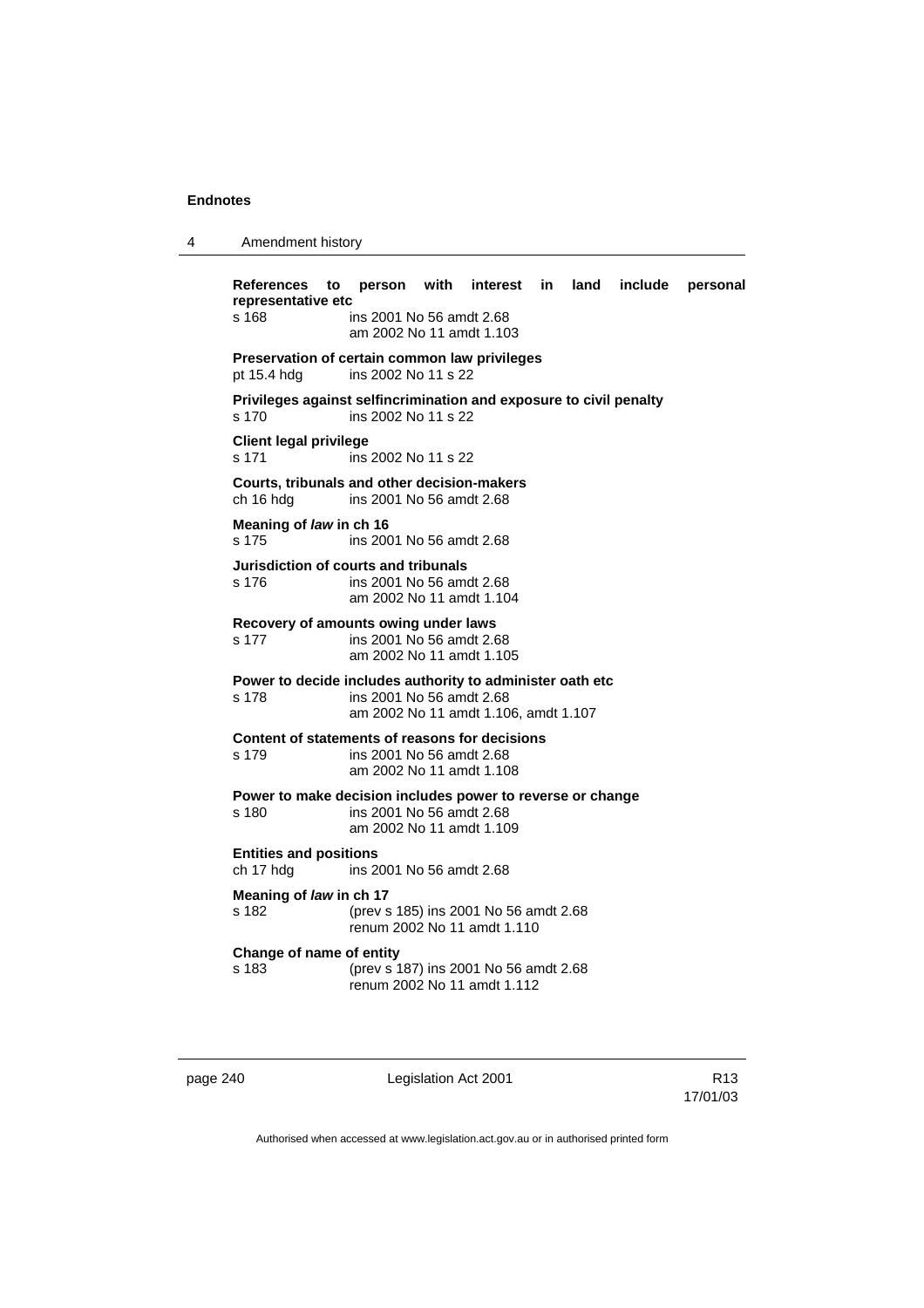| s 184                                        | (prev s 188) ins 2001 No 56 amdt 2.68<br>renum 2002 No 11 amdt 1.112                                                                           |
|----------------------------------------------|------------------------------------------------------------------------------------------------------------------------------------------------|
| s 185                                        | References to occupant of position<br>orig s 185 renum as s 182<br>(prev s 189) ins 2001 No 56 amdt 2.68<br>renum 2002 No 11 amdt 1.112        |
| Change of name of position<br>s 186          | (orig s 186) ins 2001 No 56 amdt 2.68<br>om 2002 No 11 amdt 1.111<br>(prev s 190) ins 2001 No 56 amdt 2.68<br>renum 2002 No 11 amdt 1.112      |
| s 187                                        | <b>Chairperson and deputy chairperson</b><br>orig s 187 renum as s 183<br>(prev s 191) ins 2001 No 56 amdt 2.68<br>renum 2002 No 11 amdt 1.112 |
| <b>Offences</b><br>ch 18 hdg                 | orig ch 18 hdg renum as ch 19 hdg<br>ins 2002 No 11 s 23                                                                                       |
| <b>Introductory</b><br>pt 18.1 hdg           | renum as pt 19.1 hdg                                                                                                                           |
| <b>Functions</b><br>pt 18.2 hdg              | renum as pt 19.2 hdg                                                                                                                           |
| <b>Appointments</b><br>pt 18.3 hdg           | renum as pt 19.3 hdg                                                                                                                           |
| div 18.3.1 hdg                               | Appointments-other than acting appointments<br>renum as div 19.3.1.hdg                                                                         |
| <b>Acting appointments</b><br>div 18.3.2 hdg | renum as div 19.3.2 hdg                                                                                                                        |
| <b>Delegations</b><br>pt 18.4 hdg            | renum as pt 19.4 hdg                                                                                                                           |
| <b>Service of documents</b><br>pt 18.5 hdg   | renum as pt 19.5 hdg                                                                                                                           |
| <b>Other matters</b><br>pt 18.6 hdg          | renum as pt 19.7 hdg                                                                                                                           |
| s 188                                        | Meaning of Territory law in ch 18<br>orig s 188 renum as s 184<br>ins 2002 No 11 s 23                                                          |

R13 17/01/03 Legislation Act 2001 **page 241**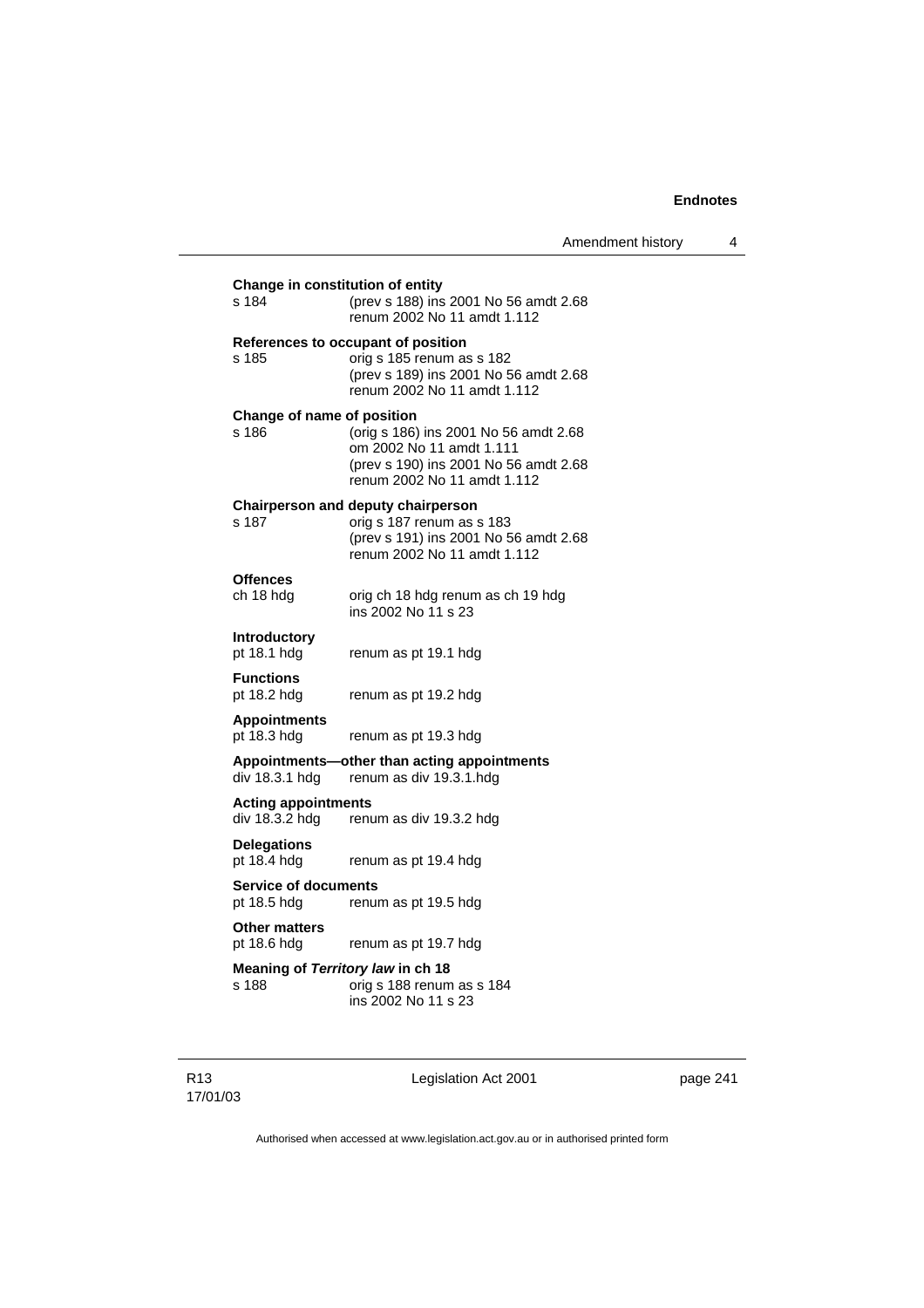| Amendment history                   |                                                                                                                                                                                      |
|-------------------------------------|--------------------------------------------------------------------------------------------------------------------------------------------------------------------------------------|
| s 189                               | Reference to offence includes reference to related ancillary offences<br>orig s 189 renum as s 185<br>ins 2002 No 11 s 23<br>am 2002 No 51 amdt 1.24, amdt 1.25                      |
| s 190                               | Indictable and summary offences<br>orig s 190 renum as s 186<br>ins 2002 No 11 s 23                                                                                                  |
| s 191                               | Offences against 2 or more laws<br>orig s 191 renum as s 187<br>ins 2002 No 11 s 23                                                                                                  |
| s 192                               | When must prosecutions begin?<br>ins 2002 No 11 s 23<br>am 2002 No 51 amdt 1.26                                                                                                      |
| <b>Continuing offences</b><br>s 193 | ins 2002 No 11 s 23                                                                                                                                                                  |
| ch 19 hdg                           | Administrative and machinery provisions<br>(prev ch 12 hdg) renum as ch 19 hdg and then ch 20 hdg<br>(prev ch 18 hdg) ins 2001 No 56 amdt 2.68<br>renum as ch 19 hdg 2002 No 11 s 24 |
| <b>Introductory</b><br>pt 19.1 hdg  | (prev pt 18.1 hdg) ins 2001 No 56 amdt 2.68<br>renum 2002 No 11 s 24                                                                                                                 |
| Meaning of law in ch 19<br>s 195    | ins 2001 No 56 amdt 2.68                                                                                                                                                             |
| <b>Functions</b><br>pt 19.2 hdg     | (prev pt 18.2 hdg) ins 2001 No 56 amdt 2.68<br>renum 2002 No 11 s 24                                                                                                                 |
| s 196                               | Provision giving function gives power to exercise function<br>ins 2001 No 56 amdt 2.68                                                                                               |
| s 197                               | Statutory functions may be exercised from time to time<br>ins 2001 No 56 amdt 2.68<br>am 2002 No 11 amdt 1.113, amdt 1.114                                                           |
| <b>Functions of bodies</b><br>s 199 | ins 2001 No 56 amdt 2.68<br>am 2002 No 11 amdt 1.115, amdt 1.116; ss renum R5 LA (see<br>2002 No 11 amdt 1.117)                                                                      |
| s 200                               | <b>Functions of occupants of positions</b><br>ins 2001 No 56 amdt 2.68                                                                                                               |

page 242 **Legislation Act 2001** Constants R13

17/01/03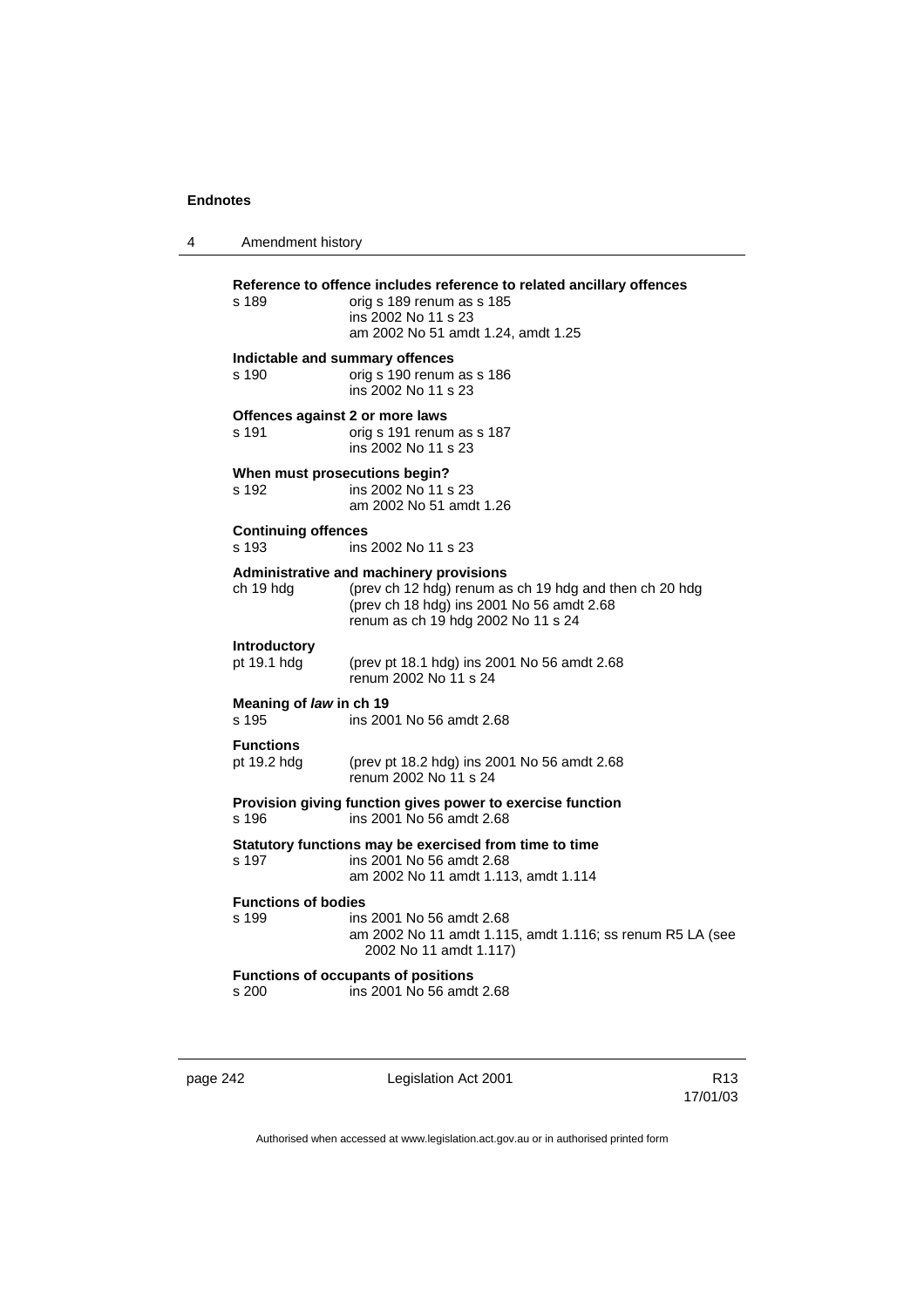| <b>Appointments</b><br>pt 19.3 hdg           | (prev pt 18.3 hdg) ins 2001 No 56 amdt 2.68<br>renum 2002 No 11 s 24                                                                                |
|----------------------------------------------|-----------------------------------------------------------------------------------------------------------------------------------------------------|
| div 19.3.1 hdg<br>div 19.3.1 note            | Appointments-other than acting appointments<br>(prev div 18.3.1 hdg) ins 2001 No 56 amdt 2.68<br>renum 2002 No 11 s 24<br>ins 2002 No 11 amdt 1.118 |
|                                              |                                                                                                                                                     |
| <b>Application of div 19.3.1</b><br>s 205    | ins 2001 No 56 amdt 2.68<br>am 2002 No 11 amdt 1.119, amdt 1.120                                                                                    |
| s 206                                        | Appointments must be in writing etc<br>ins 2001 No 56 amdt 2.68<br>sub 2002 No 11 s 25                                                              |
| s 207                                        | Appointment may be by name or position<br>ins 2001 No 56 amdt 2.68                                                                                  |
| s 208                                        | Power of appointment includes power to suspend etc<br>ins 2001 No 56 amdt 2.68                                                                      |
| s 209                                        | Power of appointment includes power to make acting appointment<br>ins 2001 No 56 amdt 2.68                                                          |
| <b>Resignation of appointment</b><br>s 210   | ins 2001 No 56 amdt 2.68                                                                                                                            |
| s 211                                        | Appointment not affected by appointer changes<br>ins 2001 No 56 amdt 2.68                                                                           |
| s 212                                        | Appointment not affected by defect etc<br>ins 2001 No 56 amdt 2.68                                                                                  |
| <b>Acting appointments</b><br>div 19.3.2 hdg | (prev div 18.3.2 hdg) ins 2001 No 56 amdt 2.68<br>renum 2002 No 11 s 24                                                                             |
| Application of div 19.3.2<br>s 215           | ins 2001 No 56 amdt 2.68<br>am 2002 No 11 amdt 1.121, amdt 1.122                                                                                    |
| s 216                                        | Acting appointments must be in writing etc<br>ins 2001 No 56 amdt 2.68<br>sub 2002 No 11 s 26                                                       |
| s 217                                        | Acting appointment may be made by name or position<br>ins 2001 No 56 amdt 2.68                                                                      |
| s 218                                        | Instrument may provide when acting appointment has effect etc<br>ins 2001 No 56 amdt 2.68                                                           |
|                                              |                                                                                                                                                     |

Legislation Act 2001 **page 243**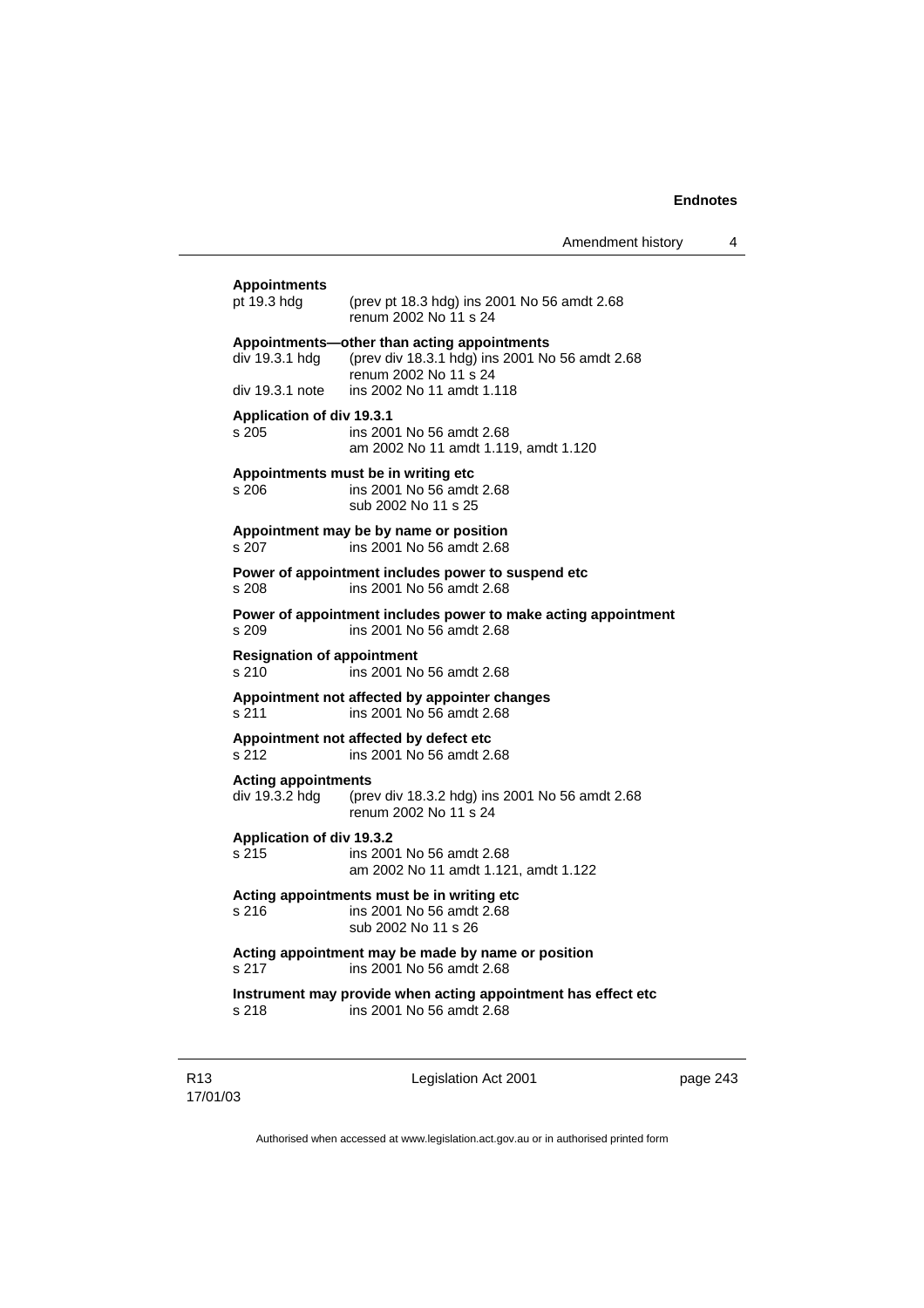| 4        | Amendment history                          |                                                                                                              |                 |
|----------|--------------------------------------------|--------------------------------------------------------------------------------------------------------------|-----------------|
|          | s 219                                      | Appointer may decide terms of acting appointment etc<br>ins 2001 No 56 amdt 2.68<br>am 2002 No 11 amdt 1.123 |                 |
|          | s 220                                      | Appointee may exercise functions under acting appointment etc<br>ins 2001 No 56 amdt 2.68                    |                 |
|          | s 221                                      | How long does an acting appointment operate?<br>ins 2001 No 56 amdt 2.68<br>am 2002 No 11 amdt 1.124         |                 |
|          | s 222                                      | <b>Resignation of acting appointment</b><br>ins 2001 No 56 amdt 2.68                                         |                 |
|          | s 223                                      | Effect of acting appointment on substantive appointment etc<br>ins 2001 No 56 amdt 2.68                      |                 |
|          | s 224                                      | Acting appointment not affected by appointer changes<br>ins 2001 No 56 amdt 2.68                             |                 |
|          | s 225                                      | Acting appointment not affected by defect etc<br>ins 2001 No 56 amdt 2.68                                    |                 |
|          | div 19.3.3 hdg                             | Appointments-Assembly consultation<br>ins 2002 No 11 s 27                                                    |                 |
|          | s 226                                      | Meaning of statutory position in div 19.3.3<br>ins 2002 No 11 s 27                                           |                 |
|          | Application of div 19.3.3<br>s 227         | ins 2002 No 11 s 27<br>am 2002 No 49 amdt 2.34                                                               |                 |
|          | s 228                                      | <b>Consultation with appropriate Assembly committee</b><br>ins 2002 No 11 s 27                               |                 |
|          | s 229 hdg<br>s 229                         | Appointment is disallowable instrument<br>sub 2002 No 49 amdt 2.35<br>ins 2002 No 11 s 27                    |                 |
|          | <b>Delegations</b><br>pt 19.4 hdg          | (prev pt 18.4 hdg) ins 2001 No 56 amdt 2.68<br>renum 2002 No 11 s 24                                         |                 |
|          | Application of pt 19.4 generally<br>s 230  | ins 2001 No 56 amdt 2.68<br>am 2002 No 11 amdt 1.125                                                         |                 |
|          | s 231                                      | Application of pt 19.4 to subdelegations<br>ins 2001 No 56 amdt 2.68<br>am 2002 No 11 amdt 1.126             |                 |
|          | Delegation must be in writing etc<br>s 232 | ins 2001 No 56 amdt 2.68                                                                                     |                 |
| page 244 |                                            | Legislation Act 2001                                                                                         | R <sub>13</sub> |

17/01/03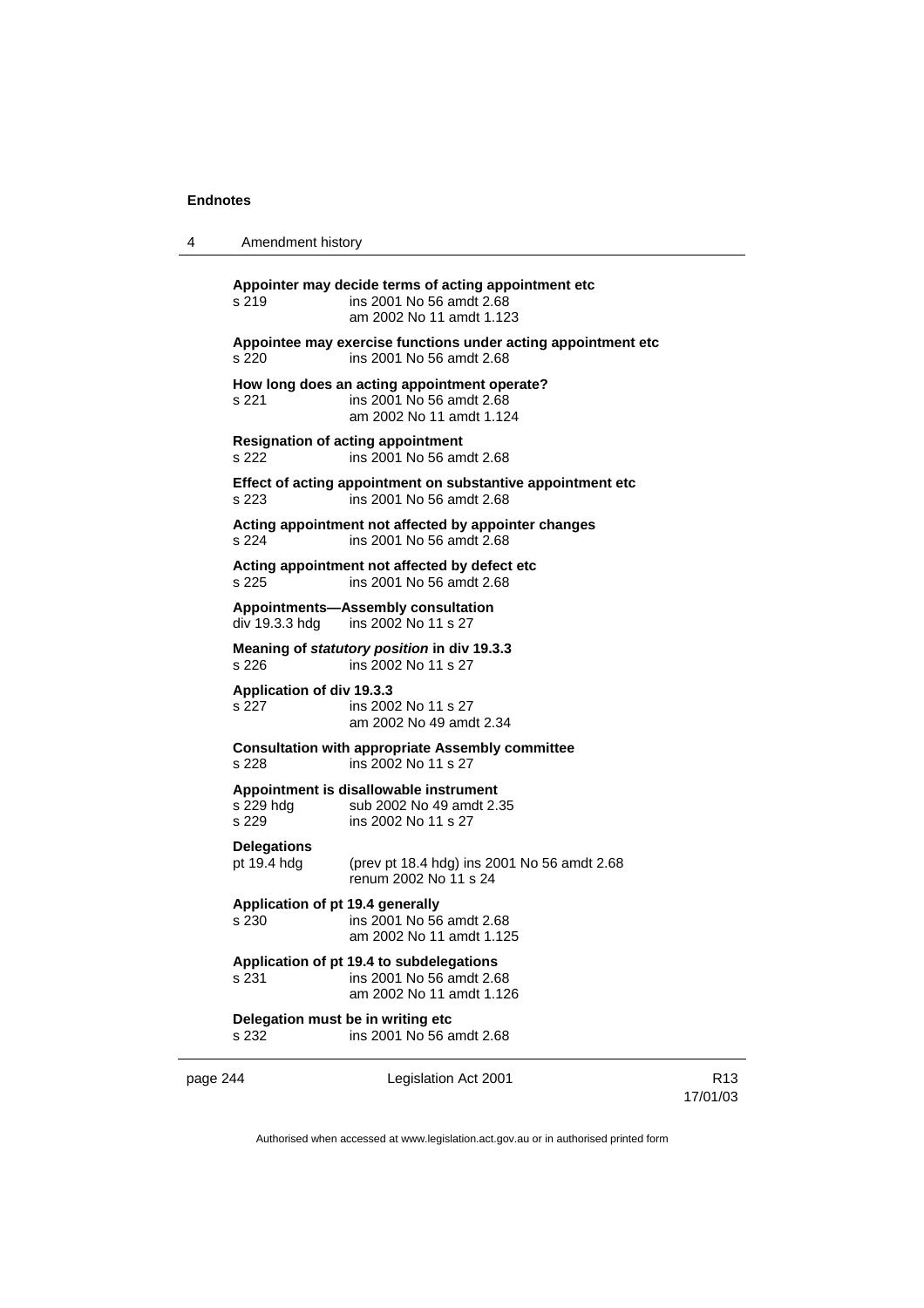Amendment history 4

**Delegation may be made by name or position**  s 233 ins 2001 No 56 amdt 2.68 **Instrument may provide when delegation has effect etc**  s 234 ins 2001 No 56 amdt 2.68 **Delegation may be made to 2 or more delegates**  s 235 ins 2001 No 56 amdt 2.68 **Power to delegate may not be delegated**  s 236 ins 2001 No 56 amdt 2.68 am 2002 No 11 amdt 1.127 **Delegation may be amended or revoked**  s 237 ins 2001 No 56 amdt 2.68 **Appointer responsible for delegated function**  s 238 ins 2001 No 56 amdt 2.68 **Exercise of delegation by delegate**  s 239 ins 2001 No 56 amdt 2.68 am 2002 No 49 amdt 2.36, amdt 2.37 **Appointer may exercise delegated function**  s 240 ins 2001 No 56 amdt 2.68 **Delegation not affected by appointer changes**  s 241 ins 2001 No 56 amdt 2.68 **Delegation not affected by defect etc**<br>s 242 **ins 2001** No 56 amdt ins 2001 No 56 amdt 2.68 **Service of documents**  pt 19.5 hdg (prev pt 18.5 hdg) ins 2001 No 56 amdt 2.68 renum 2002 No 11 s 24 **Application of pt 19.5**  s 245 ins 2001 No 56 amdt 2.68 **Definitions for pt 19.5**  s 246 ins 2001 No 56 amdt 2.68 def *home address* am 2002 No 30 amdt 2.7 **Service of documents on individuals**  s 247 ins 2001 No 56 amdt 2.68 am 2002 No 49 amdt 2.38, amdt 2.39 **Service of documents on corporations**  s 248 ins 2001 No 56 amdt 2.68 am 2002 No 49 amdt 2.40, amdt 2.41 **Service of documents on agencies**  s 249 ins 2001 No 56 amdt 2.68

R13 17/01/03 Legislation Act 2001 **page 245**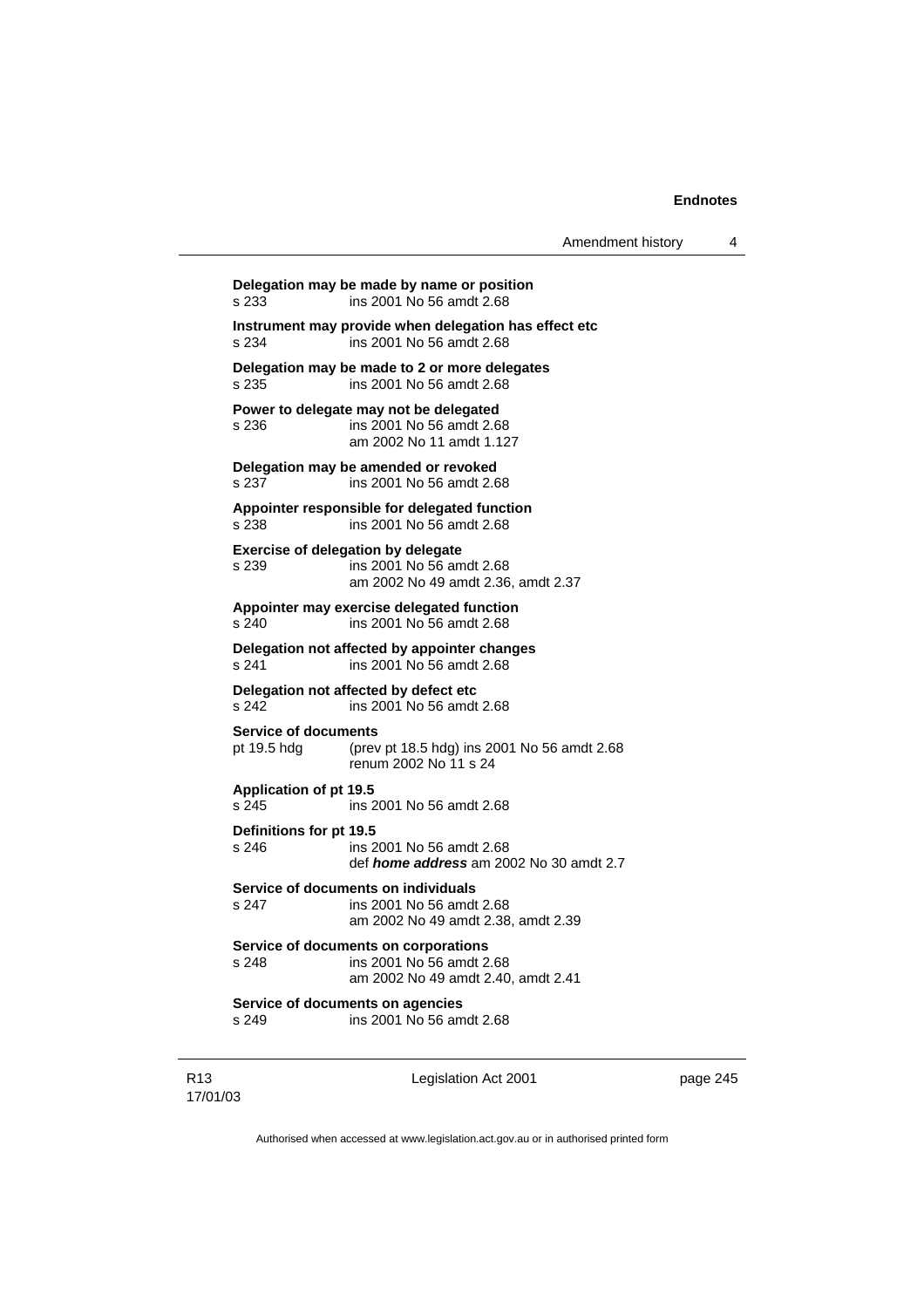4 Amendment history

page 246 **Legislation Act 2001** R13 **When service taken to be effected**<br>s 250 **ins 2001** No 56 and ins 2001 No 56 amdt 2.68 am 2002 No 11 amdt 1.128 **Other laws not affected etc**  s 251 ins 2001 No 56 amdt 2.68 am 2002 No 11 amdt 1.129 **Powers of courts and tribunals not affected**  s 252 ins 2001 No 56 amdt 2.68 **Functions of Executive and Ministers**  pt 19.6 hdg ins 2002 No 11 s 29 **Exercise of functions of Executive**<br>s 253 **ins 2002 No 11 s** 2 ins 2002 No 11 s 29 **Administration of matters not allocated**  s 254 ins 2002 No 11 s 29 **Delegation by Minister**  s 254A ins 2002 No 11 s 29 **Other matters**<br>pt 19.7 hdg (prev pt 18.6 hdg) ins 2001 No 56 amdt 2.68 sub 2002 No 11 s 28 **Forms**  s 255 ins 2001 No 56 amdt 2.68 am 2002 No 11 amdt 1.130, amdt 1.131; 2002 No 49 amdt 2.42 **Production of records kept in computers etc**  s 256 ins 2001 No 56 amdt 2.68 **Delegation by parliamentary counsel**  s 260 (prev s 119) renum 2001 No 56 amdt 2.67 om 2002 No 11 amdt 1.132 **References to Administration Act 1989 etc**  s 261 (prev s 120) renum 2001 No 56 amdt 2.67 om 2002 No 11 amdt 1.132 **Regulation-making power**  s 262 (prev s 121) renum as s 262 and then s 302 **Application of s 28**  s 263 (prev s 122) renum 2001 No 56 amdt 2.67 exp 12 March 2002 (s 263 (2)) **Application of s 47 (2) to (6)** s 264 (prev s 122) (prev s  $122A$ ) renum as s  $264$  and then s  $304$ **Application of s 61 and s 62**  s 265 (prev s 123) renum as s 265 and then s 305

Authorised when accessed at www.legislation.act.gov.au or in authorised printed form

17/01/03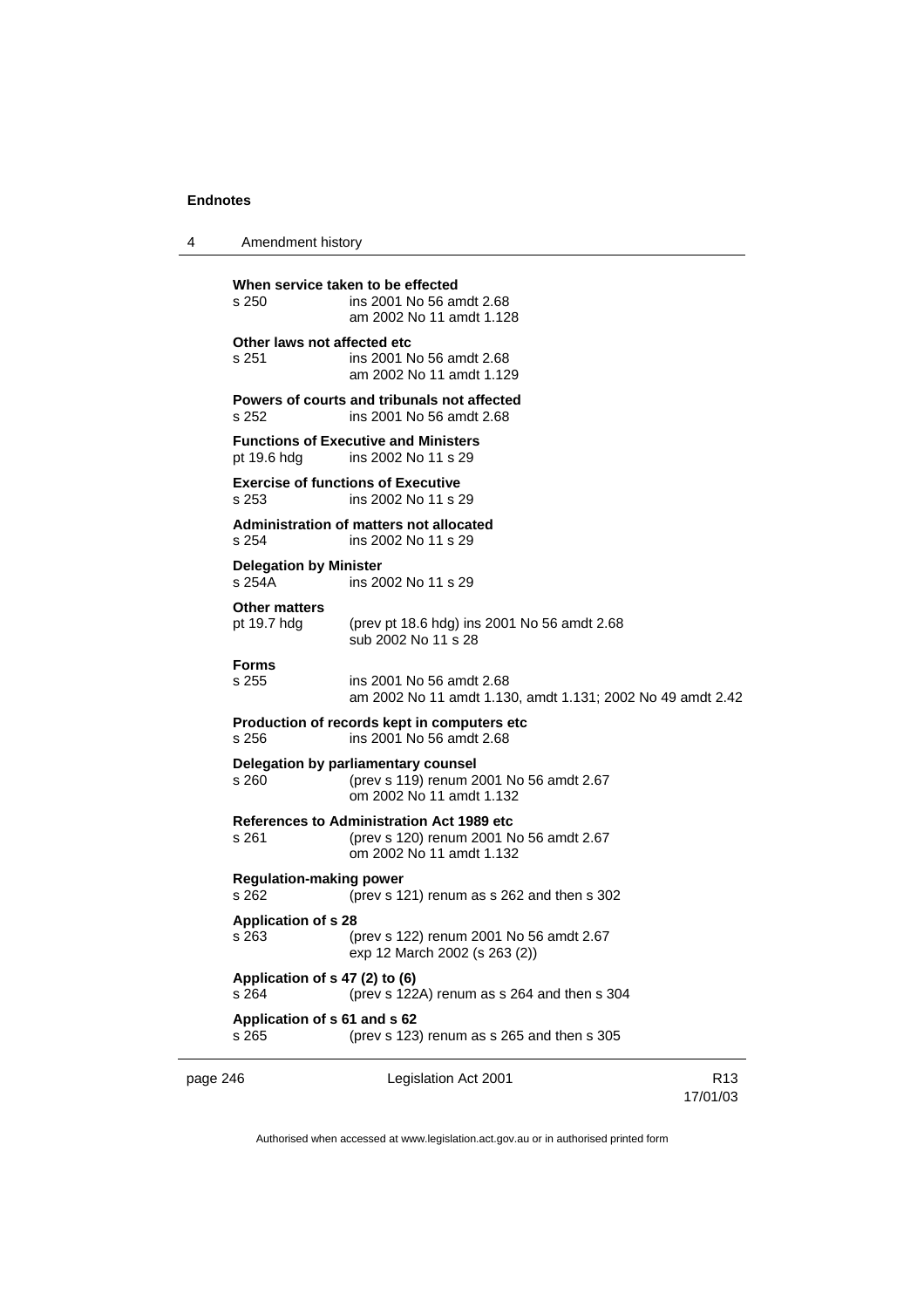|                             |                                                  |                                                                                                                                                          | Amendment history | 4        |
|-----------------------------|--------------------------------------------------|----------------------------------------------------------------------------------------------------------------------------------------------------------|-------------------|----------|
|                             | <b>Application of s 69</b><br>s 266              | (prev s 124) renum 2001 No 56 amdt 2.67<br>exp 12 March 2002 (s 266 (2))                                                                                 |                   |          |
|                             | <b>Transitional regulations</b><br>s 267         | (prev s $125$ ) renum as s $267$ and then s $306$                                                                                                        |                   |          |
|                             | Modification of ch 20's operation<br>s 268       | (prev s 126) renum as s 268 and then s 307                                                                                                               |                   |          |
|                             | s 269                                            | Status of certain instruments as disallowable instruments<br>(prev s 127) renum as s 269 and then s 308                                                  |                   |          |
|                             | s 270                                            | Status of certain instruments as notifiable instruments<br>(prev s 128) renum as s 270 and then s 309                                                    |                   |          |
|                             |                                                  | Compliance with authorisation or requirement to do something by notice in                                                                                |                   |          |
|                             | Gazette<br>s 271                                 | (prev s 129) renum as s 271 and then s 310                                                                                                               |                   |          |
|                             | s 271B                                           | Commencement of Acts that refer to notification or notice in the Gazette<br>renum as s 311                                                               |                   |          |
|                             |                                                  | Commencement of registrable instruments that refer to notification or notice                                                                             |                   |          |
|                             | in the Gazette<br>s 271C                         | renum as s 312                                                                                                                                           |                   |          |
|                             | s 272                                            | Status of republications under Legislation (Republication) Act 1996<br>(prev s 130) renum as s 272 and then s 313                                        |                   |          |
|                             | s 273                                            | <b>Transitional provisions about penalties</b><br>renum as s 314                                                                                         |                   |          |
|                             | <b>Status of certain determinations</b><br>s 274 | renum as s 315                                                                                                                                           |                   |          |
|                             | <b>Miscellaneous</b><br>ch 20 hdg                | (prev ch 13 hdg) renum as ch 20 hdg and then ch 21 hdg<br>(prev ch 12 hdg) renum as ch 19 hdg 2001 No 56 amdt 2.66<br>renum as ch 20 hdg 2002 No 11 s 24 |                   |          |
|                             | s 300                                            | Delegation by parliamentary counsel<br>ins 2002 No 11 amdt 1.132                                                                                         |                   |          |
|                             | s 301                                            | <b>References to Administration Act 1989 etc</b><br>ins 2002 No 11 amdt 1.132                                                                            |                   |          |
|                             | <b>Regulation-making power</b><br>s 302          | (prev s 121) renum as s 262 2001 No 56 amdt 2.67<br>renum as s 302 R5 LA (see 2002 No 11 amdt 1.133)                                                     |                   |          |
|                             | <b>Transitional</b><br>ch 21 hdg                 | (prev ch 13 hdg) renum as ch 20 hdg 2001 No 56 amdt 2.66<br>renum as ch 21 hdg 2002 No 11 s 24                                                           |                   |          |
| R <sub>13</sub><br>17/01/03 |                                                  | Legislation Act 2001                                                                                                                                     |                   | page 247 |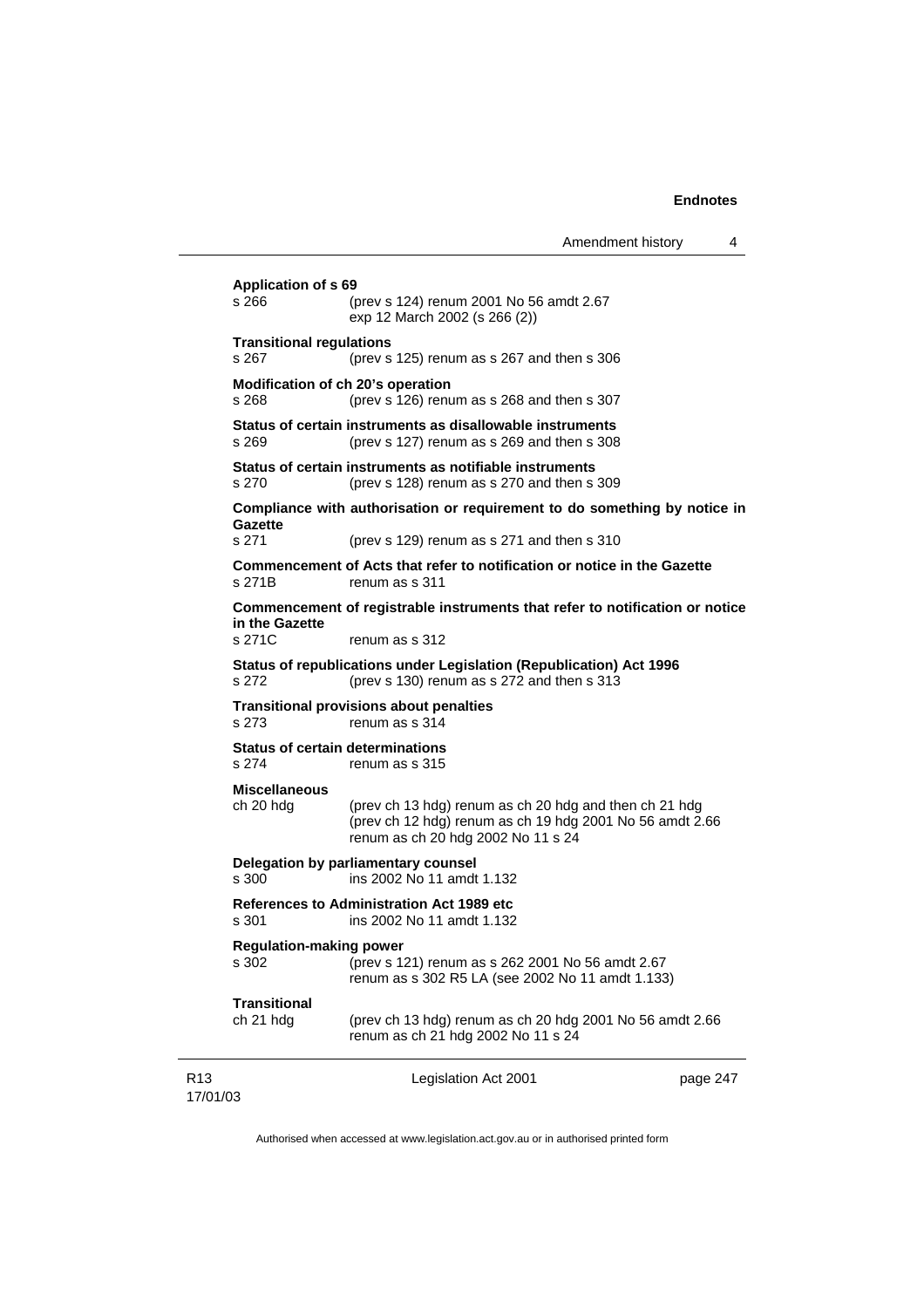| 4        | Amendment history                           |                                                                                                                                                                                                                                        |                             |
|----------|---------------------------------------------|----------------------------------------------------------------------------------------------------------------------------------------------------------------------------------------------------------------------------------------|-----------------------------|
|          | Application of s 47 (2) to (6)<br>s 304 hdg | (prev s 122A hdg) renum as s 264 hdg and then s 304 hdg                                                                                                                                                                                |                             |
|          | s 304                                       | sub 2002 No 11 amdt 1.134<br>(prev s 122A) ins 2001 No 44 amdt 1.2623<br>renum as s 264 2001 No 56 amdt 2.67<br>am 2002 No 11 amdt 1.135<br>renum as s 304 R5 LA (see 2002 No 11 amdt 1.136)<br>exp 12 September 2004 (s 304 (4))      |                             |
|          | Application of s 61 and s 62                |                                                                                                                                                                                                                                        |                             |
|          | s 305                                       | (prev s 123) renum as s 265 2001 No 56 amdt 2.67<br>renum as s 305 R5 LA (see 2002 No 11 amdt 1.136)<br>exp 12 September 2002 (s 305 (3))                                                                                              |                             |
|          | <b>Transitional regulations</b>             |                                                                                                                                                                                                                                        |                             |
|          | s 306                                       | (prev s 125) am 2001 No 44 amdt 1.2624<br>renum as s 267 2001 No 56 amdt 2.67<br>am 2001 No 56 amdts 2.69-2.71; 2002 No 11 amdt 1.137-1.140<br>renum as s 306 R5 LA (see 2002 No 11 amdt 1.136)<br>exp 28 May 2003 (s 306 (5))         |                             |
|          |                                             | Modification of ch 20's operation                                                                                                                                                                                                      |                             |
|          | s 307 hdg<br>s 307                          | (prev s 268 hdg) sub 2001 No 56 amdt 2.72<br>(prev s 126) renum as s 268 2001 No 56 amdt 2.67<br>am 2002 No 11 amdt 1.141<br>renum as s 307 R5 LA (see 2002 No 11 amdt 1.13)<br>am 2002 No 49 amdt 2.54<br>exp 28 May 2003 (s 307 (2)) |                             |
|          | s 308                                       | Status of certain instruments as disallowable instruments<br>(prev s 127) renum as s 269 2001 No 56 amdt 2.67<br>renum as s 308 R5 LA (see 2002 No 11 amdt 1.136)<br>exp 12 September 2004 (s 308 (4))                                 |                             |
|          | s 309                                       | Status of certain instruments as notifiable instruments<br>(prev s 128) renum as s 270 2001 No 56 amdt 2.67<br>renum as s 309 R5 LA (see 2002 No 11 amdt 1.136)<br>exp 12 September 2004 (s 309 (7))                                   |                             |
|          | Gazette                                     | Compliance with authorisation or requirement to do something by notice in                                                                                                                                                              |                             |
|          | s 310                                       | (prev s 129) renum as s 271 2001 No 56 amdt 2.67<br>am 2001 No 56 amdt 2.73<br>renum as s 310 R5 LA (see 2002 No 11 amdt 1.136)<br>exp 12 September 2004 (s 310 (5))                                                                   |                             |
|          | s 311                                       | Commencement of Acts that refer to notification or notice in the Gazette<br>(prev s 271B) ins as mod SL 2001 No 34 reg 6<br>renum R5 LA (see 2002 No 11 amdt 1.136)<br>exp 13 September 2002 (s 311 (5))                               |                             |
| page 248 |                                             | Legislation Act 2001                                                                                                                                                                                                                   | R <sub>13</sub><br>17/01/03 |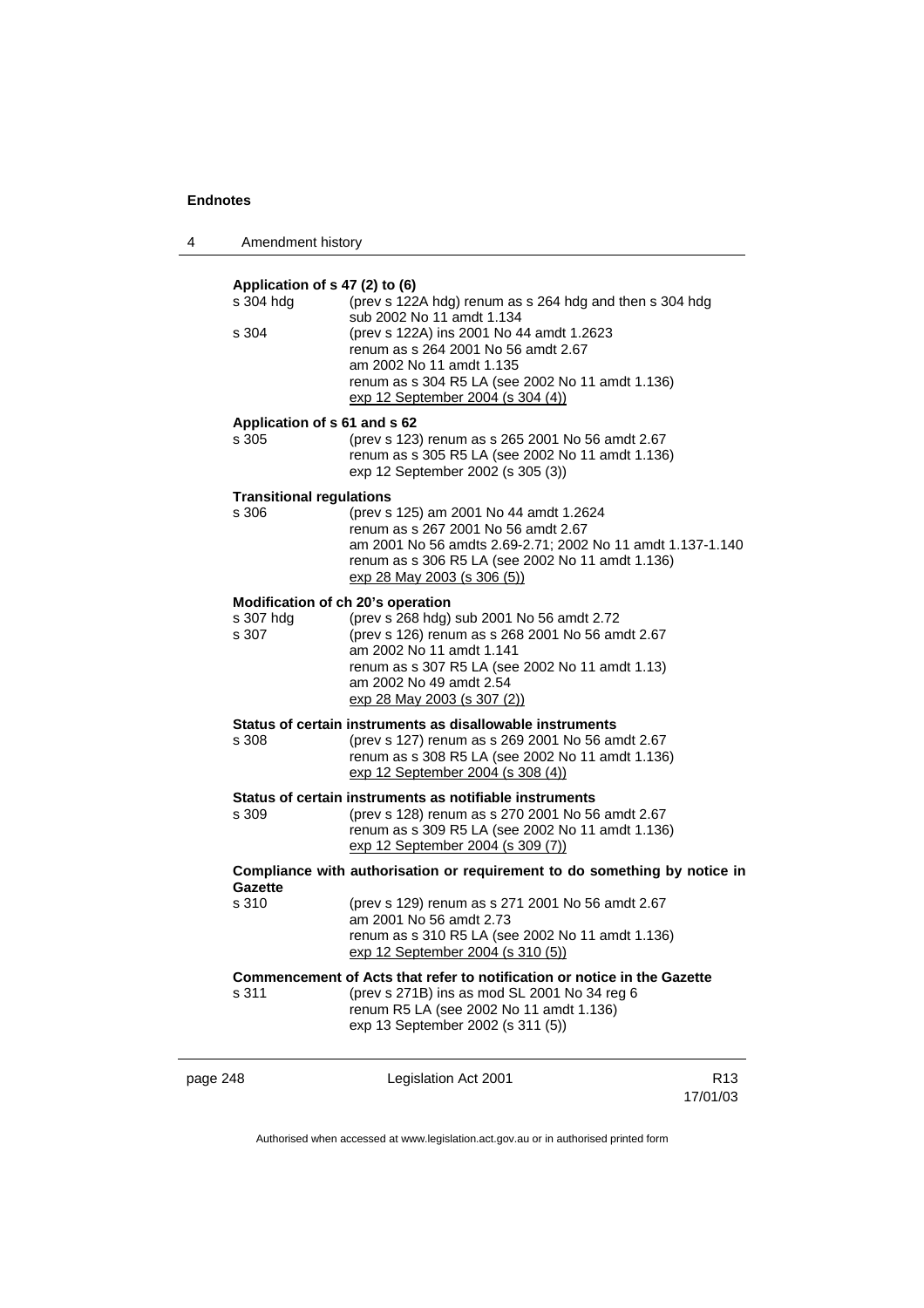#### **Commencement of registrable instruments that refer to notification or notice in the Gazette**

| s 312 | (prev s 271C) ins as mod SL 2001 No 34 reg 6 |
|-------|----------------------------------------------|
|       | renum R5 LA (see 2002 No 11 amdt 1.136)      |
|       | exp 13 September 2002 (s 312 (5))            |

#### **Status of republications under Legislation (Republication) Act 1996**

s 313 (prev s 130) renum as s 272 2001 No 56 amdt 2.67 renum as s 313 R5 LA (see 2002 No 11 amdt 1.136) exp 12 September 2004 (s 313 (3))

#### **Transitional provisions about penalties**

s 314 (prev s 273) ins 2001 No 56 amdt 2.74 renum R5 LA (see 2002 No 11 amdt 1.136) exp 12 September 2003 (s 314 (5))

## **Status of certain determinations**<br>s 315 (prev s 274) ins

(prev s 274) ins 2001 No 56 amdt 2.74 renum R5 LA (see 2002 No 11 amdt 1.136) exp 12 September 2003 (s 315 (6))

# **Former NSW and UK Acts in force before establishment of Territory** sch 1 pt 1.1 hdg (prev sch 1 pt 1 hdg) sub and renum 2001 No 56 amd

(prev sch 1 pt 1 hdg) sub and renum 2001 No 56 amdt  $2.75$ sch 1 pt 1.1 am 2001 No 44 amdt 1.2625; 2001 No 56 amdts 2.76-2.79; 2001 No 88 s 43 (2); 2002 No 40 amdt 3.28; items renum R11 LA (see 2002 No 40 amdt 3.29) sub 2002 No 49 amdt 2.43

#### **Former NSW Acts applied after establishment of Territory**

| sch 1 pt 1.2 hdg                                                                                                                                                                                                                                                                                                                                                                     | (prev sch 1 pt 2 hdg) sub and renum 2001 No 56 amdt 2.80 |
|--------------------------------------------------------------------------------------------------------------------------------------------------------------------------------------------------------------------------------------------------------------------------------------------------------------------------------------------------------------------------------------|----------------------------------------------------------|
| sch 1 pt 1.2                                                                                                                                                                                                                                                                                                                                                                         | am 2001 No 44 amdt 1.2626, amdt 1.2627; 2001 No 56       |
|                                                                                                                                                                                                                                                                                                                                                                                      | amdt 2.81                                                |
| <b>Dictionary</b>                                                                                                                                                                                                                                                                                                                                                                    |                                                          |
| $\overline{a}$ $\overline{a}$ $\overline{a}$ $\overline{a}$ $\overline{a}$ $\overline{a}$ $\overline{a}$ $\overline{a}$ $\overline{a}$ $\overline{a}$ $\overline{a}$ $\overline{a}$ $\overline{a}$ $\overline{a}$ $\overline{a}$ $\overline{a}$ $\overline{a}$ $\overline{a}$ $\overline{a}$ $\overline{a}$ $\overline{a}$ $\overline{a}$ $\overline{a}$ $\overline{a}$ $\overline{$ | def $AAT$ ing 2002 No. 40 amdt 2.44                      |

| dict pt 1 | def $AAT$ ins 2002 No 49 amdt 2.44 |  |
|-----------|------------------------------------|--|
|           |                                    |  |

- def *Act* sub 2001 No 56 amdt 2.82
	- def *ACT* reloc from IA 2001 No 56 amdt 2.16
	- def *ADI* reloc from IA 2001 No 56 amdt 2.16 sub 2002 No 49 amdt 2.45
	- def *administrative appeals tribunal* reloc from IA 2001 No 56 amdt 2.16
	- def *administrative unit* reloc from IA 2001 No 56 amdt 2.16
- def *adult* reloc from IA 2001 No 56 amdt 2.16
- def *affidavit* reloc from IA 2001 No 56 amdt 2.16
- def *ambulance service* reloc from IA 2001 No 56 amdt 2.16
- def *amend* sub 2001 No 56 amdt 2.82
- def *appoint* reloc from IA 2001 No 56 amdt 2.16
- def *asset* reloc from IA 2001 No 56 amdt 2.16
- def *Attorney-General* ins 2001 No 56 amdt 2.82

Legislation Act 2001 **page 249**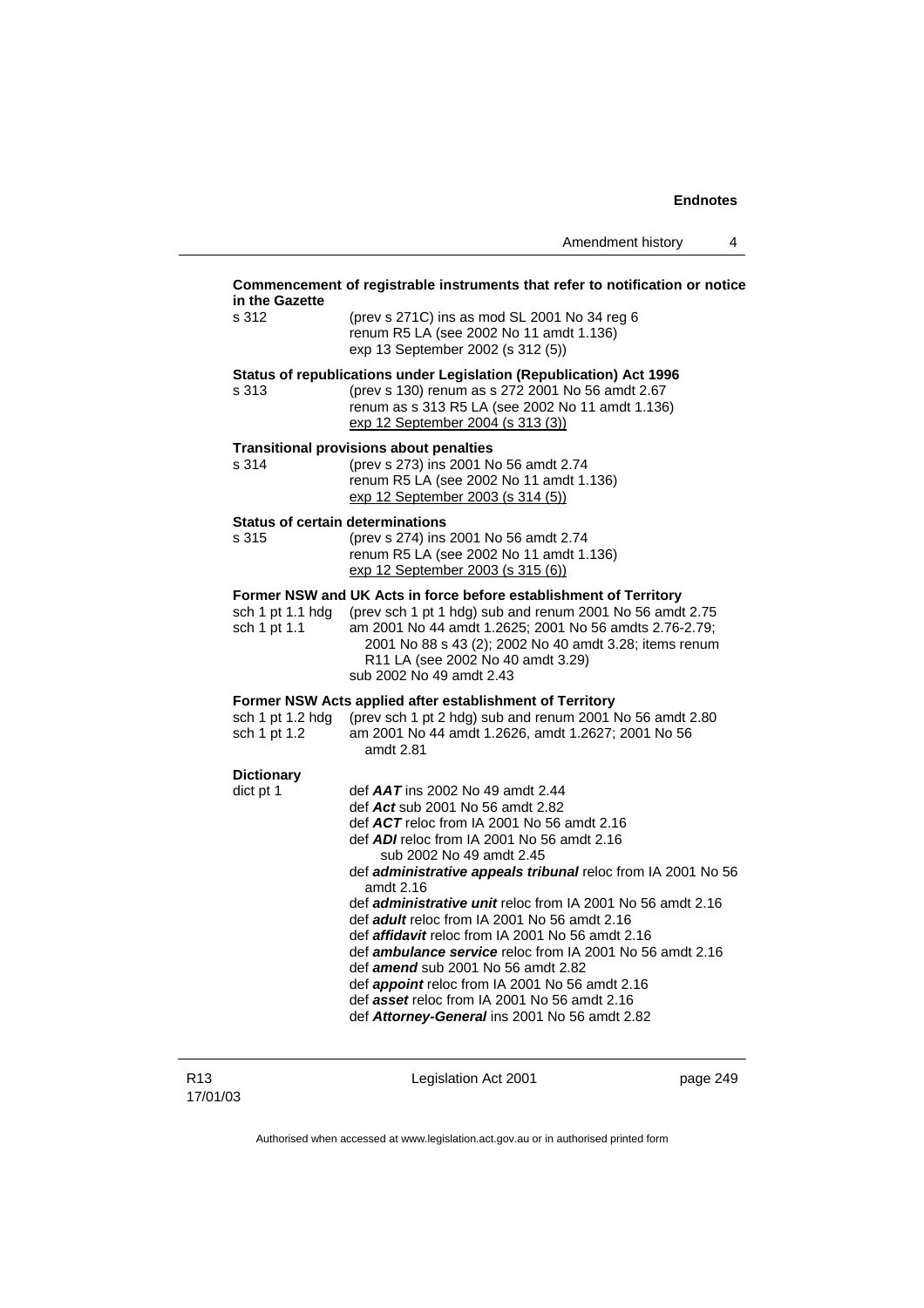def *auditor-general* reloc from IA 2001 No 56 amdt 2.16 def *Australia* reloc from IA 2001 No 56 amdt 2.16 def *Australian driver licence* reloc from IA 2001 No 56 amdt 2.16 def *authorised deposit-taking institution* reloc from IA 2001 No 56 amdt 2.16 sub 2002 No 49 amdt 2.46 def *bank* reloc from IA 2001 No 56 amdt 2.16 def *barrister* reloc from IA 2001 No 56 amdt 2.16 def *body* reloc from IA 2001 No 56 amdt 2.16 def *breach* reloc from IA 2001 No 56 amdt 2.16 def *building society* reloc from IA 2001 No 56 amdt 2.16 def *business day* reloc from IA 2001 No 56 amdt 2.16 def *by-laws* ins 2002 No 11 amdt 1.142 def *calendar month* reloc from IA 2001 No 56 amdt 2.16 def *calendar year* reloc from IA 2001 No 56 amdt 2.16 def *change* reloc from IA 2001 No 56 amdt 2.16 def *chief executive* ins 2001 No 56 amdt 2.82 def *chief fire control officer* ins 2001 No 56 amdt 2.82 def *chief health officer* reloc from IA 2001 No 56 amdt 2.16 def *Chief Justice* reloc from IA 2001 No 56 amdt 2.16 def *Chief Magistrate* reloc from IA 2001 No 56 amdt 2.16 def *Chief Minister* reloc from IA 2001 No 56 amdt 2.16 def *chief planning executive* ins 2002 No 56 amdt 3.43 def *chief police officer* reloc from IA 2001 No 56 amdt 2.16 def *child* reloc from IA 2001 No 56 amdt 2.16 def *Childrens Court* reloc from IA 2001 No 56 amdt 2.16 def *city area* reloc from IA 2001 No 56 amdt 2.16 def *clerk* reloc from IA 2001 No 56 amdt 2.16 def *commencement* sub 2001 No 56 amdt 2.82 def *commencement notice* sub 2001 No 56 amdt 2.82 def *commissioner for fair trading* reloc from IA 2001 No 56 amdt 2.16 def *commissioner for health complaints* ins 2001 No 56 amdt 2.82 def *commissioner for housing* reloc from IA 2001 No 56 amdt 2.16 def *commissioner for land and planning* reloc from IA 2001 No 56 amdt 2.16 om 2002 No 56 amdt 3.44 def *commissioner for public administration* reloc from IA 2001 No 56 amdt 2.16 def *commissioner for revenue* reloc from IA 2001 No 56 amdt 2.16 def *commissioner for surveys* reloc from IA 2001 No 56

amdt 2.16

page 250 **Legislation Act 2001** CH<sub>13</sub> R13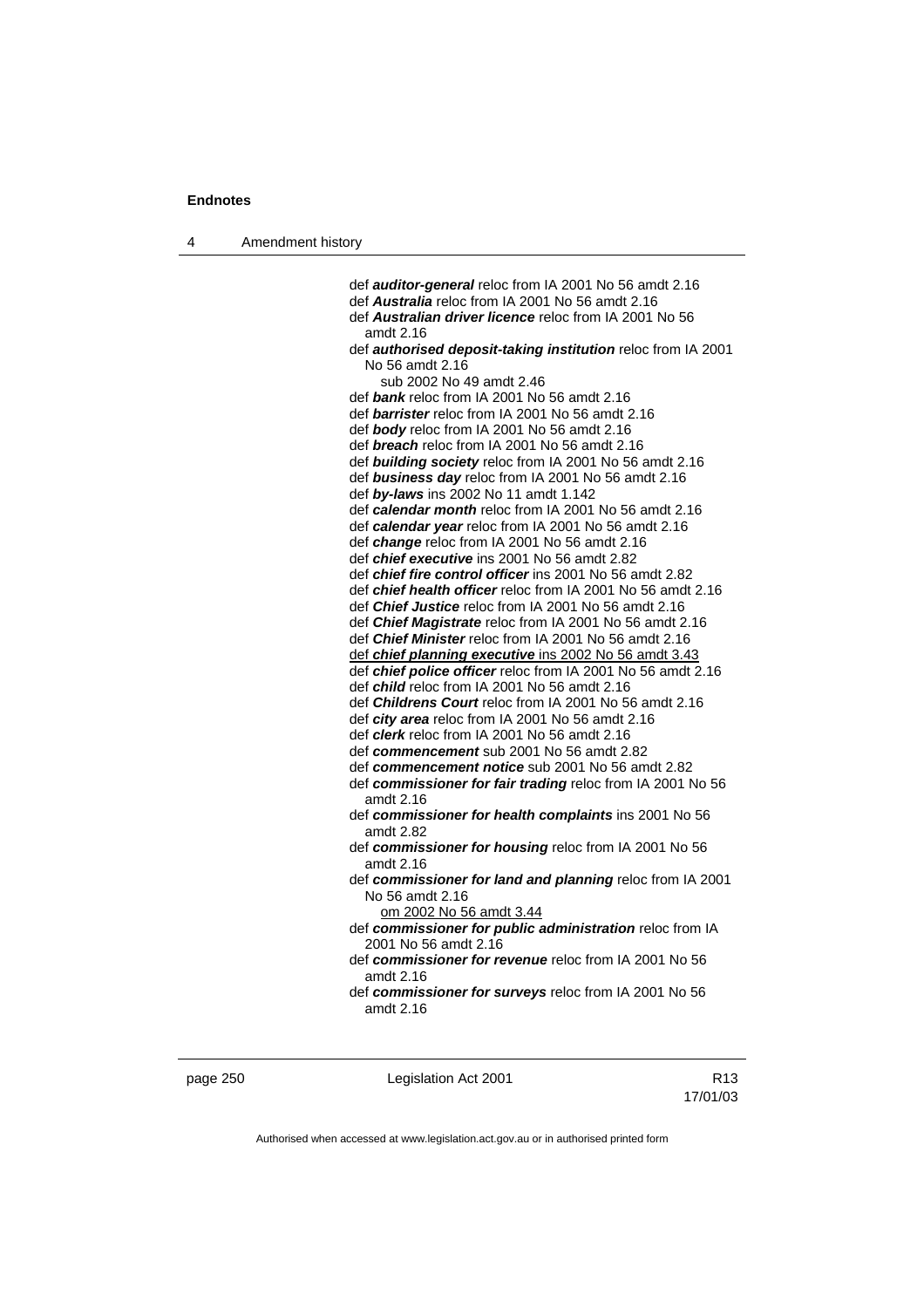| def commissioner for the environment ins 2001 No 56<br>amdt 2.82                                                                     |
|--------------------------------------------------------------------------------------------------------------------------------------|
| def commissioner of police reloc from IA 2001 No 56<br>amdt 2.16                                                                     |
| def committed for trial reloc from IA 2001 No 56 amdt 2.16                                                                           |
| def Commonwealth reloc from IA 2001 No 56 amdt 2.16                                                                                  |
| def Commonwealth country reloc from IA 2001 No 56<br>amdt 2.16                                                                       |
| def Commonwealth Gazette reloc from IA 2001 No 56<br>amdt 2.16                                                                       |
| def community advocate reloc from IA 2001 No 56 amdt 2.16                                                                            |
| def confer reloc from IA 2001 No 56 amdt 2.16                                                                                        |
| def conservator of flora and fauna reloc from IA 2001 No 56<br>amdt 2.16                                                             |
| def Consumer Credit (Australian Capital Territory) Code<br>reloc from IA 2001 No 56 amdt 2.16                                        |
| def Consumer Credit (Australian Capital Territory)                                                                                   |
| Regulations reloc from IA 2001 No 56 amdt 2.16                                                                                       |
| def contravene reloc from IA 2001 No 56 amdt 2.16                                                                                    |
| def converted ordinance reloc from IA 2001 No 56 amdt 2.16                                                                           |
| def Coroner's Court reloc from IA 2001 No 56 amdt 2.16                                                                               |
| def corporation reloc from IA 2001 No 56 amdt 2.16                                                                                   |
| def Corporations Act ins in IA 2001No 56 amdt 2.14                                                                                   |
| reloc from IA 2001 No 56 amdt 2.16                                                                                                   |
| def court of summary jurisdiction reloc from IA 2001 No 56<br>amdt 2.16                                                              |
| def credit tribunal reloc from IA 2001 No 56 amdt 2.16                                                                               |
| def credit union reloc from IA 2001 No 56 amdt 2.16                                                                                  |
| def <i>Criminal Code</i> ins 2002 No 51 amdt 1.27                                                                                    |
| def custodial escort ins 2002 No 30 amdt 2.8                                                                                         |
| def <i>daylight</i> reloc from IA 2001 No 56 amdt 2.16                                                                               |
| def <i>definition</i> ins 2001 No 56 amdt 2.82                                                                                       |
| def <i>dentist</i> reloc from IA 2001 No 56 amdt 2.16                                                                                |
| def dental prosthetist reloc from IA 2001 No 56 amdt 2.16                                                                            |
| def <b>dental technician</b> reloc from IA 2001 No 56 amdt 2.16                                                                      |
| def <b>designation</b> reloc from IA 2001 No 56 amdt 2.16                                                                            |
| def <i>director of corrective services</i> ins 2002 No 30 amdt 2.8                                                                   |
| def director of public prosecutions (or DPP) reloc from IA<br>2001 No 56 amdt 2.16                                                   |
| def <i>disallowable instrument</i> sub 2001 No 56 amdt 2.82<br>def discrimination commissioner reloc from IA 2001 No 56<br>amdt 2.16 |
| def <i>discrimination tribunal</i> reloc from IA 2001 No 56<br>amdt 2.16                                                             |
| def <b>doctor</b> reloc from IA 2001 No 56 amdt 2.16                                                                                 |
| def <i>document</i> reloc from IA 2001 No 56 amdt 2.16                                                                               |
| def DPP ins 2002 No 49 amdt 2.47                                                                                                     |
|                                                                                                                                      |

Legislation Act 2001 **page 251**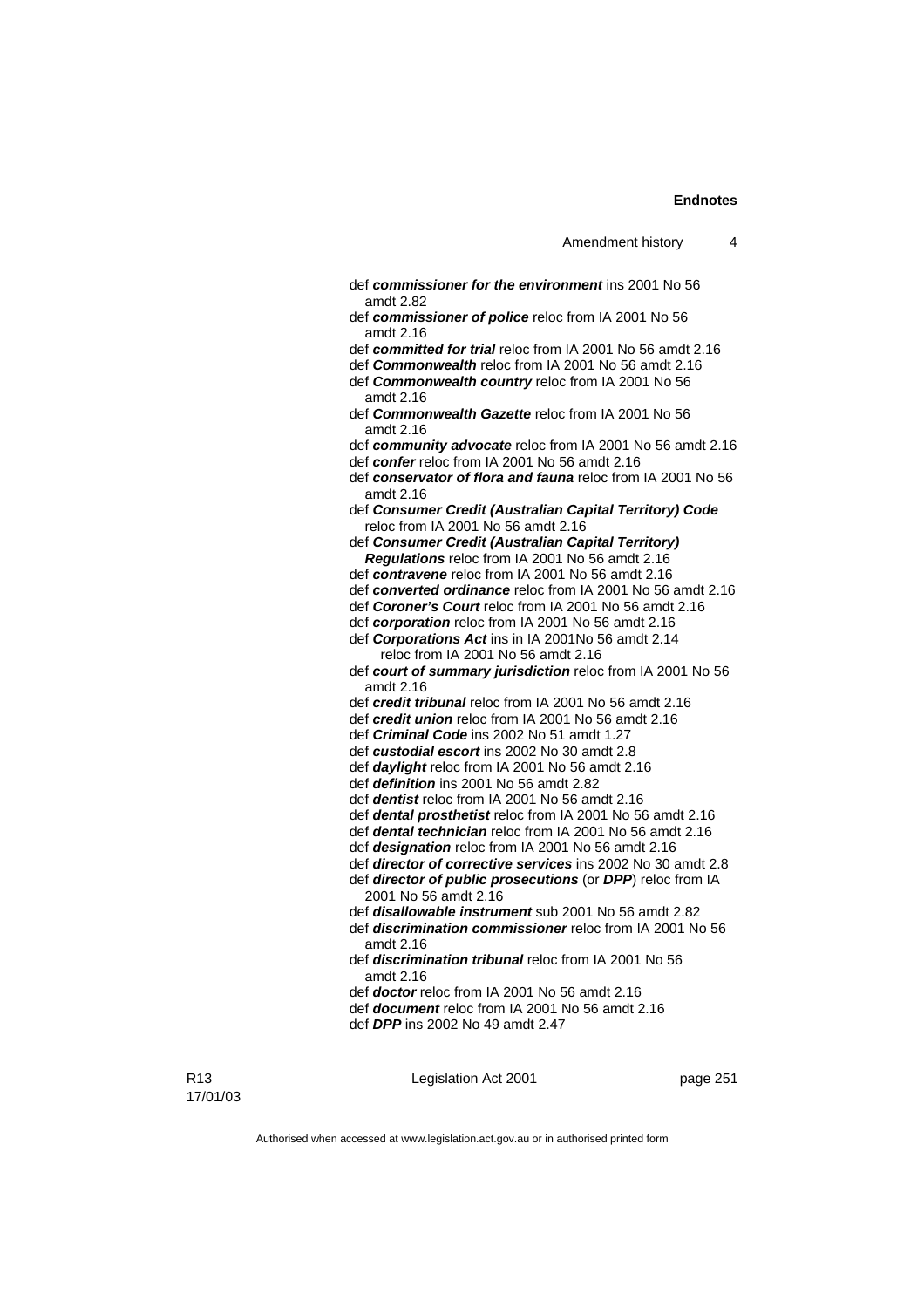| 4 | Amendment history |
|---|-------------------|
|---|-------------------|

 def *driver licence* reloc from IA 2001 No 56 amdt 2.16 def *electoral commission* reloc from IA 2001 No 56 amdt 2.16 def *electoral commissioner* reloc from IA 2001 No 56 amdt 2.16 def *enactment* sub 2001 No 56 amdt 2.82 def *entity* ins 2001 No 56 amdt 2.82 def *environment protection authority* ins 2002 No 11 amdt 1.142 def *establish* reloc from IA 2001 No 56 amdt 2.16 def *estate* reloc from IA 2001 No 56 amdt 2.16 def *Executive* reloc from IA 2001 No 56 amdt 2.16 def *exercise* reloc from IA 2001 No 56 amdt 2.16 def *expire* reloc from IA 2001 No 56 amdt 2.16 def *external Territory* reloc from IA 2001 No56 amdt 2.16 def *fail* reloc from IA 2001 No 56 amdt 2.16 def *Federal Court* reloc from IA 2001 No 56 amdt 2.16 def *file* reloc from IA 2001 No 56 amdt 2.16 def *financial year* reloc from IA 2001 No 56 amdt 2.16 def *fire brigade* reloc from IA 2001 No 56 amdt 2.16 def *fire commissioner* reloc from IA 2001 No 56 amdt 2.16 def *for* ins 2002 No 11 amdt 1.142 def *foreign country* reloc from IA 2001 No 56 amdt 2.16 def *former NSW Act* sub 2001 No 56 amdt 2.82; 2002 No 11 amdt 1.143 def *former UK Act* sub 2001 No 56 amdt 2.82; 2002 No 11 amdt 1.143 def *found guilty* reloc from IA 2001 No 56 amdt 2.16 sub 2002 No 49 amdt 2.48 def *function* reloc from IA 2001 No 56 amdt 2.16 def *gambling and racing commission* reloc from IA 2001 No 56 amdt 2.16 def *Gazette* reloc from IA 2001 No 56 amdt 2.16 def *give* reloc from IA 2001 No 56 amdt 2.16 def *government printer* reloc from IA 2001 No 56 amdt 2.16 def *government solicitor* reloc from IA 2001 No 56 amdt 2.16 def *Governor* ins 2001 No 56 amdt 2.82 def *Governor-General* ins 2001 No 56 amdt 2.82 def *GST* ins 2002 No 27 s 27 def *guardianship tribunal* reloc from IA 2001 No 56 amdt 2.16 def *High Court* reloc from IA 2001 No 56 amdt 2.16 def *Imperial Act* reloc from IA 2001 No 56 amdt 2.16 def *indictable offence* ins 2001 No 56 amdt 2.82 sub 2002 No 11 amdt 1.144 def *indictment* reloc from IA 2001 No 56 amdt 2.16 def *individual* reloc from IA 2001 No 56 amdt 2.16 def *in relation to* ins 2002 No 49 amdt 2.49

page 252 Legislation Act 2001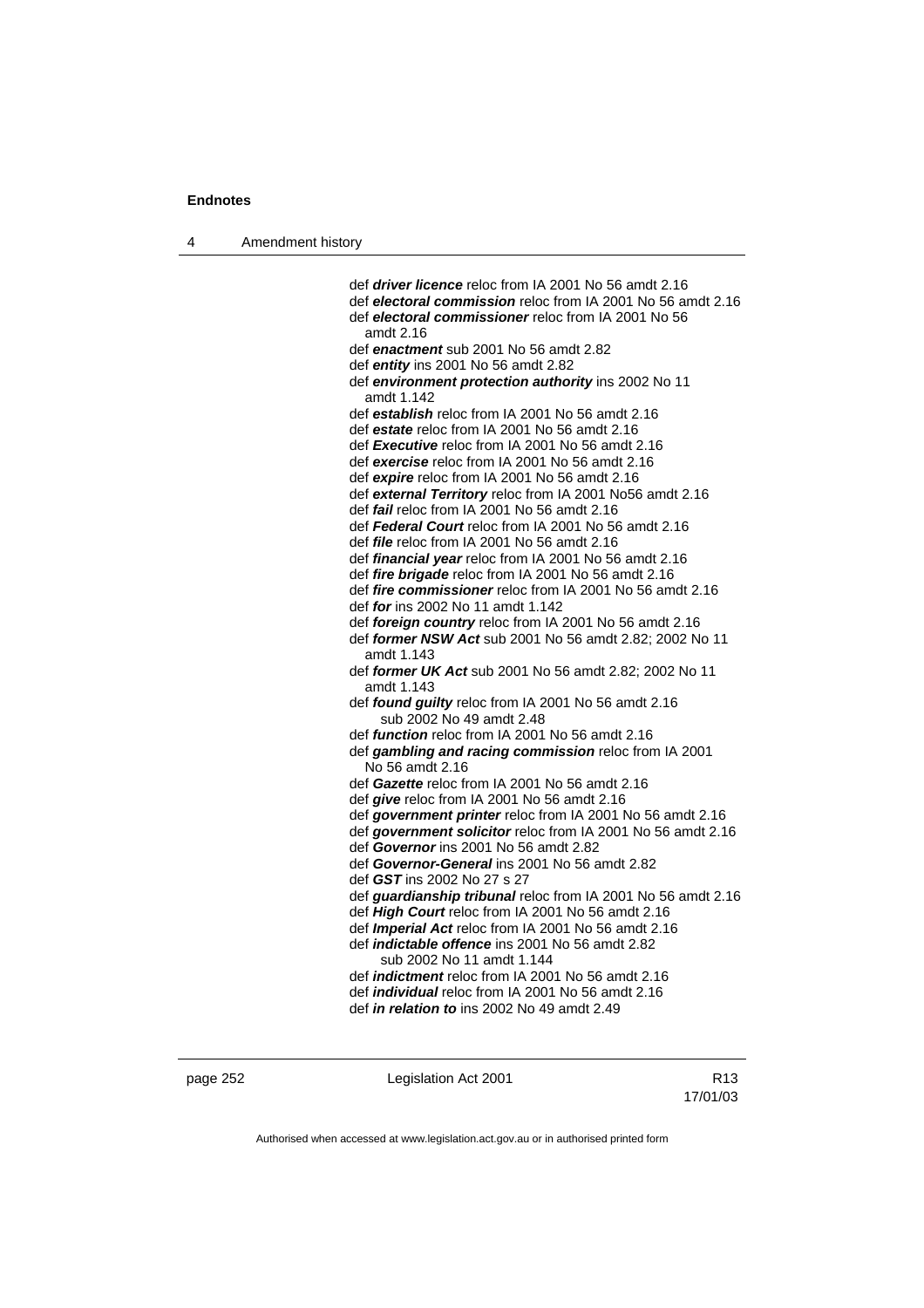def *instrument* sub 2001 No 56 amdt 2.82 def *interest* reloc from IA 2001 No 56 amdt 2.16 def *internal Territory* reloc from IA 2001 No 56 amdt 2.16 def *Jervis Bay Territory* reloc from IA 2001 No 56 amdt 2.16 def *judge* reloc from IA 2001 No 56 amdt 2.16 am 2002 No 11 amdt 1.145 def *Lake Burley Griffin* reloc from IA 2001 No 56 amdt 2.16 def *Lake Ginninderra* reloc from IA 2001 No 56 amdt 2.16 def *land* reloc from IA 2001 No 56 amdt 2.16 def *land development agency* ins 2002 No 56 amdt 3.45 def *law* reloc from IA 2001 No 56 amdt 2.16 def *lawyer* reloc from IA 2001 No 56 amdt 2.16 def *legal aid commission* ins 2001 No 56 amdt 2.82 def *legal practitioner* reloc from IA 2001 No 56 amdt 2.16 def *Legislation Act* ins 2002 No 49 amdt 2.50 def *Legislative Assembly* reloc from IA 2001 No 56 amdt 2.16 def *liability* reloc from IA 2001 No 56 amdt 2.16 def *magistrate* reloc from IA 2001 No 56 amdt 2.16 def *Magistrates Court* reloc from IA 2001 No 56 amdt 2.16 def *make* reloc from IA 2001 No 56 amdt 2.16 def *making* sub 2001 No 56 amdt 2.82 def *master* reloc from IA 2001 No 56 amdt 2.16 def *may* ins 2001 No 56 amdt 2.82 def *medical practitioner* ins 2001 No 56 amdt 2.82 def *mental health tribunal* reloc from IA 2001 No 56 amdt 2.16 def *midnight* reloc from IA 2001 No 56 amdt 2.16 def *Minister* ins 2001 No 56 amdt 2.82 def *modification* reloc from IA 2001 No 56 amdt 2.16 def *month* reloc from IA 2001 No 56 amdt 2.16 def *mus t* ins 2001 No 56 amdt 2.82 def *name* reloc from IA 2001 No 56 amdt 2.16 def *named month* reloc from IA 2001 No 56 amdt 2.16 def *national capital authority* ins 2002 No 11 amdt 1.146 def *national land* reloc from IA 2001 No 56 amdt 2.16 def *night* reloc from IA 2001 No 56 amdt 2.16 def *Northern Territory* reloc from IA 2001 No 56 amdt 2.16 def *notifiable instrument* sub 2001 No 56 amdt 2.82 def *notification* sub 2001 No 56 amdt 2.82 def *notification day* sub 2001 No 56 amdt 2.82 def *NSW Act* reloc from IA 2001 No 56 amdt 2.16 def *number* reloc from IA 2001 No 56 amdt 2.16 def *nurse* reloc from IA 2001 No 56 amdt 2.16 def *oath* reloc from IA 2001 No 56 amdt 2.16 def *occupy* ins 2001 No 56 amdt 2.82 def *office* reloc from IA 2001 No 56 amdt 2.16 def *office of fair trading* reloc from IA 2001 No 56 amdt 2.16 def *ombudsman* reloc from IA 2001 No 56 amdt 2.16

#### R13 17/01/03

Legislation Act 2001 **page 253**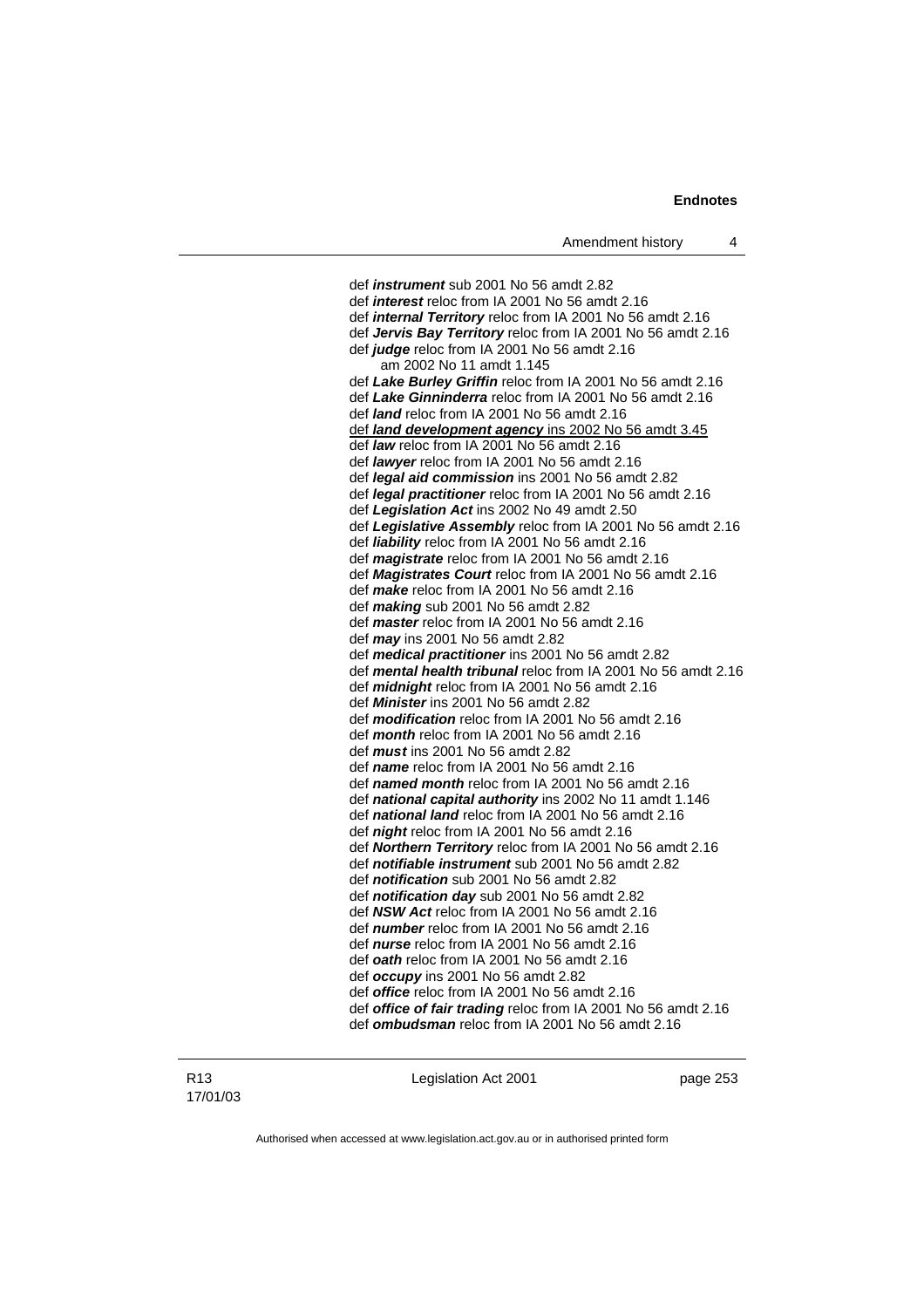def *omit* ins 2001 No 56 amdt 2.82 def *ordinance* reloc from IA 2001 No 56 amdt 2.16 def *parliamentary counsel* sub 2001 No 56 amdt 2.82 def *passing* sub 2001 No 56 amdt 2.82 def *penalty unit* ins 2001 No 56 amdt 2.82 def *person* ins 2001 No 56 amdt 2.82 def *pharmacist* reloc from IA 2001 No 56 amdt 2.16 def *planning and land authority* ins 2002 No 56 amdt 3.47 def *planning and land council* ins 2002 No 56 amdt 3.46 def *planning authority* reloc from IA 2001 No 56 amdt 2.16 om 2002 No 56 amdt 3.47 def *police officer* reloc from IA 2001 No 56 amdt 2.16 def *position* reloc from IA 2001 No 56 amdt 2.16 def *power* reloc from IA 2001 No 56 amdt 2.16 def *prescribed* reloc from IA 2001 No 56 amdt 2.16 am 2002 No 49 amdt 2.51 def *privacy commissioner* reloc from IA 2001 No 56 amdt 2.16 def *proceeding* reloc from IA 2001 No 56 amdt 2.16 def *property* reloc from IA 2001 No 56 amdt 2.16 def *provision* sub 2001 No 56 amdt 2.82 def *public employee* reloc from IA 2001 No 56 amdt 2.16 def *public health officer* reloc from IA 2001 No 56 amdt 2.16 def *public money* reloc from IA 2001 No 56 amdt 2.16 def *public servant* reloc from IA 2001 No 56 amdt 2.16 def *public service* reloc from IA 2001 No 56 amdt 2.16 def *public trustee* reloc from IA 2001 No 56 amdt 2.16 def *quarter* ins 2002 No 30 amdt 2.8 def *registered surveyor* reloc from IA 2001 No 56 amdt 2.16 def *registrable instrument* sub 2001 No 56 amdt 2.82 def *registrar* reloc from IA 2001 No 56 amdt 2.16 def *registrar-general* reloc from IA 2001 No 56 amdt 2.16 def *registrar of firearms* reloc from IA 2001 No 56 amdt 2.16 def *registrar of liquor licences* reloc from IA 2001 No 56 amdt 2.16 def *regulations* reloc from IA 2001 No 56 amdt 2.16 def *remand centre* ins 2002 No 30 amdt 2.8 def *remand centre administrator* ins 2002 No 30 amdt 2.8 def *remuneration tribunal* reloc from IA 2001 No 56 amdt 2.16 def *repeal* sub 2001 No 56 amdt 2.82 pars renum 2002 No 11 amdt 1.147 am 2002 No 11 amdt 1.148 def *residential tenancies tribunal* reloc from IA 2001 No 56 amdt 2.16 def *road transport authority* reloc from IA 2001 No 56 amdt 2.16 def *rules* reloc from IA 2001 No 56 amdt 2.16 sub 2002 No 11 amdt 1.149

| page 254 | Legislation Act 2001 | R <sub>13</sub> |
|----------|----------------------|-----------------|
|          |                      | 17/01/03        |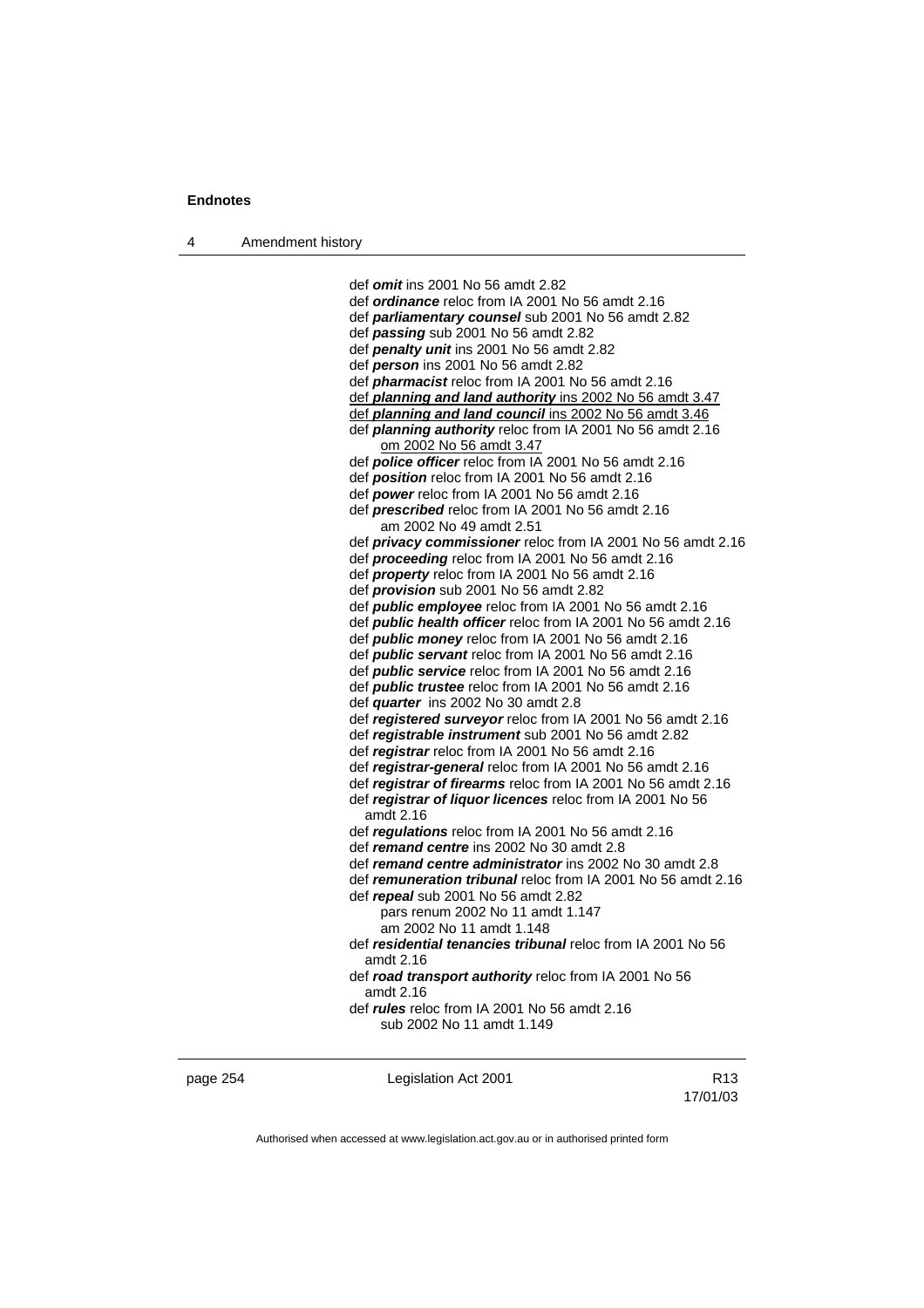def *rural firefighting service* reloc from IA 2001 No 56 amdt 2.16 def *see* ins 2001 No 56 amdt 2.82 def *Self-Government Act* reloc from IA 2001 No 56 amdt 2.16 def *self-government day* reloc from IA 2001 No 56 amdt 2.16 def *sentence administration board* ins 2002 No 30 amdt 2.8 def *sign* reloc from IA 2001 No 56 amdt 2.16 def *sitting day* reloc from IA 2001 No 56 amdt 2.16 def *Small Claims Court* reloc from IA 2001 No 56 amdt 2.16 def *solicitor* reloc from IA 2001 No 56 amdt 2.16 def *Speaker* reloc from IA 2001 No 56 amdt 2.16 def *Standards Australia* reloc from IA 2001 No 56 amdt 2.16 def *State* reloc from IA 2001 No 56 amdt 2.16 def *statutory declaration* reloc from IA 2001 No 56 amdt 2.16 def *statutory instrument* sub 2001 No 56 amdt 2.82 def *statutory office-holder* ins 2001 No 56 amdt 2.82 sub 2002 No 11 amdt 1.150 def *subordinate law* sub 2001 No 56 amdt 2.82 def *summary offence* ins 2001 No 56 amdt 2.82 sub 2002 No 11 amdt 1.151 def *Supreme Court* reloc from IA 2001 No 56 amdt 2.16 def *swear* reloc from IA 2001 No 56 amdt 2.16 def *tenancy tribunal* reloc from IA 2001 No 56 amdt 2.16 om 2002 No 49 amdt 2.52 def *the Territory* ins 2001 No 56 amdt 2.82 def *Territory authority* reloc from IA 2001 No 56 amdt 2.16 def *Territory instrumentality* ins 2001 No 56 amdt 2.82 def *Territory land* reloc from IA 2001 No 56 amdt 2.16 def *Territory owned corporation* reloc from IA 2001 No 56 amdt 2.16 def *Territory plan* reloc from IA 2001 No 56 amdt 2.16 am 2002 No 49 amdt 2.53 def *transitional* reloc from IA 2001 No 56 amdt 2.16 def *Treasurer* ins 2001 No 56 amdt 2.82 def *tribunal* sub 2001 No 56 amdt 2.82 def *UK Act* reloc from IA 2001 No 56 amdt 2.16 def *under* ins 2001 No 52 amdt 2.82 sub 2002 No 30 amdt 2.9 def *United Kingdom* reloc from IA 2001 No 56 amdt 2.16 def *United Kingdom Parliament* reloc from IA 2001 No 56 amdt 2.16

 def *veterinary surgeon* reloc from IA 2001 No 56 amdt 2.16 def *will* ins 2001 No 56 amdt 2.82

def *word* reloc from IA 2001 No 56 amdt 2.16

def *working day* ins 2002 No 11 amdt 1.152

Legislation Act 2001 **page 255**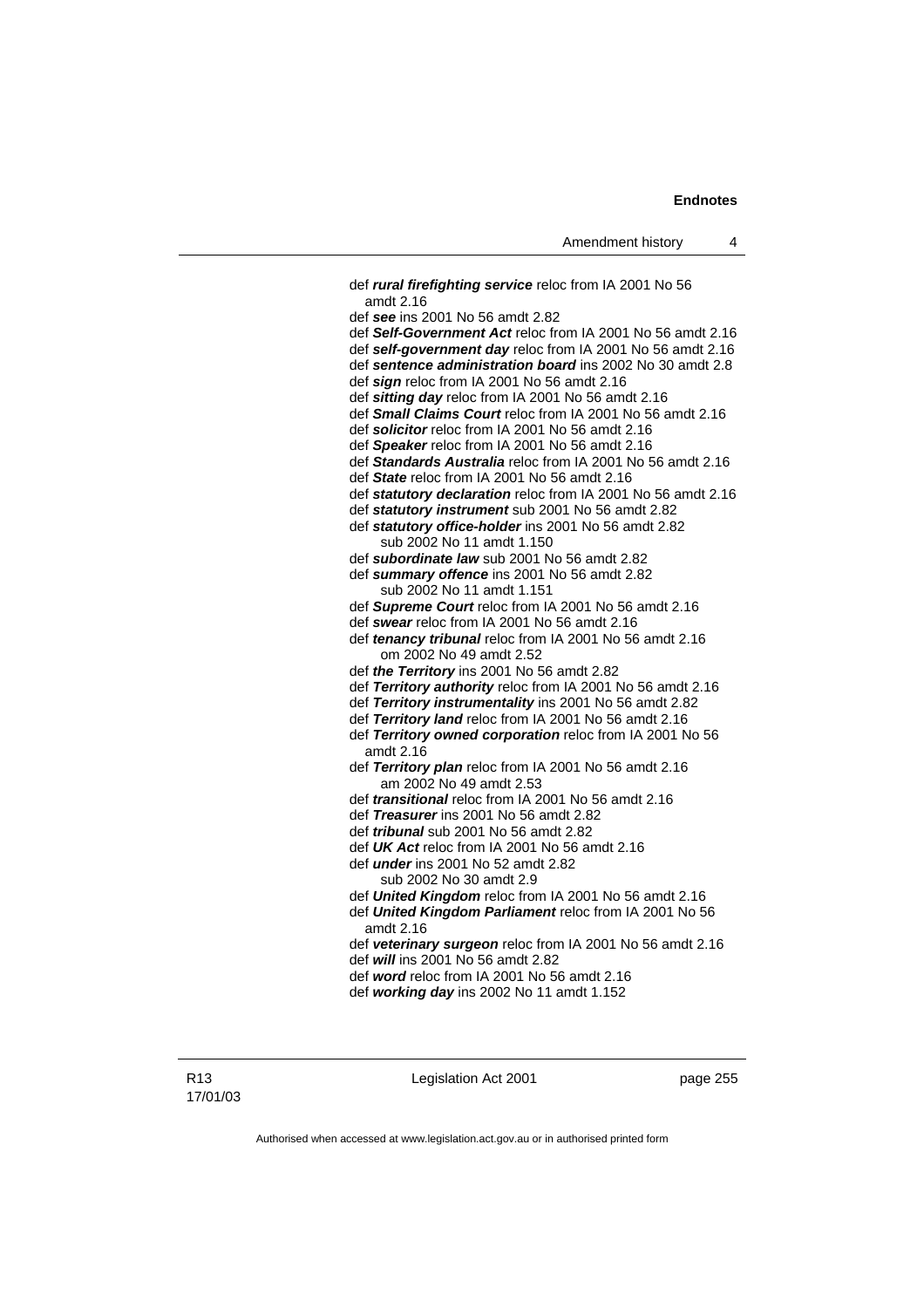| Amendment history<br>4 |                                                                                                                                                                                                                                                                                                                                                                                                                                                                                                                                                                                                                                                                                                                                                                                                                                                                                                                                                                                                                                                                                                                                                                                                                                                                                                                                                                                                                                                                                                                                                                                                        |
|------------------------|--------------------------------------------------------------------------------------------------------------------------------------------------------------------------------------------------------------------------------------------------------------------------------------------------------------------------------------------------------------------------------------------------------------------------------------------------------------------------------------------------------------------------------------------------------------------------------------------------------------------------------------------------------------------------------------------------------------------------------------------------------------------------------------------------------------------------------------------------------------------------------------------------------------------------------------------------------------------------------------------------------------------------------------------------------------------------------------------------------------------------------------------------------------------------------------------------------------------------------------------------------------------------------------------------------------------------------------------------------------------------------------------------------------------------------------------------------------------------------------------------------------------------------------------------------------------------------------------------------|
|                        | def writing reloc from IA 2001 No 56 amdt 2.16<br>def year reloc from IA 2001 No 56 amdt 2.16                                                                                                                                                                                                                                                                                                                                                                                                                                                                                                                                                                                                                                                                                                                                                                                                                                                                                                                                                                                                                                                                                                                                                                                                                                                                                                                                                                                                                                                                                                          |
| dict pt 2              | def <i>administrator</i> ins 2001 No 56 amdt 2.82<br>def <i>agency</i> ins 2001 No 56 amdt 2.82<br>def appointee ins 2001 No 56 amdt 2.82<br>def <i>appointer</i> ins 2001 No 56 amdt 2.82<br>def <i>approved web site</i> sub 2001 No 56 amdt 2.82<br>def <b>authorised republication</b> sub 2001 No 56 amdt 2.82<br>def <b>authorising law</b> sub 2001 No 56 amdt 2.82<br>def benefits sub 2001 No 56 amdt 2.82<br>def business address ins 2001 No 56 amdt 2.82<br>def corporation ins 2001 No 56 amdt 2.82<br>def costs sub 2001 No 56 amdt 2.82<br>def current legislative drafting practice sub 2001 No 56<br>amdt 2.82<br>def delegate ins 2001 No 56 amdt 2.82<br>def determinative provision ins 2002 No 11 amdt 1.153<br>def <i>document</i> ins 2001 No 56 amdt 2.82<br>def editorial amendment sub 2001 No 56 amdt 2.82<br>def email address ins 2001 No 56 amdt 2.82<br>def executive officer ins 2001 No 56 amdt 2.82<br>def fax number ins 2001 No 56 amdt 2.82<br>def fee sub 2001 No 56 amdt 2.82<br>def <i>home address</i> ins 2001 No 56 amdt 2.82<br>def <i>law</i> sub 2001 No 56 amdt 2.82<br>am 2002 No 11 amdt 1.154; pars renum 2002 No 11<br>amdt 1.155<br>def non-determinative provision ins 2002 No 11 amdt 1.156<br>def <b>provide</b> sub 2001 No 56 amdt 2.82<br>def referential words sub 2001 No 56 amdt 2.82<br>def register sub 2001 No 56 amdt 2.82<br>def republication sub 2001 No 56 amdt 2.82<br>def republication date sub 2001 No 56 amdt 2.82<br>def responsible ins 2001 No 56 amdt 2.82<br>def scrutiny committee principles sub 2001 No 56 amdt 2.82 |
|                        | def service sub 2001 No 56 amdt 2.82                                                                                                                                                                                                                                                                                                                                                                                                                                                                                                                                                                                                                                                                                                                                                                                                                                                                                                                                                                                                                                                                                                                                                                                                                                                                                                                                                                                                                                                                                                                                                                   |

page 256 **Legislation Act 2001** Constants R13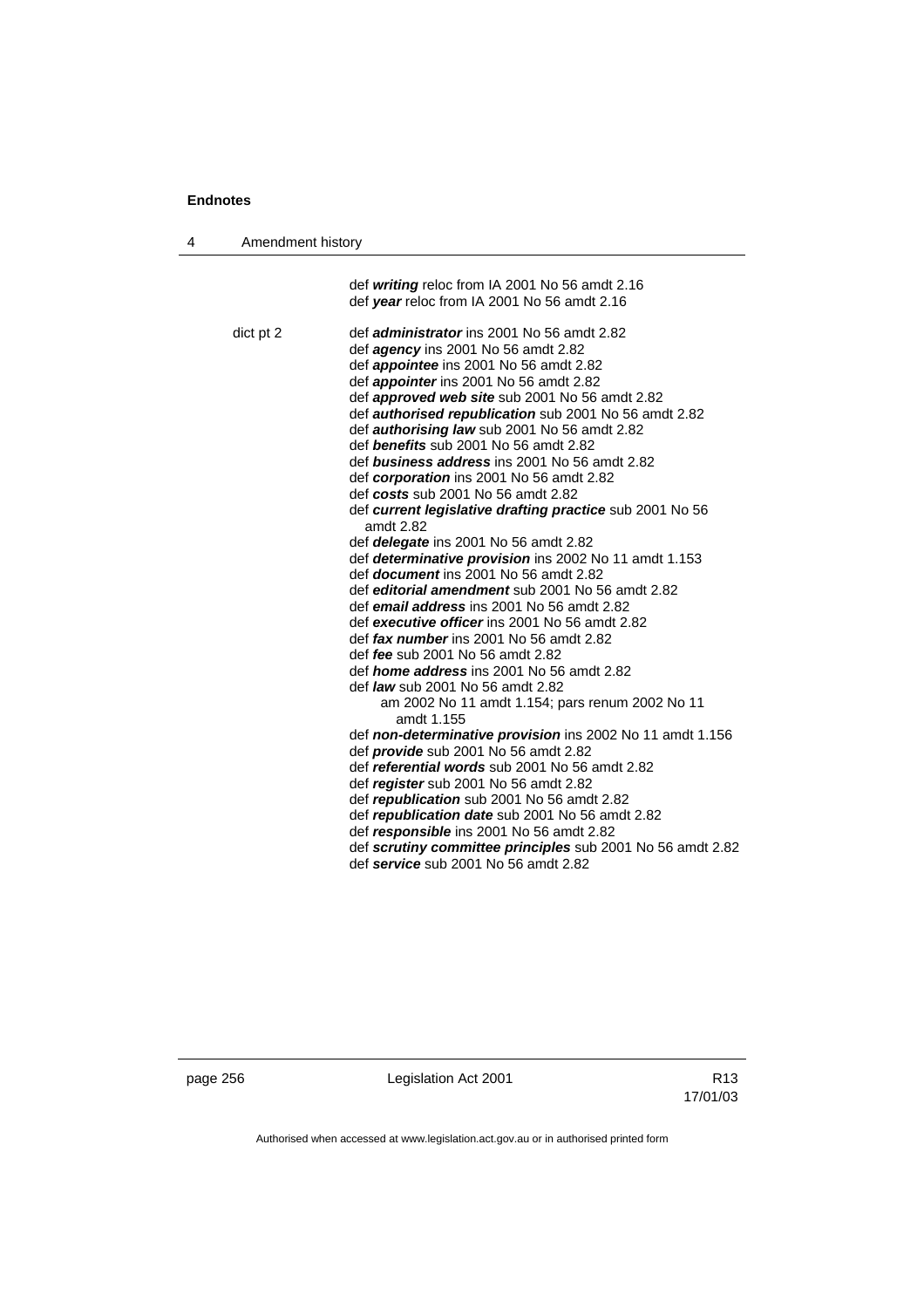## **5 Earlier republications**

Some earlier republications were not numbered. The number in column 1 refers to the publication order.

Since 12 September 2001 every authorised republication has been published in electronic pdf format on the ACT legislation register. A selection of authorised republications have also been published in printed format. These republications are marked with an asterisk  $(*)$  in column 1. Except for the footer, electronic and printed versions of an authorised republication are identical.

| <b>Republication No</b> | <b>Amendments to</b> | <b>Republication date</b> |
|-------------------------|----------------------|---------------------------|
| 0A                      | Act 2001 No 56 ‡     | 17 September 2002         |
| 1                       | SL 2001 No 34        | 13 September 2001         |
| 1(RI)                   | SL 2001 No 34 ‡      | 17 September 2002         |
| $\overline{c}$          | Act 2001 No 70       | 14 September 2001         |
| 2(RI)                   | Act 2001 No 70 ‡     | 17 September 2002         |
| 3                       | Act 2001 No 88       | 21 February 2002          |
| 3(RI)                   | Act 2001 No 88 ‡     | 17 September 2002         |
| 4                       | Act 2001 No 88       | 13 March 2002             |
| 4(RI)                   | Act 2001 No 88 ‡     | 17 September 2002         |
| $5^*$                   | Act 2002 No 11       | 28 May 2002               |
| 5(RI)                   | Act 2002 No 11 ‡     | 17 September 2002         |
| 6                       | Act 2002 No 11       | 1 July 2002               |
| 6(RI)                   | Act 2002 No 11 ‡     | 17 September 2002         |
| 7                       | Act 2002 No 27       | 13 September 2002         |
| 7(RI)                   | Act 2002 No 27 ‡     | 17 September 2002         |
| 8                       | Act 2002 No 27       | 14 September 2002         |
| 8(RI)                   | Act 2002 No 27 ‡     | 17 September 2002         |
| 9                       | Act 2002 No 30       | 17 September 2002         |
| 10                      | Act 2002 No 30       | 7 October 2002            |
| 11                      | Act 2002 No 40       | 1 November 2002           |
| 12                      | Act 2002 No 56       | 1 January 2003            |
|                         |                      |                           |

‡ includes retrospective amendments by Act 2002 No 30

Legislation Act 2001 **page 257**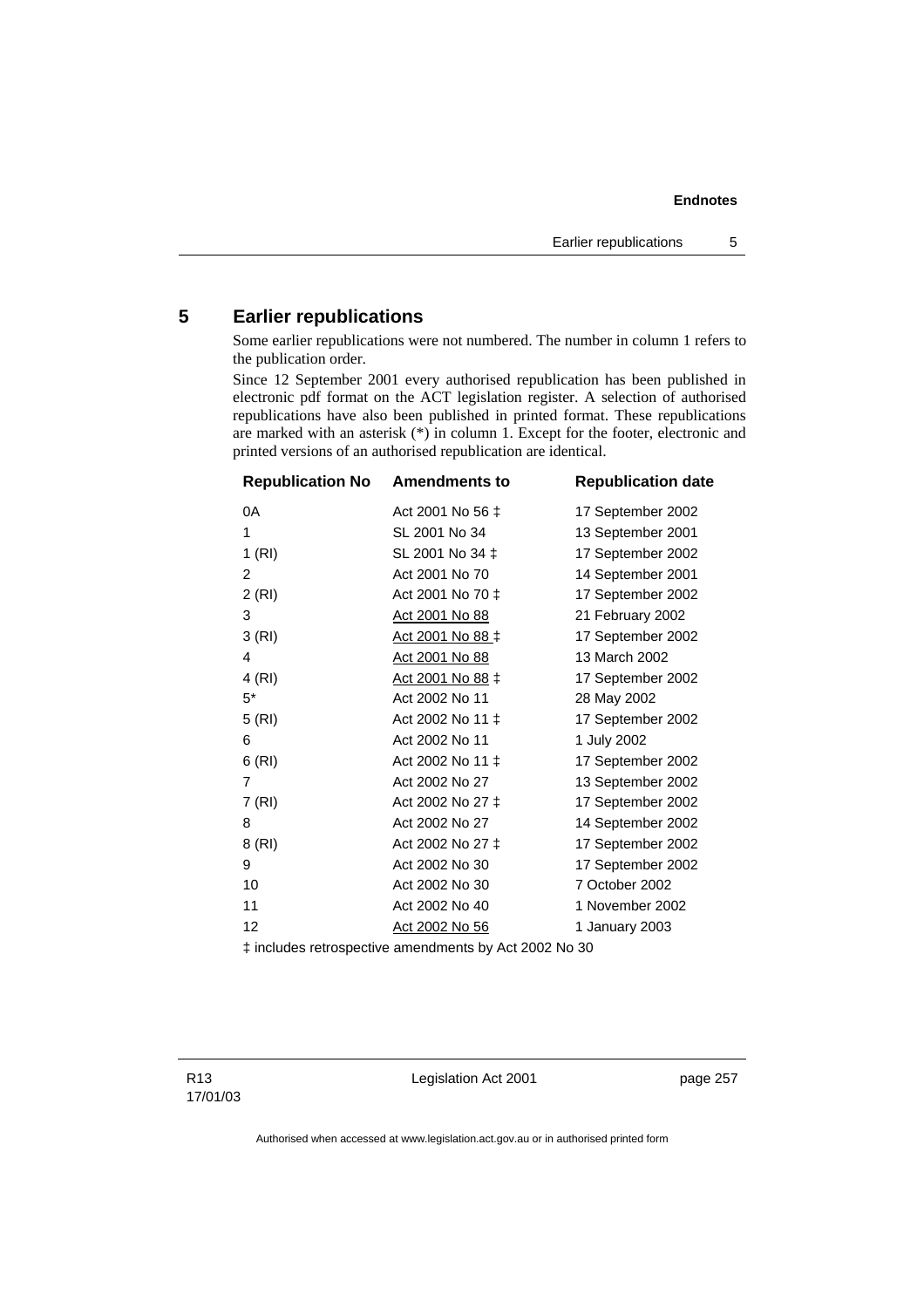6 Uncommenced amendments

### **6 Uncommenced amendments**

The following amendments have not been included in this republication because they were uncommenced at the republication date:

### **Planning and Land (Consequential Amendments) Act 2002 No 56 pt 3.13**

## **Part 3.13 Legislation Act 2001**

### **[3.43] Dictionary, part 1.1, new definition of** *chief planning executive*

*insert* 

*chief planning executive*—see the *Planning and Land Act 2002*, dictionary.

### **[3.44] Dictionary, part 1.1, definition of** *commissioner for land and planning*

*omit* 

### **[3.45] Dictionary, part 1.1, new definition of** *land development agency*

*insert* 

*land development agency* means the Land Development Agency established under the *Planning and Land Act 2002*, section 37 (1).

### **[3.46] Dictionary, part 1.1, new definition of** *planning and land council*

*insert* 

*planning and land council* means the Planning and Land Council established under the *Planning and Land Act 2002*, section 24.

page 258 **Legislation Act 2001** R13

17/01/03